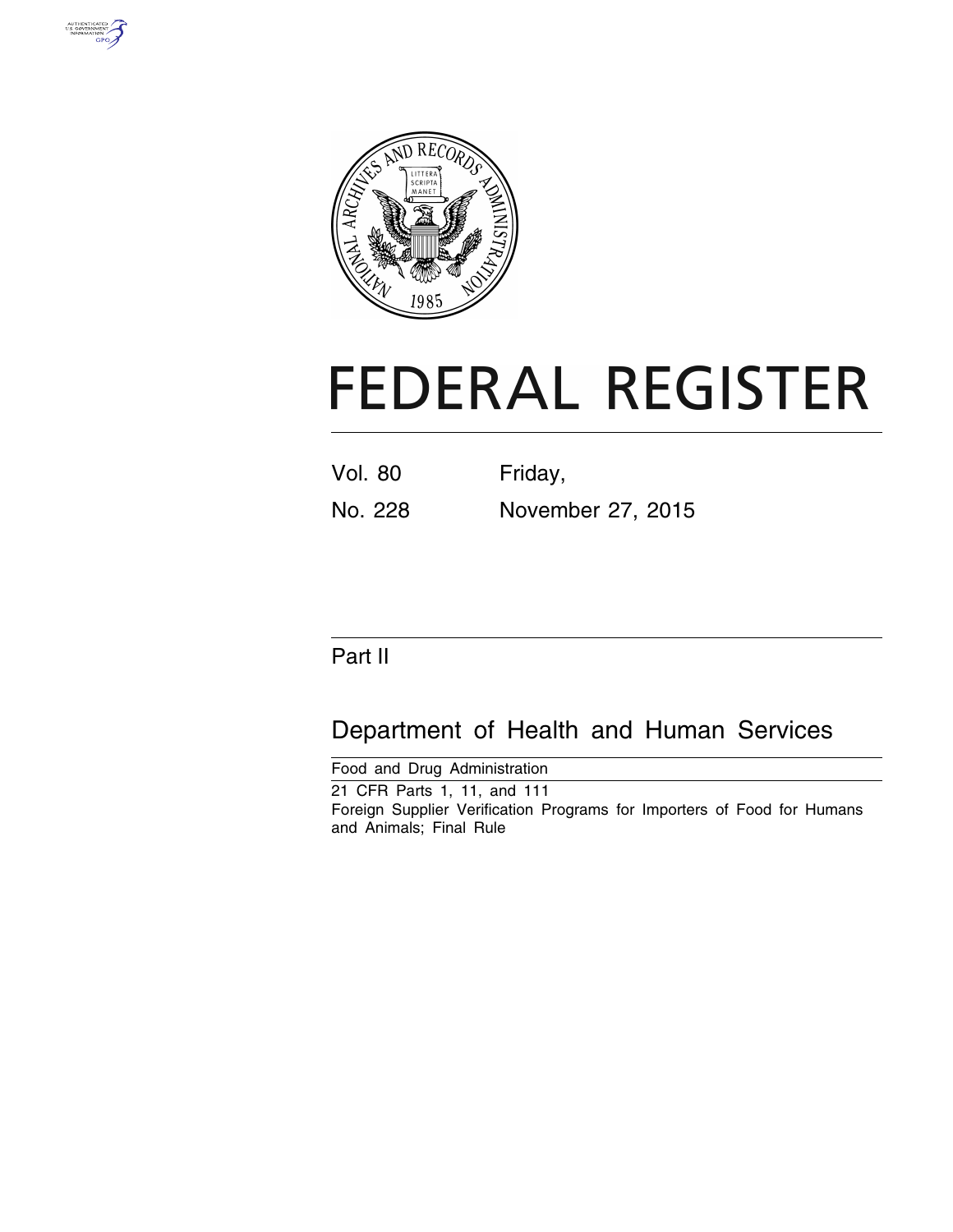#### **DEPARTMENT OF HEALTH AND HUMAN SERVICES**

#### **Food and Drug Administration**

**21 CFR Parts 1, 11, and 111** 

**[Docket No. FDA–2011–N–0143]** 

**RIN 0910–AG64** 

#### **Foreign Supplier Verification Programs for Importers of Food for Humans and Animals**

**AGENCY:** Food and Drug Administration, HHS.

#### **ACTION:** Final rule.

**SUMMARY:** The Food and Drug Administration (FDA) is adopting a regulation on foreign supplier verification programs (FSVPs) for importers of food for humans and animals. The regulation requires importers to verify that food they import into the United States is produced in compliance with the hazard analysis and risk-based preventive controls and standards for produce safety provisions of the Federal Food, Drug, and Cosmetic Act (the FD&C Act), is not adulterated, and is not misbranded with respect to food allergen labeling. We are issuing this regulation in accordance with the FDA Food Safety Modernization Act (FSMA). The regulation will help ensure the safety of imported food.

**DATES:** This rule is effective January 26, 2016. For the applicable compliance dates, see ''Effective and Compliance Dates'' in the **SUPPLEMENTARY**

**INFORMATION** section of this document. **ADDRESSES:** For access to the docket to

read background documents or comments received, go to *[http://](http://www.regulations.gov) [www.regulations.gov](http://www.regulations.gov)* and insert the docket number found in brackets in the heading of this final rule into the ''Search'' box and follow the prompts, and/or go to the Division of Dockets Management, 5630 Fishers Lane, Rm. 1061, Rockville, MD 20852.

#### **FOR FURTHER INFORMATION CONTACT:**

Brian Pendleton, Office of Policy, Food and Drug Administration, 10903 New Hampshire Ave., Silver Spring, MD 20993–0002, 301–796–4614; or Domenic Veneziano, Office of Enforcement and Import Operations (ELEM–3108), Office of Regulatory Affairs, Food and Drug Administration, 12420 Parklawn Dr., Element Bldg., Rockville, MD 20857, 301–796–6673.

#### **SUPPLEMENTARY INFORMATION:**

#### **Table of Contents**

Executive Summary

Purpose and Coverage of the Rule

- Summary of the Major Provisions of the Final Rule
- Modified Provisions for Certain Types of Importers
- Costs and Benefits
- I. Background
- A. FDA Food Safety Modernization Act B. Stages in the FSVP Rulemaking
- C. Summary of the Major Provisions of the Proposed Rule
- D. Public Comments
- II. Legal Authority
- III. Comments on the Proposed Rule and Supplemental Notice of Proposed Rulemaking
	- A. Definitions (§ 1.500)
- B. Applicability and Exemptions (§ 1.501)
- C. Purpose and Scope of FSVPs (§ 1.502)
- D. Personnel Developing and Performing
- FSVP Activities (§ 1.503)
- E. Hazard Analysis (§ 1.504)
- F. Evaluation for Foreign Supplier Approval and Verification (§ 1.505)
- G. Foreign Supplier Verification Activities (§ 1.506)
- H. Foods That Cannot Be Consumed Without Control of Hazards and Foods Whose Hazards Are Controlled After Importation (§ 1.507)
- I. Corrective Actions and Investigations Into FSVP Adequacy (§ 1.508)
- J. Identification of Importer at Entry (§ 1.509)
- K. Records (§ 1.510)
- L. Dietary Supplements and Dietary Supplement Components (§ 1.511)
- M. Very Small Importers and Importers of Food From Certain Small Foreign Suppliers (§ 1.512)
- N. Importing a Food From a Foreign Supplier in a Country With an Officially Recognized or Equivalent Food Safety System (§ 1.513)
- O. Consequences of Failure To Comply With FSVP Requirements (§ 1.514) P. Other Issues
- IV. Effective and Compliance Dates A. Effective Date
- B. Compliance Dates
- V. Executive Order 13175
- VI. Economic Analysis of Impacts
- VII. Analysis of Environmental Impact
- VIII. Paperwork Reduction Act of 1995
- IX. Federalism X. References

### **Executive Summary**

#### *Purpose and Coverage of the Rule*

This rule is part of FDA's implementation of the FDA Food Safety Modernization Act (FSMA), which intends to better protect public health by, among other things, adopting a modern, preventive, and risk-based approach to food safety regulation. This rule adopts provisions concerning FSVPs that importers must create and follow to help ensure the safety of imported food. The regulation is designed to be flexible based on risk, and the requirements vary based on the type of food product (such as processed foods, produce, and dietary supplements) and category of importer.

Congress required importers to perform risk-based foreign supplier verification activities and directed FDA to promulgate regulations on the content of FSVPs in section 301 of FSMA, codified in section 805 of the FD&C Act. The rule requires importers to implement FSVPs to provide adequate assurances that the importer's foreign suppliers produce food in compliance with processes and procedures, including risk-based preventive controls, that provide the same level of public health protection as those required under section 418 (concerning hazard analysis and preventive controls) or 419 (concerning produce safety) of the FD&C Act, as appropriate, and in compliance with sections 402 (concerning adulteration) and 403(w) (concerning misbranding regarding allergen labeling) of the FD&C Act.

This rule is the result of significant stakeholder engagement. We took this approach to help ensure that the rule achieves its public health goal, reflects industry practice, and strikes the right balance between flexibility and accountability.

#### *Summary of the Major Provisions of the Final Rule*

We are finalizing a flexible, risk-based approach to foreign supplier verification. The FSVP regulation focuses on known or reasonably foreseeable food safety hazards, identified and considered through a hazard analysis and evaluation process, rather than all adulteration covered by the adulteration provisions in section 402 of the FD&C Act. After considering the comments on the proposed rule and the subsequently revised proposal along with other stakeholder input, we continue to believe that hazard analysis, which is well accepted and understood throughout the international food safety community, provides the most effective way to implement a risk-based framework in which importers can evaluate potential products and suppliers and ensure that appropriate verification activities occur.

The FSVP regulation aligns with key components of the food safety plans that facilities that manufacture, process, pack, or hold must establish and follow under FDA's recently issued regulations on current good manufacturing practice (CGMP) and hazard analysis and riskbased preventive controls for human food and animal food (preventive controls regulations). In particular, the FSVP final rule is consistent with the supply-chain program provisions of those regulations to the extent feasible and appropriate. The general FSVP framework, together with the modified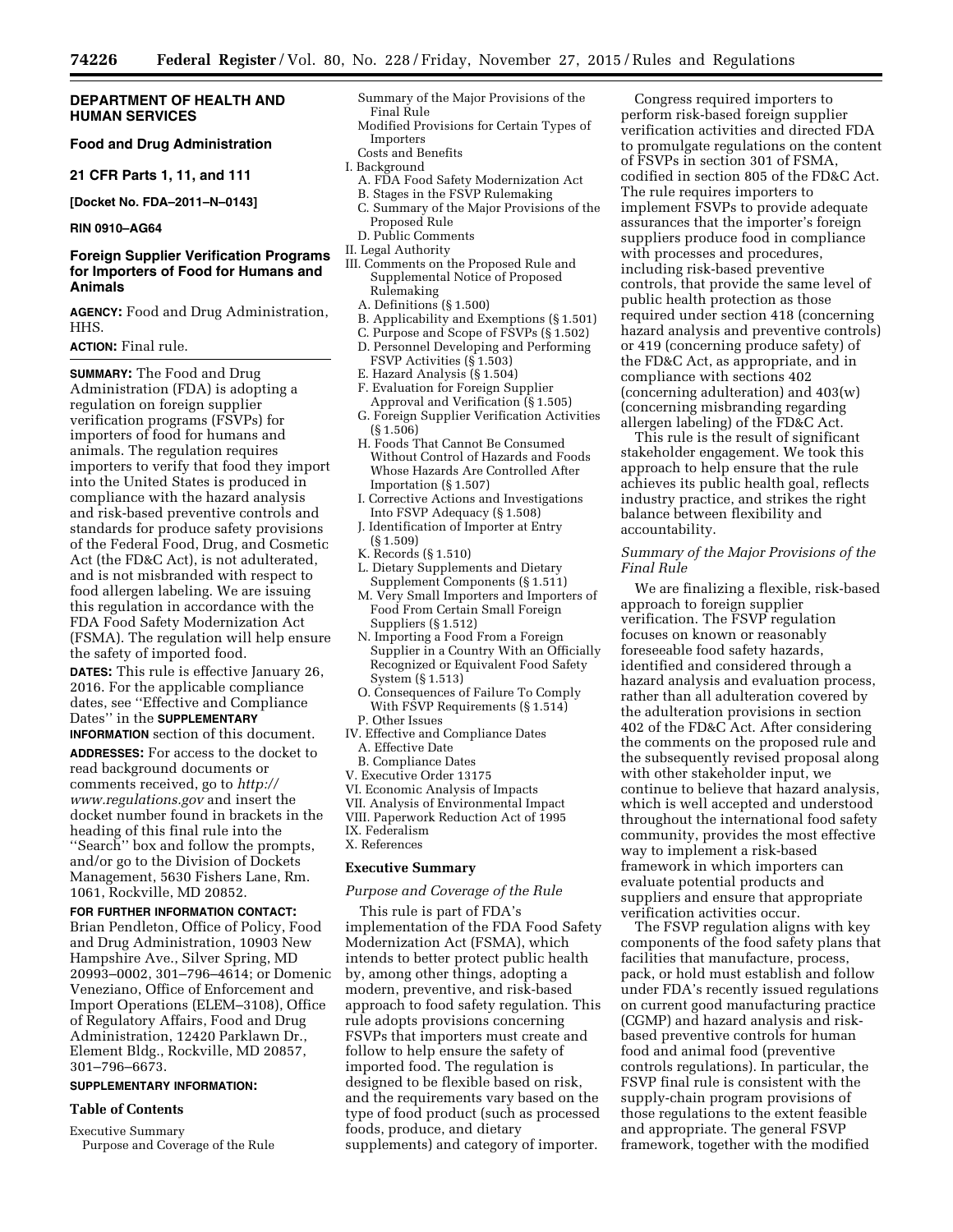requirements applicable to certain importers and foods, are intended to be sufficiently general and flexible to apply to a variety of circumstances without being unduly burdensome or restrictive of trade.

Although FSVP requirements apply to most imported food under FDA's regulatory jurisdiction, certain categories of imported food are not covered under the FSVP regulation. These exemptions include certain juice, fish, and fishery products (which are already subject to verification under FDA's hazard analysis and critical control point (HACCP) regulations for those products), food for research or evaluation, food for personal consumption, alcoholic beverages, food that is transshipped, food imported for processing and future export, food exported from and returned to the United States without manufacturing/ processing in a foreign country, and certain meat, poultry, and egg products regulated by the U.S. Department of Agriculture (USDA).

In the final rule, we have added new provisions to allow greater flexibility with respect to certain requirements to better reflect modern food supply and distribution chains. Under the FSVP regulation, importers are responsible for:

1. Determining the hazards reasonably likely to cause illness or injury with each food. Importers can conduct their own analysis of the potential hazards with a food or review and assess a hazard analysis conducted by another entity.

2. Evaluating the risk posed by a food, using the results of the hazard analysis, and evaluating the foreign supplier's performance. This evaluation informs the approval of foreign suppliers and the determination of appropriate supplier verification activities. An importer may rely on another entity to conduct this evaluation and to determine the appropriate supplier verification activities as long as the importer reviews and assesses the evaluation, determination, or both, as applicable. An importer must approve its own foreign suppliers.

3. Conducting supplier verification activities. In general, importers must establish and follow written procedures to ensure they only import foods from foreign suppliers they have approved. However, importers may import food from unapproved foreign suppliers, on a temporary basis when necessary and appropriate, if they subject the food from these suppliers to adequate verification activities before importing it.

Importers are responsible for determining and documenting foreign supplier verification activities (as well as the frequency with which those activities must be conducted) that are appropriate to provide assurance that hazards requiring a control in food are significantly minimized or prevented. Importers must conduct supplier verification activities for each foreign supplier before importing a food into the United States and periodically thereafter. An importer may determine, document, and conduct these activities itself or may rely on other entities to perform those tasks, as long as the importer reviews and assesses the relevant documentation, including the results of supplier verification activities.

The appropriate verification activities and their frequency will vary depending on the food, the foreign supplier, and the nature of the control. Appropriate verification activities include: onsite auditing, sampling and testing of a food, review of the foreign supplier's relevant food safety records, and other activities that are appropriate based on the evaluation of the risk posed by the food and foreign supplier performance.

When a hazard in a food will be controlled by the foreign supplier and is one for which there is a reasonable probability that exposure to the hazard will result in serious adverse health consequences or death to humans or animals, the default appropriate verification activity under the regulation is an annual onsite audit of the foreign supplier. To provide flexibility even in these circumstances, the rule allows for the performance of a different supplier verification activity and/or less frequent onsite auditing provided an adequate written determination is made that the other approach will meet the public health purpose of supplier verification.

4. Performing appropriate activities in other circumstances. The final rule also adds flexibility and recognizes the reality of modern distribution chains by not requiring an importer to conduct supplier verification (or evaluate the risk posed by a food and the foreign supplier's performance) when the hazard requiring a control in a food will be controlled by a subsequent entity in the distribution chain in the United States. For example, if an importer's customer will control the hazard, the importer can rely on its customer to provide written assurance that the food will be processed for food safety and must disclose that the food has not been processed to control the identified hazard. If the hazard will be controlled by a subsequent entity in the distribution chain, the final rule requires disclosure that the food has not

been processed to control the identified hazard as well as a series of written assurances starting with assurances from the customer to the importer and continuing the obligation to provide written assurance of processing for food safety throughout the distribution chain. We also have provided flexibility for an importer to establish, document, and implement an alternative system that ensures adequate control, at a later distribution step, of the hazards in a food product distributed by a manufacturing/processing facility.

5. Conducting corrective actions. An importer must take appropriate corrective actions promptly if it determines that a foreign supplier of a food it imports does not produce the food in compliance with the processes and procedures that provide the same level of public health protection as those required under section 418 or 419 of the FD&C Act, if either is applicable, or produces food that is adulterated under section 402 or misbranded under section 403(w) (if applicable) of the FD&C Act. This determination could be based on a review of consumer, customer, or other complaints related to food safety, verification activities, or other information. The appropriate corrective actions will depend on the circumstances but could include discontinuing use of the foreign supplier until the problem is resolved.

6. Identifying themselves as the importer of the food for each line of food product offered for importation into the United States.

7. Retaining records of FSVP activities.

#### *Modified Provisions for Certain Types of Importers*

The rule provides several exceptions to the standard FSVP requirements for certain types of importers. First, for dietary supplements and dietary supplement components, importers who establish and verify compliance with certain specifications (concerning dietary supplement components and packaging) under the dietary supplement CGMP regulations will not be required to comply with most of the standard FSVP requirements, including hazard analysis and standard supplier verification activities. The same exception would apply to importers whose customer is required to establish such specifications and verify that they are met, except that the importer would have to obtain written assurance that its customer is complying with those requirements. In contrast, importers of other dietary supplements would be required to comply with most of the standard FSVP requirements but would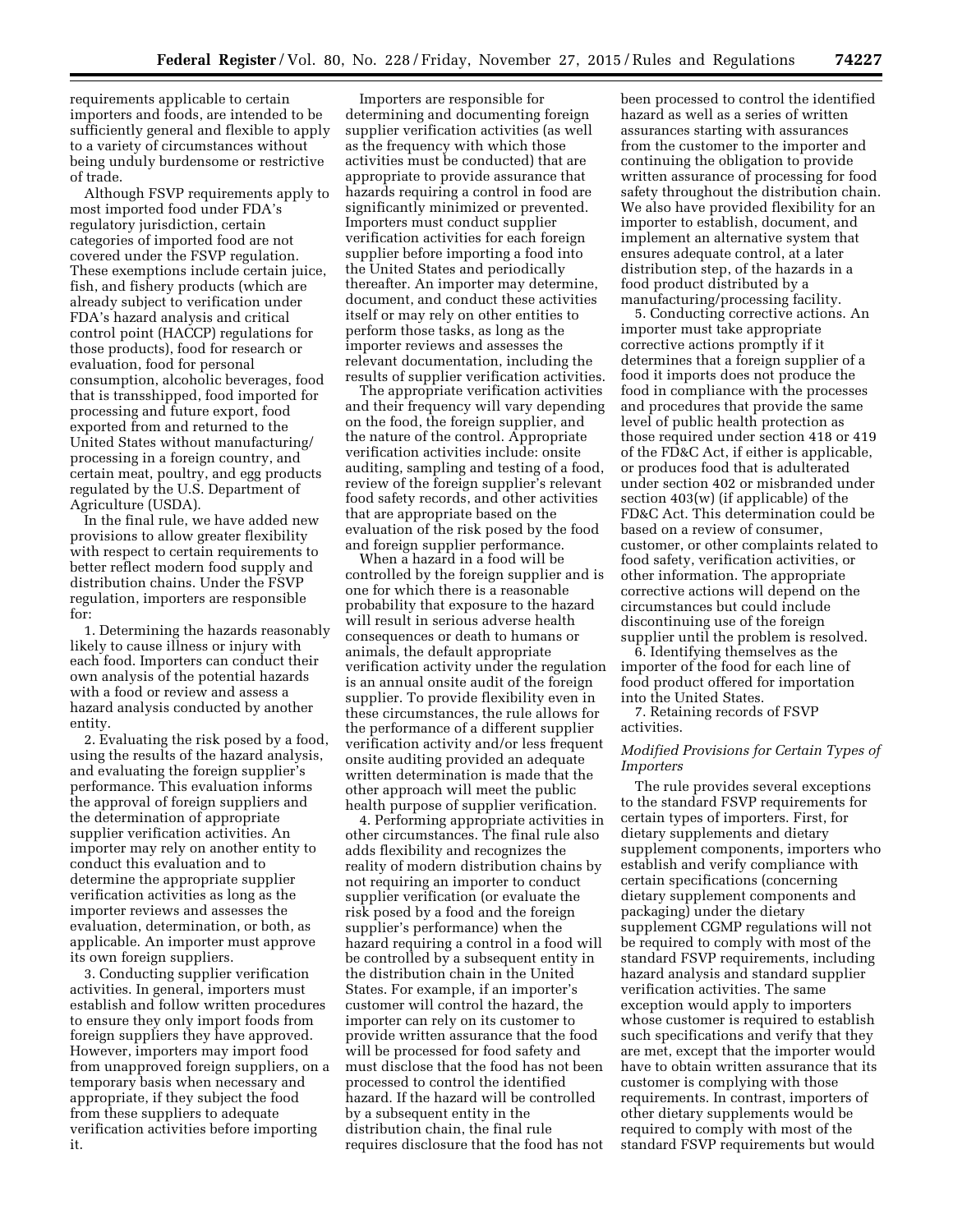not have to conduct hazard analyses, and their supplier verification activities would focus on verifying that the supplier is in compliance with the dietary supplement CGMP regulation, rather than verifying that hazards requiring a control are significantly minimized or prevented, as required under the standard supplier verification activity provisions.

Second, the rule establishes modified FSVP requirements for very small importers and importers of food from certain small foreign suppliers. We have aligned the definition of "very small importer'' with the definitions of ''very small business'' under the regulations on preventive controls for human food and animal food. With respect to the importation of human food, the definition of very small importer has an annual sales ceiling of \$1,000,000, which is consistent with the \$1,000,000 annual sales ceiling for a very small business under the preventive controls for human food regulation. With respect to the importation of animal food, the definition of very small importer has an annual sales ceiling of \$2,500,000, which is consistent with the \$2,500,000 annual sales ceiling for a very small business under the preventive controls for animal food regulation.

In addition, food from three types of small foreign suppliers is not subject to standard supplier verification requirements. Those foreign suppliers are: (1) Qualified facilities under either of the preventive controls regulations, (2) farms that are not ''covered farms'' under the produce safety regulation in part 112 (21 CFR part 112) in accordance with § 112.4(a), or in accordance with §§ 112.4(b) and 112.5, and (3) shell egg producers not subject to part 118 (21 CFR part 118) because the shell egg producer has fewer than 3,000 laying hens. Each of these types

of producers is either exempt from their underlying FDA food safety regulations or subject to modified requirements, mostly, and in some cases entirely, because of the size of these producers.

The relatively small volume of food imported by and from these entities should reduce consumers' exposure to, and potential risk from, this imported food. Therefore, we are proposing that in these situations the importer would not be required to conduct a hazard analysis and would be able to verify their foreign suppliers by obtaining written assurance of their supplier's compliance with the applicable food safety regulations (or, in some cases, the supplier's acknowledgement that it is subject to the adulteration provisions of the FD&C Act). This policy is similarly reflected in the supply-chain program provisions of the preventive controls regulations.

Third, the rule excludes from most of the standard FSVP requirements (including hazard analysis and verification that identified hazards are significantly minimized or prevented) certain types of food from a foreign supplier in a country whose food safety system FDA has officially recognized as comparable or determined to be equivalent to that of the United States, provided that:

• The food is within the scope of the relevant official recognition or equivalency determination;

• The importer determines that the foreign supplier of the food is in good compliance standing with the relevant food safety authority; and

• The food is not intended for further processing in the United States, *e.g.,*  packaged food products and raw agricultural commodities (RACs) that will not be processed further before consumption.

These provisions are consistent with our risk-based approach to foreign supplier verification because they enable both importers and FDA to leverage the regulatory efforts of food safety authorities in countries the Agency has officially determined to have food safety systems that are comparable or equivalent to that of the United States.

#### *Costs and Benefits*

This final rule requires importers of human and animal food to establish foreign supplier verification programs. It includes requirements regarding use of qualified individuals, evaluation of hazards in food and foreign supplier performance, verification of suppliers (through activities such as onsite audits, testing, and records review), and importer identification at entry. The total annualized costs of the final rule are estimated to be approximately \$435 million per year under 3 percent and 7 percent discount rates over 10 years. In the proposed rule's Preliminary Regulatory Impact Analysis (PRIA), we calculated costs under three different scenarios reflecting different percentages of importers who, under proposed Option 2 for supplier verification requirements, might choose to conduct onsite audits of their foreign suppliers rather than perform different permitted verification activities. We present the Scenario 1 estimate (under which 63 percent of the importers we estimated would need to conduct mandatory onsite audits of their foreign suppliers under proposed Option 1 would conduct onsite audits under the final rule) as the overall estimate to facilitate comparison with the summary tables in the PRIA and the Supplemental PRIA; however, the summary table provides totals costs under all three scenarios.

TOTAL ANNUAL COST SUMMARY FOR ALL ELEMENTS OF FINAL RULE [Rounded to nearest million]

|                                                                                                                             | Total |
|-----------------------------------------------------------------------------------------------------------------------------|-------|
| Year 1                                                                                                                      |       |
| Hiring Qualified Individuals:                                                                                               |       |
|                                                                                                                             | \$34  |
|                                                                                                                             | 33    |
|                                                                                                                             | 32    |
|                                                                                                                             | 89    |
|                                                                                                                             | 51    |
| Following Procedures Relating to Verification Requirements Including Establishing, Maintaining, and Following Procedures to |       |
| Ensure Receipt of Food From Approved Suppliers:                                                                             |       |
| Scenario 1                                                                                                                  | 245   |
|                                                                                                                             | 241   |
|                                                                                                                             | 237   |
|                                                                                                                             | 31    |
|                                                                                                                             |       |
|                                                                                                                             |       |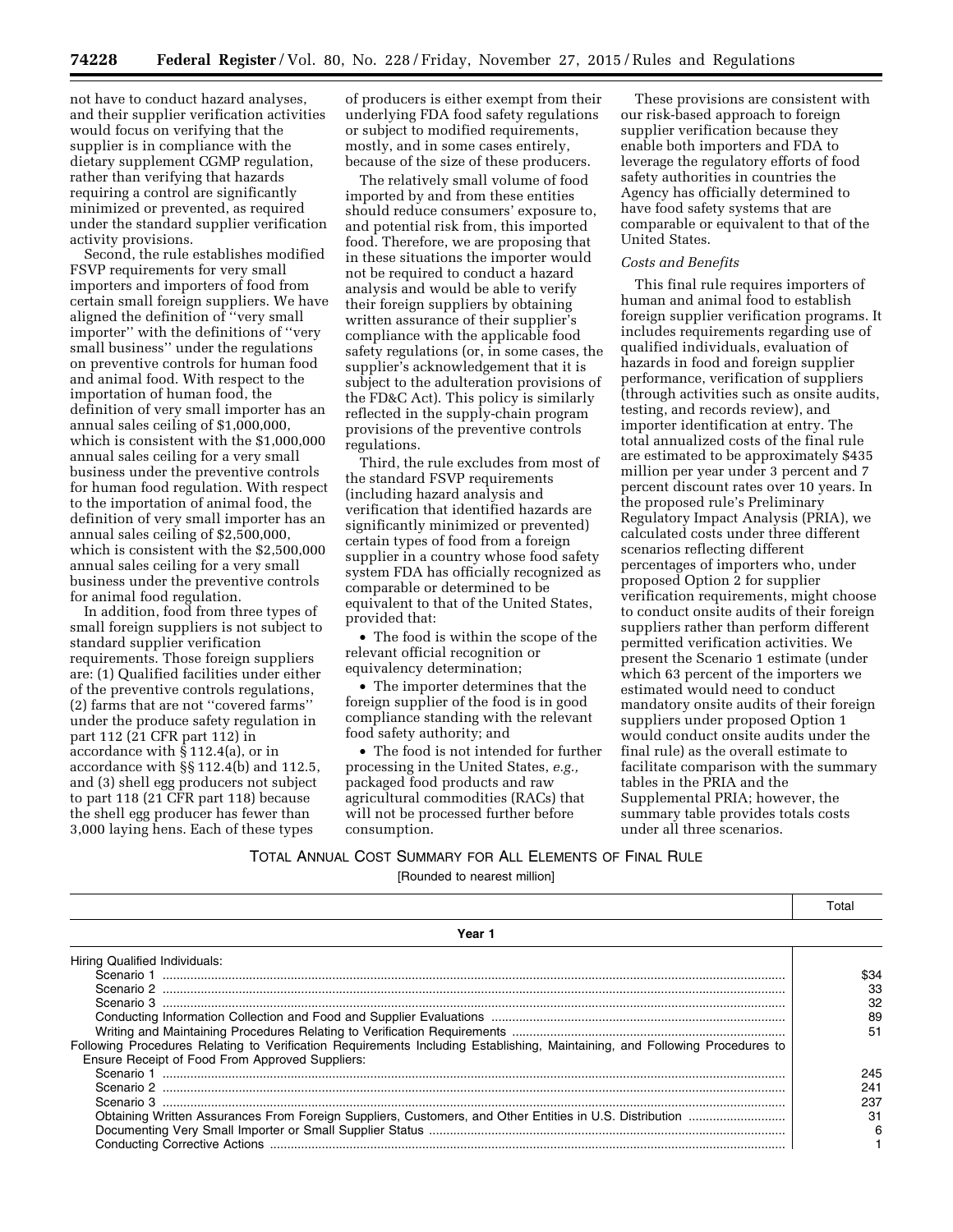## TOTAL ANNUAL COST SUMMARY FOR ALL ELEMENTS OF FINAL RULE—Continued

[Rounded to nearest million]

|                         | ั∩tal |
|-------------------------|-------|
| Importer Identification |       |
| Grand Total Year 1:     |       |
| Scenario                | 464   |
| Scenario 2              | 459   |
| Scenario 3              | 456   |

| Every Year After Year 1 |  |  |  |  |
|-------------------------|--|--|--|--|
|-------------------------|--|--|--|--|

| Hiring Qualified Individuals:                                                                                               |     |
|-----------------------------------------------------------------------------------------------------------------------------|-----|
|                                                                                                                             |     |
|                                                                                                                             | 33  |
|                                                                                                                             | 32  |
|                                                                                                                             |     |
|                                                                                                                             | 42  |
| Following Procedures Relating to Verification Requirements Including Establishing, Maintaining, and Following Procedures to |     |
| Ensure Receipt of Food From Approved Suppliers:                                                                             |     |
|                                                                                                                             | 245 |
|                                                                                                                             | 241 |
|                                                                                                                             | 237 |
|                                                                                                                             | 23  |
|                                                                                                                             | ิค  |
|                                                                                                                             |     |
|                                                                                                                             |     |
| Grand Total Every Year After Year 1:                                                                                        |     |
|                                                                                                                             | 431 |
|                                                                                                                             | 426 |
| Scenario 3                                                                                                                  | 422 |
|                                                                                                                             |     |

Although the FSVP regulation does not establish safety requirements for food manufacturing and processing, it benefits the public health by helping to ensure that imported food is produced in a manner consistent with other applicable food safety regulations. The Regulatory Impact Analyses for the final rules on preventive controls for human food and standards for produce safety consider and analyze the number of illnesses and deaths that those regulations are aimed at reducing. The greater the compliance with those regulations, the greater the expected reduction in illnesses and deaths as well as the costs associated with them. The FSVP regulation will be an important mechanism for improving and helping to ensure compliance with the abovenoted food safety regulations as they apply to imported food. For this reason,

and because we do not have sufficient data to determine the extent to which particular regulations might be responsible for the expected reduction in foodborne illnesses resulting from the FSMA final rules, we account for the public health benefits of the FSVP regulation in the preventive controls, produce safety, and other applicable food safety regulations instead of in this final rule.

#### **I. Background**

#### *A. FDA Food Safety Modernization Act*

FSMA (Pub. L. 111–353), signed into law by President Obama on January 4, 2011, is intended to allow FDA to better protect public health by helping to ensure the safety and security of the food supply. FSMA enables us to focus more on preventing food safety

problems rather than relying primarily on reacting to problems after they occur. The law also provides new enforcement authorities to help achieve higher rates of compliance with risk-based, prevention-oriented safety standards and to better respond to problems when they occur. In addition, the law contains important new tools to better ensure the safety of imported foods and encourages partnerships with State, local, tribal, and territorial authorities. A top priority for FDA are those FSMA-required regulations that provide the framework for industry's implementation of preventive controls and enhance our ability to oversee their implementation for both domestic and imported food. To that end, we proposed the seven foundational rules listed in Table 1 and requested comments on all aspects of these proposed rules.

#### TABLE 1—PUBLISHED FOUNDATIONAL RULES FOR IMPLEMENTATION OF FSMA

| Title                                                                                                                      | Abbreviation                                                                              | <b>Publication</b>            |
|----------------------------------------------------------------------------------------------------------------------------|-------------------------------------------------------------------------------------------|-------------------------------|
| Current Good Manufacturing Practice and Hazard Analysis and<br>Risk-Based Preventive Controls for Human Food.              | 2013 preventive controls for human   78 FR 3646, January 16, 2013.<br>food proposed rule. |                               |
| Standards for the Growing, Harvesting, Packing, and Holding of<br>Produce for Human Consumption.                           | 2013 produce safety proposed rule                                                         | 78 FR 3504, January 16, 2013. |
| Current Good Manufacturing Practice and Hazard Analysis and<br>Risk-Based Preventive Controls for Food for Animals.        | 2013 preventive controls for animal 78 FR 64736, October 29, 2013.<br>food proposed rule. |                               |
| Foreign Supplier Verification Programs for Importers of Food for<br>Humans and Animals.                                    | 2013 FSVP proposed rule                                                                   | 78 FR 45730, July 29, 2013.   |
| Accreditation of Third-Party Auditors/Certification Bodies to Con-<br>duct Food Safety Audits and to Issue Certifications. | 2013 third-party certification proposed   78 FR 45782, July 29, 2013.<br>rule.            |                               |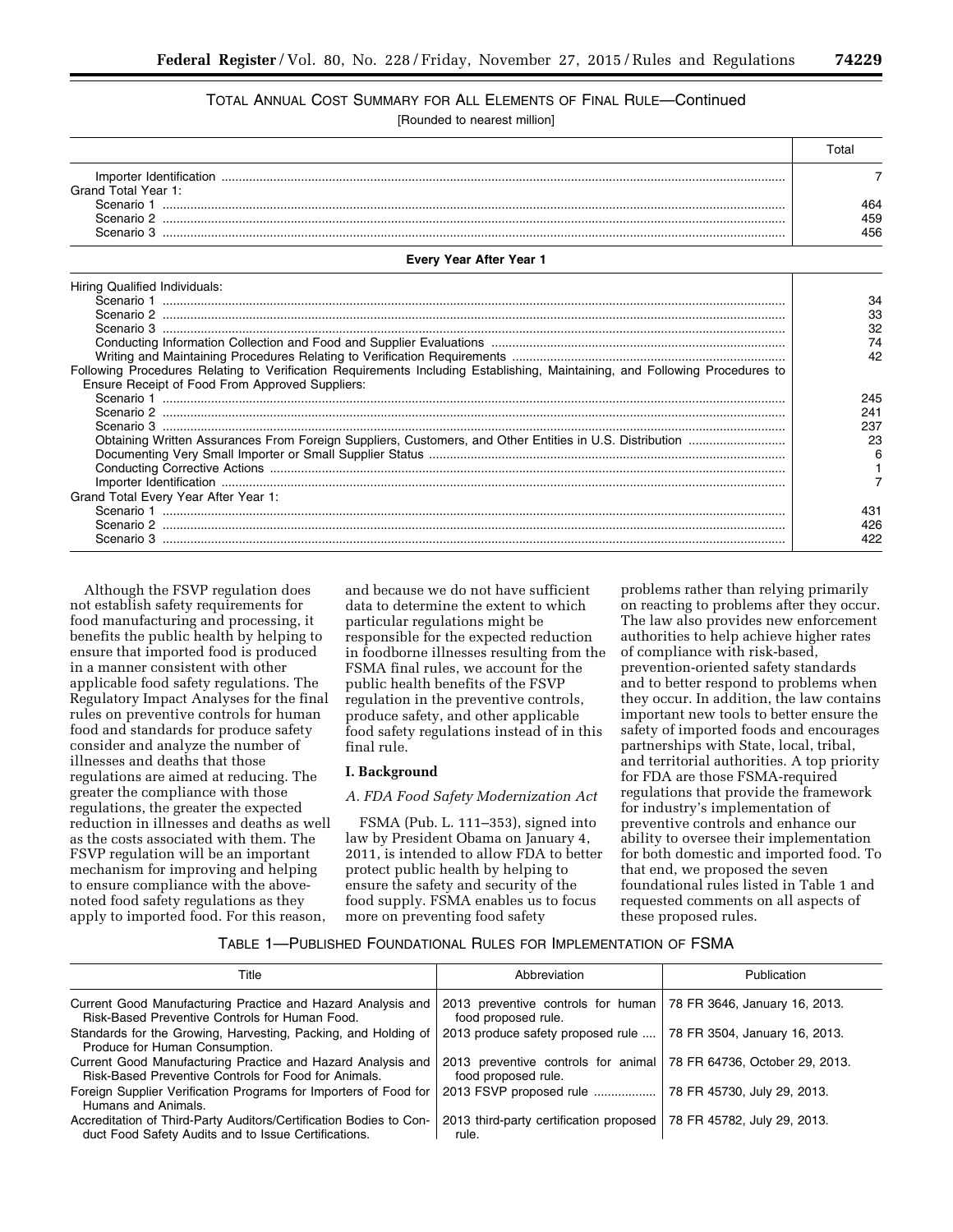| TABLE 1—PUBLISHED FOUNDATIONAL RULES FOR IMPLEMENTATION OF FSMA—Continued |  |
|---------------------------------------------------------------------------|--|
|---------------------------------------------------------------------------|--|

| Title                                                                                | Abbreviation                                                                                                                   | Publication                            |
|--------------------------------------------------------------------------------------|--------------------------------------------------------------------------------------------------------------------------------|----------------------------------------|
| Focused Mitigation Strategies to Protect Food Against Inten-<br>tional Adulteration. | 2013 intentional adulteration<br>posed rule.<br>2014 sanitary transportation proposed   79 FR 7006, February 5, 2014.<br>rule. | pro-   78 FR 78014, December 24, 2013. |

We also issued a supplemental notice of proposed rulemaking for the rules listed in Table 2 and requested

comments on specific issues identified in each supplemental notice.

#### TABLE 2—PUBLISHED SUPPLEMENTAL NOTICES OF PROPOSED RULEMAKING FOR THE FOUNDATIONAL RULES FOR IMPLEMENTATION OF FSMA

| Title                                                                                                               | Abbreviation                                                                                        | Publication                      |
|---------------------------------------------------------------------------------------------------------------------|-----------------------------------------------------------------------------------------------------|----------------------------------|
| Current Good Manufacturing Practice and Hazard Analysis and<br>Risk-Based Preventive Controls for Human Food.       | 2014 preventive controls for human   79 FR 58524, September 29, 2014.<br>food supplemental notice.  |                                  |
| Standards for the Growing, Harvesting, Packing, and Holding of<br>Produce for Human Consumption.                    | 2014 produce safety supplemental 79 FR 58434, September 29, 2014.<br>notice.                        |                                  |
| Current Good Manufacturing Practice and Hazard Analysis and<br>Risk-Based Preventive Controls for Food for Animals. | 2014 preventive controls for animal   79 FR 58476, September 29, 2014.<br>food supplemental notice. |                                  |
| Foreign Supplier Verification Programs for Importers of Food for<br>Humans and Animals.                             | 2014 FSVP supplemental notice                                                                       | 79 FR 58574, September 29, 2014. |

We finalized two of the foundational rulemakings listed in Table 3 in September 2015.

TABLE 3—PUBLISHED FOUNDATIONAL RULES FOR IMPLEMENTATION OF FSMA

| Title                                                                                                                                                                                                                                | Abbreviation                                                                                                                                                                  | Publication |
|--------------------------------------------------------------------------------------------------------------------------------------------------------------------------------------------------------------------------------------|-------------------------------------------------------------------------------------------------------------------------------------------------------------------------------|-------------|
| Current Good Manufacturing Practice and Hazard Analysis and<br>Risk-Based Preventive Controls for Human Food.<br>Current Good Manufacturing Practice and Hazard Analysis and<br>Risk-Based Preventive Controls for Food for Animals. | Preventive controls for human food   80 FR 55908, September 17, 2015.<br>final rule.<br>Preventive controls for animal food   80 FR 56170, September 17, 2015.<br>final rule. |             |

As we finalize these seven foundational rulemakings, we are putting in place a modern framework for food safety that brings to bear the most current science on the regulation of food safety, is risk-based and focuses efforts on known or reasonably foreseeable hazards, and is flexible and practical given existing food safety practices. To achieve this, we have engaged in extensive outreach to the stakeholder community to find the right balance of flexibility and accountability in this regulation.

Since FSMA was enacted in 2011, we have been involved in approximately 600 engagements on FSMA and the proposed rules, including public meetings, webinars, listening sessions, farm tours, and extensive presentations and meetings with various stakeholder groups (Refs. 1–3). As a result of this stakeholder dialogue, we decided to issue the four supplemental notices of proposed rulemaking to announce several changes to our proposals, share our current thinking on key issues, and

get additional stakeholder input on those issues. As we move forward into the next phase of FSMA implementation, we intend to continue this dialogue and collaboration with our stakeholders, through guidance, education, training, and assistance, to ensure that everyone understands and engages in their role in food safety. We believe these seven foundational final rules will effectively implement the paradigm shift toward prevention envisioned in FSMA and be a major step forward for food safety that will help protect consumers into the future.

#### *B. Stages in the FSVP Rulemaking*

Section 301 of FSMA added section 805 to the FD&C Act (21 U.S.C. 384a) to require persons who import food into the United States to perform risk-based foreign supplier verification activities. Section 805(c) of the FD&C Act directs FDA to issue regulations on the content of FSVPs.

We published a proposed rule on FSVPs in 2013 (78 FR 45730, July 29,

2013). We published new and revised provisions in a 2014 supplemental notice of proposed rulemaking (Supplemental Notice) (79 FR 58574, September 29, 2014). In the Supplemental Notice, we reopened the comment period on the proposed rule only with respect to specific proposed provisions. In addition, we emphasized that the revised provisions we included in the regulatory text were based on a preliminary review of the comments.

In this document, we use the terms ''FSVP proposed regulations'' or ''proposed rule'' to refer to the complete proposed regulatory text, including both the proposed provisions we published in the 2013 proposed rule and the new and revised provisions we published in the 2014 Supplemental Notice. We use the terms ''2013 FSVP proposed rule'' and ''Supplemental Notice'' to refer to specific text published in those documents. We use the terms ''FSVP regulation,'' ''final rule,'' and ''this rule'' to refer to the regulation we are establishing as a result of this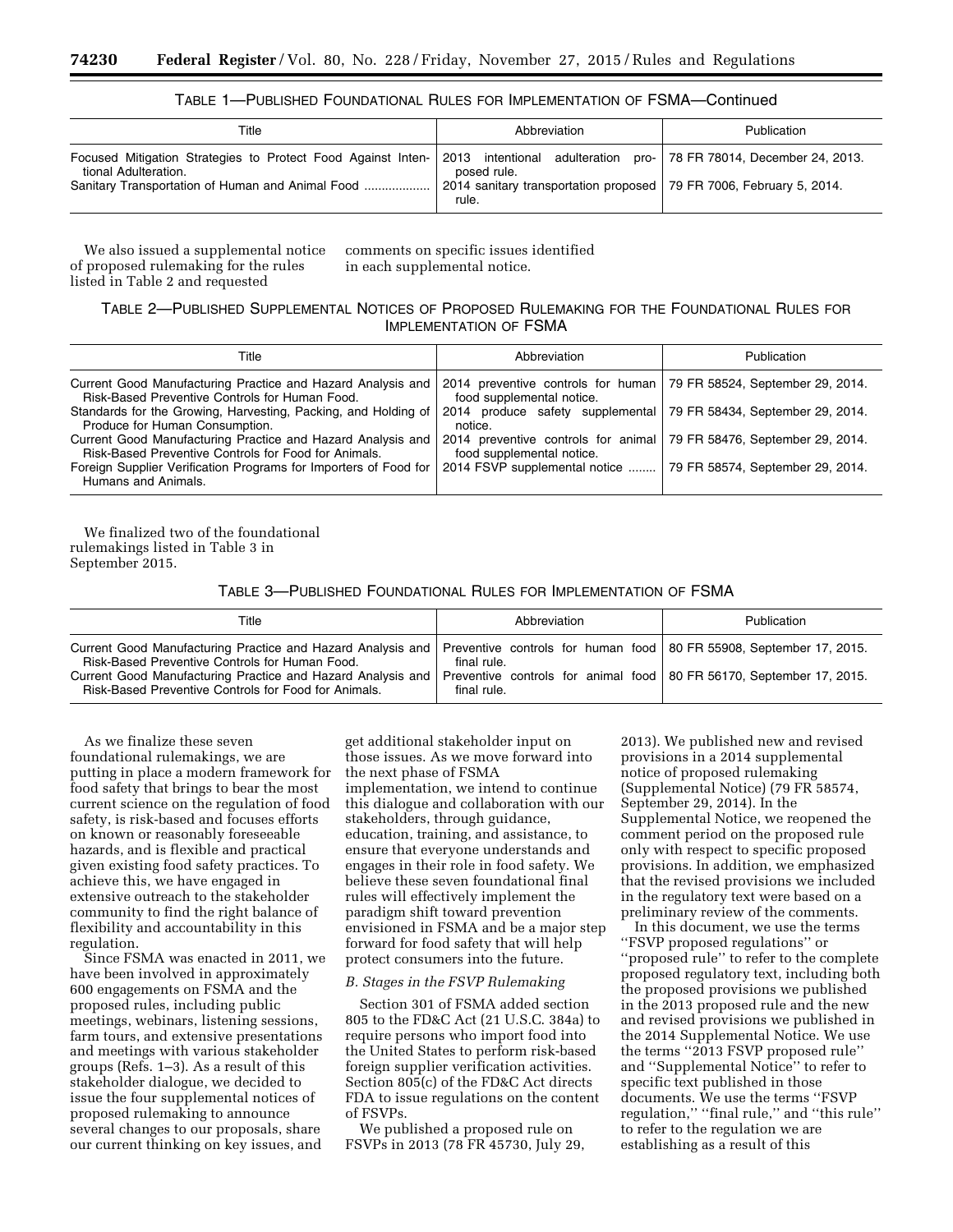rulemaking. We also use the term ''preventive controls regulations'' to refer to the regulations on preventive controls for human food and preventive controls for animal food collectively.

#### *C. Summary of the Major Provisions of the Proposed Rule*

The proposed FSVP regulation, set forth in proposed subpart L of part 1 (21 CFR part 1), would require importers of most imported food to take risk-based steps to verify that the food they import is produced in compliance with applicable FDA regulatory requirements. The proposed regulation was intended to work in tandem with provisions of FSMA and the FD&C Act to create a more seamless system of food safety, applicable to both domestic and imported food, that provides appropriate layers of protection for U.S. consumers. At its core, FSMA establishes a preventive and risk-based approach that assigns to the food industry the primary responsibility for food safety. For example, FSMA requires food facilities that manufacture, process, pack, or hold food to implement risk-based preventive controls (in section 103 of FSMA, codified in section 418 of the FD&C Act (21 U.S.C. 350g)), with certain exceptions. FSMA also requires FDA to establish science-based, minimum standards for farms that grow, harvest, pack, and hold certain produce, also with certain exceptions (in section 105 of FSMA, codified in section 419 of the FD&C Act (21 U.S.C. 350h)). The intent of these requirements is to ensure that all segments of the food industry meet their responsibilities under the FD&C Act to produce safe food.

While FSMA grants FDA additional enforcement tools and directs the Agency to increase its inspections of food facilities, Congress determined that more was needed to adequately control the safety risks posed by imported food. Thus, FSMA creates new obligations for food importers. The FSVP proposed regulation was intended to ensure that importers take responsibility for the safety of the food they import into the United States so no food safety gaps exist between foreign producers and U.S. consumers.

Through this and other FSMA regulations, we are establishing a modern, risk-based food safety system designed to hold those in the food safety supply chain accountable for meeting their responsibilities. In doing so, we recognize the variability within the food industry of the size of operations and the type and volume of foods produced. Therefore, we have written regulations that provide a flexible approach to food

safety, taking into account the risk posed by the food and the size of the regulated businesses. While these regulations establish strong, risk-based food safety standards, they allow firms flexibility in determining how they will meet these standards, as appropriate.

In accordance with FSMA, the FSVP regulation we proposed would require food importers to adopt programs to ensure that the food they import: (1) Is produced in a manner that provides the same level of public health protection as required under section 418 or 419 of the FD&C Act, as appropriate; (2) is not adulterated under section 402 of the FD&C Act (21 U.S.C. 342); and (3) is not misbranded under section 403(w) of the FD&C Act (21 U.S.C. 343(w)) (concerning allergen labeling). The proposed rule would require importers to take the following actions as part of their FSVPs:

• Use a qualified individual to perform most FSVP activities;

• Analyze known or reasonably foreseeable hazards in foods they import to determine if the hazards are significant;

• Determine and perform verification activities for foods they import, based on the hazard analysis and an evaluation of supplier risks;

• Establish and follow procedures to ensure they import foods only from foreign suppliers they have approved (except, when necessary and appropriate, from unapproved suppliers on a temporary basis);

• Review complaints, conduct investigations of adulterated or misbranded food, take corrective actions when appropriate, and modify the FSVP when it is determined to be inadequate;

• Reassess the effectiveness of the FSVP;

• Ensure that information identifying the importer is submitted upon entry of a food into the United States; and

• Maintain records of FSVP procedures and activities.

In addition to these ''standard'' FSVP requirements that would apply to most food importers, the proposed rule included modified requirements for the following:

• Importers of dietary supplements and dietary supplement components;

• Very small importers and importers of food from very small suppliers; and

• Importers of food from foreign suppliers in countries whose food safety systems FDA has officially recognized as comparable or determined to be equivalent to the U.S. food safety system.

#### *D. Public Comments*

We received more than 300 public submissions on the 2013 FSVP proposed rule and more than 100 public submissions on the 2014 Supplemental Notice, each containing one or more comments on various aspects of the proposal. We received submissions from diverse members of the public, including the following: Importers; coalitions; trade organizations; consulting firms; law firms; academia; public health organizations; public advocacy groups; consumers; consumer groups; Congress; Federal, State, local, and tribal Government Agencies; foreign governments; and other organizations. The comments address virtually every provision of the FSVP proposed rule. In the remainder of this document, we describe these comments, respond to them, and explain any changes we made to the proposed regulation.

Some comments address issues that are outside the scope of this rulemaking. For example, we received comments asking that we increase the frequency and standardization of our inspection of foreign food facilities, improve our entry review procedures, and revise the Reportable Food Registry. We do not discuss such comments in this document.

#### **II. Legal Authority**

On January 4, 2011, FSMA was signed into law. Section 301 of FSMA added section 805 to the FD&C Act to require persons who import food into the United States to perform risk-based foreign supplier verification activities for the purpose of verifying the following: (1) The food is produced in compliance with section 418 (concerning hazard analysis and riskbased preventive controls) or 419 (concerning standards for the safe production and harvesting of certain fruits and vegetables that are RACs) of the FD&C Act, as appropriate; (2) the food is not adulterated under section 402 of the FD&C Act; and (3) the food is not misbranded under section 403(w) of the FD&C Act (concerning food allergen labeling). Section 805(c) of the FD&C Act directs FDA to issue regulations on the content of FSVPs. Section  $805(c)(2)(A)$  states that these regulations must require that the FSVP of each importer is adequate to provide assurances that each of the importer's foreign suppliers produces food in compliance with processes and procedures, including risk-based preventive controls, that provide the same level of public health protection as those required under section 418 or 419 of the FD&C Act, as appropriate, and in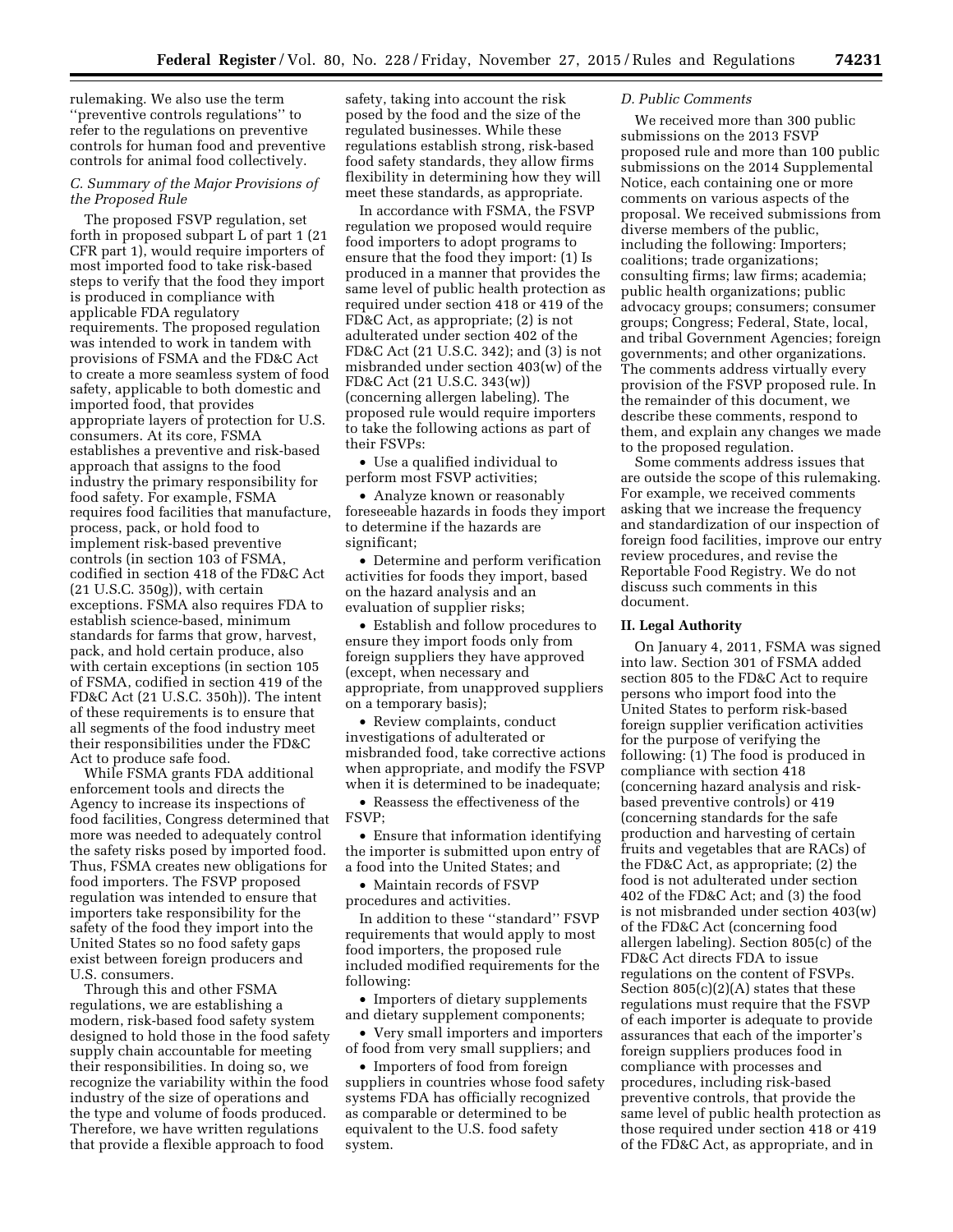compliance with sections 402 and 403(w) of the FD&C Act. Section 805(c)(2)(B) states that these regulations must include such other requirements as FDA deems necessary and appropriate to verify that food imported into the United States is as safe as food produced and sold within the United States.

Section 805(c)(3) of the FD&C Act directs FDA to, as appropriate, take into account differences among importers and types of imported food, including based on the level of risk posed by the imported food. Section 805(c)(4) states that verification activities under FSVPs may include monitoring records for shipments, lot-by-lot certification of compliance, annual onsite inspections, checking the hazard analysis and riskbased preventive control plans of foreign suppliers, and periodically testing and sampling shipments of imported products. Section 805(d) states that records of an importer related to a foreign supplier verification program must be maintained for a period of not less than 2 years and must be made available promptly to a duly authorized representative of the Secretary of the Department of Health and Human Services (the Secretary) upon request. Section 805(g) directs FDA to publish and maintain a list of importers participating under section 805 on the Agency's Web site.

Section 301(b) of FSMA amends section 301 of the FD&C Act (21 U.S.C. 331) by adding section 301(zz), which designates as a prohibited act the importation or offering for importation of a food if the importer (as defined in section 805 of the FD&C Act) does not have in place an FSVP in compliance with section 805. In addition, section 301(c) of FSMA amends section 801(a) of the FD&C Act (21 U.S.C. 381(a)) by stating that an article of food being imported or offered for import into the United States must be refused admission if it appears from an examination of a sample of such an article or otherwise that the importer is in violation of section 805.

In addition to the authority specified in section 301 of FSMA to issue this regulation, section 701(a) of the FD&C Act (21 U.S.C. 371(a)) gives us the authority to issue regulations for the efficient enforcement of the FD&C Act. Also, some aspects of the FSVP regulation are supported by section 421(b) of the FD&C Act (21 U.S.C. 350j(b)).

In addition to the FD&C Act, FDA's legal authority for some aspects of the regulations derives from the Public Health Service Act (PHS Act) to the extent such measures are related to

communicable disease. Authority under the PHS Act is derived from the provisions of sections 311, 361, and 368 (42 U.S.C. 243, 264, and 271) that relate to communicable disease. The PHS Act authorizes the Secretary to make and enforce such regulations as ''are necessary to prevent the introduction, transmission, or spread of communicable diseases from foreign countries into the States \* \* \* or from one State \* \* \* into any other State'' (section 361(a) of the PHS Act) (see section 1, Reorg. Plan No. 3 of 1966 at 42 U.S.C. 202 for transfer of authority from the Surgeon General to the Secretary).

#### **III. Comments on the Proposed Rule and Supplemental Notice of Proposed Rulemaking**

#### *A. Definitions (§ 1.500)*

We proposed to codify definitions of several terms that we use in the FSVP regulation. As discussed in the following paragraphs, we have revised several of the proposed definitions in response to comments we received. The definitions for terms used in the FSVP regulation are set forth in § 1.500.

#### 1. Definitions Generally

(Comment 1) Some comments suggest that we use the same definition for terms used in different FSMA rulemakings.

(Response 1) We agree and have aligned the definitions used in the different regulations as much as possible. However, in some cases the definitions of terms differ because of differences in the applicable statutory provisions or in the scope or purpose of the regulations.

#### 2. Audit

We proposed to define ''audit'' as the systematic, independent, and documented examination (through observation, investigation, records review, and, as appropriate, sampling and laboratory analysis) to assess a foreign supplier's food safety processes and procedures.

On our own initiative, we have changed the definition to refer to an ''audited entity'' rather than a ''foreign supplier'' because in some cases an importer might conduct (or rely on the results of) an onsite audit of an entity other than the foreign supplier (such as a foreign supplier's supplier) to meet FSVP requirements. In addition, consistent with auditing practice we have added discussions with employees of the audited entity to the list of activities that might be included in an audit.

(Comment 2) One comment recommends that we interpret an ''independent'' examination as including audits other than third-party audits, such as audits conducted by the importer or the importer's customer.

(Response 2) To the extent the comment is requesting that the definition of the term ''audit'' allow an importer to rely on an audit conducted by the importer itself, we agree. To the extent, however, the comment is requesting that there be no requirements for the independence of auditors, we disagree. Any qualified auditor conducting an audit relied upon by an importer would need to meet the requirements for independence set forth in § 1.506(e)(4), discussed in section III.G.7 of this document. Note, however, that under  $\S 1.506(e)(2)(i)$  an importer cannot rely on a supplier's self-audit to fulfill the importer's requirement to conduct supplier verification under § 1.506 (because the supplier would have an inherent conflict of interest regarding the audit results).

(Comment 3) One comment requests that sampling and laboratory analysis not be specified as a potential component of an audit because they are separate verification activities.

(Response 3) While sampling and laboratory analysis might in some instances be conducted instead of an audit or other verification activities, we do not agree that sampling and laboratory analysis cannot also be included as a component of an audit. A qualified auditor might reasonably determine that it is appropriate to include some sampling and testing of a food or raw material or other ingredient as part of an onsite audit of a foreign supplier.

#### 3. Environmental Pathogen

We proposed to define ''environmental pathogen'' as a pathogen that is capable of surviving and persisting within the manufacturing, processing, packing, or holding environment such that food may be contaminated and may result in foodborne illness if that food is consumed without treatment to significantly minimize or prevent the environmental pathogen. The proposed definition also specified that environmental pathogens do not include the spores of pathogenic sporeformers. To provide additional clarity, the final rule specifies in the definition that examples of environmental pathogens include *Listeria monocytogenes* and *Salmonella* spp.

(Comment 4) Some comments suggest that instead of a ''pathogen,'' the definition of environmental pathogen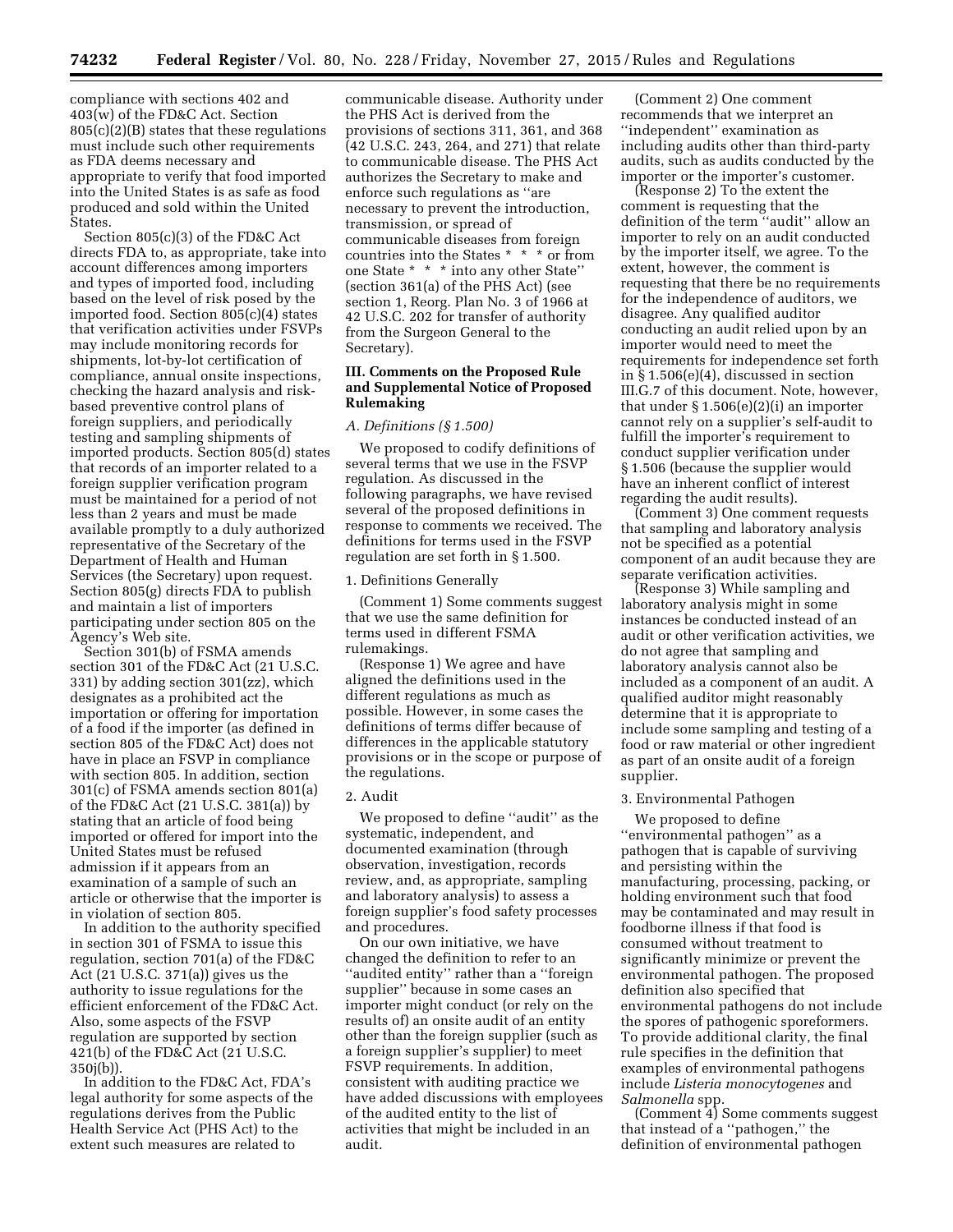should refer to ''pathogenic bacteria'' because the latter term is considered more relevant to protecting food safety.

(Response 4) We do not agree. Pathogens other than bacteria might be capable of surviving in a manufacturing environment, cause food to be contaminated, and result in foodborne illness.

#### 4. Farm

We are adding a definition of ''farm'' to the final rule. A ''farm'' is a farm as defined in § 1.227 (21 CFR 1.227) in the regulation on registration of food facilities.

#### 5. Farm Mixed-Type Facility

We are adding a definition of ''farm mixed-type facility'' to the final rule. A ''farm mixed-type facility'' is an establishment that is a farm but that also conducts activities outside the farm definition that require the establishment to be registered under section 415 of the FD&C Act (21 U.S.C. 350d).

#### 6. Food

We proposed to define "food" as having the meaning given in section 201(f) of the FD&C Act (21 U.S.C. 321(f)), except that food would not include pesticides as defined in 7 U.S.C. 136(u).

(Comment 5) Several comments request that we exclude food contact substances from the definition of food because facilities that manufacture, process, pack, or hold food contact substances are not required to register with FDA and therefore are not subject to the proposed regulations on preventive controls. One comment suggests that we either exclude food packaging from the FSVP regulation or establish modified requirements for packaging.

(Response 5) We do not agree that it is appropriate to exclude food contact substances (including food packaging), as defined in section 409(h)(6) of the FD&C Act (21 U.S.C. 348(h)(6)), from the definition of ''food'' for FSVP purposes. The definition of ''food'' in § 1.227, for the purposes of food facility registration, excludes food contact substances as defined in section 409(h)(6) of the FD&C Act. Consequently, a facility that manufactures/processes, packs, or holds food contact substances is not required to be registered. Because section 418 of the FD&C Act only applies to establishments that are required to register, facilities involved in the manufacturing/processing, packing, and holding of food contact substances are not subject to the preventive control regulations implementing section 418. Section 805 of the FD&C Act, however,

is not similarly limited to facilities that are required to register. Instead, section 805 applies to imports of ''food.'' The term ''food'' is defined in section 201(f)(3) of the FD&C Act to include articles used as components of food, and the case law interpreting the definition makes clear that many substances that meet the definition of food contact substances under section 409(h)(6) of the FD&C Act also meet the definition of food (see, *e.g., Natick Paperboard* v. *Weinberger,* 525 F.2d 1103 (1st Cir. 1975) (paperboard containing PCBs intended for food use is adulterated food); *U.S.* v. *Articles of Food 688 Cases of Pottery (Cathy Rose),* 370 F. Supp. 371 (E.D. Mi. 1974) (ceramic pottery that leaches lead is adulterated food)). Further, we do not believe there is any evidence that Congress intended to exclude food contact substances from being considered ''food'' for purposes of section 805 and the FSVP regulation.

(Comment 6) Several comments request that we add raw materials and other ingredients to the definition of food for clarity and for consistency with the definition of food in the preventive controls regulations.

(Response 6) We conclude that the suggested change is unnecessary because the definition of food in section 201(f) of the FD&C Act, which we are incorporating in the FSVP regulation, defines food as including articles used for components of any such food or drink for man or animals, which includes raw materials and other ingredients.

(Comment 7) One comment states that chemicals used in processing foods (*e.g.,*  hydrochloric acid in the production of cheese) that are declared as food-grade most likely will be used in food production but sometimes will not be used for such purposes. The comment asks that we provide guidance on how to address such imported chemicals.

(Response 7) As explained in section III.B.9 of this document, substances such as chemicals that are capable of food and non-food use are subject to the FSVP regulation if they are reasonably likely to be directed to a food use. In the example provided by the comment, the application of the FSVP regulation would not be based solely on whether a substance is declared as food-grade. However, we would consider the fact that the chemical is declared as foodgrade in determining whether the chemical is reasonably likely to be directed to a food use.

#### 7. Foreign Supplier

We proposed to define ''foreign supplier'' as, for an article of food, the establishment that manufactures/

processes the food, raises the animal, or harvests the food that is exported to the United States without further manufacturing/processing by another establishment, except for further manufacturing/processing that consists solely of the addition of labeling or any similar activity of a de minimis nature.

In the preamble to the proposed rule, we stated that the proposed definition of foreign supplier was generally consistent with the definition of a foreign facility under the preventive controls section (section 418) of the FD&C Act. However, we stated that the proposed definition of foreign supplier did not include firms that only pack or hold food, with no or de minimis manufacturing/processing (even if the firm is required to register with FDA under section 415 of the FD&C Act) because we tentatively concluded that Congress intended the importer to verify a single foreign supplier for a particular shipment of a food and, when several entities are required to register as foreign facilities with respect to this food, excluding a subsequent registered packer or holder who does not do any significant manufacturing/processing would be consistent with this intent. We also stated that the proposed exclusion from the definition of foreign supplier of any establishment engaging in further manufacturing/processing of a food that consists solely of the addition of labeling or any similar activity of a de minimis nature was consistent with FDA regulations on the registration of foreign food facilities in subpart H of part 1 (see 21 CFR 1.226(a)).

(Comment 8) Several comments oppose the proposed definition of foreign supplier because they believe it would require importers to go more than ''one step back'' in the supply chain to conduct supplier verification. The comments maintain this would be inconsistent with section  $204(d)(1)(L)$ of FSMA and the section 414 of the FD&C Act (21 U.S.C. 350c)). The comments assert that, when foods are obtained from entities such as brokers, distributors, and consolidators, rather than the entity that manufactured/ processed, raised, or harvested the food, it would be difficult for the importer to know the identity of the producer because the consolidator might refuse to reveal this information due to concern that the importer might decide to buy directly from the producer in the future. The comments also maintain that in these circumstances, particularly with consolidated or commingled RACs, it would be impractical and burdensome to have to conduct supplier verification of the original producer of the food and could result in multiple audits of the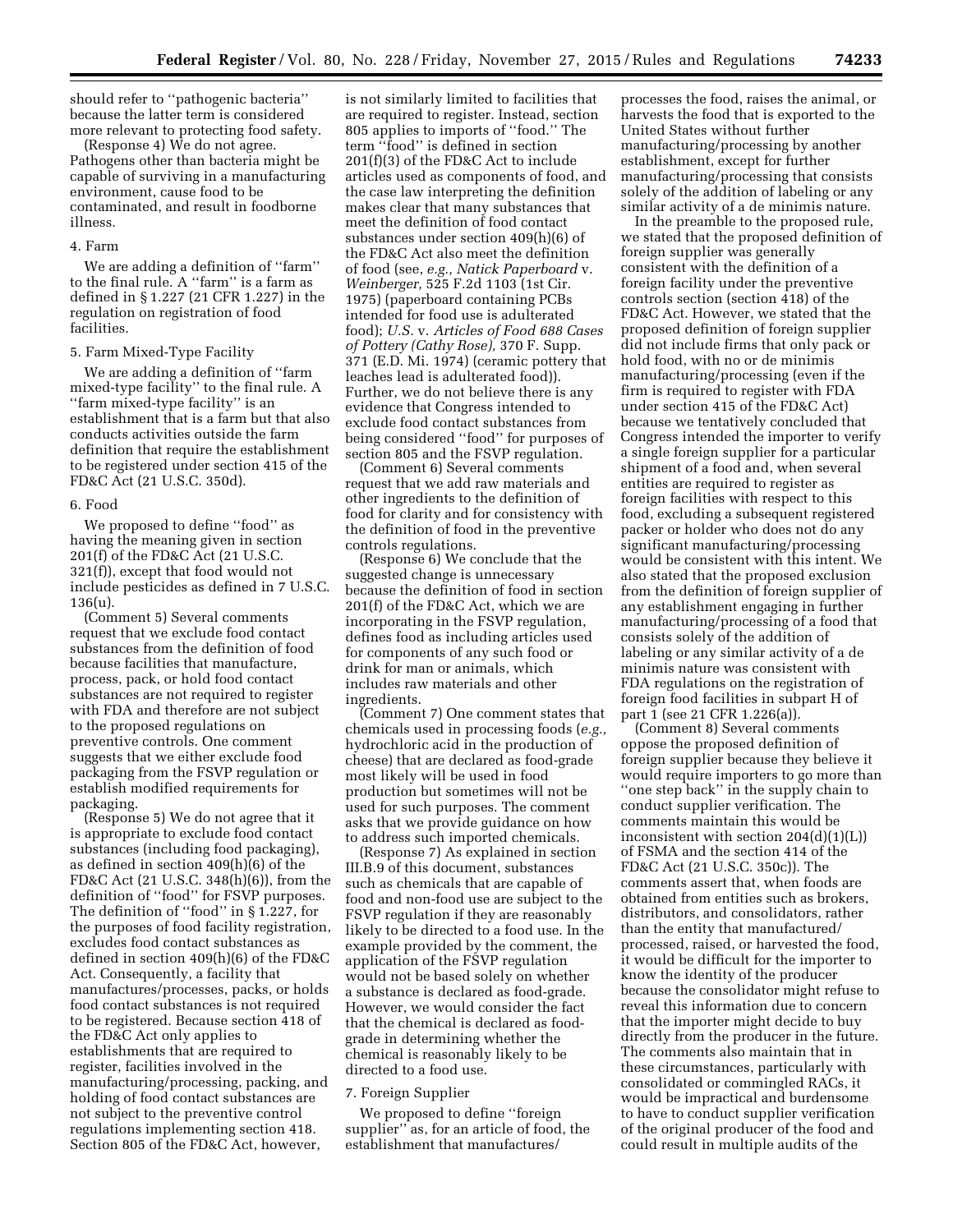same farm or manufacturer. Therefore, some comments request that we define the foreign supplier as the immediate previous source of an imported food. The comments assert that under this definition, importers would conduct verification activities to assess the supplier's ability to verify that its suppliers (growers or manufacturers) were producing food consistent with U.S. requirements.

(Response 8) Although we understand the concerns related to obtaining food from an entity that did not manufacture/ process, raise, or harvest the food, such as distributors, warehouses, and consolidators of RACs, we decline to revise the definition of foreign supplier as suggested. The other FSMA and FD&C Act provisions noted by the comments were enacted to serve different purposes than the FSVP provisions. Section 805(c)(2)(A) of the FD&C Act specifically directs FDA to adopt regulations requiring that each importer's FSVP is adequate to provide assurances that ''the foreign supplier to the importer *produces* the imported food'' (emphasis added) in compliance with the applicable U.S. standards. Therefore, we conclude that Congress did not intend supplier verification to be conducted for entities that only perform activities of a de minimis nature with respect to the imported food. Consequently, we conclude that it would not be appropriate to define ''foreign supplier'' so that the importer would be conducting supplier verification of an entity in the supply chain that did not perform any significant processing step, such as distributors and some consolidators of RACs.

However, we understand that the requirement to perform supplier verification on the establishment that manufactures/processes, raises, or grows the imported food could impose a greater burden on importers when the foreign supplier is not the immediate source of the imported food, such as the case with consolidated RACs. To address this concern, we have revised the provisions on hazard analysis, evaluation for foreign supplier approval and verification, and supplier verification activities to allow an importer of a food to obtain information needed to meet certain FSVP requirements from other entities, such as a distributor or consolidator of that food. As discussed in sections III.E.5, III.F.4, and III.G.4 of this document, an importer may review and assess hazard analyses, evaluations of the risk posed by a food and the foreign supplier's performance, determinations of appropriate foreign supplier verification

activities, and results of such activities conducted by other entities for an imported food to meet its FSVP requirements in these areas. We anticipate that many importers will be able to rely on activities conducted by other entities, which will reduce the need for importers to directly verify the compliance of producers from which the importers did not directly purchase the imported food. We conclude that this approach to foreign supplier verification ensures that the FSVP requirements are consistent with FSMA while limiting the burden that otherwise might be imposed on importers when the foreign supplier of a food is not the importer's direct source for the food.

(Comment 9) One comment states that firms that pack or hold food products (other than of de minimis value) could introduce hazards during these operations. The comment maintains that the proposed definition of foreign supplier conflicts with the definition of facility in the FD&C Act and appears contrary to the intent of ensuring the safety of imported food. One comment asks that we revise the definition of foreign supplier to clarify that, in addition to an entity that harvests a food, a foreign supplier might be the establishment that owns (or owns and packs) a harvested food.

(Response 9) We decline to change the definition of foreign supplier to include entities that only own, pack, or hold food. We conclude that defining foreign supplier to include a firm that only owns or packs or holds a food would not be consistent with Congressional intent, because it would have the effect of requiring that importers verify the establishment that merely owns, packs, and/or holds a food—as opposed to the establishment that ''produces'' a food. As stated previously, in enacting section 805(c)(2)(A) of the FD&C Act, Congress specifically directed us to adopt regulations requiring that each importer's FSVP is adequate to provide assurances that ''the foreign supplier to the importer *produces* the imported food'' (emphasis added) in compliance with the applicable U.S. standards.

(Comment 10) Two comments request that we revise the definition of foreign supplier to include an exception for activities conducted on RACs that do not change the RAC into processed food. The comments maintain that farms that grow and harvest produce should not be regarded as foreign suppliers if the produce is sent to a packing operation that is not part of the farm before the produce is exported. The comments assert that because the packing operation is a separate entity from the farm, the activities performed at the

packing operation (such as washing and grading) should be considered manufacturing/processing by another establishment. The comments ask that we revise the definition of foreign supplier as follows:

• Specify that activities with RACs that do not change the RAC into processed food would not constitute further manufacturing/processing that would make an establishment a foreign supplier.

• State that when an entity aggregates a RAC from multiple farms without changing the RAC into processed food, the aggregator and the farm that produced the RAC will both be considered foreign suppliers.

(Response 10) We decline to revise the definition of foreign supplier as requested. In general, though not always, an entity between the farm and the importer that performs an activity that does not change a RAC into processed food would not be the foreign supplier of the RAC because, in most but not all cases, that entity would most likely not be manufacturing/processing the RAC but would only be packing or holding the RAC. For example, a packing operation that is a separate entity from a farm that only washes and grades produce RACs incidental to packing and holding the RACs is not manufacturing/processing the RACs but only packing and holding them.

We also conclude it would not be consistent with FSMA to designate multiple foreign suppliers of the same food, which would result by specifying that both the aggregator in the example and the farm that grew the RAC would be foreign suppliers of that RAC. If an aggregator is merely packing and/or holding RACs, and not performing manufacturing/processing (and no other foreign entity is doing more than de minimis manufacturing/processing of the food before export), then the farm that grew the RAC would be the foreign supplier of the RAC.

(Comment 11) One comment asks that we clarify whether food facilities required to register, such as off-farm packing houses, are foreign suppliers. This comment also asks whether farms that are not required to register and that have on-farm packing operations are foreign suppliers. Noting that RACs often are harvested by a contract harvest company, the comment also asks us to clarify what is meant by ''establishment that harvests a food'' and whether, in such circumstances, the foreign supplier of the RAC would be the contract harvest company or the establishment that owns the crop and sells it to an importer.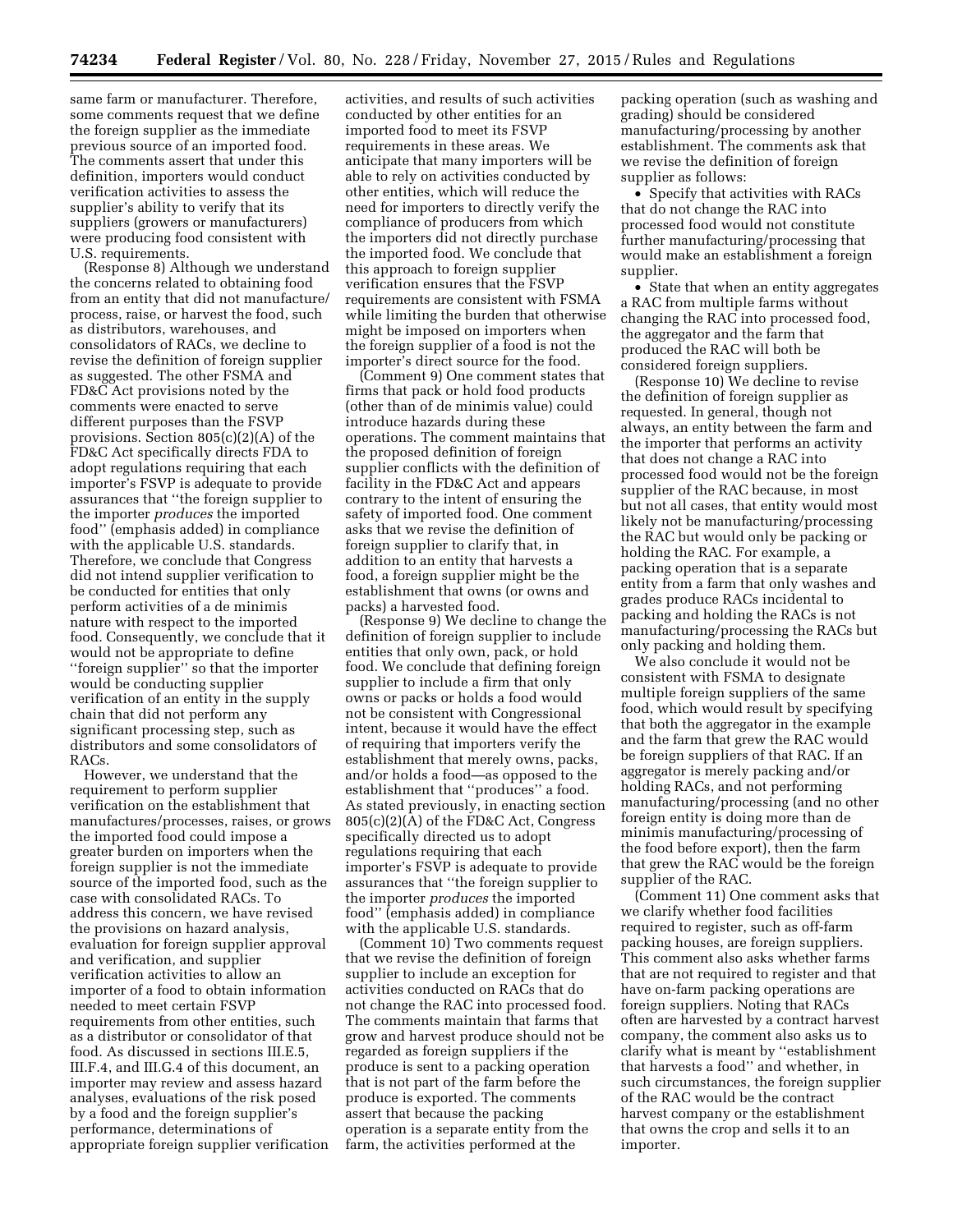(Response 11) The foreign supplier of a crop that is grown and harvested would either be the establishment that grew the food or, if another foreign entity later manufactured/processed the food (performing an activity of a more than de minimis nature), the foreign supplier would be the last entity in a foreign country that performed such a manufacturing/processing activity. Because, as previously stated, the definition of foreign supplier does not include firms that only pack or hold food, off-farm packing houses that solely pack or hold food would not be foreign suppliers. In such cases, assuming that no other foreign entity manufactures/ processes the food (performing an activity of more than a de minimis nature) after it is grown, the farm that grows the food is the foreign supplier. Similarly, provided that no foreign entity manufactures/processes the food (performing an activity of more than a de minimis nature) after it is grown, farms that grow food and also have onfarm packing operations are foreign suppliers of the food they grow because they grew the food.

Our consideration of the comment on contract harvesting, and of comments we received on the definition of ''farm'' in the rulemaking on preventive controls for human food, has led us to change the definition of foreign supplier as it relates to farming operations and to make other changes to clarify the importer's responsibilities when multiple entities in its supply chain control different hazards in the same food. The definition of ''farm'' in the proposed rule on preventive controls for human food referred to an entity ''devoted to the growing *and* harvesting of crops, the raising of animals (including seafood), or both'' (78 FR 3646 at 3795, January 16, 2013) (emphasis added). However, as discussed in the preamble to the final rule on preventive controls for human food, farming operations can take diverse forms, including those in which multiple growers share ownership of a packinghouse and those in which separate operations grow and harvest a crop (80 FR 55908 at 55926 to 55927, September 17, 2015). Therefore, the definition of farm in § 1.227 (which is included in the definitions applicable to the FSVP regulation under § 1.500 of the final rule) refers to a ''primary production farm'' as an operation devoted to the ''growing of crops, the harvesting of crops, the raising of animals (including seafood), or any combination of these activities.'' This change to the definition of farm accommodates business models in

which growing, harvesting, and packing operations—each of which requires the application of controls—are conducted by different business entities.

When we referred, in the FSVP proposed rule, to an establishment that ''harvests the food'' as being the foreign supplier, we assumed that the grower of a food was also the harvester, and because harvesting followed growing, it was appropriate to refer to the harvesting, rather than growing, of a food in the definition of foreign supplier. However, as noted by the comment and discussed in the previous paragraph, a food is not always grown and harvested by the same establishment. Given the possibility that the growing and harvesting of a food might be conducted by separate entities, we conclude that, for purposes of the definition of ''foreign supplier,'' it is appropriate to regard the grower of a food, rather than the harvester, as the foreign supplier of the food. Although there are some hazards that must be controlled during harvesting (*e.g.,*  worker hygiene, water quality), we believe that most people would regard the farm that grows a crop as the producer of the food rather than the establishment that harvests the crop. Given the potential complexities associated with different harvesting contractual relationships, the grower of a crop may be more easily identifiable than the harvester. In addition, making the grower the foreign supplier facilitates onsite auditing of the supplier because there is a clearly defined physical location for the farm on which the crop is grown, while the entity conducting harvesting might not own or have control over the site at which harvesting occurs (*e.g.,* mobile harvesting operations).

This change in the definition of foreign supplier from the harvester of a food to the grower of the food means that, when food is harvested on a farm by a contract harvest company, even one that takes ownership of the food, the grower of the food would be the foreign supplier (provided that no other foreign entity manufactures/processes the food by performing an activity of more than a de minimis nature).

Although the final rule defines the grower of a food, rather than the harvester, as the foreign supplier, the importer still must obtain assurances that hazards associated with the harvesting and packing of food are being significantly minimized or prevented. Without such assurances, we conclude that an importer could not meet its obligation under section 805(a)(1) of the FD&C Act of verifying that imported food is produced in compliance with

sections 418 and 419, as applicable, and that such food is not adulterated under section 402 or misbranded with respect to allergen labeling under section 403(w). We address this issue further in the discussion of the determination of appropriate supplier verification activities in section III.G.4 of this document.

(Comment 12) One comment asks that we clarify how the definition of foreign supplier compares to the definitions of ''grower'' and ''manufacturer'' in the prior notice regulation. The comment asks whether the terms grower and manufacturer, collectively, equate to the term foreign supplier. The comment notes that ''grower'' is defined in the prior notice regulation (21 CFR part 1, subpart I) in 21 CFR 1.276(b)(7) as a person who engages in growing and harvesting or collecting crops (including botanicals), raising animals (including fish, which includes seafood), or both; ''manufacturer'' is defined in § 1.276(b)(9) as the last facility (as defined in § 1.227) that manufactured/ processed the food. Under § 1.227, a facility is considered the last facility even if the food undergoes further manufacturing/processing that consists of adding labeling or any similar activity of a de minimis nature.

(Response 12) As previously stated, the final rule defines the foreign supplier of a crop as the grower of the food rather than the harvester. Consequently, with respect to food that is grown, the definition of ''foreign supplier'' for FSVP purposes differs from the definition of ''grower'' under § 1.276(b)(7), which includes both growing and harvesting. Regardless, definitions used in the prior notice regulation do not apply to words or phrases in the FSVP regulation, and vice versa.

(Comment 13) One comment asks that the definition of foreign supplier exclude farms that grow non-produce botanical, algal, or fungal RACs. The comment asserts that these products have a complicated supply chain that makes it difficult to identify the farms that grow them, there are no public health reasons to identify these farms, and there are no regulations governing the production of these products.

(Response 13) We decline to adopt a different approach for these particular types of RACs compared to the previously stated approach to defining the foreign supplier of a RAC. Provided these products are being imported for use as food as defined in 201(f) of the FD&C Act, importers of these products are subject to FSVP. However, the FSVP regulation does not require that the importer be the entity to gather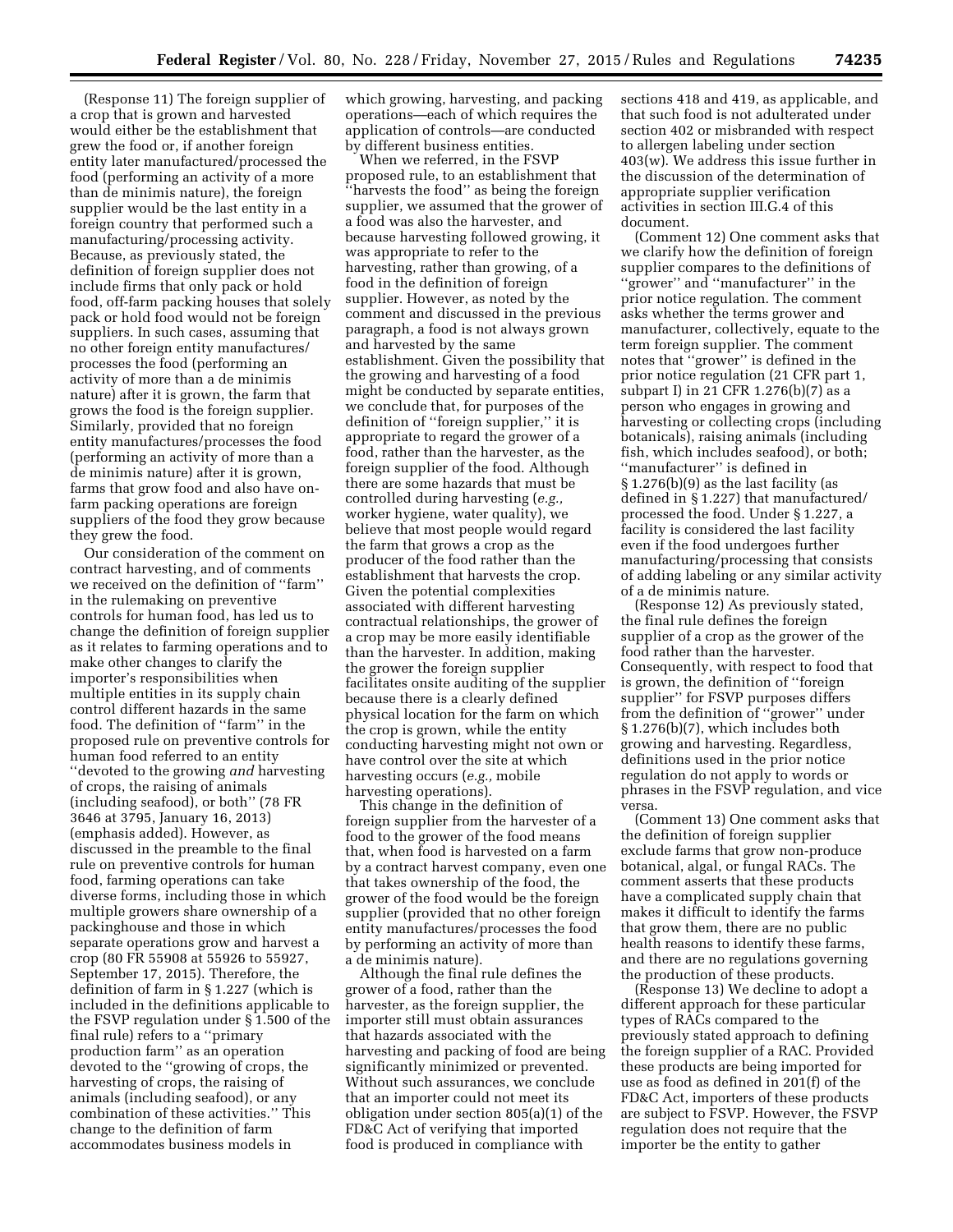information about the farms. Rather, the regulation allows importers of such RACs to obtain information from other entities in the supply chain for the RAC to meet the importers' FSVP requirements for these products, provided the importer reviews and assesses the information and documents the review and assessment.

(Comment 14) Several comments request that we clarify whether certain activities are ''de minimis'' activities and therefore would mean the entity performing these activities for a food would not be the foreign supplier of the food. Some comments ask whether waxing, cooling, washing, and repacking are de minimis activities. Some comments maintain that sorting, packing, cooling, and holding of produce by packing houses should be regarded as de minimis activities, as should farm activities such as waxing, sorting, culling, conveying, storing, labeling, packing, packaging, and shipping of RACs.

(Response 14) The foreign supplier is the establishment that manufactures/ processes the food, raises the animal, or grows the food that is exported to the United States without further manufacturing/processing except for the addition of labeling or any similar activity of de minimis nature. This means that a foreign supplier is not an entity that merely performs de minimis manufacturing/processing activities, but, importantly, a foreign supplier also is not an entity that only packs or holds a food.

Whether an activity is harvesting, manufacturing/processing, packing, or holding can depend on the circumstances. For example, packing, cooling, and holding performed by an off-farm packing house (that only packs and holds produce and cools the produce incidental to packing and holding) would not make the packing house the foreign supplier, because these activities would not be considered manufacturing/processing but only packing and holding. Waxing, sorting, culling, conveying, storing, packing, and shipping of RACs when conducted on a farm would generally be considered harvesting, packing, or holding. Assuming the farm conducting these activities grows the RACs and no other entity manufactures/processes the food (except de minimis manufacturing/ processing) before it enters the United States, the farm would be the foreign supplier.

With regard to the packaging of RACs, packaging is a manufacturing/ processing activity but is specifically included within the farm definition. A farm that raises an animal or grows a

crop and performs packaging operations would be the foreign supplier (assuming that no other entity manufacturers/ processes the food except for de minimis manufacturing/processing).

Concerning the comment's reference to re-packing, re-packing is a packing activity (*i.e.,* the definition of packing includes re-packing), not a manufacturing/processing activity. We regard waxing and cooling RACs, when done by a packing operation for purposes of storage or transport, to be packing activities rather than manufacturing/processing activities.

To help explain FDA's current thinking on the classification of activities as ''harvesting,'' ''packing,'' ''holding,'' or ''manufacturing/ processing,'' we will issue a draft guidance for industry on preventive controls for human food. We intend for this guidance, when finalized, to provide sufficient examples of activities within each of these definitions to inform both industry and regulators of those activities we consider to be within those definitions. The draft guidance will be available for public comment in accordance with our regulation on good guidance practices (see 21 CFR 10.115(g)(1)). We will consider comments we receive on the draft guidance in developing the final guidance.

(Comment 15) One comment, noting that coffee beans are extracted from the cherry surrounding the bean by fermentation, washing, and/or drying at a mill, asserts that because these activities are more than de minimis in nature, the mill should be regarded as the foreign supplier of the coffee beans.

(Response 15) We agree that fermentation, washing, and/or drying of raw coffee cherries (or ''berries'') would constitute manufacturing/processing that is not of a de minimis nature and would make the mill the foreign supplier of the coffee beans (provided no subsequent entity conducted additional manufacturing/processing that is not of a de minimis nature before export to the United States). We note, however, that under § 1.507(a)(1) of the final rule, importers of foods that cannot be consumed without the application of an appropriate control, including RACs like coffee beans, are not subject to the full requirements of the FSVP regulation (see the discussion in section III.H.1 of this document).

(Comment 16) One comment asks that we distinguish ''further manufacturing/ processing by another establishment'' under the proposed definition of foreign supplier from the concept of substantial transformation applied by U.S. Customs and Border Protection (CBP).

(Response 16) The concept of ''further manufacturing/processing by another establishment'' in the definition of ''foreign supplier'' under the FSVP regulation and the definition of ''substantial transformation'' as used by CBP (*i.e.,* the emergence of an article from manufacturing processes as a new and different article, with a distinctive name, character, or use) are used for different purposes and do not necessarily refer to the same processes. Further manufacturing/processing in the context of FSVP involves direct manipulation of a food, but it need not result in a new and different article, as it can include activities such as washing and freezing.

8. Good Compliance Standing With a Foreign Food Safety Authority

We proposed to define ''good compliance standing with a foreign food safety authority'' as meaning the foreign supplier (1) appears on the current version of a list, issued by the food safety authority of the country in which the foreign supplier is located and which has regulatory oversight of the supplier, of food manufacturers and processors that are in good compliance standing with the food safety authority, or (2) has otherwise been designated by such food safety authority as being in good compliance standing. Under § 1.513 of the final rule (discussed in section III.N of this document), modified FSVP requirements apply, subject to certain conditions and requirements, to importers of certain types of food from foreign suppliers in countries whose food safety systems FDA has officially recognized as comparable or determined to be equivalent to the U.S. system. One of the requirements for eligibility for the modified requirements is that the foreign supplier must be in good compliance standing with the food safety authority of a country with a comparable or equivalent food safety system.

On our own initiative, we revised the definition to reference to ''food producers'' instead of ''food manufacturers and processors'' because farms might be included among food producers designated as being in good compliance standing by a foreign food safety authority.

(Comment 17) One comment questions the need for this term in the FSVP regulation given that all U.S. importers of food must ensure the safety of the food they import. The comment maintains that it is unclear whether or to what extent a foreign supplier's inclusion on a list maintained by a foreign food safety authority will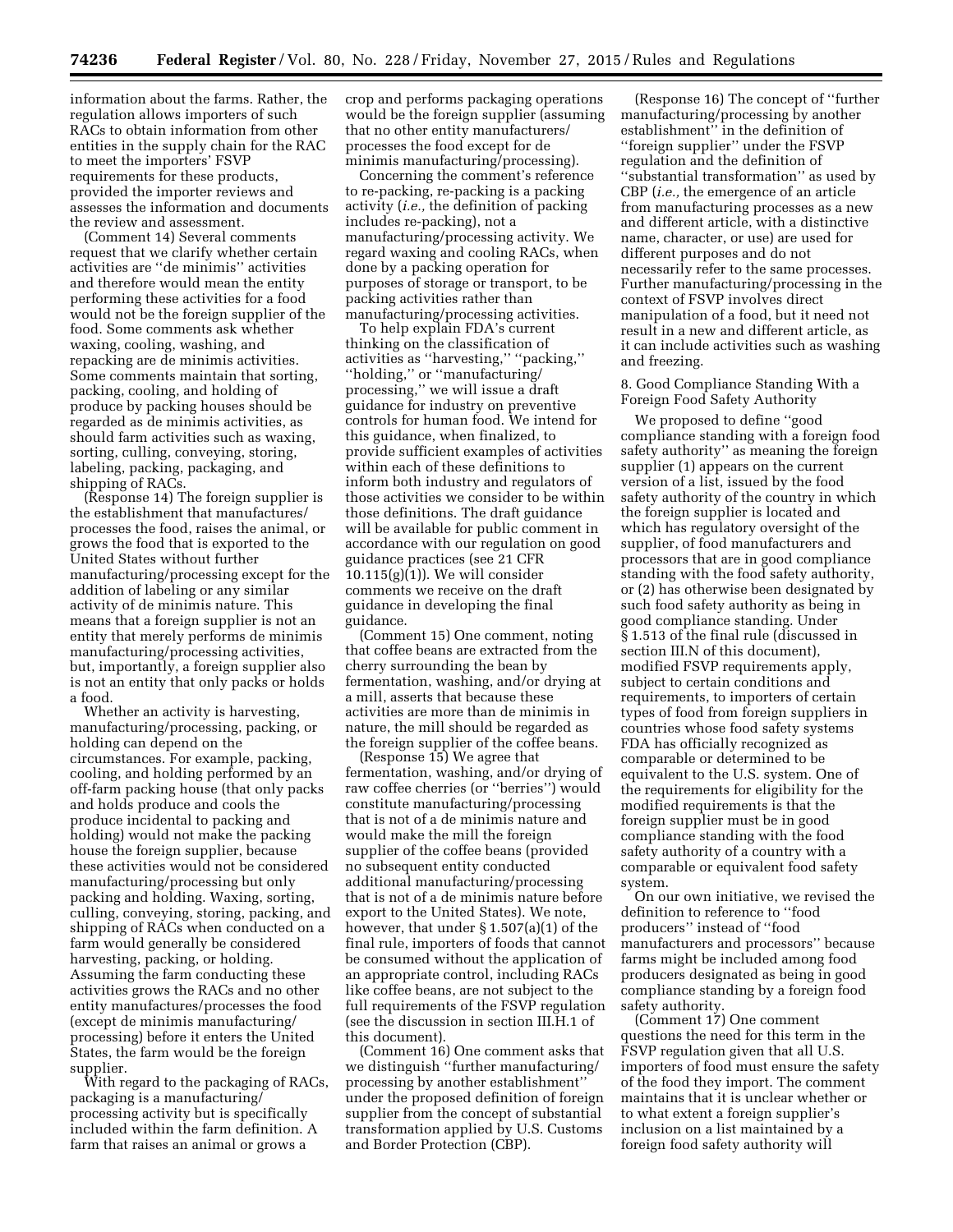facilitate an importer's access to a foreign-supplied food. The comment also asserts that it is unclear whether any country's food safety authority can be required to develop and maintain such a list and suggests that there will be disparity among countries regarding whether such a list can and will be developed.

(Response 17) The term good compliance standing with a foreign food safety authority is used to describe one of the conditions under which an importer is eligible to import certain types of food under the modified requirements in § 1.513 of the final rule. We conclude it is appropriate to condition the use of these modified requirements on the foreign supplier of the food being in good compliance standing with the food safety authority of a country whose food safety system FDA has officially recognized as comparable or determined to be equivalent to that of the United States. If the foreign supplier is not in good compliance standing, we conclude that the importer would lack adequate assurances that the foreign supplier is producing the food consistent with U.S. requirements. Although foreign authorities will not be required to designate food producers as being in good compliance standing, we believe that it is likely that some authorities will decide to do so.

(Comment 18) One comment suggests that the official registration or approval of an establishment by the relevant competent authority should be considered sufficient to meet the requirement of good compliance standing. The comment asserts that because all food establishments in the European Union (EU) are either registered with, or approved by, the national authorities, the existence of the records of these actions should be taken into account to avoid unnecessary or duplicative work.

(Response 18) We do not agree. We conclude that the fact that a foreign supplier is registered with, or approved to operate by, the food safety authority of the country in which it is located would generally not constitute a designation that the foreign supplier was in good compliance standing with that authority, absent a determination or designation by a food safety authority indicating that the supplier is in good compliance standing within the meaning in § 1.500. We believe it is possible a foreign supplier might maintain its registration or approval to operate even while it is the subject of an ongoing enforcement action due to significant non-compliance. Therefore, a foreign supplier cannot be regarded as

in good compliance standing with a food safety authority unless that authority has affirmatively designated that supplier as being in good compliance standing, either through the supplier's inclusion on a list of such suppliers, a company-specific certification, or some other manner of designation.

#### 9. Harvesting

For clarity and consistency, we are adding a definition of ''harvesting'' that is consistent with the definition in the preventive controls regulations. Our new definition states that harvesting applies to farms and farm mixed-type facilities and means activities that are traditionally performed on farms for the purpose of removing RACs from the place they were grown or raised and preparing them for use as food. Harvesting is limited to activities performed on RACs on a farm. Harvesting does not include activities that transform a RAC into a processed food as defined in section 201(gg) of the FD&C Act. Examples of harvesting include cutting (or otherwise separating) the edible portion of a RAC from the crop plant and removing or trimming part of the RAC (*e.g.,* foliage, husks, roots or stems). Examples of harvesting also include cooling, field coring, filtering, gathering, hulling, removing stems and husks from, shelling, sifting, threshing, trimming outer leaves of, and washing RACs grown on a farm.

#### 10. Hazard

We proposed to define ''hazard'' as any biological, chemical (including radiological), or physical agent that is reasonably likely to cause illness or injury in the absence of its control.

On our own initiative, we have deleted ''in the absence of its control'' from the definition, consistent with a corresponding change to the definition of hazard in the preventive controls regulations, because the aspect of control of a hazard is addressed under the definition of ''hazard requiring a control.''

(Comment 19) One comment suggests limiting the definition of hazard by referring to an agent that is reasonably likely to cause illness or injury ''in the intended species'' in the absence of its control.

(Response 19) We do not believe that the suggested change to the definition of hazard is necessary. We note that under  $§ 1.504(c)(3)$  of the final rule, in determining whether a hazard is a ''hazard requiring a control,'' an importer must consider, among other factors, the intended or reasonably foreseeable use of the food, including

the species for which the food was intended.

#### 11. Hazard Requiring a Control

In the Supplemental Notice, we proposed to adopt the term ''significant hazard'' and to define it as a known or reasonably foreseeable hazard for which a person knowledgeable about the safe manufacturing, processing, packing, or holding of food would, based on the outcome of a hazard analysis, establish controls to significantly minimize or prevent the hazard in a food and components to manage those controls (such as monitoring, corrections and corrective actions, verification, and records) as appropriate to the food, the facility, and the control.

(Comment 20) Some comments request that we use a term other than ''significant hazard'' to refer to a known or reasonably foreseeable hazard for which a knowledgeable person would establish a control. One comment maintains that use of the term ''significant hazard'' could be confusing because the term is used to refer to hazards addressed in a HACCP plan through critical control points. One comment recommends using the definition of ''significant hazard'' instead of the term itself. Some comments recommend using the term ''food safety hazard'' because it has no association with HACCP principles. Some comments recommend using the term ''hazard requiring control.''

(Response 20) To provide more clarity, we agree that the FSVP regulation should use a term other than ''significant hazard.'' We conclude it is appropriate to refer to such a hazard as a ''hazard requiring a control.'' The definition states, in pertinent part, that a ''hazard requiring a control'' is a known or reasonably foreseeable hazard for which a knowledgeable person would establish one or more ''controls or measures'' to significantly minimize or prevent the hazard. The definition refers to controls or measures because the FSVP requirements apply to food that is subject to the preventive controls regulations (which require the establishment of preventive "controls"), food that is subject to the produce safety regulation (which refers to safety ''measures''), and food that is subject to other FDA regulations (*e.g.,* dietary supplement CGMPs).

(Comment 21) Some comments recommend replacing the reference to ''a person knowledgeable about safe manufacturing, processing, packing, or holding food'' with ''a qualified individual'' because a qualified individual will be responsible for conducting a hazard analysis.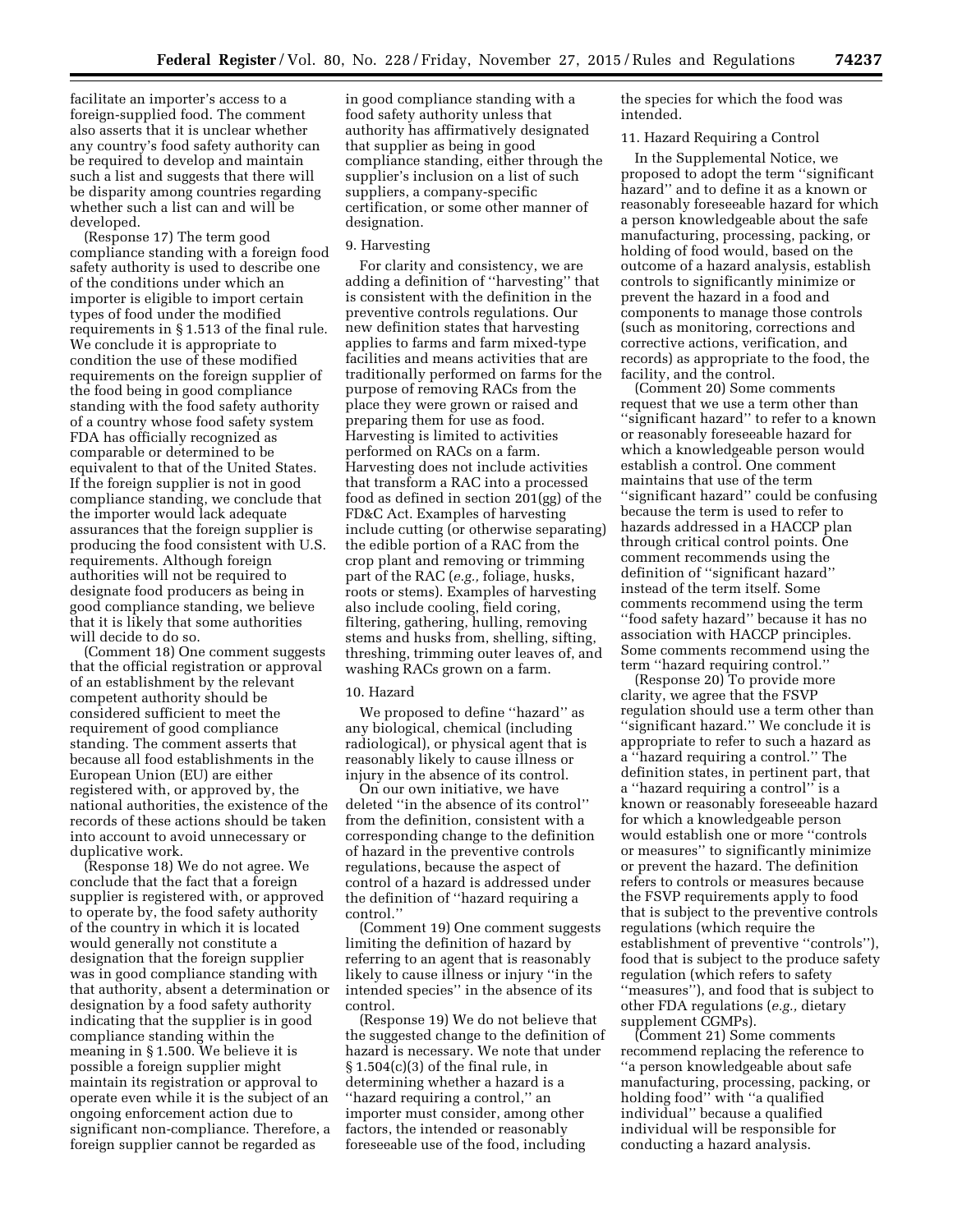(Response 21) Although a qualified individual must conduct a hazard analysis for a food, we decline to make this change to the definition of ''hazard requiring a control'' because we believe it is appropriate to specify that a person determining whether a known or reasonably foreseeable hazard is one for which one or more controls or measures are needed must be knowledgeable about the safe manufacturing, processing, packing, or holding of food. This is consistent with the revised definition of ''hazard requiring a preventive control'' in the preventive controls regulations.

(Comment 22) Some comments recommend stating in the definition of ''significant hazard'' (or its replacement term) that a determination of a significant hazard is based on a hazard analysis that assesses the severity of the illness or injury to humans or animals if the hazard were to occur and the probability that the hazard will occur in the absence of a control, because severity and probability are integral to determining whether a hazard is significant.

(Response 22) We agree with the comments that this additional language is helpful. Consistent with the revised definition of ''hazard requiring a preventive control'' in the preventive controls regulations, this change is incorporated in the definition of ''hazard requiring a control,'' which under the final rule means a known or reasonably foreseeable hazard for which a person knowledgeable about the safe manufacturing, processing, packing, or holding of food would, based on the outcome of a hazard analysis (which includes an assessment of the probability that the hazard will occur in the absence of controls or measures and the severity of the illness or injury if the hazard were to occur), establish one or more controls or measures to significantly minimize or prevent the hazard in a food and components to manage those controls or measures (such as monitoring, corrections or corrective actions, verification, and records) as appropriate to the food, the facility, and the nature of the control or measure and its role in the facility's food safety system.

(Comment 23) Some comments recommend that the definition of significant hazard reflect that components to manage controls should be appropriate not just to the food, the facility, and the control, but also to the intended use of the food.

(Response 23) We do not think this change to the definition of hazard requiring control is necessary because an importer already must consider the

intended or reasonably foreseeable use of a food in evaluating the hazards in the food under  $\S 1.504(c)(3)$  of the final rule.

#### 12. Holding

On our own initiative, we are adding a definition of ''holding'' that is consistent with the preventive controls regulations. Our new definition states that holding means storage of food and also includes activities performed incidental to storage of a food (*e.g.,*  activities performed for the safe or effective storage of that food, such as fumigating food during storage, and drying/dehydrating RACs when the drying/dehydrating does not create a distinct commodity (such as drying/ dehydrating hay or alfalfa)). Holding also includes activities performed as a practical necessity for the distribution of that food (such as blending of the same RAC and breaking down pallets), but does not include activities that transform a RAC into a processed food as defined in section 201(gg) of the FD&C Act. Holding facilities could include warehouses, cold storage facilities, storage silos, grain elevators, and liquid storage tanks.

#### 13. Importer

We proposed to define ''importer'' as the person in the United States who has purchased an article of food that is being offered for import into the United States. The proposed definition further stated that:

• If the article of food has not been sold to a person in the United States at the time of U.S. entry, the importer is the person in the United States to whom the article has been consigned at the time of entry; and

• If the article of food has not been sold or consigned to a person in the United States at the time of U.S. entry, the importer is the U.S. agent or representative of the foreign owner or consignee at the time of entry.

We proposed this definition of importer based on the statutory definition of importer in section 805(a)(2) of the FD&C Act, which states that the importer is the U.S. owner or consignee of an article of food at the time of entry of the article into the United States, or if at that time there is no U.S. owner or consignee, the importer is the U.S. agent or representative of the foreign owner or consignee.

On our own initiative, we are revising the definition of ''importer'' to mean the U.S. owner or consignee of an article of food that is being offered for import into the United States. If there is no U.S. owner or consignee at the time of U.S.

entry, the importer is the U.S. agent or representative of the foreign owner or consignee at the time of entry, as confirmed in a signed statement of consent to serve as the importer under the FSVP regulations. We conclude that this revised definition is more consistent with the statutory definition in section 805(a)(2). For the reasons explained in the following paragraphs, we also conclude that this change, along with a new definition we are adding for ''U.S. owner or consignee,'' better ensures that the FSVP importer is a person who has a financial interest in the food and has knowledge and control over the food's supply chain. We are defining ''U.S. owner or consignee'' to mean the person in the United States who, at the time of entry of a food into the United States, either owns the food, has purchased the food, or has agreed in writing to purchase the food.

#### a. General

(Comment 24) Some comments ask that we either define or clarify the term ''purchased.'' One comment states that CBP defines the terms owner and purchaser to include any party with a financial interest in a transaction, including, but not limited to, the actual owner of the goods, the actual purchaser of the goods, a buying or selling agent, a person or firm who imports for exhibition at a trade fair, or a person or firm who imports foods for repair or alteration. One comment maintains that in contrast to the proposed rule, the statute does not create different rules for U.S. owners and their consignees regarding their FSVP responsibilities and does not define the importer as the person who purchased an article of food. The comment asserts that because neither the statute nor the proposed rule defines ''purchased,'' it is unclear who is responsible for ensuring FSVP compliance.

(Response 24) We do not agree that the proposed definition would create different FSVP regulations for U.S. owners and consignees, as the proposed rule contained no requirements that differed on that basis. However, to prevent possible confusion regarding the definition of importer and to align more closely with the statutory text, we have revised the definition of importer to mean the U.S. owner or consignee of an article of food that is being offered for import into the United States. We are further defining ''U.S. owner or consignee'' as the person in the United States who, at the time of entry of a food into the United States, either owns the food, has purchased the food, or has agreed in writing to purchase the food. Thus, the final rule explicitly refers to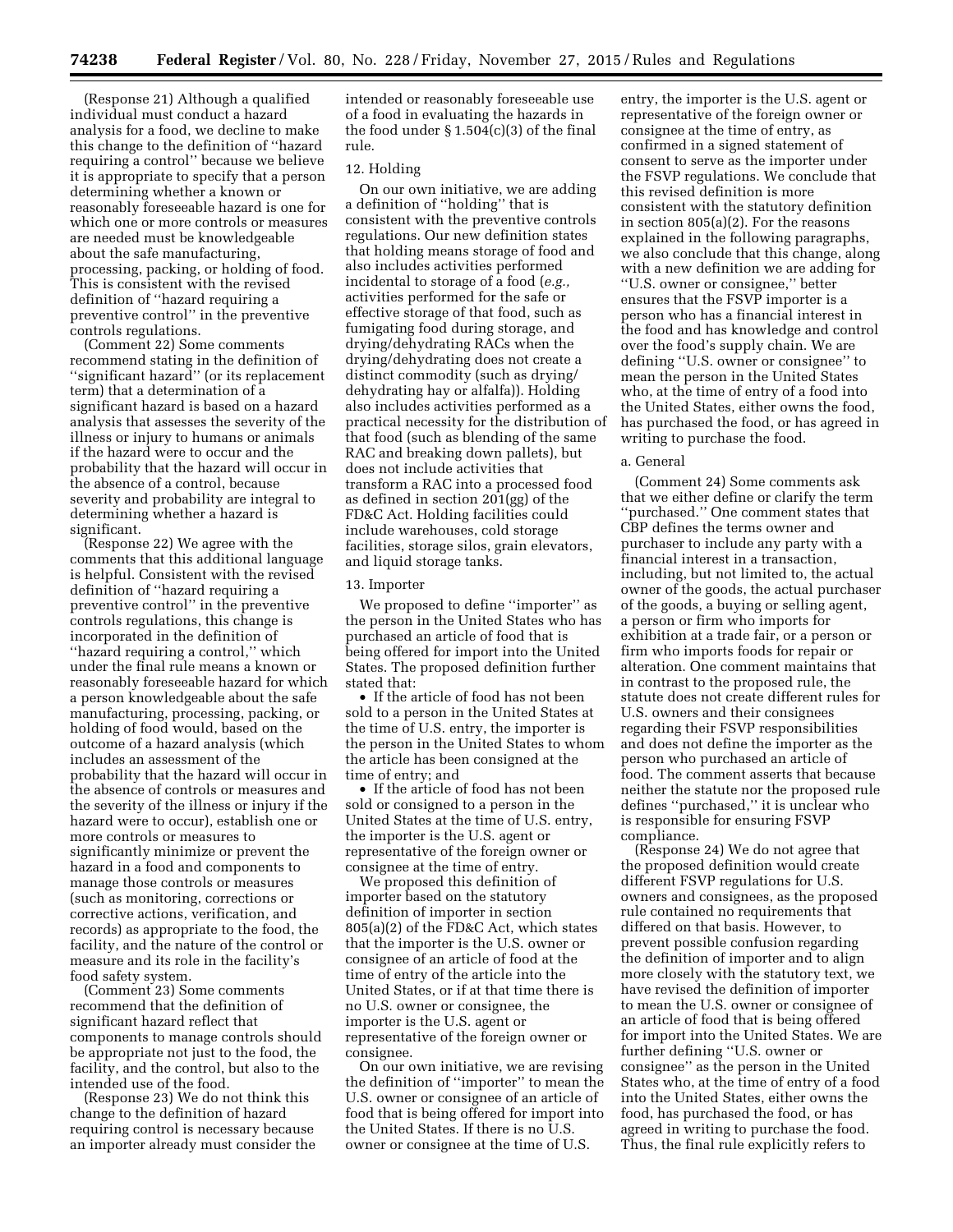a U.S. ''owner'' of a food. Because there is a wide range of commercial arrangements between foreign owners and U.S. persons, there may be situations in which ownership of imported food has not transferred from the foreign owner at the time of entry to the United States, but a person in the United States has nevertheless purchased or agreed in writing to purchase the goods. We do not agree it is necessary to define the terms ''purchased'' or ''purchase,'' but we understand the terms to mean obtain by paying money or its equivalent.

(Comment 25) Some comments request that we clarify that the FSVP importer of a food is not necessarily the importer of record for the food as defined by CBP. However, some comments suggest that instead of creating a new definition of importer, we should adopt a definition that parallels CBP's definition of importer of record. The comments note that under 19 U.S.C. 1484(2)(B), an ''importer of record'' is defined as the owner or purchaser of the merchandise or, when appropriately designated by the owner, purchaser, or consignee of the merchandise, a person holding a valid customs broker license. The comments maintain that this definition of importer of record is substantially similar to the statutory definition of importer under FSMA. (The comments also note that CBP regulations (19 CFR 101.1) define ''importer'' as the person primarily liable for the payment of any duties on the merchandise or an authorized agent.) The comments maintain that CBP's definition of importer has been effective in ensuring proper enforcement of collection of customs duties and provides certainty by defining a single party responsible for entry of a product.

(Response 25) We do not agree that it is appropriate to define ''importer'' for FSVP purposes to match CBP's definition of ''importer'' or ''importer of record.'' As we stated in the preamble to the proposed rule, the importer of a food for FSVP purposes might be, but would not necessarily be, the importer of record of the food under CBP provisions (*i.e.,* the individual or firm responsible for making entry and payment of import duties). We conclude that, in section 805(a)(2) of the FD&C Act, Congress adopted a definition of importer that suits the purposes of the FSVP regulation because:

• It clearly specifies the person who will be responsible for ensuring that supplier verification activities are conducted for each food imported into the United States; and

• By specifying the U.S. owner or consignee, the definition helps to ensure that the person responsible for meeting the FSVP requirements has a financial interest in the food and has knowledge and control over the food's supply chain.

The ''U.S. owner or consignee'' of a food, as we have defined the term, is more likely to have knowledge of food safety practices and control over the supply chain of an imported food than a customs broker, who often is the importer of record of a food for CBP purposes. Although the CBP definition of importer may be effective in ensuring collection of customs duties and otherwise meeting CBP requirements, that is not the purpose of the FSVP regulation. Consequently, the final rule adopts a definition of importer that best serves the purposes of the FSVP requirements, consistent with the statutory provisions the FSVP regulation must implement.

(Comment 26) Some comments maintain that the importer should be the person who has a direct financial interest in the imported food or, alternatively, the last known exporter. The comments assert that the only parties who can ensure the safety of the food supply chain are entities who are directly and financially involved in the manufacture, growth, sale, receipt, or purchase of the imported food.

(Response 26) As previously stated, the definition of importer is intended in part to ensure that someone with a financial interest in the imported food, as well as knowledge and control over the food's supply chain, is responsible for meeting the FSVP requirements. In most cases, this will be the U.S. owner or consignee of the food. However, under section 805(a)(2) of the FD&C Act and § 1.500 of the final rule, the importer for FSVP purposes could not be the exporter in the foreign country in which the food was produced. If there is no U.S. owner or consignee of a food at the time of the food's entry into the United States, the foreign owner or consignee of the food must have validly designated a U.S. agent or representative (in accordance with § 1.509(b) of the final rule) to serve as the U.S. importer of the food for purposes of FSVP compliance. We do not agree that the last known exporter is an appropriate person to serve as the FSVP ''importer'' because such a person exports—as opposed to imports—the food.

(Comment 27) One comment states that retailers may contract with foreign manufacturers to produce private label products bearing the retailer's name and purchase the products from a U.S. firm after the products have entered the

United States. The comment asks us to clarify that in this situation, the retailer would not be the importer of the food for FSVP purposes.

(Response 27) We agree that provided a U.S. entity other than the retailer owns the food, has purchased the food, or has agreed in writing to purchase the food at the time of entry (*i.e.,* is the ''U.S. owner or consignee''), the retailer would not be the FSVP importer of the food. In this situation, the importer is the U.S. firm that owns the product, has purchased the product, or has agreed in writing to purchase the product when it is offered for import into the United States and the entry documentation is submitted or presented. It would not be relevant that the retailer was the entity that entered into a contract with the foreign manufacturer (as long as the retailer is not the person in the United States that owns the food, has purchased the food, or has agreed in writing to purchase the food at the time of entry). If, on the other hand, the retailer owns the food, has purchased the food, or has agreed in writing to purchase the food at the time of entry (and thus is the U.S. owner or consignee), the retailer would be the FSVP ''importer.''

(Comment 28) One comment asks that we clarify that a restaurant owner is not an ''importer'' for FSVP purposes unless it directly imports a food for its use and chooses to accept the responsibilities of the importer. The comment asserts that failing to do this would place an added burden on restaurant owners and operators who will have to make clear to their suppliers of foreign materials that the suppliers are responsible for compliance with FSVP requirements. The comment maintains that adoption of the FSVP regulation might result in a loss of U.S. importers of foreign products due to their unwillingness to assume responsibility for FSVP compliance.

(Response 28) A restaurant located in the United States must comply with the FSVP requirements only if it meets the definition of importer under § 1.500 (*e.g.,* because it is the ''U.S. owner or consignee'' of the food at the time of entry or, if there is no U.S. owner or consignee at the time of entry, the foreign owner or consignee designates the restaurant as a U.S. agent or representative for purposes of serving as the FSVP ''importer''). If the restaurant purchases the food from another U.S. entity, the restaurant would not meet that definition and would not be responsible for meeting the FSVP requirements. However, we have added flexibility in the final rule to allow importers, including restaurants, to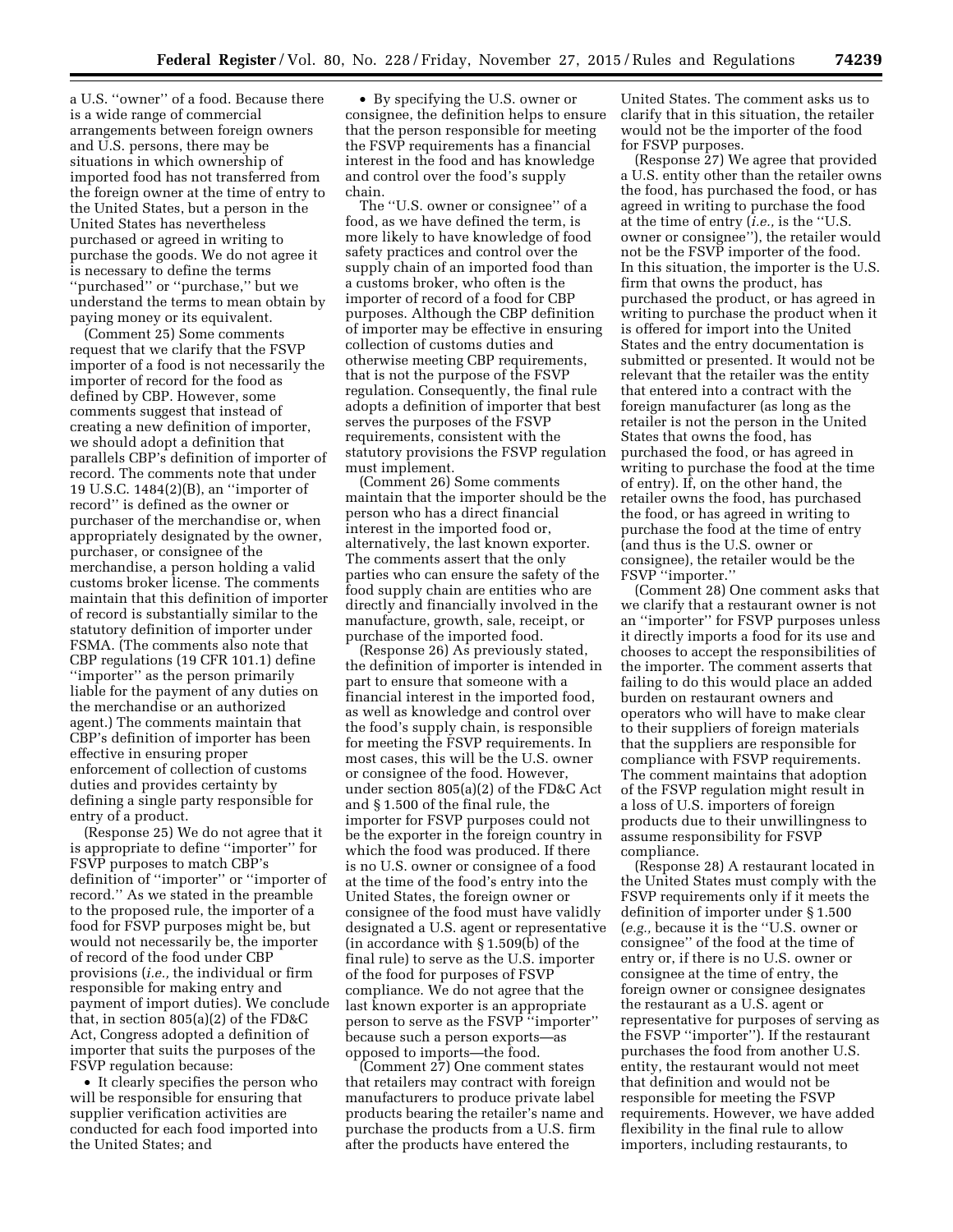meet their FSVP obligations by relying on analyses, evaluations, and activities performed by certain other entities, provided those importers review and assess the corresponding documentation (see sections III.E.5, III.F.4, and III.G.4 of this document).

(Comment 29) One comment asks that we define the phrase ''time of U.S. entry'' as used in the proposed definition of importer.

(Response 29) Section  $805(a)(2)(A)$  of the FD&C Act provides that for purposes of the FSVP regulation, the term ''importer'' means the United States owner or consignee of the article of food ''at the time of entry of such article into the United States.'' The meaning of the phrase ''at the time of entry of such article into the United States'' is ambiguous. It could mean that the importer is the U.S. owner or consignee at the time of submission of an entry or at the time that the article of food physically enters U.S. territory. Given it might not always be clear when an imported item physically enters U.S. territory, we conclude that Congress intended that the importer be the U.S. owner or consignee at the time of submission of entry documents. Therefore, ''time of U.S. entry,'' as used in § 1.500, is the time when an import entry is submitted to CBP either electronically or in paper form. Because we believe that entities engaged in the import of food into the United States will understand this term, we do not think it is necessary to include a definition for ''time of entry'' in these regulations.

(Comment 30) One comment expresses concern that the proposed definition of importer will create a new layer of middlemen who would assume ownership of food at the time of entry into the United States and charge fees for ensuring compliance with the FSVP requirements. The comment contends this might result in duplicative foreign supplier verifications.

(Response 30) We do not agree. We believe it is unlikely that many entities currently not food importers will enter the food importing business because of the need to adopt and implement the procedures required under the FSVP regulation. Some importers may choose to hire employees or outside consultants to assist them in meeting the FSVP requirements, but this would not need to involve third parties assuming ownership of imported food or otherwise serving in an importer role solely for the purpose of providing supplier verification services. Even if new, FSVP-oriented businesses are created to conduct supplier verification activities on behalf of some importers,

we do not see how this would result in duplicative supplier verification. Regardless, the definition of ''importer'' is consistent with the definition established by Congress in section 805(a)(2) of the FD&C Act.

(Comment 31) Some comments request that we define the term ''consignee'' because it might be confused with a similar term used by CBP. In addition, some comments suggest that the term ''consignee'' be restricted to persons with a direct ownership interest in the product.

(Response 31) We agree with the comments to the extent they are premised on a claim that the proposed rule did not clarify the meaning of ''consignee.'' Instead of defining the term ''consignee,'' however, we have revised the definition of ''importer'' so the FSVP importer is not, first, a U.S. owner, and, second, a U.S. consignee. There is no separate ''consignee'' category of persons who meet the definition of ''importer.'' Instead, under the revised definition, the ''importer'' is the ''U.S. owner or consignee'' of an article of food that is being offered for import into the United States. If there is no U.S. owner or consignee at the time of U.S. entry, the importer is the U.S. agent or representative of the foreign owner or consignee at the time of entry, as confirmed in a signed statement of consent to serve as the importer under the FSVP regulation.

At the same time, we are defining ''U.S. owner or consignee'' to mean the person in the United States who, at the time of entry of a food into the United States, either owns the food, has purchased the food, or has agreed in writing to purchase the food. Under the previously proposed definition of ''importer,'' the ''consignee'' category could have caused proprietors of the U.S. premises to which imported food is to be delivered to be designated as FSVP ''importers,'' even when such proprietors have no connection to the imported food other than the physical receipt—even temporary receipt—of the food. Under section 805(a)(2)(B) of the FD&C Act, Congress provided that when there is no U.S. owner or consignee, the FSVP importer should be the U.S. agent or representative of a foreign owner or consignee at the time of entry into the United States. If the consignee for purposes of FSVP included the proprietor of the U.S. premises to which the merchandise is to be delivered, we believe it would be unlikely an FSVP importer would ever be the U.S. agent or representative of a foreign owner or consignee, as contemplated by section 805(a)(2)(B), because the role of FSVP importer would fall to the proprietor of

the premises before it would fall to the U.S. agent or representative. Moreover, we believe that a U.S. agent or representative of a foreign owner or consignee is more likely to have knowledge and control over the product's supply chain, and is therefore more likely to be able to perform supplier verification activities, than the proprietor of the U.S. premises to which the merchandise is delivered (in cases where the proprietor of the U.S. premises has no connection to the food other than physical receipt).

The effect of our change to the definition of ''importer,'' in conjunction with the new definition of ''U.S. owner or consignee,'' likely will result in different entities serving as the FSVP importer in some circumstances than those who might have served as the importer under the proposed definition. For instance, in the case of a Canadian company that ships a food product to a Montana warehouse and for which delivery is made to the Montana facility in anticipation of possible orders from customers in the United States, it is possible, under the proposed rule, that the warehouse would have been the FSVP ''importer'' because the food might be considered to be consigned to the warehouse at the time of entry and no one in the United States at the time of entry either owned or had purchased the food. Under the final rule, however, the warehouse would not necessarily be the FSVP importer. Because there is no person in the United States at the time of entry who owns the food, purchased the food, or promised to purchase the food, there is no ''U.S. owner or consignee.'' Therefore, the FSVP ''importer'' would have to be a properly designated U.S. agent or representative.

As for those comments suggesting that a consignee needs to be a person with a direct ownership in the product, we do not agree. Section 805(a)(2)(A) of the FD&C Act provides that ''importer'' for purposes of section 805 means the ''United States owner *or* consignee'' (emphasis added). Because Congress used the word ''or'' between ''owner'' and ''consignee,'' we believe Congress intended the ''United States owner or consignee'' to include persons other than owners. Requiring a U.S. owner or consignee to have direct ownership over the product would be inconsistent with that intent. We also understand it is possible for U.S. persons to purchase or agree in writing to purchase food at the time of entry to the United States, even if they do not yet own the products at that time. Requiring a U.S. owner or consignee to have direct ownership in the product at the time of entry would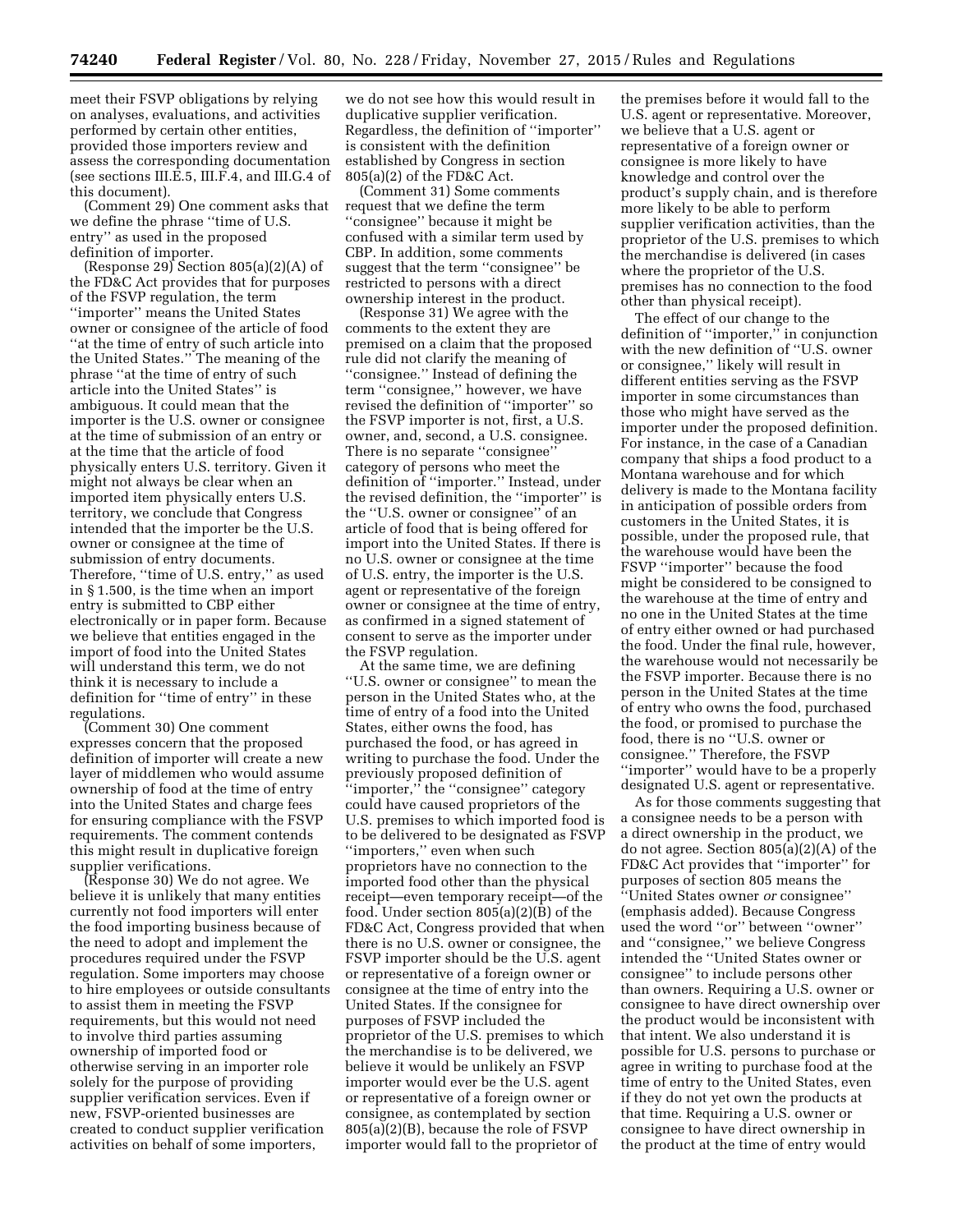not account for these types of commercial arrangements.

## b. U.S. Agent or Representative

(Comment 32) Several comments maintain that the U.S. agent or representative for FSVP purposes should not necessarily be the same person as the U.S. agent for a foreign food facility under the FDA food facility registration regulation (§ 1.227) and section 415(a) of the FD&C Act. The comments note that while section 805(a)(2) of the FD&C Act describes an agent acting for the foreign owner or consignee of an article of imported food at the time of entry, section 415(a) describes an agent acting for a food facility. The comments assert that Congress did not require that the U.S. agent for a foreign food facility also act as the U.S. agent for FSVP purposes, and many persons who serve as U.S. agents for facility registration purposes might not have the knowledge or ability to meet the FSVP requirements. The comments request that the FSVP regulation clarify this distinction by referring to the ''U.S. FSVP agent or representative.''

(Response 32) FDA agrees in part and disagrees in part. Section 805(a)(2)(B) provides that when there is no U.S. owner or consignee with respect to an article of food, the term ''importer'' for FSVP means ''the *United States agent* or representative of a foreign owner or consignee of the article of food at the time of entry of such article into the United States'' (emphasis added). Section 805 does not further define the term ''United States agent.'' In addition, section  $415(a)(1)(B)$  of the FD&C Act provides that foreign food facilities must submit the name of the ''United States agent'' for the facility as part of the facility's registration under that section. FDA's regulation implementing the food facility registration requirements in section 415 of the FD&C Act specifies that the registration for foreign facilities must include the name of the U.S. agent for the facility (21 CFR 1.232(d)). The facility registration regulation also defines the term U.S. agent to mean a person (as defined in section 201(e) of the FD&C Act) residing or maintaining a place of business in the United States whom a foreign facility designates as its agent for purposes of food facility registration (§ 1.227). The regulation further specifies that the U.S. agent ''acts as a communications link between FDA and the foreign facility for both emergency and routine communications''.

Although Congress used the term ''United States agent'' in both section 805(a)(2)(B) and section 415(a)(1)(B) of

the FD&C Act, we do not interpret the use of the term ''United States agent'' in section 805(a)(2)(B) to mean the U.S. agent for a foreign facility under section 415(a)(1)(B). U.S. agents that foreign food facilities must designate for purposes of food facility registration perform a very different role than the ''United States agent'' that a foreign owner or consignee may designate under section 805(a)(2)(B) of the FD&C Act to serve as the ''importer'' for purposes of the FSVP regulations. For food facility registration, the ''U.S. agent'' acts as a communications link. For FSVP, however, an importer (whether a ''United States agent'' or otherwise) is responsible for the full breadth of supplier verification activities required under the FSVP regulation. These activities involve ensuring the safety of imported food, which is qualitatively different from serving as a communications link. Thus, we agree with the comments that urge us to not interpret the use of the term ''United States agent'' under section 805(a)(2)(B) to have the same meaning as the U.S. agent that food facilities are required to designate under section 415(a)(1)(B) and FDA's food facility registration regulation.

We note, however, that this interpretation does not prohibit a foreign owner or consignee from designating a person who serves as a U.S. agent under the food facility regulation as the ''importer'' for purposes of FSVP. To the contrary, under the definition of ''importer'' in § 1.500, in cases in which there is no U.S. owner or consignee, it is up to the foreign owner or consignee to determine which U.S. agent or other U.S. representative will serve as the FSVP ''importer.'' Whomever the foreign owner or consignee designates also may be listed as a foreign facility's U.S. agent for food facility registration purposes. We decline to adopt the term ''U.S. FSVP agent or representative'' because doing so is not necessary to prevent the kind of inadvertent or otherwise improper designation of FSVP importers contemplated by the comments.

(Comment 33) Some comments ask that we revise the definition of importer to specify that a person acting as a U.S. agent or representative of a foreign owner or consignee must knowingly and explicitly consent to serve as the U.S. agent or representative.

(Response 33) For cases in which a food has not been sold or consigned to a person in the United States at the time of entry, we proposed to required that, before an article of food is imported or offered for import into the United States, the foreign owner or consignee of

the article must designate a U.S. agent or representative as the importer of the food for the purposes of the definition of ''importer.'' The final rule retains this requirement. Because we agree a U.S. agent or representative cannot truly function as the FSVP importer without having consented to do so, we are adding a clarification to the definition of ''importer'' explaining that in order for the foreign owner or consignee of the article to validly designate a U.S. agent or representative (when there is no U.S. owner or consignee) for purposes of the definition of ''importer,'' the U.S. agent or representative's role must be confirmed in a signed statement of consent. The signed statement of consent must confirm that the U.S. agent or representative agrees to serve as the importer under the FSVP regulation. Because a signed statement is an explicit acknowledgment of consent, we conclude that a signed statement is an effective way of ensuring the consent of U.S. agents and representatives. In addition, we will be able to inspect the signed statements, should the need arise, allowing us to verify the accuracy of ''importer'' designations under the FSVP regulation. Being able to verify the accuracy of such designations will allow us to more efficiently and effectively monitor compliance with, and enforce, section 805 of the FD&C Act.

(Comment 34) Several comments express concern about the manner in which a foreign owner or consignee would designate its U.S. agent or representative. The comments state that a foreign supplier might designate a party in the United States, such as the warehouse where the imported food will be stored, without seeking an affirmative acceptance from that party, or the foreign supplier of the food might assume the agent listed on its facility registration is also the U.S. agent for FSVP purposes. Some comments note concerns regarding the process for verification of U.S. agents of foreign facilities, including the absence of a requirement to obtain formal consent from a person to serve as the agent and FDA's failure to obtain confirmation of consent. Several comments suggest that, because the U.S. agent's responsibilities as the importer of a food under the FSVP regulation will be substantial, the regulation should require affirmative written acceptance by the designated firm for valid designation of a foreign owner or consignee's U.S. agent or representative.

(Response 34) We agree that a person should not be required to serve as the U.S. agent or representative of a foreign owner or consignee unless the person has agreed to serve in this capacity. As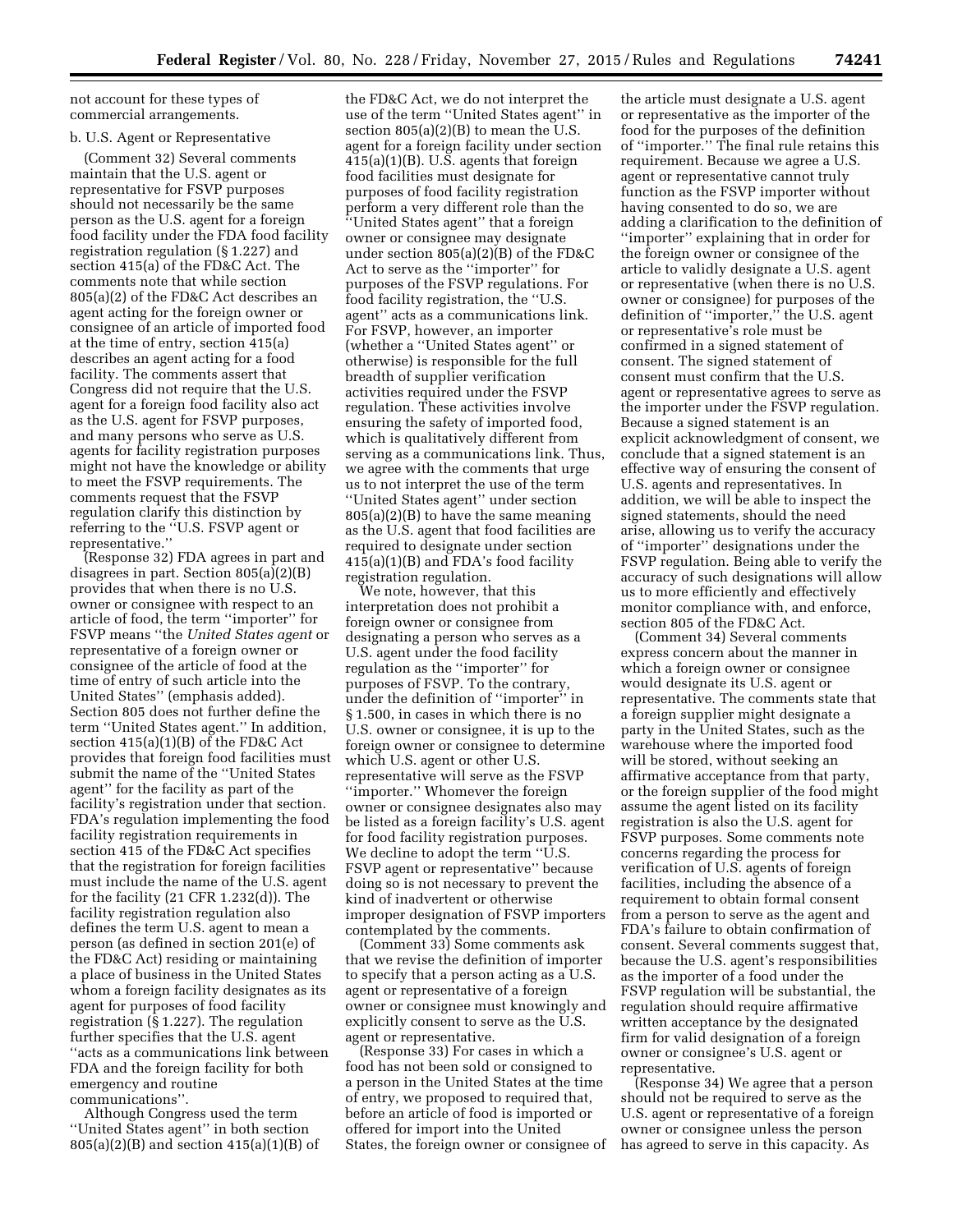explained in Response 33, we therefore are adding a clarification to the definition of ''importer'' stating that when the foreign owner or consignee of the article must designate a U.S. agent or representative (when there is no U.S. owner or consignee) for the purposes of the definition of ''importer,'' the U.S. agent or representative's role should be confirmed in a signed statement of consent. The signed statement of consent must confirm that the U.S. agent or representative agrees to serve as the importer under the FSVP regulation. In accordance with these changes, we also have revised the provisions regarding refusal of admission in proposed § 1.514(a) to specify that if there is no U.S. owner or consignee at the time an article of food is offered for entry into the United States, the article of food may not be imported into the United States unless the foreign owner or consignee has appropriately designated a U.S. agent or representative as the importer in accordance with § 1.500.

(Comment 35) One comment states that the requirement for foreign producers to obtain a U.S. agent in order for their product to be imported into the United States could be considered a technical barrier to trade according to the World Trade Organization (WTO).

(Response 35) We do not agree that the regulation requires that foreign producers obtain U.S. agents or otherwise imposes a barrier to trade. To the extent that the comment's reference to U.S. agents relates to who may be an FSVP ''importer,'' the definition of importer in § 1.500 is flexible and does not require that the importer be a U.S. agent. Instead, the FSVP importer is the U.S. owner or consignee of the imported food. A U.S. agent or representative functions as the FSVP importer of a food only if there is no U.S. owner or consignee of the food at the time of entry. Notably, the importer can be a foreign national residing in the United States and need not be a U.S. citizen. The definition of importer thus serves to identify persons with financial interests in the imported food who are likely to be able to ensure the safety of the food, while also providing flexibility that does not unduly burden trade.

(Comment 36) One comment states that FDA's explanation of the proposed definition of ''importer'' indicates the rule implies a regulatory pressure for foreign producers to sell or distribute products through U.S. persons in a manner inconsistent with U.S. obligations under the U.S.-Korea Free Trade Agreement (KORUS).

(Response 36) We do not agree that the definition of ''importer'' in § 1.500 is

inconsistent with U.S. obligations under the KORUS. Under National Treatment and Market Access for Goods, Article 2.8.6 to 2.8.8, neither party may, as a condition for engaging in importation or for the importation of a good, require a person of the other party to establish or maintain a contractual or other relationship with a ''distributor'' in its territory. The term ''distributor'' under the KORUS is defined as a ''person of a party'' who is responsible for the commercial distribution, agency, concession, or representation in the territory of that party of goods of the other party. The term ''person of a party'' is defined as a national or an enterprise of a party to the agreement. The term ''enterprise'' means any entity constituted or organized under applicable law, whether or not for profit, and whether privately or governmentally owned or controlled, including any corporation, trust, partnership, sole proprietorship, joint venture, association, or similar organization.

The U.S. owner or consignee need not be a United States ''distributor'' within the meaning of the KORUS because it need not be a U.S. national or U.S. enterprise constituted or organized under U.S. law responsible for commercial distribution, agency, concession, or representation in the United States. For example, the U.S. owner or consignee could be a Korean national or enterprise residing or maintaining a place of business in the United States. Alternatively, if there is no U.S. owner or consignee of a food at the time of entry, the foreign owner or consignee could designate a U.S. agent or representative who is a Korean national (or a national of another country) but who resides or maintains a place of business in the United States. Under those circumstances, such a Korean national or enterprise would be the FSVP ''importer.'' Consequently, we are not requiring any person whose imports fall within the scope of the KORUS to establish or maintain a contractual or other relationship with a ''distributor'' or other entity in its territory. Therefore, the definition of ''importer'' is not inconsistent with U.S. obligations under the KORUS, and we do not believe the rule exerts any pressure on foreign producers to rely on U.S. persons to distribute food in a manner that is inconsistent with the KORUS.

14. Known or Reasonably Foreseeable Hazard

In the Supplemental Notice, we deleted the proposed term ''hazard reasonably likely to occur'' and replaced it with the term ''known or reasonably foreseeable hazard.'' We proposed to define ''known or reasonably foreseeable hazard'' as a potential biological, chemical (including radiological), or physical hazard that is known to be, or has the potential to be, associated with a food or the facility in which it is manufactured/processed.

(Comment 37) One comment suggests that we use the term ''reasonably anticipated contaminants'' as a phrase that clearly defines all hazards, whether deliberate or accidental, that can cause adulteration in the food supply.

(Response 37) We decline to make this change because ''hazard'' is a widely understood term in food safety and the word ''contaminant'' might suggest a substance that comes into contact with or is added to a food, but not all hazards arise from such contaminants. As discussed in section III.E.3.b of this document, importers are required to consider hazards that occur naturally, may be unintentionally introduced, or may be intentionally introduced for economic gain.

(Comment 38) One comment asks that we delete the reference to ''potential'' hazards as redundant because the proposed definition of ''hazard'' refers to agents ''reasonably likely'' to cause illness or injury.

(Response 38) We are deleting the word ''potential'' before the phrase ''biological, chemical (including radiological), or physical hazard'' because we agree the use of that word is redundant. The remaining portion of the definition of ''known or reasonably foreseeable hazard'' includes both a hazard that is known to be associated with a food or the facility in which it is manufactured/processed, as well as a hazard that ''has the potential to be'' associated with a food or facility.

(Comment 39) One comment requests that the definition of ''known or reasonably foreseeable hazard'' also refer to hazards that might be associated with the location or type of farm on which a food is grown or raised. The comment cites as an example the potential effect on a food of the agricultural methods used on the farm that produced the food.

(Response 39) We conclude this change is unnecessary because the potential effect of the location or type of farm on which a food is grown or raised on whether a hazard requires a control will be addressed as part of the hazard evaluation conducted under § 1.504(c) of the final rule, which considers factors such as those related to the harvesting and raising of the food.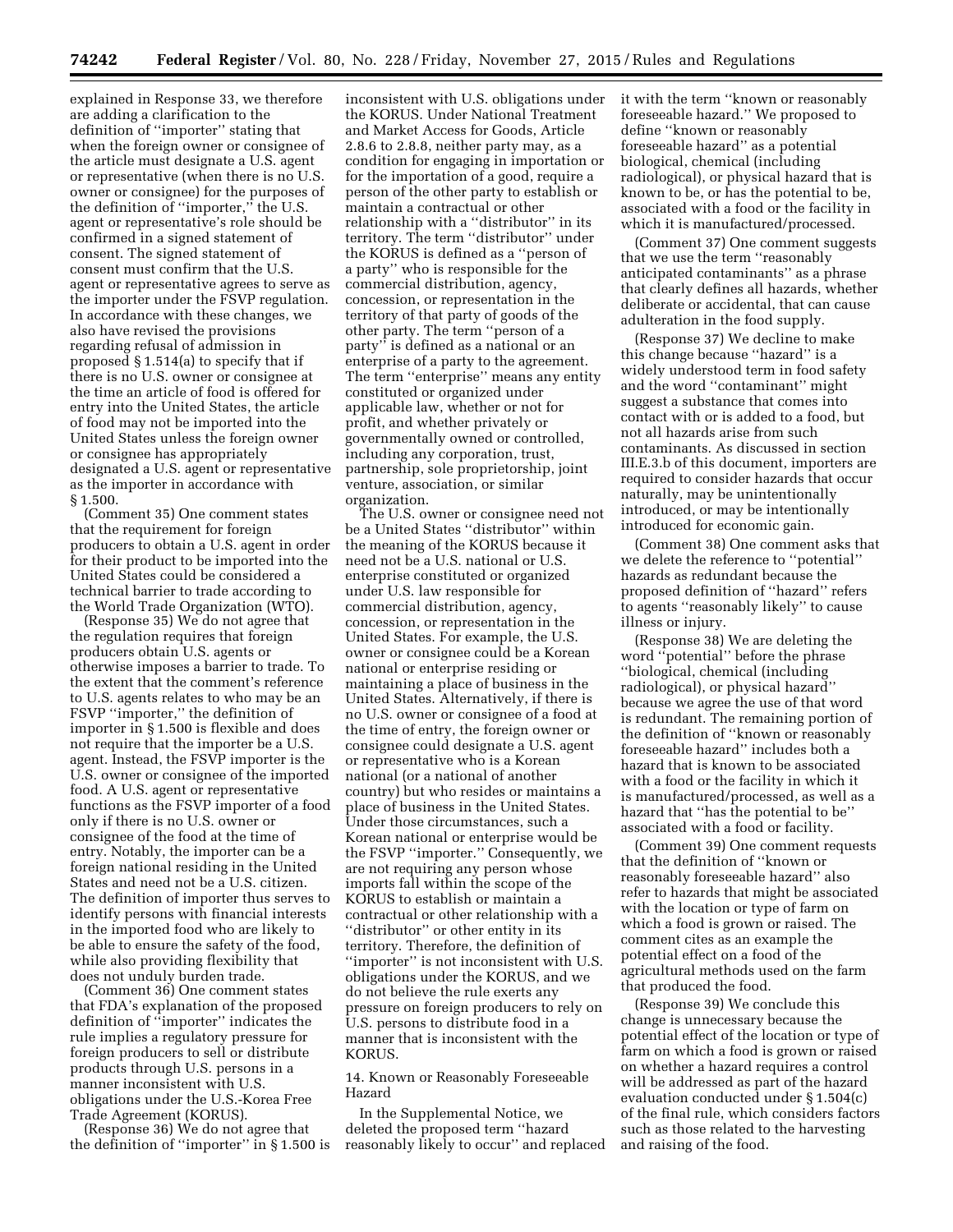#### 15. Lot

We proposed to define ''lot'' as the food produced during a period of time indicated by a specific code.

(Comment 40) Several comments request that ''lot'' be defined by criteria other than time. Some comments assert that the proposed definition appears to ignore other factors such as common characteristics (*e.g.,* origin, variety, type of packing) and maintain that multiple lots can be produced during the same time but with different lot designations. These comments suggest that lot be defined as a body of food designated with common characteristics that is separable by such characteristics from other bodies of food. One comment asserts that growers and processors define lot differently based on their company practices and the specific characteristics of the process and product. As examples of such definitions, the comment lists the following:

• A specific planting block of specified size prepared and planted on a given day, raised with common agricultural inputs, and scheduled for harvest on a selected date.

• A quantity of finished product that passes over a processing line during a given period of time.

This comment requests that importers be permitted to independently define lot and make the definition available to FDA during an inspection.

One comment suggests that lot be defined as a batch, or a specified identified portion of a batch or, in the case of food produced by a continuous process, a specific identified amount of food produced during a specified period of time, or in a specified quantity, on a specified equipment line. This comment would define ''batch'' as a specific quantity of a food produced during a specified time period during a single cycle of manufacture, and it would define ''code'' as a unique and distinctive group of letters, numbers and/or symbols from which the manufacturing and packaging history of the associated lot or batch of food can be determined.

(Response 40) We agree that a change to the definition of lot is appropriate, as we believe the reference to a period of time indicated by a specific code might be misinterpreted to mean that the ''specific code'' must be based on time (such as a date), which was not our intent. Although the term ''lot'' is associated with a period of time, the establishment that produces a food has the flexibility to develop its own coding system for lots, with or without any indication of time in the code. For

example, a lot code could be based on a date, time of day, production characteristic (such as those mentioned in the comments), combination of date/ time/production characteristic, or any other characteristics the establishment finds appropriate. To clarify that the definition of lot would not require that the time of production be ''indicated'' by the lot code and acknowledge the establishment's flexibility to determine the code, we have revised ''period of time indicated by a specific code'' to ''period of time and identified by an establishment's specific code.''

#### 16. Manufacturing/Processing

We proposed to define ''manufacturing/processing'' as making food from one or more ingredients, or synthesizing, preparing, treating, modifying, or manipulating food, including food crops or ingredients. Examples of manufacturing/processing activities the definition provided include cutting, peeling, trimming, washing, waxing, eviscerating, rendering, cooking, baking, freezing, cooling, pasteurizing, homogenizing, mixing, formulating, bottling, milling, grinding, extracting juice, distilling, labeling, or packaging. The proposed definition stated that for farms and farm mixed-type facilities, manufacturing/ processing would not include activities that are part of harvesting, packing, or holding.

We are finalizing the definition of ''manufacturing/processing'' largely as proposed. However, we are adding ''boiling'', ''canning'', and ''evaporating'', and ''treating to manipulate ripening'' to the list of activities that we classify as manufacturing/processing, as well as drying/dehydrating RACs to create a distinct commodity. We are also adding ''extruding'' and ''pelleting'' but limiting the applicability of these activities to the manufacture/processing of animal food. We are making these changes so that the definition of manufacturing/processing in this regulation aligns with the definitions in the regulations on preventive controls for human food and animal food. For a discussion of the classification of these and other activities, see section IV of the preamble to the final rule on preventive controls for human food (80 FR 55908 at 55924 through 55936).

(Comment 41) Several comments express concern regarding the proposed definition of ''manufacturing/ processing'' and what may constitute activities that are a part of harvesting, packing, or holding. One comment asks that we classify the following activities, whether they occur on or off the farm,

as part of harvesting/post-harvest handling operations because there is no substantial transformation of the produce item into a different product in commerce: cutting, trimming, washing, waxing, cooling, mixing, labeling, and packaging of fresh produce RACs. One comment requests that coring, artificial ripening, waxing, cutting, labeling, stickering, packaging, and fumigation be included in the definition of ''harvesting'' and not ''manufacturing/ processing.

(Response 41) We conclude that the definition of ''manufacturing/ processing'' in § 1.500 is appropriate because it is consistent with the definition of the term in the regulations on preventive controls for human food and for animal food. With respect to the comments regarding whether particular activities involving produce should be classified as manufacturing/processing, as previously stated, the final rule on preventive controls for human food addresses the scope of manufacturing/ processing (80 FR 55908 at 55924 through 55936).

(Comment 42) One comment suggests that the definition of ''manufacturing/ processing'' refer to making food from one or more ''raw materials and/or ingredients'' rather than ''ingredients.''

(Response 42) We do not believe the change is necessary because raw materials in the context of the definition of ''manufacturing/processing'' are food ingredients.

#### 17. Pathogen

We proposed to define ''pathogen'' as a microorganism of public health significance.

(Comment 43) Some comments assert that, because the significance of a pathogen for public health depends on an organism's severity and exposure, ''pathogen'' should be defined as a microorganism of such severity and exposure that it would be deemed of public health significance. Some comments suggest that the definition refer to ''human or animal'' public health significance.

(Response 43) We decline to make these changes because the definition already addresses the public health significance of a pathogen and it is unnecessary to indicate that a pathogen might affect humans or animals. The definition's reference to microorganisms ''of public health significance'' takes into account factors such as the severity of illness and the route of exposure. In addition, the term ''microorganism of public health significance'' is broad enough to address both humans and animals.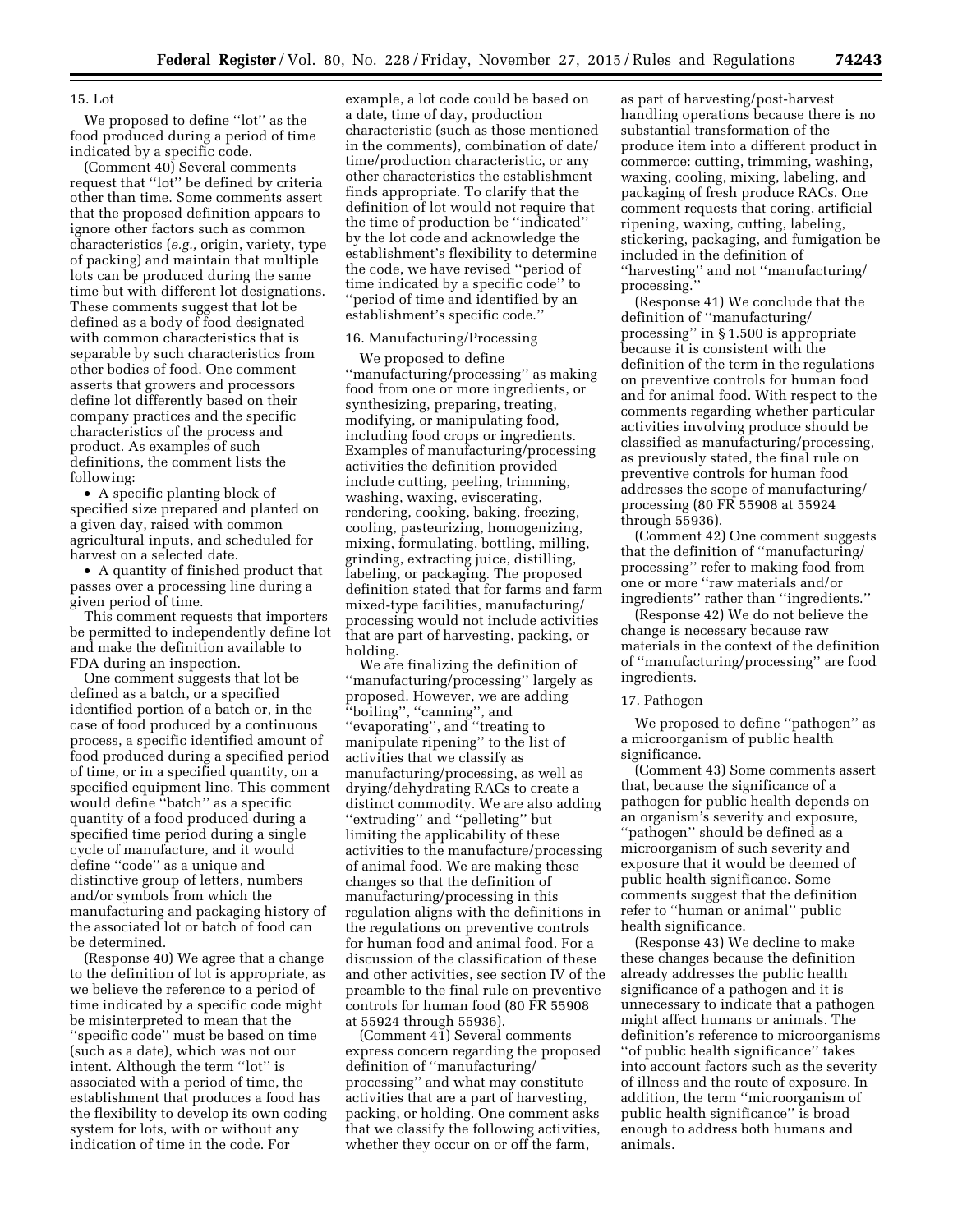#### 18. Qualified Auditor

In the Supplemental Notice, we proposed to add a definition for ''qualified auditor,'' which we proposed to define as a person who is a qualified individual and has technical expertise obtained by a combination of training and experience appropriate to perform onsite audits. We further stated that a foreign government employee could be a qualified auditor.

(Comment 44) Some comments ask that we revise the definition of qualified auditor to include persons who have technical expertise obtained by a combination of training, experience, or education appropriate to perform audits. Some comments ask us to recognize that training and/or experience can make a person a qualified auditor; the comments state that people with experience performing audits likely have applicable training but might not have completed a specific regimen of courses. Some comments maintain that a person might be sufficiently qualified to conduct an audit through experience only and allowing an individual to be deemed qualified through training and/ or experience is critical for food additive and generally recognized as safe (GRAS) substance facilities. Some comments maintain that we should recognize the role of the education of a potential qualified auditor as well as training and experience to meet the criteria.

(Response 44) We agree a qualified auditor might obtain the necessary auditing expertise through education, training, or experience, or some combination of those sources of expertise, and we have revised the definition of qualified auditor accordingly. (As discussed in section III.D of this document, the requirement that a qualified auditor have such education, training, and/or experience is separately set forth in § 1.503(b) of the final rule.) However, we believe it is likely that a person would need at least some actual experience in auditing (including by assisting or observing others in the performance of an audit) to meet the definition of a qualified auditor, *i.e.,* it would be difficult to obtain the necessary technical expertise solely through education and/or training that does not involve assisting or observing others in the performance of an audit.

(Comment 45) Some comments object to the proposed requirement that a qualified auditor must be a qualified individual with certain technical auditing expertise. One comment asserts that a qualified auditor should not be required to have the broader skills of a

qualified individual. One comment maintains that a qualified auditor should not be required to have knowledge, skills, and abilities beyond those of a qualified individual; instead, the definition should give a qualified individual the discretion to conduct an audit himself/herself or identify someone to perform this function.

(Response 45) We do not agree with the comments. For purposes of FSVP, the final rule defines a qualified individual as a person with the education, training, or experience (or a combination thereof) necessary to perform the activities needed to perform an activity required under the FSVP regulations. (We did not intend that every qualified individual who performs an FSVP activity would need to have the education, training, or experience needed to perform *all* FSVP activities only the activity or activities the person is performing; therefore, we have revised the definition of ''qualified individual'' to refer to the performance of ''an activity required under this subpart''.) Thus, whatever FSVP activity is being conducted, including onsite auditing, the individual conducting the activity must have adequate education, training, or experience (or some combination thereof) to properly conduct the activity. However, in the case of onsite auditing, the qualified individual conducting the auditing must have additional expertise—specifically, technical expertise that is needed to adequately perform the auditing function.

Further, we conclude that the person conducting an audit must not only have expertise in conducting audits but also a broader understanding of food safety processes and procedures. The scope of an audit can be a review of an entire range of food safety processes or procedures or a component of an overall system of such processes and procedures. It is therefore critical that the auditor has education, training or experience required of qualified individuals, as well as education, training, or experience specific to conducting audits. The definition of qualified auditor does not require or prohibit a qualified individual working on the importer's behalf from selecting the person who will conduct an onsite audit. However, the person selected to conduct an onsite audit must meet the definition of a qualified auditor.

(Comment 46) One comment asks that we define qualified auditor under the FSVP regulation the same way we define qualified auditor under the regulation on preventive controls for animal food.

(Response 46) The definitions of qualified auditor in the FSVP and preventive controls for animal food regulations are essentially the same. Therefore, no changes are needed.

(Comment 47) Some comments ask that we define or provide guidance on the criteria for the technical expertise required under the definition of qualified auditor. One comment asks that we consider training courses that would certify individuals similar to the courses being developed to become a qualified individual.

(Response 47) A qualified auditor might acquire the appropriate technical expertise through education, training (including training that results in accreditation under a recognized facility auditing or certification scheme), or experience, or some combination of those criteria. We intend to provide more information in the FSVP draft guidance on how persons might obtain the necessary expertise to be qualified auditors for FSVP purposes.

(Comment 48) One comment asks how an importer can determine whether a foreign government employee has sufficient knowledge of U.S. regulations to serve as a qualified auditor, given that such officials often inspect and certify firms according to national requirements. One comment requests guidance on how an importer may rely on audits performed by unaccredited foreign government employees and how foreign governments can create audit programs to assist firms that export food to the United States. One comment suggests that we recognize foreign government employees as qualified auditors after they receive training and pass an assessment organized by the foreign government according to U.S. regulations.

(Response 48) The standard for being a qualified auditor does not differ when the audit is performed by a foreign government employee. Auditors often audit against multiple schemes, and we see no reason why a foreign government employee with appropriate technical expertise obtained by a combination of education, training, and/or experience could not audit against FDA's standards. There also is no requirement that audits be performed by accredited auditors for the purpose of the FSVP regulation. We currently do not envision establishing a program to recognize individuals as meeting the definition of qualified auditor for the purposes of FSVP. However, we do intend to conduct outreach, develop training modules, and provide technical assistance to facilitate compliance with this rule.

(Comment 49) Some comments ask that we include in the definition of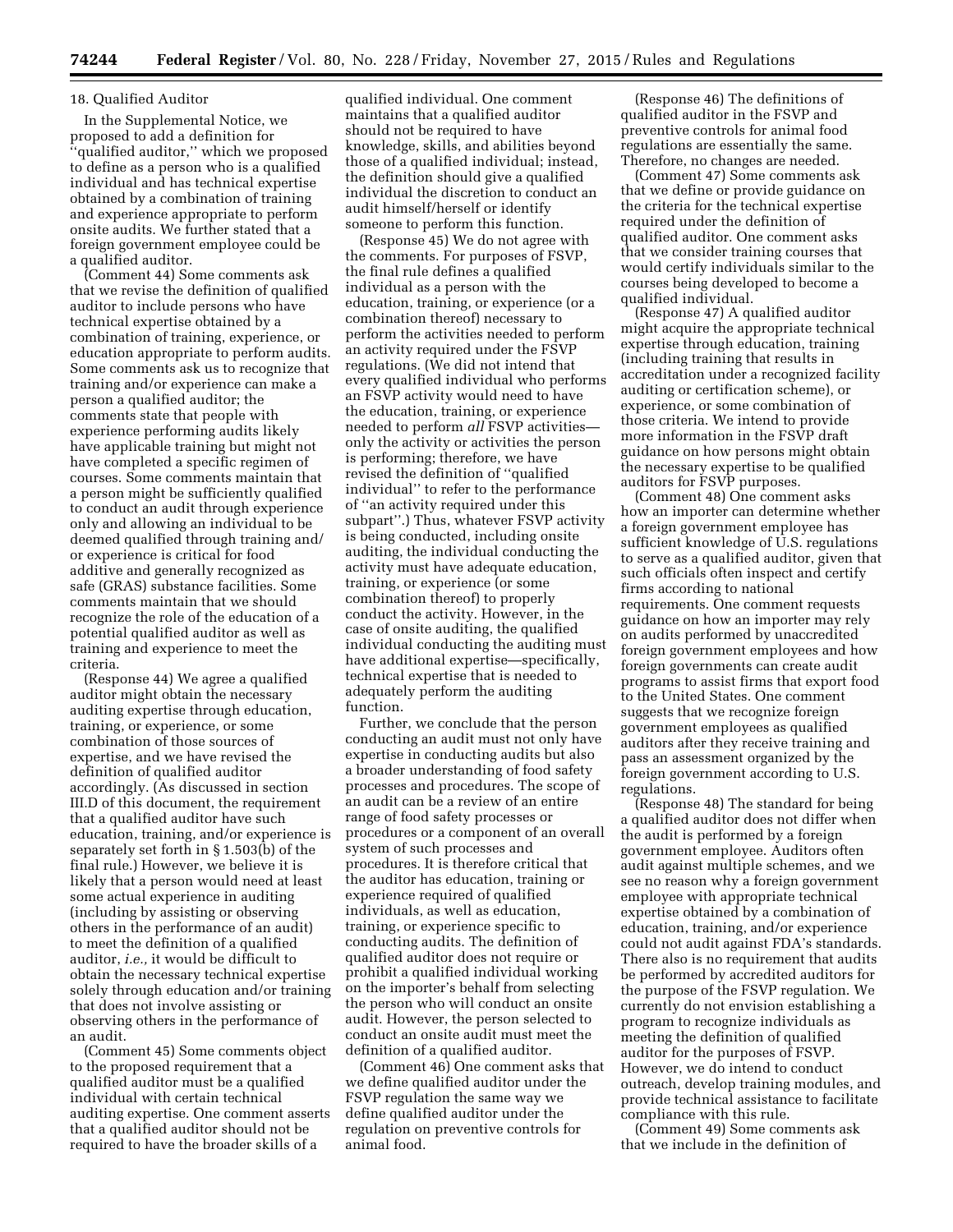qualified auditor properly trained Federal auditors and what the comments described as State and private auditors operating under contract with the Federal government.

(Response 49) We agree that government employees of different levels of government may be qualified auditors (provided they otherwise meet the definition of qualified auditor). We therefore have revised the definition of qualified auditor to state in part that a government employee, including, but not limited to, a foreign government employee, may be a qualified auditor. As for the comment suggesting that private auditors operating under contract with the Federal government may be qualified auditors, we note that nothing in the definition of qualified auditor prevents private auditors from serving as qualified auditors (provided they otherwise meet the definition of qualified auditor).

(Comment 50) One comment suggests that the definition of qualified auditor should include third-party auditors accredited under FDA's third-party auditing regulations.

(Response 50) We agree and have revised the definition of qualified auditor to state that a qualified auditor could be an audit agent of a certification body accredited in accordance with subpart M of part 1 (the regulations implementing section 808 of the FD&C Act (21 U.S.C. 384d)). (The final rule on the accreditation of third-party certification bodies, published elsewhere in this issue of the **Federal Register**, refers to third-party auditors also as ''certification bodies.'') As a result of making this change, it is no longer necessary to specify in the definition of ''qualified individual'' that a qualified individual includes, but is not limited to, a third-party auditor (certification body) that has been accredited in accordance with section 808 of the FD&C Act, as we previously proposed (because a qualified auditor must also be a qualified individual).

(Comment 51) One comment maintains that in addition to auditors accredited under FDA's third-party certification regulations, a qualified auditor could be a qualified individual who is not a third-party auditor accredited under those regulations. However, one comment asserts that not requiring the use of accredited auditors or an accredited system is not a good idea from a food safety perspective, particularly for RACs originating in a part of the world that has a history of shipping microbiologically contaminated products to the United States.

(Response 51) We believe that a person need not be an auditor formally accredited under the third-party certification regulations or any other accreditation system to have the technical expertise needed to appropriately perform an onsite audit. Under the definition of qualified auditor, a person may obtain the necessary technical expertise through a combination of education, training (including training that is rigorous but does not lead to formal ''accreditation''), and/or experience. For example, a government employee might be less likely than a private sector auditor to be accredited, but the government employee might still be a qualified auditor and be appropriately suited to conduct onsite audits of foreign suppliers. However, importers have the responsibility to choose qualified auditors even though we are not requiring that auditors be formally accredited.

(Comment 52) One comment, stating that it uses its internal auditors to conduct onsite audits of its foreign suppliers, suggests that the definition of qualified auditor be revised to allow the use of internal auditors when they have no direct financial interest in the foreign supplier.

(Response 52) Although we agree with the comment, we do not believe that it is necessary to change the definition as suggested. An importer's employee could be a qualified auditor if he or she has the expertise required under the definition. In addition, the final rule does not prohibit an importer or one of its employees from conducting verification of the supplier.

#### 19. Qualified Individual

We proposed to define ''qualified individual'' as a person who has the necessary education, training, and experience to perform the activities needed to meet the FSVP requirements. The proposed definition states that a qualified individual may be, but is not required to be, an employee of the importer. The proposed definition further states that, regarding the performance of verification activities related to preventive controls implemented by the foreign supplier in accordance with section 418 of the FD&C Act, a qualified individual must have successfully completed training in the development and application of risk-based preventive controls at least equivalent to that received under a standardized curriculum recognized as adequate by FDA or be otherwise qualified through job experience to develop and implement a food safety

system. The proposed definition also states that:

• A qualified individual includes, but is not limited to, a third-party auditor that has been accredited in accordance with section 808 of the FD&C Act; and

• A foreign government employee could be a qualified individual.

(Comment 53) One comment asks that we clarify in the definition that a qualified individual could have the necessary education, training and experience to perform FSVP activities ''or a combination thereof.''

(Response 53) We agree and have changed the definition to state that a qualified individual must have education, training, or experience (or a combination thereof) necessary to perform an FSVP activity. (We have separately set forth the requirement that a qualified individual have such education, training, and/or experience in § 1.503(a) of the final rule.)

(Comment 54) One comment asserts that the term ''necessary education'' in the proposed definition is misleading and suggests that the definition require a qualified individual to have ''skills consistent with the requirements.''

(Response 54) We have changed the definition of qualified individual so the term ''necessary education'' is not included. However, we do not agree that the use of the term ''necessary'' in the revised definition is misleading. The definition of qualified individual makes clear that the required education, training, or experience is that which is needed to conduct the FSVP activity or activities the person is performing.

(Comment 55) One comment, noting ''qualified individual'' is defined differently in the proposed regulations on preventive controls, asserts that using the same term with different meanings in different regulations could lead to confusion. The comment suggests that the FSVP regulation use the term ''FSVP qualified individual.''

(Response 55) We decline to make this change. The definition of ''qualified individual'' in the FSVP regulation makes clear that the necessary qualifications are specific to FSVP activities performed by the individual, and the definition of ''qualified individual'' in the preventive controls regulations likewise makes clear that the necessary qualifications are specific to the activities required under those regulations. To the extent the comment objects to the differences in the definitions for ''qualified individual'' across the different regulations, we disagree. Fundamentally, the definition of ''qualified individual'' in the FSVP regulation is aligned with the definition of qualified individual in the preventive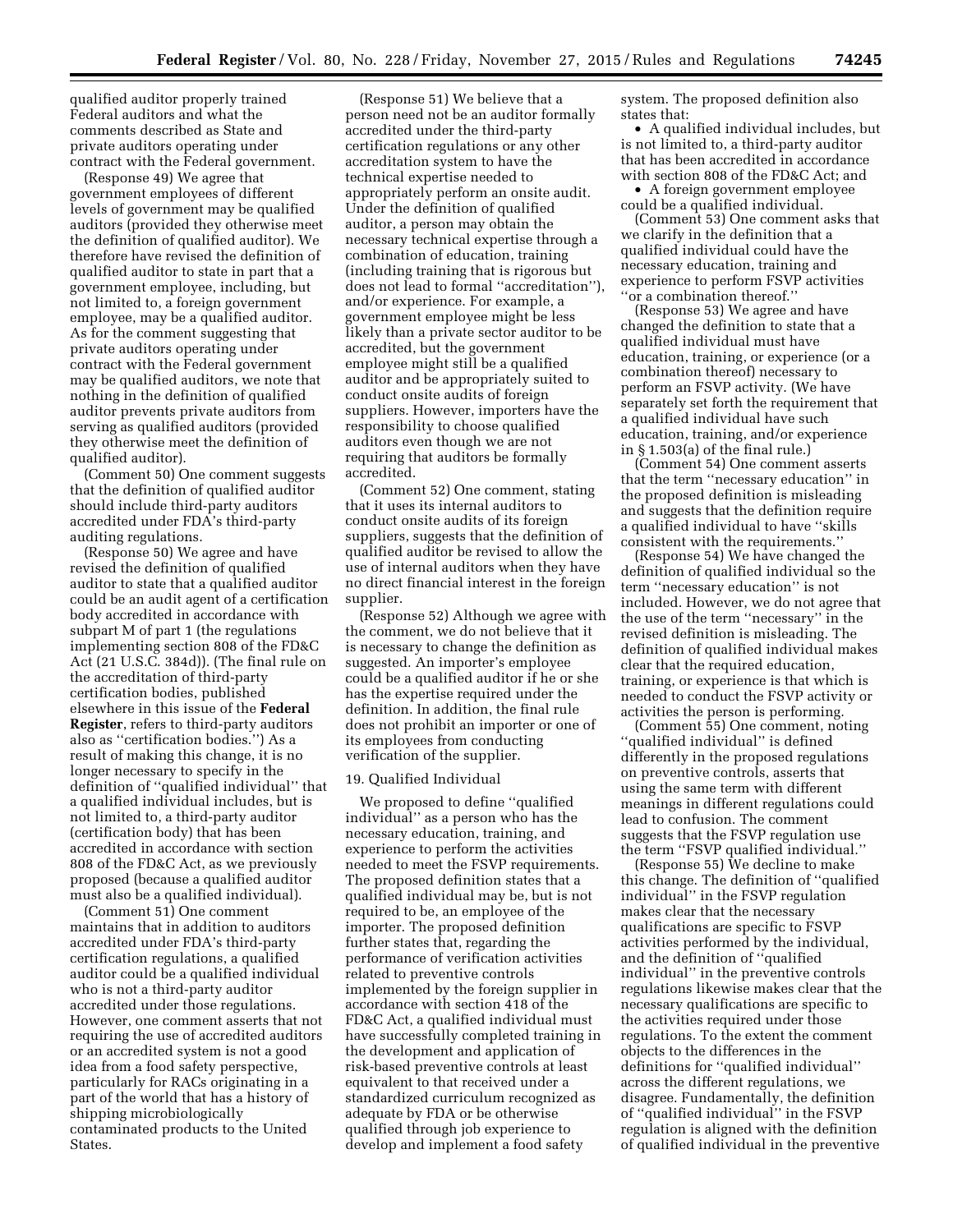controls regulations. In each case, a qualified individual means a person who has the education, training, or experience (or a combination thereof) necessary to perform activities required under the regulations. However, the definitions vary as a result of the different activities a qualified individual must perform under each rule.

(Comment 56) Some comments suggest that we establish specific standards or minimum qualifications for qualified individuals. One comment maintains that the definition should require an understanding of FDA regulations. Some comments ask that we provide examples of, or guidance regarding, necessary education, training, and experience so that importers can determine whether their employees meet the standard. One comment asks that qualifications not be restricted to a certain type of course or program as this would unnecessarily raise the cost of compliance and disqualify well-suited individuals from compliance roles.

(Response 56) We intend to address in guidance what appropriate education, training, and experience qualified individuals should have to conduct FSVP activities. To maximize flexibility, persons will not be required to complete a particular course or program to become a qualified individual under the FSVP regulations; rather, persons will be able to obtain the necessary education, training, and/or experience through a variety of methods and experiences. The principal concern is that the education, training, and experience equip them to conduct the FSVP activity or activities they are performing.

(Comment 57) One comment requests that we include a requirement for certification with specific criteria for competence for performing FSVP activities because merely requiring that an individual be knowledgeable in the food process would not adequately ensure the individual is qualified to perform FSVP activities.

(Response 57) We decline to require that a person obtain a particular certification to act as a qualified individual on behalf of an importer. As stated previously, we want to provide flexibility as to how a person can obtain the necessary education, training, and/ or experience.

(Comment 58) One comment stresses that the determination as to whether an individual is qualified to develop and oversee an importer's FSVP should be a performance-based evaluation, not a paperwork exercise.

(Response 58) We agree with the comment to the extent that the comment suggests that an importer should only

use a person to conduct FSVP activities who the importer has determined has the education, training, or experience (or a combination thereof) necessary to perform those activities. Whether a person is qualified to perform those activities should be determined by the importer on a case-by-case basis.

(Comment 59) One comment suggests that we add to the definition a requirement that the qualified individual understands the language of the country in which the foreign supplier is located.

(Response 59) We agree a qualified individual must be able to read and understand the language of any records that the individual must review in performing FSVP activities. This would ensure the individual responsible for performing FSVP activities is able to provide meaningful supplier verification, and is especially important in the imports context in which individuals in the United States must verify suppliers in countries where records may be kept in languages other than English. We therefore have revised the definition of ''qualified individual'' to specify that a qualified individual must have the ability to read and understand the language of any records the person must review in performing FSVP activities (this requirement is separately set forth in § 1.503(a) of the final rule). As discussed more fully in section III.K.3.a of this document, we have deleted the proposed requirement in § 1.510(b) of the proposed rule that all FSVP records be maintained in English, and we have added a requirement that, upon Agency request, the importer must provide an English translation of a record in another language in a reasonable period of time.

(Comment 60) One comment requests that we clarify the statement in the proposed definition of qualified individual regarding the ''standard curriculum'' for training in the development and application of riskbased preventive controls recognized by FDA as adequate. The comment also asks that we explain how a qualified individual could be qualified through job experience to develop and implement a food safety system and state whether and how the Agency will recognize industry providers of training programs. One comment requests that we provide a process by which foreign training in risk-based preventive controls can be recognized as equivalent or adequate. The comment asserts that it would be unreasonable to expect FDA-recognized training to be available in all languages and in all countries exporting food to the United States, and it also would be unreasonable to require

foreign suppliers to travel to the United States to obtain the required training.

(Response 60) As discussed in the preamble to the final rule on preventive controls for human food, we are working to develop general guidance on hazard analysis and preventive controls. We also intend to work with the Food Safety Preventive Controls Alliance (FSPCA) to develop selected sections of model food safety plans for several food types that will provide instructional examples. In addition to the preventive controls curriculum, we intend to develop a curriculum regarding FSVP that will be available as an option for importers and other stakeholders. It will be the responsibility of a person providing training in preventive controls to ensure the training is at least equivalent to that provided under a standardized curriculum recognized as adequate by FDA. Training providers will not need to obtain express approval from the Agency to use any particular curriculum. In addition, the qualified individuals used by importers to perform FSVP activities related to preventive controls will not be required to obtain training in the United States.

However, we have concluded it is not necessary to include in the regulation a requirement that qualified individuals performing FSVP activities related to a foreign supplier's preventive controls complete a specified training in preventive controls. Instead, the draft guidance on FSVPs will provide recommendations on the type of training that qualified individuals should have, including, for persons who assess foreign suppliers' preventive controls, training in the development and application of preventive controls available in (or comparable to) the curriculum that FDA is developing with the FSPCA. The draft guidance also will provide recommendations for training for individuals who will be conducting verification activities regarding suppliers of food that is subject to the produce safety regulations or other FDA food safety regulations.

(Comment 61) One comment suggests that we revise the definition of qualified individual to refer to a person being qualified to ''develop and apply'' a food safety program rather than ''develop and implement'' such a program to be consistent with the proposed regulations on preventive controls for human food.

(Response 61) Although we agree that this change would be appropriate, we have deleted the reference to specialized training in preventive controls from the definition of qualified individual. However we will take this suggestion into consideration in developing our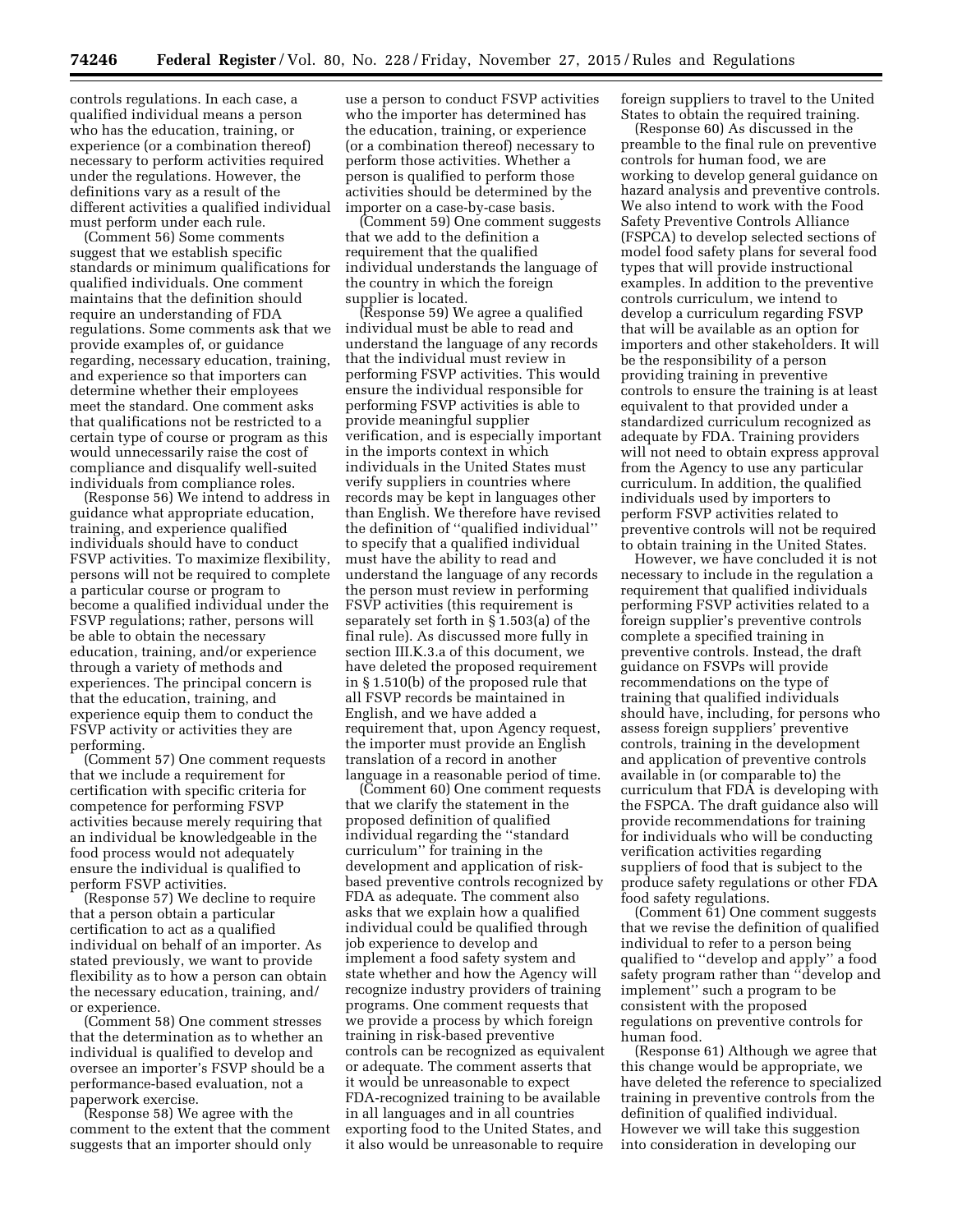guidance on appropriate training for qualified individuals.

(Comment 62) One comment suggests that we consider including requirements for ongoing training to ensure qualified individuals stay current in the latest developments relevant to their credentials.

(Response 62) Because the definition for ''qualified individual'' already requires that such individuals be qualified to perform FSVP activities, we do not believe it is necessary to establish specific requirements for ongoing training. If developments over time cause a person's education, training, and experience to be inadequate to perform FSVP activities, that person would no longer be a qualified individual and the individual might need to obtain additional education, training, or experience.

(Comment 63) One comment requests that we specify that to be considered a qualified individual, a foreign government employee should meet the same stringent requirements as those who are privately employed.

(Response 63) All persons acting as qualified individuals for an importer whether located in the United States or another country, whether a government official or privately employed—will be required to have the education, training, or experience (or a combination thereof) necessary to perform their FSVP activities. Thus, the standard for being a qualified individual does not vary depending on whether an individual is a foreign government employee.

#### 20. Ready-To-Eat Food

On our own initiative, we are adding a definition of ''ready-to-eat food'' that is consistent with the preventive controls regulations. The definition states that ready-to-eat food (RTE food) means any food that is normally eaten in its raw state or any food, including a processed food, for which it is reasonably foreseeable that the food will be eaten without further processing that would significantly minimize biological hazards.

#### 21. Receiving Facility

Also on our own initiative, we are adding a definition of ''receiving facility'' that is consistent with the preventive controls regulations. The definition states that a receiving facility means a facility that is subject to subparts C and G of part 117 (21 CFR part 117) (the regulations on hazard analysis and risk-based preventive controls and supply-chain programs for human food) or subparts C and E of part 507 (21 CFR part 507) (the corresponding regulations for animal

food) and that manufactures/processes a raw material or other ingredient it receives from a supplier. In accordance with the language used in the final regulations on preventive controls, we refer to the supplier provisions in those regulations as provisions on ''supplychain programs'' instead of ''supplier programs.''

#### 22. Very Small Foreign Supplier

In the Supplemental Notice, we proposed to define ''very small foreign supplier'' as a foreign supplier, including any subsidiary, affiliate, or subsidiaries or affiliates, collectively, of any entity of which the foreign supplier is a subsidiary or affiliate, whose average annual monetary value of sales of food during the previous 3-year period (on a rolling basis) is no more than \$1 million, adjusted for inflation.

(Comment 64) We received many comments on the proposed definition of very small foreign supplier. Some comments support the definition while others question the breadth of the definition and the percentage of imported food it would exclude from full FSVP requirements. Some comments suggest different eligibility criteria, such as number of employees. Some comments assert that basing the definition on the U.S. dollar value of sales would provide an unfair advantage to foreign firms compared to American firms of comparable size because many foreign suppliers are located in countries with currencies valued much lower than the U.S. dollar. Some comments assert that using a monetary criterion for very small status is impractical because of fluctuations in foreign exchange rates and because those rates are not related to any risk in food; the comments maintain that using this criterion would jeopardize a foreign supplier's predictability of business and have negative effects on international trade.

Some comments assert that ''very small'' status should be based on the foreign supplier's sales of food exports to the United States rather than its total food sales. One comment suggests that it might be difficult for foreign suppliers to determine their average annual monetary value of food sales because many crops can be used for both food and non-food purposes (such as soil improvement, planting seed, and biofuels). Some comments suggest that the reference to food ''sales'' include returns received by members of cooperatives for the crops the members provide.

One comment states that if a very small foreign supplier is defined on the basis of dollar revenues, we should

clarify whether the adjustment for inflation is to be based on the U.S. inflation rate or the rate in the supplier's country. The comment also suggests that a neutral outside source such as the World Bank be used to determine the inflation rate rather than using rates estimated by individual governments.

(Response 64) As discussed more fully in section III.M.1 of this document, in response to these comments and other comments related to the modified requirements we proposed for very small foreign suppliers, we have deleted the proposed provisions applicable to food imported from ''very small foreign suppliers.'' Instead, in alignment with the supply-chain program provisions of the preventive controls regulations, § 1.512 of the final rule includes modified requirements for importers of food from certain small foreign manufacturers/processors and farms. The modified requirements include, among other things, the following:

• Annually obtaining written assurance from the importer's foreign supplier that the supplier meets the specified criteria as a certain type of small facility or farm under FDA regulations on preventive controls, produce safety, or shell egg production, storage, and transportation;

• Obtaining written assurance at least every 2 years that the small supplier is in compliance with applicable regulations or (for some small suppliers) that it acknowledges it is subject to the adulteration provisions of the FD&C Act;

• Evaluating the foreign supplier's compliance history and approving suppliers; and

• Establishing procedures to ensure the use of approved suppliers.

As discussed in section III.M.1 of this document, we conclude that these modified requirements for food from certain small foreign suppliers are appropriate to align the FSVP and preventive controls provisions to help provide parity in supplier verification requirements for domestic and foreign food producers. We further conclude that basing eligibility for the modified requirements on different criteria, such as the supplier's sales of food to the United States, would not be consistent with this approach. We believe it is appropriate for these modified verification requirements to be based on the underlying food safety regulations (*i.e.,* the regulations on preventive controls, produce safety, and shell egg production) because those regulations themselves provide for modified requirements or exemptions for these food producers. Because the modified verification provisions for certain small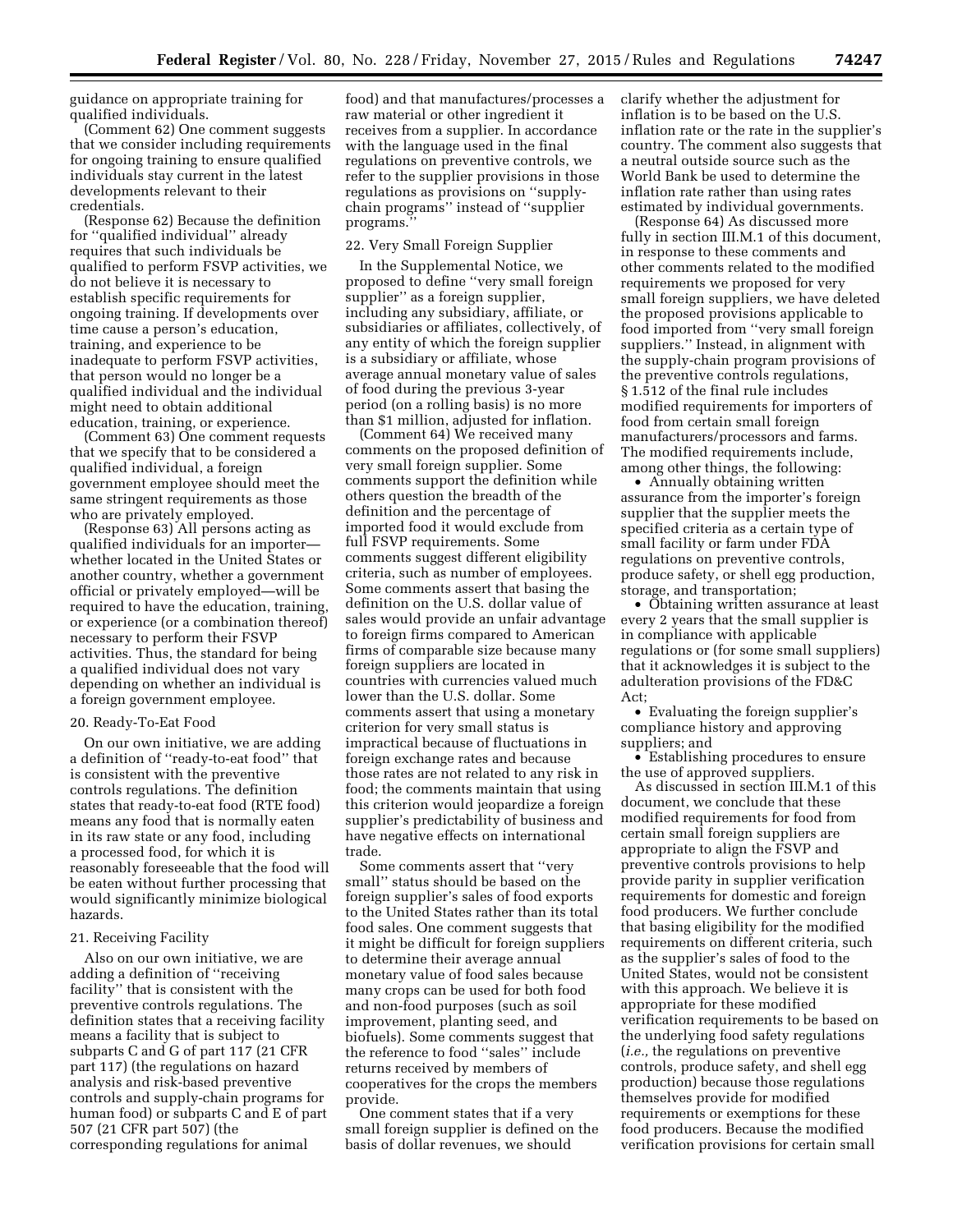foreign suppliers are based on the underlying food safety regulations, a foreign supplier's qualification for these modified requirements or exemptions depends on the eligibility criteria specified in those regulations. Concerns regarding the appropriateness of these eligibility criteria are beyond the scope of this rulemaking.

#### 23. Very Small Importer

In the Supplemental Notice, we proposed to define ''very small importer'' as an importer, including any subsidiary, affiliate, or subsidiaries or affiliates, collectively, of any entity of which the importer is a subsidiary or affiliate, whose average annual monetary value of sales of food during the previous 3-year period (on a rolling basis) is no more than \$1 million, adjusted for inflation. We stated that the proposed annual sales ceiling of \$1 million was consistent with the definition of ''very small business'' in the proposed rule on preventive controls for human food. However, we noted that the definition of ''very small business'' in the proposed rule on preventive controls for animal food included an annual sales ceiling of \$2,500,000 and different sales ceilings applied to smaller entities subject to (or not covered under) the proposed produce safety regulations (*i.e.,*  \$500,000 in annual produce sales for ''small businesses,'' \$250,000 in annual produce sales for ''very small businesses,'' and \$25,000 in annual produce sales for certain farms not covered under the produce safety regulations), and we sought comment on whether and, if so, how we should take these definitions into account in defining very small importers and very small foreign suppliers.

(Comment 65) Some comments support defining ''very small importer'' consistently with the definition of ''very small business'' in the regulation on preventive controls for human food. Other comments support a definition of very small importer for animal food that is consistent with the proposed definition of very small business in the preventive controls for animal food regulation. Some comments asserting that our proposed definition is inconsistent with some other FSMA definitions of small entities nevertheless also express concern about practical challenges of having different annual sales ceilings for different types of imported food. Some comments support using an annual food sales ceiling of \$500,000 as originally proposed.

(Response 65) We agree with the comments that the definition of very small importer should be consistent

with the definitions of very small business in the preventive controls regulations. This is particularly important for importers that are also subject to those regulations. We believe that defining the terms consistently will contribute to a level playing field between domestic and imported food and will help avoid a situation in which a facility would be a very small business under the preventive controls regulations but not a very small importer under FSVP, or vice versa.

Given that our very small importer definition was already designed to track the definition of very small business in the preventive controls for human food regulation, we are only adding new language to address the inconsistency between the very small importer definition and the very small business definition in the regulation on preventive controls for animal food. Therefore, the final rule states that, with respect to animal food, a very small importer means an importer (including any subsidiaries and affiliates) averaging less than \$2.5 million per year, adjusted for inflation, during the 3-year period preceding the applicable calendar year, in sales of animal food combined with the U.S. market value of animal food imported, manufactured, processed, packed, or held without sale—as discussed in the following paragraphs). For importers that import both human and animal food, the \$1 million ceiling applies to the human food imported and the \$2.5 million ceiling applies to the animal food imported. For example, if an importer imports \$1.5 million of human food and \$1 million of animal food, the importer would be a very small importer for the purposes of its animal food (*i.e.,* the importer would be subject to modified requirements for this food) but would not be a very small importer for the purposes of its human food (*i.e.,* the importer would be subject to the standard supplier verification requirements for this food). This is consistent with the way facilities that produce both human and animal food domestically are treated under the preventive controls regulations.

Another change we are making to the very small importer definition to make it more consistent with the very small business definitions in the preventive controls regulations is to address the circumstances in which an importer charges fees for importing food. Because the definition in the Supplemental Notice concerned ''sales of food,'' it was unclear how entities that charge fees but do not ''sell'' food would be treated. As discussed more fully in section III.M of this document, a principal reason that we are comfortable with modified

requirements for food imported by very small importers is that these firms are likely to be importing a relatively low volume of food into the United States. As we stated in the preamble to the proposed rule, sales of food is a proxy for volume. We need a different proxy for importers of food that do not have food sales, such as certain warehouses and repacking facilities. Therefore, we are clarifying that importers that do not have sales of food, per se, should calculate the U.S. market value of the food they import to determine whether they do not exceed the monetary ceiling for being a very small importer. If an importer has some sales of food and conducts some of its food importation business in exchange for fees, the importer must add the sales of food and the U.S. market value of the food imported without sale to determine whether it is a very small importer.

(Comment 66) One comment finds the phrase ''on a rolling basis'' in the definition of very small importer to be confusing.

(Response 66) In response to this comment and to be consistent with the very small business definitions in the preventive controls regulations, we are removing the phrase "on a rolling basis" from the definition. Instead, we are specifying that the average annual sales must be calculated, adjusted for inflation, during the 3-year period preceding the applicable calendar year.

(Comment 67) Some comments request that we base annual sales on different criteria. Several comments request that the annual sales ceiling be based on sales to the United States rather than worldwide. Some comments similarly request that the ceiling apply only to the value of food imported into the United States rather than an importer's total annual food sales. Some comments assert that it would be difficult for FDA to determine which products are intended for export and which are for domestic consumption. One comment supports an annual sales ceiling of \$2 million if we decide to base the number on worldwide sales.

(Response 67) We disagree that the annual sales ceiling should be based on sales to the United States rather than worldwide or only to the value of food imported as opposed to an importer's total annual food sales. By establishing modified requirements for very small importers, we are providing practical allowances for entities we believe pose a relatively low risk of causing harm to consumers. An importer that sells more than the ceiling dollar amount poses more risk. We also affirm our tentative conclusion from the proposed rule that, given the risk to overall public health,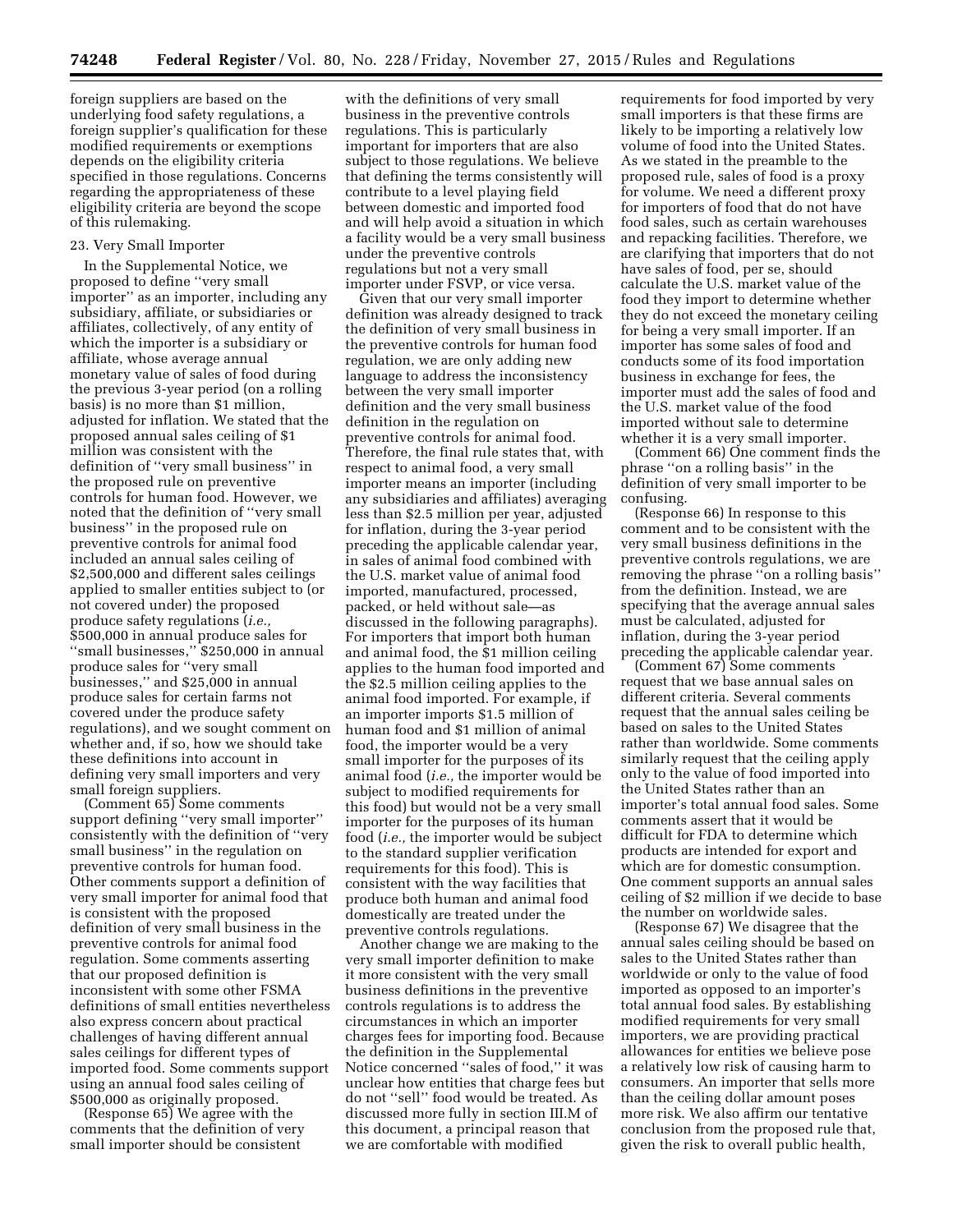the modified requirements we put in place are adequate to provide assurances that the foreign suppliers to these importers produce food in compliance with processes and procedures that provide the same level of public health protection as those required under section 418 or 419 of the FD&C Act (as applicable) and in compliance with sections 402 and 403(w) of the FD&C Act (as applicable). This approach is consistent with the approach we are taking with respect to very small businesses under the preventive controls regulations.

#### *B. Applicability and Exemptions (§ 1.501)*

We proposed to specify (in § 1.501(a)) that the FSVP regulations would apply to all food imported or offered for import into the United States and to the importers of such food, except to the extent that we set forth proposed exemptions in § 1.501. In response to comments, we have made some changes to the exemptions and added certain exemptions.

#### 1. Exemption for Certain Juice and Seafood Products

In accordance with section 805(e) of the FD&C Act, we proposed to exempt from the FSVP regulation juice, fish, and fishery products imported from a foreign supplier that is required to comply with, and is in compliance with, the regulation on juice in part 120 (21 CFR part 120) or the regulation on fish and fishery products in part 123 (21 CFR part 123) (proposed § 1.501(b)). We further proposed to specify that importers of juice or fish and fishery products that are subject to the requirements applicable to importers of those products under § 120.14 or § 123.12, respectively (the ''HACCP importer regulations''), must comply with those requirements.

(Comment 68) One comment expresses concern about the proposed exemption for seafood products. The comment maintains that because the seafood HACCP regulation does not require onsite auditing to verify the foreign supplier's compliance with that regulation, there is no assurance of compliance. The comment contends that the exemption for seafood products is not consistent with congressional direction and the stated intent of the FSVP regulation.

(Response 68) We do not agree. The exemption for fish and fishery products in § 1.501(b)(1) of the final rule provides that the FSVP regulation does not apply to products imported from a foreign supplier that is required to comply with, and is in compliance with, the

regulation on fish and fishery products in part 123. Among other things, part 123 requires importers to comply with requirements for imported fish and fishery products, which may include implementing written procedures for ensuring that imported products were processed in accordance with the HACCP regulation, including the use of ''affirmative steps'' such as obtaining continuing lot-specific certificates from an appropriate foreign government inspection authority or competent third party, or regularly inspecting foreign processor facilities (see § 123.12). Thus, § 1.501(b)(1) makes clear that importers of fish and fishery products are responsible for verification, but must do so under the regulation specific to fish and fishery products in part 123. As for the comment that the seafood HACCP exemption is inconsistent with congressional intent, we do not agree. Section 805(e) of the FD&C Act states that the FSVP requirements ''shall not apply to a facility if the owner, operator, or agent in charge of such facility is required to comply with, and is in compliance with," the HACCP regulation for seafood (as well as juice). Thus, Congress specifically exempted facilities that are required to comply with, and are in compliance with, the seafood HACCP regulation from the scope of the FSVP regulation. We therefore conclude that it is consistent with congressional intent to exempt from the FSVP regulation the importation of seafood that is required to comply with, and is in compliance with, the seafood HACCP regulation in part 123.

(Comment 69) One comment asserts that the proposed exemption for juice is narrower than the statutory exemption because it applies to imported juice products but not ingredients. The comment requests that the exemption be applied to all ingredients and raw materials used in a facility that is subject to and in compliance with the juice HACCP regulation provided those ingredients will be used in the production of juice products subject to the HACCP regulation.

(Response 69) We agree with the comment that we should broaden this exemption. As we stated in the preamble to the FSVP proposed rule, the meaning of the reference to a juice or seafood ''facility'' in section 805(e)(1) and (e)(2) of the FD&C Act is subject to multiple interpretations (78 FR 45730 at 45745). We discussed the possibility that the reference to ''facility'' might be intended to apply to a foreign supplier of juice or seafood or to an importer of such food. We tentatively concluded that Congress intended that section

805(e)(1) and (e)(2) apply to food being imported from foreign suppliers in compliance with FDA requirements for juice or seafood HACCP.

However, as the comment notes, applying section  $805(e)(1)$  and  $(e)(2)$ only to food being imported from HACCP-compliant foreign facilities would mean that importers that are also juice or seafood facilities would need to conduct supplier verification for the raw materials and other ingredients they import for use in juice and seafood products that are processed in accordance with the HACCP regulations. However, in enacting section 805(e)(1) and (e)(2), we believe that Congress intended to exclude food covered by and in compliance with the HACCP requirements from section 805 of the FD&C Act. This exclusion likely reflects a determination that the HACCP regulations in parts 120 and 123 make application of section 805 unnecessary because those regulations require processors to adequately address applicable hazards.

We therefore conclude that a more reasonable interpretation is that Congress intended to exempt from the FSVP requirements the activities of a facility that are subject to the juice or seafood HACCP regulations in part 120 or 123. Under this interpretation, the exemption applies not only to the importation of food produced by a foreign supplier subject to and in compliance with those regulations, but also to the importation of raw materials or other ingredients by U.S. facilities for use in processing juice and seafood products in accordance with the regulations. We conclude that this interpretation would fulfill the apparent goal of section 805(e)(1) and (e)(2) because importers that manufacture/ process juice or seafood under the HACCP regulations will be addressing all the hazards in the raw materials or other ingredients they import in accordance with those regulations. Accordingly, § 1.501(b)(2) of the final rule states the FSVP regulation does not apply with respect to raw materials or other ingredients an importer uses in manufacturing or processing juice subject to part 120 or fish and fishery products subject to part 123, provided the importer complies with the relevant regulation when manufacturing or processing the juice or seafood product.

(Comment 70) Some comments express concern regarding the statement in the preamble to the proposed rule that we are considering whether in the future we should initiate a rulemaking to revise the HACCP importer regulations in light of the FSVP regulation and FSMA's increased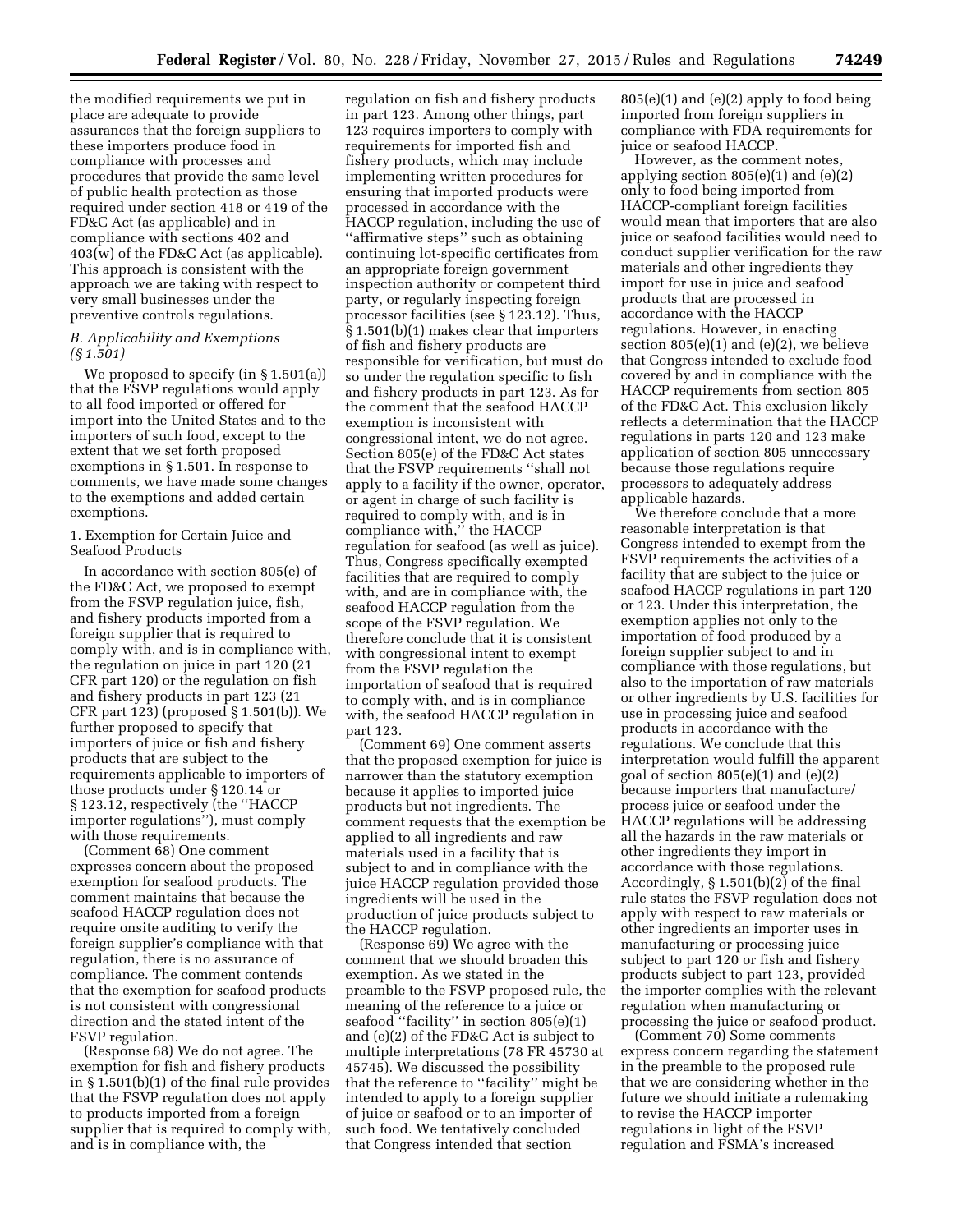emphasis on importers' role in ensuring the safety of imported food. The comments assert that although the HACCP importer regulations do not require onsite audits of foreign suppliers, other requirements under the HACCP regulations ensure food safety. One comment questions whether revising the juice HACCP regulation would result in additional safety because juice producers must process juice to achieve a 5-log reduction in the pertinent microorganisms for juice, a requirement that is not mandated in the FSMA proposed rules.

(Response 70) We agree that the juice and seafood HACCP regulations have requirements applicable to importers in §§ 120.14 and 123.12, respectively. At the same time, we recognize that section 805 of the FD&C Act and the implementing regulation in this final rule set forth a more comprehensive approach to verification than the existing juice and seafood HACCP regulations. Consistent with the statement in the preamble to the proposed rule, we therefore think it is appropriate to consider whether the Agency should in the future initiate a rulemaking to revise the regulations applicable to importers of juice and seafood. We believe that the comment on the juice HACCP processing requirements is misplaced because the FSVP regulation concerns verification that the food safety requirements applicable to the manufacturing/ processing, growing, or raising of food are met, not the establishment of the food safety requirements themselves.

2. Exemption for Food Imported for Research or Evaluation

In proposed § 1.501(c), we proposed to exempt from the FSVP regulation food that is imported for research or evaluation use, provided that:

• The food is not intended for retail sale and is not sold or distributed to the public;

• The food is labeled with the statement ''Food for research or evaluation use''; and

• When filing entry with CBP, the customs broker or filer for the food provides an electronic declaration that the food will be used for research or evaluation purposes and will not be sold or distributed to the public.

We further proposed to specify that food is imported for research or evaluation purposes only if it is imported in a small quantity that is consistent with a research, analysis, or quality assurance purpose and the entire quantity is used for this purpose. We proposed this exemption from the FSVP

requirements consistent with section 805(f) of the FD&C Act.

(Comment 71) One comment asks that we require that the statement ''Food for research or evaluation use'' be placed on a permanently affixed label.

(Response 71) We do not believe that it is necessary to specify that the label be permanently affixed to the food covered by this exemption. However, in proposing to require that the food eligible for this exemption be labeled with the statement ''Food for research or evaluation use,'' we stated that this requirement was intended to help ensure that the food is, in fact, not intended for retail sale and is not sold or distributed to the public. We therefore expect that such labels will be securely attached to the food so they remain on the food until the food is used for research or evaluation to ensure that it is not sold or distributed to the public.

(Comment 72) One comment maintains that the regulation should not require the importer to declare electronically that a food will be used for research and evaluation purposes, asserting that the requirement to label the food should be sufficient.

(Response 72) We do not agree. We stated in the preamble to the proposed rule that the intent of requiring this declaration at entry was to help ensure that the food is, in fact, not intended for retail sale and is not sold or distributed to the public. The electronic declaration requirement also provides an efficient and effective means of determining whether a food is exempt under § 1.501(c). For example, the electronic declaration will mean that the designation for research and evaluation use is readily available to FDA during entry review of the food. We believe that the electronic declaration requirement will allow us to efficiently enforce this exemption and thus efficiently enforce section 805(f) of the FD&C Act.

(Comment 73) Some comments request that we interpret ''small quantity'' flexibly to allow for variance based on the type of food product, the purpose of the research or evaluation, and other factors. Some comments suggest that we interpret research and evaluation use on a case-by-case basis. One comment asserts that the amount of food needed for research or evaluation varies and is not always a small quantity; therefore, the comment suggests that we remove the term ''small quantity'' or replace it with a phrase such as ''amounts not to exceed the amount reasonably sufficient to conduct'' the research or evaluation. Some comments maintain that the quantity should not matter as long as

the imported food will be used exclusively for research or evaluation and will not enter commerce.

(Response 73) We do not agree that we should remove or replace the term ''small quantity'' in § 1.501(c). In drafting section 805(f) of the FD&C Act, Congress specified that the exemption for research and evaluation purposes is for ''small quantities'' of food. Thus, it would not be consistent with the intent of the exemption if we removed the specification that the exemption applies to small quantities of food. As for replacing the term ''small quantity'' with a term such as ''amounts not to exceed the amount reasonably sufficient to conduct'' the research or evaluation, we decline this request for the same reason; the limitation regarding ''small quantities'' is consistent with congressional intent. To the extent the comments take the position that some flexibility is needed in administering the ''small quantities'' limitation, we agree. Because we understand that the amount of food used in research can vary based on the type of food, the nature of the research, and other factors, we intend to address in the FSVP draft guidance the quantity of food that is consistent with the ''small quantities'' limitation under different circumstances.

(Comment 74) One comment suggests that we modify the exemption for food imported for research or evaluation to require unused amounts to be properly managed to ensure they do not enter commerce.

(Response 74) We agree and have revised the exemption to specify that any unused amounts must be properly disposed of. This requirement will help ensure that all food imported under this exemption is in fact used for the intended purpose of the exemption: research or evaluation. As such, this requirement will assist us in meeting our statutory obligation under section 805(f) of the FD&C Act to provide an FSVP exemption for small quantities of food imported for research and evaluation purposes.

(Comment 75) Some comments request an exemption from the FSVP requirements for food samples imported for trade shows. The comments maintain that trade show food samples provide an important marketing opportunity for small and medium companies at the early stage of expanding their business in the United States, and they contend it would be difficult for such companies to comply with the FSVP regulation.

(Response 75) We do not agree that it is appropriate to exempt from the scope of the FSVP requirements food samples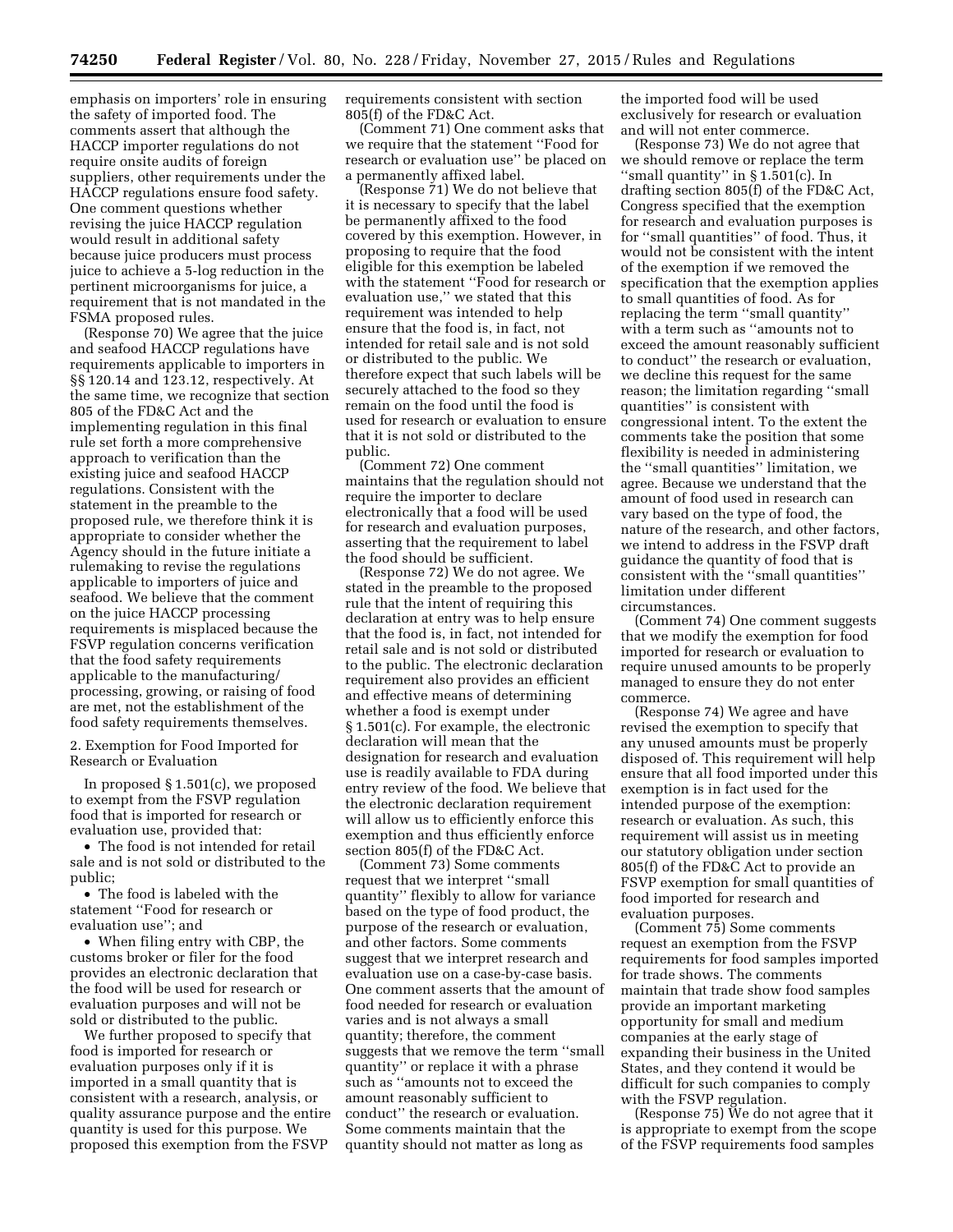imported for consumption at trade shows. Section 805(f) of the FD&C Act directs FDA to establish an exemption for food imported in small quantities for research and evaluation purposes, ''provided that such foods are not intended for retail sale and are not sold or distributed to the public.'' Because food imported for consumption at trade shows would be sold or distributed to the public generally (*i.e.,* anyone could attend the trade show), we conclude that exempting such food from the FSVP regulation would be inconsistent with the limitation in section 805(f). We also believe such an exemption would be inconsistent with the broader intent of section 805, which is to help ensure the safety of imported food.

(Comment 76) One comment requests that pet food imported for use in inhome studies conducted under contracts with pet owners be exempt from the FSVP requirements.

(Response 76) Provided that food imported for use in such in-home studies is imported in small quantities and meets the additional requirements of § 1.501(c), we agree that such food would be exempt from the FSVP requirements. Because the food would be used as part of a defined study with a discrete set of test subjects for research and evaluation purposes, it does not appear that such food would be sold or distributed to the general public.

(Comment 77) One comment asks that we clarify that if materials produced in a research and development facility will be used in products that are consumed by the public, such as in market research activities like home-use tests, consumer panels, and sales samples, the facility will be subject to the FSVP regulation.

(Response 77) Imported food that is sold or distributed to the public is not eligible for the exemption for food for research and evaluation purposes in § 1.501(c). Therefore, if the comment is referring to a foreign supplier that is a research and development facility but is producing food to be distributed or made available to the public generally (rather than provided under defined research conditions with a discrete set of test subjects), that food imported from that foreign supplier would not be exempt from FSVP. If the comment is referring to an importer that is a research and development facility using imported food to produce food products to be distributed to the public, the importer will be subject to FSVP for that food. If the importer is also a ''facility'' under section 415 of the FD&C Act and therefore subject to the preventive controls regulations, and if the facility has established and implemented

supply-chain program requirements for an imported raw material or other ingredient in compliance with subpart G of part 117 or subpart E of part 507 with respect to the food, the facility would be deemed to be in compliance with the FSVP requirements, except for the requirements in § 1.509 (see § 1.502(c) of the final rule).

(Comment 78) One comment suggests that if a facility conducts research and development activities on the same site at which food is manufactured or processed, the exemption should apply only to the food intended for research or evaluation purposes instead of all food from the facility.

(Response 78) We agree. The exemption for food imported for research or evaluation applies only to food that meets the requirements for the exemption set forth in § 1.501(c) of the final rule. Importation of other food from a foreign supplier that also provides food for research or evaluation would not be exempt from the FSVP requirements.

(Comment 79) Some comments request that first shipments of a food imported into the United States be exempt from the FSVP requirements. According to the comments, the FSVP regulation might prohibit emerging products from entering the United States and hinder innovation by foreign suppliers.

(Response 79) We do not agree. In enacting section 805(f) of the FD&C Act, Congress specified that the exemption for research and evaluation apply only for ''food . . . for research and evaluation purposes.'' Congress further specified that the exemption applies ''provided that such foods are not intended for retail sale and are not sold or distributed to the public.'' Extending the exemption to all ''first shipments'' of a particular food would not be consistent with that limited exemption.

3. Exemption for Food Imported for Personal Consumption

Consistent with section 805(f) of the FD&C Act, we proposed to exempt from the FSVP regulation food that is imported for personal consumption, provided such food is not intended for retail sale and is not sold or distributed to the public (proposed § 1.501(d)). We proposed to specify that food is imported for personal consumption only if it is purchased or otherwise acquired by a person in a small quantity that is consistent with a non-commercial purpose and is not sold or distributed to the public.

(Comment 80) One comment asserts that the term ''small quantity'' is subjective and asks whether we will

clarify the term. However, one comment asks that we not define ''small quantity'' because doing so might conflict with other FDA food regulations (*e.g.,* 21 CFR 1.277(b)(1) and 1.327(m)) that refer to food for ''personal consumption'' or ''personal use'' without further elaboration. This comment suggests that if we do define ''small quantity'' for personal consumption, we should allow importation of a supply of a given food that would permit at least a number of years' worth of personal consumption (assuming the food item is shelf stable).

(Response 80) We conclude it is not appropriate to define ''small quantity'' for purposes of the exemption for food imported for personal consumption. The determination of what quantity of food is ''consistent with a non-commercial purpose'' must be made on a case-bycase basis and might vary depending on the type of food and other factors. In some cases, a supply that exceeds what one person might consume in a relatively short period of time might suggest a commercial purpose (and thus fall outside of the personal consumption exemption for FSVP). In other cases, a small supply that one person might consume over a period of years might be consistent with a personal consumption purpose and therefore might fall within the scope of the personal consumption exemption in § 1.501(d). However, in all cases the quantity of imported food would have to be consistent with a noncommercial purpose and the food could not be sold or distributed to the public in order to be subject to the exemption.

(Comment 81) One comment expresses concern that the exemption for personal consumption might be abused. The comment asserts that foods are often shipped or smuggled into the United States purportedly for personal use but are instead sold at ethnic food stores. The comment recommends that FDA and State and local agencies share information about such food to better control such violations.

(Response 81) We agree it is important that agencies involved in ensuring the safety of food imported into the United States share relevant information when possible and permitted by law. We routinely work with our State and local regulatory partners to address activities affecting the safety of imported food, and we intend to include implementation of the FSVP regulation among these activities. To the extent we become aware of any abuses of the personal consumption exemption in § 1.501(d), we intend to take appropriate action in response.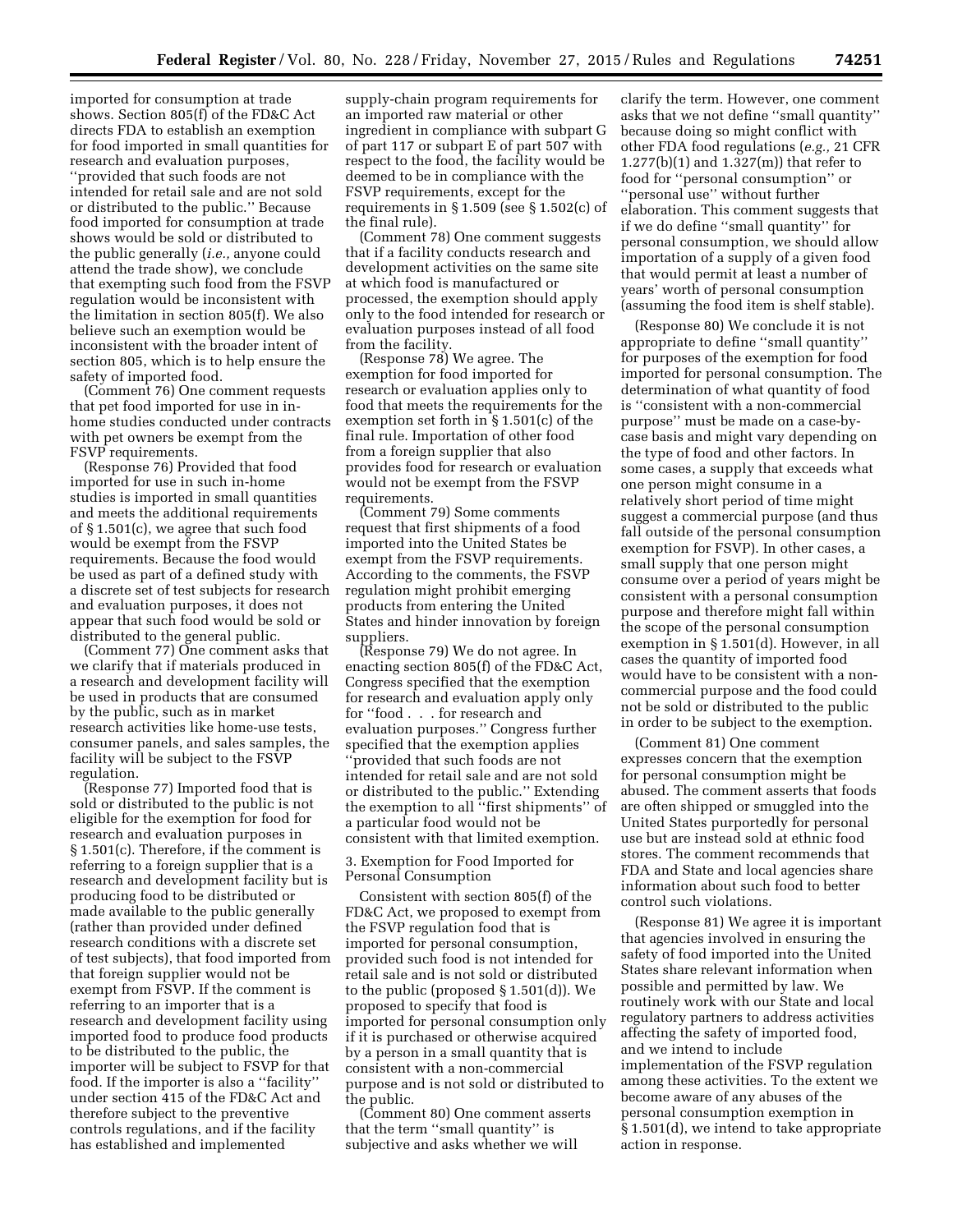#### 4. Exemption for Alcoholic Beverages

Under proposed § 1.501(e), we proposed to exempt from the FSVP regulation alcoholic beverages that are imported from a foreign supplier that is a facility that meets the following two conditions:

• Under the Federal Alcohol Administration Act (FAAA) (27 U.S.C. 201 *et seq.*) or chapter 51 of subtitle E of the Internal Revenue Code of 1986 (26 U.S.C. 5001 *et seq.*), the facility is a foreign facility of a type that, if it were a domestic facility, would require obtaining a permit from, registering with, or obtaining approval of a notice or application from the Secretary of the Treasury as a condition of doing business in the United States; and

• Under section 415 of the FD&C Act, the facility is required to register as a facility because it is engaged in manufacturing/processing one or more alcoholic beverages.

We also proposed that the FSVP regulation would not apply to food other than alcoholic beverages that is imported from a foreign supplier described in § 1.501(e)(1) provided that such food:

(1) Is in prepackaged form that prevents any direct human contact with such food; and

(2) Constitutes not more than 5 percent of the overall sales of the facility, as determined by the Secretary of the Treasury.

We tentatively concluded that these provisions were consistent with the provisions on alcohol-related facilities in section 116 of FSMA (21 U.S.C. 2206(a)) and the proposed regulation on preventive controls for human food.

(Comment 82) Some comments request that we exempt from the FSVP requirements importation of raw materials and ingredients (*e.g.,* grapes, grains, hops, flavors) used to produce alcoholic beverages. The comments maintain that such an exemption would be consistent with the regulations on preventive controls for human food and accreditation of third-party auditors. The comments further assert that such an exemption would ensure consistency between domestic and foreign facilities and be consistent with Congressional intent regarding section 116 of FSMA.

(Response 82) For the reasons stated in the following paragraphs, we agree that some importers that import raw materials and other ingredients used to produce alcoholic beverages should be exempt from the FSVP regulation, but only with respect to alcoholic beverages an importer manufactures/processes, packs, or holds at a facility that meets the requirements to be exempt from the

preventive controls regulation under § 117.5(i) and as further described in the following paragraphs.

We believe that the context and purpose of FSMA supports this approach. Section 116(a) of FSMA provides that, except as provided by certain listed sections in FSMA, nothing in that act, or the amendments made by it, shall be construed to apply to a facility that (1) under the FAAA (or chapter 51 of subtitle E of the Internal Revenue Code of 1986) is required to obtain a permit or to register with the Secretary of the Treasury as a condition of doing business in the United States; and (2) under section 415 of the FD&C Act is required to register as a facility because such facility is engaged in manufacturing, processing, packing, or holding one or more alcoholic beverages (with respect to the activities of such facility that relate to the manufacturing, processing, packing, or holding of alcoholic beverages).

The regulation on preventive controls for human food includes provisions implementing section 116 of FSMA. As reflected in the final rule on preventive controls for human food, FDA has determined that the alcoholic beverage exemption contemplated by section 116 exempts from the preventive controls regulation alcoholic beverages at facilities meeting the two specified conditions in section 116. (The exemption from the preventive controls regulation also applies with respect to food other than alcoholic beverages at facilities described in the exemption, provided such food is in prepackaged form that prevents direct human contact with the food and constitutes not more than 5 percent of the overall sales of the facility.) Notably, we interpret the exemption to apply not only to domestic facilities that are required to secure a permit, registration, or approval from the Secretary of the Treasury under the relevant statutes, but also to foreign facilities of a type that would require such a permit, registration, or approval if they were domestic facilities.

In the FSVP proposed rule, we discussed two possible approaches to interpreting section 116 of FSMA for purposes of the FSVP regulation. In doing so, we noted that section 116 is premised in part on status as a facility required to register under section 415 of the FD&C Act (section 116(a)(2) of FSMA). We also noted that under the definition of ''importer'' in the proposed rule, an ''importer'' under the FSVP regulation might be a registered facility but would not necessarily be one. Given section 116's emphasis on status as a facility that is required to register under section 415 of the FD&C Act, we noted

that one approach to implementing section 116 would be to base an exemption from the FSVP regulation on whether the importer of an alcoholic beverage was a registered facility. The second approach we identified was to focus on the foreign supplier and to exempt from the FSVP regulation alcoholic beverages from foreign suppliers that would be exempt from the preventive controls regulation. As explained in the proposed rule, we proposed to adopt the second approach.

In reaching this tentative conclusion we noted that, under the first approach, firms might import the same product (*e.g.,* a bottled alcoholic beverage) and one firm would be eligible for the alcoholic beverage exemption from the FSVP regulation because it is required to register (*e.g.,* it packs or holds the alcoholic beverage), while the other would not be eligible for this exemption because it is not required to register (*e.g.,* it is a commodity broker that does not manufacture, process, pack, or hold food for consumption in the United States, or it is a restaurant or retailer). The latter importer would need to conduct supplier verification under section 805 of the FD&C Act while the former would not.

The second approach of focusing on the foreign supplier, however, tentatively seemed to be more consistent with FDA's approach to alcoholic beverages in the proposed regulations on preventive controls for human food. Under this approach, if an alcoholic beverage is being imported, the foreign supplier would, by definition, be a facility that is required to register with FDA. Our proposed definition of ''foreign supplier'' meant that the supplier would be engaged in manufacturing/processing the alcoholic beverage and that this beverage would not undergo further manufacturing/ processing before being exported to the United States, except for labeling or any similar activity of a de minimis nature (see § 1.226 regarding foreign facility registration). Under this interpretation, whether an imported food is exempt from section 805 of the FD&C Act would not depend on who the importer happens to be, but on the nature of the product being imported—whether the foreign supplier and the food in question (*i.e.,* the alcoholic beverage or food other than alcoholic beverages) meet the requirements for exemption under section 116 of FSMA. We tentatively concluded that this interpretation was consistent with the preventive controls proposed regulation because, in considering the two proposals together, if a foreign supplier is exempt from section 418 of the FD&C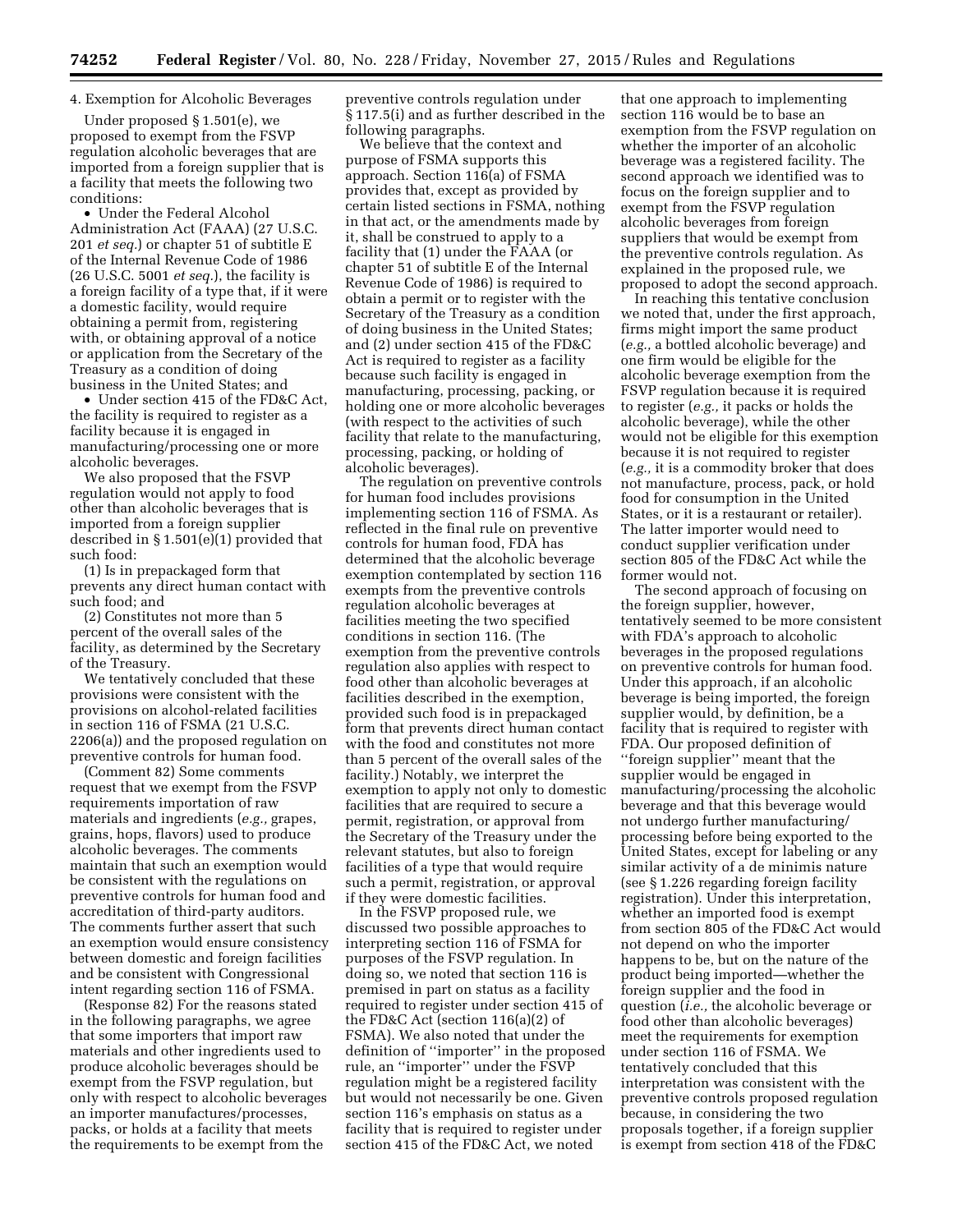Act by operation of section 116 of FSMA for a particular food, then the importer would not be required to conduct verification of the supplier for the food under section 805.

In proposing this second approach, however, we created an unanticipated inconsistency with the preventive controls regulation. Under the proposed FSVP regulation, a facility that meets the requirements for the alcoholic beverage exemption under § 117.5(i) of the regulation on preventive controls for human food could nevertheless be subject to the FSVP regulation if it imports, for example, raw materials to be used in the manufacture/processing of alcoholic beverages. Because the importer/facility would be exempt from the preventive controls regulation under § 117.5(j), it would not be required to establish and implement a risk-based supplier program under that regulation. That would mean that the importer would not be exempt from most FSVP requirements under the proposal to deem importers in compliance if they are required to establish and implement a risk-based supplier program under the preventive controls regulation, and are in compliance with those requirements. This is because only importers required under the preventive controls regulation to establish and implement such a supplier program could be deemed in compliance under that proposal. Under the proposed FSVP regulation, such an importer would not be exempt from FSVP because the food it imports would not be alcoholic beverages from a foreign supplier that meets the proposed requirements for the FSVP alcoholic beverage exemption. For facilities that meet the requirements for the alcoholic beverage exemption under § 117.5(i) and that also import raw materials for use in the manufacture/processing of alcoholic beverages, the result of this proposed approach would be to simultaneously exempt such facilities from the supplier verification requirements of the preventive controls regulation by operation of § 117.5(i), while requiring such facilities to conduct supplier verification activities under the FSVP regulation because they import food that would not be subject to the FSVP proposed exemption for alcoholic beverages.

We conclude that such a result would not be consistent with the risk-based public health principles underlying section 805 of the FD&C Act and FSMA generally. In enacting section 116 of FSMA, Congress must have considered it a lower public health priority to apply FSMA's core requirements to the manufacture/processing, packing, and holding of alcoholic beverages. Congress

may have made such a conclusion in light of the potential antimicrobial function of the alcohol content in such beverages and the concurrent regulation of alcoholic beverage-related facilities by both FDA and the Alcohol and Tobacco Tax and Trade Bureau (TTB). In this context, we concluded that section 116 of FSMA should be interpreted to indicate that the manufacturing, processing, packing, or holding of alcoholic beverages at most alcohol-related facilities should not be subject to the preventive controls requirements of FSMA. For that reason, we established § 117.5(i). As discussed in the previous paragraphs, we included supplier verification requirements in the preventive control regulation. As a result, requiring alcohol-related facilities that are exempt from the supplier verification requirements in the preventive controls regulation under § 117.5(i) to nevertheless conduct supplier verification for imported ingredients used in the manufacture/ processing of alcoholic beverages would effectively undo part of the exemption established by § 117.5(i).

For these reasons, we conclude that it is appropriate to adjust the scope of the alcoholic beverage exemption in the FSVP regulation. The final rule continues to exempt the alcoholic beverages that the proposed rule proposed to exempt, but also adds an exemption for food used in the production of alcoholic beverages that is based on the first approach to interpreting section 116 of FSMA that we discussed in the proposed rule, with additional limitations. Specifically, the final rule adds an exemption that only applies to importers required to be registered under section 415 of the FD&C Act, when such facilities are exempt from the preventive controls regulation under § 117.5(i). This exemption applies to food, such as grapes, hops, grains, and other ingredients, that is used by the importer in the manufacturing/processing, packing, or holding of alcoholic beverages.

Also in this final rule, we are clarifying the exemption for food that is not an alcoholic beverage imported from foreign suppliers described in § 1.501(e)(1) that is in prepackaged form preventing any direct human contact with the food, when such food constitutes not more than 5 percent of the overall sales of the facility. Instead of using the term ''food other than alcoholic beverages'' to describe the applicability of the exemption, as we proposed, we are now using the term ''food that is not an alcoholic beverage.''

5. Inapplicability to Food That Is Transshipped or Imported for Further Processing and Export

We proposed that the FSVP regulations would not apply to food that is transshipped through the United States to another country or to food that is imported for future export and that is neither consumed nor distributed in the United States.

(Comment 83) One comment expresses concern that the exemptions for transshipped food and food imported for further processing inappropriately shift the burden for ensuring the safety of imported food to the domestic manufacturer.

(Response 83) As stated in the preamble to the proposed rule, section 805 of the FD&C Act is designed to require importers to take affirmative steps to verify the compliance of the food with U.S. safety requirements. Given that context, we tentatively concluded that section 805 is not intended to apply to food that is neither consumed nor distributed in the United States and that is imported for further processing and export. We have not received any comments in response to the proposed rule that have caused us to change this tentative conclusion. The final rule therefore retains the exemption for transshipped food and for food that is imported for further processing and export. However, we are making several clarifications to these exemptions. First, we are clarifying that the exemption for transshipment only applies to food that is neither consumed nor distributed to the public in the United States. Second, the exemption for food that is imported for export applies when the food is being imported for processing, followed by export. Third, this exemption applies when the food is not consumed or distributed to the public in the United States. (The proposed rule proposed to specify that the exemption would apply when the food is not ''consumed or distributed'' in the United States, but did not explain that distributed means ''distributed to the public.'')

To the extent that the comment suggests that the exemptions place an unfair burden of ensuring the safety of imported food on U.S. manufacturers, we do not agree. By definition, U.S. manufacturers are not involved in the manufacturing/processing of transshipped food and thus are not affected by such food. We also believe the exemptions are consistent with the intent of section 805 of the FD&C Act.

(Comment 84) One comment asks whether the exemption for transshipped food applies to all imported food or only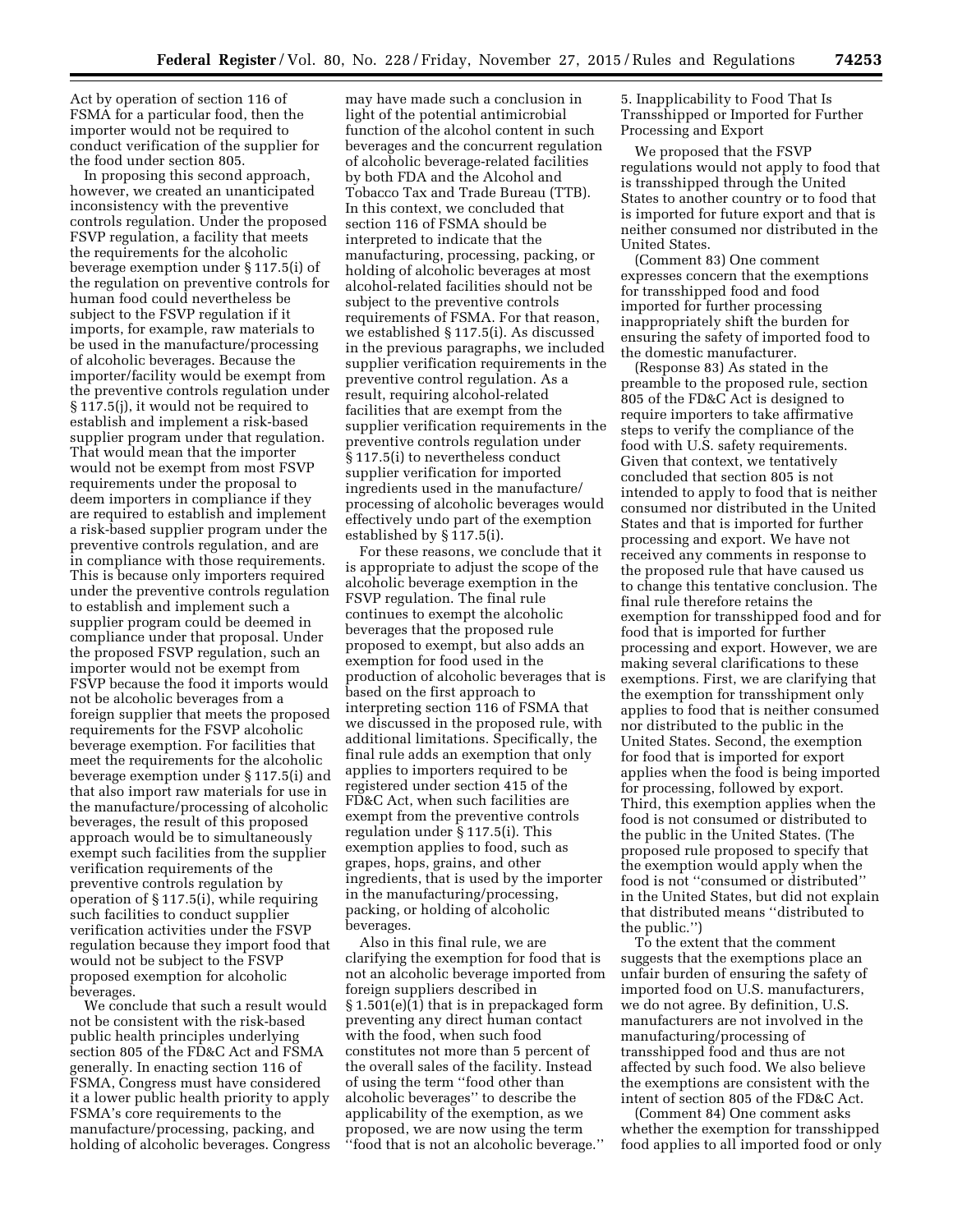food that is bonded by CBP, which permits merchandise to be moved from one port to another without the merchandise being appraised or duties imposed.

(Response 84) The exemption for transshipped food applies to all food that is transshipped through the United States to another country, provided that the food is not consumed or distributed to the public in the United States. The exemption does not hinge on whether the food is bonded by CBP.

#### 6. U.S. Goods Returned

(Comment 85) Several comments asked that the transshipment exemption apply to food that is produced in and exported from the United States and is returned to the exporter after being rejected by the foreign purchaser or a foreign government (referred to as ''U.S. goods returned'' or ''American goods returned''), sometimes for reasons other than the safety of the food. (Several other comments also asked for such an exemption, independent of the transshipment exemption.) One comment maintains that conducting verification for food that is returned to its U.S. producer in its original packaging would not constitute riskbased verification because there would be no hazards in such food. One comment asserts that because entries of U.S. goods returned are easily identified by their Harmonized Tariff Schedule (HTS) code, FDA should be able to manage any risks with such food through other mechanisms, including the Predictive Risk-based Evaluation for Dynamic Import Compliance Targeting (PREDICT) electronic import screening system. The comments maintain that the FSVP requirements should not apply to U.S. goods returned because there is no foreign supplier of the food and the "importer" of the food would be conducting verification of its own operations.

(Response 85) We agree in part and disagree in part. Considering the context of section 805 of the FD&C Act, under which the importer must take affirmative steps to verify the compliance of imported food with U.S. safety requirements, we reaffirm our tentative conclusion (stated in the preamble to the proposed rule) that section 805 is not intended to apply to food that is neither consumed nor distributed in the United States. Therefore, we are finalizing § 1.501(f) with a few minor changes.

We think that similar considerations make it reasonable to conclude that the FSVP requirements do not apply to food that is manufactured/processed, raised, or grown in the United States, exported,

and then returned to the United States. Although section 805 of the FD&C Act applies to ''each importer'' and ''the food imported by the importer or agent of an importer,'' we think that section 805 of the FD&C Act is not intended to apply to circumstances in which there would not be a true foreign supplier of the food. Applying FSVP requirements in such circumstances would not be consistent with the underlying purpose of the FSVP provisions. Section 805(c)(2)(A) states that FDA's implementing regulations must require that the FSVP of each importer be adequate to provide assurances that each of the importer's foreign suppliers produces food in compliance with processes and procedures, including risk-based preventive controls, that provide the same level of public health protection as those required under sections 418 or 419 of the FD&C Act, as appropriate, and in compliance with sections 402 and  $403(w)$  of the FD&C Act. Section 805(c)(2)(B) states that these regulations must include such other requirements as FDA deems necessary and appropriate to verify that food imported into the United States is as safe as food produced and sold within the United States. Food that is originally manufactured/processed, grown, harvested, or raised in the United States is generally already subject to sections 402, 403(w), 418, and 419 of the FD&C Act, as applicable, and is therefore already subject to requirements that the food be as safe as other food produced and sold in the United States. Therefore, there is no reason to subject such food to the FSVP requirements and doing so would not be consistent with the context and purpose of section 805. Consequently, the final rule includes a provision, § 1.501(g), specifying that the FSVP regulation does not apply to such U.S. foods returned to the United States.

#### 7. Raw Agricultural Commodities

(Comment 86) Some comments request that we exempt commingled or consolidated RACs (other than fruits and vegetables) from the FSVP regulations. Some comments request specific exemption for such RACs as dairy products, coffee and cocoa beans, and milled rice, canola meal, and cottonseed used for animal food. The comments maintain that these RACs generally are low-risk foods and are further processed at facilities in the United States that are required to register under section 415 of the FD&C Act, and that the U.S. facilities will address any hazards in the foods. The comments assert that, because of the complexity of RAC supply chains, it

would be prohibitively expensive for importers to conduct supplier verification for all of the farms associated with consolidated shipments of RACs. The comments maintain that RACs may change hands many times between the farm and the foreign port facility and also between the importer and the U.S. facility that manufactures/ processes the RAC. The comments also contend that, because distributors may refuse to reveal their suppliers for competitive reasons or may not know the identity of the farms where the RACs are grown, it might not be possible for the importer to identify the growers. Some comments assert that exemption from FSVP is appropriate because FDA has not established standards for growers and traders of RACs that are not subject to the produce safety regulation and has limited standards for others in RAC supply chains.

(Response 86) We decline to exempt importers of RACs that are not subject to the produce safety regulation from the FSVP regulation. Although we have not established specific safety requirements for these RACs under the produce safety regulation, the requirements for FSVP are separate from the requirements for produce safety. We do not believe that an exemption for all RACs other than fruits and vegetables whether commingled, consolidated, or otherwise—is appropriate. As discussed in response to other comments, section 805 of the FD&C Act applies to ''each importer'' and ''the food imported by the importer or agent of an importer.'' Given Congress' decision to include exemptions for some types of food (*e.g.*, seafood and juice products subject to, and in compliance with, FDA's HACCP regulations), but not RACs, we believe that Congress intended for FDA to establish FSVP regulations to ensure that imported RACs of the type discussed in the comments are as safe as similar RACs produced in the United States. As such, the RACs discussed in the comments are subject to the FSVP regulation, and importers of such RACs generally must conduct supplier verification activities in accordance with the FSVP requirements. However, if an importer determines under § 1.504(f) of the final rule that there are no hazards requiring a control in a particular RAC, the importer would not be required to determine what foreign supplier verification and related activities would need to be conducted, and the importer would not have to conduct such activities (see section III.E.7 of this document).

In addition, as discussed in more detail in section III.H.2 of this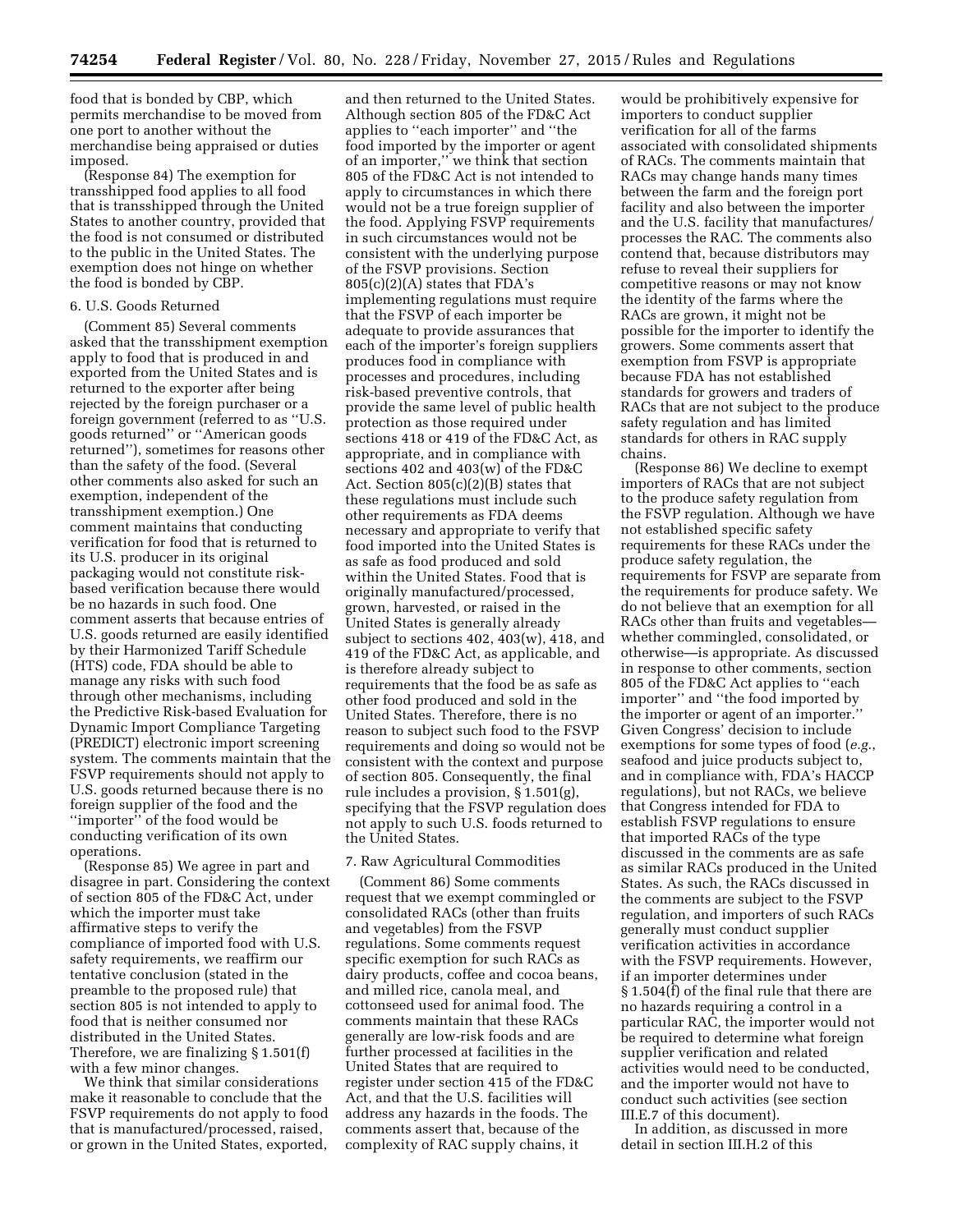document, under § 1.507 of the final rule, an importer will not be required to conduct the standard supplier verification activities when the hazards in a food (including a RAC) will be significantly minimized or prevented by the importer's customer. Instead, the importer will be required to (1) disclose in documents accompanying the food that the food is not processed to control identified hazards, and (2) obtain written assurance that its customer or an entity after its customer is processing the food for food safety. Similar procedures also are available when an entity in the distribution chain after the importer's immediate customer is processing the food for food safety. The final rule also would not require compliance with the standard supplier verification requirements for foods that could not be consumed without the application of an appropriate control (as may be the case with some RACs discussed in the comments) or when the importer implements a system that ensures control of the hazards in a food at a later distribution step.

8. Produce Rarely Consumed Raw and Food Intended for Commercial Processing

(Comment 87) One comment asks that we exempt from the FSVP requirements produce that is rarely consumed raw and produce that is intended for commercial processing (presumably, processing that would adequately reduce the presence of pathogens), asserting that such an exemption would be consistent with the exemption for such foods from the produce safety regulation. Another comment opposes the exemption of produce rarely consumed raw from the produce safety regulation and asks that these products not be exempt from the FSVP regulation.

(Response 87) The final rule does not exempt from the FSVP regulation produce rarely consumed raw or produce intended for commercial processing, whether or not the processing would adequately reduce the presence of microorganisms of public health significance. Regarding produce rarely consumed raw, we are allowing importers to rely on the provisions in §§ 1.505, 1.506, and 1.507 instead of providing an exemption. For some produce in this category, an importer might determine it is appropriate is to conduct supplier verification activities to ensure that hazards in the food have been significantly minimized or prevented before importation. For other produce in this category, we are establishing requirements in § 1.507 that we believe are generally more suitable

to ensuring the safety of many of these foods than the standard FSVP requirements and that would not require the importer to conduct standard supplier verification activities. As described in section III.H.2 of this document, the final rule provides flexibility for situations in which an entity in the United States that is not the importer will control the hazards in a food.

Regarding imported produce intended for commercial processing, under § 1.502(c) of the final rule, when the importer itself is a receiving facility as defined in the preventive controls regulations and either (1) implements preventive controls for the hazards in the food, (2) is not required to implement a preventive control under § 117.135 or § 507.34, or (3) has implemented a supply-chain program for the food in compliance with the preventive controls regulations, the importer would be deemed in compliance with most of the FSVP requirements (except for the requirements in § 1.509). When such processing is performed by the importer's customer or a subsequent entity, the flexibility provided in § 1.507 would allow the importer to forego supplier verification activities provided it meets certain other requirements to help ensure that the processing is adequately performed before the food is consumed.

#### 9. Products Not for Use as Food

(Comment 88) One comment suggests that for a food that may be used for either a food or non-food use, FDA should regard each shipment of the product offered for import to be food that is subject to the FSVP regulation unless the statement ''Not for food use'' is included in the commercial documentation accompanying the shipment.

(Response 88) Under FDA's regulation implementing the prior notice requirements of the Bioterrorism Act, prior notice must be submitted for each article of food that is imported or offered for import into the United States (21 CFR 1.281(a)). In our interim final rule on prior notice, we explained that we will consider a product as one that will be used for food if any of the persons involved in importing or offering the product for import (*e.g.*, submitter, transmitter, manufacturer, grower, shipper, importer, owner, ultimate consignee) reasonably believes that the substance is reasonably expected to be directed to a food use (68 FR 58974 at 58987, October 10, 2003). In the prior notice final rule, we clarified that we consider a dual use

substance to be ''food'' for the purpose of prior notice if it is reasonably likely to be directed to a food use (73 FR 66294 at 66301, November 7, 2008). Thus, an article of food is subject to the prior notice requirements if it is capable of multiple uses, provided that it is reasonably likely to be directed to a food use. We believe that a similar approach is appropriate with respect to FSVP. Therefore, we conclude that a substance that is capable of multiple uses is subject to the FSVP regulation if it is reasonably likely to be directed to a food use. We believe this standard is appropriate because it will subject substances that are reasonably likely to be directed to a food use to the FSVP regulation, more so than basing the application of the FSVP regulation on the existence of a ''Not for food use'' statement that might not necessarily reflect industry practice or the likely use of the substance.

10. Food From Foreign Suppliers That Are Part of Same Corporate Structure

In the preamble to the proposed rule, we stated that some importers might obtain food from foreign suppliers who are part of the same corporate structure as the importer and who might, along with the importer, be subject to a single, integrated, company-wide approach to food safety in which hazards are controlled and verified by a common supply chain management system. We sought comment on whether such importers should be required to conduct foreign supplier verification or should be subject to different FSVP requirements.

(Comment 89) Several comments request that we exempt from the FSVP regulations food that is imported from a foreign supplier who is part of the same corporate structure as the importer. The comments assert that when the importer and the foreign supplier follow the same food safety standards and practices, supplier verification is unnecessary. Some comments request that we exempt from the FSVP regulation food that is imported from a foreign supplier that is an affiliate of the importer; some comments request that the exemption apply when the foreign supplier of a food is under the same corporate structure as the importer and/or is subject to the same integrated, company-wide approach to food safety as the importer. However, some comments express concern that such an exemption might lead to fraudulent schemes to make it appear as if the importer and the foreign supplier are integrated companies.

(Response 89) We decline to exempt from the FSVP regulation food an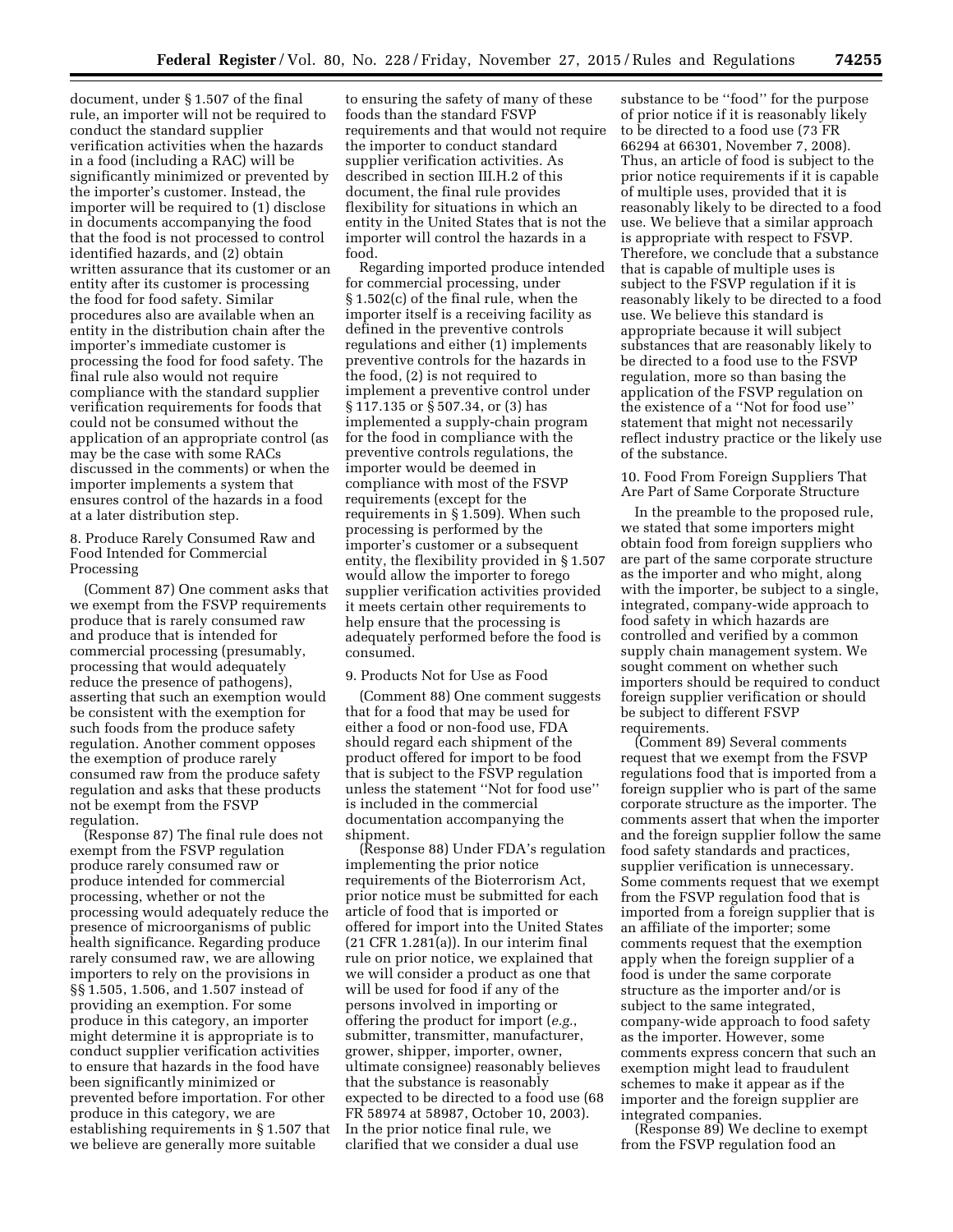importer obtains from a foreign supplier that is part of the same corporate structure as the importer. We also decline to establish an exemption from the FSVP requirements when the foreign supplier and importer may otherwise be affiliated, and when the foreign supplier and importer are part of the same company-wide ''approach'' to food safety. We conclude that the fact that an importer and its foreign supplier are affiliated and may be operating within a unified corporate structure or food safety system does not necessarily ensure that the foreign supplier is operating in compliance with sections 402 and 403(w) of the FD&C Act (where applicable). Nor does such a relationship necessarily ensure the foreign supplier is operating in compliance with processes and procedures that provide the same level of public health protection as the requirements under the preventive controls or produce safety regulations, where applicable. Consequently, importers should be required to conduct supplier verification in these circumstances. However, we agree that an importer's corporate affiliation with its foreign supplier might provide the importer with greater assurance regarding the supplier's compliance with applicable requirements under the FD&C Act. Therefore, an importer of a food from a foreign supplier that is part of the same corporate structure as the importer and/or is subject to the same integrated, corporate approach to food safety may take this into account in evaluating the foreign supplier's performance under § 1.505 of the final rule and determining appropriate supplier verification activities for the supplier under § 1.506.

(Comment 90) One comment asserts that requiring supplier verification for imports from suppliers with the same corporate parent may increase trade burdens in violation of WTO agreements. The comment provided the example of Company A in San Diego that imports finished packaged cereal from Company A in Tijuana, Mexico. The comment states that under the proposed rule, the company would be required to conduct supplier verification of itself, but the company would not be required to conduct supplier verification if it had manufactured the cereal in California. The comment maintains that without exempting the Tijuana-produced food from FSVP, U.S.-produced goods would receive favorable treatment because FSVP would impose a paperwork burden for intra-company imports.

(Response 90) We do not agree. FSVP would not impose a trade or paperwork burden for the intra-company imports described in the comment. If the company in the example manufactured the cereal product in California, the company would be subject to the supply-chain program requirements in the preventive controls for human food regulation, and therefore would be required to verify its ingredient suppliers. It also would be required to review its supply-chain program records to determine whether the program is effective. Therefore, it is not correct that if the company manufactured the cereal product in California, it would not need to conduct verification activities with respect to the product. In addition, FSVP-related verification activities for the cereal product manufactured in Tijuana need only be commensurate with the risk posed by the cereal, and the importer of the cereal can take the intra-company relationship into account in evaluating the foreign supplier and determining appropriate verification activities. Therefore, we do not believe the FSVP regulation increases trade burdens on importers of suppliers with the same corporate parent.

We also note that the California facility would be part of a domestic U.S. Integrated Food Safety System (IFSS) that includes multiple Federal, State, territorial, tribal, and local regulatory and public health agencies (see the discussion of the IFSS in Response 105). Inspections of domestic food facilities (including farms, manufacturing facilities, and retail facilities) are overseen by a mix of Federal, State, local, tribal, and territorial agencies. When compared to this comprehensive system of domestic oversight for food production and distribution from farm to retail (discussed in more detail in section III.C.1.g of this document), we believe that the supplier verification requirements for imported foods under the FSVP regulation are no more burdensome than the oversight and control measures applied to domestic foods. Consequently, the California facility would be subject to oversight that is no less burdensome than the verification that the Tijuana facility would face under FSVP.

#### 11. Other Requests for Exemption

(Comment 91) One comment requests an exemption from FSVP based on an agreement with the foreign government of the country in which the foreign supplier is located. One comment suggests a product-specific exemption for a foreign supplier who was in compliance with the foreign government's applicable regulations.

(Response 91) As discussed more fully in section III.N of this document

and in the preamble to the proposed rule, we are excluding from many of the standard FSVP requirements food from foreign suppliers in countries whose food safety systems FDA has officially recognized as comparable or determined to be equivalent to that of the United States, provided that the importer documents that certain conditions are met. These modified FSVP requirements are set forth in § 1.513 of the final rule. Depending on the scope of the official recognition or equivalence determination regarding a foreign food safety authority, these modified FSVP requirements might apply to all foods from suppliers in the relevant country or only certain products or commodities.

(Comment 92) One comment suggests that exemptions from the FSVP regulation be based on factors such as the size of the company, the type of food, and the risk posed by the food.

(Response 92) As discussed previously, the final rule contains exemptions or partial exemptions for several types of foods consistent with exemptions provided under section 805(e) of the FD&C Act. These include exemptions for juice and seafood products and thermally processed lowacid foods packaged in hermetically sealed containers (''low-acid canned foods'' or LACF) (discussed in section III.C.2 of this document), subject to certain conditions. Although the final rule does not exempt very small importers from the FSVP requirements, it contains modified provisions for these importers that will significantly reduce the number of FSVP requirements they must meet (see § 1.512 of the final rule and section III.M of this document). In addition, the FSVP regulation takes into account the risk posed by foods in several ways (*e.g.*, no verification activities required when there are no hazards in a food, certain supplier verification activity provisions for foods with hazards that can result in serious adverse health consequences or death to humans or animals (SAHCODHA). These provisions of the rule adequately address the different risks posed by different foods and businesses of different sizes.

(Comment 93) One comment states that cattle, poultry meat, and egg products should be exempt from the FSVP regulations because they are subject to regulation by the USDA's Food Safety and Inspection Service (FSIS). One comment asks whether the FSVP regulation applies to live animals intended for consumption, specifically cattle. The comment asserts that for live cattle imported from Canada, the Canadian government and USDA's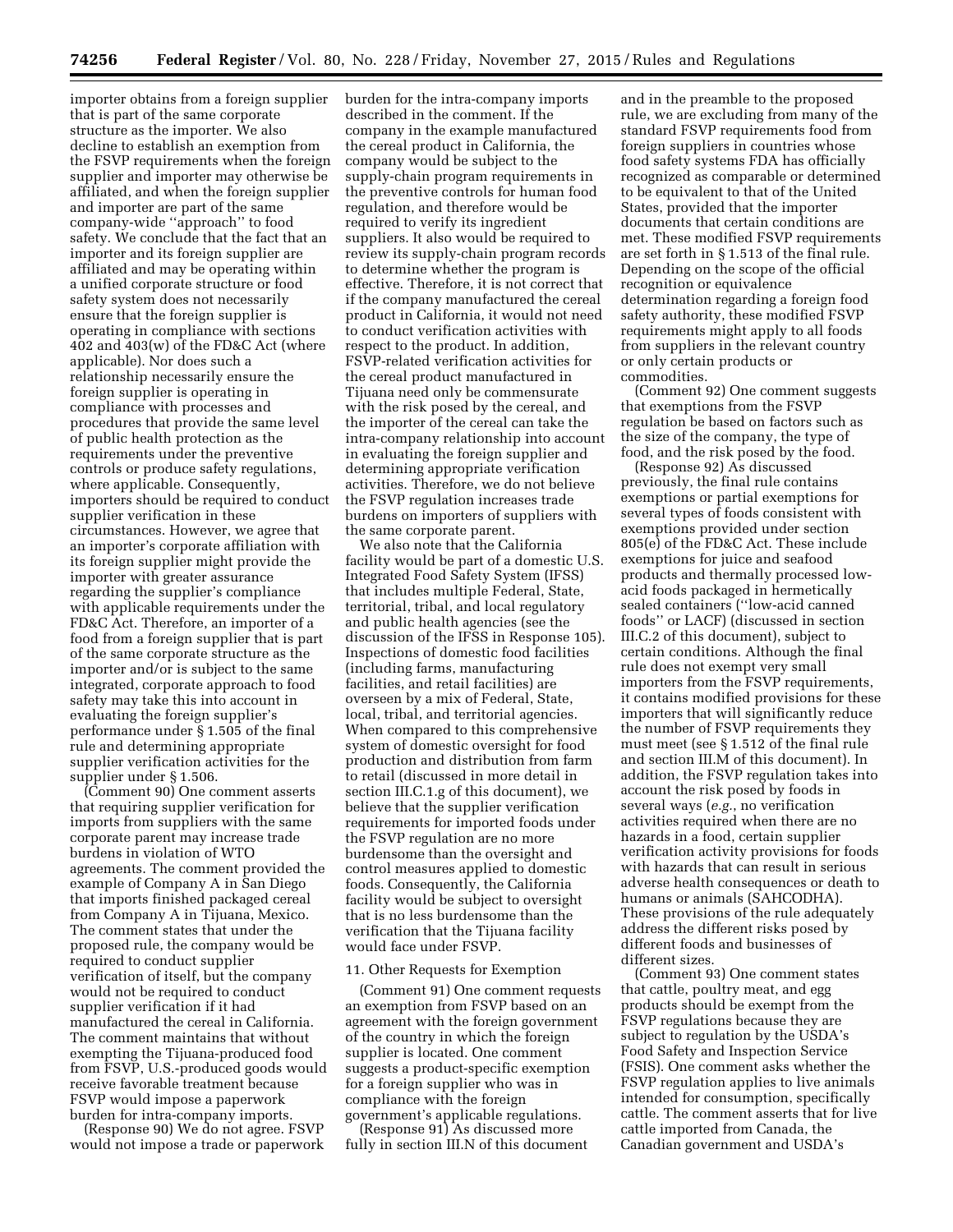Animal and Plant Health Inspection Service (APHIS) and FSIS share responsibility for verifying safety (with respect to bovine spongiform encephalopathy (BSE)), and it would be duplicative to require the importer to comply with the FSVP regulation with respect to such cattle.

(Response 93) We agree that an exemption is appropriate with respect to cattle, poultry, and egg products, but not live animals. The final rule adds § 1.501(h), which states that the FSVP regulation does not apply to meat, poultry, and egg products that at the time of importation are subject to the requirements of the USDA under the Federal Meat Inspection Act (FMIA) (21 U.S.C. 601 *et seq.*), the Poultry Products Inspection Act (PPIA) (21 U.S.C. 451 *et seq.*), or the Egg Products Inspection Act (EPIA) (21 U.S.C. 1031 *et seq.*). We conclude that this provision is consistent with the context and purpose of FSMA generally, and with section 805 of the FD&C Act in particular. In enacting section 805, Congress intended to ensure that food imported into the United States is produced in a manner consistent with U.S. standards. At the same time Congress enacted section 805, it also enacted section 403 of FSMA (21 U.S.C. 2251), entitled ''Rule of Construction,'' which states that nothing in FSMA must be construed to alter or limit the jurisdiction of the Secretary of the Department of Agriculture. For many decades, USDA has exercised authority and responsibility over the import of such meat, poultry, and egg products, and has adopted detailed regulations and procedures implementing this authority. In light of USDA's role with respect to the importation of these products, and also in light of section 403 of FSMA, we conclude that Congress did not intend the FSVP regulation to apply to meat, poultry, and egg products that at the time of importation are subject to USDA requirements under the MPIA, PPIA, and EPIA, respectively. We therefore conclude that § 1.501(h) is consistent with Congress' intent in promulgating section 403 of FSMA and section 805 of the FD&C Act.

However, we do not agree that the FSVP regulation should not apply to live animals, including cattle, intended for consumption. Live animals raised for food, even though not in their final, edible form, are considered to be food under the FD&C Act (see *United States*  v. *Tomahara Enterprises Ltd.*, Food Drug Cosm. L. Rep. (CCH) 38,217 (N.D.N.Y. 1983) (live calves intended as veal are food); *United States* v. *Tuente Livestock,* 888 F. Supp. 1416 (S.D. Ohio 1995) (live hogs are food)). Further, live

animals, such as poultry and cattle, are not subject to the USDA requirements under the FMIA or PPIA at the time of importation. Indeed, FDA has exercised authority and responsibility over the importation of live food animals. For example, FDA's final rule on prior notice requirements specifically includes live animals that are imported for food use (see 73 FR 66294 at 66306). Only food that is subject to the requirements of the USDA under the FMIA, the PPIA, or the EPIA at the time of importation are excluded from the scope of the FSVP regulation under § 1.501(h).

However, with respect to live animals that are eventually processed at FSISinspected slaughter and production plants or inspected by States under cooperative agreements with FSIS, we expect that importers likely will determine, in accordance with § 1.507 of the final rule, that the live animals could not be consumed without application of an appropriate control in the supply or distribution chain, so that the importers will not be required to conduct an evaluation under § 1.505 or supplier verification activities under § 1.506. The principal hazards for such live animals are chemical hazards such as unlawful drug residues and BSE. FSIS and APHIS have comprehensive regulatory requirements that control these hazards, including HACCP requirements. FSIS-regulated meat and poultry establishments are required to conduct a hazard analysis and consider the food safety hazards that might be expected to arise from, for example, drug residues, and are also required to develop systems to guard against these hazards. In addition, FSIS oversees the requirements related to the identification and control of hazards, and collects samples of meat, poultry, and egg products and analyzes the samples at FSIS laboratories for chemical residues of veterinary drugs, among other contaminants. Thus, when USDA-regulated establishments are in compliance with the USDAadministered HACCP and other requirements, the hazards associated with the live animals processed at such establishments ordinarily would be controlled and the live animals could not be consumed without such controls.

However, importers of live animals of species such as bison and elk that are not processed at USDA-regulated slaughter and production plants under HACCP requirements might determine that there are drug residues or other hazards requiring control. Importers of such live animals might therefore be required to conduct supplier

verification for the foreign supplier that raised the animals.

#### *C. Purpose and Scope of FSVPs (§ 1.502)*

In § 1.502 of the proposed rule, we proposed that importers be required to have an FSVP for each food they import that would provide adequate assurances that the standard of food safety set forth in section 805 of the FD&C Act would be met. We included a modification of that proposed requirement with respect to microbiological hazards in thermally processed low-acid foods packaged in hermetically sealed containers (low-acid canned foods or LACF). In the Supplemental Notice, we revised proposed § 1.502 to include provisions under which importers who were in compliance with the supplier program provisions of the preventive controls regulations (or whose customers were in compliance with those provisions) would be deemed in compliance with most of the FSVP requirements. As discussed in the following paragraphs, the final rule includes several changes to proposed § 1.502 in response to comments and on our own initiative.

1. Requirement To Develop and Follow an FSVP

We proposed to require importers to develop, maintain, and follow an FSVP for each food imported that provides adequate assurances that the foreign supplier is producing the food in compliance with processes and procedures that provide the same level of public health protection as those required under section 418 (regarding hazard analysis and risk-based preventive controls for certain foods) or 419 (regarding standards for produce safety), if either was applicable, and was producing the food in compliance with sections 402 (regarding adulteration) and 403(w) (regarding misbranding with respect to labeling for the presence of major food allergens) of the FD&C Act.

On our own initiative, to clarify the relevant requirements, we have revised § 1.502(a) to refer not only to sections 418 and 419 of the FD&C Act but also to ''the implementing regulations'' for those sections, *i.e.*, the preventive controls and produce safety regulations, respectively. In addition, because we are interpreting section 403(w) of the FD&C Act regarding misbranding with respect to allergen labeling to be inapplicable to animal food, we have revised § 1.502(a) to specify that an importer's FSVP must provide assurance that a foreign supplier is producing a food in compliance with section 403(w) ''if applicable.'' We have made corresponding changes to other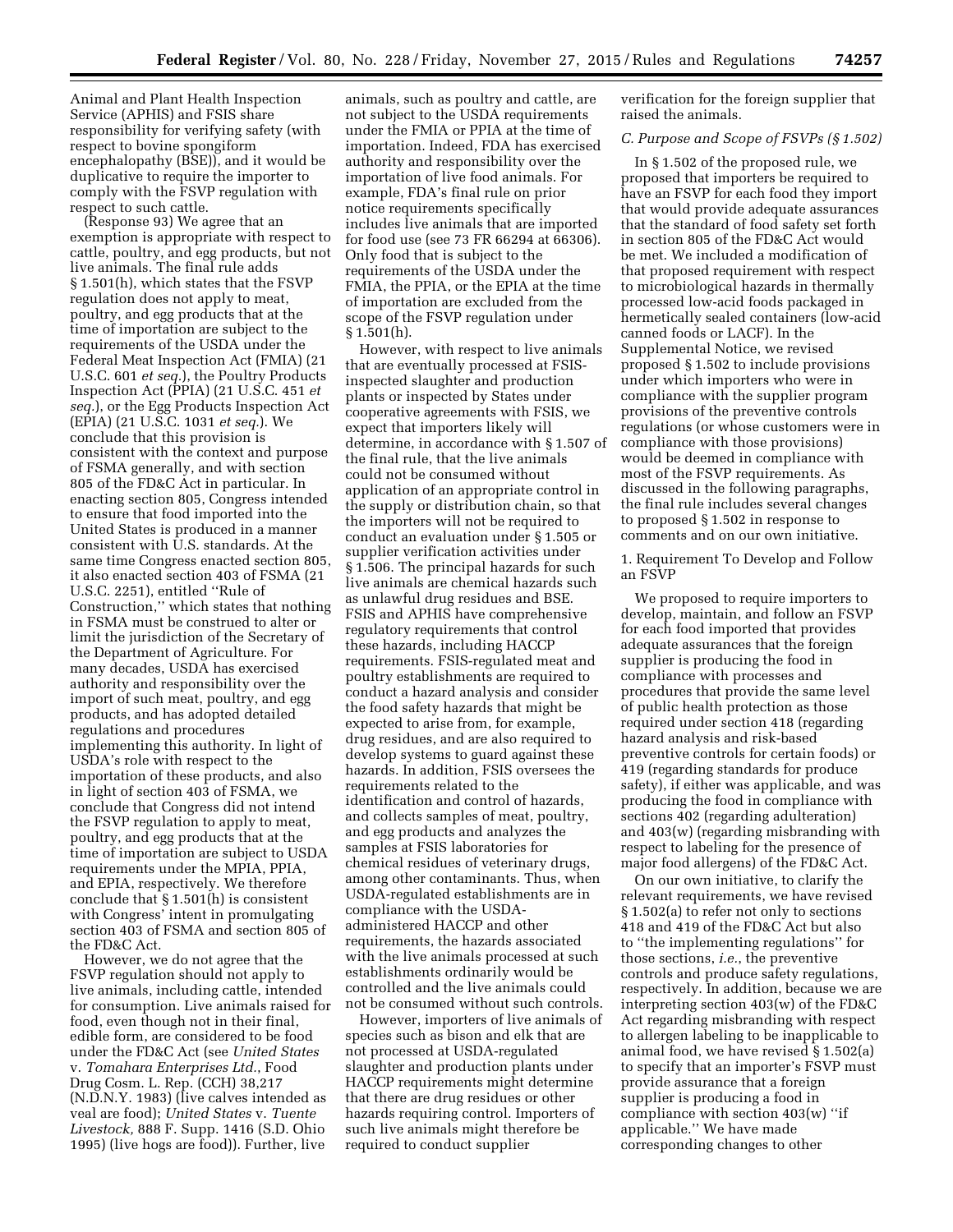provisions in the FSVP regulation citing this FSMA standard for FSVPs.

#### a. Meaning of ''For Each Food''

(Comment 94) Several comments ask that we clarify the meaning of proposed § 1.502(a) with respect to having an FSVP ''for each food.'' For example, the comments ask whether importers would be required to have a different FSVP for each of similar foods (*e.g.*, red and green grapes) or even different package sizes (*e.g.*, 9-count and 12-count) of the same food product. The comments maintain that having to develop an FSVP for each individual food product would be burdensome without contributing to food safety. Some comments ask that importers be allowed to have an FSVP for foods that are of the same ''type.'' Some comments suggest that importers be permitted to include foods in similar commodity groups (*e.g.*, different types of squash and zucchini) in the same FSVP. Some comments suggest that importers be allowed to have one FSVP for produce grown, harvested, and packed under the same conditions.

(Response 94) We decline to make the suggested changes. Section 805(c)(2)(A) of the FD&C Act requires that the FSVP of each importer be adequate to provide assurances that each foreign supplier to the importer produces ''the imported food'' in compliance with the standard set forth in that provision; it does not state that an importer's FSVP would be for a ''type of food'' from a foreign supplier. However, we agree with the comments that an importer should not be required to establish separate FSVPs for different versions of the same food when the differences in the products will not impact the safety of the food. For example, it might be appropriate for an importer to develop a single FSVP covering several different packaging sizes or formats for a particular food, provided that these packaging differences do not pose different hazards that need to be controlled by the foreign supplier and addressed in supplier verification activities. We intend to provide additional examples of what constitutes the same food for purposes of establishing an FSVP for the importation of the food in the FSVP draft guidance.

Although an importer must have an FSVP for each food it imports from each foreign supplier, we conclude (as discussed more fully in section III.E.2 of this document) that it might be appropriate to conduct a hazard analysis for a ''type'' of food, such as different varieties of the same fruit or vegetable, provided all aspects of the hazard analysis are applicable to all foods that the importer regards as being of the

same type. However, it would not be appropriate to use the same hazard analysis for foods that, though very similar, have different hazards requiring control. For example, even if two foods were grown, harvested, and packed under the same conditions, it would not be appropriate to use the same hazard analysis for both foods if one food was susceptible to certain microbiological hazards but the other food was not.

It is also important to note that importers must establish an FSVP for each foreign supplier of a food. Thus, if an importer obtains a particular food from multiple foreign suppliers, the importer must have a separate FSVP for each supplier. This is appropriate because the FSVP regulation requires importers to consider not just hazards inherent in the foods they import, but also the performance history and characteristics of the foreign suppliers of the food, and to conduct supplier verification activities that are tailored to the particular food and foreign supplier. However, as discussed elsewhere in this document, importers may be able to rely on foreign supplier evaluations and verification activities conducted by other entities in meeting these requirements.

(Comment 95) Some comments request that we provide guidance on appropriate processes for safely producing products that fall into similar categories.

(Response 95) The FSVP regulation does not establish requirements for the safe production of food; those requirements are set forth in other FDA regulations, including those on produce safety and preventive controls for human and animal food. However, as stated previously, the FSVP draft guidance will provide additional examples regarding what importers may regard as the same food that can be addressed in a particular FSVP.

#### b. Role of Importer's Corporate Headquarters

(Comment 96) Several comments state that § 1.502(a) should acknowledge that an importer's corporate headquarters might establish or develop the importer's FSVP for a food and might do the same for a contract manufacturer. The comments add that FDA should conduct its inspections of importers accordingly.

(Response 96) The requirements to develop FSVPs and keep records apply to importers as defined in § 1.500 of the final rule, and § 1.502(a) accordingly does not refer to a particular ''facility'' but to the importer. For purposes of FDA inspection of importers, the importer's location is where the

importer conducts business. This might be, but is not required to be, the place where the importer retains its FSVP records. For some importers that import food into the United States through multiple ports, the importers' FSVPs for the foods they import might be developed and maintained at a single location, such as a corporate headquarters. However, while entities other than the importer may conduct activities to satisfy various FSVP requirements (provided that the importer reviews and assesses results of those activities, among other things), an importer of a food is responsible for maintaining and administering its FSVP. Therefore, if a contract manufacturer for a U.S. food facility is the importer of a food under § 1.500, the contract manufacturer would be required to maintain and administer the FSVP for the food.

#### c. Entity Controlling the Hazards

(Comment 97) One comment states that the requirement to have an FSVP for an imported food should be limited to a food that a hazard analysis indicates may contain a significant hazard that is addressed by a foreign supplier, because sometimes the importer, not the foreign supplier, will control the hazards in the food.

(Response 97) We agree that it will not be necessary for an importer that is also a food facility under section 415 of the FD&C Act and is controlling hazards under the preventive controls regulations to comply with the majority of the provisions of this rule. As discussed in section III.C.3 of this document, under § 1.502(c) of the final rule, if an importer is a receiving facility that implements preventive controls for the hazards in a food in accordance with § 117.135 or § 507.34 for a food it imports, the receiving facility is deemed to be in compliance with the requirements of the FSVP regulation, except for the requirements in § 1.509. For these reasons, it is not necessary to change § 1.502(a) as suggested.

#### d. Adequate Assurances of Foreign Supplier's Adherence to Food Safety Standards

(Comment 98) Some comments suggest that we explain what constitutes ''adequate assurances'' that foreign suppliers are producing food in accordance with the standard specified in § 1.502(a). One comment suggests that when considering whether adequate assurances exist, the importer should consider issues such as whether the foreign supplier has an adequate food safety plan that accounts for all hazards in a food. One comment asks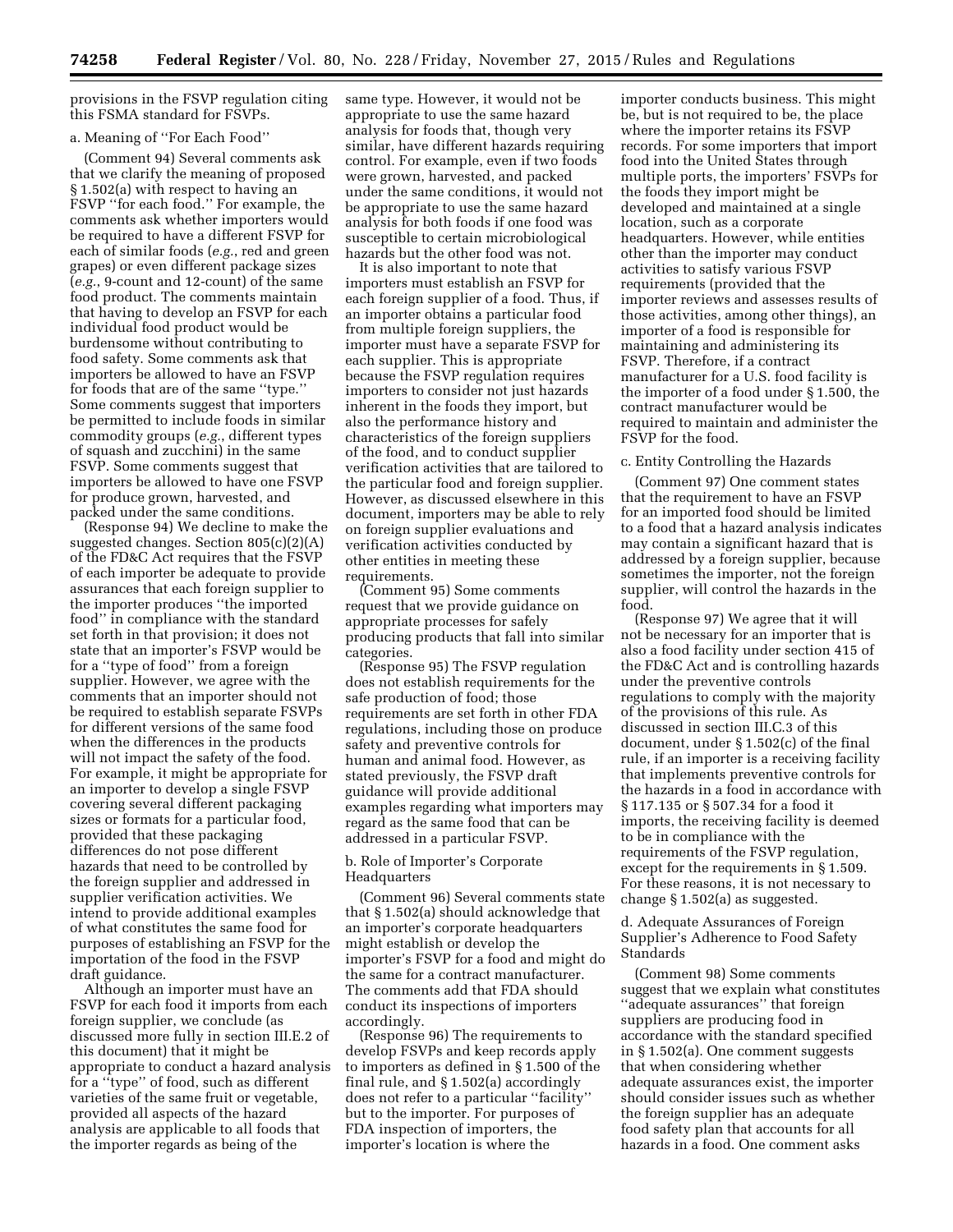that we specify what kind of assurance of compliance importers need from their suppliers (*e.g.*, certification with the International Standards Organization (ISO), HACCP compliance, reports of FDA inspections), adding that the requirements should be the same for both domestic and foreign establishments. One comment states that the need to provide adequate assurance of compliance with the relevant standards elevates the importance of clear definitions of those standards.

(Response 98) Importers must obtain adequate assurances of foreign supplier compliance with the applicable standards stated in § 1.502(a) primarily through foreign supplier verification activities conducted under § 1.506 of the final rule, which must reflect the evaluation of the food and foreign supplier conducted under § 1.505. Section 1.506(c) states that foreign supplier verification activities must provide the adequate assurance that the hazards requiring a control in imported foods have been significantly minimized or prevented (because such control of hazards provides assurance that the standard specified in § 1.502(a) is met). Section 1.506 specifies the foreign supplier verification activities that are appropriate under different circumstances for providing adequate assurances of compliance.

For foreign suppliers subject to the preventive controls or produce safety regulations, the adequate assurances that importers must obtain through their FSVPs primarily will be that the supplier is producing the food in a manner that provides the same level of public health protection as the applicable regulations. For foreign suppliers subject to the preventive controls regulations, adequate assurance of compliance would include, as the comments suggest, a consideration of the adequacy of the supplier's food safety plan as well as other elements of the preventive controls regulations and whether the supplier's processes and procedures provide the same level of public health protection as the processes and procedures required under those regulations. As such, the processes and procedures used by foreign farms and facilities covered by the produce safety and preventive controls regulations are expected to provide no more—and no less—public health protection than those used by domestic farms and facilities. Section III.G.4 of this document addresses the specific information that importers must review under § 1.506 of the final rule when conducting supplier verification activities to assess whether the supplier

is producing food in accordance with U.S. standards.

e. Same Level of Public Health Protection

(Comment 99) Several comments request that we provide clarity regarding the nature of processes and procedures that will provide the same level of public health protection as those required under the preventive controls or produce safety regulations. Some comments express concern that permitting use of the ''same level of public health protection'' standard raises questions about whether there will be a level playing field for domestic and foreign producers. Some comments state that we must apply the same food safety standards (in particular the produce safety regulation) to domestic and foreign producers. Some comments assert that we should also require verification of foreign supplier compliance with USDA requirements concerning fertilizers, herbicides, pesticides, and fumigants.

One comment states that the ''same level of public health protection'' language appears to allow foreign suppliers to establish alternative standards to preventive controls and produce safety requirements within the FSVP regulations, even though there is no process for adopting alternative procedures under the preventive controls regulations and the ability to adopt alternative procedures under the produce safety regulation is limited. Some comments ask that we specify how importers should determine whether use of an alternative procedure results in the same level of public health protection and which entity is permitted to make a determination regarding the same level of public health protection. One comment recommends that we allow a flexible approach for meeting the same level of public health protection standard because of issues raised by the application of preventive controls requirements to foreign facilities. One comment requests that the regulation specify the standards that verification activities must meet to demonstrate an equivalent level of public health protection, but adds that if these standards are instead to be set forth in guidance, it should be a level 1 guidance and the Agency should hold public meetings and advisory committee meetings. One comment suggests that we include a requirement for importers to identify when a foreign supplier is using an alternative procedure if use of alternative procedures is not an option for domestic firms under the applicable food safety regulations.

(Response 99) As the comments note, FSMA itself (section 805(c)(2)(A) of the FD&C Act) directs FDA to establish regulations that require importers to obtain assurances that their foreign suppliers are using processes and procedures that provide the same level of public health protection as those required under the preventive controls or produce safety regulations, as appropriate. Importers must determine whether particular processes and procedures used by foreign suppliers that differ from those required under the preventive controls or produce safety regulations nevertheless provide the same level of public health protection, although FDA will be able to review such determinations as part of records reviews of importers for compliance with the FSVP requirements.

The produce safety regulation includes provisions (§ 112.12) permitting the use of alternatives to certain requirements in the regulation provided the producer of the food (the farm) has adequate scientific data or information to support a conclusion that the alternative would provide the same level of public health protection as the applicable provision and would not increase the likelihood that the produce was adulterated. The produce safety regulation also includes provisions (subpart P of part 112) under which States, tribes, and foreign countries may request a variance from the produce safety requirements when the State, tribe, or foreign country determines that the variance is necessary in light of local growing conditions and the procedures, processes, and practices to be followed under the variance are reasonably likely to ensure that the produce is not adulterated and to provide the same level of public health protection. Although the preventive controls regulations do not include similar alternative or variance procedures, those regulations are designed to allow facilities the flexibility to tailor their processes and procedures in a manner that is appropriate to the food and the facility, with management components that are appropriate to the food, the facility, and the nature of the preventive controls and their role in the facility's food safety system.

To the extent that the comment is suggesting that § 1.502 include a requirement that importers document each procedure used by a foreign supplier that differs from the preventive controls or produce safety regulations, we conclude it is not necessary to do so. However, where such use of such alternative procedures is relevant to an importer's evaluation of a foreign supplier's performance under § 1.505 or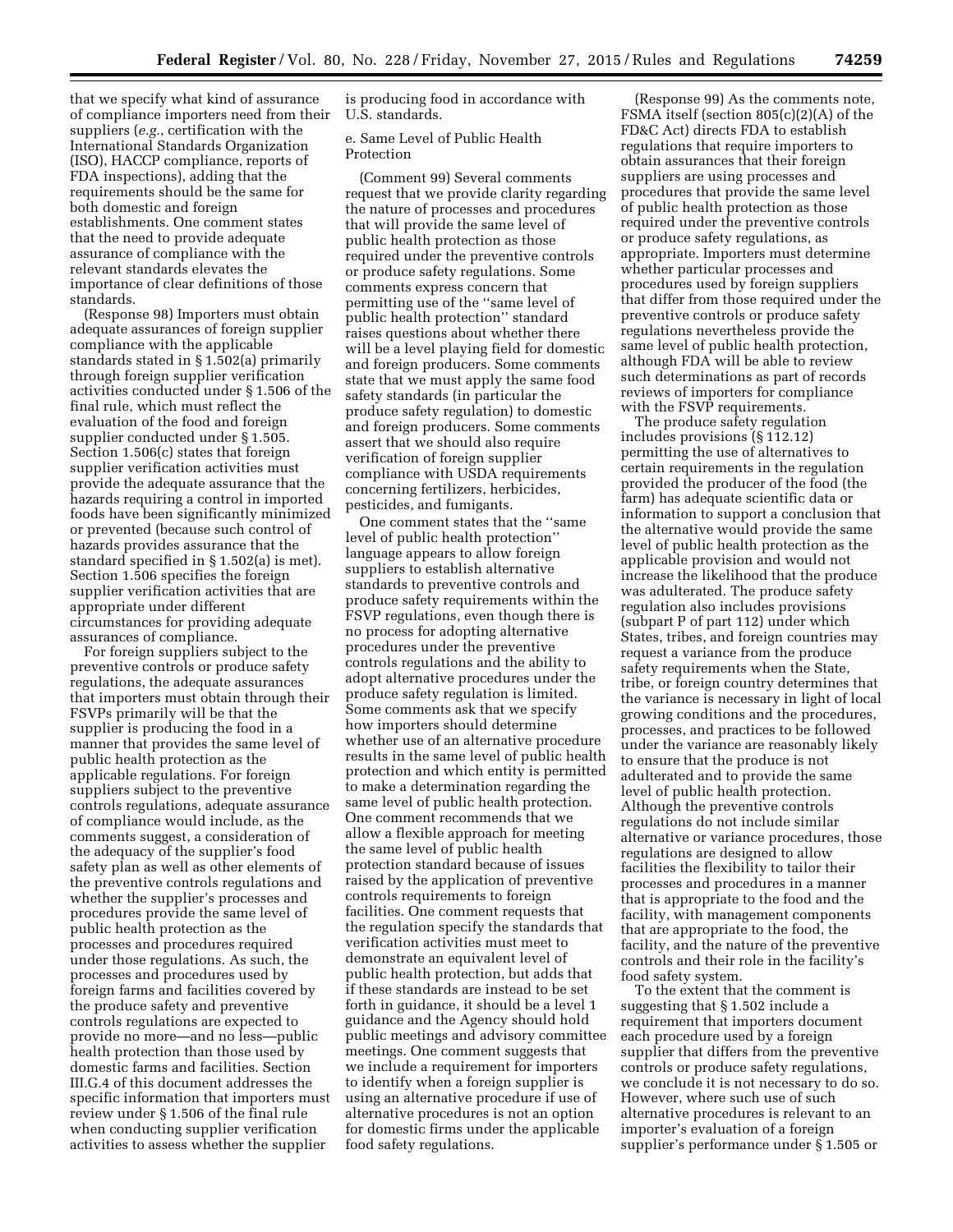the results of foreign supplier verification activities under § 1.506, information about the alternative procedures must be included in the documentation for these FSVP requirements. With respect to the variance provisions under the produce safety regulations for States, tribes, and foreign countries, there may be circumstances in which approved variances are relevant to determining whether a particular foreign supplier's processes and procedures provide the same level of public health protection as the requirements under section 419 of the FD&C Act. Audits of suppliers following procedures, processes, or practices specified in an approved variance from the produce safety regulation conducted for the purpose of FSVP compliance may consider that FDA, in granting the variance, determined that those procedures, processes, or practices are reasonably likely to ensure that the produce is not adulterated under section 402 of the FD&C Act and to provide the same level of public health protection as the requirements under section 419.

We conclude it is not necessary to state in the regulation specific actions that importers must take in evaluating whether alternative procedures used by foreign suppliers provide the same level of public health protection as procedures required in the regulations implementing sections 418 and 419 of the FD&C Act.

(Comment 100) One comment maintains that food safety regulations in the EU, and particularly in France, provide the same level of public health protection as the FSMA standards and urges that we recognize these standards.

(Response 100) We do not have sufficient information at this time to determine whether the food safety regulations in particular countries or regions provide the same level of public health protection as U.S. standards. However, importers may find that compliance with the laws of France and other EU countries is relevant to determining whether foods are being produced using processes and procedures that provide the same level of public health protection as those required under FDA's regulations. In addition, as discussed in section III.N of this document, FDA has established a systems recognition initiative, under which we are conducting comprehensive assessments of foreign food safety systems to determine whether they provide similar protections to those offered under the U.S. system and a similar level of oversight and monitoring. As discussed in more detail in section III.N, the

systems recognition program is based on f. Relevant Statutory Requirements the principle that foreign food producers can meet U.S. food safety requirements by providing assurances that these foods are produced according to the food safety standards of a country whose food safety system we have found to be comparable. Under § 1.513 of the final rule, once we have made a determination that a foreign food safety system is comparable to ours, certain foods within the scope of such a determination may be imported under modified FSVP requirements (provided that certain conditions are met). These provisions will allow the importation of such food without being subject to most of the standard FSVP requirements.

(Comment 101) Some comments state that, to ensure that the concept of ''same level of public health protection'' is applied consistently, FDA must conduct risk assessments of foods to formulate an appropriate risk matrix that can be applied domestically and internationally. The comments request that, before we issue the final rules on produce safety and FSVPs, we issue for public comment the risk model that we intend to use for evaluating requests for variances under the produce safety proposed regulation.

(Response 101) We do not agree. This rule establishes a flexible, risk-based approach to foreign supplier verification based in significant part on a requirement that importers understand the hazards in the foods they import so they can take appropriate steps to verify that their suppliers have adequately controlled these hazards. We believe that a system of hazard analysis, control, and verification is well accepted and understood throughout the international food safety community and provides the most effective way to implement a riskbased framework for foreign supplier verification. We have confidence that importers will be able to implement FSVPs based on their own hazard analyses or their review of analyses conducted by others, without our having to conduct risk assessments for all foods to generate a risk matrix that all food producers would use. As stated previously, we intend to issue guidance to assist importers and foreign and domestic producers in complying with the new regulations that we are adopting under FSMA, including guidance on the analysis of hazards in food. With respect to variances under the produce safety regulation, we note that the final rule adopting that regulation published elsewhere in this issue of the **Federal Register** addresses how FDA will evaluate requests for variances submitted in accordance with subpart P of part 112.

(Comment 102) One comment states that FSVPs should be limited to verifying foreign supplier compliance with the preventive controls or produce safety regulations. One comment states that the FSVP regulation should not impose any additional obligations on foreign suppliers beyond those required under other FDA regulations, and should be based on relevant international standards and conform to U.S. international obligations.

(Response 102) The purpose and scope of importers' FSVPs, as set forth in § 1.502(a) of the final rule, implements the standard mandated in FSMA for FSVPs. Consequently, it requires importers to take steps to ensure that their foreign suppliers are producing food in a manner consistent with the preventive controls or produce safety regulations, to the extent that those regulations apply to the foreign supplier's production of a food, and to ensure that the food from the supplier is not adulterated and is not misbranded with respect to allergen labeling, if applicable. The FSVP regulation does not impose on foreign suppliers any requirements that they are not already subject to under the FD&C Act and implementing regulations, including the regulations on preventive controls and produce safety. In addition, the FSVP regulation is drafted to be consistent with U.S. obligations under international agreements.

(Comment 103) One comment suggests that the phrase ''if either is applicable'' when referring to the preventive controls and produce safety provisions be interpreted to mean that if a type of produce is covered by section 419 (and the produce safety regulation), it must be in compliance with section 419, rather than meaning that any imported ''produce'' would be subject to section 419.

(Response 103) We agree. If an imported item of produce is not subject to the produce safety regulation, the importer would not be required to verify that the produce was grown in accordance with that regulation.

(Comment 104) One comment suggests that the requirement to have an FSVP be limited to problems that ''cause a risk to the public health,'' which the comment maintains would be consistent with the statement in the preamble to the proposed rule that the regulation should focus on foreseeable food safety risks identified through hazard assessment rather than all risks covered by the adulteration provisions. The comment contends that not all adulterants cause a food safety risk and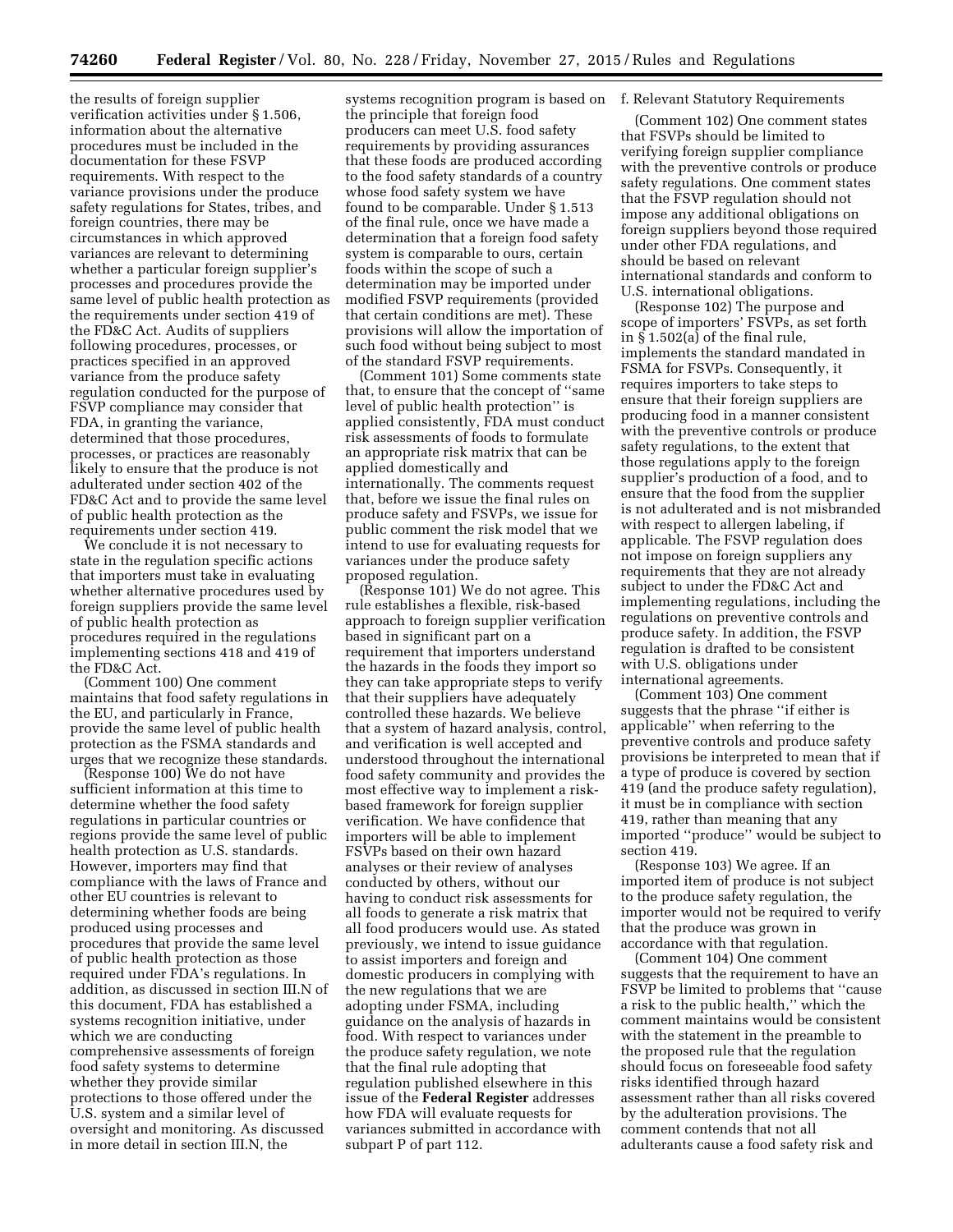many forms of adulteration are not amenable to discovery by the importer.

(Response 104) We do not believe that the proposed change is necessary. The importance of the existence of a risk to public health is incorporated in the definition of ''hazard,'' meaning any biological, chemical, or physical agent that is reasonably likely to cause illness or injury. Except as specified otherwise, each importer would need to have an FSVP for each food that it imports from each foreign supplier and to conduct a hazard analysis for each type of food in accordance with § 1.504 of the final rule. However, under § 1.504(f), if an importer determines there are no hazards requiring a control in a food, the importer would not be required to conduct an evaluation of the risk posed by the food and the foreign supplier's performance and would not be required to conduct supplier verification activities.

### g. U.S. International Obligations

(Comment 105) One comment notes that domestic farms supplying foods directly to retailers are not subject to supplier verification requirements because the supplying entity (*i.e.*, the farm) and receiving entity (*i.e.*, the retailer) are not subject to the regulations on preventive controls, which contain supplier program provisions. The comment asks that we revise the FSVP provisions regarding produce to ensure that there are no differences in treatment between domestic and foreign suppliers with respect to the obligations of the WTO Agreement on the Application of Sanitary and Phytosanitary Measures (SPS Agreement) (Ref. 4).

(Response 105) The FSVP regulation aligns with the supply-chain program provisions of the preventive controls regulations by requiring importers to verify that their suppliers have systems in place to significantly minimize or prevent the hazards associated with the foods they are supplying and that their suppliers meet or provide the same level of public health protection as required under applicable FDA safety standards. In addition, an importer conducting supplier verification under the preventive controls regulations for imported raw materials or other ingredients would be deemed in compliance with most of the FSVP requirements.

Nevertheless, the supply-chain program provisions of the preventive controls regulations do not apply to certain domestic entities, including restaurants or retail food establishments. However, this does not mean that farms that supply produce to such entities are

subject to different or lesser safety standards than foreign farms that supply produce to U.S. importers subject to the FSVP regulation. To the contrary, the requirements in the produce safety regulation apply with equal force to domestic and foreign farms.

Under the food safety system envisioned by FSMA, supplier verification of imported produce to be sold by U.S. retailers is needed to ensure a consistent level of oversight and protection for domestic and imported food. Consistent with other provisions of FSMA, FDA is taking several steps to establish a more comprehensive, effective, risk-based approach to domestic food safety oversight and enforcement. We are working through the Partnership for Food Protection (PFP), a group of dedicated professionals from Federal, State, local, tribal, and territorial governments with roles in protecting the food supply and public health, to develop and implement a national Integrated Food Safety System (IFSS) for domestic compliance oversight (Ref. 5). We are also adopting a new domestic inspection paradigm, stemming from our authority to inspect under section 704 of the FD&C Act (21 U.S.C. 374), focused on whether firms are implementing systems that effectively prevent or significantly minimize food contamination in compliance with the new FSMA regulations, including those on preventive controls and produce safety. This new paradigm involves a major reorientation and retraining of more than 2,000 FDA inspectors, compliance officers, and other staff involved in food safety activities, as well as thousands of State, local, and tribal inspectors.

In addition, section 201 of FSMA (section 421 of the FD&C Act (21 U.S.C. 350j)) mandates that we inspect domestic high-risk facilities not less than once every 3 years. We are currently meeting this mandate and we intend to significantly exceed it as part of our strategy to implement the new food safety standards. We intend there to be an FDA or State inspection of every domestic high-risk human food facility annually to verify compliance with the new regulations.

Our implementation of the final rule on produce safety (published elsewhere in this issue of the **Federal Register**) will entail a broad, collaborative effort to foster awareness and compliance domestically. Our strategy includes guidance, education, technical assistance, and verification. Verification will be achieved through the actions of multiple public and private entities, including inspections by FDA and

partner agencies, USDA audits, marketing agreements, and private audits required by commercial purchasers. In keeping with this broad vision, we intend to focus our domestic efforts on several important activities, including the following:

• Supporting and collaborating with public and private parties involved in audits and other accountability and verification activities;

• Conducting targeted domestic onfarm surveys and risk-based inspections to understand current practices and identify gaps in compliance; and

• Taking administrative compliance and enforcement action when needed to correct problems that put consumers at risk.

We have the authority to inspect farms subject to the produce safety regulation under section 704 of the FD&C Act. We will target our inspections on the basis of risk. We intend to rely heavily on the States to conduct a large proportion of the routine inspections of farms, and we are committed to working closely with the States to verify compliance with the new FSMA requirements. In addition to FDA and State inspections, we will leverage third-party audits conducted by USDA and others with a goal of annual verification of all domestic farms subject to the produce safety rule.

In contrast, we expect to have a far less robust system of direct public oversight of foreign food facilities and farms that are subject to the new FSMA regulations. We have less ability to physically inspect and take enforcement actions against those who produce food abroad for export to the United States due to legal and practical limitations. For example, diplomatic and practical logistics associated with conducting foreign inspections in most countries complicate, and in some cases make impossible, the kind of routine unannounced inspections of establishments that we conduct in the United States. As a result, neither we nor our IFSS partners can rely on unannounced inspections abroad in the same way as we can domestically.

We also face challenges in conducting ''for cause'' inspections of foreign facilities when we have evidence of a compliance problem. Domestically, we can respond to a refusal to permit inspection or a refusal to permit access to or copying of records by obtaining inspection warrants in the federal courts. For foreign inspections, however, we do not have the same access to the courts, and it can be challenging to compel inspections and access to records when needed. We also face diplomatic and logistical challenges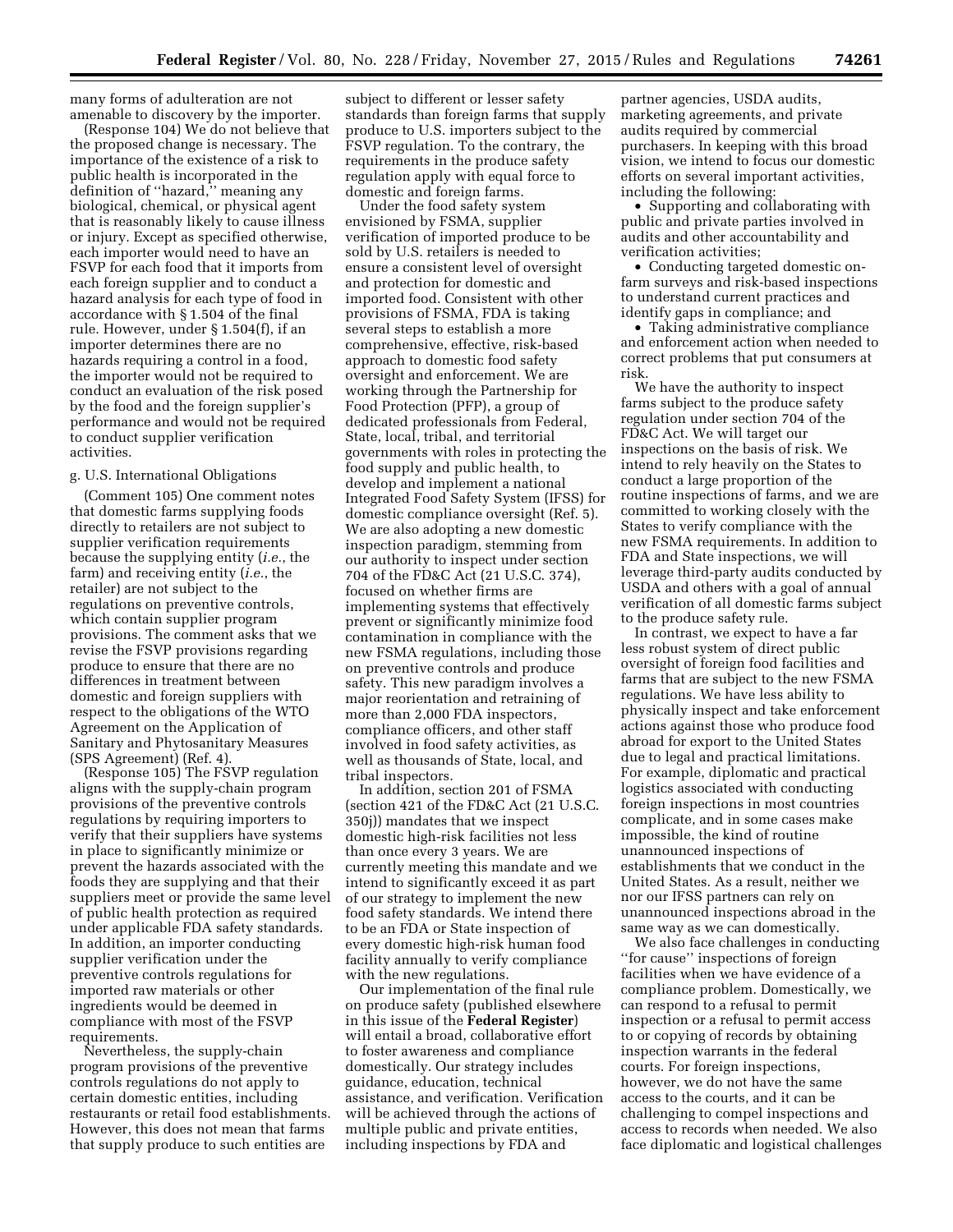in conducting foreign civil and criminal investigations and prosecutions when violations occur that do not hinder our domestic enforcement efforts. In addition to legal issues related to extraterritoriality, practical and operational challenges to our foreign enforcement activities include obtaining visas and official travel documents, finding qualified translators, procuring foreign travel authorizations, difficulties in coordinating with foreign authorities, and extradition.

Because of these challenges, we largely rely on the cooperation of foreign governments when conducting inspections in foreign countries and bringing enforcement actions against foreign businesses and individuals. Today, our main approach to oversight of imported food is reactive, involving sampling and testing food at ports of entry. However, with the increased volume of imported foods coming across U.S. borders and limited resources, we are able to physically examine less than 2 percent of food offered for import each year.

Given the difficulties in conducting direct FDA regulatory oversight of foreign producers, FSMA requires importers to share responsibility for verifying the safety of imported food. The FSVP regulation requires that U.S. importers, who are domestic entities under direct legal jurisdiction, take action to ensure the safety of the food they import by performing risk-based supplier verification activities. Combined with FDA's foreign inspections and enforcement efforts, the FSVP requirements will help ensure that imported food is subject to the same level of risk-based oversight and accountability that applies to domestic food under our comprehensive, integrated domestic food safety system.

In establishing these requirements for supplier verification by importers, we are integrating practices that industry has adopted in the last two decades to ensure that imported food is produced under modern food safety standards. Global industry best practices include not only risk-based, prevention-oriented standards for producing safe food but also verification measures to ensure that those standards are being met, including supplier verification and other supplychain management activities. These oversight and verification approaches also are recognized by the Codex Alimentarius Commission (Codex) and are consistent with the approach of export oversight agencies in governments of countries with which the United States trades (see the discussion of Codex and relevant Codex standards and guidelines in Response

106). Therefore, in relying on the FSVP regulation to help ensure that oversight of imported food matches the level of domestic oversight made possible under FSMA, we are relying on mechanisms that are consistent with internationally recognized standards.

Our goal is for our domestic implementation strategy, including outreach, inspection frequencies, and other mechanisms to achieve compliance, to be operational on a schedule that corresponds with the dates by which domestic food producers are required to comply with the new FSMA standards. We have designed the compliance dates for importers under this final rule in a parallel fashion. As described in section IV.B of this guidance, an FSVP importer whose foreign supplier is subject to new FSMA requirements will not have to comply with the FSVP regulation until after its supplier is required to comply with its new requirements.

(Comment 106) Some comments assert that assigning responsibility for ensuring food safety to importers could result in events that might breach WTO agreements, such as importer-specific supplier verification lists, different importers imposing different verification criteria on the same foreign supplier, and additional and more frequent onsite auditing. Some comments maintain that oversight of foreign suppliers is best left to the private sector, and imposing requirements on importers might be inconsistent with WTO obligations.

(Response 106) We do not agree. Supplier verification of imported food is needed to ensure a consistent level of oversight and protection for domestic and imported food. Requiring importers to share responsibility for ensuring that imported food is safe is consistent with industry practice, principles of Codex, and the approaches of export oversight agencies of many U.S. trading partners.

As a member of the WTO trade agreements, the United States has assumed international obligations including those set out in the SPS Agreement. The SPS Agreement requires that measures adopted by WTO members to protect human or animal health be risk-based and that such measures are not more trade-restrictive than required to achieve their appropriate level of sanitary or phytosanitary protection, taking into account technical and economic feasibility.

Codex was formed in 1963 by the Food and Agriculture Organization and the World Health Organization of the United Nations to develop food standards, guidelines, and related texts

such as codes of practice, and is recognized under the SPS Agreement as the international standards organization for food safety. In describing the general characteristics of food import control systems, the Guidelines for Food Import Control Systems (CAC/GL 47–2003) (Food Import Guidelines) issued by the Codex Committee on Food Import and Export Inspection and Certification Systems (Ref. 6) note the importance of clearly defined legislation on import control systems and recognize the value of importer verification systems. The Food Import Guidelines recognize the need for importing countries to perform inspections and audits where appropriate in exporting countries, and also acknowledge the utility of additional activities in ensuring that imported foods are safe. The Guidelines recommend that standards should be based on risk and, as far as possible, applied equally to imported and domestic food.

The FSVP regulation contains requirements to ensure that imported foods are produced in compliance with processes and procedures that provide the same level of public health protection as those required under the preventive controls and produce safety regulations, and in compliance with sections 402 (regarding adulteration) and 403(w) (regarding misbranding with respect to labeling for the presence of major food allergens) of the FD&C Act. These underlying preventive controls regulations are based on and conform to scientific evidence and international food safety standards, including the HACCP Annex to the Codex General Principles of Food Hygiene (Annex to CAC/RCP 1–1969 (Rev. 4—2003)) (HACCP Annex) (Ref. 7). In developing these regulations, we also considered the recommendations of the Codex Code of Hygienic Practice for Fresh Fruits and Vegetables (CAC/RCP 53–2003) (the Codex Code) (Ref. 8). Similarly, components of the FSVP regulation, including the hazard analysis requirements, are consistent with principles in the HACCP Annex that require private sector food producers to play a role in implementing HACCP by conducting hazard identification, evaluation, and subsequent control operations. In addition, certain FSVP requirements correlate with Codex codes and principles on food safety relating to the basic definition of food safety standards and to the Codex standards for labeling of allergens in prepackaged foods (Refs. 7, 9).

Many countries have adopted similar food safety regulations mandating that certain principles and conditions be applied to food manufacturing and food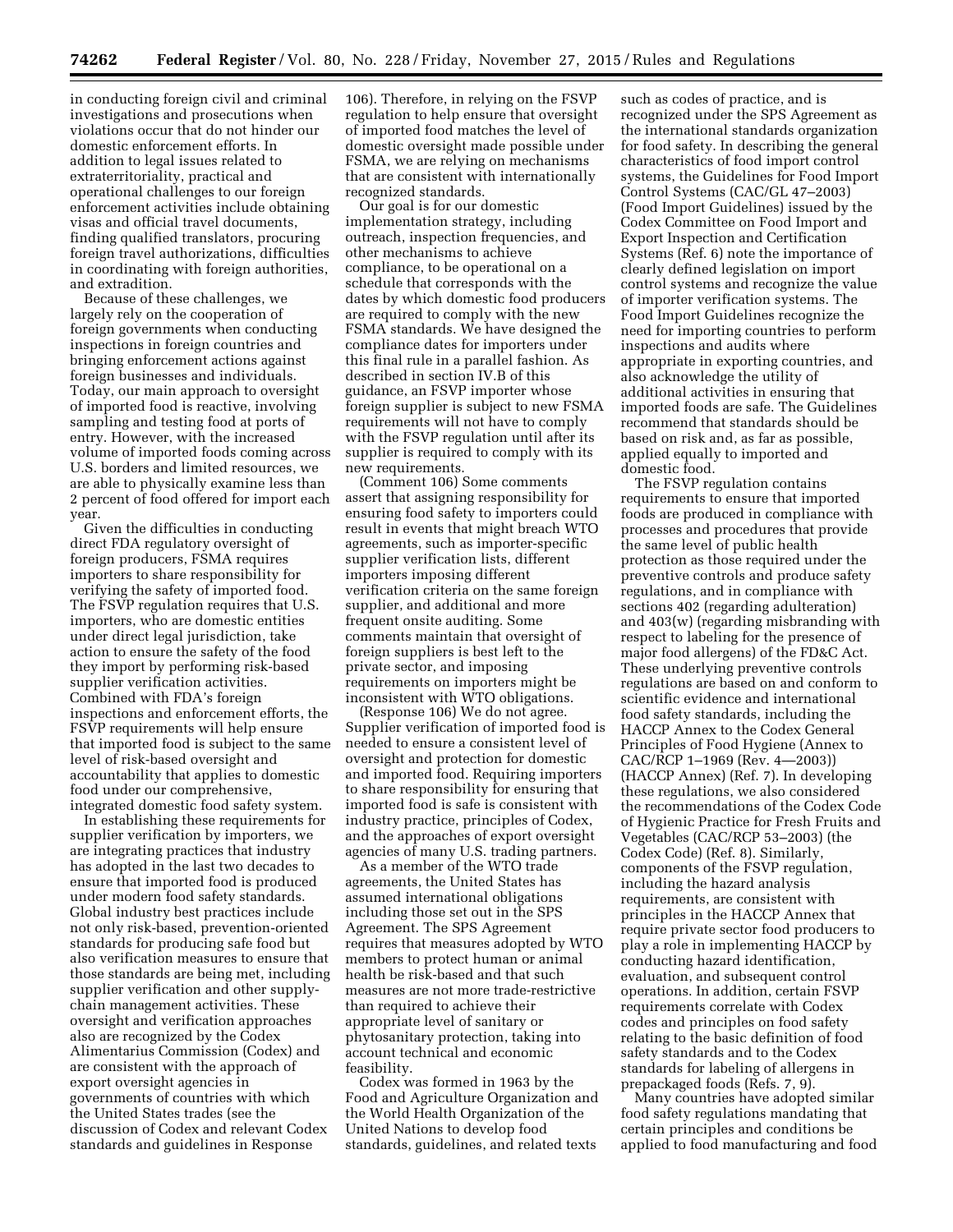importation. These include mandatory HACCP programs for seafood and other foods.

In addition to aligning with Codex standards and guidance, the FSVP regulation incorporates a risk-based approach to food safety that allows importers the flexibility to tailor the supplier verification activities they conduct so that they provide adequate assurance that hazards in the food they import have been significantly minimized or prevented. The regulations are also designed to require verification that imported food meets the same standards that apply to domestic food (including the preventive controls and produce safety regulations) and align with the supplier verification provisions that apply to food from domestic suppliers under the preventive controls regulations.

Regarding the comments' assertion that the FSVP regulation will result in more onsite auditing of foreign suppliers, we note that the FSVP regulation does not require importers to conduct onsite audits of foreign suppliers. Instead, applying risk-based principles, importers are required to determine appropriate supplier verification activities based on the risks associated with the food being imported and the capabilities of the foreign supplier of the food. Because the FSVP requirements are flexible and not prescriptive, we do not agree that the FSVP regulations will significantly increase costs or impede trade.

With respect to the possibility that different importers might subject the same foreign supplier to different verification activities, we believe it is unlikely that different importers would identify significantly different hazards requiring control for the same food from the same foreign supplier. We do not expect that to happen because all importers likely will be considering similar information on hazards associated with particular foods that is available from food producers, consultants, trade associations, industry-related publications, and regulatory agencies. Therefore, we anticipate that different importers are likely to conduct (or obtain documentation of) similar supplier verification activities for particular types of food. In addition, the final rule allows importers to rely on verification activities conducted by other importers for the same food imported from the same foreign supplier. This flexibility reduces the potential extent to which foreign suppliers might be subject to different verification activities by different importers. We also note that, to the extent private food safety audit

scheme owners and benchmarking organizations continue to develop tools to verify that foreign suppliers produce food consistent with FDA food safety standards, importers could rely on such audit schemes to help meet FSVP requirements. If this were to occur, multiple importers of the same food from the same foreign supplier might choose to rely on the same supplier audit conducted in accordance with such a scheme.

(Comment 107) One comment maintains that, to satisfy WTO obligations, we need to ensure that domestic and foreign supplier verification requirements are aligned, and therefore need to require that domestic food facilities conduct supplier verification with respect to RACs (if RACs are subject to the FSVP regulation as proposed).

(Response 107) The regulations on preventive controls for human and animal foods include supply-chain program requirements that are closely aligned with the FSVP supplier verification requirements, which we believe, for the reasons previously stated, are consistent with our WTO obligations. Raw materials and other ingredients such as RACs that are manufactured/processed at domestic U.S. receiving facilities (as well as at foreign receiving facilities) are within the scope of the supply-chain program requirements in the FSVP and preventive controls regulations.

#### 2. Low-Acid Canned Foods

In accordance with section 805(e)(3) of the FD&C Act, we proposed that, with respect to those microbiological hazards that are controlled by the LACF regulation set forth in part 113 (21 CFR part 113), the importer of an LACF would be required to verify and document that the food was produced in accordance with part 113. For all matters not controlled by part 113 (*e.g.,*  hazards other than microbiological hazards addressed under part 113), the importer would be required to have an FSVP as specified in proposed § 1.502(a). In the preamble to the proposed rule, we noted that an LACF importer would not know if it was importing the food from a foreign supplier whose facility was in compliance with part 113 unless it conducted some appropriate form of verification, such as auditing. We therefore suggested that, in addition to providing assurance that nonmicrobiological hazards in LACF were adequately controlled, following the FSVP provisions would also be an appropriate verification approach for all

hazards, including microbiological hazards.

On our own initiative, we are adopting corresponding FSVP requirements for the importation of raw materials and other ingredients of LACF by LACF manufacturers, for reasons similar to those we stated (in section III.B.1 of this document) for exempting from the FSVP regulation importers of juice or seafood raw materials or other ingredients that are manufacturers or processors of juice or seafood products. As we stated with respect to section 805(e)(1) and (e)(2) of the FD&C Act regarding juice and seafood, we conclude that in enacting section 805(e)(3), Congress intended to exclude from the FSVP provisions food covered by and in compliance with the LACF regulation in part 113 (with respect to microbiological hazards addressed under those regulations), likely reflecting a conclusion that the LACF regulation makes supplier verification under FSVP unnecessary for microbiological hazards because importers who are in compliance with the LACF regulation will be addressing the microbiological hazards in such food. We therefore conclude that a more reasonable interpretation of section 805(e)(3) than what we originally proposed to adopt is that Congress intended to exempt from the FSVP requirements the activities of a facility that are subject to the LACF regulation in part 113 with respect to microbiological hazards.

Based on this interpretation, we are applying section 805(e)(3) not only to the importation of LACF produced by foreign suppliers subject to and in compliance with the LACF regulation, but also to the importation of raw materials and other ingredients by U.S. facilities for use in manufacturing or processing LACF. Therefore, § 1.502(b)(2) of the final rule states that with respect to microbiological hazards that are controlled by part 113, an importer is not required to comply with the FSVP requirements for raw materials or other ingredients that it imports for use in the manufacturing or processing of LACF provided that the importer is in compliance with part 113 with respect to the LACF that it manufactures or processes from the imported raw materials or other ingredients. With respect to all hazards other than microbiological hazards that are controlled by part 113, the importer must have an FSVP for the raw materials and other ingredients that it uses in the manufacture or processing of LACF.

(Comment 108) One comment requests that we advise importers of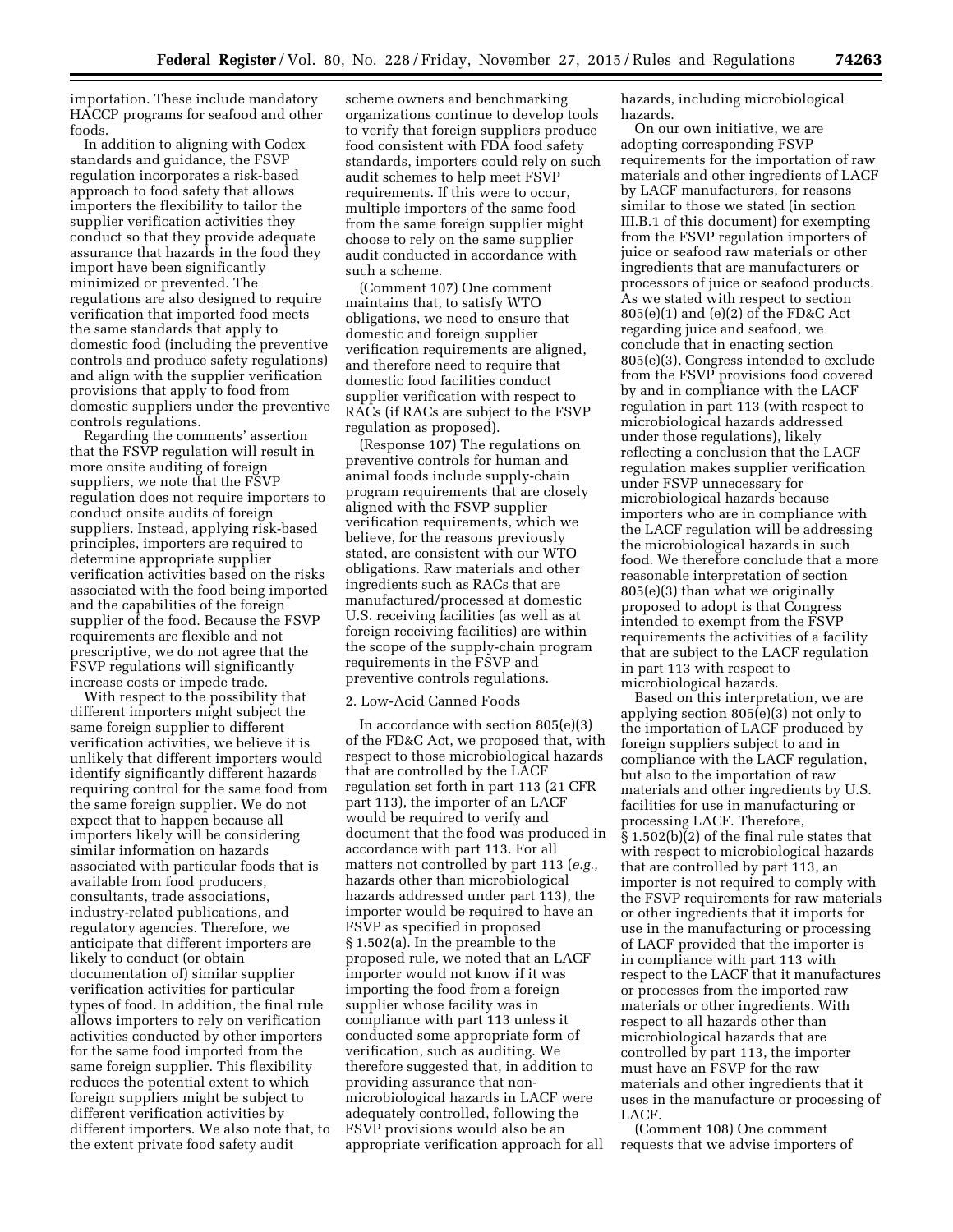LACF to conduct finished product testing for typical pathogens and spoilage organisms because finished canned goods can be contaminated and might be used in producing other products.

(Response 108) We do not agree that periodic sampling and testing of an imported LACF would be an appropriate means of verifying control of all hazards in such food. The primary hazard of concern for LACF is *C. botulinum* toxin, and strict controls as required under part 113 are needed to address this hazard. Sampling and testing cannot provide statistically valid assurance that potential pathogens in LACF products are adequately controlled.

Section 805(e) of the FD&C Act states that the section does not apply to LACF facilities that are required to comply, and are in compliance, with the FDA standards and regulations on LACF, but only with respect to the microbiological hazards regulated under part 113. In accordance with section 805(e), § 1.502(b) of the final rule provides that with respect to those microbiological hazards that are controlled under part 113, an importer of an LACF must verify and document that the food was produced in accordance with part 113. An importer of an LACF would not know if it was importing the food from a foreign supplier whose facility was in compliance with part 113 (and thus eligible for the exemption from section 805 with respect to microbiological hazards) unless it conducted some appropriate form of verification. Although the proposed rule suggested that an audit would be an appropriate form of verification, we conclude than an audit might not be necessary. Although the importer may still choose to do an audit, an appropriate verification activity might also be reviewing the scheduled processes and processing and production records required under part 113 that relate to the specific LACF being offered for import, as well as verifying that cans are not swollen or leaking. With respect to hazards other than microbiological hazards controlled under part 113 that an importer might identify, an importer of an LACF must have an FSVP as specified in § 1.502(a). For such an FSVP, sampling and testing might be appropriate verification activities in addition to an audit (or an audit might be used to verify control of nonmicrobial as well as microbial hazards).

(Comment 109) One comment, noting that proposed § 1.502(b) does not address acidified foods, states that if we intentionally omitted acidified foods from § 1.502(b), we should provide a

rationale for treating acidified food differently than LACF.

(Response 109) The provisions regarding LACF in § 1.502(b) reflect the statutory exemption (in section 805(e) of the FD&C Act) from the FSVP requirements for microbiological hazards in LACF. There is no analogous statutory exemption for acidified foods.

An importer of acidified foods can consider the processor's current scheduled processes, established in accordance with the regulation on acidified foods in part 114 (21 CFR part 114), when conducting the hazard analysis required in § 1.504 and the evaluation required in § 1.505. An importer of acidified foods could, through its hazard analysis, determine that the microbiological hazards associated with the imported food are addressed by controls in the supplier's scheduled processes established under part 114. In turn, an importer of acidified foods can consider the processor's current procedures when determining what supplier verification activities are appropriate. For example, an importer might determine that reviewing its foreign supplier's validated scheduled process and records and reports is an appropriate supplier verification activity. As another example, it may be appropriate for an importer to review its foreign supplier's procedures for complying with the requirements of part 114, including frequent testing and recording of results, to verify that the finished equilibrium pH values for an acidified food are not higher than 4.6 (see § 114.80(a)(2)) and to confirm the response to any deviations from scheduled processes (see § 114.89).

3. Importers in Compliance With Supply-Chain Program Provisions in the Preventive Controls Regulations

In the Supplemental Notice, we proposed to specify (in § 1.502(c)) that if an importer was required to establish and implement a risk-based supplier program under the preventive controls regulations (for either human or animal food), and the importer was in compliance with the supplier program requirements in those regulations, the importer would be deemed in compliance with the FSVP regulation (except for the requirement to identify the importer at entry of the food into the United States). We proposed this change in response to several comments and consistent with our intent (as stated in the preambles of the proposed rules on FSVP and preventive controls for human food) to avoid imposing redundant supplier verification requirements on importers that also are

food facilities that would be required to comply with any supplier verification provisions in the preventive controls regulations.

(Comment 110) Although the comments agree that there should not be redundant supplier verification requirements under the FSVP and preventive controls regulations, the comments differ in their views on how the regulations should achieve this. Some comments state that, rather than deem importers in compliance with the preventive controls supplier program provisions to be in compliance with the FSVP requirements, the regulations should deem receiving facilities that are in compliance with the FSVP requirements to be in compliance with the preventive controls supplier program provisions. One comment suggests that the preventive controls supplier program requirements be applied only to verification of domestic suppliers unless the imported food was exempt from the FSVP requirements. However, some comments assert that entities subject to the preventive controls regulations are in a better position to determine the safety of imported ingredients in the context of the finished food product. Some comments request that the FSVP and preventive controls final rules allow for recognition of supplier verification performed under either rule, even if the verification was performed by a third party. Some comments request that the preventive controls regulations include a provision exempting from the supplier program requirements any food that had already been subject to verification under the FSVP regulation, even if the verification was conducted by a third party. Some comments suggest that a facility receiving such food for processing should be required to ensure that the importer met its FSVP obligations; one comment suggests that such a facility be required to annually obtain written assurance of FSVP compliance from the importer.

(Response 110) We conclude that it is appropriate, under § 1.502(c)(3) of the final rule, to deem to be in compliance with most of the FSVP requirements those importers that are receiving facilities that have established and implemented a risk-based supply-chain program in compliance with the regulations on preventive controls for human food or animal food (subpart G of part 117 and subpart E of part 507, respectively). Given that we have aligned the supply-chain program provisions of the preventive controls regulations and the FSVP requirements to the extent appropriate and feasible, the preventive controls regulations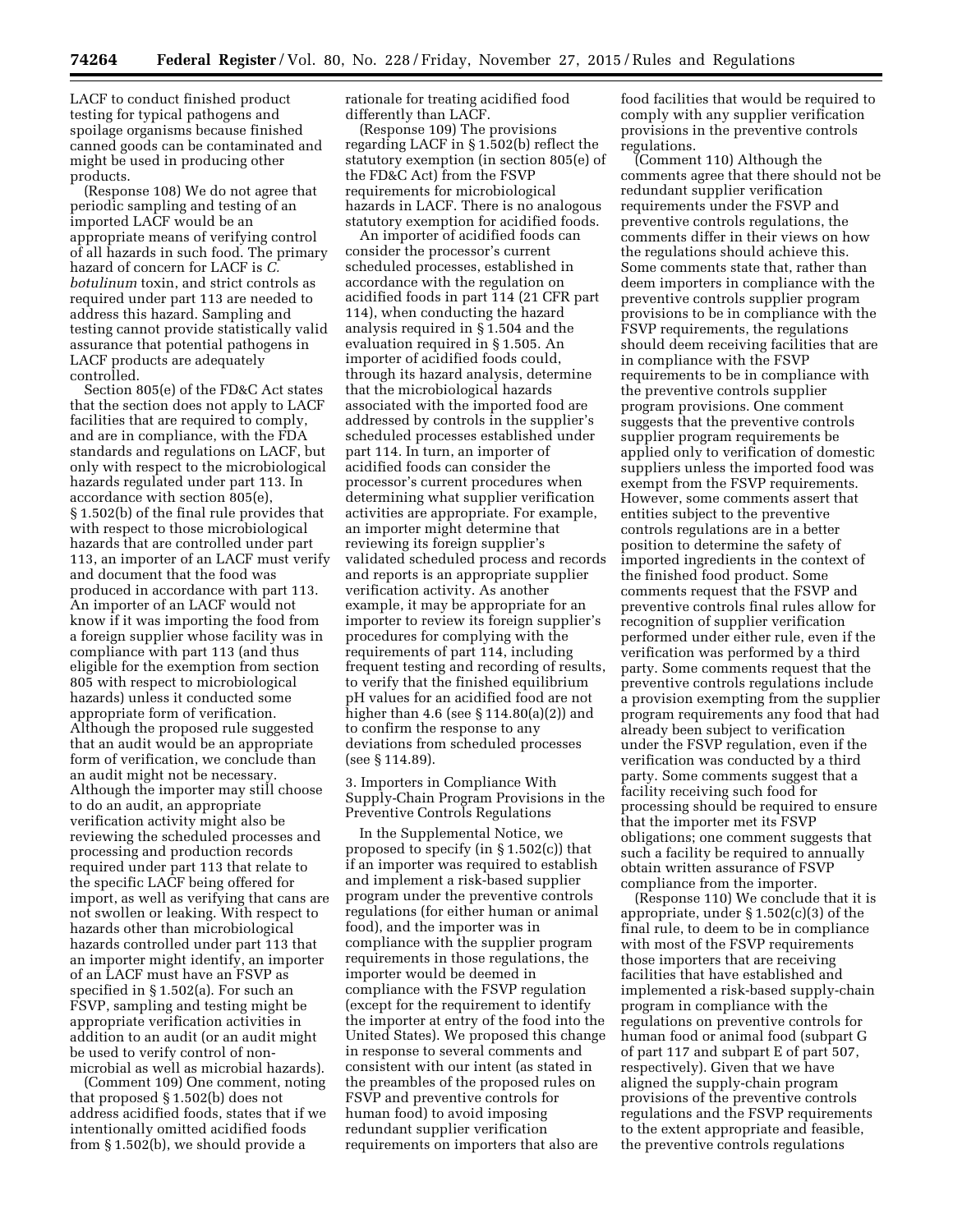allow importers that are receiving facilities to take advantage of that fact so they do not have to conduct duplicative verification activities. Under the preventive controls regulations, receiving facilities that are importers in compliance with the FSVP requirements and have documentation of activities conducted under § 1.506(e) need not conduct verification activities for that raw material or other ingredient (see §§ 117.405(a)(2) and 507.105(a)(2)). The issue of what, if any, additional effect the preventive controls regulations should give to an importer's FSVP is beyond the scope of this rulemaking. However, we note that importers that are receiving facilities might obtain raw materials and other ingredients from both domestic and foreign suppliers. Given that receiving facilities should already be complying with other provisions in the preventive controls regulations, we believe that the preventive controls regulations avoid unnecessary duplication while ensuring that raw materials and other ingredients from both domestic and foreign suppliers are subject to appropriate verification activities.

In addition, we have broadened § 1.502(c) to include not just those importers that have implemented a supply-chain program in accordance with the preventive controls regulations, but also two other circumstances in which the importer is also a food facility. These circumstances are:

• When the importer/facility is not required to have a supply-chain program under the preventive controls regulations because it implements preventive controls for the hazards in the food in accordance with § 117.135 or § 507.34; and

• When the importer/facility is not required to implement a preventive control under § 117.136 or § 507.36 (*e.g.,*  because the food is a type of food that cannot be consumed without application of an appropriate control, or because the facility's customer or a subsequent entity in the distribution chain is controlling the hazards and certain other conditions are met).

In the Supplemental Notice, we proposed to specify, in § 1.504(g) of the proposed regulations, that if the preventive controls an importer and/or its customer implemented in accordance with the preventive controls regulations were adequate to significantly minimize or prevent all significant hazards in an imported food, the importer would not be required to determine appropriate foreign supplier verification and related activities or to conduct any such activities. We included § 1.504(g) in the revised proposed rule because proposed

§ 1.502(c) did not encompass certain circumstances in which a receiving facility is not required to have a supplychain program for a raw material or other ingredient.

Rather than separately specify, in § 1.504(g), the requirements for importers that control all hazards requiring a control, we have broadened the scope of § 1.502(c) to incorporate these circumstances. Thus,  $\S 1.502(c)(1)$ specifies that if an importer is a receiving facility that implements preventive controls for the hazards in a food in accordance with § 117.135 or § 507.34, then the importer is deemed to be in compliance with the FSVP regulation, except for the requirement to identify the importer at entry in § 1.509.

In addition,  $\hat{\S}$  1.502(c)(2) of the final rule deems in compliance with the FSVP regulation (except the requirements of § 1.509) importers that are food facilities who are not required to implement a preventive control for a hazard in a food they import in accordance with § 117.136 or § 507.35 (in the regulations on preventive controls for human food and animal food, respectively). Under those provisions, a food manufacturer/ processor is not required to implement a preventive control when it identifies a hazard requiring a preventive control and one of the following applies:

• The manufacturer/processor determines and documents that the type of food (*e.g.,* a RAC such coffee beans) could not be consumed without application of an appropriate control (see §§ 117.136(a)(1) and 507.36(a)(1));

• The manufacturer/processor relies on its customer who is subject to the preventive controls requirements to ensure that the identified hazard will be significantly minimized or prevented, and the manufacturer/processor meets certain disclosure (*i.e.,* that the food has not been processed to control identified hazards) and written assurance requirements (see §§ 117.136(a)(2) and 507.36(a)(2));

• The manufacturer/processor relies on its customer who is not subject to the preventive controls requirements to provide assurance it is manufacturing, processing, or preparing the food in accordance with the applicable food safety requirements, and the manufacturer/processor meets certain disclosure and written assurance requirements (see §§ 117.136(a)(3) and 507.36(a)(3));

• The manufacturer/processor relies on its customer to provide assurance that the food will be processed to control the identified hazard by an entity in the distribution chain subsequent to the customer and the

manufacturer/processor meets certain disclosure and written assurance requirements (see §§ 117.136(a)(4) and 507.36(a)(4)); or

• The manufacturer/processor has established, documented, and implemented a system that ensures control, at a subsequent distribution step, of the hazards in the food it distributes (see §§ 117.136(a)(5) and 507.36(a)(5)).

We conclude that it is appropriate to exempt from the FSVP requirements importers that are facilities importing a food and acting in accordance with § 117.136 or § 507.36 with respect to that food, because compliance with those requirements will provide adequate assurance of the safety of this food. The FSVP regulation contains similar provisions regarding foods that cannot be consumed without application of a control and foods whose hazards will be controlled by the importer's customer or a subsequent entity in the distribution chain. These provisions, which appear in § 1.507 of the final rule, are discussed in section III.H of this document. Because these FSVP provisions so closely align with the preventive controls regulations, we see no need for importers that are receiving facilities to have to comply with both §§ 1.507 and 117.136 or § 507.36, as applicable. Although the preventive controls regulations do not include a provision comparable to § 1.502(c)(2) that deems receiving facilities that are importers to be in compliance with § 117.136 or § 507.36 if they are in compliance with § 1.507 in the FSVP regulation, we do not believe that such receiving facilities need to comply with these provisions in both the FSVP and preventive controls regulations. Therefore, we intend to consider receiving facilities that are importers to be in compliance with § 117.136 or § 507.36, as applicable, if they are in compliance with § 1.507.

(Comment 111) One comment asks that we state how we will certify that an importer/facility is in compliance with the preventive controls supplier program requirements.

(Response 111) Although we will inspect food facilities for compliance with the preventive controls regulations, including the supply-chain program provisions, we will not ''certify'' or otherwise designate a facility as being in compliance with the supply-chain program requirements. Rather, an importer that expects to be deemed in compliance with most of the FSVP requirements under § 1.502(c)(3) will be responsible for ensuring that it is in compliance with the supply-chain program provisions of the preventive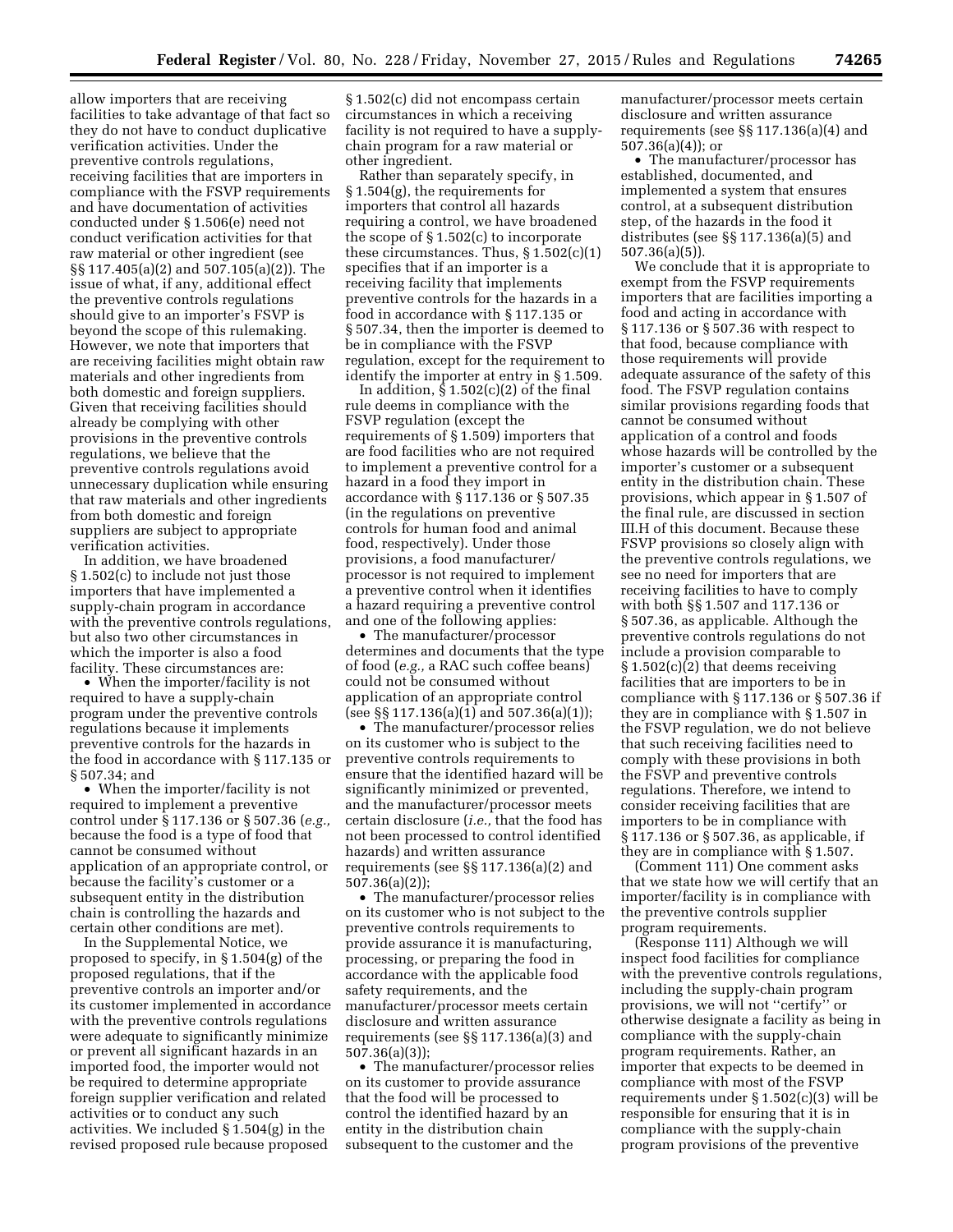controls regulations and will need to be able to demonstrate its compliance during an inspection.

(Comment 112) Some comments suggest that § 1.502(c) should specify § 507.37 rather than § 507.43 to refer to the supplier program provisions in the regulations on preventive controls for animal food.

(Response 112) Because the supplychain program provisions in the regulations on preventive controls for animal food are in subpart E of part 507, § 1.502(c)(3) of the FSVP final rule cites that subpart.

4. Importer Whose Customer Is in Compliance With the Preventive Controls Supply-Chain Program Requirements

We proposed, in § 1.502(d), that if an importer's customer was required to establish and implement a risk-based supply-chain program under the preventive controls regulations (for either human or animal food), and the importer annually obtained written assurance that its customer was in compliance with those requirements, the importer would be deemed in compliance with the FSVP regulation (except for the requirement to identify the importer at entry of the food into the United States and the requirement to maintain records of the written assurances).

We conclude that it is appropriate to address verification requirements that apply when an importer's customer controls the hazards in an imported food in the same provisions as those that apply to control of hazards by entities after the importer's customer in the U.S. distribution chain. As previously stated, these provisions are set forth in § 1.507 of the final rule. In section III.H.2 of this document we discuss § 1.507 and respond to the comments we received regarding proposed § 1.502(d) concerning importers whose customers are in compliance with the supply-chain program provisions of the preventive controls regulations.

### *D. Personnel Developing and Performing FSVP Activities (§ 1.503)*

We proposed to require, in § 1.503, that importers use a qualified individual to conduct most FSVP activities, and provided several exceptions to this proposed requirement. We then updated this proposal in the Supplemental Notice with a revised reference to one of the exceptions and deleted one of the exceptions because it was no longer applicable under the changes to the proposed rule provided by the Supplemental Notice. As the proposal

was updated in the Supplemental Notice, the exceptions to the requirement to use a qualified individual were the activities required under proposed §§ 1.506(a) (procedures to ensure the importation of food from approved suppliers), 1.509 (identification of the importer at entry), 1.510 (recordkeeping), 1.511(c)(2) (procedures to ensure the importation of dietary supplements from approved suppliers), and 1.512(b)(5) (recordkeeping by very small importers).

In addition, as stated in sections III.A.18 and III.A.19 of this document, we have concluded that it is appropriate to specify the general qualifications that qualified individuals and qualified auditors must have in provisions outside of the definitions of those terms—specifically, in § 1.503 of the final rule. Under § 1.503(a), a qualified individual must have education, training, or experience (or a combination thereof) necessary to perform their assigned activities and must be able to read and understand the language of any records that must be reviewed in performing an activity. Under § 1.503(b), a qualified auditor must conduct any audit conducted in accordance with § 1.506(e)(1)(i) or  $§ 1.511(c)(5)(i)(A)$  and must have technical expertise obtained through education, training, or experience (or a combination thereof) necessary to perform the auditing function.

In the final rule, for several reasons we are eliminating the proposed exemption of the performance of certain FSVP activities from the requirement to use a qualified individual, as well as the proposed exemption for certain importers from having to use a qualified individual to meet FSVP requirements. First, requiring use of a qualified individual to meet all FSVP requirements is consistent with the goal of aligning the FSVP regulation with the preventive controls regulations. Those preventive controls regulations (§§ 117.4(a)(2) and 507.4(a)(2)) require that every person engaged in the manufacturing, processing, packing, or holding of food subject to the preventive controls regulations, including the supply-chain program provisions, must be a qualified individual. This requirement applies to all tasks related to these activities, including such tasks as ensuring the receipt of food from approved suppliers and recordkeeping.

Second, we note that the FSVP final rule makes the definition and requirements for qualified individuals more flexible and less burdensome than as originally proposed, thus making the requirement applicable to a wider variety of tasks. Instead of a qualified

individual having to possess necessary education, training, *and* experience (as we initially proposed), the final rule states that a qualified individual must have education, training, or experience—or a combination of these elements—necessary to perform an assigned FSVP activity. This allows importers more flexibility in meeting the requirement to have qualified individuals perform required tasks. This also means that the final rule does not require any particular education, training, or experience beyond what is needed to successfully perform the FSVP task to which the qualified individual is assigned, whether the task is a core component of the FSVP requirements (*e.g.,* hazard analysis, supplier verification activities) or something requiring expertise not necessarily directly related to food safety, such as recordkeeping or ensuring that the importer is identified as the FSVP importer for the food at entry. In light of the revised definition of a qualified individual, we conclude that a person who meets the definition should always perform any activity required under the FSVP regulation. Any other individual might not necessarily have the ability to effectively perform the activity.

With respect to the proposed exemption from the use of a qualified individual requirement for the development of procedures to ensure the use of approved foreign suppliers, we note that in the Supplemental Notice we had substituted the requirement to establish and follow such procedures for a proposed requirement (set forth in the proposed rule) to maintain a written list of foreign suppliers. That change effectively transformed this requirement from an administrative one to a substantive one. Requiring use of a qualified individual for developing and implementing procedures to ensure the use of approved suppliers is consistent with the principle stated in the preamble to the proposed rule that education and training are important to ensure the development of FSVPs. Similarly, although recordkeeping and ensuring that the importer is properly identified as the importer of the food at entry may require comparably less food safety training and experience, we conclude that persons responsible for meeting these FSVP requirements should have the education, training, and/or experience needed to effectively perform these tasks.

In the proposed rule, we also proposed to exempt from the requirement to use a qualified individual the following types of importers: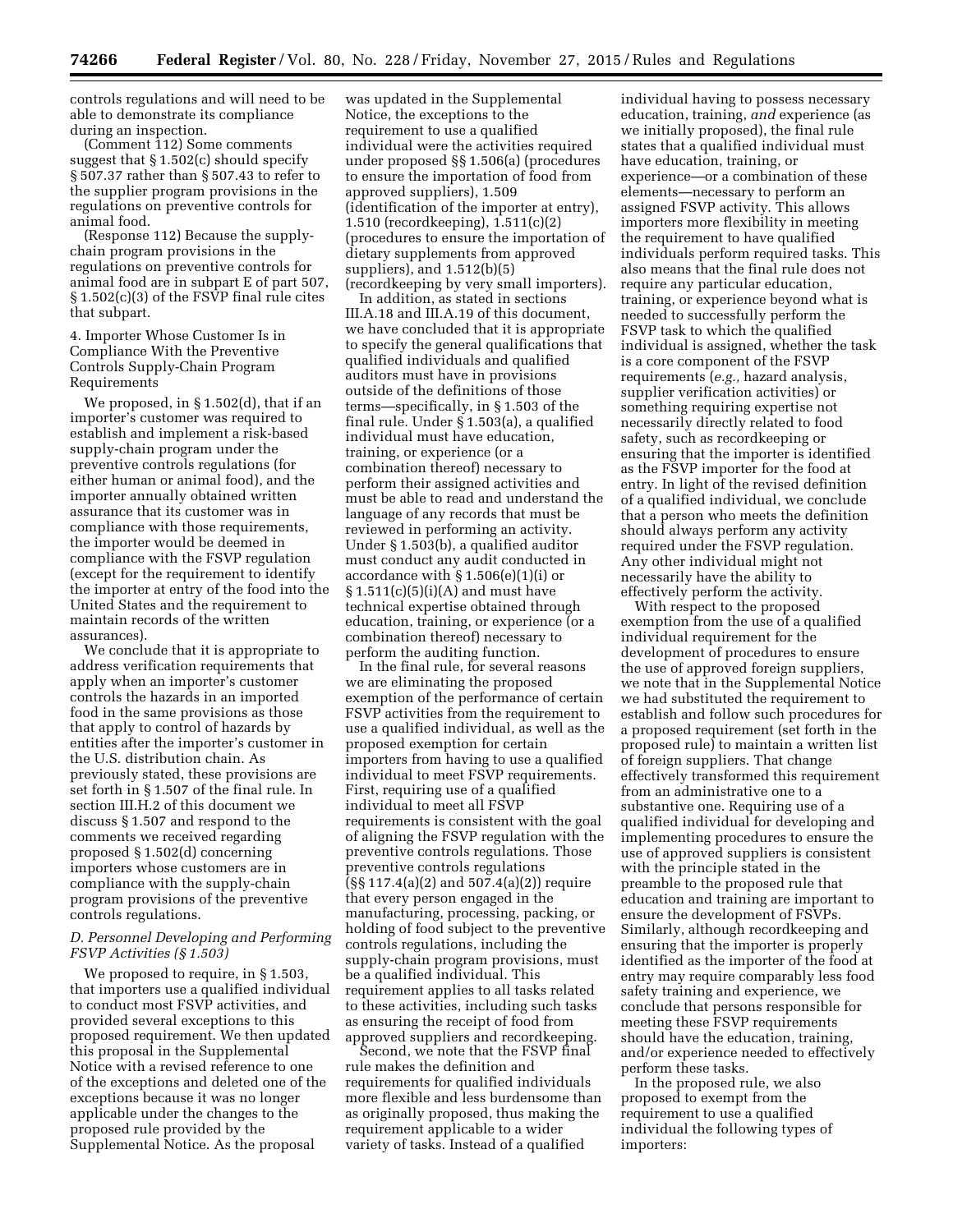• Importers of certain dietary supplements and dietary supplement components who are in compliance with proposed § 1.511(a) or (b); and

• Importers of food from foreign suppliers in countries whose food safety systems FDA has recognized as comparable or determined to be equivalent to that of the United States in accordance with proposed § 1.513.

Although the modified FSVP requirements applicable to these importers under §§ 1.511(a) and (b) and 1.513 of the final rule are limited (in the case of § 1.511(a) and (b), to recordkeeping and/or identification of the importer at entry), we believe that it is nevertheless appropriate that persons with necessary education, training, and/ or experience perform the tasks required under these provisions.

(Comment 113) One comment on proposed § 1.503 states that importers should not be required to have a qualified individual conduct the review of a foreign supplier's food safety records.

(Response 113) We do not agree. We conclude that to adequately review and understand a foreign supplier's food safety records, a person must have adequate education, training, and/or experience regarding the food safety operations addressed in the records, including, where applicable, training in the principles of hazard analysis and risk-based preventive controls and measures to ensure produce safety. Review of food safety records requires an understanding of the applicable food safety principles.

(Comment 114) One comment states that a foreign government employee who is designated as a qualified individual by the foreign government should have the authority to conduct any kind of verification activities under the FSVP regulations without having to be accredited as a third-party auditor.

(Response 114) The importer of a food, not a foreign government or any other entity, is responsible for determining whether a person who is to conduct FSVP activities has the education, training, and/or experience necessary to conduct those activities in accordance § 1.503(a) of the final rule. The FSVP regulations do not require that a qualified auditor or qualified individual be accredited under any accreditation scheme or system, including FDA's regulations on the accreditation of third-party certification bodies implementing section 808 of the FD&C Act, as long as the person otherwise satisfies the requirements to be a qualified auditor or individual under § 1.503.

### *E. Hazard Analysis (§ 1.504)*

In the Supplemental Notice, we made several changes to the proposed requirements concerning importers' analysis of the hazards in the foods they import in response to several comments and to align the FSVP requirements with the proposed supply-chain program provisions in the preventive controls regulations. These revisions primarily involved changing the requirement to analyze hazards that are reasonably likely to occur to a requirement to analyze known or reasonably foreseeable hazards (to determine if these hazards are significant), as well as the addition of a proposed requirement that importers consider hazards intentionally introduced for purposes of economic gain.

As discussed in the following paragraphs, we are making several additional changes to the hazard analysis provisions in response to comments. We also are adding flexibility by broadening the proposed provision allowing an importer to rely on a hazard analysis conducted by its foreign supplier (rather than conducting an entirely separate evaluation of hazards using information that the importer itself has obtained). As described further in the following paragraphs, the final rule permits reliance on a hazard analysis conducted by additional entities in importers' supply chains.

#### 1. General

(Comment 115) Some comments suggest that the hazard analysis provisions in the FSVP regulations should cross-reference the hazard analysis provisions in the regulations on preventive controls for human food.

(Response 115) We conclude that this is not necessary or appropriate. Although the hazard analysis provisions in the two regulations are very similar, there are some differences in the requirements that primarily reflect the difference in scope between the FSVP regulation and the preventive control for human food regulation. The former generally apply to importers who must analyze the hazards in the foods produced by their foreign suppliers, while the latter primarily apply to food facilities that must determine the hazards for the food that they themselves manufacture, process, pack, or hold.

(Comment 116) Some comments request that we not apply the FSVP regulation to any food until we have conducted a risk assessment and made a risk management determination for

each food according to internationally agreed standards and after public comment. The comments assert that requiring importers to identify hazards and conduct verification will cause small businesses to withdraw from the market or choose too carefully which products to import and from which geographic regions, stifling international trade. The comments maintain that this will happen not because there are hazards in particular foods but because the importer or foreign supplier cannot scientifically identify it or because the verification requirements will be unnecessarily stringent or costly for most foods. However, the comments assert that most foods do not present a food safety risk and that there is no scientific proof that specific foods covered by FSMA are unsafe or need to be made safer.

The comments also assert that we must conduct the risk assessments to meet U.S. obligations under the SPS Agreement. The comments object to what they regard as FDA's shifting of its obligation to conduct risk assessments to the private sector by requiring importers to conduct hazard analyses.

The comments also request that that the FSVP regulations be applied only to designated high-risk foods for at least 5 years after we have designated such foods.

(Response 116) We do not agree with the suggested approach to the determination of risks in imported foods. There are known hazards in many types of food, and many types of domestic and foreign foods have been identified as the source of foodborne illness outbreaks in the United States. As stated previously, we conclude that it is appropriate to require importers to analyze the hazards in the foods they import and conduct foreign supplier verification activities that take into account the risks posed by these hazards and provide assurances that suppliers are following procedures to ensure food safety consistent with U.S. standards, including the preventive controls and produce safety regulations. Therefore, we do not believe that the comments provide a justification for requiring that we conduct individual risk assessments of specific foods before we require importers to conduct hazard analyses and supplier verification activities. However, we note that to the extent that the comments express particular concern about the ability of smaller entities to comply with the FSVP regulations, § 1.512 of the final rule (discussed in section III.M of this document) specifies modified requirements for very small importers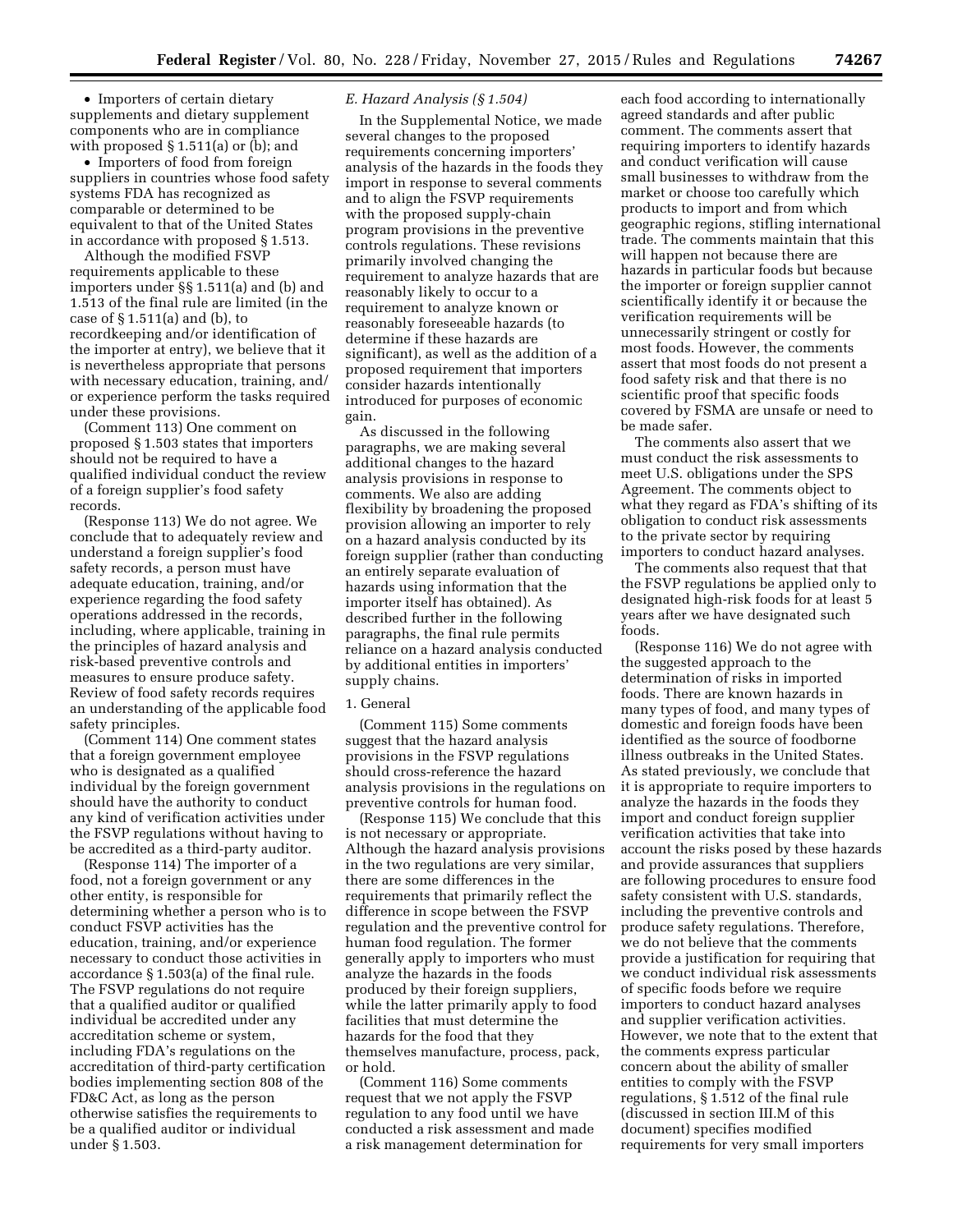and importers of food from certain small foreign suppliers.

We also deny the request that the FSVP regulation be applied only to foods that we have designated as high risk for at least 5 years after we make such designations. Under the regulation, importers will be responsible for determining the hazards in the food they import, evaluating the risk posed by that food and the characteristics of the foreign supplier, and determining appropriate foreign supplier verification activities based on that evaluation. Thus, the regulation allows importers the flexibility to tailor the supplier verification they conduct to the nature of the risks posed by the foods they import. In addition, as discussed in section IV.B of this document, we are providing considerable time for importers to adjust their procedures and practices (if necessary) to come into compliance with the regulation. Consequently, we conclude that it is unnecessary and not in the interest of public health to delay implementation of the FSVP regulation until we conduct risk assessments and designate high-risk foods, or to limit the scope of the regulation to high-risk foods for 5 years.

2. Requirement To Conduct a Hazard Analysis

We proposed to require that an importer identify and evaluate, based on experience, illness data, scientific reports, and other information, known or reasonably foreseeable hazards for each food it imports to determine whether there are any significant hazards (proposed § 1.504(a)). We further proposed to define a ''significant hazard" as a known or reasonably foreseeable hazard for which a person knowledgeable about the safe manufacturing, processing, packing, or holding of food would, based on the outcome of a hazard analysis, establish controls to significantly minimize or prevent the hazard in a food and components to manage those controls (such as monitoring, corrections and corrective actions, verification, and records), as appropriate to the food, the facility, and the control.

We also proposed that the hazard analysis be written (proposed  $§ 1.504(a)$ ).

As discussed in section III.A.11 of this document, the final rule uses the term ''hazard requiring a control'' instead of ''significant hazard.'' Following is a discussion of comments on other aspects of the proposed hazard analysis requirements in § 1.504(a).

(Comment 117) One comment requests that we replace ''illness data'' with ''FDA foodborne illness data'' to

ensure that a review of illness data is based on a well-known and relatively easy-to-access source of information.

(Response 117) We decline to make the change because illness data from any reliable source, not just FDA, would be relevant in evaluating known or reasonably foreseeable hazards. For example, importers might consider data on foodborne illnesses published by the Centers for Disease Control in determining whether hazards that cause such illnesses are hazards that require a control.

(Comment 118) Some comments ask that we change proposed § 1.504(a) to refer to ''experience, illness data, scientific reports, *or* other information'' instead of ''*and* other information'' because they believe that there might not be any such data or reports regarding animal food.

(Response 118) We decline this request. We agree that in some cases some of the specified types of information might not be available. For example, there would be no illness data for a food that has never been associated with a foodborne illness. However, changing the provision as requested would allow importers to choose which information to evaluate, irrespective of whether the information is available. We conclude that importers must consider each of these types of information—to the extent that each type exists for a food—in conducting a hazard analysis.

(Comment 119) One comment suggests that importers should be required to evaluate known or reasonably foreseeable hazards for each ''type of food'' rather than each ''food.'' The comment maintains that it would be unnecessarily burdensome to require a separate hazard analysis for each individual food imported; instead, the comment requests that importers be permitted to group foods appropriately by type for purposes of hazard analysis.

(Response 119) We agree and have changed § 1.504(a) accordingly. We conclude that it might be appropriate to analyze the hazards for a particular type of food, rather than an individual food product, if the resulting determination of hazards requiring a control will apply for all foods of this type. For example, it might be appropriate to conduct a hazard analysis for multiple product sizes of a particular food, or to conduct one hazard analysis applicable to two or more related foods that are manufactured, processed, grown, or harvested under very similar conditions if all such food involves the same hazards. However, if foods that might be said to be of the same ''type'' have different hazards that require a control,

it generally would not be appropriate to use the same hazard analysis for each of those foods.

#### 3. Hazard Identification

a. General Types of Hazards

We proposed to require, in § 1.504(b)(1), that an importer's analysis of the known or reasonably foreseeable hazards in each food include the following types of hazards:

• Biological hazards, including microbiological hazards such as parasites, environmental pathogens, and other pathogens;

• Chemical hazards, including radiological hazards, pesticide and drug residues, natural toxins, decomposition, unapproved food or color additives, and food allergens; and

• Physical hazards.

(Comment 120) Some comments ask that we delete ''decomposition'' from the listing of chemical hazards. The comments assert that many products used in the animal food industry have begun decomposition but are processed in a controlled system to halt decomposition before harmful toxins are formed. The comments maintain that the inclusion of ''natural toxins'' among chemical hazards addresses the Agency's concerns about hazards associated with uncontrolled decomposition or spoiled foods resulting from chemical changes induced by the microbial breakdown that releases potentially hazardous toxins, and that including ''decomposition'' would be redundant and unnecessary because some levels of decomposition do not pose an animal food safety risk.

(Response 120) We decline to make this change. Decomposition of animal food consists of microbial breakdown of normal food product tissues and the subsequent enzyme-induced chemical changes. These changes are manifested by abnormal odors, tastes, textures, colors, etc., and can lead to reduced food intake or rejection of the food by the intended animal species, potentially resulting in illness or death. Thus, decomposition can be a hazard requiring a control in animal food.

(Comment 121) Some comments ask that we add the term ''nutrient deficiencies or toxicities'' to the list of chemical hazards because animal safety is related to established nutrient deficiencies and toxicities.

(Response 121) We agree that nutrient deficiencies or toxicities may be hazards in animal food (for reasons discussed in the preventive controls for animal food rulemaking) and have revised the list of chemical hazards accordingly.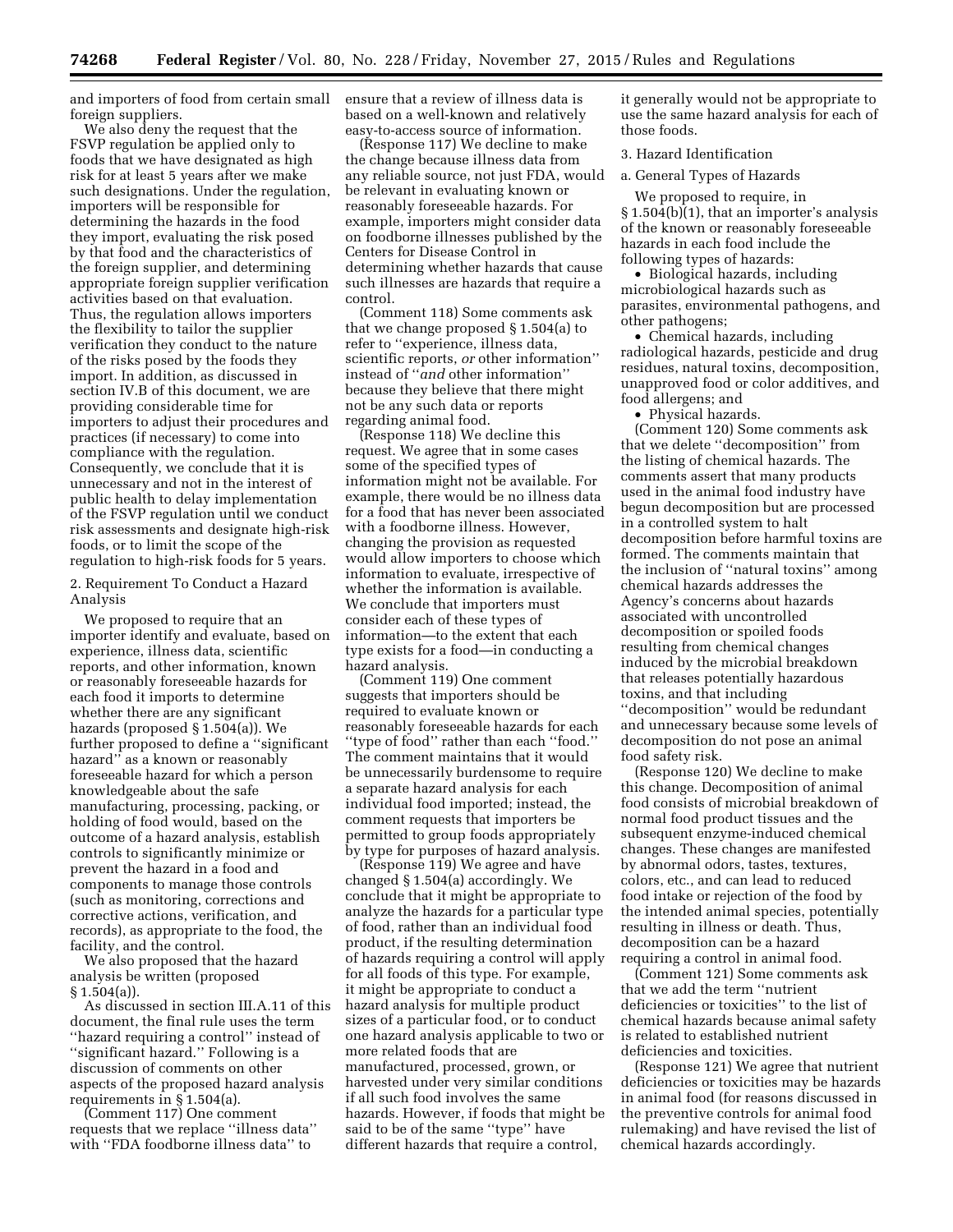# b. Reasons for Presence of a Hazard

We proposed to require, in § 1.504(b)(2), that an importer's analysis of hazards include hazards that may be present in a food for any of the following reasons:

• The hazard occurs naturally;

• The hazard may be unintentionally introduced; or

• The hazard may be intentionally introduced for purposes of economic gain.

(Comment 122) Several comments object to the proposed requirement to consider hazards that might be intentionally introduced for purposes of economic gain. Some comments assert that because economically motivated adulteration (EMA) is nearly always an issue of product quality and integrity rather than food safety, requiring importers to consider EMA hazards would provide little benefit to food safety. Some comments suggest that it would not be appropriate to require consideration of EMA hazards because such hazards often are addressed by a corporate parent company rather than at the facility level. Some comments maintain that addressing EMA requires a completely different approach than that used for unintentional adulteration and that it would be better to address EMA in an importer's food defense plan. Some comments therefore request that we consider proposing regulations on EMA in a future rulemaking rather than in the FSVP regulation.

(Response 122) We decline to delete this requirement. EMA can and has resulted in safety concerns, including, as in the case of melamine in infant formula and pet food, the deaths of humans and animals. The fact that a plan for addressing EMA might be developed at the corporate level is irrelevant to whether an importer can determine whether EMA in a particular food is known or reasonably foreseeable. Further, we disagree that economically motivated adulteration requires a completely different approach than unintentional adulteration. Although we acknowledge that many firms currently might not include EMA in their analyses of safety hazards in food, as we stated in the Supplemental Notice, some of the measures that industry uses in supplier verification programs, such as audits and sample testing, are used to guard against EMA. Moreover, we believe that the burden posed by having to analyze potential EMA hazards is limited because, as with hazards that occur naturally or that may be unintentionally introduced, we define hazards to include only those agents that have the potential to cause illness or injury. In

the EMA context, we anticipate that importers will identify such hazards in rare circumstances, usually in cases where there has been a pattern of economically motivated adulteration of a food. Therefore, we conclude it is appropriate that importers consider EMA hazards under the FSVP regulation.

(Comment 123) Some comments assert that it would be more appropriate to address EMA hazards separately from the hazard analysis because they are not considered as part of the hazard analysis when designing a food safety plan; rather, the comments maintain that EMA should be considered as part of supplier verification.

(Response 123) We do not agree. Importers are required to conduct a hazard analysis under § 1.504 of the final rule precisely to understand what manner of supplier verification under § 1.506 is needed and appropriate. Therefore, importers need to evaluate EMA as part of the hazard analysis for a food so that, if EMA is determined to be a hazard requiring a control for that food, importers can conduct appropriate suppler verification activities to obtain assurance that the food has not been intentionally adulterated for economic gain.

(Comment 124) One comment asserts that looking retrospectively at instances of economic adulteration might not be effective because it would be less likely that others would engage in such activity in the future.

(Response 124) We are not aware of evidence supporting the comment's assertion. However, given that it would not be feasible or appropriate to require importers to speculate about, and guard against, any conceivable form of EMA of a food, we conclude that it is reasonable to require importers to consider, among other things, whether a food has been previously linked to EMA that might cause harm to consumers.

(Comment 125) Some comments assert that the analysis of hazards intentionally introduced for economic gain should be limited to whether there is a history of any particular EMA. Some comments request that we limit the requirement to consider hazards that might be intentionally introduced for economic gain to such hazards that are ''already known'' or for which there is a ''historical precedent.''

(Response 125) As with other hazards, importers need only consider EMA hazards that are known or reasonably foreseeable. This means that importers are not required to consider purely speculative hazards. We expect that EMA hazards will be identified in rare circumstances, usually in cases where

there has been a pattern of EMA in the past. The revisions suggested by the comments are unnecessary and could be interpreted to narrow the requirement that importers consider hazards that are known or reasonably foreseeable. We continue to believe that this requirement is appropriate, even for EMA, and we reiterate that we would not expect importers to consider merely hypothetical EMA scenarios for their food products. This is consistent with our position on EMA in the preventive controls regulations.

(Comment 126) One comment requests that if the requirement to consider EMA is included in the final rule, it should be limited to ''food safety'' hazards that might be intentionally introduced for economic gain.

(Response 126) We conclude that this change is unnecessary. Because ''hazards'' are defined as certain agents that are reasonably likely to cause illness or injury, the requirement to consider hazards that might be introduced for purposes of economic gain is already limited to EMA that relates to food safety. EMA that relates to the quality of food (for example) but not food safety is beyond the scope of this rulemaking.

(Comment 127) Some comments request that importers be given flexibility to determine appropriate verification activities for EMA hazards. Some comments assert that testing should not be the only suitable control or verification measure for EMA because for many facilities it would be impractical to test every imported lot of ingredients.

(Response 127) Section 1.506 of the final rule provides importers flexibility in determining appropriate supplier verification activities for all hazards including EMA—consistent with the evaluation of the risk posed by a food and the foreign supplier's performance, among other factors, conducted in accordance with § 1.505.

(Comment 128) Some comments suggest that we publish a list of previous instances of EMA that importers should use in considering possible EMA hazards.

(Response 128) Although we agree that it would be useful to have a centralized list involving all previous instances of EMA, creating such a list would likely be unduly resourceintensive for FDA and therefore would not be consistent with the efficient enforcement of section 805 of the FD&C Act. We therefore decline this request. We note, however, that information about incidents of EMA is widely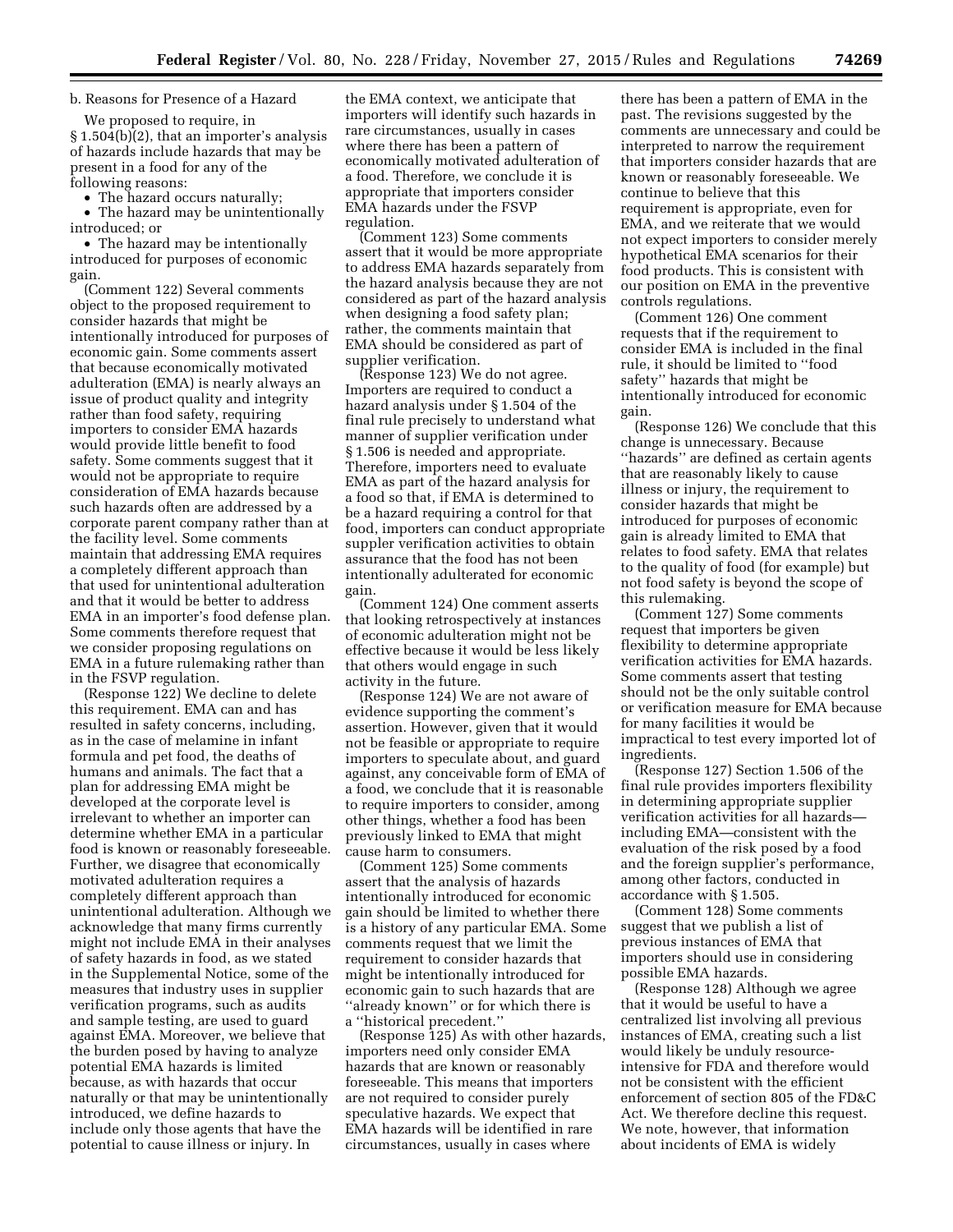available from public sources (Refs. 10– 12).

(Comment 129) One comment asks that we require importers to identify harmless economically motivated adulterants during the review process.

(Response 129) Although we encourage importers to identify—and verify control of—all EMA, we think it is appropriate to treat EMA consistently with our general approach to hazard analysis and only require identification of those agents that have the potential to cause illness or injury. We therefore decline this request.

# 4. Hazard Evaluation

a. Probability and Severity of Hazards

We proposed in  $\S 1.504(c)(1)$  to require that the importer's hazard analysis include an assessment of the probability that hazards will occur in the absence of controls and the severity of the illness or injury if the hazards were to occur.

(Comment 130) Some comments suggest that the provision should require importers to consider any relevant geographic, temporal, agricultural, or other factors that might affect the severity or probability of a hazard.

(Response 130) We do not believe it is appropriate to address these factors within the basic requirement to assess the probability that hazards will occur in the absence of controls and the severity of illness or injury if the hazards were to occur. Rather, we think that this requirement, stated in § 1.504(c)(1), establishes the general scope of the hazard analysis. However, we agree that such factors might be relevant in a hazard evaluation for a food, such as year-to-year fluctuation of aflatoxin levels in some RACs due to weather conditions. We therefore believe it is appropriate to include these factors in the list of factors that must be considered in the hazard evaluation required under  $\S 1.504(c)(3)$  of the final rule. Thus, we have revised the list of factors that a hazard evaluation must address under § 1.504(c)(3) to include, among ''other relevant factors,'' the temporal (*e.g.,* weather-related) nature of some hazards, such as levels of natural toxins.

b. Environmental Pathogens in Certain Ready-To-Eat Foods

We proposed that a hazard evaluation would have to include an evaluation of environmental pathogens whenever a ready-to-eat food is exposed to the environment before packaging and the packaged food does not receive a treatment that would significantly

minimize the pathogen (proposed  $§ 1.504(c)(2)$ .

In the final rule, we have revised this requirement to specify that instead of receiving a treatment to significantly minimize the pathogen, the ready-to-eat food might include a control measure (such as a formulation that is lethal to the pathogen) that would significantly minimize the pathogen, because controls such as formulation can function as a ''kill step,'' and the provision should make clear that such controls can be used in lieu of ''treatment.'' This change is consistent with corresponding provisions in the preventive controls regulations.

(Comment 131) Some comments ask that we expand the requirement to evaluate environmental pathogens to include all foods, not just certain readyto-eat foods.

(Response 131) We conclude that this change is not needed because importers will be required, under § 1.504(b)(1)(i), to consider whether there are any known or reasonably foreseeable environmental pathogens in a food. The requirement in  $\S 1.504(c)(2)$  is designed to address the specific safety concern known to be associated with ready-toeat foods that are exposed to the environment before packaging and would not undergo treatment (or otherwise include a control measure) to significantly minimize environmental pathogens.

(Comment 132) One comment requests that we limit the requirement concerning ready-to-eat foods that are exposed to the environment to such foods that are ''capable of supporting pathogen growth to, or survival at, infectious levels.''

(Response 132) We decline to make this change because this suggestion prejudges the outcome of the hazard analysis for a wide variety of food products. An importer may consider factors such as whether the formulation of a food would not support the growth of a pathogen to increased numbers, or would cause pathogens to die off over time, in determining whether an environmental pathogen is a hazard requiring a control. If an importer determines that any environmental pathogens in a ready-to-eat food would not pose a hazard that requires a control, the importer would need to document the basis for that determination in its written hazard analysis.

(Comment 133) Some comments request that we delete this proposed requirement or define what is meant by a ready-to-eat food that is ''exposed to the environment.''

(Response 133) We decline this request. The Appendix to the 2013 proposed rule on preventive controls for human food provides examples of food products that are, or are not, exposed to the environment (78 FR 3646 at 3819).

(Comment 134) One comment asks that the requirement specify that a qualified individual must determine that exposure of the ready-to-eat food to the environment before packaging would constitute a risk of introduction of a significant hazard. The comment asserts that a qualified individual is best suited to make a determination of whether the exposure poses an actual risk.

(Response 134) We decline to make this change. As with all activities required under the FSVP regulation, a qualified individual must conduct the hazard analysis for each food that the importer imports. Therefore, it is unnecessary to specify in  $\S 1.504(c)(2)$ that a qualified individual must make the determination of whether exposure to the environment of a ready-to-eat food might result in the development of an environmental pathogen that requires a control.

# c. Hazard Evaluation Factors

We proposed, under  $\S 1.504(c)(3)$ , that an importer's hazard evaluation of a food would have to consider the effect of the following factors on the safety of the finished food for the intended consumer:

1. The formulation of the food;

2. The condition, function, and design of the foreign supplier's establishment and equipment;

3. Raw materials and ingredients;

4. Transportation practices;

5. Harvesting, raising, manufacturing, processing, and packing procedures;

6. Packaging and labeling activities;

7. Storage and distribution;

8. Intended or reasonably foreseeable use;

9. Sanitation, including employee hygiene; and

10. Any other relevant factors. (Comment 135) Some comments request that importers be required to consider the hazard evaluation factors only ''as appropriate'' because not all factors will be relevant in every case. The comments maintain that because an importer is not always procuring a finished food, a hazard analysis of a foreign supplier conducted for FSVP purposes has a narrower scope than a hazard analysis conducted as part of a food safety plan. The comments also assert that importers might not always know all foreseeable uses of an ingredient when initially sourcing it from a foreign supplier. Therefore, the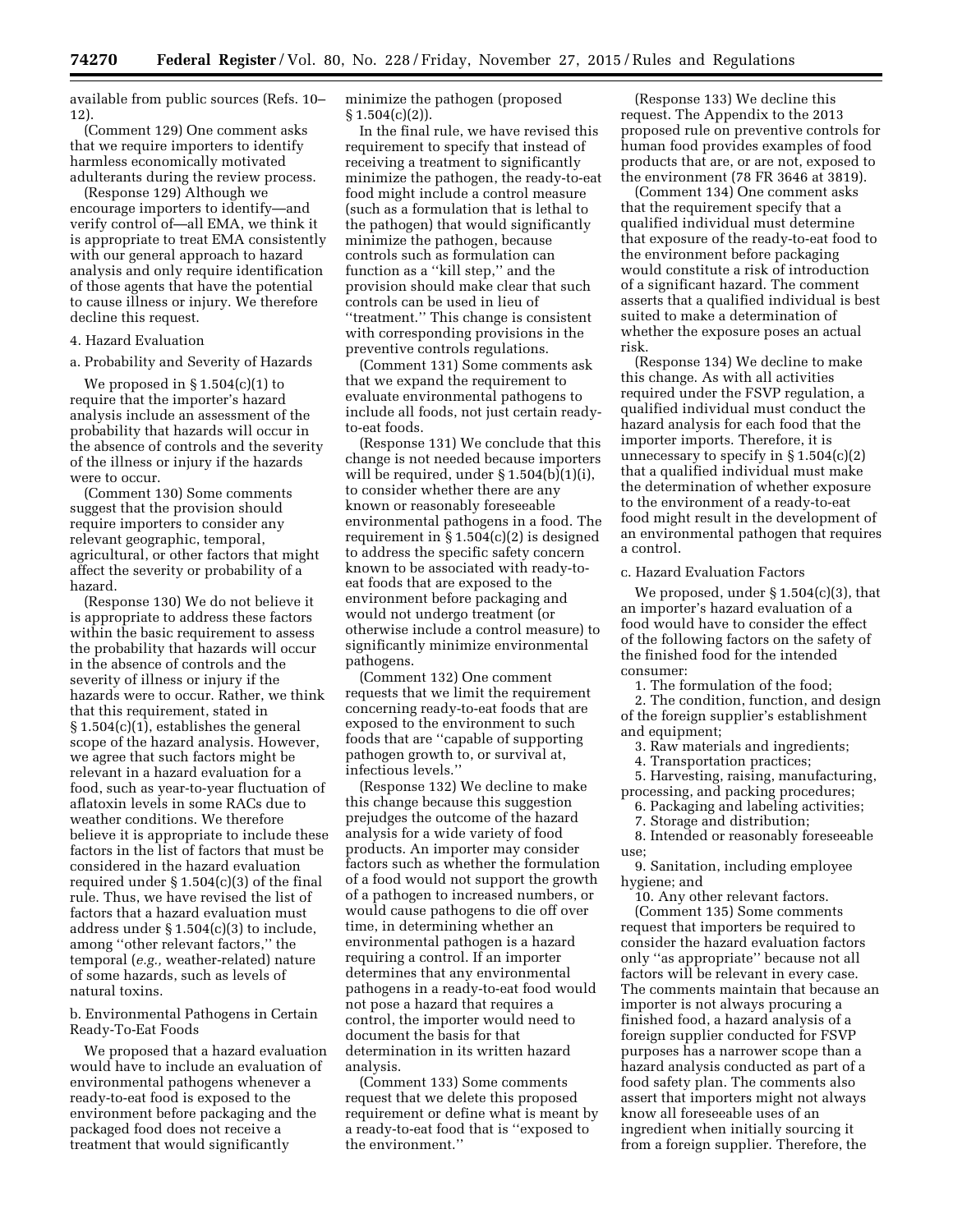comments maintain that importers should have the flexibility to apply the listed factors as they deem appropriate.

(Response 135) We decline to require that importers only consider the hazard evaluation factors ''as appropriate.'' We understand that importers might import raw materials or other ingredients and that this might affect how some of the factors are evaluated, such as the intended use of a raw material that is used in many foods. But importers must at least consider the potential effect of each of the factors on the safety of the finished food. If a factor is not relevant with respect to a particular food, the consideration might be brief. With regard to the importation of raw materials or other ingredients, we note that the final rule includes provisions applicable to when an imported raw material or other ingredient will be processed further in the United States.

(Comment 136) Some comments express concern that the proposed requirement to consider the condition, function, and design of the foreign supplier's establishment and equipment would necessitate an onsite audit of the foreign supplier. Some comments request that if onsite audits are required, we should provide guidance regarding such audits.

(Response 136) Importers will not be required to conduct onsite audits of potential foreign suppliers as part of the hazard analysis of a food under § 1.504(c)(3)(ii) of the final rule. We have revised this hazard evaluation factor from the ''condition, function, and design of the foreign supplier's establishment and equipment'' to the ''condition, function, and design of the establishment and equipment of a typical entity that manufactures/ processes, grows, harvests, or raises this type of food.'' This change is designed to make clear that importers must consider how a typical establishment and equipment used to manufacture/ process, grow, harvest, or raise a food affect the hazards in the food, rather than the potential effect of a particular foreign supplier's operations. (The requirement to consider a particular foreign supplier's performance is located in  $\S$  1.505 of the final rule, which sets forth the requirements for evaluation for foreign supplier approval and verification.) Importers can obtain information about the nature of establishments that produce a particular food and the equipment they use by consulting a number of sources of information other than audits. These may include, for example, trade journals and other publications, academic literature, and materials obtained

directly from potential foreign suppliers.

(Comment 137) Some comments suggest that we substitute ''expected use'' for ''intended or reasonably foreseeable use'' because they believe that the former is too vague to provide clear direction to importers and the Agency regarding compliance obligations.

(Response 137) We decline this request. Although we agree that the term ''expected use'' has the potential to communicate both intended and reasonably foreseeable use, we are concerned that the term might not be universally interpreted that way. For example, an importer might interpret ''expected use'' to mean ''probable use'' and consequently not consider reasonably foreseeable uses as part of the hazard evaluation. Therefore, we are retaining the term ''intended or reasonably foreseeable use'' to make it clear that an importer must consider use that is reasonably foreseeable in addition to intended use.

5. Review of Another Entity's Hazard Analysis

We proposed to provide that if the importer's foreign supplier had analyzed the known or reasonably foreseeable hazards for the food to determine whether there were any significant hazards, the importer could meet its requirement to determine whether there were any significant hazards by reviewing and assessing the hazard analysis conducted by the foreign supplier (proposed § 1.504(d)).

As described in sections III.E.5, III.F.4, and III.G.4 of this document, we conclude that it is appropriate to allow importers to obtain certain information needed to meet their FSVP responsibilities from other entities, in some cases in their supply chains, for the foods they import. Therefore, we have revised § 1.504(d) to provide that if another entity (including the foreign supplier) has, using a qualified individual, analyzed the known or reasonably foreseeable hazards for a food to determine whether there are any hazards requiring a control, the importer may meet its requirement to determine whether there are any hazards requiring a control for the food by reviewing and assessing the hazard analysis conducted by that entity. The importer is also required to document its review and assessment of the other entity's hazard analysis, including documenting that the hazard analysis was conducted by a qualified individual.

(Comment 138) Some comments assert that importers' opportunities to rely on a hazard analysis conducted by the foreign supplier might be limited because many suppliers would not want to share their hazard analyses.

(Response 138) We recognize that, due to commercial confidentiality concerns or other reasons, there might be circumstances in which some foreign suppliers might be reluctant to share their hazard analyses of foods that importers seek to obtain from them. However, we also believe that some foreign suppliers will desire to share their hazard analyses as a means of attracting customers for their products. In those cases, we want to provide importers with the flexibility to eliminate redundancy that would have occurred by not requiring the importer to conduct an independent hazard analysis when the foreign supplier has already conducted one.

(Comment 139) One comment suggests that we substitute ''food safety hazard'' for ''hazard'' so importers do not conclude that they must address all types of hazards.

(Response 139) We conclude that this change is unnecessary because this provision refers to another entity's analysis of known or reasonably foreseeable hazards for a food, and a hazard is specifically defined in the FSVP regulation as an agent that is reasonably likely to cause illness or injury if not controlled, *i.e.,* it affects the safety of the food.

6. Biological Hazards in RACs That Are Fruits or Vegetables

We proposed to provide that an importer of a RAC that is a fruit or vegetable would not be required to determine whether there were any significant microbiological hazards in such food (proposed § 1.504(e) in the Supplemental Notice). We stated in the preamble to the proposed rule that the hazard analysis requirements were not needed for RACs that are fruits or vegetables and that are subject to the regulation on produce safety in part 112 because FDA has already identified the biological hazards associated with fruits and vegetables and has proposed requirements for measures intended to prevent the introduction of these hazards into produce.

(Comment 140) Several comments ask that we clarify proposed § 1.504(e). Some comments ask that we specify that imported food is subject to the produce safety regulation when applicable, which would directly address the microbial hazards in the food. The comments assert that biological hazards are very significant in some fruits and vegetables and importers should consider them. The comments ask whether the provision is intended to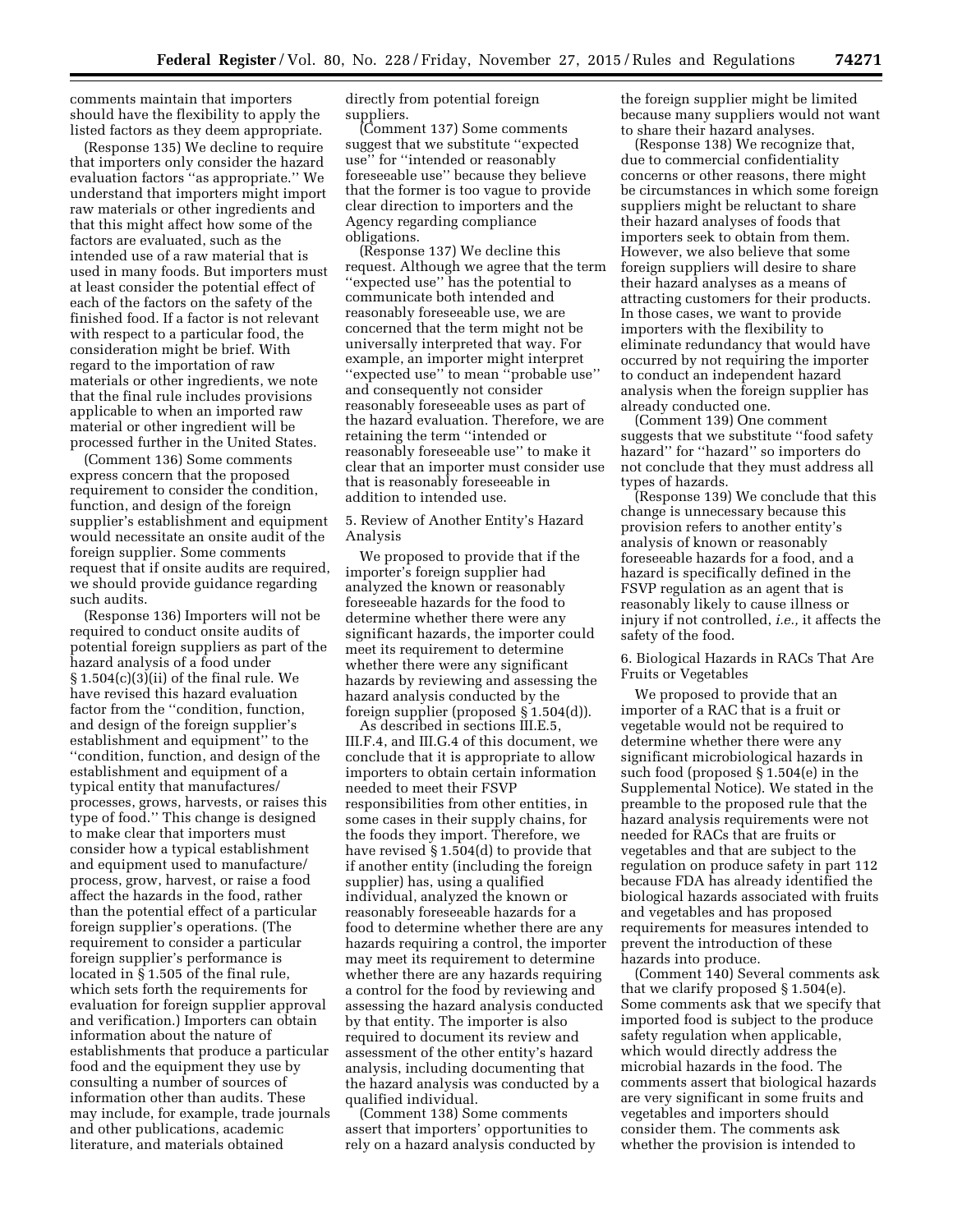apply to RACs that are fruits or vegetables that are not covered under the produce safety regulation. Some comments ask that we clarify how the FSVP and produce safety regulations work together. Some comments assert that all fresh produce must be subject to supplier verification, including evaluation of hazards, whether covered under the FSVP regulation or the produce safety regulation.

(Response 140) We proposed to "exempt" importers of RACs that are fruits or vegetables that are ''covered produce'' (as that term is defined in the produce safety regulation) from having to analyze the microbiological hazards in such food. Although proposed § 1.504(e) did not specifically state that the ''exemption'' from hazard analysis only applies when the imported RACs are ''covered produce'' as defined in proposed § 112.3, the preamble to the proposed rule essentially stated that the exemption only applies in these circumstances and explained the reason for the exemption. Specifically, the preamble explained that the exemption is appropriate because FDA has designed the produce safety regulation so that compliance with the regulation would ensure that microbiological hazards are adequately addressed. (Although proposed § 1.504(e) refers to ''microbiological'' hazards, it should have referred to ''biological'' hazards because ''hazard'' is defined in both the proposed and final rules on produce safety as any ''biological agent'' that is reasonably likely to cause illness or injury in the absence of its control.) Indeed, the produce safety regulation is intended to minimize the risk of serious adverse health consequences or death from the introduction of known or reasonably foreseeable biological hazards in produce, and to provide assurance that fruits and vegetables are not adulterated because of such hazards. To make this clear, we have revised § 1.504(e) to state that an importer of a RAC that is a fruit or vegetable is not required to determine whether there are any biological hazards requiring a control in such food only if the RACs are ''covered produce'' as defined in § 112.3 (*i.e.,* produce that is subject to the produce safety regulation in accordance with §§ 112.1 and 112.2).

In addition, we are clarifying that this partial exemption from the hazard analysis requirements is appropriate because the biological hazards in such fruits or vegetables require a control and compliance with the regulation in part 112 significantly minimizes or prevents the biological hazards. Although importers of such RACs need not conduct a hazard analysis with respect

to the biological hazards in this food, they must conduct supplier verification for the food in accordance with § 1.506 of the final rule to ensure that all hazards in the RACs, including biological hazards, are significantly minimized or prevented.

(Comment 141) Some comments request that importers of RACs that are fruits or vegetables not be required to analyze non-biological hazards in the food. The comments assert that there have been no outbreaks linked to chemical or physical hazards in imported produce, no examples of EMA in fresh produce, and no chemical contamination of fresh produce at levels reasonably likely to cause illness. The comments maintain that analyzing nonbiological hazards would be very burdensome because it would likely require a visit to the location in which the food is grown, and would be complicated by the seasonal nature of fruit and vegetable production and harvesting.

(Response 141) We decline to make this change. In the preamble to the proposed rule on produce safety (78 FR 3504 at 3524), we acknowledged that there can be non-biological hazards in produce, and a reference memorandum to that proposed rule provided an overview of the chemical, physical, and radiological agents that are reasonably likely to occur in produce at the farm and are capable of causing adverse health effects (Ref. 13). Our analysis of those hazards led us to conclude that they rarely pose a risk of serious adverse health consequences or death for consumers of produce, making it unnecessary to establish a new regulatory regime for their control under section 105 of FSMA. We stated that existing programs, such as the registration of pesticides with the Environmental Protection Agency (EPA) and State and industry efforts to control the presence of pesticides and mycotoxins in produce, are sufficient to keep these hazards under control. We also noted that FDA monitors natural toxins, pesticides, industrial chemicals, other chemical contaminants, and radionuclides in food. For these reasons, we tentatively concluded that it was appropriate to limit the scope of the produce safety regulations to biological hazards and science-based standards necessary to minimize the risk of serious adverse health consequences or death associated with biological hazards (78 FR 3504 at 3524). We have reaffirmed this conclusion in the final rule on produce safety published elsewhere in this issue of the **Federal Register**.

Thus, although the produce safety regulation does not address nonbiological hazards in fruits or vegetables, such hazards are sometimes associated with this food. We conclude that it is appropriate to require importers to determine whether there are any such hazards requiring a control in a fruit or vegetable they are importing because section 805 of the FD&C Act requires importers to verify that produce is produced not only in compliance with the produce safety regulation issued in accordance with section 419 of the FD&C Act but also in accordance with section 402, *i.e.,* that it is not adulterated. As we stated in the preamble to the FSVP proposed rule, we do not believe that the analysis of nonbiological hazards will create a significant burden for importers of fruits and vegetables; importers will need to be aware of how a crop is produced and whether there have been non-biological hazards, such as pesticide residues, associated with it. We believe that in many cases importers can obtain the information they need to assess nonbiological hazards from public sources, such as any regulations applicable to the control of such hazards, scientific literature, and information on FDA's Web site (including guidance documents, import alerts, recall notices, warning letters, and untitled letters), as well as information from the foreign suppliers themselves. The consideration of chemical and physical hazards for RACs that are fruits and vegetables is consistent with the requirements for these products under the regulation on preventive controls for human food.

(Comment 142) One comment notes that importers of produce must include chemical and physical contamination hazards when they analyze hazards in imported produce while domestic purchasers of produce need only confirm that the produce was produced in compliance with the produce safety regulation, which requires the control of biological hazards but not chemical or physical hazards. The comment asserts that this constitutes inconsistent treatment of domestic and imported products and may invite a challenge before the WTO.

(Response 142) We do not agree. The FSVP regulation does not result in different treatment of foreign and domestic produce producers with respect to chemical and physical hazards in produce. Although the produce safety regulation does not address such hazards, the presence of such hazards may cause produce whether produced domestically or overseas—to be adulterated under section 402 of the FD&C Act. Therefore,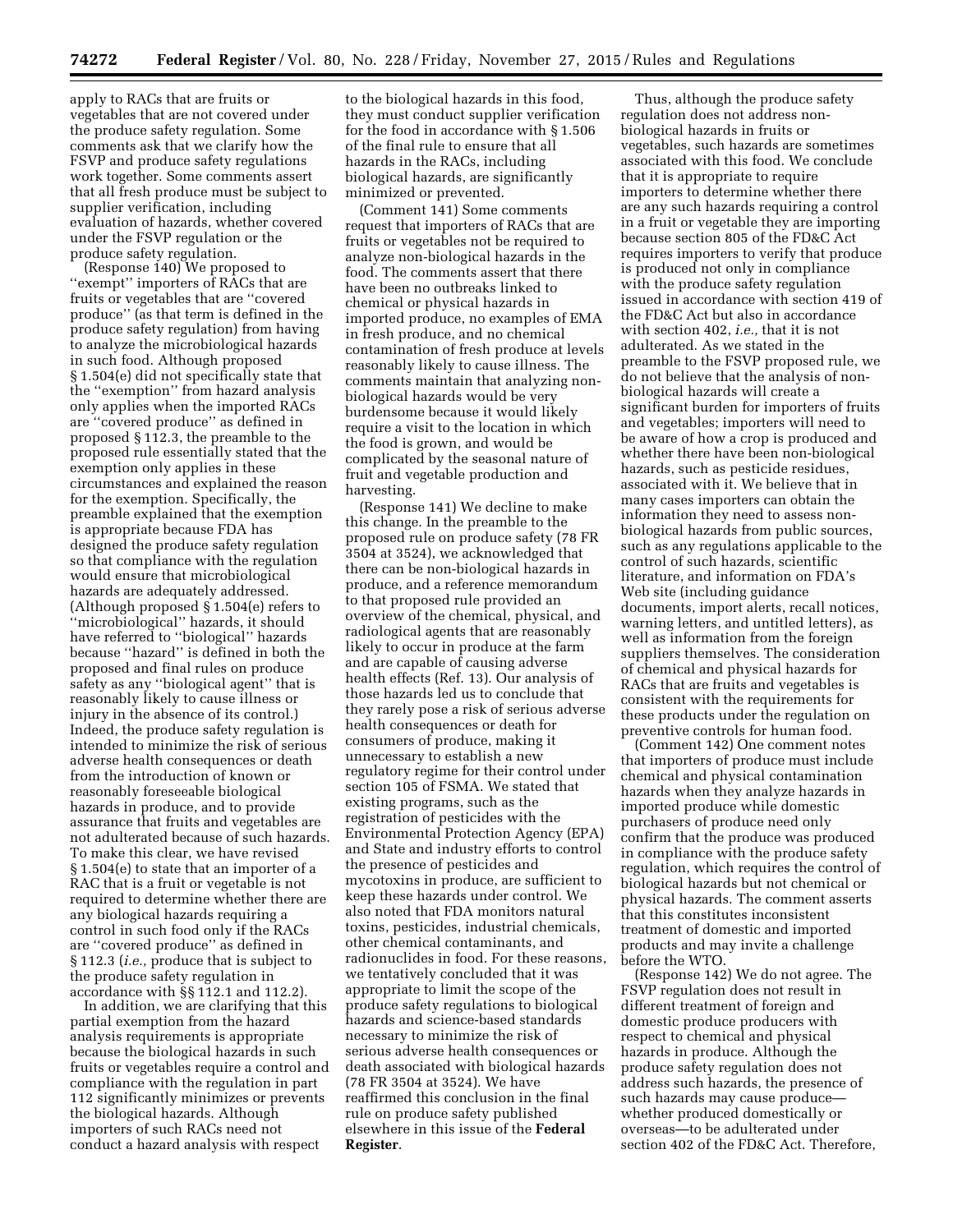both domestic and foreign producers of produce are prohibited from distributing produce contaminated with certain chemical and physical hazards, and domestic and foreign-produced produce is held to the same standard.

(Comment 143) One comment suggests that instead of ''fruits or vegetables,'' the provision should refer to RACs that are ''fresh, intact fruits, nuts, culinary herbs, or vegetables.'' The comment maintains that this change is needed because many importers will not be aware of FDA's scheme to distinguish RACs from processed foods and may not understand that the Agency considers fruits and vegetables to include nuts and culinary herbs. The comment suggests a corresponding change to proposed  $§ 1.504(f).$ 

(Response 143) We decline to make this change because the produce safety regulation refers to fruits, nuts, culinary herbs, and vegetables collectively as ''fruits and vegetables.'' We believe it would be confusing, and could imply a different meaning, if we were to adopt a different term to capture the same set of food in the FSVP regulation.

(Comment 144) Some comments suggest that this provision state whether importers of RACs that are fruits or vegetables must analyze hazards other than biological hazards.

(Response 144) We agree and have revised § 1.504(e) to specify that importers of RACs that are fruits or vegetables must analyze hazards other than biological hazards in such food.

### 7. No Hazards Requiring a Control

We proposed to provide, in § 1.504(f), that if an importer evaluates the known and reasonably foreseeable hazards in a food and determines that there are no significant hazards, the importer would not be required to determine what foreign supplier verification and related activities to conduct under § 1.505 and would not be required to conduct such activities under § 1.506. We proposed that this provision would not apply if the food is a RAC that is a fruit or vegetable and that is subject to the produce safety regulation.

Consistent with the change to § 1.504(e) discussed in Response 140, we have revised § 1.504(f) to state that it does not apply if the food is a RAC that is a fruit or vegetable that is ''covered produce'' as defined in § 112.3 in the produce safety regulation.

(Comment 145) Some comments assert that we should declare certain foods, such as chocolates, confectionery, jams, preserves, baked goods, and nonalcoholic beverages, to be safe, as the Agency has done with several products

under the proposed rule on produce safety.

(Response 145) We are finalizing proposed § 1.504(f) because we agree that there are many foods that have no hazards requiring a control. In the preamble to the proposed rule, we suggested salt and certain food-grade chemicals as examples of food for which, depending on the circumstances, there might not be any hazards that would be reasonably likely to occur. Other examples of food for which there might be no hazards requiring a control include, but are not limited to, many crackers, most bread, dried pasta, many types of cookies, many types of candy (*e.g.,* hard candy, fudge, maple candy, taffy, toffee), honey, molasses, sugar, syrup, soft drinks, and jams, jellies, and preserves from acid fruits.

However, because many of these foods can be made using a variety of ingredients under different processes by different manufacturers, we decline to completely exempt these foods from the FSVP regulation by declaring them to be ''safe.'' Rather, we conclude that it is appropriate to require importers to determine whether there are any hazards requiring a control in a particular food. However, as previously stated, importers will be able to rely on hazard analyses conducted by other entities, including analyses that find no hazards requiring a control in foods.

(Comment 146) Some comments request that importers be required to reevaluate food and foreign supplier risks annually even when an importer determines that there are no significant hazards in a food.

(Response 146) We do not agree. Under § 1.505(c) of the final rule, importers will be required to reevaluate the risk posed by a food as well as a foreign supplier's performance when the importer becomes aware of new information about these matters (including new information about potential hazards), or at least every 3 years (see section III.F.3 of this document). We conclude that it is unnecessary to require more frequent reevaluation of the risks in a food and a foreign supplier's performance for those foods for which an importer determines that there are no hazards requiring a control.

(Comment 147) Some comments maintain that proposed § 1.504(f) conflicts with proposed § 1.504(e), which exempts importers of RACs that are fruits or vegetables from having to analyze the biological hazards in such produce. Some comments suggest that § 1.504(f) creates an assumption that there are always significant hazards in

fruits and vegetables subject to the produce safety regulations.

(Response 147) We do not believe that § 1.504(f) conflicts with § 1.504(e). As we stated in the preamble to the proposed rule, this exception is appropriate because for such food the importer is not conducting a hazard analysis to identify the biological hazards that need to be significantly minimized or prevented. If we did not specify that § 1.504(f) did not apply to RACs that are fruits or vegetables that are covered produce, an importer of such food might mistakenly conclude that because it had determined that there were no non-biological hazards requiring a control in the food, the importer need not conduct supplier verification. However, because there are presumed to be biological hazards associated with all fruits and vegetables that are covered produce under the produce safety regulation, even if there are no non-biological hazards in a fruit or vegetable, the importer must conduct supplier verification to obtain assurances that the food was grown and harvested consistent with the produce safety regulation and is not adulterated.

8. Hazards Controlled by the Importer or Its Customer

In the Supplemental Notice, we proposed to provide (in § 1.504(g)) that if the preventive controls that the importer and/or its customer implement in accordance with the proposed preventive controls requirements in subpart C of part 117 are adequate to significantly minimize or prevent all significant hazards in a food, the importer would not be required to determine or conduct appropriate foreign supplier verification. Proposed § 1.504(g) further stated that if the importer's customer controlled one or more such hazards, the importer would be required to annually obtain from the customer written assurance that it had established and was following procedures (identified in the written assurance) that would significantly minimize or prevent the hazard.

As set forth in § 1.507 of the final rule and discussed in section III.H of this document, we have broadened the circumstances under which certain importers are not required to conduct an evaluation under § 1.505 or supplier verification activities under § 1.506 when the hazard requiring a control in a food will be adequately controlled by another entity and certain other requirements are met. We discuss those provisions and respond to the comments on proposed § 1.504(g) in section III.H.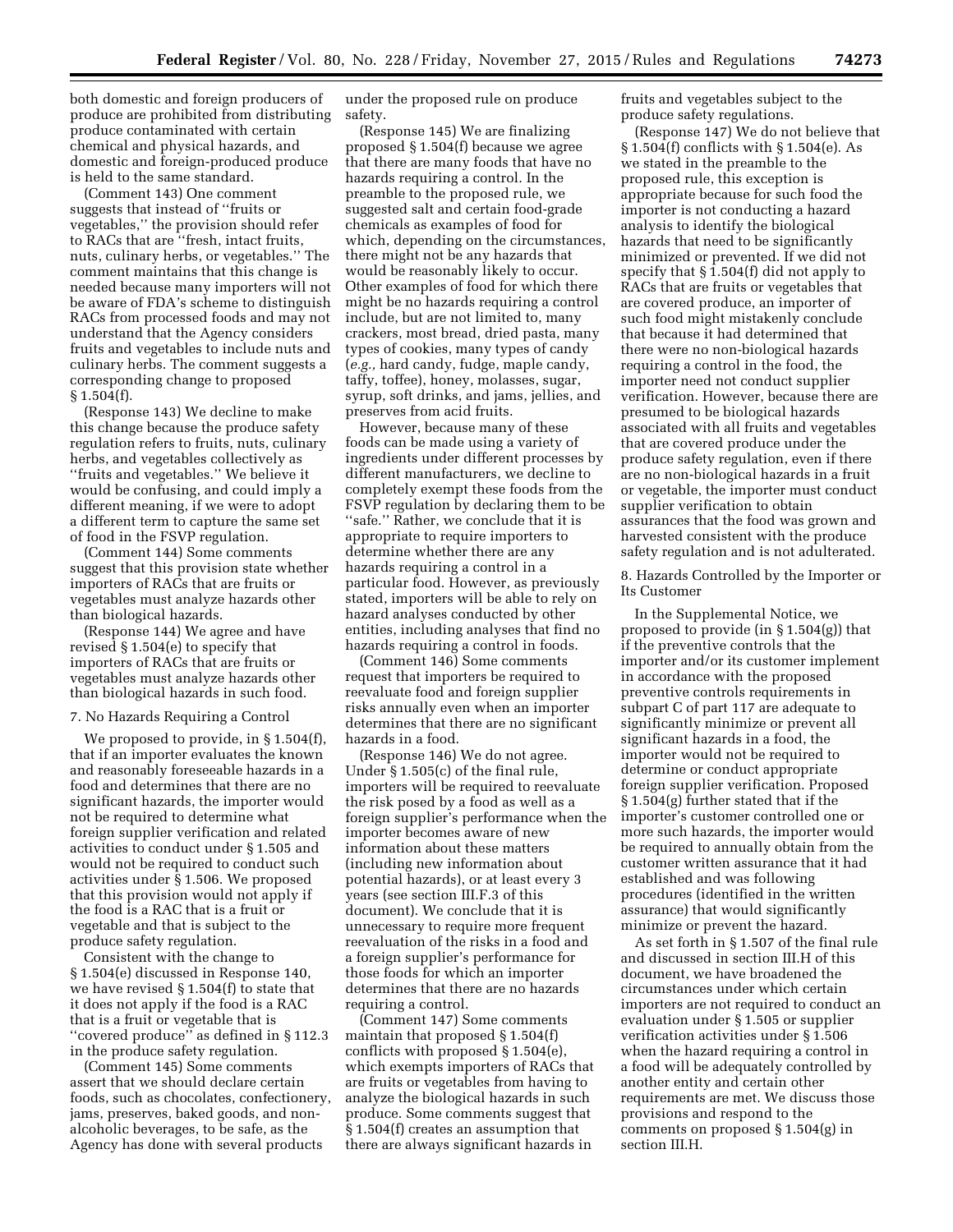### *F. Evaluation for Foreign Supplier Approval and Verification (§ 1.505)*

In the Supplemental Notice, we replaced a proposed requirement that importers conduct a compliance status review of the food and foreign supplier with a requirement to evaluate the risks associated with a food to be imported (as determined in the hazard analysis for the food) and the potential foreign supplier of that food. Although the comments generally support this more comprehensive, ''holistic'' approach to selecting suppliers, several comments suggest changes regarding the proposed risk factors or the proposal to require reevaluation of risk. As discussed in the following paragraphs, we have made some relatively minor changes with respect to the proposed food and foreign supplier factors, and the final rule permits importers to rely on evaluations of these factors conducted by other entities (except for the foreign supplier), provided that the importer reviews and assesses the evaluation and documents the review and assessment. In addition, we have revised the provisions concerning reevaluation of these factors so that they take the place of the proposed requirements on FSVP reassessment.

1. Evaluation for Approving Suppliers and Determining Verification Activities

We proposed (in § 1.505(a)(1)(i) through (vi)) to require importers, in determining the appropriate supplier verification and related activities to conduct, to consider the following:

• The hazard analysis for the food conducted under proposed § 1.504, including the nature of the hazard.

• The entity that will be applying controls for the hazards, such as the foreign supplier or the foreign supplier's raw material or ingredient supplier.

• The foreign supplier's procedures, processes, and practices related to the safety of the food.

• Applicable FDA food safety regulations and information regarding the foreign supplier's compliance with those regulations, including whether the foreign supplier is the subject of an FDA warning letter or import alert.

• The foreign supplier's food safety performance history, including results from testing foods for hazards, audit results relating to the safety of the food, and the supplier's record of correcting problems.

• Any other factors as appropriate and necessary, such as storage and transportation practices.

We also proposed to require importers to document their risk evaluations.

### a. General

(Comment 148) Some comments request that we define ''risk'' because some people might not understand the difference between ''risk'' and ''hazard'' as the terms are frequently interchanged in common usage. One comment suggests that the regulations define ''risk'' as ''the chance or probability that harm will occur, taking into account both the likelihood that a hazard will occur in the absence of controls to prevent it and the severity of the illness or injury that the hazard might cause.''

(Response 148) Although we conclude that it is not necessary to include a definition of risk in the codified provisions, we agree that, in the context of food safety science, a risk is different from a hazard. Although the regulations on preventive controls for human food and for animal food do not include a definition of ''risk,'' in those regulations we regard risk in the way that it is described in the Codex Alimentarius, which defines ''risk'' as ''a function of the probability of an adverse health effect and the severity of that effect, consequential to a hazard(s) in a food.'' Therefore, a risk posed by a food is the potential effect on health related to the hazards in the food.

Because Codex defines risk in relation to inherent food hazards only, rather than also considering the effect of actions by a producer or supplier of a food, we conclude that, to apply the term ''risk'' consistently throughout the FSMA regulations, § 1.505 of the FSVP regulation should not refer to the ''risks'' posed by a foreign supplier. Therefore, we have revised § 1.505(a) so that it refers, in  $\S 1.505(a)(1)(iii)(A)$ through (C) of the final rule, to factors related to the foreign supplier's ''performance'' rather the ''risks'' associated with the foreign supplier. These factors, which we have not substantially changed in the final rule, are the supplier's food safety-related processes and procedures, its compliance with FDA food safety regulations, and its food safety history with the importer and others.

(Comment 149) Several comments ask that we revise  $\S 1.505(a)(1)$  to state that importers must consider the food and foreign supplier factors in deciding whether to approve a supplier, rather than in selecting appropriate supplier verification activities.

(Response 149) We do not agree that the use of the factors should be limited in this way. Many comments assert that factors such as a foreign supplier's compliance status and contractual performance history can play an important role in determining

appropriate verification activities, such as in concluding that onsite auditing on an annual basis of a highly-compliant foreign supplier is not necessary even when the supplier is providing foods with SAHCODHA hazards. Therefore, we conclude that it is appropriate that importers evaluate certain safety factors related to a food and the foreign supplier in deciding what supplier verification activities (and the frequency of such activities) are needed to provide adequate assurance of the safety of the food.

Although proposed § 1.506(a) stated that importers must have procedures to ensure that they import food only from foreign suppliers approved based on the evaluation conducted under proposed § 1.505, we have revised § 1.505(a)(1) to make clear that an importer must conduct an evaluation of the foreign supplier's performance and the risks posed by a food to both approve foreign suppliers and determine appropriate foreign supplier verification activities.

(Comment 150) Some comments ask that we revise § 1.505(a) to give importers the flexibility to consider only those factors that they conclude are appropriate for a particular food and foreign supplier. As an example, one comment states that an importer typically would not review a supplier's FDA compliance history to determine a verification activity but might consider it later as part of the actual verification and qualification of the supplier.

(Response 150) We decline to make this change. We conclude that generally each of the factors set forth in § 1.505(a) will be relevant to approving a foreign supplier for a particular food and to determining appropriate verification activities for the supplier. If a particular factor is of little or no relevance with respect to a particular food and foreign supplier, the importer might only need to briefly consider that factor. For example, an importer that has never obtained food from a potential foreign supplier would not have any direct ''history'' with that supplier; for a foreign supplier that has just begun exporting food and, therefore, would not have been inspected by FDA, there might not be any associated warning letters or other compliance-related documents. However, with respect to a foreign supplier's compliance with FDA food safety regulations, we believe that there would be very few circumstances in which this factor would not be relevant to deciding whether to approve a foreign supplier as a source of a food and selecting appropriate supplier verification activities.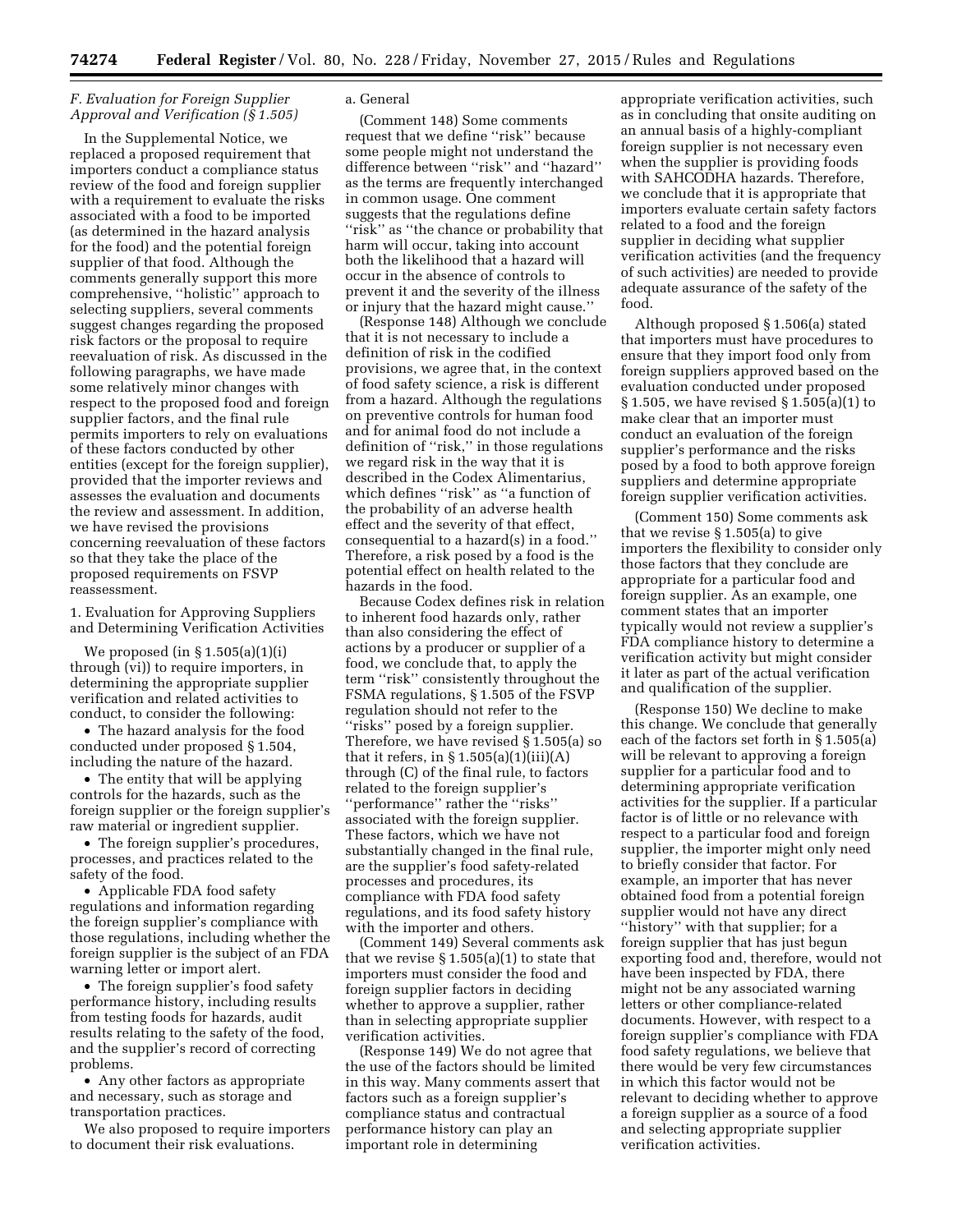# b. Hazard Analysis

On our own initiative, we have revised § 1.505(a)(1)(i) to include the hazard analysis ''of the food conducted under § 1.504'' because, as discussed in section III.E.5 of this document, under § 1.504(d) of the final rule an importer may review and assess a hazard analysis conducted by another entity.

(Comment 151) One comment states that, when considering the hazard analysis, the requirement to include the nature of the hazard should refer to the nature of the ''hazard requiring control'' because importers should evaluate supplier risks primarily as they relate to those hazards.

(Response 151) We agree that referring to the nature of the hazard requiring a control is appropriate and have revised § 1.505(a)(1)(i) accordingly.

#### c. Entity Applying Controls

(Comment 152) Several comments express concern regarding the proposed requirement to consider the entity that will be applying hazard controls because it refers not only to the foreign supplier but to the foreign supplier's raw material or ingredient supplier (proposed § 1.505(a)(1)(ii)). Several comments state that the importer's responsibility to conduct supplier verification should be limited to its direct supplier's compliance with applicable regulations, maintaining that this would be consistent with the Bioterrorism Act requirements, which provide for the identification of the immediate non-transporter previous source and subsequent recipient. Some comments state that requiring importers to document the actions of their suppliers' suppliers would require a major change to the produce supply chain because the identity of a broker's or aggregator's suppliers often is proprietary information.

(Response 152) We do not agree that it is inappropriate to require importers to consider which entities control hazards, regardless of whether the entity is the foreign supplier, the foreign supplier's supplier, or some other entity in the supply chain. The records requirements of the Bioterrorism Act serve a different function and are not directly applicable to the scope of evaluations conducted in accordance with the FSVP provisions of FSMA. Moreover, knowing the entity or entities that will be significantly minimizing or preventing the hazards in a food is directly relevant to the type of foreign supplier or other verification activity that the importer will need to conduct under § 1.506 or § 1.507 of the final rule. For example, when a foreign supplier's

raw material supplier is controlling a hazard in a food that the importer obtains from the foreign supplier, the importer might conclude that reviewing the foreign supplier's records of verification that its supplier produced the raw material in accordance with the preventive controls or produce safety regulations is more appropriate than auditing the foreign supplier with respect to this hazard.

In the final rule, we are revising § 1.505(a)(1)(ii) to require consideration of the entity or entities that will be significantly minimizing or preventing the hazards requiring a control or verifying that such hazards have been significantly minimized or prevented, such as the foreign supplier, the foreign supplier's raw material or other ingredient supplier, or another entity in the importer's supply chain. (The provision refers to significant minimization or prevention of hazards in accordance with the change we are making to proposed § 1.506(c), discussed in section III.G.3 of this document.) We conclude that this clarification is needed to address circumstances such as when a foreign supplier grows produce but another entity performs certain activities, such as harvesting the produce. Entities that fit the definition of ''farm,'' such as harvesters, might be required to significantly minimize or prevent hazards under the produce safety regulation. To ensure that the importer will meet its obligation under section 805(a)(1) of the FD&C to perform supplier verification activities to verify that the imported food is produced in compliance with sections 418 and 419, as applicable, and not adulterated under section 402 or misbranded under section 403(w), the importer must evaluate which entities in the supply chain have either significantly minimized or prevented the hazards or verified that the hazards were significantly minimized or prevented. The results of this evaluation might be a factor in determining (1) whether to approve the foreign supplier (the grower of the produce) or (2) the type and frequency of verification activities. Consequently, we conclude that importers must consider the entities that will be significantly minimizing or preventing the hazards or verifying significant minimization or prevention of the hazards in the foods they import as part of the evaluation conducted for supplier approval and determination of supplier verification activities.

d. Foreign Supplier's Safety Procedures, Processes, and Practices

(Comment 153) Some comments express concern about how the confidentiality of a foreign supplier's food safety procedures, processes, and practices will be ensured, considering that some information regarding these matters might include data of a commercially sensitive nature. The comments suggest that we revise these provisions to respect the right of foreign companies not to disclose confidential information to third parties (the comments raise this same concern with respect to information regarding a foreign supplier's food safety performance history under proposed  $\S 1.505(a)(1)(v)$ ).

(Response 153) We decline to make this change. As discussed in section III.K.6 of this document, under § 1.510(f) of the final rule, records obtained by FDA in accordance with the FSVP regulation will be subject to the public disclosure provisions in part 20 (21 CFR part 20), including the protections against disclosure of trade secrets and commercial or financial information that is privileged or confidential. How foreign suppliers and importers choose to handle the issues surrounding the sharing of any confidential information with each other is between those parties. While we recognize that there might be some suppliers who are reluctant to provide information relevant to the kind of verification activities required by this rule, we believe that many suppliers will agree to such activities in order to facilitate the exportation of their products to the United States and access new customers.

### e. Supplier's Compliance With Applicable FDA Food Safety Regulations

On our own initiative, we have modified the proposed requirement to consider applicable FDA food safety regulations and the foreign supplier's compliance with those regulations to address circumstances in which a potential foreign supplier is in a country whose food safety system we have officially recognized as comparable or determined to be equivalent to the U.S. system. Section 1.505(a)(1)(iii)(B) of the final rule requires importers, when applicable, to consider the relevant laws and regulations of a country whose food safety system we have officially recognized as comparable or determined to be equivalent to that of the United States, and information relevant to the supplier's compliance with those laws and regulations. This means that if an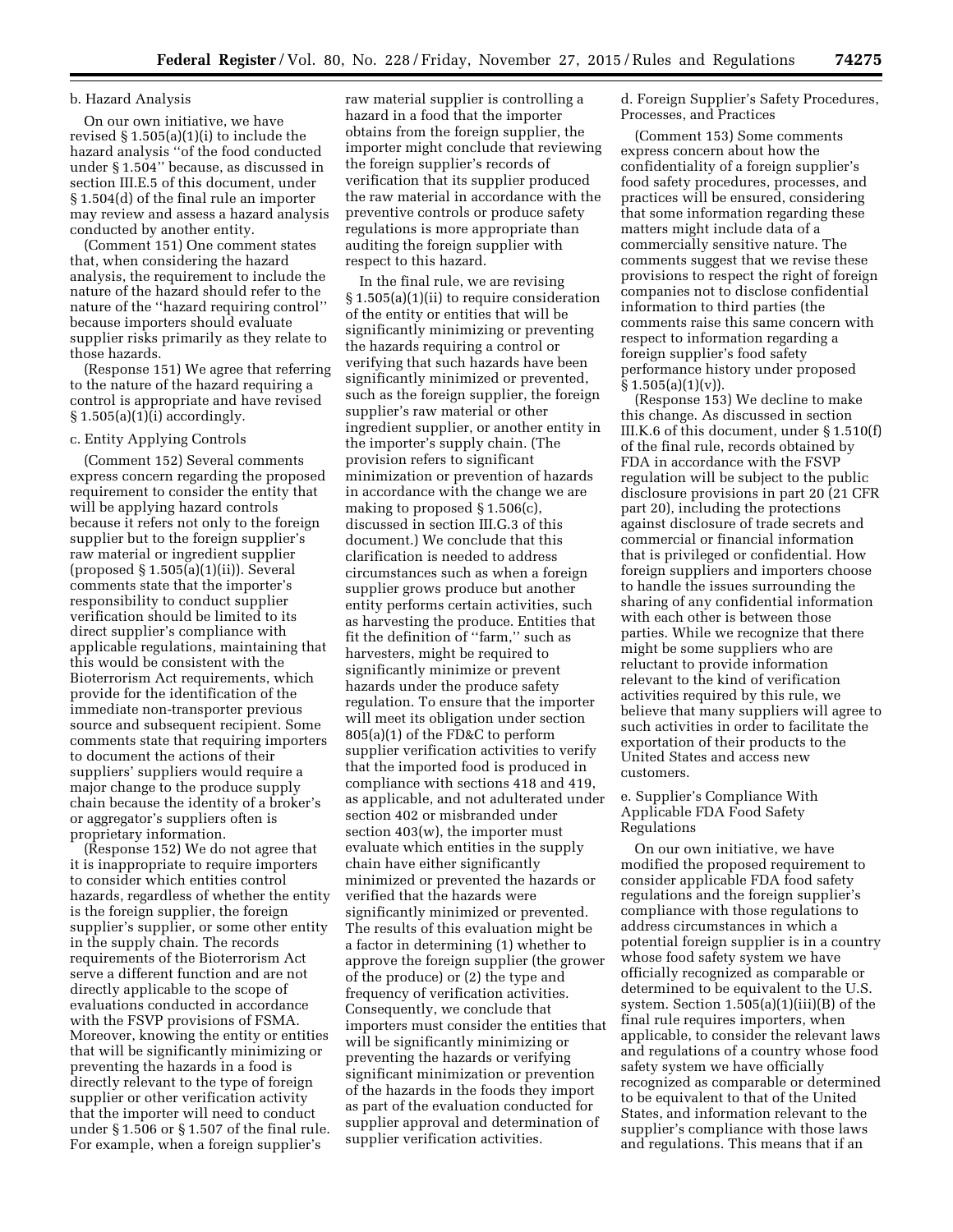importer's potential foreign supplier is located in a country whose food safety system we have officially recognized as comparable or determined to be equivalent (as discussed in section III.N of this document), the importer would consider, as part of its evaluation of the supplier, the supplier's compliance with the laws and regulations of that country rather than its compliance with U.S. food safety law. As discussed in section III.N, this reflects the nature of FDA recognition of the comparability of a foreign food safety authority in a systems recognition arrangement.

(Comment 154) Some comments express concern about the availability to importers of information about foreign suppliers' compliance with FDA food safety regulations. Some comments state that information about warning letters and import alerts often is not available on the FDA Web site in a timely manner and it can be difficult to navigate the Web site. Some comments assert that any requirement to consider foreign supplier compliance information should be limited to information that is available on our Web site or to information that is publicly available. One comment states that we should not require a prescriptive review of regulatory information unless we develop a system that allows importers to efficiently monitor new regulatory enforcement actions. One comment asks that we consider developing online databases that importers could use to obtain information on foreign suppliers.

(Response 154) We agree with the comments that the requirement to consider information on a foreign supplier's compliance with applicable FDA food safety regulations—as well as information on the other factors in § 1.505(a)(1)—should be limited to information that is publicly available or that the importer has otherwise been able to obtain (*e.g.,* from a foreign supplier). We currently have searchable online databases for warning letters and import alerts; both of these databases are available to the public from our Web homepage at *<http://www.fda.gov>*. Other relevant compliance-related information available on FDA's Web site includes recall notices and notices of suspensions of facility registrations. We are considering ways to make this information more accessible to importers who will now be required to check the compliance history of their suppliers. To make clear that an importer must consider such publicly available information, § 1.505(a)(1)(iii)(B) of the final rule

specifies that the applicable information includes whether the foreign supplier is the subject of any ''other FDA

compliance action related to food safety.'' We also note that, although the requirement to consider information on supplier compliance with applicable FDA food safety regulations is limited to publicly available information or information that the importer has otherwise obtained, if we became aware that an importer did not consider information that it had obtained relating to a supplier's FDA compliance, that would be a violation of the requirement.

(Comment 155) Some comments assert that this provision should be deleted because an importer's evaluation of the food and the foreign supplier should focus on information pertaining to risks identified in the imported food rather than the supplier. The comments note that if a foreign supplier were subject to an FDA warning letter or import alert for a food other than the food the importer was importing, that information would not be relevant to the importer's risk evaluation.

(Response 155) We do not agree. We conclude that evidence that a foreign supplier had received a warning letter or been placed on import alert with respect to a particular food, even a food different than the food an importer is considering obtaining from the foreign supplier, could be relevant to deciding whether to source a food from the supplier. In particular, a pattern of noncompliance, even if it did not involve the particular food that the importer sought to obtain, should affect an importer's decision on whether to approve a foreign supplier and, if so, what supplier verification activities would be appropriate with respect to this supplier.

(Comment 156) Some comments suggest that the scope of data sources reviewed be expanded to include Food Facility Registration Module (FFRM) status, Reportable Food Registry (RFR) entries, and outcomes from recent FDA CGMP inspections.

(Response 156) In accordance with section 415(a)(5) of the FD&C Act regarding disclosure of certain food facility registration information, information regarding whether a particular food facility is registered is generally not publicly available; however, as stated previously, FDA may publicize actions to suspend a facility's registration, which would be relevant information under  $\S 1.505(a)(1)(iii)(B)$ . In addition, importers may obtain information about a foreign facility's registration status from the foreign facility. Information from the RFR that we make available in our RFR annual reports is generally not provided on a company-specific basis. Under section

417(h) of the FD&C Act (21 U.S.C. 350f(h)), a record in the RFR is subject to a request under the Freedom of Information Act (FOIA) (5 U.S.C. 552), except that FDA registration numbers and information derived from such registrations are protected from disclosure to the extent that they would disclose the identity or location of a specific registered person in accordance with section 415(a)(5) of the FD&C Act. In addition, confidential commercial information in such records is also protected from disclosure, and in many cases the name of the original producer of the food may constitute confidential commercial information. We also generally do not proactively make available information related to FDA inspections of foreign suppliers, including Form FDA 483s and Establishment Inspection Reports (EIRs), although it is possible that an importer could obtain such information from a foreign supplier or from FDA through a FOIA request. Any confidential commercial information, trade secret information, or other protected information in Form FDA 483s and EIRs that we provide through a FOIA request would be redacted (*i.e.,* deleted) in accordance with the disclosure exemptions set forth in the FOIA and FDA's public information provisions in part 20.

#### f. Foreign Supplier's Food Safety History

(Comment 157) One comment suggests that, to be consistent with the preventive controls regulations and to avoid an implied requirement to perform testing and auditing, we should revise proposed  $\S 1.505(a)(1)(v)$  to state that a foreign supplier's food safety performance history ''includ[es] available information'' about results from testing foods for hazards, audit results relating to the safety of the food, and the supplier's record of correcting problems. One comment states that § 1.505(a)(1)(v) should not obligate an importer (or a foreign supplier through its importer) to provide FDA with details of an audit because this would have a chilling effect on the number of audits to which a supplier submits. The comment asks that we revise  $§ 1.505(a)(1)(v)$  to refer to supplier performance history that is ''relevant to the intended use'' of raw materials or ingredients and to make the provision consistent with the corresponding provision in the proposed regulation on preventive controls for animal food.

(Response 157) We have revised this provision  $(\S 1.505(a)(1)(iii)(C)$  in the final rule) to make it consistent with the corresponding provisions in the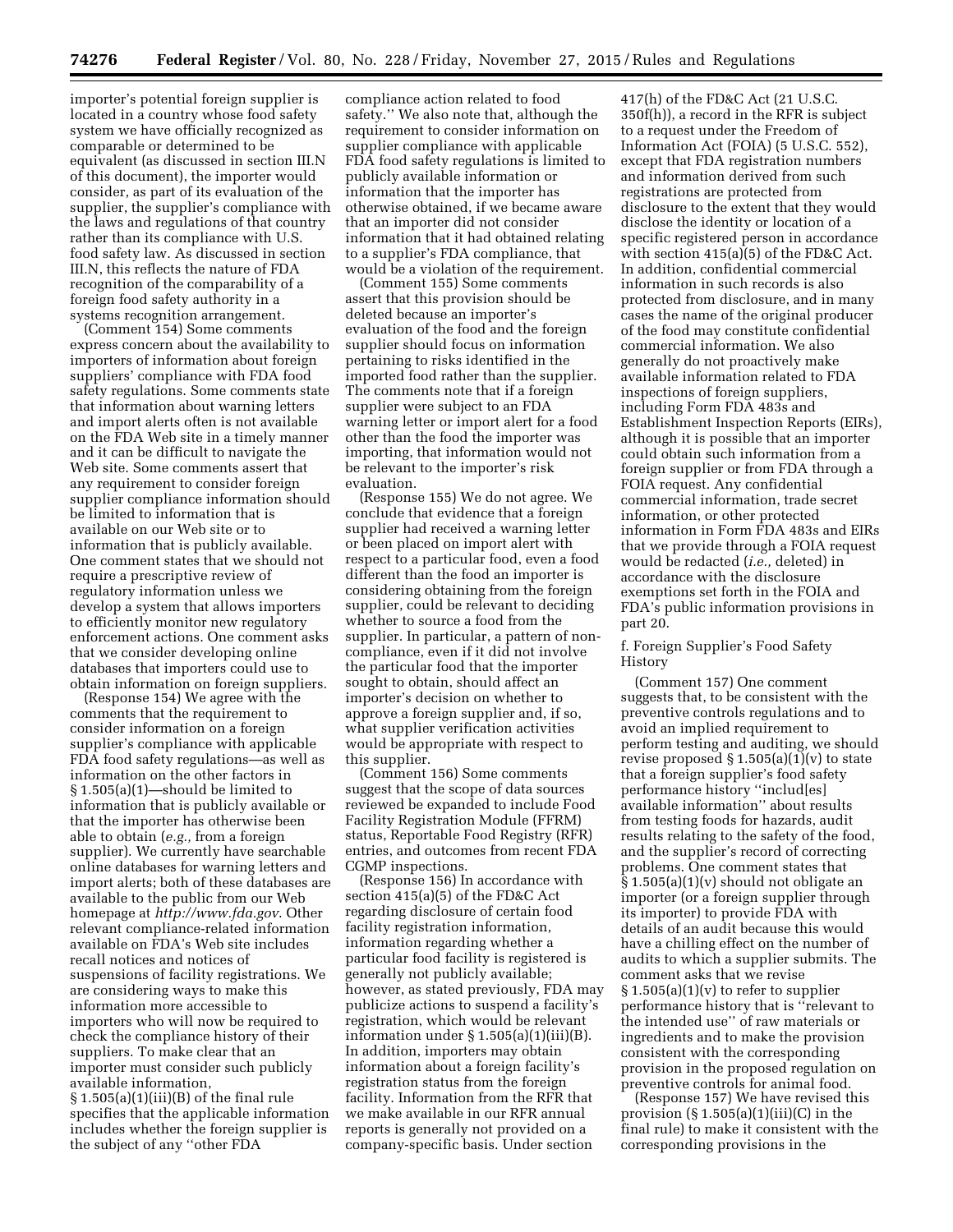preventive controls regulations by specifying that the foreign supplier's food safety history includes available information about results from testing foods for hazards, audit results relating to the safety of the food, and responsiveness of the foreign supplier in correcting problems. We agree that § 1.505(a)(1)(iii)(C) does not require importers to conduct additional testing or auditing, but rather requires them to consider the results of any such activities that the importer has conducted in assessing the performance of its supplier in evaluating or reevaluating the concerns associated with use of a particular supplier, including when considering obtaining an additional food from an approved supplier. We have not limited the requirement to consider only the supplier's history with the importer that is ''relevant to the intended use'' of a food because some actions of a supplier, such as how quickly it has acted to address safety problems that have emerged in food it has provided to an importer, do not necessarily relate to the intended use of a food but are nevertheless important in assessing a supplier.

g. Other Factors as Appropriate and Necessary

(Comment 158) One comment encourages us to make it clear to FDA investigators that additional considerations, including transportation and storage practices, are not required in all cases and might not be reflected in importers' records. As an example, the comment notes that some food additive and GRAS substances do not require refrigeration and are stored and transported in sealed containers; the comment asserts that changes in those storage and transportation conditions would not create a significant hazard.

(Response 158) We agree that it is possible that an importer might consider the nature of a food as well as a potential foreign supplier and appropriately conclude that there are no ''other'' factors that will have a significant effect on (1) whether the importer should approve the use of the supplier or (2) what supplier verification activities might be appropriate with respect to assessing the safety of the food obtained from that supplier. Regarding the example provided in the comment, we agree that storage and transportation may not be relevant factors for foods that do not require refrigeration and that are stored and transported in sealed containers. To the extent the comment is requesting a change to the codified to that effect, we do not believe that is necessary.

h. Guidance on Evaluating Food Risk and Foreign Supplier Performance

(Comment 159) Several comments request that we develop guidance on the specific information that importers should consider under each factor in  $§ 1.505(a)(1).$ 

(Response 159) We anticipate that the FSVP guidance, once finalized, will provide recommendations on the information that importers should consider for each factor in § 1.505(a)(1).

#### 2. Approval of Foreign Suppliers

Under proposed § 1.506(a), importers would be required to establish and follow written procedures to ensure that they import foods only from foreign suppliers approved based on the risk evaluation they conducted under proposed § 1.505 (or when necessary and appropriate, on a temporary basis from unapproved foreign suppliers whose foods they subject to adequate verification activities before using or distributing). Thus, there was an implicit requirement that importers ''approve'' their foreign suppliers on the basis of the risk evaluation they conducted. Section 1.505(b) of the final rule makes this requirement clear by specifying that an importer must approve its foreign suppliers (and document the approval) on the basis of the evaluation the importer conducts under § 1.505(a) or the importer's review and assessment of an evaluation conducted by another entity under § 1.505(d) (discussed in section III.F.4 of this document).

3. Reevaluation of Food Risks and Foreign Supplier Performance

We proposed (in § 1.505(b)) to require importers to promptly reevaluate the risk posed by a food and other factors associated with a food or foreign supplier when the importer becomes aware of new information about these factors. We further proposed that if an importer determined that it was appropriate to continue to import the food from the foreign supplier, the importer would have to document the reevaluation and its determination.

(Comment 160) Some comments suggest that we delete the proposed requirement to reevaluate risks in § 1.505(b) because importers would be required to reevaluate the factors affecting food and supplier risks when they become aware of new information about these risks under the FSVP reassessment requirements in § 1.508 of the proposed rule.

(Response 160) We agree that we should eliminate potentially redundant requirements to reevaluate food risks

and foreign supplier performance. However, we conclude that we should do so by deleting the FSVP reassessment requirements in proposed § 1.508 and essentially placing those requirements in § 1.505 of the final rule. We are taking this approach because changes in the risk posed by a food or the performance of the foreign supplier are the principal reasons why it might be necessary to reassess the appropriateness of an importer's FSVP for a food and supplier. Consistent with this approach, the final rule specifies, in  $\S 1.505(c)(1)$ , that if an importer becomes aware of new information about the food and supplier-related factors in § 1.505(a)(1), the importer must promptly reevaluate the concerns associated with those factors and document this reevaluation. Section 1.505(c)(1) further requires that if the importer determines that any of the matters addressed in the evaluation have changed (such as the emergence of a new hazard or a significant supplier compliance problem), the importer must promptly determine (and document) whether to continue to import the food from the foreign supplier and whether the verification activities it conducts need to be changed. Under § 1.505(c)(2), if in any 3-year period an importer has not reevaluated the food and supplier concerns on the basis of new information, the importer must conduct a reevaluation and take other appropriate actions, if necessary, in accordance with § 1.505(c)(1). The importer is required to document such a reevaluation and any subsequent actions it takes under  $\S 1.505(c)(1)$ .

(Comment 161) One comment suggests that, in addition, to being required to document a determination (following a reevaluation of risks) that it is appropriate to continue to import a food from a foreign supplier, importers should be required to document a determination to discontinue importing a food from a foreign supplier.

(Response 161) We agree. Because § 1.505(c)(1) of the final rule requires importers to document their determination as to whether to continue to import food from a foreign supplier, this would include a decision to discontinue use of a supplier.

(Comment 162) Some comments suggest that importers should be required to conduct a reevaluation of food and supplier risks annually regardless of whether the importer becomes aware of new information about risks. The comments maintain that an annual reevaluation would not be overly burdensome, adding that if no changes were required, the importer could simply note that determination. Regarding the proposed FSVP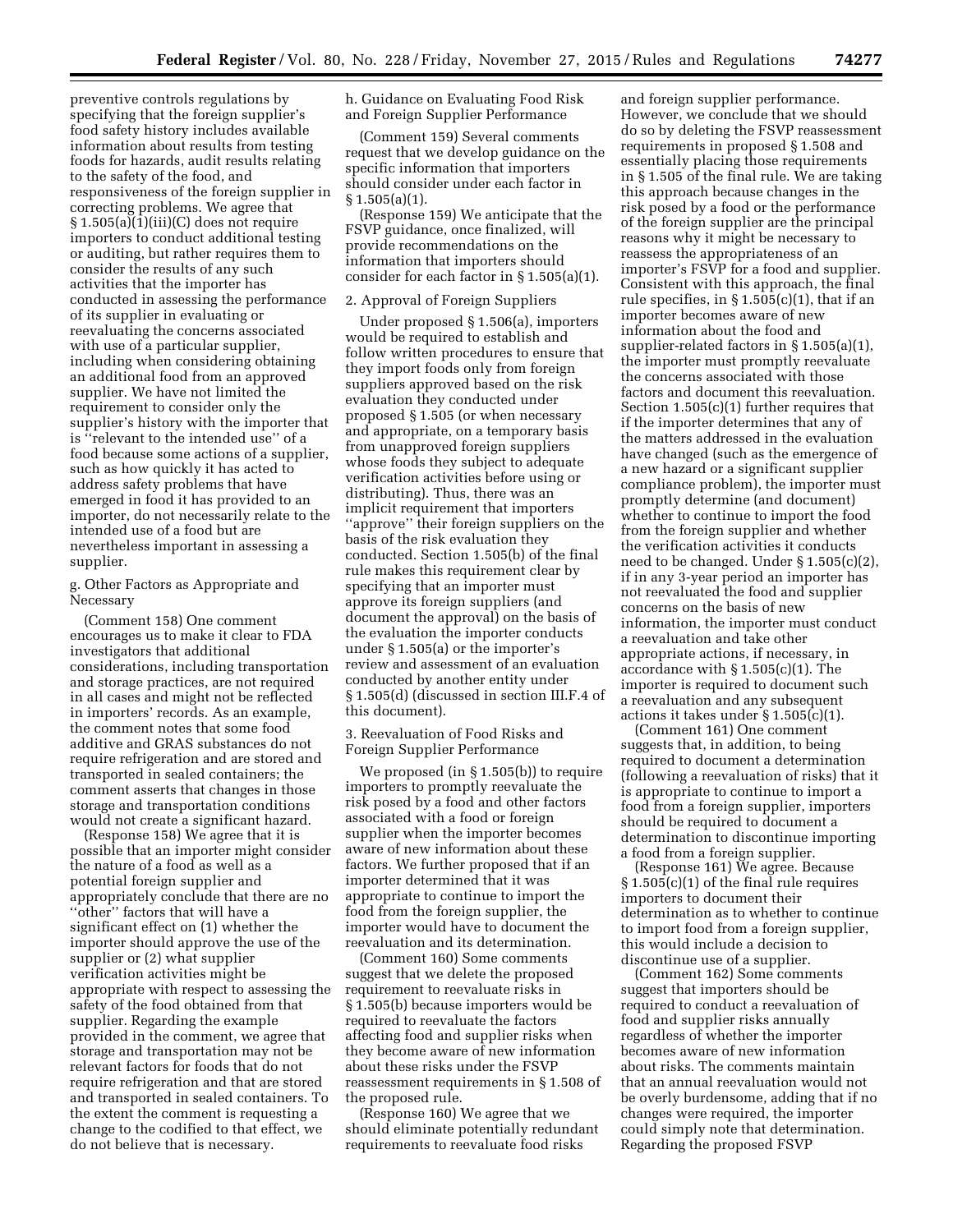reassessment provisions, several comments maintain that, when an importer finds that there are no hazards in a food, the importer should be required to reassess the FSVP annually because importers sometimes incorrectly determine that no hazards are present. On the other hand, several comments assert that importers should not be required to reassess their FSVP at least every 3 years because this is not required by FSMA (unlike the requirement to reanalyze a food safety plan under FSMA's preventive controls provisions) and would not be risk-based because importers do not need to respond to changed conditions within a manufacturing facility, as is the case with facilities' management of food safety plans.

(Response 162) We conclude that it is not necessary to require importers to conduct a reevaluation of the factors in § 1.505(a)(1) annually even when importers do not acquire new information about these factors. We see no reason to establish a different requirement for when an importer has determined that there are no hazards in a food. Instead,  $\S 1.505(c)(2)$  of the final rule requires importers to reevaluate the factors at least every 3 years. Because importers also are required to conduct a reevaluation when they become aware of new information about the factors, we believe that the 3-year minimum requirement to reevaluate the factors strikes an appropriate balance by providing adequate assurance that importers' FSVPs will remain effectively risk-based without imposing an unnecessary burden on importers. We believe that a requirement to reevaluate within a defined period is necessary because some importers might fail to actively seek information about potential food risks or supplier performance or fail to actually reevaluate these concerns when they become aware of relevant new information. Because changes to food risks and supplier performance are not uncommon, we believe that the 3-year minimum reevaluation requirement likely will have little effect on those importers who are in compliance with the requirement to reevaluate the food and supplier when they become aware of new information.

(Comment 163) Regarding the proposed FSVP reassessment provisions, one comment expresses concern about the suggestion in the preamble to the proposed rule that new information about potential hazards might include changes to the source of raw materials (78 FR 45730 at 45761). The comment states that produce packing operations routinely source

RACs from numerous farms and it would be impractical for importers to reassess their FSVPs every time a new farm is used as a source of a RAC. The comment asserts that the importer should only be expected to ensure that the foreign supplier has controls to qualify suppliers providing ingredients to the foreign supplier.

(Response 163) We do not agree. Obtaining a RAC from a new farm would necessitate conducting an evaluation under § 1.505(a) to determine whether it would be appropriate to source the RAC from the farm and, if so, what the appropriate foreign supplier verification activities for the farm should be. However, as discussed in the following subsection of this document, the importer could rely on another entity (such as a distributor or consolidator in the supply chain for the RAC) to conduct the evaluation of the risk of the food, the entity controlling the hazard, and the foreign supplier's performance.

4. Review of Evaluation or Reevaluation by Another Entity

Consistent with the discussion in sections III.A.7 and III.E.5 of this document, we conclude that it is appropriate to give importers the flexibility to either conduct their own evaluation of the risk posed by a food, the entity that significantly minimizes or prevents hazards in a food or verifies that the hazards have been significantly minimized or prevented, and the foreign supplier's performance under § 1.505(a), or to rely instead on an evaluation conducted by another entity (other than the foreign supplier). For example, an importer of oranges might rely on such an evaluation conducted by a firm that obtains oranges from many farms and exports them to the United States. In this case, the aggregator of the oranges would evaluate the risk posed by the food and the performance of the individual farms in deciding whether to accept oranges from particular farms and in determining what supplier verification activities should be conducted for each farm. Therefore, § 1.505(d) of the final rule provides that if an entity other than the importer (and other than the foreign supplier) has, using a qualified individual, performed the evaluation described in § 1.505(a) or the reevaluation described in § 1.505(c), the importer may meet its requirement under the applicable provision by reviewing and assessing the evaluation or reevaluation conducted by the other entity. If the importer relies on another entity's evaluation or reevaluation, the importer must document its review and assessment of that evaluation or

reevaluation, including documenting that the evaluation or reevaluation was conducted by a qualified individual.

### *G. Foreign Supplier Verification Activities (§ 1.506)*

We proposed to require importers to conduct certain activities to verify that their foreign suppliers are producing food in a manner consistent with FDA requirements. In response to comments we received, in the Supplemental Notice we issued changes to the proposed requirements, including requiring importers to establish procedures to ensure the use of approved suppliers (rather than requiring importers to maintain a list of their suppliers) and changes regarding the manner and documentation of verification activities that importers must conduct. As discussed in the following paragraphs, the final rule incorporates additional changes to the proposed verification activity provisions in response to comments.

In the final rule, we have added significant flexibility in performing supplier verification to reflect modern supply chains. As with other FSVP requirements, we are allowing entities other than the importer to conduct supplier verification activities. In general, entities other than the importer (and other than the foreign supplier) may conduct verification activities as long as the importer reviews and assesses the results of those activities. This additional flexibility is consistent with the flexibility we are allowing with respect to hazard analysis and determination of verification activities and is consistent with the flexibility afforded to receiving facilities implementing supply-chain programs under the preventive controls regulations. To incorporate this flexibility and specify the importer's ultimate responsibility, we have made small revisions, like changing some of the verbs to passive voice (*e.g.,* changing ''evaluation you conduct'' to ''evaluation conducted'' in § 1.506(a)) and adding short, clarifying phrases (*e.g.,* changing ''you must establish and follow written procedures for conducting appropriate foreign supplier verification activities'' to ''you must establish and follow adequate written procedures for ensuring that appropriate foreign supplier verification activities are conducted'' in § 1.506(b)). We also have made small changes to make clear that the verification activities to which the importer subjects unapproved suppliers must take place before ''importing the food'' rather than before ''using or distributing the food.''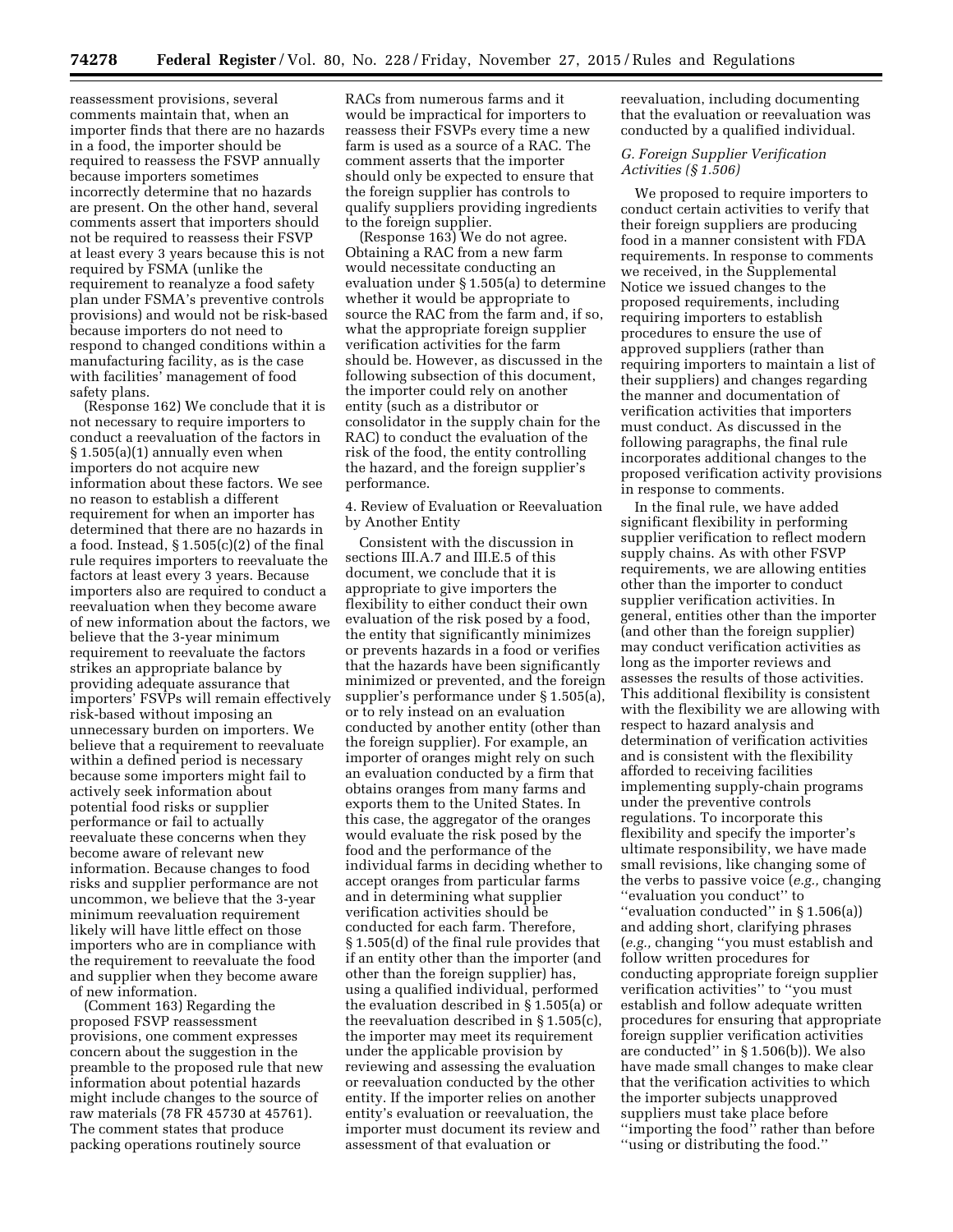We also have made more significant changes, such as adding provisions that explicitly allow an importer to rely on the following:

• A determination of appropriate foreign supplier verification activities made by an entity other than the importer (and other than the foreign supplier) if the importer reviews and assesses whether the determination is appropriate  $(\S 1.506(d)(3))$ ; and

• The performance of activities by an entity other than the importer (and other than the foreign supplier) provided that the importer reviews and assesses the results of these activities (§ 1.506(e)(2)).

The supply-chain program requirements of the preventive controls regulations include corresponding versions of these provisions.

In addition, we have made changes to the terminology used in this section to reflect the change in § 1.505 from ''risk evaluation'' to ''evaluation for foreign supplier approval and verification'' and from ''evaluation of food and supplier risks'' to ''evaluation of the foreign supplier's performance and the risk posed by a food.'' Finally, as in other sections of the final rule, we have made additional changes to the codified for consistency with the supply-chain program provisions of the preventive controls regulations.

These and other changes are described more fully in the paragraphs that follow.

# 1. Procedures To Ensure Use of Approved Suppliers

In the original proposed rule, we proposed to require importers to maintain a written list of foreign suppliers from which the importers obtain food. In response to comments that maintaining such a list would pose logistical or administrative burdens, in the Supplemental Notice we deleted this proposed requirement. Instead, in accordance with several comments, we proposed (in revised § 1.506(a)) that importers be required to establish and follow written procedures to ensure they import foods only from foreign suppliers they have approved based on the risk evaluation they conduct. In addition, we proposed to allow importers, when necessary and appropriate, to obtain food from unapproved suppliers on a temporary basis if the importer subjects the food to adequate verification activities before using or distributing it. We also proposed that importers be required to document their use of these procedures.

In the final rule, we have revised § 1.506(a) to reflect that an entity other than the importer might conduct the evaluation described in § 1.505. In

addition, we have deleted the word ''risk'' in the phrase ''risk evaluation'' when describing the evaluation conducted under § 1.505 to reflect the terminology change in that section. Finally, we have added § 1.506(a)(2) to explicitly allow an importer to rely on another entity (other than the foreign supplier) to establish the procedures and perform and document the activities required in proposed § 1.506(a) (finalized as § 1.506(a)(1)) to ensure that importers import foods only from foreign suppliers they have approved (or, when necessary and appropriate, on a temporary basis from unapproved foreign suppliers whose foods the importer subjects to adequate verification activities before importing the food), provided that the importer reviews and assesses that entity's documentation of the procedures and activities. Section 1.506(a)(1) also requires importers to document their review and assessment.

### a. Use of Approved Suppliers

(Comment 164) Several comments express support for replacing the proposed requirement to maintain a list of foreign suppliers with a requirement to use procedures to ensure the use of approved suppliers. One comment questions how an importer would know whether a food is from an approved supplier if it did not have a list of such suppliers, and states that there is a need to ensure that an importer is using a complete, accurate, and updated approval process.

(Response 164) We agree that, whether through use of a single list, multiple lists, or some other mechanism, importers will need to adopt and follow procedures to enable them to confirm that the food they import is from suppliers they have approved in accordance with the evaluation conducted under § 1.505 (or, when necessary and appropriate, on a temporary basis from unapproved foreign suppliers whose foods importers subject to adequate verification activities before using or distributing). The procedures importers use will need to ensure that the importer can accurately identify approved suppliers and to reflect changes in such suppliers (*e.g.,* addition of new approved suppliers, deletion of suppliers no longer deemed approved).

# b. Temporary Use of Unapproved Suppliers

(Comment 165) Two comments suggest that, instead of referring to ''unapproved'' suppliers, the regulation should refer to foreign suppliers that are used on a ''contingency'' or ''provisional'' basis.

(Response 165) We decline to make this change. The key feature of these suppliers is that they are not approved, thereby necessitating that the importer conduct or review and assess documentation of adequate verification of the food obtained from the supplier before importing the food.

(Comment 166) Some comments request that importers be given considerable flexibility to import from unapproved suppliers on a temporary basis. One comment states that use of an unapproved supplier should be deemed ''necessary and appropriate'' as long as the importer can provide a necessary and adequate reason to use the unapproved supplier.

Some comments recommend that use of unapproved suppliers be restricted to a designated time period during which the importer must approve the supplier. One comment requests that we provide guidance on what constitutes ''temporary'' use of an unapproved supplier and on the circumstances under which use of an unapproved supplier might be appropriate.

(Response 166) We agree that importers should have some flexibility to import food from unapproved suppliers, particularly when unexpected circumstances arise that make it impossible for an importer to obtain a food from an approved supplier. We continue to believe that these circumstances will be limited. Examples of circumstances in which the use of an unapproved supplier on a temporary basis would be ''necessary and appropriate'' include a problem with a long-standing supplier due to an equipment breakdown or an environmental or weather-related crisis (*e.g.,* severe drought or flooding). Because the importer would be unable to immediately fully evaluate the potential supplier, the importer would need to take other steps to verify that the food obtained from the unapproved supplier is safe. We also agree that the use of unapproved suppliers is only appropriate on a temporary basis, though we decline to specify a particular time limitation on such use, given that the appropriate time period might vary depending on the circumstances. We intend to provide additional guidance on these issues.

(Comment 167) Some comments state that the importer should be required to follow guidelines on their ''conditional'' approval procedures and conduct a reassessment of their hazard analysis for the food.

(Response 167) It is unclear what the comments mean by ''guidelines,'' but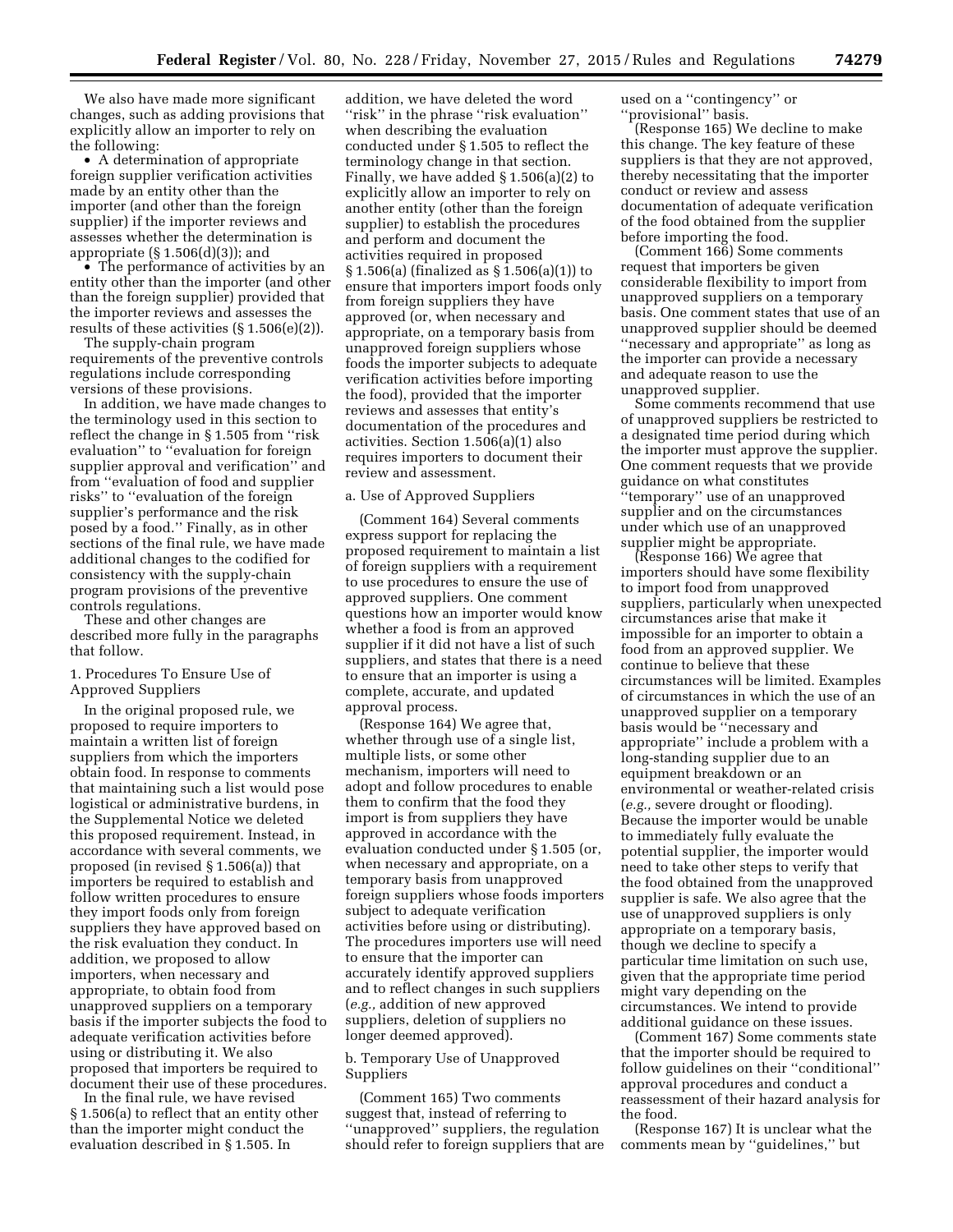we do intend to provide guidance on the temporary use of unapproved suppliers. An importer does not necessarily need to reanalyze hazards when using an unapproved supplier unless the nature of the food or the hazards associated with the food have changed. The hazard analysis relates to the type of food being imported and is not necessarily related to the particular supplier providing the food.

(Comment 168) One comment states that it should not be necessary to require verification of food from an unapproved foreign supplier if other importers have imported the same food from that supplier.

(Response 168) An importer must subject food from an unapproved foreign supplier to adequate verification activities before importing the food, but the importer does not need to perform the verification activities itself. As previously described, while the importer is ultimately responsible for compliance with the requirements in § 1.506, other entities may perform certain key activities as long as the importer reviews and assesses documentation of those activities. Consistent with this approach, if one importer has already conducted appropriate verification activities (*e.g.,*  sampling and testing) for a food from a foreign supplier, another importer could, depending on the specific circumstances, review and assess that documentation in lieu of conducting the activities itself. In accordance with § 1.503, the individual performing the verification activities must be a qualified individual.

(Comment 169) Some comments suggest activities that importers should be permitted to conduct to verify food from unapproved foreign suppliers before using or distributing the food. These activities include the following: Obtaining certification that a food is produced in accordance with good agricultural practices or good manufacturing practices; testing the imported food; obtaining a certificate of analysis; and obtaining an official verification ''result'' from the exporting country, the foreign supplier, or FDA. One comment maintains that it is likely that verification procedures for an unapproved supplier would be similar to the procedures used to verify an approved supplier and should be based on the importer's hazard analysis.

(Response 169) We agree that food verification activities under § 1.506(a)(1) should be based, at least in part, on the hazard analysis conducted under § 1.504. The adequacy of the verification activities will vary depending on the food, the hazard, and the nature of the

control, as well as information that the importer may have about the supplier. Depending on the circumstances, it may be appropriate for an importer to review and assess a certificate, test the imported food, obtain a certificate of analysis, obtain information from the exporting country or other relevant government authority, or conduct some other verification activity.

(Comment 170) One comment asks that we issue guidelines to direct importers to first consider domestic suppliers before seeking to obtain a food from an unapproved foreign supplier.

(Response 170) We do not agree. Such a directive would be beyond the scope of section 805 of the FD&C Act, which requires importers to take appropriate steps to ensure that the food they import is safe.

c. Documentation of Use of Procedures To Ensure Use of Approved Suppliers

(Comment 171) One comment suggests that, instead of having to document use of procedures to ensure importation of food from approved suppliers, an importer should be required to provide evidence to FDA upon request that the importer is using these procedures.

(Response 171) We do not agree with this suggested change. If an importer did not document its use of these receiptfrom-approved-supplier procedures, it is unclear how it would be able to demonstrate to FDA investigators that it had actually followed such procedures.

2. Written Procedures for Foreign Supplier Verification

We proposed to require importers to establish and follow adequate written procedures for conducting foreign supplier verification activities with respect to the foods imported. The comments generally support this requirement, which we are finalizing in § 1.506(b) of the final rule.

(Comment 172) One comment asks that we consider providing model verification activity procedures that importers could use.

(Response 172) We intend to provide general guidance on complying with this requirement. However, it is unlikely that we will be able to provide model verification activity procedures for all foods, hazards, and suppliers. In addition to guidance, we will conduct outreach to assist importers in complying with the final rule.

#### 3. Purpose of Supplier Verification

We initially proposed to require that importers' foreign supplier verification activities provide adequate assurance that identified hazards are adequately

controlled (proposed § 1.506(c)). In response to comments that the proposal was inconsistent with the statute and was improperly limited to hazard control, in the Supplemental Notice we revised the proposed requirement to specify, consistent with section 805(a)(1) of the FD&C Act, that foreign supplier verification activities must provide adequate assurances that the foreign supplier produces the food in compliance with processes and procedures that provide the same level of public health protection as those required under section 418 or 419 of the FD&C Act, if either is applicable, and produces the food in compliance with sections 402 and 403(w) of the FD&C Act.

As discussed in response to the following comment, in the final rule we are returning to an approach to supplier verification activities similar to what we had originally proposed, in part to align the FSVP regulation with the supplychain provisions of the preventive controls regulations. We also are changing the first word in § 1.506(c) to refer to ''The'' foreign supplier verification activities rather than ''Your'' activities to reflect the flexibility we are providing with respect to the entity who must conduct supplier verification activities.

(Comment 173) Several comments express support for the revised proposed purpose of supplier verification activities. However, one comment states that the purpose of verification activities should be as originally proposed, while one comment states that FSVPs should be designed to ensure that the foreign supplier is producing food in compliance with sections 402 and 403(w), which the comment contends would more closely align the FSVP requirements with domestic requirements.

(Response 173) Upon consideration of the comments on this revised provision as well as the need to align the FSVP regulation with the supply-chain provisions of the preventive controls regulations, the final rule requires that foreign supplier verification activities provide assurance that the hazards requiring a control in imported food have been significantly minimized or prevented. This requirement is consistent with the corresponding requirement in the preventive controls regulations, *i.e.,* that the ''supply-chain program must provide adequate assurance that a hazard requiring a supply-chain applied control has been significantly minimized or prevented'' (see §§ 117.410(c) and 507.110(c)). As stated in the FSVP proposed rule and the Supplemental Notice, alignment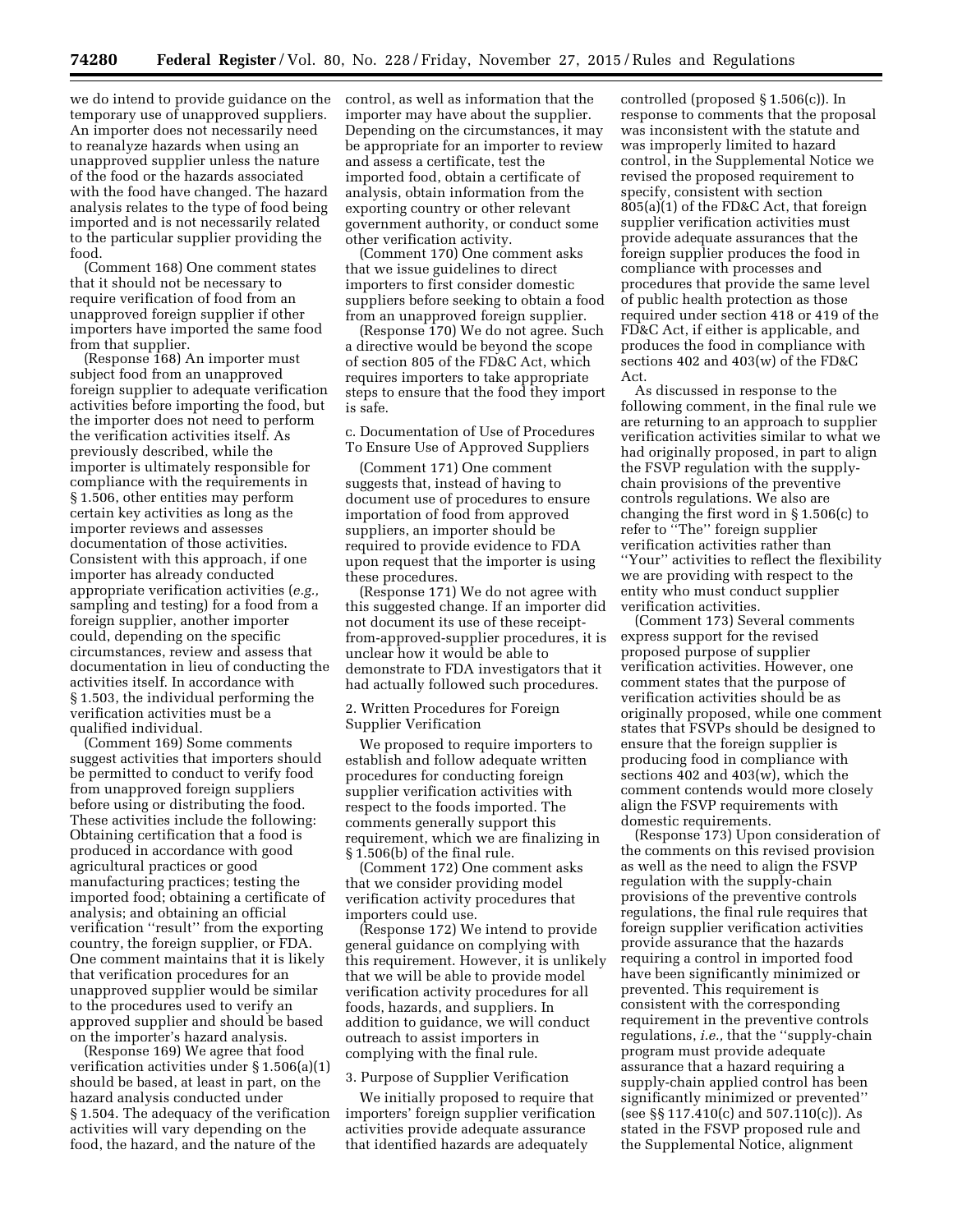with the preventive controls regulations is appropriate to avoid imposing redundant requirements (because entities may be both registered food facilities subject to the preventive controls regulations and food importers subject to the FSVP regulation). In addition, we conclude that this modification is consistent with the hazard identification framework of the final rule. Under the final rule, importers are required to comprehensively analyze and evaluate hazards requiring a control (see §§ 1.504 and 1.505). Requiring such analysis and evaluation makes the most sense if the supplier verification activities performed in accordance with § 1.506 are designed to specifically address the hazards that importers have identified and evaluated.

However, we emphasize that this change regarding the requirement of supplier verification activities in § 1.506(c) does not alter the fundamental purpose of importers' FSVPs. Consistent with section 805(c)(2)(A) of the FD&C Act, § 1.502(a) of the final rule directs importers to develop, maintain, and follow FSVPs that provide adequate assurances that their foreign suppliers produce the imported food in compliance with processes and procedures that provide the same level of public health protection as those required under sections 418 and 419 of the FD&C Act (if applicable) and the implementing regulations, as well as assurances that their suppliers are producing food that is not adulterated or misbranded with respect to allergen labeling. The requirement of supplier verification in § 1.506(c) does not change the requirement in § 1.502(a) but instead specifies what we conclude is an appropriate and functional measure for gauging whether foreign supplier verification activities can provide the statutory assurances of food safety. In short, we conclude that conducting activities to verify that hazards requiring a control have been significantly minimized or prevented will serve as an effective mechanism for providing assurance that a foreign supplier is producing food in compliance with the preventive controls or produce safety regulations (when applicable) and that the imported food is not adulterated or misbranded with respect to allergen labeling.

The requirement of supplier verification in § 1.506(c) encompasses situations in which hazards are significantly minimized or prevented directly by a foreign supplier as well as when hazards are addressed by entities in an importer's supply chain other than the foreign supplier. When an entity other than the foreign supplier is significantly minimizing or preventing the hazards in a food, an importer would need to conduct supplier verification activities to ensure that its foreign supplier is verifying that the hazard is being significantly minimized or prevented or otherwise verify that the other entity is significantly minimizing or preventing the hazard.

As previously discussed, one situation in which an entity other than the foreign supplier significantly minimizes or prevents the hazards in a food is when produce growing and harvesting operations are performed by different business entities. When the foreign supplier of produce is the grower and another entity that is subject to the produce safety regulation performs certain activities such as harvesting, an importer might review applicable records maintained by the harvester, such as records of training for harvest workers and records related to agricultural water quality used in harvest operations. The importer would review such records for hazards not being significantly minimized or prevented by the grower of the produce. As discussed elsewhere, we are allowing various entities to determine, conduct, and document verification activities that apply to foreign suppliers, provided that the importer reviews and assesses applicable documentation provided by that entity and documents the review and assessment. To satisfy the requirements of  $\S 1.506(c)$ , an importer could obtain documentation of review by another entity of applicable records maintained by the harvester or packer and also review and assess the entity's documentation (and document that review and assessment).

(Comment 174) One comment asks whether verification activities also should provide assurance of supplier compliance with sections 416 (concerning sanitary transportation) and 420 (concerning intentional adulteration) of the FD&C Act (21 U.S.C. 350e and 350i, respectively).

(Response 174) We address specifics about the responsibilities of shipping facilities and receiving facilities under section 416 of the FD&C Act in the 2014 proposed rule on sanitary transportation (79 FR 7006, February 5, 2014). We will address comments regarding the responsibilities of shippers and receivers in the final rule on sanitary transportation. However, because the sanitary transport procedures that we proposed in accordance with section 416 are focused on shipment by rail and motor vehicle within or into the United States, that regulation, if finalized as

proposed, would generally not be applicable to transport in foreign countries. For the purpose of supplier verification under the FSVP regulation, whether evaluating transportation practices is necessary will depend on the particular supplier and the particular food being imported. If certain transportation practices could lead to hazards, an importer would need to verify that such hazards are significantly minimized or prevented.

With respect to intentional adulteration, hazards that may be intentionally introduced by acts of terrorism are the subject of the 2013 proposed rule on intentional adulteration (78 FR 78014, December 24, 2013) that we issued to implement section 420 of the FD&C Act. Under the FSVP regulation, importers need only consider hazards that are known or reasonably foreseeable. This means that importers are not required to consider purely speculative hazards. However, there may be circumstances in which intentional adulteration may present a known or reasonably foreseeable hazard, so part of providing assurance that the hazards in a food have been significantly minimized or prevented might, depending on the circumstances, include ensuring that the food is not intentionally adulterated. In those circumstances, importers may include intentional adulteration in their hazard evaluation and conduct appropriate verification activities for that hazard. One way an importer could do that would be to review a foreign supplier's vulnerability assessment and, if applicable, their plan under the intentional adulteration regulation (once finalized), documenting the measures the supplier would take to mitigate vulnerability to intentional adulteration.

(Comment 175) Two comments contend that asking importers to conduct verification activities to provide assurances that the foreign supplier is producing food in compliance with processes and procedures that provide the same level of public health protection as those required under the preventive controls or produce safety regulations is unrealistic because there are no established standards for determining ''same level of public health protection.'' One comment requests more clarity on the meaning of ''same level of public health protection.''

(Response 175) As stated in Response 173, § 1.506(c) of the final rule does not specify that importers must conduct supplier verification activities to provide assurances that the foreign supplier is producing food in compliance with processes and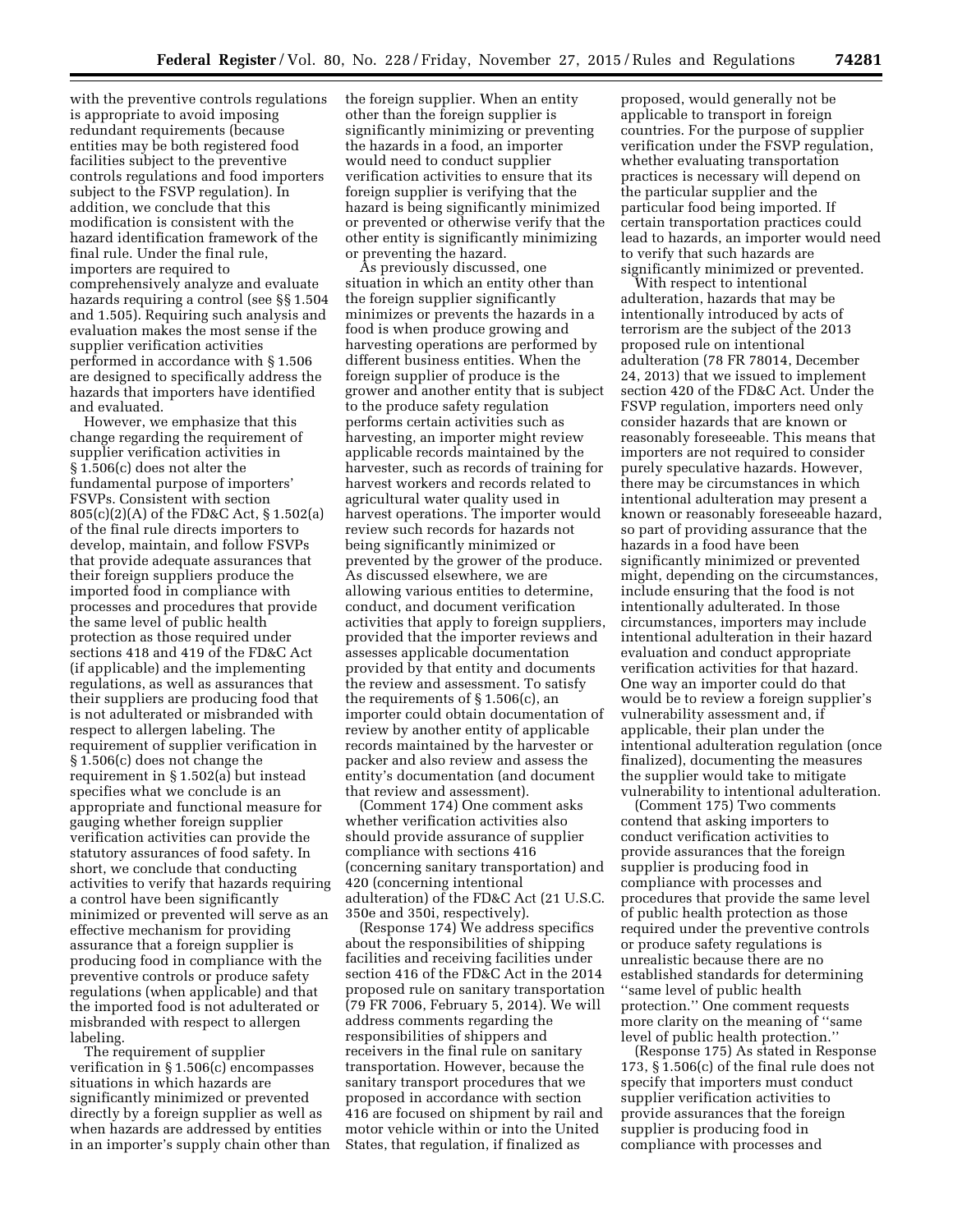procedures that provide the same level of public health protection as those required under the preventive controls or produce safety regulations. In addition, we responded to comments requesting clarity regarding the nature of processes and procedures that will provide the same level of public health protection in Response 99. As previously noted, our draft guidance on FSVPs will include recommendations on how importers should assess foreign suppliers' processes and procedures to determine whether they provide the same level of public health protection as those required under the preventive controls or produce safety regulations.

(Comment 176) One comment suggests that the requirement to conduct activities to provide certain assurances be revised to refer only to food that will not be subject to further processing (including a pathogen mitigation or kill step) because when a food will be subject to further processing, the FSVP regulation should not apply.

(Response 176) We do not believe that this change is necessary. When a food will be subject to further processing by the importer under the preventive controls regulations, the importer will be deemed to be in compliance with most, but not all, of the FSVP requirements if the importer is required to establish and implement a risk-based supply-chain program under the preventive controls regulations for the imported food and is in compliance with those requirements. In other circumstances involving further processing of a food in the United States, the importer might import the food in accordance with § 1.507, as discussed in section III.H of this document.

(Comment 177) Several comments maintain that the revised proposed rule continues to suggest that the primary purpose of supplier verification is control of hazards. The comments maintain that FDA should recognize that importers' records might not show a listing of each hazard and corresponding verification activity.

(Response 177) We agree that importers will not be required to separately document the verification of each individual hazard in an imported food. The FSVP requirements generally do not require documentation of individual hazards and their controls, but rather require documentation with respect to the food and the foreign supplier of the food (*e.g.,* a hazard analysis for a type of food, a food and supplier evaluation, verification activities appropriate for a food and the supplier). On the other hand, some circumstances might necessitate

documentation related to a single particular hazard, such as when the importer determines that there is only one hazard in a food and the importer documents this determination and its determination regarding appropriate supplier verification activities for the food. In addition, when a SAHCODHA hazard in a food will be controlled by the foreign supplier, the importer must conduct or obtain documentation of an onsite audit of the foreign supplier before initially importing the food and at least annually thereafter, unless the importer makes an adequate written determination that, instead of such initial and annual onsite auditing, other supplier verification activities conducted under § 1.506(e)(1) and/or less frequent onsite auditing are appropriate to provide adequate assurances that the foreign supplier is producing the food in accordance with  $§ 1.506(c).$ 

4. Foreign Supplier Verification Activities

In the Supplemental Notice, we revised our proposed approach to requirements for foreign supplier verification activities in several ways. We discuss the comments on these changes and other aspects of the proposed supplier verification activity requirements in the following paragraphs.

For clarity,  $\S 1.506(d)(1)(i)$  of the final rule states that an importer must determine and document which verification activities, as well as the frequency with which the activity or activities must be conducted, to provide adequate assurances that the food the importer obtains from the foreign supplier is produced in accordance with § 1.506(c). To reflect changes we are making to § 1.506(c), we have revised  $\S 1.506(d)(1)(i)$  to specify that verification activities must address the entity or entities that are significantly minimizing or preventing the hazards or verifying that hazards have been significantly minimized or prevented (*e.g.,* when an entity other than the grower of produce subject to part 112 harvests or packs the produce, or when the foreign supplier's raw material supplier prevents a hazard). The determination of appropriate supplier verification activities must be based on the evaluation of the food and foreign supplier conducted under § 1.505. Section 1.506(d)(1)(ii) specifies appropriate supplier verification activities: Onsite audits, sampling and testing, review of the foreign supplier's relevant food safety records, and other supplier verification activities determined to be appropriate. The

addition of this list of appropriate supplier verification activities is to aid understanding of the requirements and is not a substantive change from the proposed rule.

We also have added § 1.506(d)(3) to explicitly allow an importer to rely on a determination of appropriate foreign supplier verification activities (including the frequency with which such activities must be conducted) by another entity in an importer's supply chain. To take advantage of this provision, an importer must review and assess whether the entity's determination is appropriate based on the evaluation conducted in accordance with § 1.505. In addition, the importer must document the review and assessment, including documenting that it was made by a qualified individual.

Section 1.506(e) of the final rule, regarding the performance of foreign supplier verification activities, is generally the same as proposed § 1.506(d)(1), with certain changes to provide more flexibility to importers. Section 1.506(e)(1) requires the importer to conduct and document (or obtain documentation of) supplier verification activities in accordance with the determination made under § 1.506(d) and sets forth documentation requirements for these activities. Section 1.506(e)(2) explicitly allows an importer to rely on the performance of verification activities by other entities as long as the importer reviews and assesses the results of the verification activities in accordance with § 1.506(e)(3), and documents the review and assessment.

Section 1.506(e)(3) makes clear that importers must promptly review and assess the results of supplier verification activities and document the review and assessment. This provision also requires that if the results of the verification activity do not provide adequate assurances that the hazards in the food from the foreign supplier have not been significantly minimized or prevented, the importer must take appropriate action in accordance with § 1.508(a) of the final rule (concerning corrective actions). Finally, because we do not believe that it is necessary for public health for the importer itself to retain documentation of supplier verification activities conducted by other entities, § 1.506(e)(3) does not require the importer to retain this documentation, provided that it can obtain the underlying documentation and make it available to FDA upon request, in accordance with the recordkeeping provisions in § 1.510(b).

We have reflected importers' greater flexibility in meeting supplier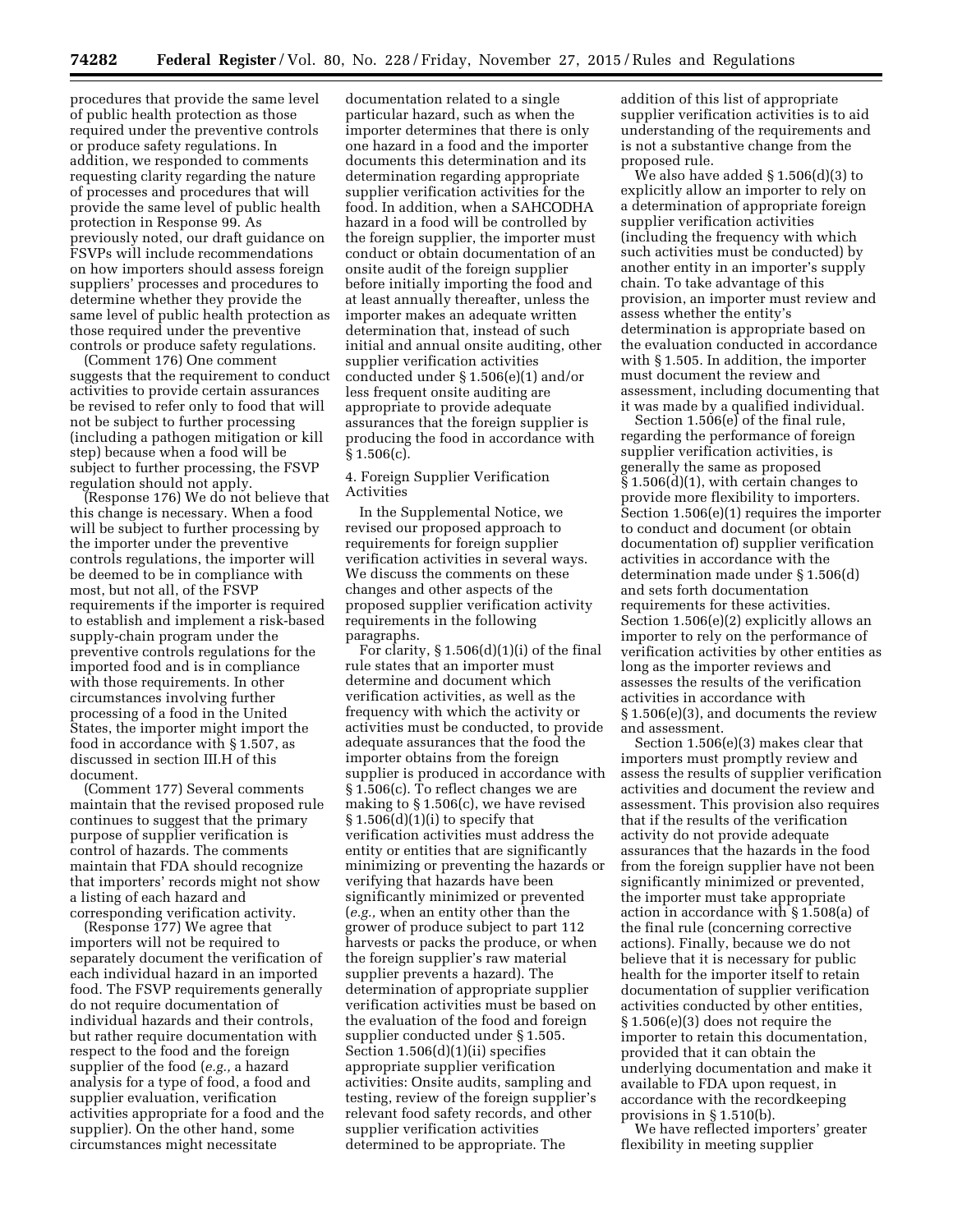verification requirements by adding various phrases throughout § 1.506. For example, we are changing ''you must conduct and document one or more . . . supplier verification activities'' in § 1.506(e)(1) to ''you must conduct (and document) or obtain documentation of one or more . . . supplier verification activities.'' Similarly, in § 1.506(e)(1)(ii), documentation of sampling and testing must include documentation that the testing was conducted by a qualified individual. We added this to ensure that even if the importer itself is not conducting sampling and testing, the sampling and testing must be performed by a qualified individual.

In addition, as a general matter, the final rule does not allow foreign suppliers to perform verification activities of themselves because of the potential for a conflict of interest (codified in  $\S 1.506(e)(2)(ii)$ ). However, we recognize that many suppliers have onsite sampling and testing regimes that are reliable, and we see no need to require an importer to duplicate those efforts. Therefore, § 1.506(e)(2)(ii) allows an importer to rely on sampling and testing of food conducted by a foreign supplier as long as the other criteria for the verification activity are met. We emphasize that it is still the importer's responsibility to ensure that the verification activities conducted for a particular food and foreign supplier are appropriate.

We also have added flexibility to the verification activity of reviewing a foreign supplier's relevant food safety records. Section 1.506(e)(1)(iii) provides that when reviewing a foreign supplier's relevant food safety records is the appropriate verification activity, documentation must include the conclusions of the review. This change helps to ensure that an importer has all the information it needs to review and assess the documentation if the importer is relying on another entity to conduct the records review, and is consistent with the documentation requirements for other verification activities.

We have made additional changes to the verification activity provisions as described in the following paragraphs.

#### a. Verification Activity Requirements

In the proposed rule, we requested comment on two alternatives for supplier verification activity requirements. ''Option 1'' would have established certain requirements for SAHCODHA hazards to be controlled by the foreign supplier, and different requirements for non-SAHCODHA hazards and SAHCODHA hazards that the foreign supplier verified had been controlled by its raw material or

ingredient supplier. ''Option 2'' would have required the importer to determine the supplier verification activity it would use for all hazards that the foreign supplier controlled or for which it verified control.

Under Option 1, for a SAHCODHA hazard that was to be controlled at the foreign supplier's establishment, the importer would have been required to conduct and document initial and subsequent periodic (at least annual) onsite audits of the foreign supplier. For non-SAHCODHA hazards to be controlled by the foreign supplier and all hazards for which the supplier verified control by its raw material or ingredient supplier, Option 1 would have required that the importer conduct one or more of the following activities: Onsite auditing of the foreign supplier, periodic or lot-by-lot sampling and testing of the food, review of the foreign supplier's food safety records, or some other procedure established as being appropriate based on the risk associated with the hazard.

On the other hand, Option 2 of the original proposal would have allowed the importer to determine, for all hazards either controlled by the foreign supplier or for which the foreign supplier verified control by its supplier, which of the previously listed verification activities would be appropriate to verify that the hazard was adequately controlled.

We received many comments that supported Option 1 for supplier verification activities and many that supported Option 2. In the Supplemental Notice, we proposed an approach to supplier verification activity requirements that is a hybrid of the original proposal's Option 1 and Option 2. We proposed to establish a general rule under which an importer would be required to conduct and document one or more of the previously listed supplier verification activities for each foreign supplier before using or distributing the food and periodically thereafter. Importers would be required to use the risk evaluation they conduct to determine which verification activity or activities are appropriate and the frequency with which those activities must be conducted. However, with respect to foods with a SAHCODHA hazard that would be controlled by the foreign supplier, the importer would be required to conduct or obtain documentation of an onsite audit of the foreign supplier before initially importing the food and at least annually thereafter, unless the importer documented a determination, based on the risk evaluation, that instead of initial and annual onsite supplier

auditing, some other supplier verification activities and/or less frequent onsite auditing would be appropriate to provide adequate assurances of safety. We are finalizing the requirement as proposed in the Supplemental Notice.

(Comment 178) Several comments support the revised approach to supplier verification activity requirements because they believe that it will provide flexibility to importers to determine appropriate supplier verification steps based on the importer's assessment of the risks posed by the food and supplier. However, several comments oppose the lack of a mandatory onsite auditing requirement for SAHCODHA hazards. One comment states that granting flexibility to importers might lead to confusion and place additional responsibility on FDA staff for validating an importer's verification methods.

(Response 178) We believe that giving importers the flexibility to tailor their supplier verification activities to unique food risks and supplier characteristics more closely aligns with the statutory requirement that importers perform riskbased verification activities. We continue to believe that annual audits would be appropriate for many foods and suppliers, particularly when there is a SAHCODHA hazard in a food. However, we think that even when there is a SAHCODHA hazard in a food, it is possible that an importer might reasonably conclude that because of its supplier's excellent compliance and performance history, annual audits are not needed to ensure the safety of the food. An importer who chose to conduct an alternative activity in these circumstances would need to maintain documentation that the activity provides adequate assurances of safety, and this documentation would be available for FDA review during any inspection of the importer or review of the importer's records.

(Comment 179) One comment suggests that the FSVP supplier verification provisions cross-reference the supplier program provisions in the preventive controls regulations as a way of aligning the rules.

(Response 179) We have strived to make the FSVP supplier verification requirements as consistent with the preventive controls regulations' supplychain program provisions as is feasible and appropriate. For ease of reading and to facilitate a comprehensive understanding of the FSVP requirements, we set forth those requirements in one place—subpart L of part 1—rather than require the reader to switch back and forth between subpart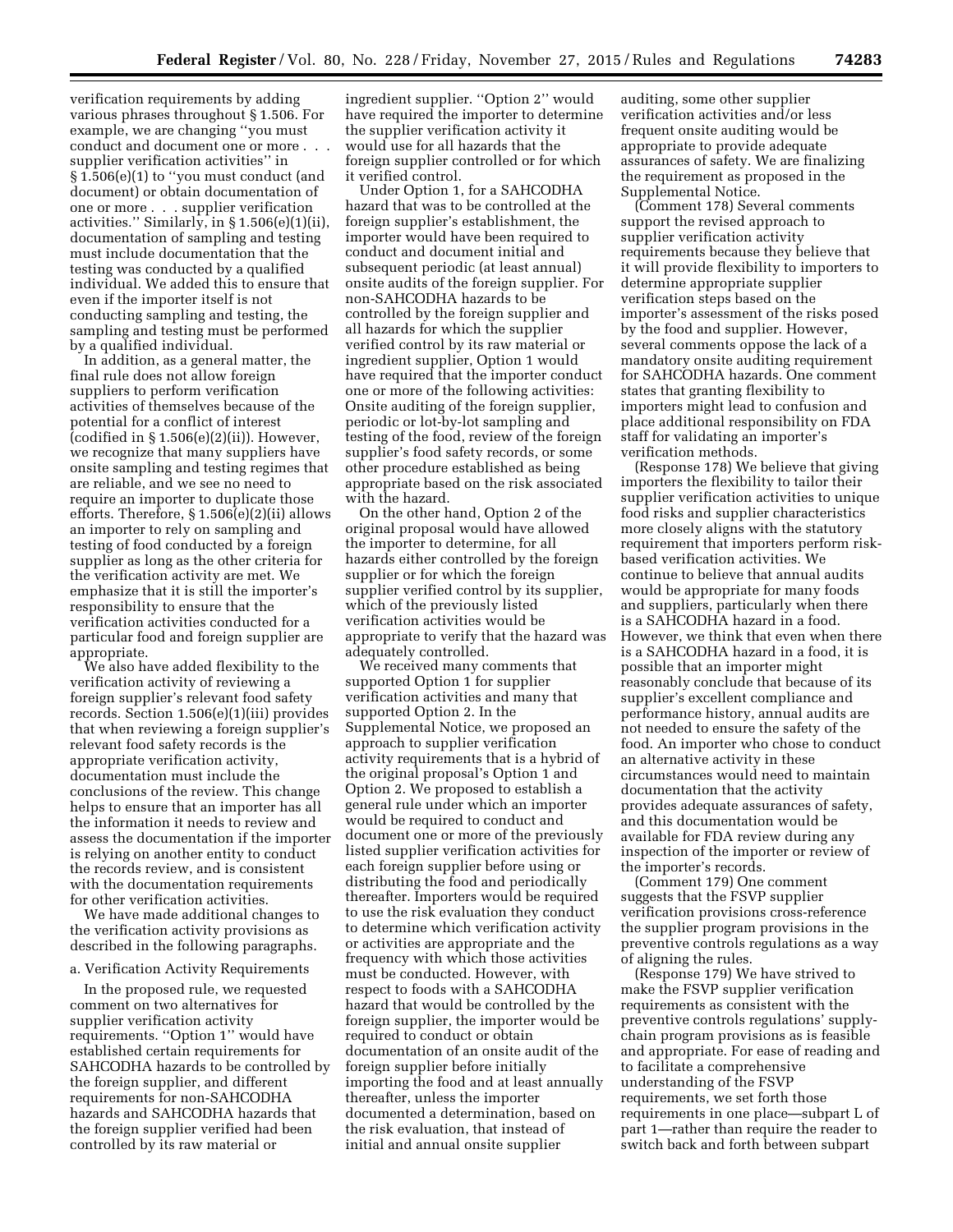L of part 1 and part 117 or part 507 (the preventive controls regulations) through the use of cross-references.

However, as previously stated, § 1.502(c) of the final rule applies to importers that are receiving facilities who are in compliance with certain provisions in part 117 or part 507. Thus, this provision does refer to the supplychain program provisions in the preventive controls regulations.

(Comment 180) Some comments ask that we provide guidance on how to determine whether a hazard is a SAHCODHA hazard and differentiate such hazards from significant hazards. Some comments request that we provide guidance on circumstances under which verification activities other than annual onsite auditing would provide adequate assurance of safety when there is a SAHCODHA hazard in a food.

(Response 180) As discussed in section III.A.11 of this document, we have replaced the term ''significant hazard'' with the term ''hazard requiring a control.'' A hazard requiring a control is a known or reasonably foreseeable hazard for which a person knowledgeable about the safe manufacturing, processing, packing, or holding of food would, based on the outcome of a hazard analysis, establish one or more controls or measures to significantly minimize or prevent the hazard and components to manage those controls or measures (see the definition of ''hazard requiring a control'' in § 1.500). All SAHCODHA hazards require a control, but not every hazard requiring a control has the potential to result in serious adverse health consequences or death. For additional information on how we interpret the SAHCODHA standard, see our guidance on the RFR (Ref. 14), which addresses statutory requirements for ''reportable foods.'' As explained in that guidance, a ''reportable food'' is an article of food (other than dietary supplements or infant formula) for which there is a reasonable probability that the use of, or exposure to, such article of food will cause SAHCODHA. The guidance includes examples of circumstances under which food might be reportable.

(Comment 181) One comment asks that we provide guidance on how importers should verify that their foreign suppliers are verifying the safety practices of their raw material or other ingredient suppliers.

(Response  $181$ ) As stated in the preamble to the proposed rule, an importer might rely on a review of its foreign supplier's food safety records to verify that the foreign supplier is verifying that its raw material or other ingredient supplier is controlling a

hazard in the raw material or other ingredient. For example, because a foreign supplier that is subject to the supply-chain program requirements under the preventive controls regulations would be required to have documentation (*e.g.,* audit results) of its program for verification of its raw material supplier as part of its compliance with those regulations, an importer obtaining food from that supplier might review this documentation in conducting verification of the supplier. However, the FSVP regulation gives importers flexibility to choose the most appropriate verification activity for the circumstance.

(Comment 182) One comment maintains that importers should have discretion as to whether to include the results of supplier verification activities as part of official activities.

(Response 182) To the extent that the comment suggests that importers may disregard the results of supplier verification activities, we do not agree. Importers have the flexibility to determine appropriate verification activities based on the food and supplier evaluations they conduct, but they may not disregard the results of those activities. Instead, importers must review such results and document the review and assessment. If the results do not provide adequate assurances that the imported food is produced in accordance with the standards in this rule, the importer must take appropriate corrective action in accordance with § 1.508.

(Comment 183) Some comments suggest that, if there is no mandatory requirement for annual onsite auditing, importers should be required to affirmatively inform FDA if they determine that verification activities other than annual auditing are appropriate, and the Agency should specify the documentation required to justify the use of such activities.

(Response 183) We do not believe that an affirmative reporting requirement is warranted. When we inspect importers and review their records to determine compliance with the FSVP regulations, we will review the importer's documentation of the determination of appropriate verification activities. We believe that our ability to conduct inspections and review records provides appropriate tools to ensure compliance. The appropriateness of the justification for a given verification activity will depend on the particular food and supplier. We intend to provide general guidance on the requirements in this rule, but given the rule's flexibility, we will be unable to specify particular

documentation required for every circumstance.

(Comment 184) Some comments ask that we make clear that an importer is allowed to rely on activities performed by others instead of activities that it has itself conducted.

(Response 184) We agree and have changed the codified to specify that an importer may either conduct (and document) foreign supplier verification activities or obtain documentation of verification activities conducted by others (*e.g.,* the results of a third-party audit of a foreign supplier)  $(\S 1.506(e)(1))$ . In addition, as discussed previously, § 1.506(e)(2) permits an importer to rely on the results of verification activities performed by other entities (other than the foreign supplier). The importer remains ultimately responsible for the performance of appropriate supplier verification activities.

b. Need for Multiple Supplier Verification Activities

We proposed to specify, in  $\S 1.506(d)(3)$ , that based on an importer's risk evaluation of a food and foreign supplier, it might be necessary for the importer to conduct more than one supplier verification activity to address an individual hazard or risk factor or multiple hazards or risk factors.

(Comment 185) One comment recommends that we delete this provision because it is confusing and contrary to other provisions.

(Response 185) We have deleted this provision as redundant because § 1.506(d) and (e) of the final rule require the performance of multiple foreign supplier verification activities when it is determined, based on an evaluation of the hazards in a food and foreign supplier performance in accordance with § 1.505, that conducting more than one activity is necessary to provide adequate assurances of safety.

c. Requirements for Food From Certain Farms, Facilities, and Egg Producers

In the Supplemental Notice, we proposed to require that if a foreign supplier of a food is a farm that is not subject to the produce safety regulation in accordance with § 112.4 regarding a food being imported, the importer would not need to comply with the standard supplier verification activity requirements if the importer did the following:

• Documented, at the end of each calendar year, that the food provided by the foreign supplier was not subject to the produce safety regulation; and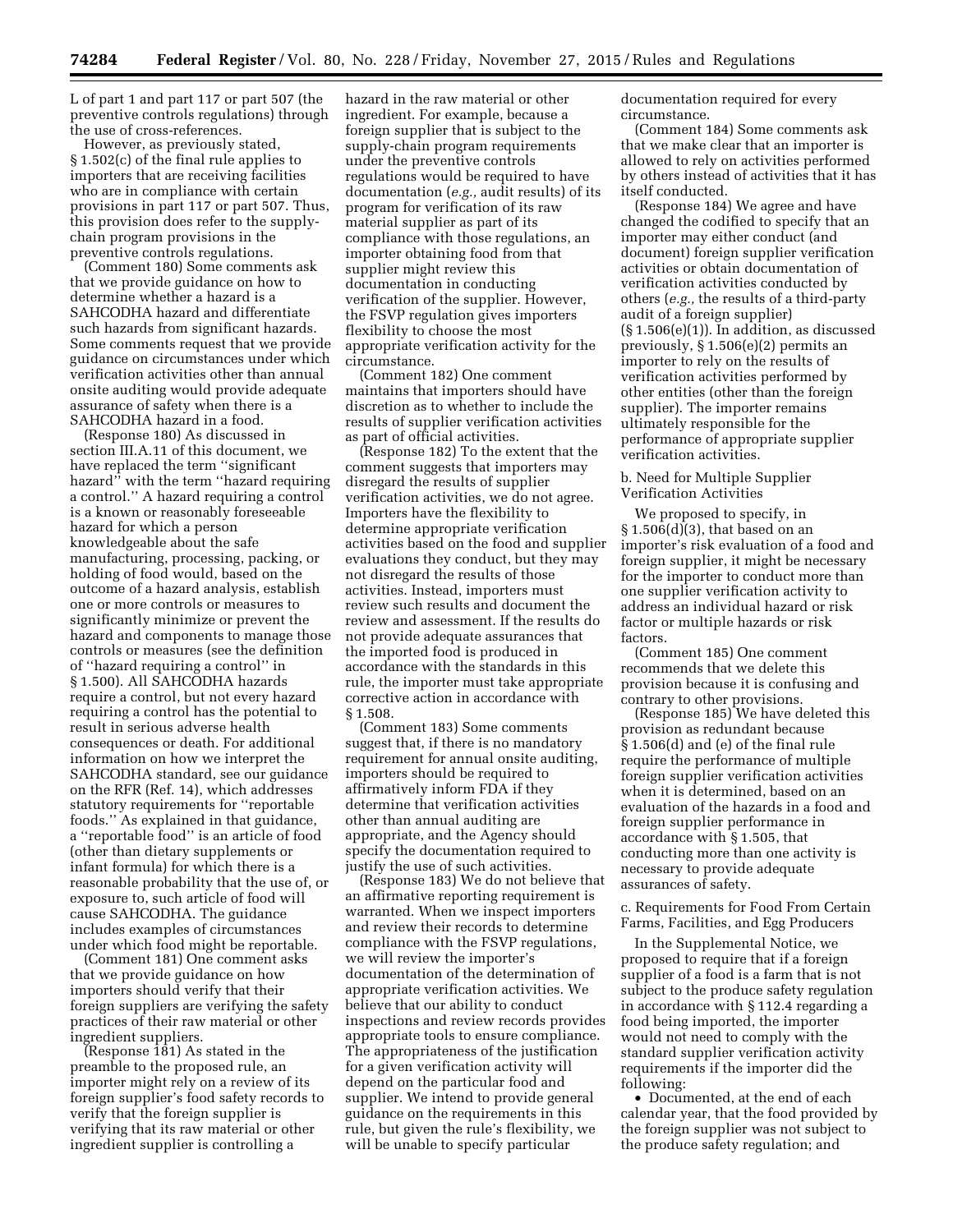• Obtained written assurance, at least every 2 years, that the foreign supplier was producing the food in compliance with the FD&C Act.

We stated that this modified supplier verification activity was appropriate because FDA had determined that this food did not pose a sufficient risk to public health that it needed to be subject to the standard produce safety requirements.

We are finalizing modified requirements applicable to the importation of food from a farm that grows produce and is not a covered farm under the produce safety regulation in accordance with certain provisions. In addition, we are adding provisions that provide for modified requirements applicable to the importation of food from a qualified facility, as defined under the preventive controls regulations, or a shell egg producer with fewer than 3,000 laying hens. These requirements, which are included in the modified FSVP requirements in § 1.512 of the final rule, are discussed in section III.M of this document.

d. Substitution of Results of Certain Inspections for Onsite Auditing

We proposed to permit importers to rely on, instead of an onsite audit of a foreign supplier, the results of an inspection of the foreign supplier by FDA or the food safety authority of a country whose food safety system FDA has officially recognized as comparable or has determined to be equivalent to that of the United States, provided that the inspection was conducted within 1 year of the date by which the onsite audit would have been required to be conducted (proposed § 1.506(d)(5)). For inspections that were conducted by the food safety authority of a country whose food safety system FDA has officially recognized as comparable or determined to be equivalent, we proposed that the food that was the subject of the onsite audit would have to be within the scope of the official recognition or equivalence determination, and the foreign supplier would have to be in, and under the regulatory oversight of, that country.

(Comment 186) Some comments oppose the proposed provisions allowing for the substitution of the results of certain inspections for onsite audits of foreign suppliers. The comments assert that an FDA inspection might not assess the relevant lines or processes, there might not be timely access to inspection results, and the proposed rule does not establish parameters for the results of such inspections. The comments are concerned that foreign suppliers might not allow their importers to audit their

facilities for FSVP purposes if the supplier had been subject to an FDA inspection in the last year.

(Response 186) We decline to delete this provision. We believe that inspection results likely will be available to importers on a timely basis, and a lack of timely access in some cases would not warrant entirely eliminating the opportunity to rely on inspection results. In addition, we believe it is unlikely that there would be many foreign suppliers willing to risk losing customers by refusing to be audited because they had recently been inspected by FDA. However, we have made certain changes that we believe address some of the concerns of the comments. To clarify the scope of this provision (which we have moved to  $§ 1.506(e)(1)(i)(E)$  so that it is part of the requirements for onsite audits), we have added language specifying the food safety standards that an inspection must address, when the inspection is not conducted by a food safety authority in a country whose food safety system FDA has officially recognized as comparable or equivalent. In those cases, an importer may rely only on the written results of an appropriate inspection of the foreign supplier for compliance with applicable FDA food safety regulations. If another authority's inspection does not assess compliance with FDA food safety regulations, the other authority's inspection would not, as a general matter, substitute for an onsite audit.

We have also revised who can perform such inspections to include representatives of other Federal agencies (such as the USDA) and representatives of State, local, tribal, or territorial agencies. These entities are all part of FDA's Integrated Food Safety System, and their inclusion in § 1.506(e)(1)(i)(E)(*1*) adds flexibility to the rule. Although representatives of foreign governments are not included in this provision, they are still able to conduct onsite audits for FSVP purposes as long as they are qualified auditors and they consider applicable FDA food safety regulations. Importers may rely on such audits to satisfy the requirements of this rule if the audits provide a basis for the importer to determine that the foreign supplier used processes and procedures that provide the same level of public health protection provided by the preventive controls or produce safety regulations, as applicable, and produces the food in compliance with requirements concerning adulteration and misbranding with respect to allergen labeling.

However, for inspections conducted by the food safety authority of a country

whose food safety system FDA has officially recognized as comparable or determined to be equivalent, the food safety authority need not inspect for compliance with relevant FDA standards. Under § 1.506(e)(1)(i)(E)(2) of the final rule, provided that the food that is the subject of the onsite inspection or audit is within the scope of the official recognition or equivalence determination, and the foreign supplier is in, and under the regulatory oversight of, the country with the comparable or equivalent food safety system, the inspection or audit may inspect for compliance with the standards that FDA has recognized as comparable or equivalent.

(Comment 187) One comment asks that we provide information on how we will make available to importers the results of inspections of foreign suppliers by FDA and comparable foreign authorities.

(Response 187) As a routine matter, we do not intend to proactively make available the results of all foreign inspections, either to importers or other members of the public. However, under the FOIA and FDA's implementing regulations in part 20, members of the public (including importers) may submit requests for records in FDA's files, including records of foreign food establishment inspections. In accordance with FOIA, FDA generally makes those records available, except to the extent those records are covered by one or more of the nine exemptions enumerated in the statute (5 U.S.C. 552(b)).

Importantly, exemption 4 of FOIA protects from mandatory disclosure trade secrets and confidential commercial information (5 U.S.C.  $552(b)(4)$ ). In addition, section  $301(j)$  of the FD&C Act requires withholding of trade secret information from the public, and the Trade Secrets Act also prohibits disclosure of trade secrets and confidential commercial information unless specifically authorized by law (see 18 U.S.C. 1905). Accordingly, when we receive FOIA requests for foreign inspection reports that are intended for public disclosure (as opposed to requests submitted by the foreign establishment itself), ordinarily we will redact trade secret and confidential commercial information before we release the materials to the public. Given the restrictions on our ability to provide unredacted inspection reports for public disclosure, we recommend that an importer directly ask the foreign supplier for a copy of the results of any government inspection of that foreign supplier.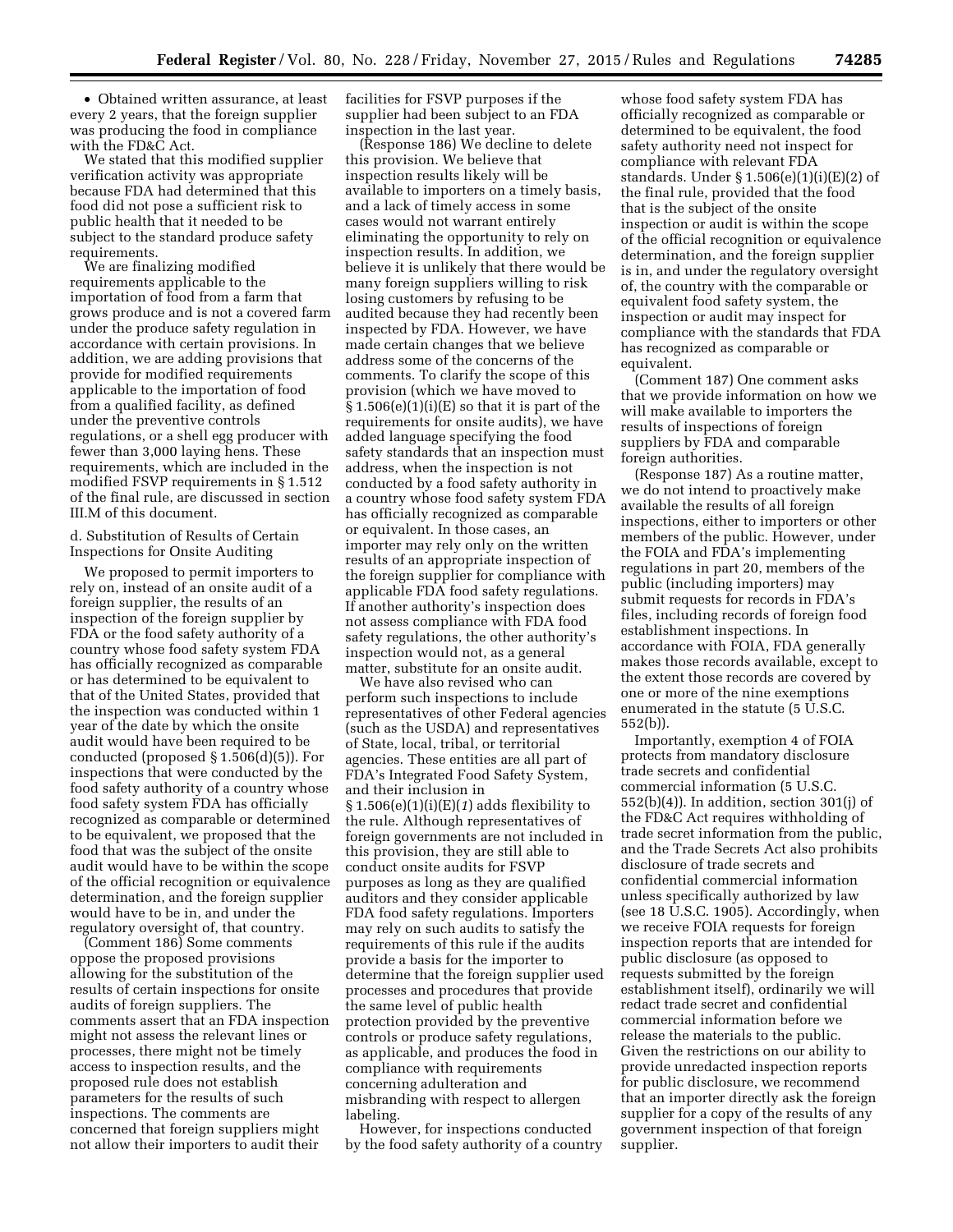(Comment 188) Some comments recommend that importers be permitted to rely on the results of an inspection of a supplier by FDA or a comparable/ equivalent food safety authority for longer than 1 year after the date that the onsite audit would have been required to be conducted. One comment states that under National Organic Program (NOP) regulations, an organics certificate is valid until withdrawn, usually up to 18 months after the issue date; therefore, the comment recommends that the FSVP regulations allow for reliance on an inspection for at least 15 months post-issue date. The comment adds that if we cannot permit this, we should require auditing firms to change the way they conduct business, such as by issuing a document on the date of the audit acknowledging its completion and (if applicable) the absence of critical findings. Other comments ask that we change the period in which the inspection needs to have been conducted to within 2 or 3 years of the date by which the importer determined that an onsite audit was appropriate.

(Response 188) We disagree with these comments. We are allowing the specified inspection results to be substituted for an onsite audit because we believe that such inspections may provide an importer with information on the foreign supplier's food safety practices that is sufficiently similar to information that can be obtained from an onsite audit. In addition, use of such inspection results may lessen the burden of conducting supplier verification activities by eliminating the need for an onsite audit. At the same time, we believe that requiring the inspection to have been conducted within 1 year of the date that the onsite audit would have been required to be conducted is appropriate to ensure that any inspection provides relevant and meaningful information that is similar to the information that could be obtained from an audit. Allowing the inspection to be conducted more than 1 year from the date an audit would have been required would make it more likely that the inspection would address different processes and procedures from what an audit would have addressed.

As one comment notes, NOP organic certificates are valid until withdrawn (either suspended or revoked for cause by the certifying agent or voluntarily surrendered by the certified operation), although it is incorrect to suggest that certificates are valid up to18 months after issuance. Regardless, NOP inspections serve a different function from onsite FSVP audits. Unlike onsite FSVP audits, NOP inspections do not

address whether the processes and procedures of foreign food producers provide the same level of public health protection as sections 418 and 419 of the FD&C Act, and that foreign food is produced in accordance with sections 402 and  $403(w)$  of the FD&C Act, as applicable. Regarding the comment suggesting that if we do not allow for more than a 1-year period, we should instead require auditing firms to change the way they conduct business, such as by issuing a document on the date of the audit acknowledging its completion and (if applicable) the absence of critical findings, such a request is beyond the scope of this rulemaking. The FSVP regulation does not impose any requirements on audit firms, and we do not believe it is necessary to do so in order to efficiently enforce Congress' directive in section 805 of the FD&C Act to ensure that imported food is as safe as domestically-produced food. However, nothing in this rulemaking would preclude audit firms from changing the way they conduct business as the comment suggests, though it is unclear how such a change would be helpful to the importer in meeting the requirements of this rule.

(Comment 189) One comment asks that we explain what is regarded as a food safety authority of a country whose food safety system FDA has officially recognized as comparable or determined to be equivalent.

(Response 189) In section III.N of this document we discuss our systems recognition initiative, under which are assessing food safety systems in other countries to determine whether they provide a similar system of protections as that provided under the U.S. food safety system and therefore can be officially recognized as comparable to the U.S. system. We also discuss food safety equivalence determinations. In response to the specific comment, a systems recognition agreement would specify the relevant food safety authority for the country under a particular agreement.

(Comment 190) One comment requests that we accept a State inspection of a foreign supplier as an audit, suggesting that the Manufactured Food Regulatory Program Standards and other programs could be used to evaluate State programs as equivalent food safety authorities.

(Response 190) As stated previously, we have changed § 1.506(e)(1)(i)(E)(*1*) to allow an importer to rely on the results of an inspection of a foreign supplier conducted by officials from State, local, tribal, or territorial food safety authorities. As discussed in section III.N of this document, systems recognition only applies to foreign countries.

5. Review of Results of Verification Activities

We proposed to require importers to promptly review the results of their foreign supplier verification activities and, if the results of the review showed that the risks for the food or foreign supplier were not adequately controlled, to take appropriate corrective action (proposed  $\S 1.506(d)(6)$ ). This requirement is codified in § 1.506(e)(3) of the final rule, with the following changes to ensure consistency with other supplier verification activity provisions:

• Importers must promptly review and assess the results of verification activities that they conduct (or obtain documentation of) or that other entities conduct.

• Importers must document their review and assessment.

• Importers must take appropriate action under § 1.508(a) if the results of verification activities do not provide adequate assurances that hazards requiring a control have been significantly minimized or prevented.

• Importers are not required to retain documentation of verification activities conducted by other entities provided that they can obtain such documentation and make it available to FDA in accordance with § 1.510(b).

(Comment 191) One comment requests that we delete the requirement to review results promptly. The comment maintains that this requirement is too prescriptive and that importers should have the flexibility and discretion to review results in a timely manner.

(Response 191) We do not agree. We believe that it is reasonable and appropriate to require importers to promptly review the results of their verification activities so that they can determine whether the results suggest that there is a problem with a supplier and, if so, take steps to address the problem on a timely basis. In the absence of any such review, the verification activities would not serve their intended purpose of ensuring the safety of imported food, as contemplated by section 805 of the FD&C Act.

6. Documentation and Other Requirements for Supplier Verification Activities

In response to concerns primarily regarding the documentation of foreign supplier audits that importers would be required to retain and make available to FDA investigators, in the Supplemental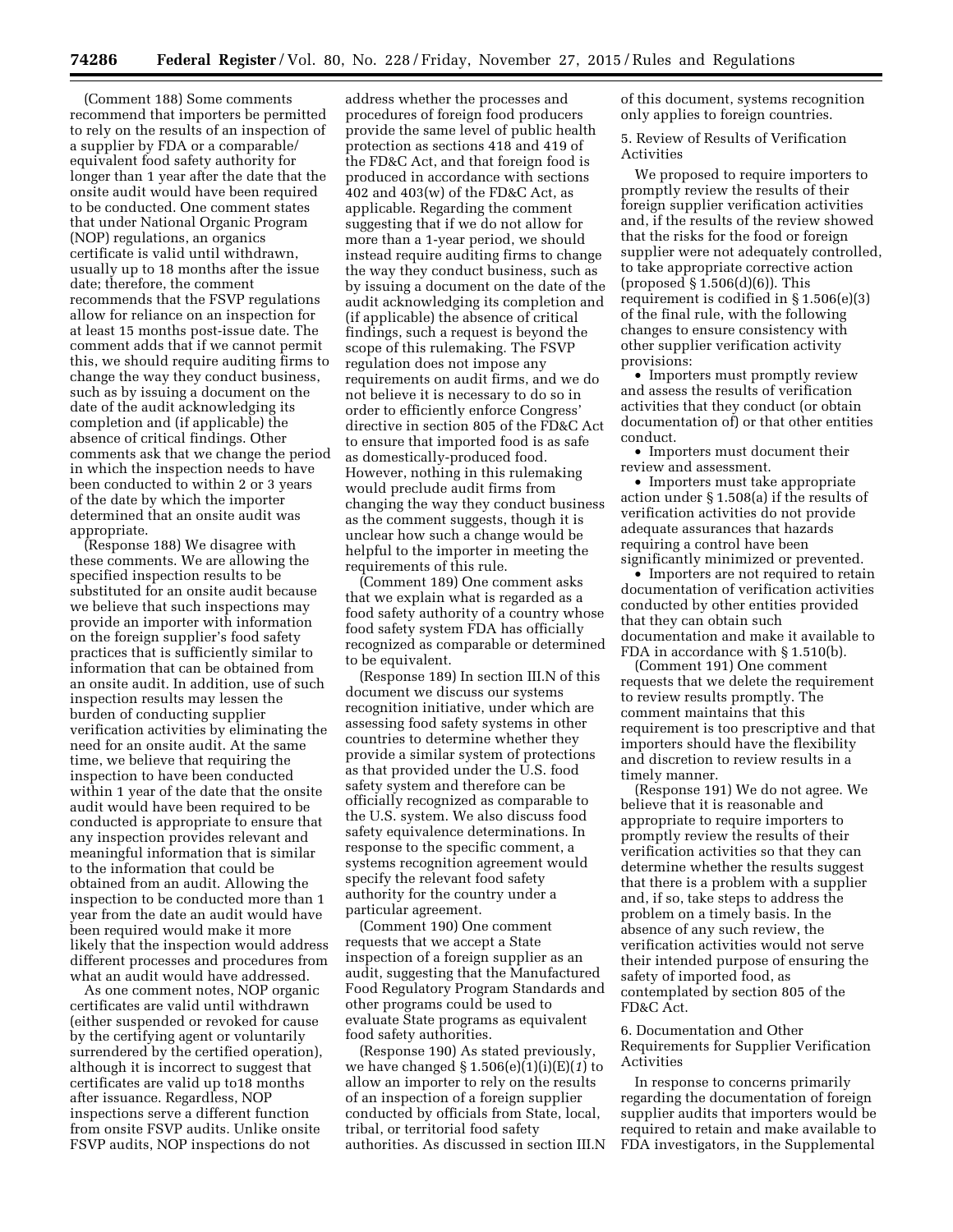Notice we added provisions specifying the content of documentation of importers' supplier verification activities. We also proposed other requirements regarding how these activities should be conducted.

(Comment 192) One comment recommended that we not establish specific requirements regarding the format of required documentation.

(Response 192) We agree. The regulations we have adopted do not specify a particular format in which documentation of supplier verification activities must be recorded.

(Comment 193) Some comments express concern that importers might have limited access to qualified auditors and appropriately certified laboratories; the comments recommend that we provide training and certification opportunities. One comment states that we should require auditors to be trained and certified to U.S. standards.

(Response 193) We do not have plans to provide training and certification opportunities for qualified auditors. (We note that, under § 1.500 of the final rule, examples of potential qualified auditors include (but are not limited to) an audit agent of a certification body (also known as a third-party auditor) that has been accredited under subpart M of part 1 (FDA's regulations implementing the third-party certification provisions of FSMA).) We believe there are many opportunities for auditing training available in the private sector, particularly for third-party auditors. We do not agree that auditors must be trained and certified ''to U.S. standards'' if this refers to being trained by FDA. What is important is that audits conducted for FSVP purposes be conducted by qualified auditors, who are qualified individuals who have the technical expertise obtained through education, training, or experience (or a combination thereof) necessary to perform onsite auditing to meet FSVP requirements, and that the audits be conducted in accordance with the requirements for such audits in  $§ 1.506(e)(1)(i)$  of the final rule, discussed in section III.G.4 of this document.

(Comment 194) Several comments state that FDA should specify which verification activities and corrective actions must be recorded and the circumstances under which the records must be made available or submitted to the Agency.

(Response 194) As specified in § 1.506(e)(1), except for when an importer relies on performance of activities by other entities in accordance with  $\S 1.506(e)(2)$ , importers must document the supplier verification

activities they conduct. If an importer relies on verification activities conducted by another entity, the importer is not required to retain documentation of those activities, provided that it can obtain the documentation and make it available to FDA in accordance with § 1.510(b). In addition, any corrective action taken in accordance with § 1.508 must be documented. Under § 1.510(b)(1), importers must make FSVP records available promptly to an authorized FDA representative, upon request, for inspection and copying. In addition, under § 1.510(b)(3), upon our written request, importers must send records to us electronically or through other prompt means. For more information about the circumstances under which records must be made available or submitted to FDA, see the discussion of § 1.510 in section III.K.3 of this document.

### a. Onsite Auditing

In the Supplemental Notice we acknowledged the concerns that having to make full reports of onsite audits of foreign suppliers available to FDA would make suppliers reluctant to be audited or result in less robust audits, and we agreed that importers should not be required to retain full audit reports. Instead, we proposed  $(in § 1.506(d)(1)(i))$ that importers be required to retain documentation of audit procedures, the dates the audit was conducted, the conclusions of the audit, any corrective actions taken in response to significant deficiencies identified during the audit, and documentation that the audit was conducted by a qualified auditor. We also proposed to retain the provision in the proposed rule requiring, for food subject to one or more FDA food safety regulations, that an onsite audit consider those regulations and include a review of the supplier's written food safety plan, if any, and its implementation. In addition, we proposed to require that an onsite audit of a supplier be performed by a qualified auditor.

Section  $1.506(e)(1)(i)(B)$  of the final rule includes the requirement that an onsite audit of a foreign supplier of a food subject to one or more FDA food safety regulations consider those regulations and include a review of any food safety plan and its implementation. However, as previously discussed, we recognize that there might be circumstances in which a company imports a food from a supplier in a country whose food safety system FDA has officially recognized as comparable or determined to be equivalent to that of the United States, but the modified

requirements for certain food from certain suppliers in such countries in § 1.513 of the final rule do not apply. To account for these circumstances, § 1.506(e)(1)(i)(B) of the final rule specifies that, when applicable, an onsite audit may consider relevant laws and regulations of a country whose food safety system FDA has officially recognized as comparable or determined to be equivalent.

(Comment 195) Some comments request that audits that are conducted to meet FSVP requirements by auditors accredited under the third-party auditing regulations that FDA is developing under section 808 of the FD&C Act should not be required to meet the proposed requirements for audits conducted under that regulation, including the requirements to submit the audit reports to FDA and to report serious findings to the Agency. The comments assert that applying such requirements to audits conducted for FSVP by third-party auditors accredited under the FDA system would create a disincentive to use such auditors to meet FSVP requirements.

(Response 195) As we have stated in public meetings regarding the FSVP proposed rule, we will not require that audits conducted to meet FSVP requirements by third-party auditors accredited under FDA's third-party certification regulation (in subpart M of part 1) meet the requirements for audits conducted under that regulation, which is set forth in a final rule published elsewhere in this issue of the **Federal Register**. The only audits that must meet the requirements of the third-party certification regulation are regulatory audits performed for the purposes of the issuance of (1) certifications required for participation in the Voluntary Qualified Importer Program (VQIP) under section 806 of the FD&C Act (21 U.S.C. 384b) and (2) mandatory import certifications under section 801(q) of the FD&C Act, as well as consultative audits conducted in preparation for a regulatory audit. To make clear that those auditing requirements do not apply to audits conducted solely for FSVP purposes, § 1.506(e)(1)(i)(C) of the FSVP final rule states that if an onsite audit is conducted solely to meet FSVP requirements by an audit agent of a certification body that has been accredited under the third-party certification regulation, the audit is not subject to that regulation.

(Comment 196) Noting that facility certifications issued by accredited thirdparty auditors are required for participation in VQIP, one comment questions whether there is a difference in the scope of audits conducted to meet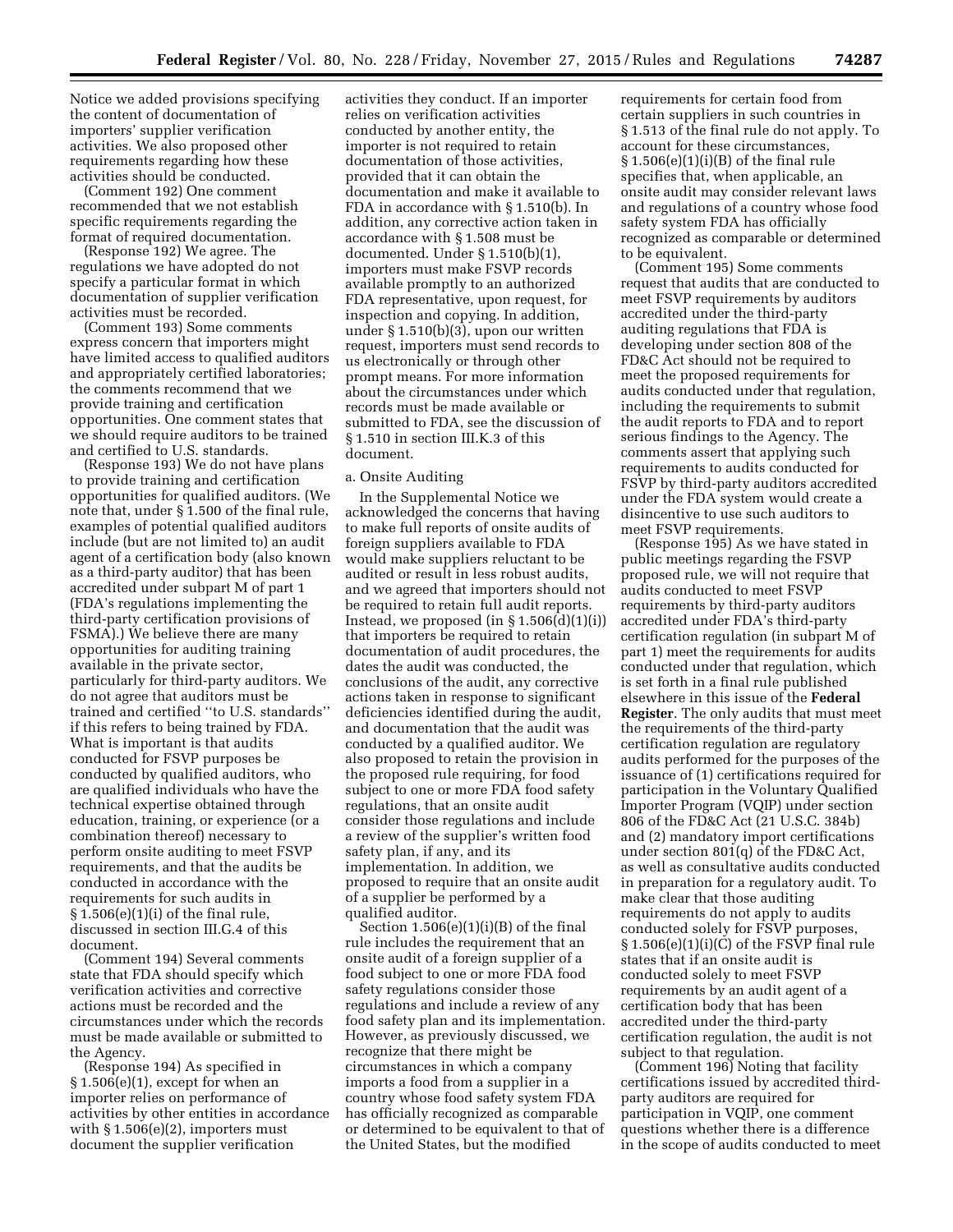FSVP requirements and audits conducted in accordance with FDA's third-party certification regulation. The comment asserts that while proposed § 1.506(d) would require that audits conducted to meet FSVP requirements consider all FDA food safety regulations, audits conducted in accordance with the proposed thirdparty certification regulation must determine a facility's compliance with the FD&C Act. The comment asks what accredited third-party audits will entail given that the FD&C Act addresses more than just food safety requirements.

(Response 196) The scope of accredited third-party audits conducted in accordance with the third-party certification regulation is addressed in the final rule on third-party certification published elsewhere in this issue of the **Federal Register** (see Response 7 in the preamble to the final rule).

(Comment 197) Several comments address the standards that we will require onsite audits of foreign suppliers to meet. Some comments recommend that when third-party audits are used, FDA should require that audits be conducted in accordance with nationally or globally accepted standards, such as schemes that are benchmarked in accordance with the Global Food Safety Initiative (GFSI). One comment recommends that we take into consideration audits conducted by recognized auditing firms and certification bodies. One comment suggests that for fruits and vegetables, good agricultural practice (GAP) and good manufacturing practice (GMP) certificates issued by independent thirdparty certification bodies accredited by competent authorities should be accepted. One comment states that audits conducted to meet FSVP requirements should be held to the same standards as audits performed domestically. One comment maintains that some private food safety auditing standards provide the same level of public health protection as the FSMA standards.

(Response 197) We agree that audits conducted to meet FSVP requirements should be held to the same standards as audits performed domestically for the purpose of supplier verification. To the extent that the results of GFSI, GAP, or any other audit schemes appropriately verify that the foreign supplier produces the food consistent with FDA food safety standards, importers may use audits conducted under those schemes to meet the requirements of the FSVP regulation. We understand that, as of the publication of this document, many of the widely used food safety auditing schemes are considering whether and

how to revise their practices in light of the requirements of FDA regulations, including our new FSMA regulations. We further understand that the updating of schemes is a lengthy process that often involves engagement with experts and other stakeholders. Therefore, we believe it is premature to reach any definitive conclusions as to whether importers can rely on the results of audits conducted under any existing auditing schemes to verify compliance with the safety requirements of this rule. Over time, we expect that scheme owners and benchmarking organizations will develop tools to assess their schemes against FDA requirements to demonstrate the levels of health protection their schemes provide. We believe there is value in such efforts and foresee possible implications for the Agency's work. Until such time, if an importer choses to use a GFSI, GAP, or other similar audit, the importer might need to supplement that audit to meet the requirements of § 1.506 or otherwise determine that the audit meets the requirements of this section. Even after scheme owners and benchmarking organizations update their tools to reflect the new FDA food safety requirements, it will remain the importer's responsibility to determine whether the results of any particular audit are adequate to conclude that a foreign supplier produces a food in accordance with the standards required by this rule.

(Comment 198) One comment states that the WTO Agreement on Technical Barriers to Trade (TBT Agreement) encourages WTO members to reduce multiple certification and testing requirements by entering into mutual recognition agreements to facilitate trade. The comment also suggests that we adopt a regulatory scheme similar to that in the juice and seafood HACCP regulations in parts 120 and 123, including allowing foreign government officials to conduct verification audits of suppliers.

(Response 198) Because the FSVP regulation is a food safety measure and therefore are not subject to the TBT Agreement, the provisions in the TBT Agreement regarding mutual recognition agreements do not apply. We agree that reducing multiple testing and certification requirements for food safety is an important guiding principle, and the FSVP regulation does not impose multiple testing and certification requirements on suppliers. The FSVP regulation provides importers with flexibility to determine appropriate supplier verification activities and allows multiple importers to rely on the same results of auditing, testing, and

other verification measures. We believe that as importers and foreign suppliers become more familiar with the FSVP requirements, more suppliers are likely to arrange to be audited and share the audit results with multiple U.S. importers.

We agree that it is appropriate to allow foreign government officials to conduct audits. Under the final rule, onsite audits must be performed by qualified auditors. As we discussed in section III.A.18 of this document, foreign government employees may be qualified auditors, and the standard for being a qualified auditor does not differ when the audit is performed by a foreign government employee. We see no reason why an importer could not rely on an audit of a foreign supplier conducted by a foreign government employee with appropriate technical expertise obtained through education, training, and/or experience, as long as the foreign official considers applicable FDA food safety standards. The importer could rely on such an audit to meet the requirements of this rule if the audit allows the importer to determine whether the foreign supplier uses processes and procedures that provide the same level of health protection provided by the produce safety or preventive controls regulations, as applicable, and produces the food in compliance with sections 402 and 403(w) of the FD&C Act, as applicable. At this time, we do not envision establishing a program to recognize individuals as meeting the definition of qualified auditor for the purposes of FSVP. However, we intend to conduct outreach, develop training modules, and provide technical assistance to facilitate compliance with the FSVP regulation, including regarding importers' reliance on the results of onsite audits of foreign suppliers.

As for other potential ways to design the FSVP regulation to be similar to the importer requirements in FDA's juice and seafood HACCP regulations, we do not agree that doing so would be appropriate. As stated in the preamble to the proposed rule, section 805 of the FD&C Act contemplates a more comprehensive approach to supplier verification than the juice and seafood HACCP regulations. The juice and seafood importer provisions were adopted more than a decade ago, and the U.S. Government Accountability Office has expressed concerns with the effectiveness of the seafood importer provisions (see 78 FR 45730 at 45745). In light of FSMA's increased emphasis on the safety of imported food and importers' role in ensuring food safety, as well as the adoption of the FSVP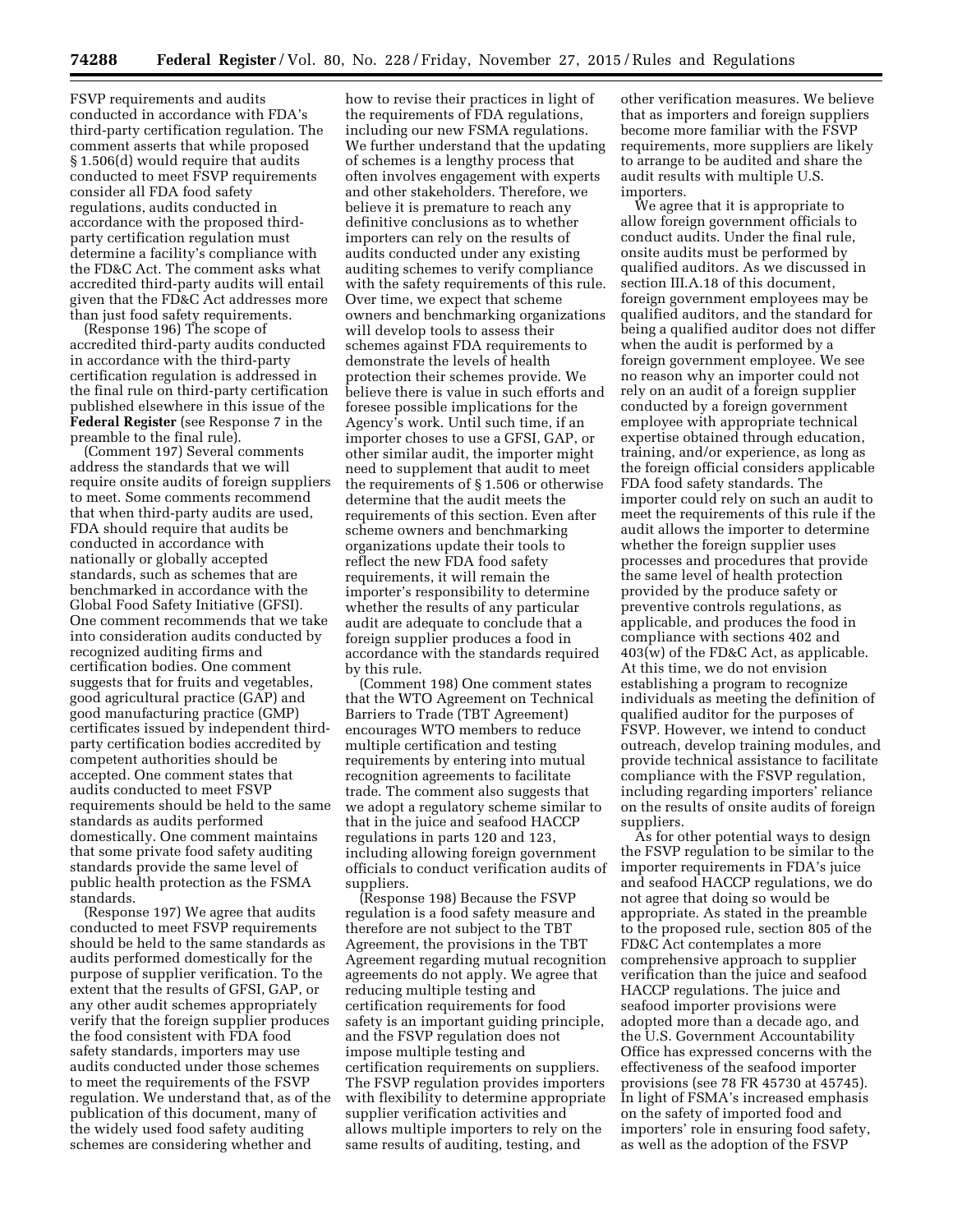regulation, we will consider whether it would be appropriate in the future to initiate a rulemaking to revise the regulations applicable to importers of juice and seafood.

(Comment 199) One comment suggests that we consult the Good Manufacturing Practice and Quality Assurance Guides for Food Additives and GRAS Substances developed by the International Food Additives Council when evaluating audits of foreign suppliers of food additives and GRAS substances.

(Response 199) When evaluating audits of foreign suppliers, we will consider whether the audits verify compliance with applicable food safety requirements contained in the FD&C Act and any FDA regulations to which the food is subject.

(Comment 200) One comment maintains that the added value of an audit conducted by an importer is limited especially when the supplier is already certified or audited. The comment states that importers should be able to provide ''data on paper—in the form of an up-to-date dossier'' in place of conducting duplicative supplier verification activities. Another comment recommends that importers rely on third-party audits to avoid unnecessary multiple audits of foreign suppliers and suggests that importers who rely on the report of a third-party audit of a supplier be deemed in compliance with the supplier verification requirements.

(Response 200) As a general matter, we agree that if an importer can obtain documentation of an foreign supplier audit conducted in accordance with the requirements of the FSVP regulation (*e.g.*, performed by a qualified auditor and evaluating compliance with applicable FDA food safety standards), the importer can rely on it provided that the importer reviews and assesses the results of the audit. We have explicitly added this flexibility in § 1.506(e)(2) of the final rule. We anticipate that many importers will, in accordance with the FSVP regulation, rely on audits conducted by third-party auditors or by other entities rather than conducting their own separate audit of the supplier.

(Comment 201) One comment states that the frequency of auditing conducted to meet FSVP requirements should take into consideration risks in the food and the quality control capability of suppliers.

(Response 201) We agree. Section 1.506(d)(1) of the final rule states that an importer must determine and document which verification activity or activities (including, potentially, onsite audits) are needed, as well as the frequency with which those activities must be

conducted, to provide adequate assurances that the hazards in the food obtained from the foreign supplier are significantly minimized or prevented. This determination must be based on the evaluation of the food and the foreign supplier conducted under § 1.505.

(Comment 202) One comment requests that the regulation specify that importers must accept verification results of other importers on the same food from the same foreign supplier to avoid multiple verifications.

(Response 202) We decline to require importers to accept verification results of other importers. However, § 1.506(e)(2) of the final rule does allow an importer to rely on verification activities performed by other entities (other than the foreign supplier), and such other entities may include other importers of the same food from the same foreign supplier. In such cases, the importer must review and assess the results of those activities and document the review and assessment. The importer remains ultimately responsible for the safety of the food it imports and its own compliance with this regulation. In accordance with § 1.503, the individual performing the verification activities must be a qualified individual.

(Comment 203) Some comments object to limiting the Agency's access to complete audit reports. On the other hand, some comments request that the regulation clearly specify that we will not require review of a full audit report. One comment asks us to clarify that summary data and recognized auditor or foreign government certification are adequate. The comment maintains that it is unrealistic to expect foreign suppliers to provide highly confidential data to importers.

(Response 203) As stated in the Supplemental Notice, we conclude that we do not need to see full audit reports to effectively monitor importer compliance with the supplier verification requirements. Section  $1.506(e)(1)(i)(D)$  only requires that an importer retain documentation of each onsite audit, including the audit procedures, the dates the audit was conducted, the conclusions of the audit, any corrective actions taken in response to significant deficiencies identified during the audit, and documentation that the audit was conducted by a qualified auditor. We conclude that it is unnecessary to state in the regulatory text that importers need not retain full audit reports. We believe that the information required under  $\S 1.506(e)(1)(i)(D)$  is the information our investigators will need to assess the adequacy of the audit and, thus, the

importer's compliance with the FSVP requirements. In turn, if an importer is relying on another entity (such as a third-party auditor hired by a foreign supplier) to conduct the audit, the importer would need to obtain the relevant information regarding the audit to fulfill its obligation to review the results of the audit. As for the comment that it is unrealistic to expect foreign suppliers to provide highly confidential data to importers, we recognize that, due to commercial confidentiality concerns or other reasons, there might be circumstances in which some foreign suppliers might be reluctant to share food safety information with importers. However, we also believe that some foreign suppliers will desire to share such information as a means of attracting customers for their products.

(Comment 204) One comment contends that making audit conclusions or corrective actions available to FDA could result in suppliers refusing to allow unannounced audits. Therefore, the comment suggests that FDA only review an importer's procedures for verifying suppliers, including procedures for audits, rather than the results of the procedures. Alternatively, the comment contends that importers should only be required to provide documentation of corrective actions taken to address significant deficiencies that create a risk to public health.

(Response 204) We do not agree that we should only review an importer's procedures for verifying suppliers. We also need to be able to confirm that those procedures are followed by reviewing the importer's records, including documentation of review and assessment of audit results and any necessary corrective actions taken. As to whether this will result in suppliers refusing to allow unannounced audits, we note that nothing in the final rule requires that audits be unannounced. Nevertheless, there may be some advantages to unannounced audits, as discussed in the preamble to the proposed rule on third-party certification (see 78 FR 45782 at 45812, July 29, 2013).

With respect to whether importers should only be required to provide documentation of corrective actions taken to address significant deficiencies that create a risk to public health, we do not agree. Section 805(a)(1) of the FD&C Act requires each importer to perform risk-based foreign supplier verification activities for the purpose of verifying that the food imported by the importer is not adulterated under section 402 of the FD&C Act or misbranded under section 403(w) of the FD&C Act, among other requirements. If imported food is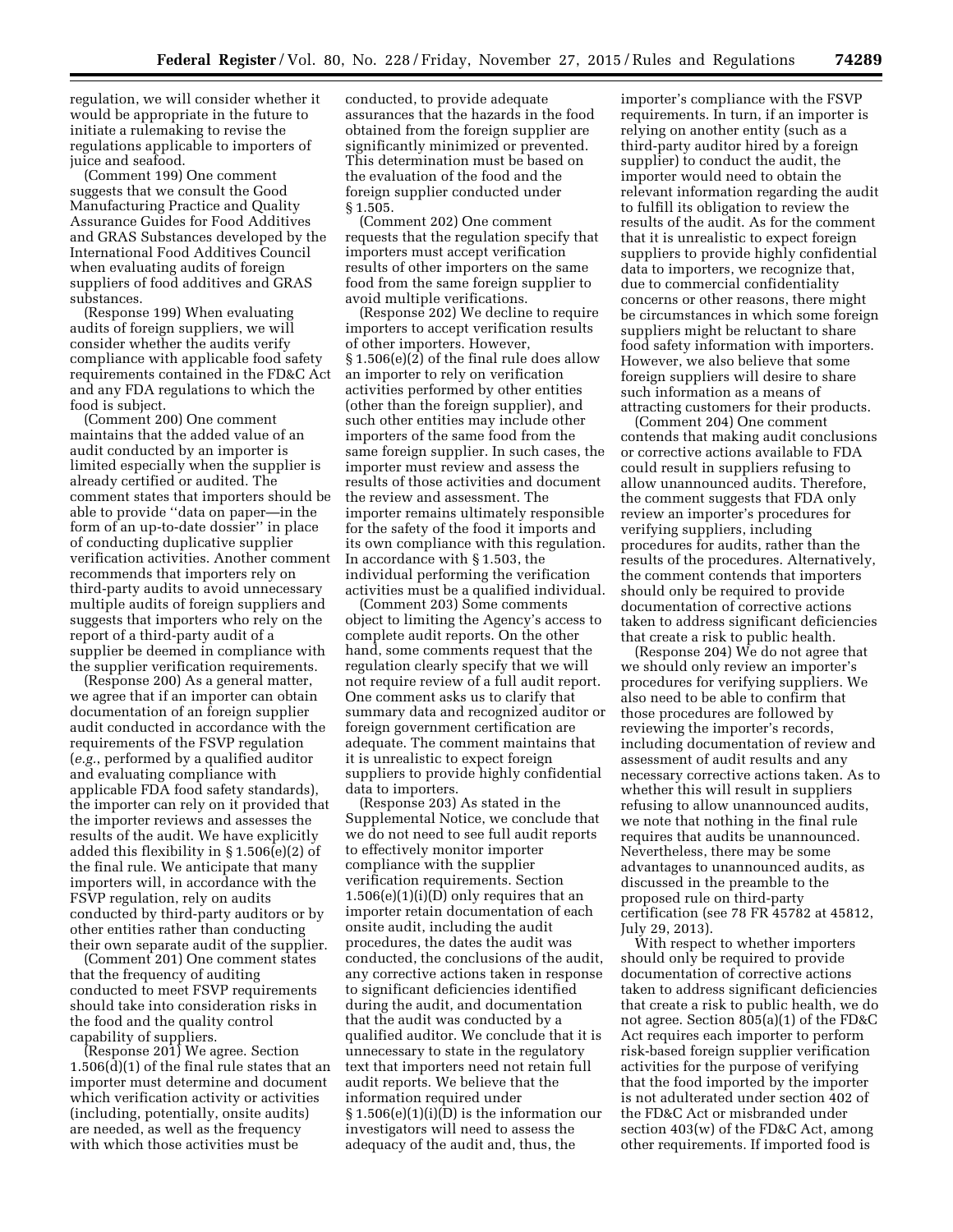adulterated or misbranded with respect to allergen labeling, corrective action is required to satisfy the requirements of section 805(a)(1). Because we can only efficiently enforce section 805(a)(1) if we are able verify such corrective action, and because we can only verify corrective actions if importers provide appropriate documentation, the final rule requires documentation of all corrective actions. However, the particular corrective action warranted could differ depending on the circumstances, including the level of risk to public health posed by the particular non-compliance. The importer's documentation would reflect whatever corrective action might be warranted.

(Comment 205) One comment states that the regulations should recognize that documentation of audits might be maintained by an importer's corporate parent rather than at an individual facility.

(Response 205) We do not object to documentation of audits being maintained by an importer's corporate parent. In accordance with § 1.510(b)(2) of the final rule, offsite storage of records is permissible, as long as such records can be retrieved and provided onsite within 24 hours of request for official review.

#### b. Sampling and Testing

We proposed (in  $\S 1.506(d)(1)(ii)$ ) that sampling and testing of a food could be conducted by either the importer or the foreign supplier. We proposed that importers be required to retain documentation of each sampling and testing of a food, including identification of the food tested (including lot number, as appropriate), the number of samples tested, the test(s) conducted (including the analytical method(s) used), the date(s) on which the test(s) were conducted, the results of the testing, any corrective actions taken in response to detection of hazards, and information identifying the laboratory conducting the testing. We are finalizing these requirements in  $\S 1.506(e)(1)(ii)$ . In addition, we are adding the requirement that importers retain documentation of the date of the report of the testing because we believe that the date of the report can be important. As previously stated, we are also adding language stating that importers must retain documentation that the testing was performed by a qualified individual (to clarify that testing must be conducted by a qualified individual).

(Comment 206) One comment requests that we clarify that testing could be conducted on behalf of an importer or foreign supplier.

(Response 206) We agree. An importer or a foreign supplier may hire another entity to conduct the testing on its behalf; the importer or supplier need not conduct the actual testing itself. In addition, under § 1.506(e)(2)(i) of the final rule, sampling and testing may be conducted by other entities provided the importer reviews and assesses the results of the testing.

(Comment 207) One comment maintains that because testing documentation is routinely maintained by the testing entity, importers should be required to either retain ''or have access to'' such documentation.

(Response 207) Importers must obtain the required testing information so that, in accordance with § 1.506(e)(3), they can review the testing results and, if appropriate, take corrective action to address supplier non-compliance. However, as previously noted, § 1.510(b)(2) does allow offsite storage of records if they can be retrieved and provided onsite within 24 hours of request for official review.

(Comment 208) One comment suggests that proposed § 1.506(d)(1)(ii) be revised to reflect that, when outside laboratories are used, the importer might not have access to information about the dates on which tests were conducted, but only information on the dates on which the tests were reported.

(Response 208) We do not agree. Information on the dates on which testing was conducted is standard information in laboratory testing reports and may be important information. However, we agree that the date on which the test results were reported is also important information, so we are revising  $\S 1.506(d)(1)(ii)$  by adding a reference to ''the date of the report of the testing.'' This change is consistent with the approach taken in the preventive controls regulations for documentation of sampling and testing.

(Comment 209) Some comments suggest that because testing often is more efficient when it is conducted by the supplier, FDA should develop guidance on when ''test and hold'' procedures could be used.

(Response 209) We recognize that it could be appropriate for testing to be performed by suppliers in certain circumstances. Section 1.506(e)(2)(ii) of the final rule allows for suppliers to perform testing as a verification activity as long as the importer reviews and assesses the relevant documentation.

(Comment 210) One comment suggests that testing should be the preferred activity when detecting or identifying the presence or absence of pathogenic bacteria, allergens, and spoilage organisms.

(Response 210) To the extent that the comment suggests that testing is the preferred supplier verification activity for pathogenic bacteria or allergens, we do not agree. Although testing plays an important role in ensuring the safety of food, contamination with microbial pathogens and some allergens is likely to be non-homogeneous and the numbers of pathogens are likely to be low. A negative result therefore does not guarantee the absence of contamination. An importer should take this into account when deciding which verification activity (or activities) is appropriate. Because of the limitations of sampling and testing, the processes and procedures a supplier has in place to minimize contamination, and the management of those processes and procedures, are key in determining when sampling and testing is appropriate as a verification activity. We discussed the role of testing in ensuring the safety of food in the proposed rule on preventive controls for human food (see the Appendix to the proposed rule (78 FR 3646 at 3818 through 3820), with reference numbers corrected in the **Federal Register** of March 20, 2013 (78 FR 17142 at 17149 through 17151)). For more information about other food safety issues, many of which helped inform both this rulemaking and the preventive controls rulemakings, see generally the proposed, supplemental, and final rule on preventive controls for human food (78 FR 3646; 79 FR 58524, September 29, 2014; 80 FR 55908).

In many cases, an onsite audit to verify control of hazards may be more appropriate than sampling and testing, or may be appropriate to use in conjunction with sampling and testing. Onsite audits provide the opportunity to review a supplier's food safety plan (if the supplier has one) and written procedures and to observe the implementation of those procedures, as well as to review records. In addition, an auditor can interview a supplier's employees to assess their understanding of the food safety measures for which they are responsible. Therefore, an audit can provide for a more comprehensive assessment of food safety implementation than testing. For these reasons, when a SAHCODHA hazard in a food will be controlled by the foreign supplier, importers must conduct or obtain documentation of an onsite audit of the foreign supplier before initially importing the food and at least annually thereafter (unless they make an adequate written determination (based on the evaluation conducted under § 1.505) that, instead of such auditing, other supplier verification activities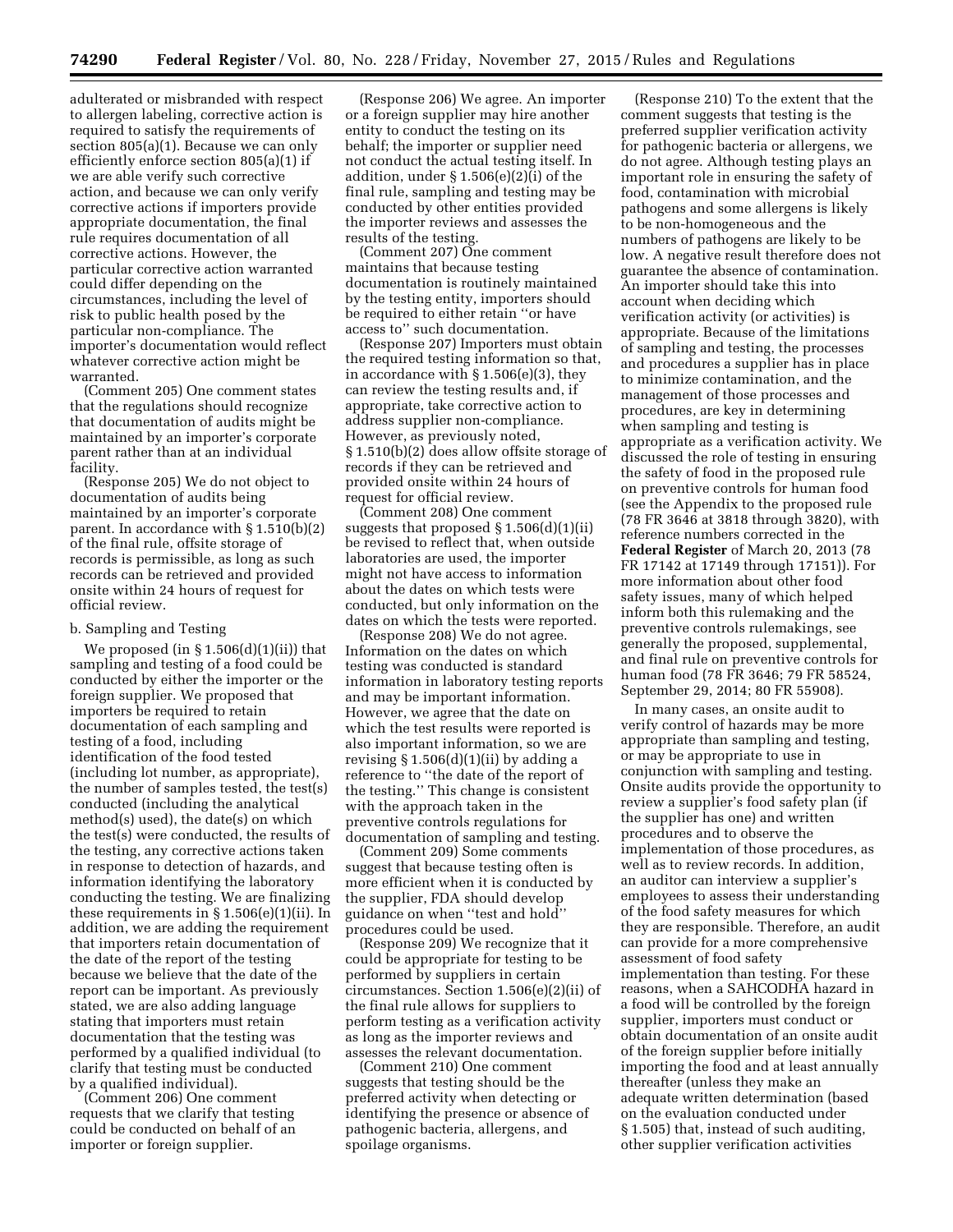and/or less frequent onsite auditing are appropriate to provide adequate assurances that the hazards in the food from the foreign supplier are significantly minimized or prevented).

With respect to spoilage organisms, if there is reason to believe spoilage may have occurred (*e.g.*, the product may have been temperature abused during shipment), testing to enumerate certain types of organisms might be appropriate. However, if the testing for spoilage organisms is to verify production processes and procedures, a supplier audit of such procedures and their implementation might be more informative.

(Comment 211) Several comments request that we establish minimum laboratory standards to ensure that laboratories used to test imported foods follow performance standards that are equivalent to U.S. standards. Several comments ask us to issue a proposed rule regarding the accreditation of laboratories and model standards to be used by accredited laboratories in accordance with section 202 of FSMA (section 422 of the FD&C Act (21 U.S.C. 350k)). One comment asks us to require that the laboratory reports on which importers rely align with international standards.

(Response 211) We stated in the preamble to the proposed rule our tentative conclusion that, although we would expect sampling and testing conducted to meet FSVP requirements to be performed in accordance with any applicable regulations or widely accepted industry standards, it was not appropriate to specify testing standards in the FSVP regulation. Although the final rule does not include specific requirements for laboratory testing, importers may not rely on the results of testing that was not conducted in accordance with methodologies and procedures designed to ensure valid and accurate results. We are currently developing a proposed rule to implement section 202 of FSMA. The proposed rule might include proposed circumstances under which use of accredited laboratories and model testing standards would be required.

(Comment 212) One comment suggests that laboratories should make certificates of current accreditation from recognized laboratory accreditation bodies available to importers to provide assurance that the laboratory is in compliance with recognized standards.

(Response 212) We agree that importers could benefit from using accredited laboratories and that it could be beneficial for laboratories to make certificates of accreditation available.

However, such requirements are beyond the scope of this rulemaking.

c. Review of Foreign Supplier Food Safety Records

We proposed (in  $\S 1.506(d)(1)(iii)$ ) that importers be required to retain documentation of each review of relevant supplier food safety records, including the date(s) of review, any corrective actions taken in response to significant deficiencies identified during the review, and documentation that the review was conducted by a qualified individual. We are finalizing this requirement in § 1.506(e)(1)(iii). We are adding a requirement that an importer must retain documentation of the conclusions of the review because they are essential to determining whether and what corrective actions are necessary.

(Comment 213) One comment suggests that this provision refer to ''food safety compliance records'' rather than ''relevant food safety records.''

(Response 213) We do not agree. The suggested revision might be interpreted as limiting the provision to only those records that relate to a compliance action with a relevant authority. However, it might be appropriate for an importer to review a broader set of food safety records, including records documenting that the food safety procedures that the supplier has established to control hazards are being followed and are adequately controlling the hazards. Such records might include records of a foreign supplier's audit of its supplier's hazard control activities or records of environmental monitoring or product testing.

(Comment 214) One comment maintains that importers should not be required to have a qualified individual conduct a review of supplier food safety records; the comment states that a qualified individual is not required for review of food safety records of a supplier of a raw material or other ingredient under the proposed regulations on preventive controls for animal food.

(Response 214) We do not agree. We believe that an importer must a have a qualified individual conduct all foreign supplier verification activities to ensure that these activities are performed adequately. The final rule on preventive controls for animal food requires use of a preventive controls qualified individual to review supplier food safety records (see §§ 507.49(a)(4) and 507.175(b)).

d. Other Appropriate Verification Activities

We proposed to allow importers to conduct supplier verification activities other than those previously discussed if such activities were appropriate to address the risks associated with the food and the foreign supplier (proposed § 1.506(d)(1)(iv)). Although we did not specify how importers would be required to document the performance of such verification activities, we requested comment on whether the final rule should include such requirements and, if so, what they should be.

We are finalizing this provision in  $§ 1.506(e)(1)(iv)(A)$ . To allow flexibility as to who must conduct the verification activities, consistent with other provisions of the final regulatory text, we have revised the phrase ''You may conduct and document other supplier verification activities . . ." to "You may conduct (and document) or obtain documentation of other supplier verification activities . . . .'' We are also adding § 1.506(e)(1)(iv)(B) in response to comments, as discussed below.

(Comment 215) One comment suggests that importers could use thirdparty remote video auditing systems as an alternative verification measure under proposed  $\S 1.506(d)(1)(iv)$ .

(Response 215) Depending on the circumstances, including the hazard analysis, the evaluation for foreign supplier approval and verification, and the specific characteristics and capabilities of the third-party remote video auditing system, an importer could determine that it is appropriate to use such a system as an appropriate alternative verification activity under  $§ 1.506(e)(1)(iv)$  of the final rule.

(Comment 216) Some comments suggest that the regulation should not specify requirements for the documentation of such alternative verification activities. One comment states that although FDA might specify minimum parameters for documentation, it would be better to allow specific industry sectors to develop their own forms. Some comments suggest that for these alternative activities, importers should be required to document the date of the activity, the findings, any corrective actions taken, and justification that the activity provides at least the same level of assurance as the other verification activities in the regulations, particularly when there is a SAHCODHA hazard in a food.

(Response 216) As with the previously discussed verification activities, we conclude that it is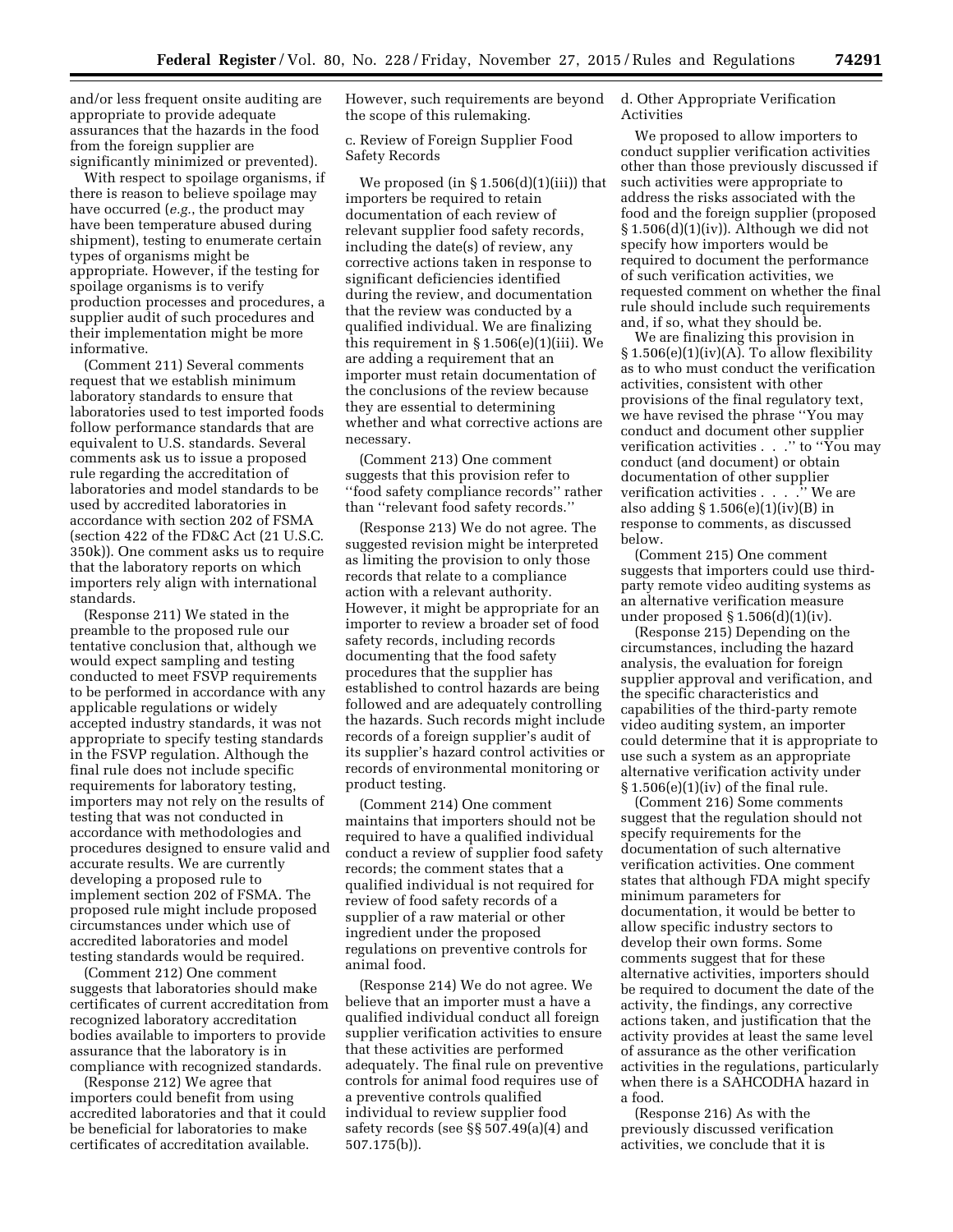appropriate to include certain requirements for documentation of alternative verification conducted under  $§ 1.506(e)(1)(iv)$ . Requiring such documentation will allow us to review the appropriateness of any particular verification activity to determine an importer's compliance with the FSVP regulation, thereby allowing us to efficiently enforce the requirements in section 805 of the FD&C Act. Therefore, § 1.506(e)(1)(iv)(B) of the final rule requires importers to document their use of such alternative activities by retaining a description of the activity, the date on which it was conducted, the findings or results of the activity, any corrective actions taken in response to significant deficiencies identified, and documentation that the activity was conducted by qualified individual. We do not believe it is necessary to specifically require an importer to document a justification that the activity provides at least the same level of assurance as the other verification activities, because § 1.506(d)(1) already requires importers to document their determination of the nature and frequency of appropriate supplier verification activities for a particular food and foreign supplier.

### 7. Independence of Qualified Individuals

We proposed to specify that a qualified individual who conducted any foreign supplier verification activities could not have a financial interest in the supplier and payment could not be related to the results of the activity (proposed  $\S 1.506(d)(7)$ ). However, this provision would not prohibit an importer or one of its employees from conducting verification activities. In the final rule, we have moved this provision to § 1.506(e)(4) and modified it so that it no longer prohibits the existence of a financial interest, but rather prohibits the existence of financial conflicts of interest that influence the results of verification activities in § 1.506(e)(1). The rule continues to specify that payment must not be related to the results of the activity.

(Comment 217) One comment recommends that the conflict of interest provisions in the FSVP regulation be consistent with those in the preventive controls regulations. One comment suggests that the provisions be revised to specify that a qualified individual must not have a ''direct personal'' financial interest in the foreign supplier.

(Response 217) The conflict of interest provisions in the final rule are the same as those in the preventive controls regulations. We do not believe it is appropriate to limit the type of financial

interest of concern here to a ''direct personal'' financial interest, particularly since it is unclear what would count as a ''direct personal'' financial interest as opposed to any other financial interest. If the qualified individual has a financial conflict of interest that influences the results of verification activities, the qualified individual would be precluded from being able to independently conduct verification activities under the FSVP regulation. We believe that this limitation appropriately ensures that qualified individuals act objectively and are free from any undue commercial pressures that could compromise the performance of verification activities.

(Comment 218) One comment requests that we clarify that an importer or its employee may conduct a verification activity ''even if the foreign supplier is an affiliate, subsidiary, or parent company of yours.''

(Response 218) We decline to add this language. We recognize the variety of business relationships that can exist between importers and foreign suppliers, including a parent-subsidiary relationship or an affiliate relationship. Regardless of how the two entities relate to each other, the conflict of interest provisions in § 1.506(e)(4) are designed to maintain the integrity of the verification activities performed as part of an importer's FSVP. Section 1.506(e)(4) does not prohibit an importer or its employee from conducting a verification activity even if the foreign supplier is an affiliate, subsidiary, or parent company of the importer, and the language requested by the comment is unnecessary. Nevertheless, any financial conflict of interest that may exist cannot influence the results of the verification activity. We expect that if an importer or its employee conducts a verification activity for a foreign supplier that is an affiliate, subsidiary, or parent company of the importer, there will be protections in place to ensure the integrity of the verification activity, including, for example, ensuring that the individual conducting the verification activity is not penalized for identifying food safety concerns. In addition, any payment for the verification activity cannot influence the results of the activity.

(Comment 219) One comment states that the independence provisions should only extend to employees related to a foreign supplier's business, marketing, and distribution because it would be too burdensome to expect an importer to know about any stockholding relationship, deals, or other potentially unethical practices.

(Response 219) We do not believe that the independence requirement is too burdensome. An importer could, for example, ask the qualified individual to attest to whether it has any financial interest in the foreign supplier and, if the qualified individual has one, take steps to ensure that any such interest does not influence the results of the verification activity. The final rule does not per se prohibit the qualified individual from holding any stock or having ever had any dealings with the entity that is the subject of the verification activities.

(Comment 220) One comment states that it is unreasonable to suggest any qualified auditor would not have an interest in the outcome or success of the activities of the supplier. Another comment states that because the activities of employees are influenced by their employers, there can be no assurance that the results of employee activities will be impartial.

(Response 220) We disagree. The relevant requirement in § 1.506(e)(4) is that payment of the qualified individual conducting a verification activity must not be related to the results of the activity. We believe this requirement is necessary to ensure the integrity of the performance of verification activities under this rule.

(Comment 221) Several comments ask that we make clear that the independence requirements would not exclude the use of first-party (internal) audits. One comment states that the regulations should not preclude a manufacturer from using its own qualified auditors from conducting onsite audits or using its qualified employees to conduct other supplier verification activities.

(Response 221) Under § 1.506(e)(4), the independence of qualified individual requirement does not prohibit an importer or its employees from conducting supplier verification activities. It does, however, prohibit a qualified individual who conducts any verification activities from having a financial conflict of interest that may influence the results of an audit or other verification activity. In addition, due to the potential for a conflict of interest, the final rule (in § 1.506(e)(2)(ii)) provides that importers may not rely on the foreign supplier itself or employees of the foreign supplier to perform supplier verification activities (except with respect to sampling and testing of food). A foreign supplier's audit of itself would therefore not be an appropriate verification activity under the regulation.

(Comment 222) One comment suggests that we not impose limitations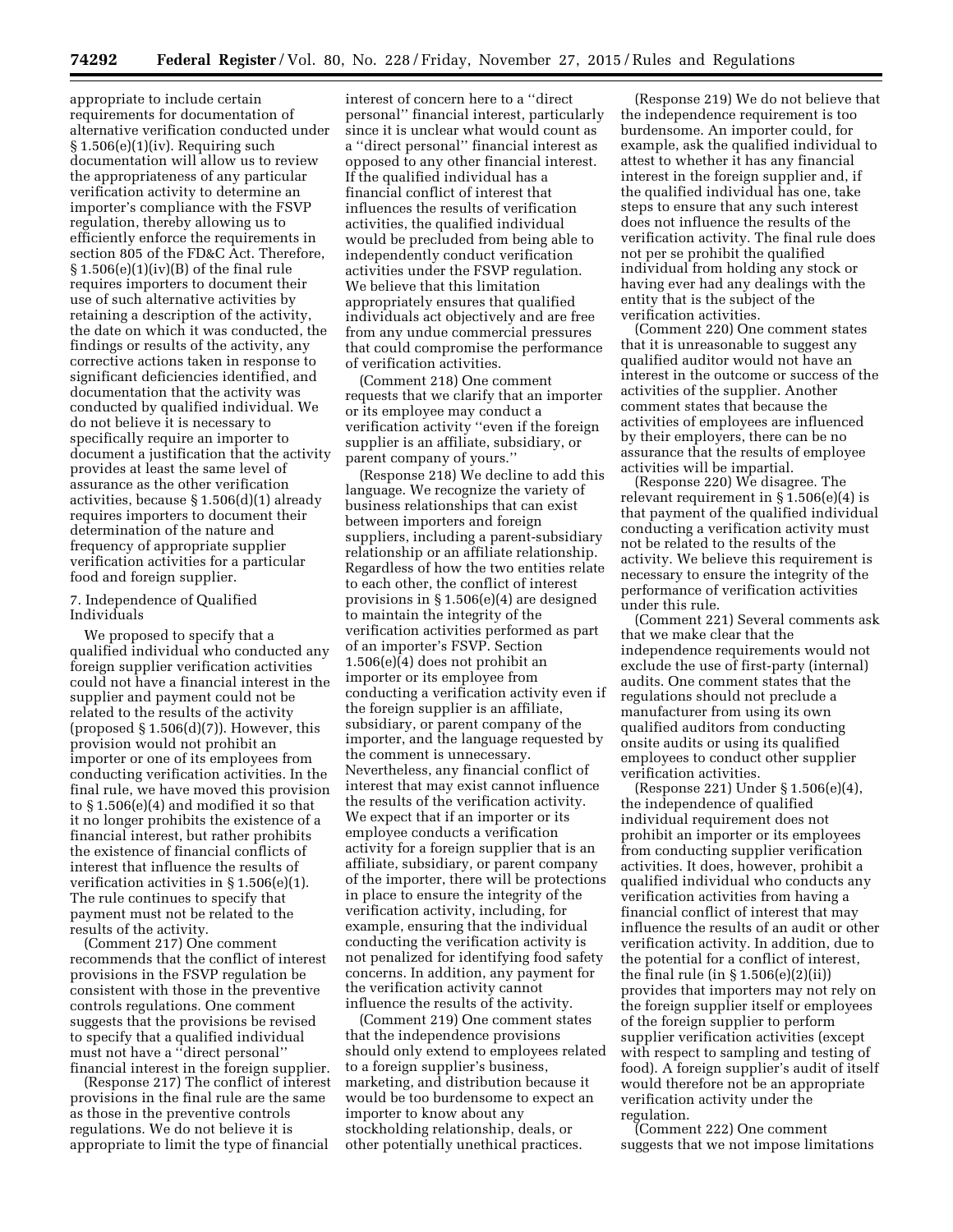on use of second-party audits (*i.e.*, audits by an employee of a company conducting the verification activities).

(Response 222) To the extent that the comment is asking whether importers may use their own employees to conduct audits of foreign suppliers, this is permissible under the final rule.

(Comment 223) One comment suggests that we consider the conflict of interest provisions in the NOP regulations (7 CFR 205.501(a)).

(Response 223) The conflict of interest provisions in the NOP regulations are tailored to the concerns addressed in those regulations. We regard some provisions, such as 7 CFR  $205.501(a)(11)(i)$ , which mandates that a certifying agent not certify an entity if the certifying agent has held a commercial interest in the provision of consulting services, as similar to the requirement we are finalizing here. Many other provisions would not translate at all, *e.g.*, the requirement that a certifying agent must prevent conflicts of interest by not giving advice or providing consultancy services to certification applicants or certified operations for overcoming identified barriers to certification (7 CFR 205.501(a)(11)(iv)). Having reviewed the conflict of interest provisions in the NOP regulations as the comment suggests, we continue to believe that our conflict of interest provisions are well suited for the FSVP regulation.

8. Food Stored for an Extended Time Before Export

In the preamble to the proposed rule, we requested comment on what foreign supplier verification activities might be appropriate for foods that are exported to the United States long after they are produced in a foreign country.

(Comment 224) Some comments state that no additional foreign supplier verification activities are necessary for specific products such as gelatin, which has a shelf life of about 5 years and as a result can be exported long after production. These comments recommend that FDA rely on safety procedures of foreign countries. Other comments see challenges with conducting certain verification activities, such as onsite audits, in situations when there is an extended delay between the production and export of a food. Some comments recommend that we understand different scenarios in which this may occur, stating that it will be easier to develop a procedure or recommend appropriate supplier verification activities once there is a better understanding of the specific circumstances.

(Response 224) As the compliance date for the FSVP regulation approaches, we expect that there will be discussion of scenarios in which different supplier verification activities will be appropriate. The final rule includes considerable flexibility for an importer to determine and conduct the supplier verification activities that are most appropriate given various factors related to the food and the supplier, in accordance with §§ 1.504, 1.505, and 1.506. Consequently, we conclude that it is not necessary to establish provisions specifically applicable to the importation of food stored for an extended period before export.

# *H. Foods That Cannot Be Consumed Without Control of Hazards and Foods Whose Hazards Are Controlled After Importation (§ 1.507)*

In response to comments, we have included, in § 1.507 of the final rule, new provisions to address certain circumstances in which a hazard requiring a control is identified in a food but foreign supplier verification is unnecessary. These provisions in § 1.507 are consistent with similar provisions in the preventive controls regulations.

In response to the proposed rule, we received comments addressing a variety of circumstances under which the hazards in imported food typically are not controlled until after the food arrives in the United States. As discussed in section III.B.7 of this document, several comments request that we exempt from the FSVP regulation importers of certain RACs, in particular coffee beans and cocoa beans, which purportedly cannot be consumed without undergoing processing involving the application of controls that will address all hazards in the food.

Other comments relate to circumstances under which an importer's customer or a subsequent entity controls the hazards in an imported food. As stated in sections III.C.4 and III.E.8 of this document, we proposed to allow for certain alternatives to supplier verification when an importer's customer controlled a hazard in a food. Under proposed § 1.502(d), if an importer's customer was required to establish and implement a supply-chain program under the preventive controls regulations for a food that the importer imported, the importer would be deemed to be in compliance with most of the FSVP requirements if it annually obtained from the customer written assurance that the customer was in compliance with the supply-chain program provisions.

The proposed rule also included proposed provisions in § 1.504(g) regarding when an importer or its customer was controlling the hazards in a food in accordance with the preventive controls regulations but was not required to have a supply-chain program under those regulations (because the importer's preventive controls were adequate to significantly minimize or prevent each hazard, or because the importer relied on its customer to control a hazard and annually obtained written assurance of such control). Under proposed § 1.504(g), the importer in such circumstances would not be subject to the FSVP requirements for evaluating the food and foreign supplier (proposed § 1.505) or conducting supplier verification activities (§ 1.506). However, if the importer's customer controlled one or more hazards, the importer would be required to annually obtain from the customer written assurance that it was following procedures to significantly minimize or prevent the hazard.

We received several comments regarding the proposals to permit importers to obtain written assurance from a customer controlling a hazard in an imported food. Although there is general support for not requiring the importer to conduct supplier verification under these circumstances, many comments object to the proposed requirement to obtain written assurance from customers. Other comments raise concerns about what FSVP requirements should apply when an entity in the distribution chain beyond the importer's customer controls the hazards in the imported food.

In the following paragraphs, we respond to these comments and discuss the requirements under § 1.507 of the final rule applicable to importers of food that cannot be consumed without the hazards being controlled or for which the hazards are controlled after importation.

1. Food That Cannot Be Consumed Without Application of Controls

(Comment 225) Some comments note that, in the case of the cocoa bean and coffee bean supply chains, the importer does not have a direct relationship with the thousands of farms (the foreign suppliers) involved in the production of the beans. Some comments ask for an exemption from supplier verification activities for foods such as cocoa and coffee beans because current distribution systems do not rely on the farms to control the hazards; instead, the hazards are controlled at the U.S.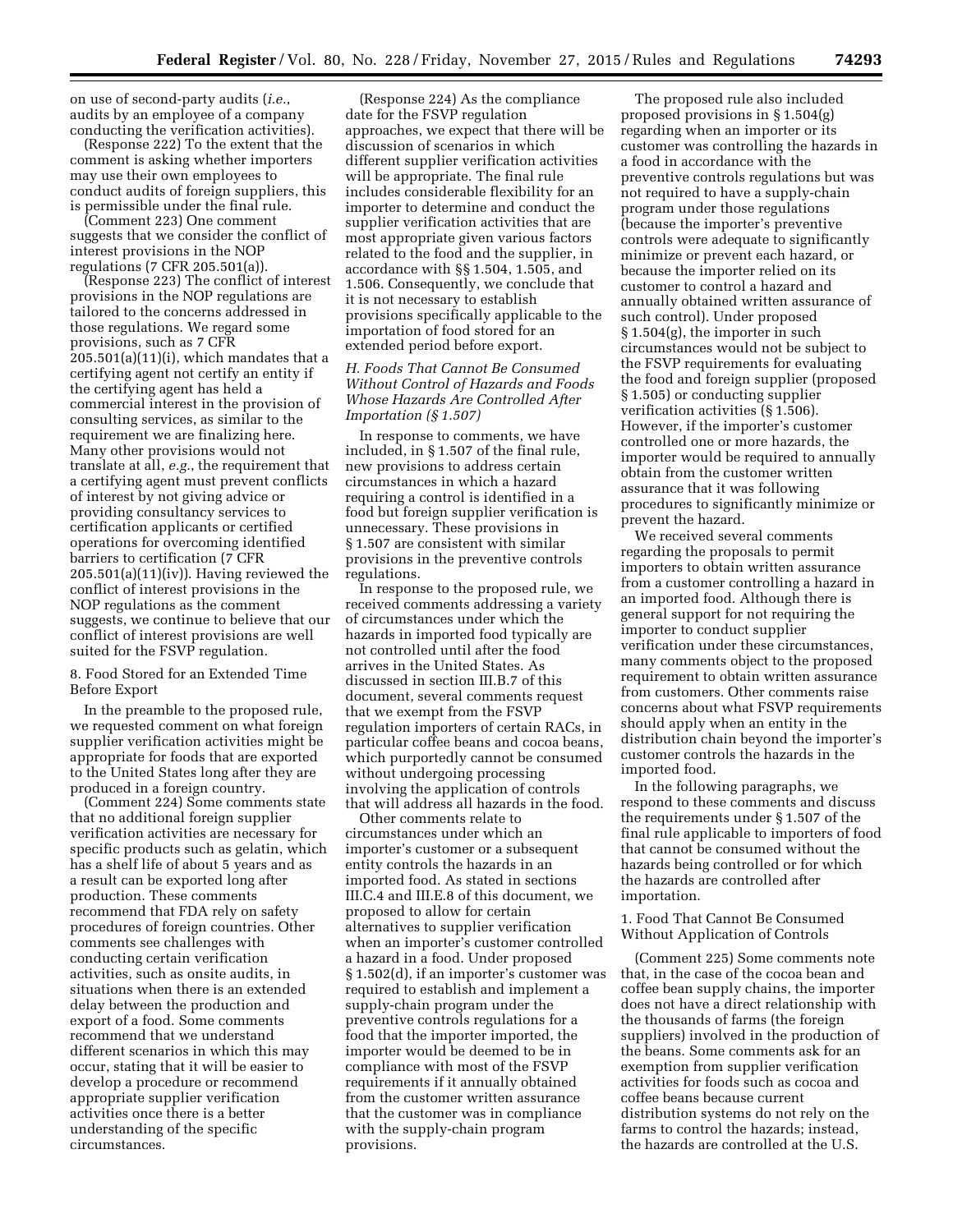processing facility for the beans, which may or may not be the importer.

(Response 225) We agree that an importer of a food should not need to conduct supplier verification when the importer knows that a subsequent entity in its distribution chain is controlling the hazard in the food. Moreover, the foods specifically mentioned by these comments, cocoa beans and coffee beans, are types of food that could not be eaten without processing that would control the typical hazards requiring a control. We believe there are few other foods in this category. Examples of such foods might include grains (for human consumption) and some RACs that are rarely consumed raw (again, as long as they are imported for human consumption). The FSVP regulatory text does not refer to RACs rarely consumed raw because ''rarely consumed raw'' is not the same as ''could not be consumed without application of an appropriate control.'' However, depending on the facility, the RAC, and the food produced by the manufacturer/processor, there may be some circumstances where a manufacturer/processor could determine that a particular RAC that passes through its facility could not be consumed without the RAC being processed to control any hazards. Because some or all of the important food safety risks will be controlled before these foods reach consumers, we do not believe it is necessary for importers to conduct the evaluation under § 1.505 or supplier verification under § 1.506 for hazards in these foods. Therefore, § 1.507(a)(1) of the final rule provides that an importer is not required to conduct an evaluation under § 1.505 or supplier verification under § 1.506 if the importer determines and documents that the type of food (*e.g.,*  RACs such as cocoa beans and coffee beans) could not be consumed without application of an appropriate control for the hazard by an entity in the supply or distribution chain other than the importer.

2. Control of Hazards by an Importer's Customer or Subsequent Entities in the Distribution Chain

(Comment 226) We received many comments objecting to our proposal to require importers to obtain annual written assurance from a customer controlling a hazard under either proposed § 1.502(d) or § 1.504(g). Some comments state that an importer may have so many customers that it would not be practical or reasonable to obtain written assurance annually from all customers. Other comments express concern that a customer may be unwilling to disclose confidential trade

secrets in order to identify in writing the procedures the customer has established and is following to control the hazard. Some comments state that an importer may not know the identity of all its individual customers, particularly if the importer sells its products to a distributor who then sells to other entities. Some comments oppose the written assurance requirement because they maintain that it does not contribute to safety given that it does not guarantee that the customer is actually doing anything to effectively minimize or prevent the hazard. Some comments ask that we delete the written assurance requirement because it raises the question of whether the importer must evaluate the adequacy of the customer's procedures, and the importer might not have the capability to do this.

Other comments suggest that, if the final rule includes a written assurance requirement, one of the following time intervals that should be required to obtain the assurance:

• Every 2 years;

• Every 3 years or when new information warrants; or

• Only at the beginning of the importer-customer relationship.

Some comments maintain that there should be a mechanism for when an importer's customer's customer (or a subsequent entity in the distribution chain) controls all the hazards in a food. Some comments suggest that this be addressed by requiring the importer to specify in contracts for sale that the ultimate purchaser must control all hazards before distributing the food to consumers. Some comments suggest that importers could be required to notify their customers of actual or potential hazards in the food that have not been controlled.

(Response 226) In consideration of these comments, we are establishing, in § 1.507, a series of provisions that relieve an importer from the requirements to conduct an evaluation of the food and foreign supplier under § 1.505 and supplier verification activities under § 1.506 when a subsequent entity in the importer's distribution chain is controlling the hazard in a food. We conclude that compliance with certain requirements will provide adequate assurance that hazards in such food are being controlled by an entity in the importer's distribution chain and will adequately inform entities in that distribution chain that the food requires a control. These requirements concern the following:

• Disclosure in documentation provided by the customer of an importer, to accompany the food, that the food is ''not processed to control

[identified hazard]'', identifying a specific hazard or hazards (*e.g., Salmonella,* Listeria monocytogenes) the importer has identified as requiring a control;

• Written assurances from the importer's customer regarding appropriate processing of the food for safety; and

• Provisions holding the customer and subsequent entities in the distribution chain accountable for the written assurances.

These requirements vary based on whether the importer's customer controls the hazard in a food (and, if so, whether the customer is or is not subject to the preventive controls regulations) or whether an entity subsequent to the customer in the distribution chain controls the hazard (and, if so, whether the subsequent entity is subject to the preventive controls regulations).

The first of these provisions, § 1.507(a)(2), addresses the situation in which an importer's customer who is subject to the preventive controls regulations (for human or animal food) is controlling the hazard requiring control in a food. Under § 1.507(a)(2), an importer is not required to conduct an evaluation under § 1.505 or supplier verification under § 1.506 if it relies on its customer who is subject to the preventive controls regulations to ensure that the identified hazard will be significantly minimized or prevented and the importer:

• Discloses in documents accompanying the food, in accordance with the practice of the trade, that the food is ''not processed to control [identified hazard]''; and

• Annually obtains from the customer written assurance, subject to the requirements of § 1.507(c), that the customer has established and is following procedures (identified in the written assurance) that will significantly minimize or prevent the identified hazard. Under § 1.507(c), an importer's customer or a subsequent entity in a food's distribution chain that provides a written assurance under § 1.507(a)(2), (3), or (4) must act consistently with the assurance and document the actions it takes to satisfy the assurance.

The required disclosure regarding the lack of processing to control hazards is consistent with the suggestions of some comments. The disclosure documents accompanying the food could be the bills of lading or other papers, or disclosure might be made on the label of the food's container.

Section 1.507(a)(3) of the final rule addresses the situation in which an importer's customer is *not* subject to the preventive controls regulations (*e.g.,*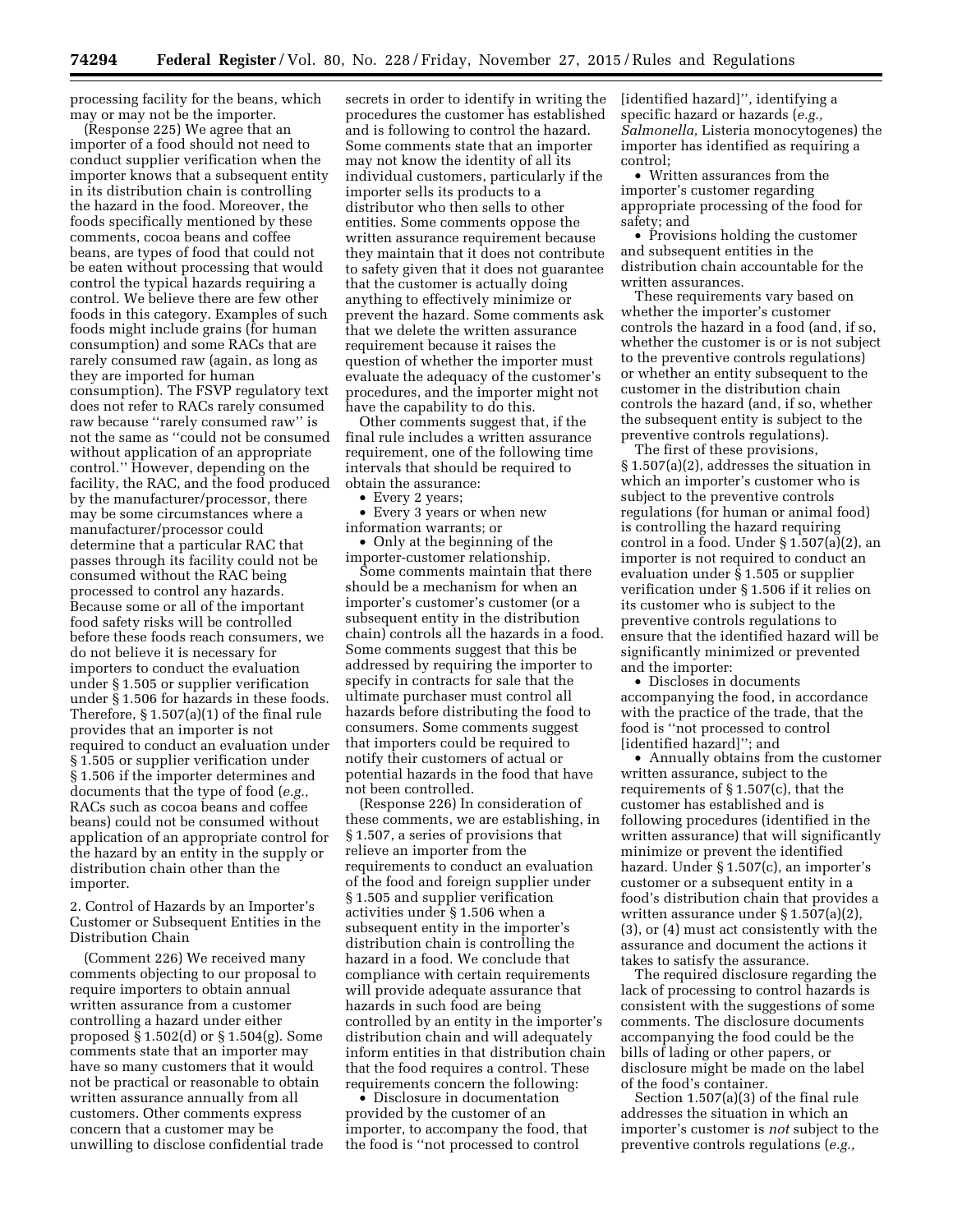because it is a qualified facility or a retail food establishment). Under § 1.507(a)(3), an importer is not required to conduct an evaluation under § 1.505 or supplier verification under § 1.506 if it relies on its customer who is not subject to the preventive controls regulations to provide assurance that it is manufacturing, processing, or preparing the food in accordance with applicable food safety requirements and the importer:

• Discloses in documents accompanying the food, in accordance with the practice of the trade, that the food is ''not processed to control [identified hazard]''; and

• Annually obtains from the customer written assurance, subject to the requirements of § 1.507(c), that it is manufacturing, processing, or preparing the food in accordance with applicable food safety requirements. Because the importer's customer is not subject to the preventive controls regulations, rather than providing assurance that it is significantly minimizing or preventing a hazard (as required under § 1.507(a)(2)), it is appropriate for the importer's customer to provide assurance that it is manufacturing, processing, or preparing the food in accordance with applicable food safety requirements. These food safety requirements might include FDA's food CGMP regulations in subpart B of part 117 or subpart B of part 507 (for qualified facilities), or applicable State or local food safety regulations (for retail establishments).

Section 1.507(a)(4) of the final rule addresses the situation in which an entity in the importer's distribution chain beyond the importer's customer is controlling the hazard in a food. Under § 1.507(a)(4), an importer is not required to conduct an evaluation under § 1.505 or supplier verification under § 1.506 if it relies on its customer to provide assurance that the identified hazard will be adequately controlled by an entity in the distribution chain subsequent to the customer and the importer:

• Discloses in documents accompanying the food, in accordance with the practice of the trade, that the food is ''not processed to control [identified hazard]''; and

• Annually obtains from its customer written assurance, subject to the requirements of § 1.507(c), that the customer will disclose in documents accompanying the food, in accordance with the practice of the trade, that the food is not processed to control an identified hazard. The importer must also obtain written assurance that its customer will only sell the food to another entity that agrees, in writing, that it will either: (1) Follow procedures

(identified in a written assurance) that will significantly minimize or prevent the identified hazard (if the entity is subject to the preventive controls requirements) or manufacture, process, or prepare the food in accordance with applicable food safety requirements (if the entity is not subject to the preventive controls requirements); or (2) obtain written assurance from its customer similar to that which the importer's customer must provide.

The final provision in § 1.507 applicable to control of hazards by entities in an importer's distribution chain,  $\S 1.507(a)(5)$ , allows for the possibility that another approach could ensure the control of an identified hazard in a food. Under § 1.507(a)(5), an importer is not required to conduct an evaluation under § 1.505 or supplier verification under § 1.506 if it has established, documented, and implemented a system that ensures adequate control, at a subsequent distribution step, of the hazards in a food it distributes, and the importer documents its implementation of that system. We do not have any examples of such a system, but we do not want to preclude the development or use of such systems. If an importer avails itself of this provision, we would evaluate its system during our inspection of the importer.

The provisions allowing for hazards to be controlled by an importer's customer or an entity in the distribution chain subsequent to the customer accommodate the realities of modern food production. A food might pass through multiple entities in the distribution chain before a control is applied. However, the control must eventually be applied. Under § 1.507(c), the customer or a subsequent entity in the distribution chain for a food that provides a written assurance under § 1.507(a)(2), (3), or (4) must act consistently with the assurance and document the actions it takes to satisfy the written assurance. This requirement is supported by sections 701(a) and 805(c)(2)(B) of the FD&C Act, the latter of which provides that the FSVP regulations must include other requirements the Secretary deems necessary and appropriate to verify that food imported into the United States is as safe as food produced and sold within the United States.

In the preventive controls regulations for human and animal food, facilities may also rely on subsequent entities in their distribution chains to apply controls. Those provisions also provide for the combination of (1) disclosure of documentation to a direct customer that the food is ''not processed to control

[identified hazard]''; (2) written assurances from the customer regarding appropriate procedures to ensure that the food will receive further processing for food safety; and (3) provisions holding the direct customer accountable for its written assurances. Under those regulations, a facility that provides the written assurance must act consistently with the assurance and document its actions taken to satisfy the written assurance. Because the preventive controls regulations hold the customer accountable for its written assurance, the FSVP regulation would not be ensuring that imported food is as safe as domestically-produced food if the FSVP provisions did not do the same.

When a hazard will not be significantly minimized or prevented by an importer's customer but by some subsequent entity in the distribution chain, the importer's customer must still pass forward documentation to that subsequent entity disclosing the need to control the hazard. The written disclosure must state that the food has not been processed to address the hazard identified as requiring a control. This requirement is supported by sections 701(a), 805(a)(1), and 805(c)(2)(B) of the FD&C Act. Ordinarily it is not apparent from visual examination of a food whether a hazard has been addressed. Consequently, without labeling, a subsequent entity in the distribution chain might not know that an entity upstream in the supply chain has not significantly minimized or prevented a hazard and is relying on a downstream entity to do so. Therefore, we conclude that information that food has not been processed to address an identified hazard is necessary for an importer to fulfill its obligations under section 805(a)(1) to perform risk-based verification activities to ensure that the imported food meets applicable food safety requirements. We also conclude that the disclosure requirement is consistent with section 805(c)(2)(B) because the preventive controls regulations include a comparable provision, and including this requirement in the FSVP regulation helps ensure that food imported into the United States is as safe as food produced and sold within the United States. In addition, the labeling is necessary for the efficient enforcement of the FD&C Act because labeling is critical for FDA to hold entities responsible for their obligations under this regulatory scheme. Further, when a hazard can cause a communicable disease, we conclude that the labeling requirement, in addition to the requirement that the importer's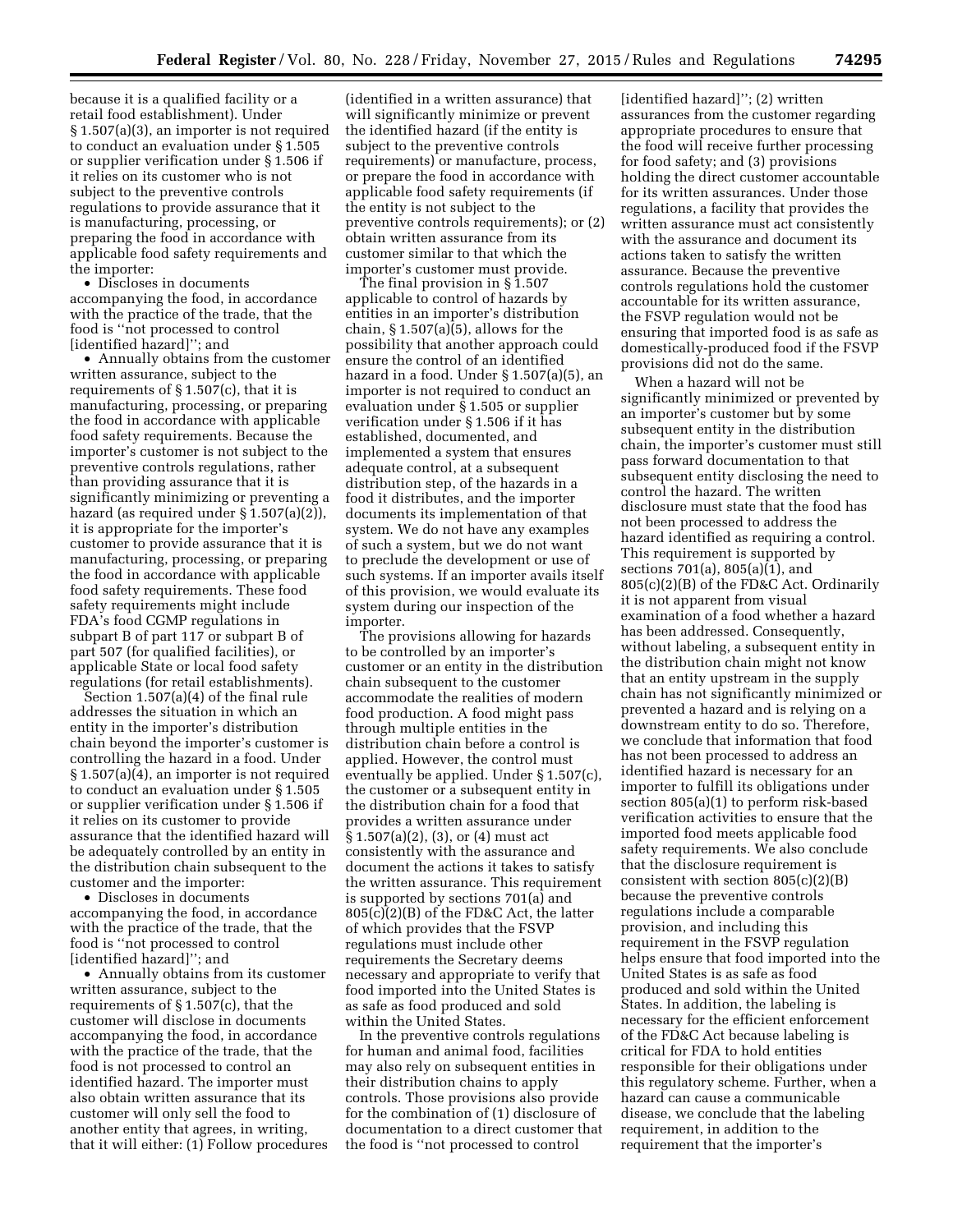customer or subsequent entity act in accordance with the assurance, is necessary to prevent the spread of communicable disease from one State into another State and is therefore authorized under sections 311, 361, and 368 of the PHS Act (42 U.S.C. 243, 264, and 271).

The overarching goal of the § 1.507 provisions is to reflect that in modern supply and distribution chains, steps to ensure food safety can occur before an importer receives a food or after it distributes a food that it has imported. When those steps are all performed by a subsequent entity in the distribution chain, the requirements for an evaluation of the risk posed by the food and the foreign supplier's performance (under § 1.505), and for the conduct of supplier verification and related activities (under § 1.506), are unnecessary to ensure the safety of the food with respect to those hazards for the ultimate consumer.

These provisions reflect a balance of flexibility and accountability for ensuring the safety of such food. We continue to believe that annual written assurance from an importer's customer is an appropriate mechanism to ensure that its customer is aware of the hazard requiring a control and is taking responsibility for ensuring that the hazard is controlled. We believe that less frequent receipt of assurances would not provide an adequate level of monitoring or accountability. We do not believe that importers' customers or subsequent entities in the distribution chain will need to provide all details of their processes to state in writing the procedures used to control the hazard. For example, a customer could merely state that its processing includes a lethality step for microbial pathogens of concern. The specific assurances that are required when an importer's customer or a subsequent entity in the distribution chain is controlling a hazard are designed to be practical while helping ensure that an entity is held accountable for processing the food to make it safe for consumers. Of course, for any assurance to be meaningful, the importer must understand the substance of the assurance, which must address control of the hazards identified by the importer in accordance with § 1.504.

In response to the comment regarding what importers might need to do with written assurances (such as evaluate a customer's safety procedures), § 1.507 does not require importers to assess whether their customers are controlling hazards in accordance with the assurance they provide. Instead, we may, if necessary, rely on the requirement in § 1.507(c) that the

customer act consistently with the written assurance it provides (and document its actions) to determine whether an importer's customer or a subsequent entity in the distribution chain is in compliance with the requirements in this rule.

Section 1.507(b) of the final rule establishes certain requirements for the written assurances that are required under this section. A written assurance must include the following:

• The effective date of the assurance; • The printed names and signatures of authorized officials of the entity providing the assurance; and

• The assurance required under the applicable provision of § 1.507(a).

(Comment 227) One comment expresses concern that proposed § 1.504(g) might create confusion regarding what entity is controlling a hazard in a food in circumstances in which imported food is repurposed (redirected to another use) as a result of quality rejection by the customer or for other reasons. To illustrate this, the comment states that an importer might purchase spinach from a foreign supplier to be used in its customer's canning process that includes a validated kill step to control microbiological hazards, but the spinach does not meet the customer's quality specifications. The comment suggests that the customer might repurpose the spinach for use in individually quick frozen (IQF) spinach or spinach dip, each of which is made without a validated kill step. The comment maintains that it is unclear how the importer can bear the responsibility to ensure that appropriate verification activities have been performed because it is likely to be unaware of the customer's repurposed use of the spinach. Alternatively, the comment states that if the customer was subject to supplier verification requirements under the preventive controls for human food regulation, it would need to go back to the importer to ensure that appropriate supplier verification activities had been conducted, resulting in multiple verification activities and processing delays leading to spoiled spinach. The comment therefore asks that we consider mechanisms that could support a requirement for consistent standards on entry of imported foods into the United States, such as creating a repository of audit reports, accessible by multiple importers, to allow sharing of audit costs and reports so that only one annual onsite audit of a foreign supplier is conducted.

(Response 227) We appreciate the safety and economic concerns associated with imported food that is redirected for a purpose different from its original intended use. As discussed in section III.G.4 of this document, § 1.506(e) of the final rule allows multiple importers to rely on the results of an onsite audit of a foreign supplier, which has the potential to reduce supplier verification costs for both importers and suppliers. We also believe that the ability to import food in accordance with § 1.507(a)(2) when an importer's customer will significantly minimize or preventing the hazards in food could result in reduced burdens on importers because food and supplier evaluation and supplier verification activities are not required in such circumstances.

With respect to the comment's example of ''repurposed'' spinach, we note that if the importer's customer provided written assurance that it would significantly minimize or prevent biological hazards in the spinach in a canning process in accordance with § 1.507(a)(2), but instead used the spinach to make IQF spinach or spinach dip without significantly minimizing or preventing the hazard, the importer's customer would be in violation of § 1.507(c). However, the assurance requirement in § 1.507(a)(2) does not require that the customer provide assurance as to the specific food it will manufacture or process from the imported food. Instead, it requires that the customer provide assurance that it will significantly minimize or prevent the identified hazard in the food. It is likely that there is more than one way that the customer could act consistently with that assurance. If the customer determines not to manufacture/process spinach in the originally-contemplated canning process, there are likely other foods that the customer could manufacture/process using procedures that would significantly minimize or prevent the identified hazard. Assuming that occurs, there would be no violation of § 1.507(c).

(Comment 228) One comment asserts that the absence of a definition of ''customer'' could result in requiring an importer that sells food directly to consumers who are expected to cook the food to obtain multiple letters from consumers to comply the requirement in proposed § 1.504(g) to obtain written assurances that customers are controlling hazards. The comment suggests that we define "customer" as a business that purchases the imported food for further processing or distribution, as stated in the preamble to the proposed rule.

(Response 228) We do not believe that it is necessary to include a definition of ''customer'' in the FSVP regulation.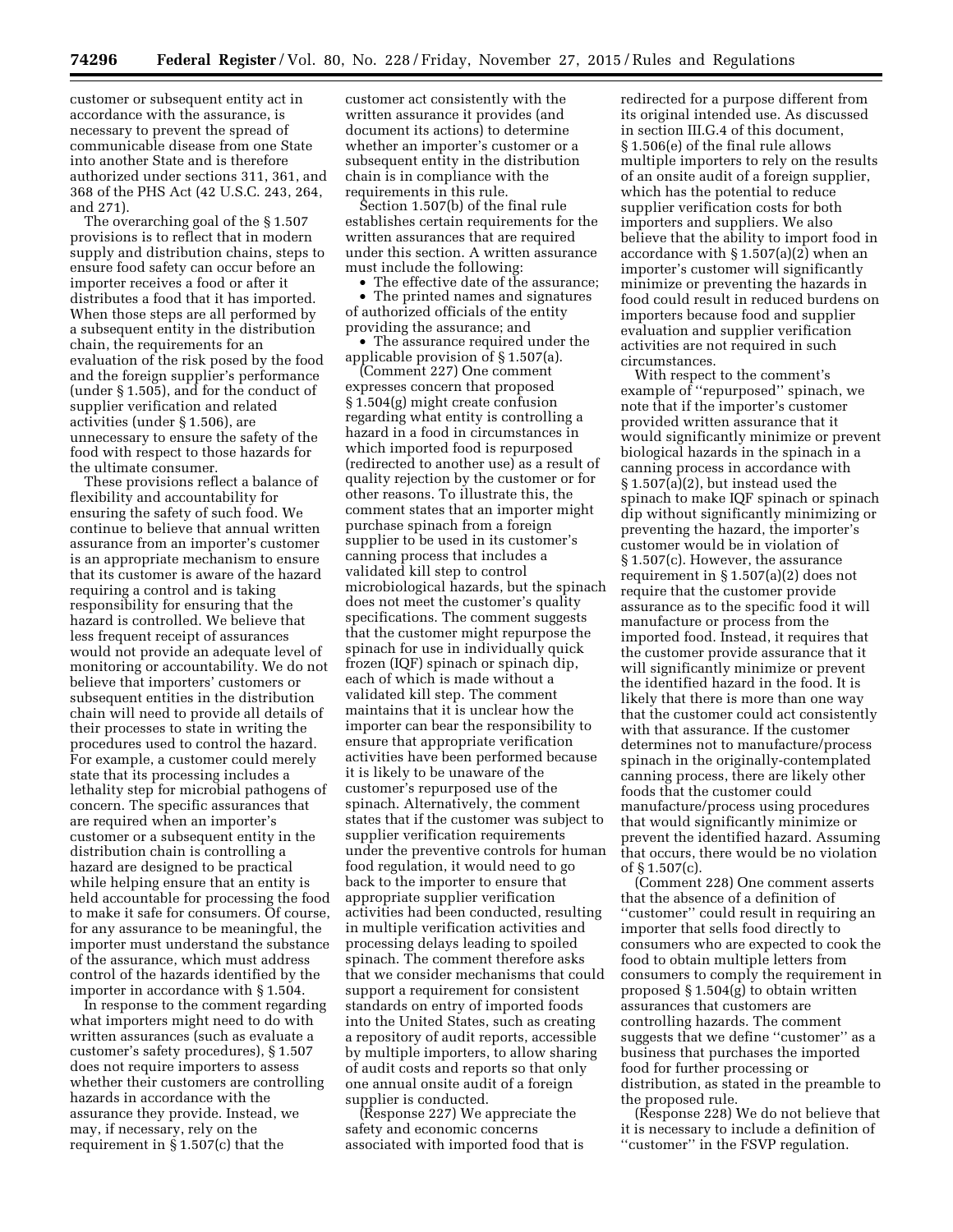However, we agree that a ''customer'' under § 1.507 of the final rule is not an individual consumer of the food. Instead, a ''customer'' under § 1.507 is an entity that is subject to the preventive controls regulations or is otherwise subject to applicable food safety requirements (*e.g.,* a retail food establishment or restaurant subject to State or local food safety requirements).

### *I. Corrective Actions and Investigations Into FSVP Adequacy (§ 1.508)*

In § 1.507 of the proposed rule, we proposed that importers be required to review complaints of any customer, consumer, or other complaint to determine the adequacy of their FSVPs, conduct investigations into potential adulteration of the food they import, take corrective actions to address foreign supplier non-compliance, and investigate the potential inadequacy of their FSVPs and make modifications when appropriate. As discussed in the following paragraphs, we are making several changes to these proposed requirements. We also are renumbering this section to § 1.508 to accommodate other revisions to the codified provisions.

### 1. General Comments

(Comment 229) One comment agrees with the requirements in proposed § 1.507 but does not believe that the proposed rule would establish adequate regulatory oversight of importers.

(Response 229) Under § 1.508 of the final rule, importers will be required, under certain circumstances, to take corrective actions and investigate the adequacy of their FSVPs, which we believe will promote more robust and effective FSVPs. However, it is FDA's responsibility to ensure that importers are in compliance with the FSVP regulation, and we intend to meet this responsibility by conducting regulatory inspections of importers and by providing guidance, outreach, and training to assist importers in meeting the FSVP requirements.

(Comment 230) One comment suggests that we use complaint and investigation data obtained from State and local regulatory agencies. The comment maintains that these agencies play an important role given the local intelligence they maintain and their work with consumer complaints and food product investigations.

(Response 230) We appreciate the significant role that State and local regulatory agencies play in ensuring food safety in the United States. We will continue to work and share data, including investigative and compliance data, with these agencies to help protect

the public health. The purpose of § 1.508, however, is to require importers to perform their own investigations and take their own corrective actions, rather than establish new procedures for FDA compliance and enforcement activities.

(Comment 231) Several comments contend that the recordkeeping associated with proposed § 1.507 would be substantially burdensome.

(Response 231) We do not agree that the recordkeeping requirements in § 1.508 will impose unreasonable burdens on importers. We believe that taking corrective actions is an important responsibility for importers and retaining records of these actions is essential to our ability to oversee importers. Nevertheless, because we are removing certain proposed requirements, as discussed in the following paragraphs, we have reduced the recordkeeping burden associated with § 1.508 of the final rule.

#### 2. Review of Complaints

We proposed to require importers to promptly review any customer, consumer, or other complaint that the importer receives to determine whether the complaint relates to the adequacy of the importer's FSVP (proposed § 1.507(a)).

(Comment 232) Although some comments support the proposed requirement to review complaints to determine whether they relate to the importer's FSVP, several comments oppose the requirement or ask that it be modified. Some comments oppose a requirement to review complaints because complaint review is already part of reasonable business practice. Several comments maintain that the proposed requirement would be overly burdensome and that the time and effort to correlate complaints to the adequacy of FSVP would not be justified. Some comments maintain that a majority of complaints concern the quality, rather than safety, of food. Some comments claim that complaints are not always a strong indicator of problems and cannot be used to draw conclusions about the adequacy of an FSVP. Some comments suggest focusing on the importer's program of review and corrective actions, rather than on individual complaints. One comment contends that the PRIA for the proposed rule does not reflect the complexity of a complaint review.

Some comments state that complaint review is required under the proposed FSVP regulation but not the preventive controls regulations. Some comments assert that the requirement to review complaints may be duplicative given the reporting requirements related to the RFR.

Several comments suggest limiting the requirement to review complaints to those related to food safety. One comment asserts that complaints unrelated to food safety are not under FDA authority. One comment asks that importers be required to consider whether complaints relate to the adequacy of the FSVP only if specific facts suggest a potential relationship to supplied ingredients. One comment suggests limiting the sharing of complaints with FDA to emergency situations because this exchange could be counterproductive to importers' proactive efforts to collect and react to complaint information.

(Response 232) We have removed the proposed requirement in proposed § 1.507(a) to review complaints. In the preambles to the proposed rules on preventive controls for human food and animal food, we requested comment on whether and how a facility's review of complaints, including complaints from consumers, customers, or other parties, should be required as a component of its activities to verify that its preventive controls are effectively minimizing the occurrence of hazards (78 FR 3646 at 3768; 78 FR 64736 at 64809, October 29, 2013). In the preventive controls final rules, we did not establish a requirement for a review of complaints as a verification activity. We determined that, although we agree that reviews of complaints occasionally do uncover food safety issues such as undeclared allergens, complaint reviews are more likely to be useful in providing information and feedback for continuous improvement of the food safety system rather than as a verification of preventive controls. We think that the same reasoning applies to the FSVP regulation.

In addition, removing the complaint review requirement is consistent with our intent, as stated in the FSVP proposed rule and Supplemental Notice, to coordinate the FSVP regulation with any supplier verification provisions that might be included in the regulations on preventive controls for human and animal food (78 FR 45730 at 45740; 79 FR 58574 at 58576 through 58577). As we said in the preambles to the final rules on preventive controls, we nevertheless encourage firms to review complaints as part of standard business practice.

#### 3. Investigation

In proposed § 1.507(b), we proposed to require that, if an importer became aware that an article of food it imported was adulterated under section 402 or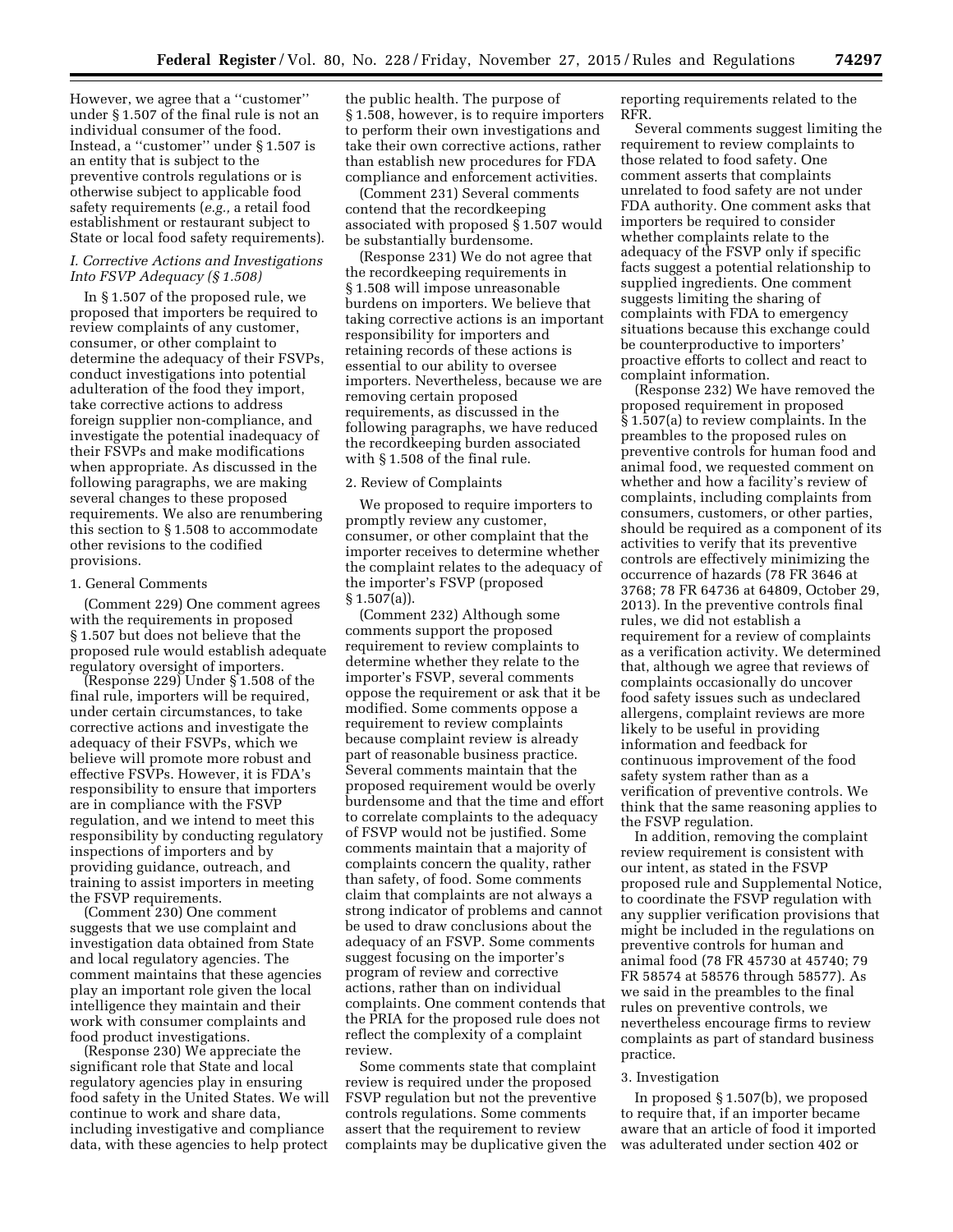misbranded under section 403(w) of the FD&C Act, either through review of a complaint or by other means, the importer would have to promptly investigate the cause or causes of such adulteration or misbranding and document the investigation.

(Comment 233) Some comments support requiring importers to investigate adulteration of food from foreign suppliers. However, some comments express concern that importers might not have the capacity to conduct an investigation. Some comments suggest limiting the requirement to conduct investigations to those that are related to food safety or, more specifically, to those related to adulteration or misbranding that might pose a risk to public health; the comments assert that not all adulterants pose a food safety risk.

(Response 233) We are deleting the requirement to conduct investigations when importers become aware that food they import is adulterated under section 402 of the FD&C Act or misbranded under section 403(w) of the FD&C Act. We believe that the obligation to respond to negative information about food safety is partly addressed in § 1.505(c)(1) of the final rule, which requires importers to reevaluate the risk posed by a food or a foreign supplier's performance when they become aware of new information about these factors. We believe that a requirement to conduct investigations as specified in proposed § 1.507(b) would be unnecessarily duplicative and would not substantially contribute to the public health. In addition, removing the investigations requirement in proposed § 1.507(b) is consistent with the goal of aligning the FSVP regulation with the supply-chain program provisions in the preventive controls regulations, which do not require investigations in the circumstances identified in proposed § 1.507(b). We note, however, that investigating potential adulteration to determine whether it poses a risk to food safety is prudent, and we encourage importers to undertake such investigations when appropriate.

#### 4. Corrective Actions

We proposed, in proposed § 1.507(c), that importers be required to promptly take appropriate corrective actions if they determined that a foreign supplier of food they import did not produce the food in compliance with processes and procedures that provide the same level of public health protection as those required under section 418 or 419 of the FD&C Act, if either is applicable, or produced a food that was adulterated under section 402 or misbranded under

section 403(w) of the FD&C Act (the standard for FSVPs set forth in FSMA and proposed § 1.502(a) of the FSVP regulation). We proposed that this determination could be based on an investigation into adulteration conducted under proposed § 1.507(b), the supplier verification activities the importer conducted under proposed § 1.506 or § 1.511(c), the FSVP reassessment conducted under proposed § 1.508, or otherwise. Proposed 1.507(c) further stated that the appropriate corrective actions would depend on the circumstances but could include discontinuing use of the foreign supplier until the cause or causes of noncompliance, adulteration, or misbranding had been adequately addressed. We further proposed to require that importers document any corrective actions taken in accordance with § 1.507(c).

To reflect changes we are making to other provisions in this final rule, we have revised the requirement to take corrective actions (§ 1.508(a) of the final rule). With respect to the basis for a determination that a corrective action is needed, we are replacing the reference to  $\S 1.508$  with a references to  $\S 1.505(c)$ to reflect the replacement of FSVP reassessment with reanalysis of the food and foreign supplier. We also are removing the reference to investigations conducted under proposed § 1.507(b) because we are deleting that provision. In addition, § 1.508(a) states that a determination that corrective action is needed could be based on a review of consumer, customer, or other complaints related to food safety. Under the proposed rule, such a determination could also have been based on a complaint, but given our decision to remove the requirement to review complaints, we conclude that it is appropriate to direct importers to the fact that complaints may serve as the basis of the determination. With all of these revisions, § 1.508(a) of the final rule states that a determination that a corrective action is needed could be based on a review of consumer, customer, or other complaints related to food safety, verification activities conducted under § 1.506 or § 1.511(c), a reevaluation of the risk posed by the food and the foreign supplier's performance conducted under § 1.505(c), or any other relevant information the importer obtains.

(Comment 234) One comment assets that, because not all adulterants cause an actual food safety risk, the requirement to take corrective actions should be limited to situations in which the foreign supplier's failure causes a risk to public health. Similarly, one

comment requests that the proposed requirement (in § 1.507(d)) to investigate to determine the adequacy of the importer's FSVP be limited to situations in which the foreign supplier's failure causes a risk to public health.

(Response 234) We decline to make changes in response to these comments. To the extent that the comments suggest that importers need not take corrective actions if they believe that the food they import does not cause a risk to public health, we note that section 805(a)(1) of the FD&C Act states that each importer must perform risk-based foreign supplier verification activities for the purpose of verifying that the food imported by the importer is not adulterated under section 402 of the FD&C Act or misbranded under section 403(w) of the FD&C Act. If a food that an importer imports is adulterated or misbranded with respect to allergen labeling, not taking corrective action would be inconsistent with section 805(a)(1). However, the particular corrective action warranted could differ depending on the circumstances, including the level of risk to public health posed by the particular noncompliance. For example, if noncompliance could cause a serious risk to public health, we would expect an importer to stop importing food from that supplier until the non-compliance was corrected. However, we might not expect this type of corrective action when the non-compliance could be corrected through other measures. All corrective actions are relevant to decisions that an importer may need to make with regard to a supplier. If, for example, a supplier's facility has filthy conditions or the food it supplies is contaminated with filth, an importer may find it inappropriate to approve that supplier even though filth often does not pose a risk to public health.

(Comment 235) One comment maintains that RACs will already have been consumed before responsibility for non-compliance or adulteration can be assigned and corrective actions taken.

(Response 235) We do not agree that RACs in all cases will necessarily have been consumed before an importer has the opportunity to take corrective action. Regardless, under § 1.508(a) of the final rule, importers must promptly take whatever corrective actions are appropriate depending on the circumstances. In some circumstances, the appropriate corrective actions may prevent problems from recurring. For instance, in some cases the appropriate corrective actions might include discontinuing use of the foreign supplier until the cause or causes of non-compliance, adulteration, or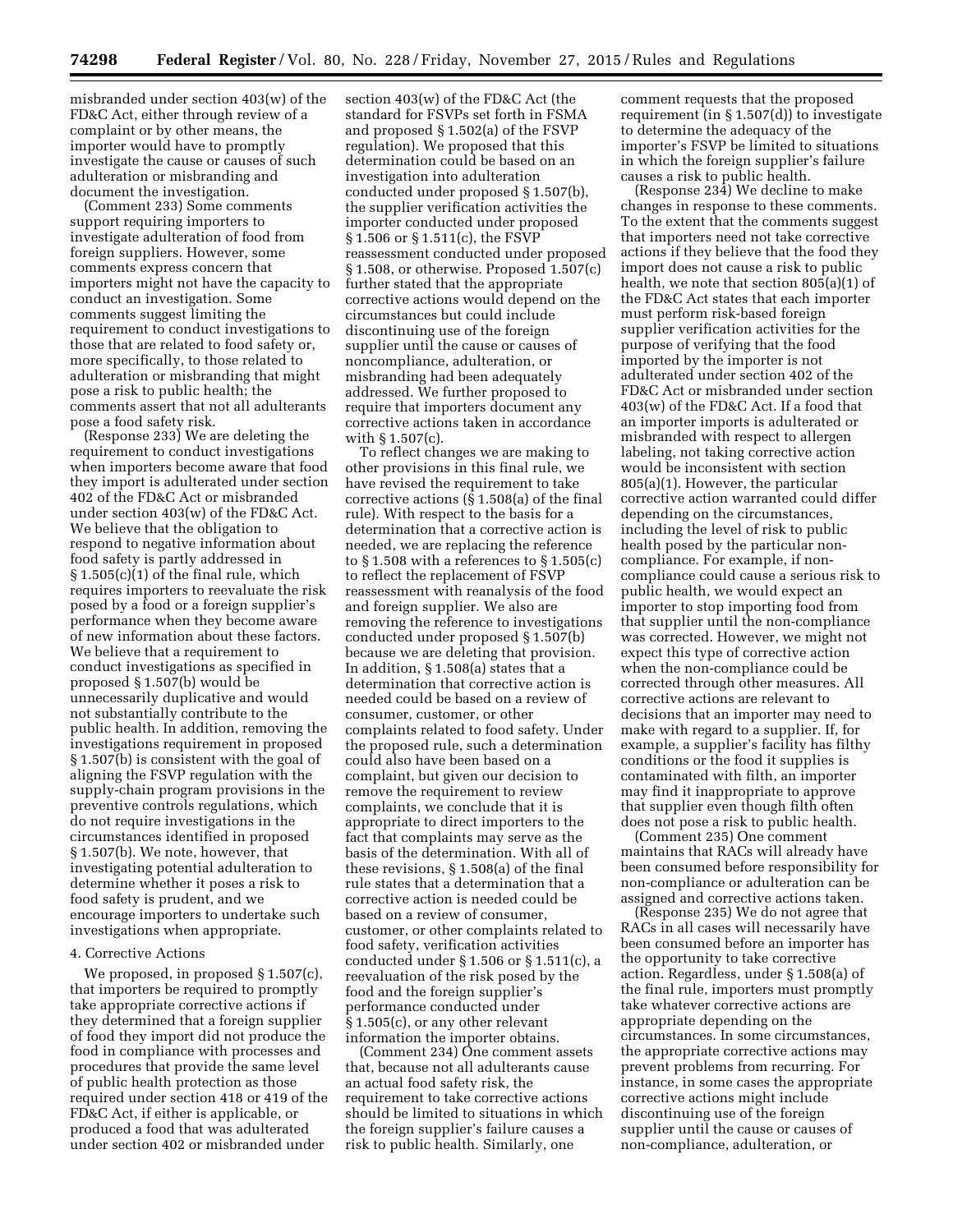misbranding have been adequately addressed.

(Comment 236) Some comments object to the proposed requirement's reference to discontinuing use of a foreign supplier under certain circumstances, asserting that discontinuing use of a supplier is an extreme response that should be reserved for only the most serious situations. Some comments suggest that if the foreign supplier implements appropriate corrective actions following a nonconformance, the importer should be permitted to continue to source from that supplier.

(Response 236) We decline to delete the reference to possible discontinuation of use of a foreign supplier. Section 1.508(a) of the final rule does not specify conditions under which importers must cease using a foreign supplier; rather, it states that such action, even if only on a temporary basis, might be an appropriate corrective action under certain circumstances. We believe that some supplier actions, such as a failure to promptly or effectively respond to serious safety concerns identified in the food they have supplied, might warrant temporary or even permanent discontinuation of use of that supplier. However, we agree with the comments that responsive actions by a foreign supplier to address its nonconformance could make it unnecessary for the importer to discontinue importing food from the supplier.

(Comment 237) Several comments suggest that an importer's corrective actions need not necessarily require a physical visit to a foreign supplier.

(Response 237) We agree, and the final rule does not require that an importer visit the foreign supplier's establishment as part of any corrective action conducted under § 1.508(a).

(Comment 238) One comment recommends that actions taken to be removed from import alert be considered corrective.

(Response 238) We agree that actions taken to remove a foreign supplier from an import alert might be appropriate corrective actions under § 1.508(a), provided that those actions correct the underlying problem that precipitated the need for corrective actions under that provision.

(Comment 239) Some comments suggest we keep any information and dialogue concerning potential corrective actions confidential.

(Response 239) As discussed in section III.K.6 of this document, § 1.510(f) of the final rule states that records obtained by FDA in accordance with the FSVP regulation (which would

include documentation of corrective actions taken under § 1.508(a)) are subject to the public information regulations in part 20. The provisions in part 20 provide protections from public disclosure for trade secrets and confidential commercial information.

5. Investigations To Assess Adequacy of FSVP

We proposed to require, in § 1.507(d), that if an importer determines, by means other than the verification activities conducted under proposed § 1.506 or § 1.511(c) or the FSVP reassessment conducted under proposed § 1.508, that a foreign supplier of food does not produce food in compliance with processes and procedures that provide the same level of public health protection as those required under section 418 or 419 of the FD&C Act, if either is applicable, or produces food that is adulterated under section 402 or misbranded under section 403(w) of the FD&C Act, the importer must promptly investigate to determine whether its FSVP is adequate and, when appropriate, modify the FSVP. We also proposed to require that the importer document any investigations, corrective actions, and changes to the FSVP that it undertakes in accordance with this requirement.

To reflect changes we are making to other provisions in this final rule, we have revised the requirement to investigate to determine the adequacy of FSVPs (§ 1.508(b) of the final rule). With respect to the means by which an importer might determine that a foreign supplier does not produce food in accordance with applicable requirements, we are replacing the reference to § 1.508 with a reference to § 1.505(c) (reevaluation of foreign supplier performance and the risk posed by a food).

6. No Limitation of Obligations

In the proposed rule, we proposed to specify (in § 1.507(e)) that § 1.507 does not limit an importer's obligations with respect to other laws enforced by FDA, such as those relating to product recalls. This provision is codified in § 1.508(c) of the final rule.

# *J. Identification of Importer at Entry (§ 1.509)*

We proposed to require that FSVP importers be identified as the importer of the food that they bring into the United States when the food is imported or offered for import. Specifically, we proposed to require that, for each line entry of food product offered for importation into the United States, the importer's name and Dun & Bradstreet

Data Universal Numbering System (DUNS) number identifying the importer be provided electronically when filing entry with CBP. This proposed requirement was intended to ensure that food importers are accurately identified so that we can effectively implement and monitor compliance with the FSVP regulation in a risk-based manner.

In response to comments, we have replaced the proposed requirement that importers obtain a DUNS number and ensure that it is provided when filing entry with a requirement to provide the importer's unique facility identifier recognized as acceptable by FDA. However, as discussed in the following paragraphs, we anticipate that we will issue a guidance document that recognizes DUNS numbers as being acceptable to FDA. The final rule also adds a requirement to provide an electronic mail address for the importer as part of the identification at entry.

1. Provision of Importer's DUNS Number

We proposed to require importers to obtain a DUNS number from Dun & Bradstreet and to ensure, for each line of entry of food product, that the importer's name & DUNS number are provided electronically when filing entry with CBP. We proposed to require the use of a DUNS number because, as a numerical identifier assigned to a specific business location, use of the DUNS number would provide more accurate identification of importers than use of the firm's name and address. We requested comment on the proposed use of DUNS numbers to identify importers under the FSVP regulation as well as comments on the use of alternative identifiers.

(Comment 240) Some comments oppose this proposed requirement generally because they believe it is unnecessary or would not assist FDA in monitoring importers. One comment questions the need for the proposed requirement given Agency statements that it cannot inspect its way to food safety. Some comments oppose the proposed requirement because they assert that we already receive adequate information to establish the identity of the importer in accordance with the prior notice regulation.

(Response 240) We do not agree with the comments. Although the prior notice regulation requires the submission of the name and full address of the importer of a food (21 CFR 1.281(a)(12)), the entity named as the importer for prior notice might not necessarily be the importer of the food for purposes of FSVP, as the term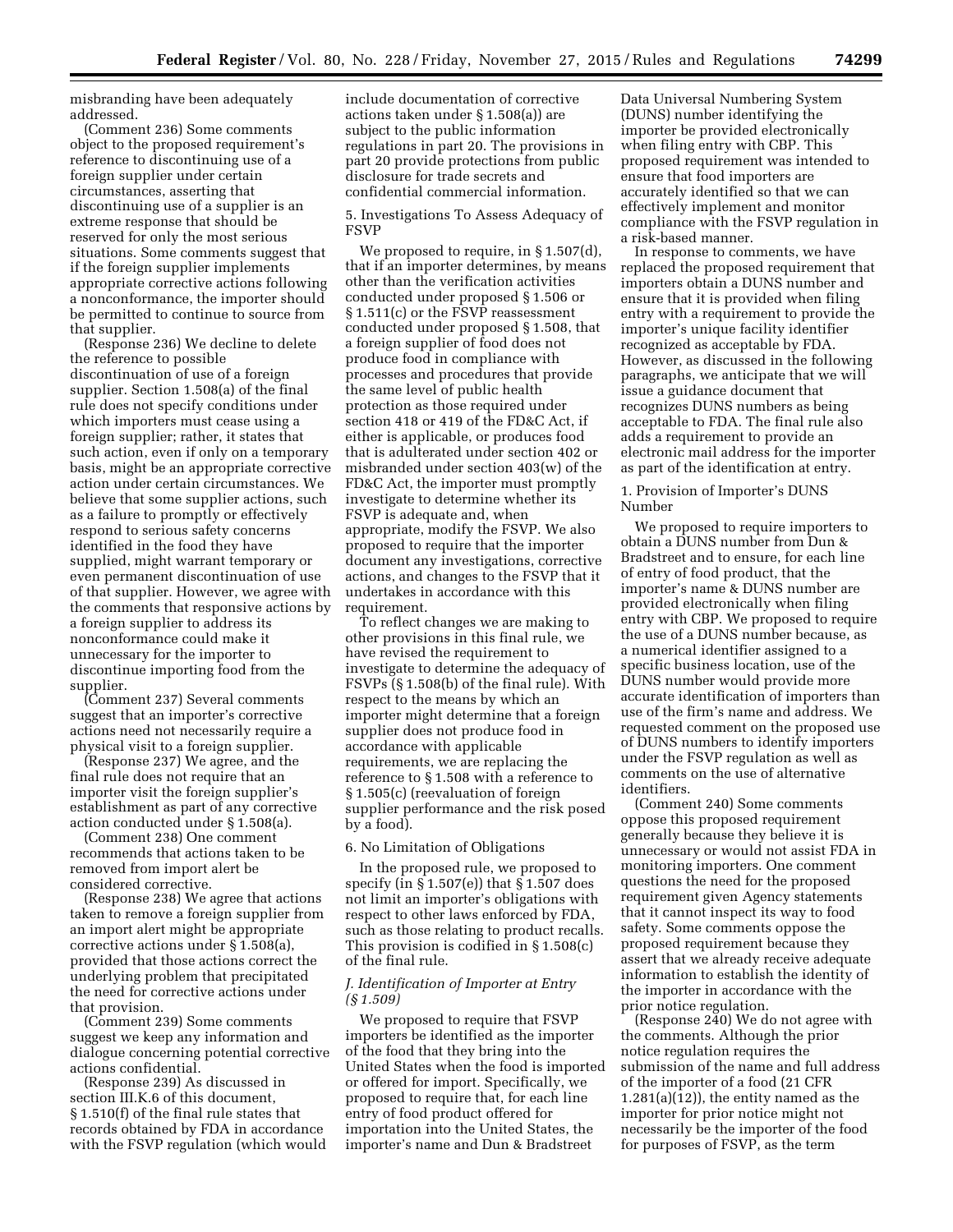''importer'' is defined in § 1.500. We agree that we cannot ensure the safety of food through our inspections alone, which is why Congress directed us to promulgate these this regulation to require importers to conduct foreign supplier verification to ensure that the food they import is as safe as food produced in the United States. Although we cannot inspect each and every food product that is imported into the United States, we can use our authority under section 805 of the FD&C Act to help ensure that importers conduct appropriate foreign supplier verification activities.

We conclude that requiring importers (under § 1.509) to ensure that they are accurately identified at entry will help us efficiently and effectively ensure that importers are complying with the FSVP requirements. For example, we might use this information to create a comprehensive and up-to-date database that will allow us to efficiently and effectively identify and locate importers for inspection. At the same time, knowing the identity of importers will also help us carry out section 421(b) of the FD&C Act. This provision, also added by FSMA, requires FDA to allocate its resources for examining imported products based on certain risk factors, including the rigor and effectiveness of the importer's FSVP. To effectively implement this provision, we need to know, at the time of importation, who the importer is. While we currently receive information identifying the importer through prior notice submissions in accordance with section 801(m) of the FD&C Act, the entities identified in prior notice submissions are not necessarily the importers for the purposes of FSVP, as discussed previously. Without information identifying the FSVP importer, we would be less equipped to account for the rigor and effectiveness of importers' FSVPs in allocating our resources for examining food in accordance with section 421(b).

Finally, obtaining the identity of the importer at entry will likely help us meet the requirement, stated in section 805(g) of the FD&C Act, to ''publish and maintain on [our] Internet Web site . . . a current list that includes the name of, location of, and other information deemed necessary by [FDA] about, importers participating under [section 805].'' For all these reasons, the requirements regarding the identification of importers are consistent with sections 421(b), 805, and 701(a) of the FD&C Act, the last of which authorizes us to promulgate regulations for the efficient enforcement of the FD&C Act.

(Comment 241) Several comments oppose requiring importers to obtain a DUNS number to provide when filing entry of products. Some comments maintain that requiring use of the DUNS number would cause confusion and impose unnecessary costs and burdens on importers because other adequate or even superior means of importer identification exist, such as information required for CBP entry and prior notice. One comment states that the existing facility registration system is sufficient to meet FSMA's directives, less burdensome, and more secure. One comment maintains that requiring use of DUNS numbers would cause importers to incur costs to create or modify their internal systems and relationships with brokers to establish a new numbering system and index the new identifier to the appropriate documents. Some comments express concern about FDA relying on a privately owned and operated system when governmentissued numbers could serve the same purpose. Some comments question whether FSMA gives FDA legal authority to require importers to obtain a DUNS number. Some comments are concerned that requiring use of a DUNS number might raise security and fraud risks because a DUNS number would not have the same protections under the FOIA as an FDA registration number. Some comments express concern that the requirement would give the Agency access to importers' business information in the DUNS database or otherwise lead to disclosure of confidential information (*e.g.,* through erroneous designation of a company as the importer of a food).

Instead of, or as an alternative to, use of a DUNS number, some comments suggest that importers be allowed to use other identifiers, such as the following:

• The taxpayer identification number (TIN) used with CBP;

• The FDA facility registration number (if the importer is a registered facility);

• The form used to meet the prior notice requirements (modified to allow identification, where appropriate, of a U.S. agent or representative as the importer for FSVP purposes); or

• The CBP importer of record number.

Some comments suggest that instead of requiring identification at entry, we should require importers to register with FDA.

(Response 241) We conclude that it is necessary to establish, in § 1.509(a) of the final rule, an importer identification requirement specifically for the FSVP regulation to ensure that the identified importer at the time of entry is, in fact,

the ''importer'' of the food as defined in § 1.500 of the final rule. In addition, we conclude that use of a unique facility identifier, such as a DUNS number, is an appropriate mechanism for accurately identifying importers responsible for complying with the FSVP regulation because such identifiers provide unique identification numbers, which will allow us to efficiently and accurately identify importers. The DUNS number system, for instance, is an internationally recognized system that is updated on a regular basis and makes numbers available at no cost. DUNS numbers also provide for site-specific identification of business entities.

We conclude that use of FDA registration numbers would not be appropriate for FSVP importer identification purposes because not all ''importers'' under § 1.500 will necessarily be facilities required to register under section 415 of the FD&C Act. Likewise, not all importers under § 1.500 will necessarily be ''importers of record'' for purposes of CBP entry submissions and therefore will not necessarily have CBP importer of record numbers. Any other CBP-required identifying information also would not necessarily identify the FSVP importer because CBP requirements do not incorporate the definition of ''importer'' under § 1.500. We do not believe that revising the information required for prior notice would be appropriate because the prior notice regulation serves a different purpose than the FSVP regulation. For these reasons, we do not agree that using the alternative identifiers suggested by the comments would allow FDA to accurately identify FSVP importers. Consequently, they would not allow FDA to efficiently enforce section 805 of the FD&C Act in the ways described in response to the previous comments.

With respect to concerns about use of unique facility identifiers leading to the disclosure of confidential information or posing security risks, any confidential information that we obtain regarding importers would be subject to the applicable protections from public disclosure under part 20 of our regulations (see section III.K.6 of this document). Those protections include, among other things, exemptions from public disclosure for trade secret information and confidential commercial information (§ 20.61). As for concerns regarding security risks, we intend to take appropriate measures to secure all electronic data provided to the Agency, including data about the identification of importers.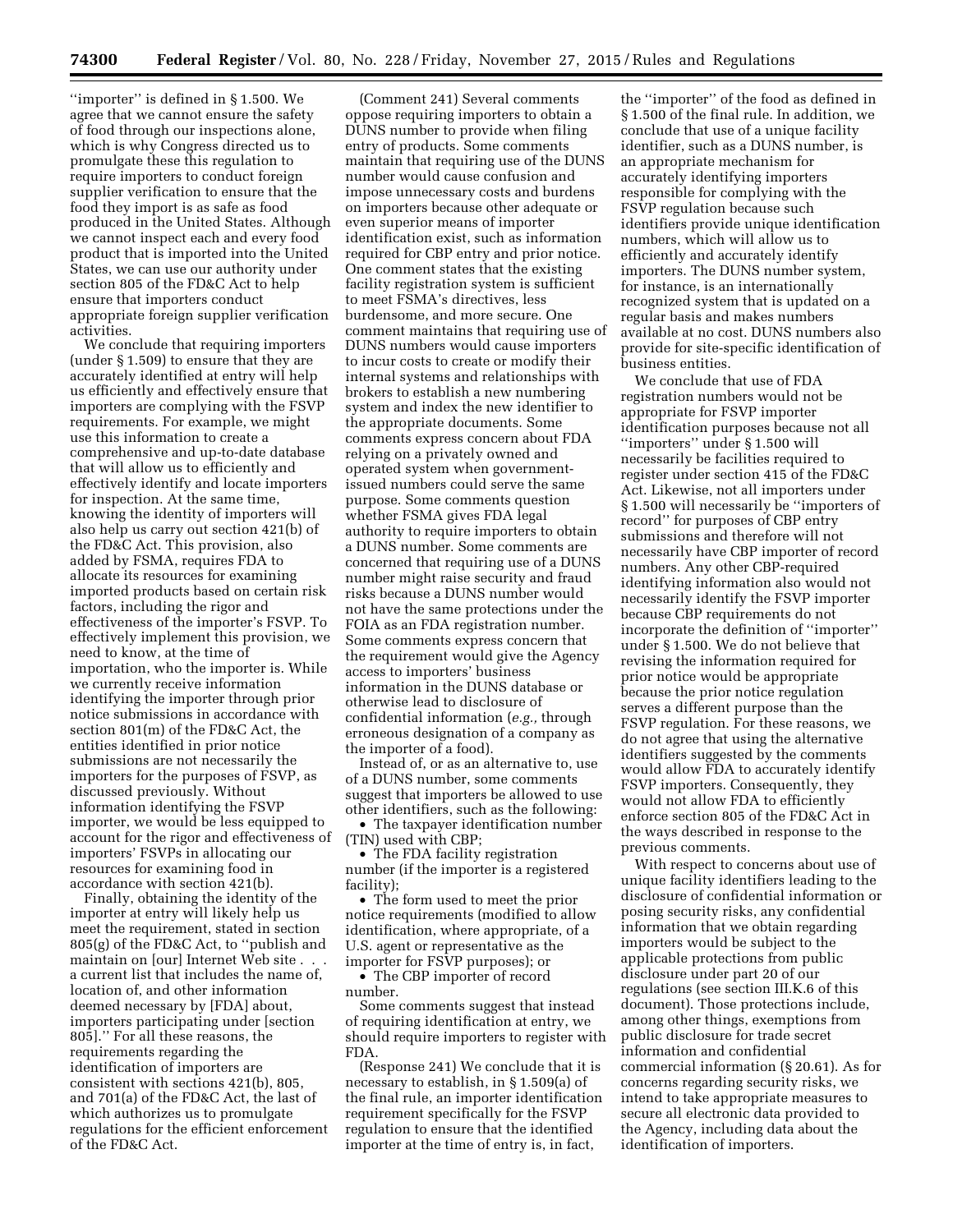For these reasons, we believe that requiring unique facility identifiers is the most appropriate way to accurately identify food importers for purposes of monitoring FSVP compliance. To provide additional flexibility beyond what we had proposed, the final rule does not require the submission of DUNS numbers for importers of foods offered for importation into the United States. Instead, it requires the submission of a unique facility identifier recognized as acceptable by FDA. We anticipate that we will issue guidance specifying which unique facility identifier or identifiers FDA recognizes as acceptable, and we expect to state that we recognize DUNS numbers as acceptable identifiers. Although we will allow importers to request the use of different identification numbers, it is possible that our information technology systems will not be able to accommodate any numbers other than those that we may specifically recognize as acceptable in guidance. If that is the case, we would have to manually review entry submissions that include alternate unique facility identifiers.

In addition to the importer's name and DUNS number, the final rule also requires that the importer's electronic mail address be provided as part of the identification at entry. This requirement follows from our request for comment on whether we should require the submission of any additional identifiers for importers. We believe that an electronic mail address is an appropriate additional identifier to require for importers, especially because electronic mail addresses allow for quick and efficient communications between FDA and importers. We anticipate that we might use the electronic mail addresses to notify at least some of the persons listed at those addresses that they have been identified as FSVP importers, including persons who have been designated as the U.S. agent or representative of a foreign owner or consignee for purposes of the definition of ''importer.'' We also might use electronic mail addresses to communicate with importers more generally, including to help us resolve any questions regarding a food offered for importation to potentially facilitate review of that food. Requiring electronic mail addresses is thus grounded in the statutory objective of efficiently enforcing the food safety and FSVP requirements of the FD&C Act. By requiring electronic mail addresses for importers, we would be able to communicate efficiently and effectively with importers regarding their role

under the FSVP regulation and with respect to the food they offer for import.

(Comment 242) Some comments maintain that if an importer has multiple U.S. locations, it will only have a single DUNS number that will not provide information about the food's destination (*i.e.,* a specific importer facility). On the other hand, one comment maintains that having a different DUNS number for each corporate location would be confusing. Some comments suggest that, if we were to require importers to use DUNS numbers, importers should be allowed to use a single DUNS number (*e.g.,* for their corporate headquarters) even if they have multiple U.S. sites.

 $($ Response 242 $)$  As discussed in the previous paragraphs, the final rule does not require that an importer's DUNS number be provided for each line of entry of food. Instead, it requires that a unique facility identifier recognized as acceptable by FDA be provided. However, we anticipate that we will issue guidance that will recognize DUNS numbers as acceptable. We understand that DUNS numbers are specific to physical locations; therefore, an importer with more than one physical location likely would have more than one DUNS number. In that circumstance, the importer should generally provide the DUNS number that applies to the location at which the importer retains its records of FSVP activities for the food for which it provides its DUNS number at entry under § 1.509(a), as that typically is the location that FDA investigators would need to visit to inspect the importer for compliance with the FSVP regulation. If an importer elects to retain its FSVP records for the food at its corporate headquarters, we would expect the importer to provide the DUNS number for its headquarters when it provides the information required under § 1.509(a).

(Comment 243) One comment, stating that FDA databases include multiple assigned numbers (*e.g.,* Central File Number (CFN), Firm Establishment Identifier (FEI)) for a firm due to slight changes in names and addresses and fraudulent or misguided submissions, recommends that we take steps to prevent the issuance of multiple DUNS numbers for the same importer.

(Response 243) We are unable to restrict importers' ability to seek DUNS numbers for multiple office or facility locations. However, as stated previously, we will expect importers to provide the unique facility identifier for the location at which the importer retains its FSVP records for the food for which it submits the unique facility identifier.

(Comment 244) Some comments express concern that the process of applying for and receiving a DUNS number can be lengthy and might delay imports.

(Response 244) We do not agree that the process of applying for whatever unique facility identifier that we recognize as acceptable will delay imports. With respect to DUNS numbers, although we understand that it might take up to 45 business days to receive a DUNS number (when obtained at no charge), importers will have more than a year (in some cases much longer) to come into compliance with the FSVP regulation, which will provide importers who do not currently have a DUNS number with ample time in which to obtain one.

(Comment 245) One comment states that there should be an affirmative requirement for the importer of record for a food to provide the name and DUNS number of the FSVP importer on its entry declaration, because the importer of record is responsible for the entry.

(Response 245) The final rule requires that the FSVP importer be identified at the time of entry, so the unique facility identifier for importers will be a mandatory data element in the entry filing process with CBP. However, because a food's importer of record might not necessarily be the food's FSVP importer, we do not think that the requirement to provide the unique facility identifier should fall to the importer of record. Instead, we believe that it is appropriate for the requirement to apply to a person who is subject to the requirements of the FSVP regulation. Depending on who files entry with CBP, an importer of record for a food may or may not be the FSVP importer. Of course, the FSVP importer of a food might arrange to have the importer of record for the food provide the FSVP importer's identification information at entry. In any case, it is the importer's responsibility to ensure that the information identifying the importer is provided at entry by some entity.

(Comment 246) Some comments assert that we should only require information on a line-entry basis when there is more than one importer for a shipment or when the CBP importer differs from the FSVP importer.

(Response 246) We do not agree. We conclude that FSVP importer identification is needed on a line-entry basis because importers are required to establish FSVPs for each food that they import from a particular foreign supplier, and obtaining importer identification information on a line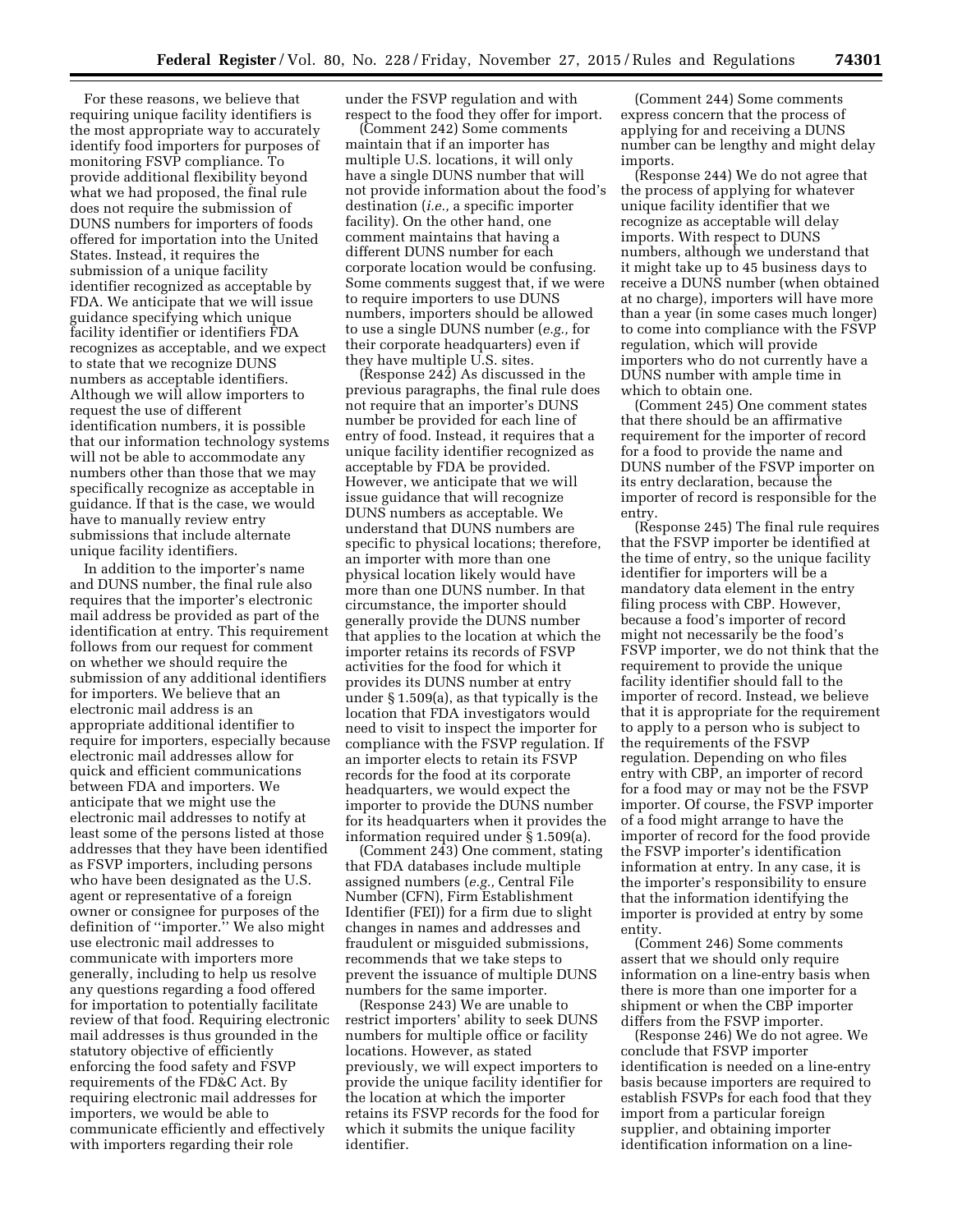entry basis will help us assess compliance with the FSVP requirements in order to efficiently enforce section 805 of the FD&C Act.

(Comment 247) Some comments request that we specify the data elements that will be required at entry, when they must be provided, and in what format. However, the comments ask that we provide this information in guidance rather than the final rule because information systems can change over time.

(Response 247) To the extent that the comments request that we use guidance to provide information on the details of the exact manner and format in which importer identification information should be provided, we agree. Section 1.509(a) of the final rule establishes the requirements that importers ensure that their name, electronic mail address, and unique facility identifier are provided electronically to CBP for each line entry of food product they import. We anticipate that we will provide more detailed formatting and other information through guidance.

(Comment 248) One comment requests that we specify what information will be publicly available under CBP's confidentiality provisions.

(Response 248) For information about the disclosure of records created or obtained by CBP and under the control of CBP, we suggest contacting CBP directly. However, we note that CBP regards confidential commercial information appearing on entry documents as exempt from disclosure under Exemption 4 of the FOIA (5 U.S.C. 552(b)(4)).

(Comment 249) Some comments express concern about the proposed requirement that the importer's name and identification number be provided electronically when filing entry. One comment asserts that this information might be ''hacked'' or fall into the wrong hands through error, creating a risk of adulteration or potential terrorist acts. One comment suggests that we permit importers to file FSVP information before filing entry with CBP as part of the prior notice form. The comment also urges us to provide timely admissibility determinations about imports shipped under FSVP; the comment maintains that importers often do not file the CBP entry summary until after the arrival of imported products, and release of goods might be delayed if importers must wait to file FSVP-required information. The comment suggests that early submission of FSVP information would give FDA and the importer more time to make admissibility determinations, resolve any perceived failures to comply with FSVP, and, if admission is refused, give

the foreign supplier more time to react to the delivery disruption.

(Response 249) We do not agree that there is any need to change the requirement that FSVP importers be identified electronically when filing entry with CBP. With respect to the concerns about information being ''hacked,'' CBP's electronic filing system is a secure system and CBP takes adequate steps to address security. With respect to the request to permit importers to file FSVP information before submitting entry, we decline this request. We believe that the requirement to submit importer identification information at entry is consistent with the definition of importer in section 805(a)(2)(A)–(B) of the FD&C Act (*i.e.,*  the U.S. owner or consignee of an article of food ''at the time of entry of such article into the United States'' or, if there is no U.S. owner or consignee at the time of entry, the ''United States agent or representative . . . at the time of entry''). To ensure that the identified importer is the person who meets this definition, we believe it is appropriate to require that importers file their FSVP information at entry.

With respect to the request to permit importers to file FSVP information as part of the prior notice form, we similarly do not think that doing so would be appropriate. Some entities who submit prior notice information for a food might lack information about the FSVP importer of the food. As a result, we anticipate that there would be technical challenges to allowing the submission of FSVP information during prior notice that could lead to delayed entries. However, we note that because some entities may make a business decision to file prior notice with the entry, there may be some cases in which FSVP information is provided at entry at the same time that prior notice is submitted.

We also do not agree that it is necessary to make any changes to § 1.509 to account for the fact that some importers delay the submission of CBP entry summary information. Although it might be the case that importers often do not file the CBP entry summary until after the arrival of imported products, importers can file entry earlier if they desire. There is no requirement that importers wait until after the arrival of imported products to file entry with CBP. Further, we do not think filing of importer identification information under § 1.509 will ordinarily trigger entry delays.

(Comment 250) Some comments request that we provide guidance to clarify FDA's and CBP's regulatory requirements regarding importer

responsibilities. Some comments ask that we provide a technology platform for industry to use to comply with the importer identification requirements.

(Response 250) The FSVP draft guidance will advise importers on how they can ensure that their name, electronic mail address, and unique facility identifier are provided to CBP when a food is offered for importation in accordance with § 1.509(a).

## 2. Designation of U.S. Agent or Representative

We proposed to require (in proposed § 1.509(a)) that, before an article of food is imported or offered for import into the United States, the foreign owner or consignee of the food (if there is no U.S. owner or consignee) must designate a U.S. agent or representative as the importer of the food for the purposes of the definition of ''importer'' in § 1.500. As discussed in section III.A.13 of this document, we are adding a clarification to the definition of ''importer'' in § 1.500 stating that for the foreign owner or consignee of the article to validly designate a U.S. agent or representative for the purposes of the definition of "importer," the U.S. agent or representative's role must be confirmed in a signed statement of consent. The signed statement of consent must confirm that the U.S. agent or representative agrees to serve as the importer for the purposes of the FSVP regulation.

(Comment 251) Some comments suggest that we should have a better database of designated U.S. agents (for FSVP purposes) than exists for U.S. agents named in foreign facility registrations.

(Response 251) Section  $415(a)(1)(B)$  of the FD&C Act provides in relevant part that the registration of a foreign food facility must include the name of the U.S. agent for the facility. As we have discussed in connection with a proposed rule to amend the Agency's regulation on food facility registration, we have learned that in some cases persons identified as U.S. agents in foreign food facility registrations were unaware that they had been so identified, and had not in fact agreed to serve as U.S. agents for foreign food facilities (80 FR 19160 at 19169, April 9, 2015). To the extent that the comment is concerned about the accuracy of designations of U.S. agents who would serve as FSVP importers in accordance with § 1.500, we conclude that the clarification we are making to the definition of ''importer'' in § 1.500 adequately addresses this concern. Specifically, we conclude that the clarification that any designation of a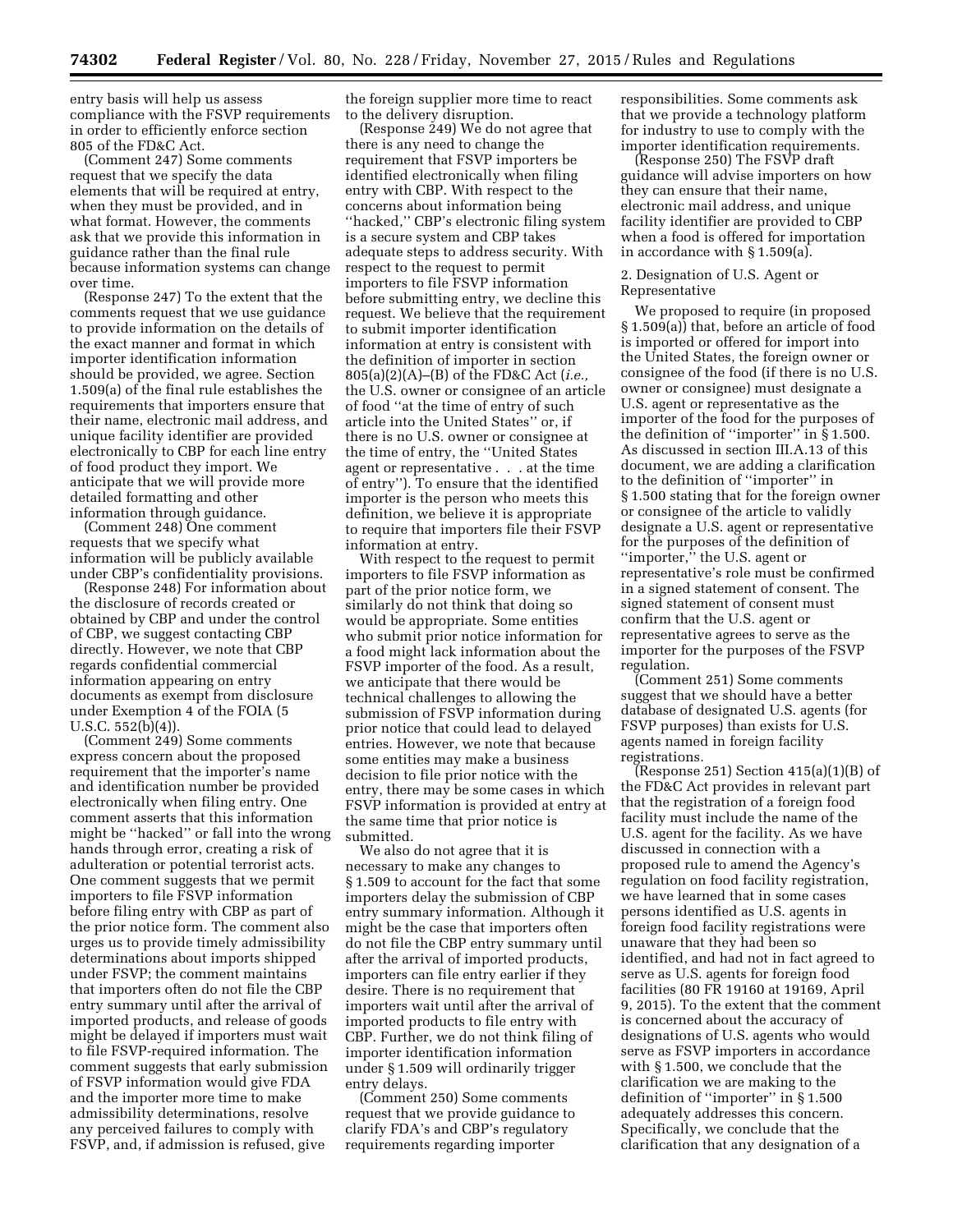U.S. agent or representative as the FSVP importer must be confirmed in a signed statement of consent will help ensure that the U.S. agents or representatives who are so designated have in fact agreed to serve in that role. As discussed in section III.A.13, we might request the foreign owner or consignee that is exporting the food to provide us with the signed statement when and if any questions arise about whether the person designated as the U.S. agent or representative agreed to serve in that role. Although we do not plan to establish a separate database for U.S. agents and representatives responsible for functioning as FSVP importers, we will include these entities in the list of all importers subject to the FSVP regulations that we will maintain on our Web site in accordance with section 805(g) of the FD&C Act, as discussed in section III.J.3 of this document.

(Comment 252) One comment asks that U.S. agents and representatives of foreign owners be excluded from the requirement to identify the importer at entry because agents and representatives have limited information available to them.

(Response 252) We do not agree. Under section 805(a)(2)(B) of the FD&C Act, the importer of a food for purposes of meeting the FSVP requirements must be the U.S. agent or representative of the foreign owner or consignee of the food when there is no U.S. owner or consignee at the time of entry of the food into the United States. Foreign owners or consignees will need to ensure that the persons who agree to serve as their U.S. agent or representative for purposes of functioning as the FSVP importer have or can obtain the information and capability needed to meet their obligations as importers subject to the FSVP regulation.

# 3. FDA List of Importers ''Participating Under'' the FSVP Regulation

In the preamble to the proposed rule, we stated that obtaining the identity of the importer at entry could help us meet the requirement, in section 805(g) of FD&C Act, to maintain on our Web site a list of ''importers participating under this section,'' *i.e.,* section 805 regarding FSVPs. We stated that the meaning of the phrase ''importers participating under this section'' was ambiguous (*e.g.,*  it might refer to all importers subject to section 805 or only those importers in compliance with section 805), and we sought comment on the meaning of the phrase and the purpose of section 805(g).

(Comment 253) Some comments suggest that we identify all importers that are subject to the FSVP regulation. Some comments agree that the meaning of the phrase ''participating under this section'' is ambiguous but suggest that we focus on only those importers that are in compliance with the FSVP regulation. These comments assert that such a list would be helpful to retailers and others who seek to source from or otherwise employ the services of such importers. Some comments maintain that although section 805(g) was intended to produce a comprehensive list of all importers, FDA's intended use of the list and its plans for maintaining an accurate database are ambiguous. Some comments request clarity regarding what other information about importers we will ''deem necessary'' under section 805(g). Some comments encourage us to comply with the statute in a manner that does not conflict with CBP's confidentiality regulations, allowing companies to continue protecting sensitive shipping details such as those concerning product sourcing and distribution.

Some comments oppose any listing of importers ''participating under'' the FSVP regulation. Some comments question the meaning of the phrase ''importers participating under this section'' and the purpose of the list. Some comments contend that this provision does not belong in section 805 because that section creates requirements for all importers; these comments argue that maintaining a list of importers would be a huge task that would serve no purpose. One comment contends that publishing a list of names and locations of importers appears to be in direct conflict with section 415(a)(5) of the FD&C Act, which exempts facility registration records from public disclosure. Some comments suggest that, before publishing a list of ''participating'' importers, we should seek clarification from Congress regarding the meaning of section 805(g), or ask Congress to either delete the requirement or move it to the FSMA provisions concerning the VQIP for food importers (set forth in section 806 of the FD&C Act).

(Response 253) In publishing the list of importers ''participating'' in FSVP, we intend to develop a list that includes importers who are subject to the FSVP regulation (and not exempt from the requirements under § 1.501 of the final rule). Although we agree that a list of importers deemed to be in compliance with the FSVP regulation might be of interest to the public, even importers that are the subjects of enforcement actions for non-compliance with the FSVP regulation are ''participating'' under the regulations, given that

importer compliance with the FSVP regulation is not voluntary. Moreover, maintaining a list of importers deemed to be in compliance with the FSVP regulation would impose a substantial burden on the Agency. Maintaining a list of importers that are subject to the FSVP regulation, however, would be more administratively manageable, especially because we will be able to use the importer identification information provided under § 1.509(a) to establish and maintain the list.

Besides the name and location of importers, we are uncertain what other information, if any, we will include as part of our list of importers subject to the FSVP regulation. We plan to continue to consider whether we should include any additional information in the list. We will maintain the list on our Web site in accordance with the applicable public disclosure requirements, including the requirements in part 20.

### *K. Records (§ 1.510)*

We proposed several requirements concerning the manner in which FSVP records would be maintained and made available to FDA (proposed § 1.510). In response to comments received and to better align the FSVP records requirements with records provisions in other FSMA regulations, we have revised certain requirements regarding record availability (including offsite storage) and retention, and we have added provisions regarding electronic records, use of existing records, and public disclosure.

# 1. Records Content and Format

We received some comments of a general nature regarding recordkeeping requirements.

(Comment 254) Some comments suggest that FDA educate itself about the content and format of records that importers and foreign suppliers maintain; the comments state that we should take into account the use of different systems in different countries and not impose a single, restrictive reporting rubric. One comment asks that the records importers are required to keep be based on an importer's risk assessment and not be specified in the regulation.

(Response 254) As discussed elsewhere in this document, we are requiring that importers document certain determinations they make and actions they take to meet the FSVP requirements, including regarding hazard analysis, evaluation of the risk posed by a food and the foreign supplier's performance, and supplier verification. In several areas, such as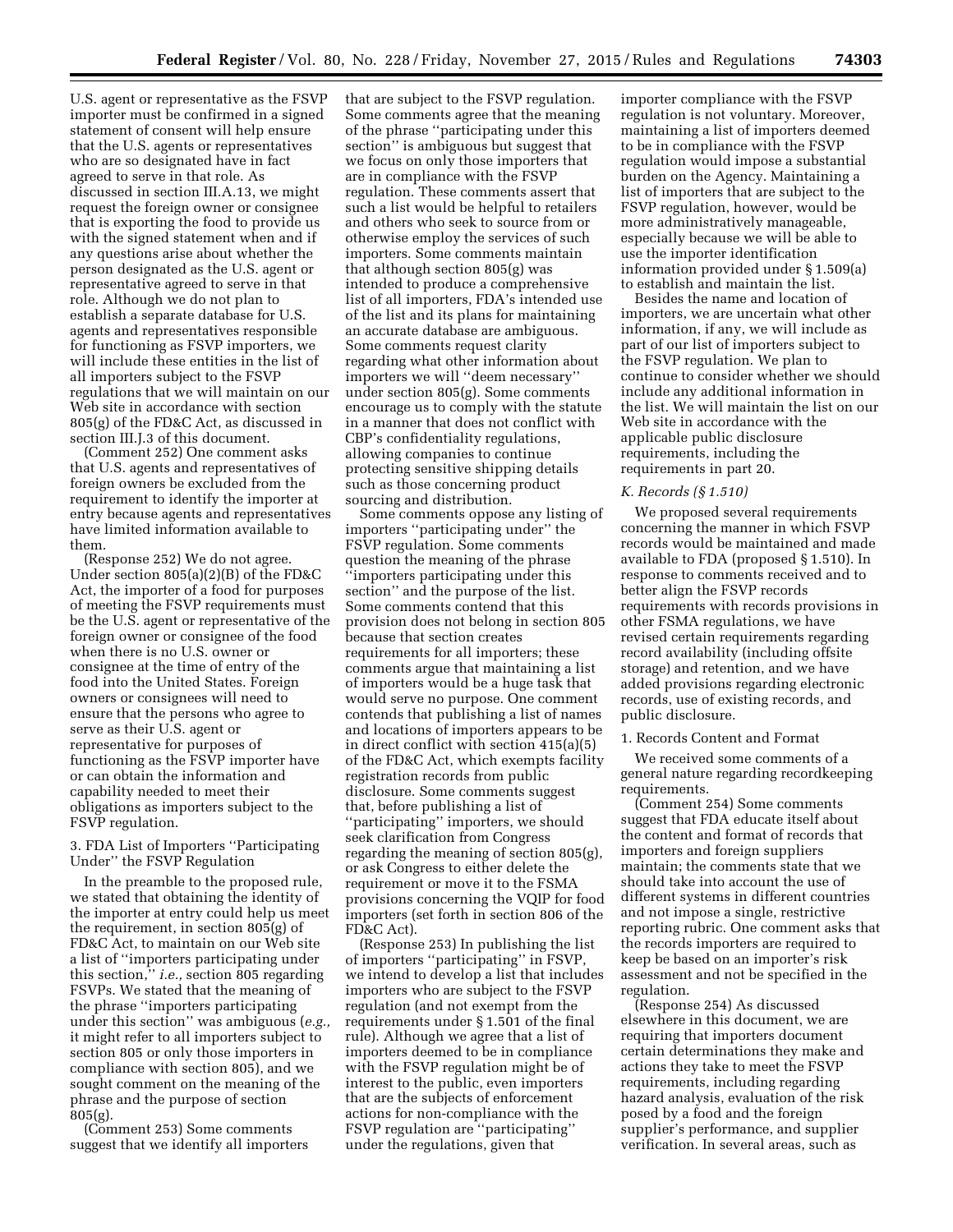onsite auditing of foreign suppliers, testing of imported food, and review of foreign supplier food safety records, we conclude that it is appropriate to require the documentation of specific information to ensure that importers can adequately assess whether their suppliers are producing food consistent with the applicable requirements. In addition, importer maintenance of certain records containing information required under the regulations will help us determine whether importers are taking adequate measures to ensure that they import safe food. However, as stated in section III.G.6 of this document with respect to documentation of foreign supplier verification activities, the regulation generally does not specify a particular form or format for required documentation. In addition, § 1.510(e) of the final rule allows importers to use existing records if they contain the information required by this part (see the response to the following comment).

(Comment 255) Some comments suggest that FDA train its investigators to understand that there will be a wide range of documentation approaches importers take that should be viewed as acceptable. The comments maintain that importers should be allowed to document their program as a whole (*e.g.,* using a tiered or matrix approach to assessing supplier and ingredient risk and determining the corresponding verification activities) rather than maintaining a separate file for each individual supplier or food. The comments assert that importers should not be required to keep a narrative file explaining their reasoning as to which verification activities are appropriate for each supplier and food.

(Response 255) As previously stated, the FSVP regulation generally does not require the use of specific formats for the information that must be included in required records. However, the regulation requires importers to conduct a hazard analysis for each type of food they import, evaluate the risk associated with each food and the foreign supplier's performance, and use that evaluation to approve their foreign suppliers and determine appropriate supplier verification activities. Although importers may use a risk matrix or risk tier system to help them approve foreign suppliers and determine appropriate verification activities for particular foods and suppliers, importers must document, for each food and its foreign supplier, the evaluation of the food and the supplier and the determination of the appropriate type and frequency of supplier verification activities based on that evaluation. FDA investigators might

not be able to determine whether an importer had met these and other FSVP requirements for a particular food and foreign supplier simply by reviewing an importer's risk matrix or tier system, depending on the level of information and detail provided in the matrix or system. The maintenance of records on a food-and-supplier basis is essential to providing adequate assurance of the safety of foods obtained from each foreign supplier. This is especially important when an importer determines that a method other than annual onsite auditing can provide adequate assurance that SAHCODHA hazards in food are significantly minimized or prevented.

However, on our own initiative to align the FSVP regulation with other FSMA regulations, we have added to the final rule provisions allowing importers to use existing records under certain conditions to meet FSVP requirements. Section 1.510(e)(1) of the final rule states that existing records (*e.g.,* records kept to comply with other Federal, State, or local regulations) do not need to be duplicated if they contain all of the information required under the FSVP regulation for each food and satisfy the FSVP requirements, including, as described above, that the records are specific to each food. Section 1.510(e)(1) further states that importers may supplement existing records as necessary to include all of the required information and satisfy the FSVP requirements. In addition, under § 1.510(e)(2), importers are not required to keep required information in one set of records. If existing records contain some of the required information, any new information required by the FSVP regulation may be kept separately or combined with existing records.

#### 2. General Requirements

We proposed, in § 1.510(a), that importers be required to sign and date records concerning their FSVPs upon initial completion and subsequent modification.

(Comment 256) Some comments support not specifying which particular qualified individual must sign the FSVP records.

(Response 256) We agree that it is not necessary to specify a particular qualified individual who must sign and date all FSVP records for the importer. However, the qualified individual signing a record on behalf of the importer must have the authority to do so and be qualified to review and assess what he or she is signing.

(Comment 257) One comment suggests that only certain records should have to be signed and dated;

these records would primarily be those concerning the following: compliance status review (a proposed requirement that we deleted in the Supplemental Notice); hazard analysis; supplier verification activities; complaint review, investigations, and corrective actions; FSVP reassessment; dietary supplements; and very small importers and very small foreign suppliers.

(Response 257) We do not agree. The comment did not provide a reason as to why the other records do not need to be signed and dated, and we conclude that to aid in accountability and the efficient enforcement of the requirements in section 805 of the FD&C Act, importers must sign and date all records required under the FSVP regulation.

(Comment 258) One comment asks that we state in guidance that electronic signatures are acceptable.

(Response 258) We agree that electronic signatures are acceptable provided the importer maintains a system for ensuring that the signatures are trustworthy. We discuss electronic records generally in section III.K.5 of this document.

On our own initiative, we have added to § 1.510(a), consistent with other FSMA regulations, a requirement that importers keep records as original records, true copies (such as photocopies, pictures, scanned copies, microfilm, microfiche, or other accurate reproductions of the original records), or electronic records. We have also moved the proposed requirement that all records be legible and stored to prevent deterioration or loss from proposed § 1.510(b) to § 1.510(a) of the final rule.

3. Records Availability

## a. Records in English

We proposed, in § 1.510(b), that importers retain records in English and make them available promptly to an authorized FDA representative, upon request, for inspection and copying.

(Comment 259) Some comments support the proposed requirement to retain records in English; however, most comments object to the proposal. Several comments state that foreign supplier records and supplier audit reports usually are created in the native language of the foreign supplier, which often is not English, and some importers do not speak English as their first language. The comments maintain that a requirement to translate all such records into English would be costly, burdensome, and could lead to confusion and misunderstandings that could adversely affect food safety when records are created for the foreign supplier or others in a language other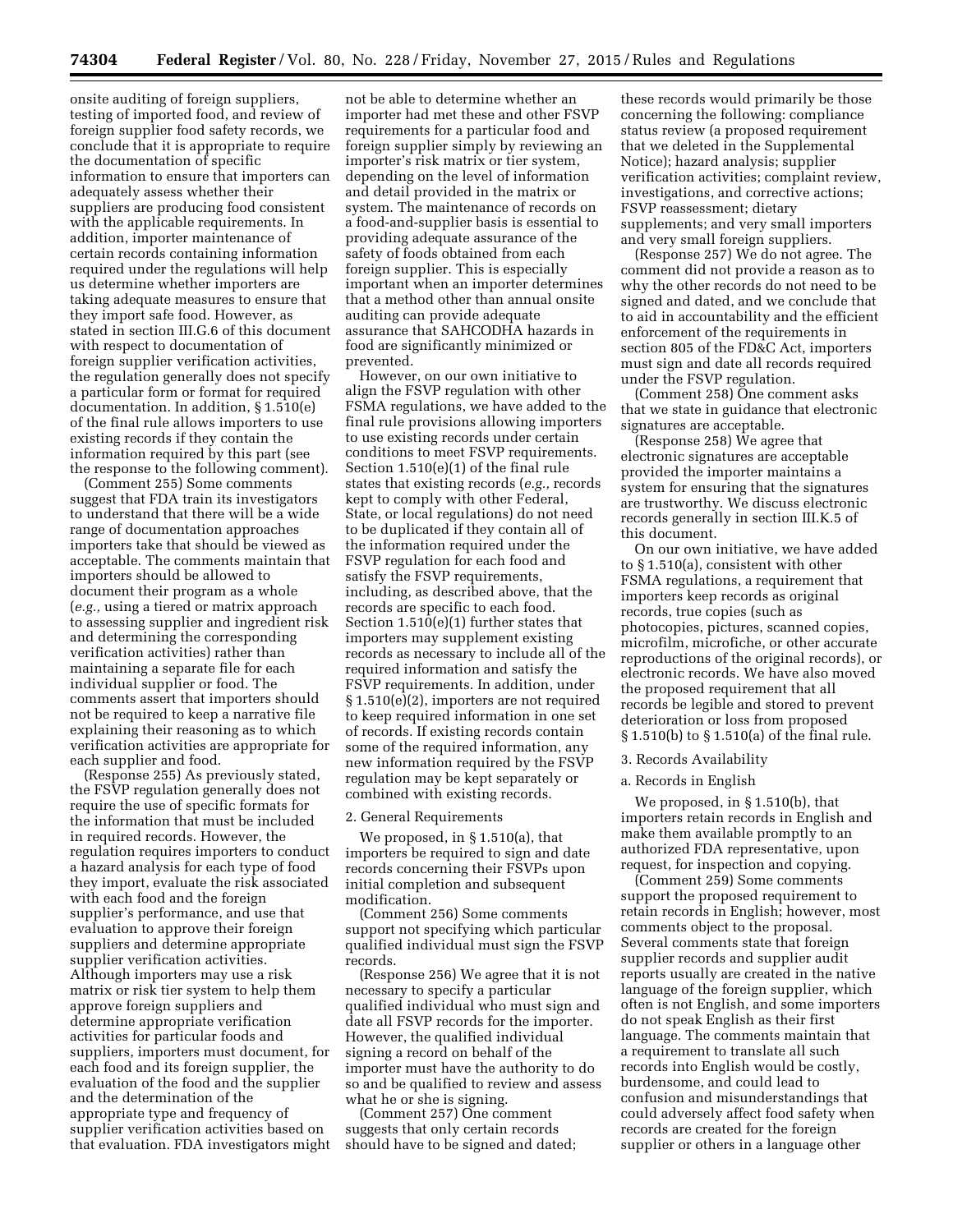than English. One comment states that the proposed requirement could mean that native-language speaking foreign suppliers would need to recruit duallanguage speaking personnel so they could provide English language records to their importers, or it might require importers to enlist specialized resources to engage in translations. Some comments contend that the proposed requirement is not authorized by FSMA or the FD&C Act. One comment states that translation is not needed to allow FDA to use its resources wisely and conduct efficient investigations. Some comments contend that a requirement to maintain records in English would be inconsistent with industry standards such as those in the British Retail Consortium and Safety Quality Food schemes. Two comments suggest that because the official languages of the WTO are French, Spanish, and English, importers should be allowed to keep records in these languages.

Some comments request that the regulations specify which records must be maintained in English; a few comments suggest that any English requirement should apply only to records created by the importer.

Some comments maintain that the English requirement is unnecessary because some importers have personnel who understand the languages of their foreign suppliers. Instead of requiring that FSVP records be maintained in English, several comments suggest that the regulation require that persons reviewing records for the importer be able to understand the language in which the records were written, including documents written by a foreign supplier or an auditor of a foreign supplier in a language other than English.

Several comments suggest that, as an alternative to the proposed requirement that records be maintained in English, the regulation could require importers to translate records upon FDA request in a reasonable time.

(Response 259) Although existing FDA regulations (§§ 120.14(c) and 123.12(c)) require importers of juice and seafood to maintain records in English, we conclude that it is not necessary to include such a requirement in the FSVP regulation. Although we believe that having records in English would facilitate efficient FDA inspection of importer records, we believe that we can address most of the concerns related to the language of records through other requirements. First, because an importer would not be able to meet its FSVP requirements (*e.g.,* hazard analysis, review of results of supplier verification activities) if it could not understand the

documents that it was reviewing, we have added a requirement, in § 1.503(a) of the final rule, that a qualified individual must be able to read and understand the language of any records that the qualified individual must review in performing activities to meet FSVP requirements.

Second, the final rule requires, in § 1.510(b)(1), that, upon FDA request, importers must provide within a reasonable time an English translation of records maintained in a language other than English. We believe that a ''reasonable'' time in which to provide translated records would depend on the volume of the records requested but should not be so long as to impair the Agency's ability to conduct record reviews and follow-up enforcement activities. Without the requirement to translate records in a reasonable time, we would not be able to efficiently enforce section 805 of the FD&C Act.

b. Place of Business or Reasonably Accessible Location

We proposed that importers be required to maintain records at their place of business or at a reasonably accessible location; records would be considered to be at a reasonably accessible location if they could be immediately retrieved from another location by computer or other electronic means (proposed § 1.510(b)).

(Comment 260) Some comments suggest that importers should have the flexibility to store records at any reasonably accessible location, including where the records are created or at a corporate office, import team facility, or offsite facility. Some comments suggest that we align the FSVP regulation with the proposed requirement in the preventive controls regulations permitting offsite storage of records provided that the records can be retrieved and made available onsite within 24 hours of FDA request. These comments maintain that the proposed FSVP approach would be too limiting because it would require importers to store all paper records onsite for the entire retention period because offsite paper documents would not be immediately retrievable by computer or other electronic means. On the other hand, some comments suggest that we apply the term ''immediately retrieved'' in a practical manner to allow for an employee at another location being in a meeting at the time of a request, and ask that we modify the preventive controls provisions for consistency to provide further flexibility for the storage location. One comment states that, rather than requiring that records be immediately retrieved from another

location, there should be a specific, reasonable interval, such as within 5 business days, but in no case less than 1 business day.

(Response 260) We conclude that it is appropriate, under § 1.510(b)(2) of the final rule, to permit offsite storage of records (including records retained by other entities) if such records can be retrieved and provided by the importer onsite within 24 hours of request for official review. Electronic records are considered to be onsite if they are accessible from an onsite location. We believe that this approach, which is consistent with the approach under the preventive controls regulations, gives importers the flexibility to store records at whatever location they deem suitable provided that any records stored offsite can be made available onsite within 24 hours.

(Comment 261) Some comments object to the proposed requirement that retrieval from an offsite location could only be achieved ''by computer or other electronic means'' because some offsite locations might not have adequate resources and the provision might inadvertently require expensive computer system validation.

(Response 261) We agree. The final rule does not specify the manner in which offsite records must be retrieved and provided onsite, only that the records must be provided onsite within 24 hours.

# c. Sending Records to FDA Electronically

We proposed that importers be required, when requested in writing by FDA, to send records to the Agency electronically rather than making the records available for review at the importer's place of business. On our own initiative, we have modified the requirement so that § 1.510(b)(3) of the final rule states that if requested in writing by FDA, an importer must send records to us electronically, or through another means that delivers the records promptly, rather than making the records available for review at the importer's place of business. Allowing use of another means that delivers the records promptly provides additional flexibility for all importers in the records review process. We also note that for records that will need to be translated into English, we expect to receive such records promptly after the reasonable time needed for translation.

(Comment 262) Several comments oppose the proposed requirement to send records to FDA electronically upon request. Some comments maintain that neither FSMA nor the FD&C Act (including FDA's authority to issue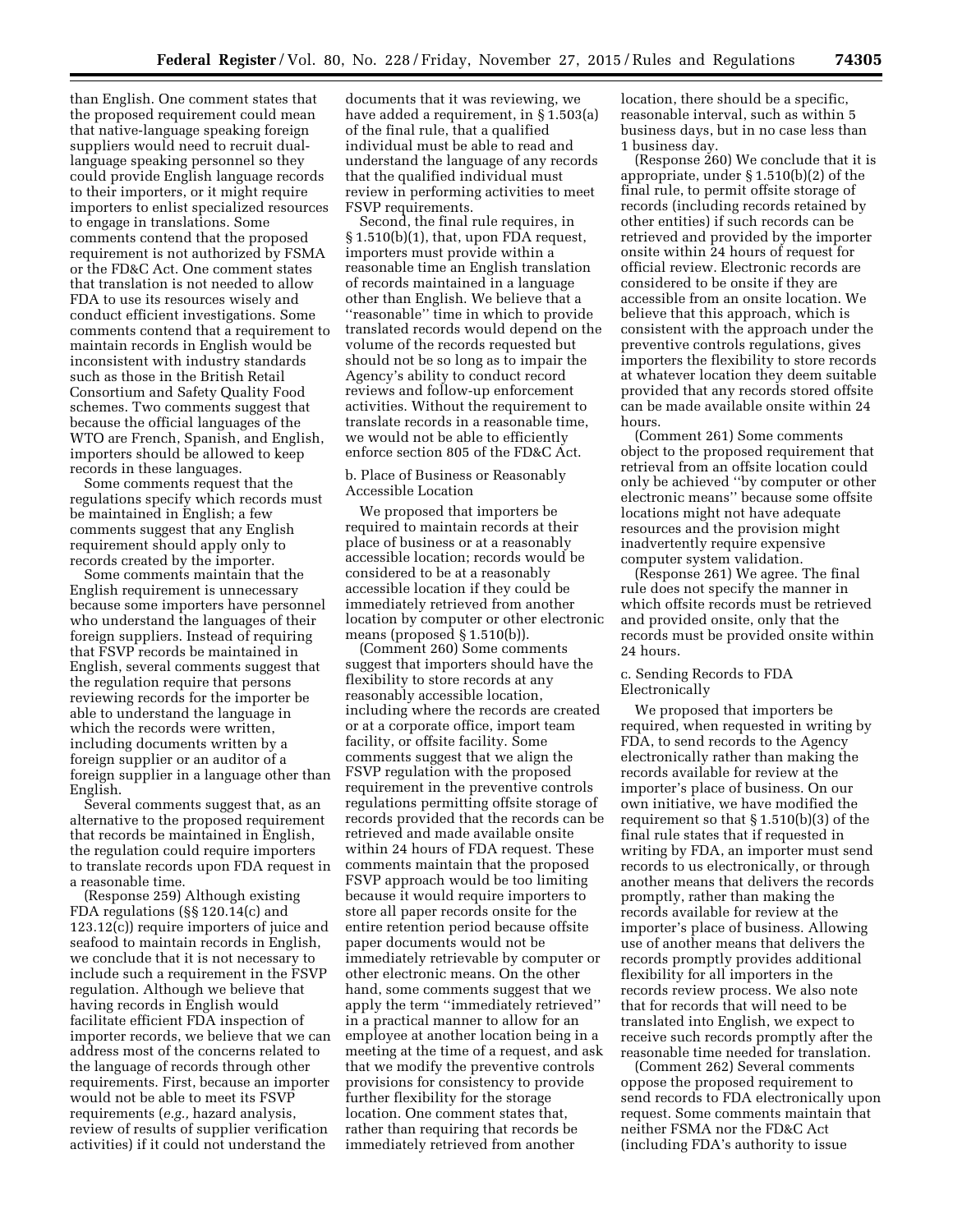regulations for the efficient enforcement of the FD&C Act under section 701(a)) provides authority for the requirement and that such a requirement would be inconsistent with sections 414 and 704 of the FD&C Act. Some comments state that only one section of FSMA (section 808(c)(3)(B) of the FD&C Act) gives FDA remote records access; some comments contend that the proposed requirement would be inconsistent with FSMA's legislative history (because a similar requirement was included in a House of Representatives version of the FSMA legislation that Congress did not enact). Some comments maintain that the language of section 805(d) of the FD&C Act does not provide authority to require importers to send records to the Agency electronically because the provision only requires that records ''be made available promptly'' to an FDA representative. Some comments state that a requirement to submit records electronically would not be consistent with the HACCP regulation for juice or the proposed regulations on preventive controls or produce safety.

(Response 262) We disagree with the comments stating that FDA does not have the authority to require records to be sent to us electronically or through another means that delivers the records promptly upon request, as set forth in § 1.510(b)(3). Section 805(d) provides that FSVP records ''be made available promptly to a duly authorized representative of the Secretary upon request.'' Section 805(c)(5)(B) states that the FSVP regulations must ''include such other requirements as the Secretary deems necessary and appropriate to verify that food imported into the United States is as safe as food produced and sold within the United States.'' Section 701(a) provides for the efficient enforcement of the FD&C Act. We conclude that we have the authority under these sections to require that records be made available to us electronically upon written request or through another means that delivers the records promptly. We conclude that this requirement is necessary for the efficient and effective enforcement of section 805 to ensure that importers are adequately verifying the safety of the food they import into the United States. It is important to note that the provisions in § 1.510(b)(1) and (2) describe FDA inspection of records at an importer's place of business, as authorized by section 805 and 701(a). Section 1.510(b)(3), however, provides an alternative means of efficiently reviewing records upon request electronically or through another means that delivers the records to us promptly.

Several comments refer to the legislative history of FSMA and the ''remote access'' to records provisions that were included in a separate food safety bill, H.R. 2749, which was not incorporated into FSMA and was not ultimately enacted. The comments maintain that this legislative history indicates that Congress did not intend section 805(d) to mean that records could be reviewed electronically. S. 510, a separate bill with numerous distinct provisions, was passed by the Senate, enacted by both houses of Congress, and became FSMA. While H.R. 2749 does include specific provisions regarding ''remote access'' to records in certain circumstances, we conclude that the existence of the ''remote access'' provisions in that bill does not in any way indicate that Congress' decision to enact S. 510 was attributable to its disapproval of requests for records outside of the inspection context.

The decision to enact S. 510 could be attributable to any number of factors. Indeed, H.R. 2749 was a separate bill from S. 510 and differed in many critical respects. Although there is no mention of the term ''remote access to records'' in any section of S. 510, it is notable that H.R. 2749's section regarding imports did not refer to FSVP at all and consisted only of what became the VQIP program (section 806 of the FD&C Act). It is therefore impossible to draw the conclusion that, in enacting S. 510, Congress rejected the notion of FDA issuing written requests for FSVP records. Indeed, there is no evidence in the legislative record and no evidence provided by the comments that the ''remote access'' to records provision in H.R. 2749 was even a factor regarding which of the two bills would be enacted as FSMA. What actually occurred was the adoption of an entirely separate bill with many provisions that differed from H.R. 2749, including the requirements for foreign supplier verification.

We agree with the comments stating that the recordkeeping provisions in this rule differ from the recordkeeping provisions in FDA's HACCP regulations, the preventive controls regulations, and the produce safety regulation. Indeed, the difference is intentional. Unlike the recordkeeping provisions in those other regulations, the FSVP records requirements are designed to be specific to the imports context. As to the comments stating that the FSVP proposal is inconsistent with sections 414 and 704 of the FD&C Act, we disagree. We are not relying on those provisions as authority for the records requirements. In enacting section 805, we believe that Congress intended to provide FDA with a type of records

authority that is specific to the FSVP context. Consistent with that intent, we conclude that it is appropriate for the FSVP records provisions in this rule to differ from certain other Agency records provisions. We believe this is appropriate in light of the nature and purpose of FDA record review for the FSVP regulation. Our review of importers' FSVP records serves a distinct purpose from review of a manufacturing/processing facility's records in the context of an onsite inspection of activities at the facility. Importers do not necessarily manufacture, process, pack, or hold food. Instead, they must conduct activities to verify the food safety practices of their suppliers. The FSVP regulation requires that those verification activities be appropriately documented and that records be adequately maintained. Our enforcement of FSVP therefore ordinarily will not hinge on the observation of manufacturing/ processing, packing, and holding activities. Rather, it ordinarily will be based on whether importers have conducted adequate verification activities, documented those activities, and maintained appropriate records. The nature of the FSVP requirements therefore allows us to more easily determine compliance by reviewing records. Thus, while several comments refer to being able to put records into context at a manufacturing location, § 1.510 refers only to the importer's FSVP records, and there might not be a manufacturing location to inspect for purposes of assessing FSVP compliance.

The fact that Congress did not intend to limit FSVP records requests to the context of onsite inspections is evidenced by comparing section 805(d) to other FD&C Act records provisions that clearly contemplate onsite inspections. For example, section 414(a)(2), which applies in certain circumstances involving use of or exposure to food of concern, specifies that each person to which the section applies ''shall permit such officer or employee, upon presentation of appropriate credentials and a written notice to such person, at reasonable times and within reasonable limits and in a reasonable manner, to have access to and copy all records relating to such article . . . .'' This is in contrast to the language in section 805(d), which states that FSVP records ''shall be made available promptly to a duly authorized representative of the Secretary upon request.'' Notably, section 805(d) differs from section 414(a)(2) in that it does not refer to copying records, providing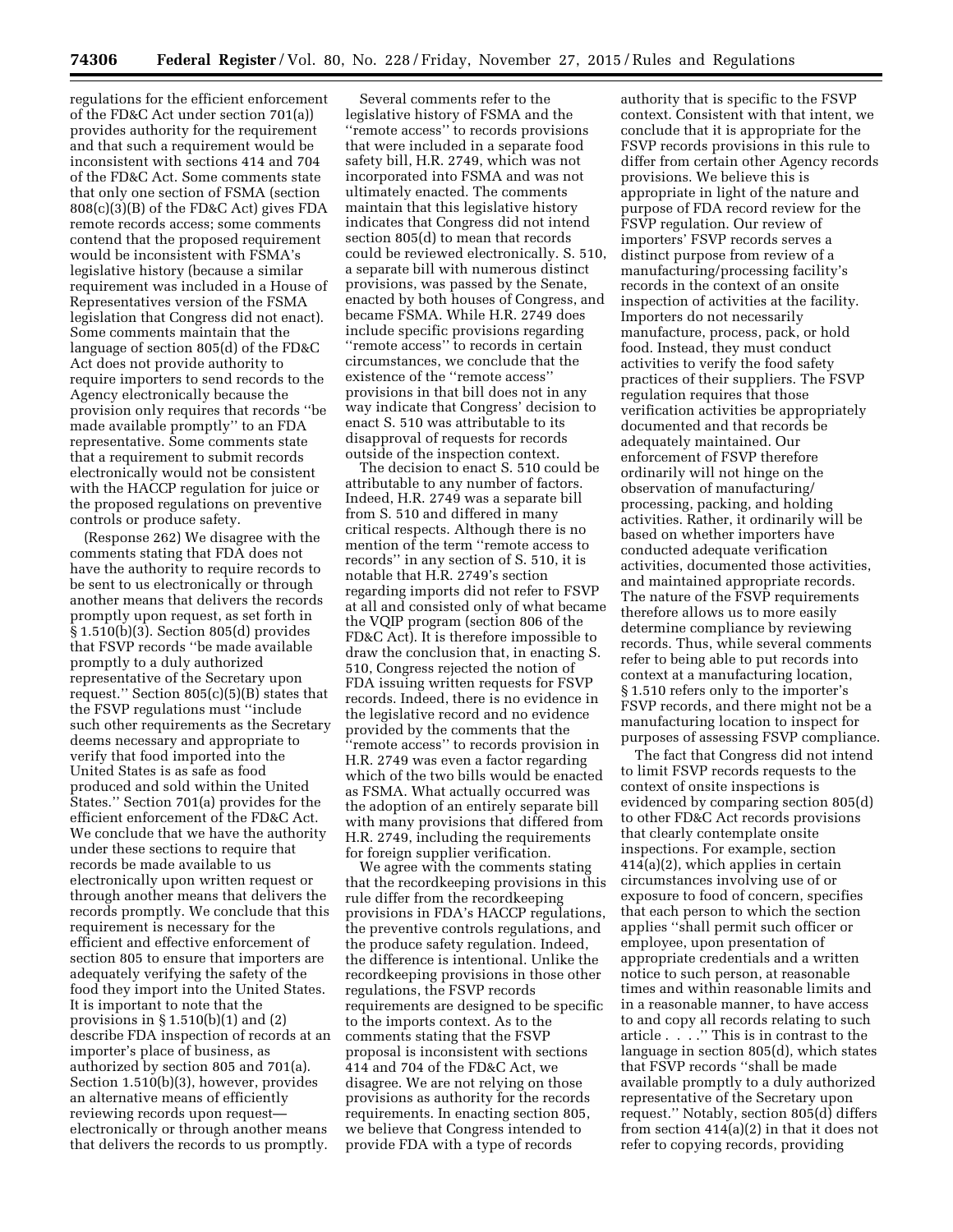access at reasonable times, or the presentation of credentials—all of which suggest that any records request be preceded by, or be part of, an onsite inspection. In contrast to the language in section 414(a)(2), the language in section 805(d) leaves flexibility regarding the conditions under which FSVP records requests are made.

In addition, section 808(c)(3)(B) regarding accredited third-party audits has a records provision distinct from that for FSVP, requiring accredited third-party certification bodies to ''submit to the Secretary'' regulatory audit reports and associated documents required under the third-party program. While one comment regards this as evidence that this is the only provision under which FSMA granted ''remote records'' access, we conclude that this language reflects the nature of audits conducted in accordance with the thirdparty certification rule and the fact that such audits are conducted by entities other than FDA, thus creating the practical necessity for regulatory audit reports to be submitted to FDA. It does not in any way suggest that Congress did not intend to authorize FDA to review FSVP records electronically or through other prompt means.

In addition, we believe that our records requirements are consistent with section 805(c)(2)(B), which provides that the FSVP regulations must include other requirements as we deem necessary and appropriate to verify that food imported into the United States is as safe as food produced and sold in the United States. Providing records to us electronically or otherwise promptly upon our written request will help ensure that imported food is as safe as domestically-produced food because it will enable us to more efficiently review importers' FSVP records. More efficient review of FSVP records will allow us to review more FSVP records than would otherwise be possible, which will help us ensure that more importers are importing food that meets U.S. food safety standards. More efficient review of records also will allow us to identify importers that have adequate FSVP records, as well as those that do not. Consequently, our review of FSVP records will help us target our inspection resources towards those importers that present a greater risk to food safety because their records are inadequate and/or raise concerns about compliance with other FSVP requirements. Conversely, our review of records will help us determine which importers present a lower risk because they have adequate records, therefore lessening the need for follow-up inspection. Importers we identify as

lower risk will therefore be less likely to be burdened by an FDA inspection.

The comments' references to inconsistency with records requirements outside of FSMA, such as section 704 of the FD&C Act and the HACCP regulations, are similarly misplaced. We are not relying on our authority under section 704 to require access to FSVP records. That provision lays out the general parameters for an inspection of a ''factory, warehouse, or establishment in which food, drugs, devices, tobacco products, or cosmetics are manufactured, processed, packed, or held, for introduction into interstate commerce or after such introduction.'' Because FSVP importers do not necessarily manufacture, process, pack, or hold food, section 704 is not necessarily applicable to an FSVP importer and, unlike section 805(d), was not specifically designed to apply to access to records maintained as part of the FSVP program. Further, unlike a facility inspection, where a critical component of the inspection may be viewing the physical plant and observing the conditions in person, we often can evaluate an FSVP importer entirely by reviewing the records that the importer provides to us. Further, the HACCP regulations, like the preventive controls regulations, concern the control of hazards, and viewing records in the context of an onsite inspection of the HACCP processing facility where the actions described in the records occur is similarly important.

(Comment 263) Several comments contend that reviewing records remotely would constitute a significant change from current FDA practice of reviewing records onsite during inspections of regulated entities. The comments maintain that the Agency could not adequately understand importer records except in the course of an onsite inspection, when company experts can answer questions and records can be viewed in the context of the importer's facility and operations. Some comments express concern that we might make unreasonable and burdensome demands for records, and that the requirement would create the potential for inadvertent disclosure of confidential commercial information and security breaches (including the potential for terrorist acts). One comment states that the proposed provision would essentially require importers to maintain all records electronically, which would be overly burdensome to small businesses. Some comments state that maintaining records submitted electronically would impose a significant burden on FDA. Some comments contend that the proposed

requirement would create the potential for fraud because unscrupulous companies might submit fraudulent records to the Agency.

(Response 263) We disagree with these comments. As previously discussed, the context of record review for the purposes of determining an importer's compliance with the FSVP regulation can be quite different from a facility inspection. In many cases, depending on the type of importer, we might find that it is more appropriate to perform onsite record inspection, where an FDA official can have in-person, back-and-forth discussions with the importer, and § 1.510(b)(1) and (b)(2) contemplate this type of record review. But § 1.510(b)(3) allows the importer and FDA to avoid the burden of performing that onsite record inspection if it does not make sense given the context. For example, an importer who maintains all records electronically and travels between ports of entry without a traditional ''facility'' might benefit from the flexibility of being able to demonstrate compliance with FSVP by making records available to us electronically. We also disagree that importers will not be able to provide sufficient and appropriate context for records submitted electronically. Nothing prevents importers from providing explanatory information to accompany requested records or discussing the request by email or telephone. Moreover, because FSVP records will not necessarily address manufacturing/processing, packing, or holding activities that take place at the entity being inspected, we believe that the potential benefits of reviewing FSVP records onsite would be reduced.

We understand concerns that unreasonable demands for records might adversely affect both importers and the Agency. Our need to use our enforcement resources in a risk-based, efficient manner provides incentive for us to limit our requests to those records that will provide sufficient information about an importer's level of compliance with the FSVP regulation. Targeting our record requests in this way should minimize the burden of these requests on individual importers and avoid unnecessary expenditure of Agency resources, enabling us to evaluate more importers for FSVP compliance.

We do not agree that it would be more likely for importers to maintain or submit fraudulent records if the records are submitted electronically. There have been times when we have encountered fraudulent records located at physical facilities. Although we understand concerns about the security of data submitted electronically to the Agency,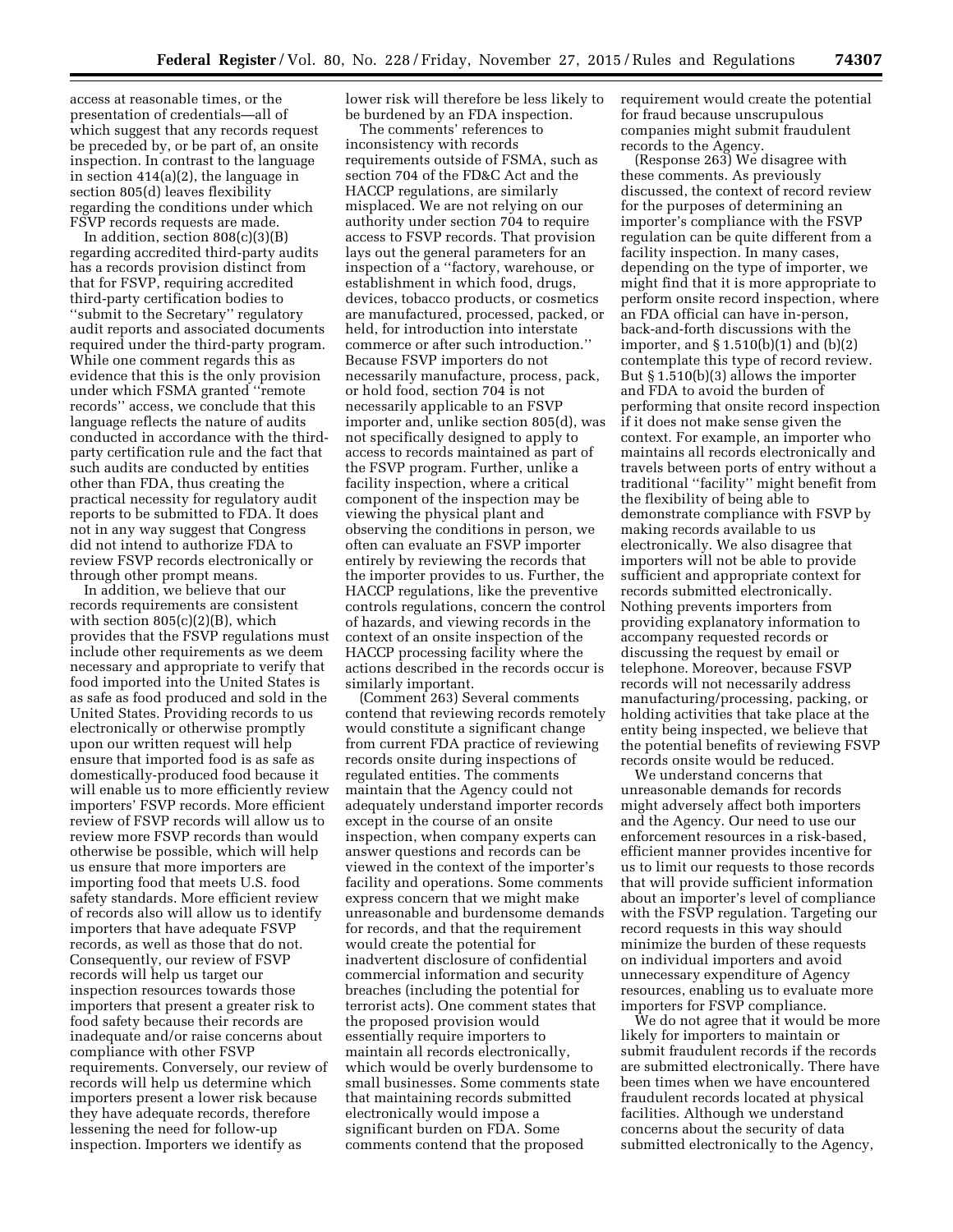as well as concerns about confidential commercial information and terrorism, we will take appropriate steps to secure communications with importers and to protect any data we receive, whether submitted electronically or otherwise.

We agree with the comment stating that small businesses should not be forced to maintain electronic records, as this might be a disproportionate burden on these importers. For that reason, and to provide more flexibility in the review of records under the FSVP regulation, importers will not be required to provide records electronically to FDA. The final rule allows all importers, regardless of size, to either provide requested records electronically to us or use another means that delivers the records promptly. Therefore, there is no burden on small importers to maintain or make their records available electronically; they will be in compliance as long as they are able to send their records promptly.

#### 4. Records Retention

Under proposed § 1.510(d), we proposed a two-part approach to the requirements for the length of time that records must be retained. For records that would be created and used for an extended or indefinite period, such as the hazard analysis that an importer conducts for a food or the procedures that an importer uses to determine appropriate supplier verification activities, we proposed that records be retained until at least 2 years after use of the records was discontinued (*e.g.,*  because the importer no longer imported a particular food, no longer used a particular foreign supplier, or changed its FSVP procedures). For certain records that involved documentation of the implementation of procedures and determinations, such as the performance of supplier verification activities, corrective actions, and FSVP reassessments, we proposed that records be retained for a period of at least 2 years after the records were created or obtained (with certain exceptions). We stated that these proposed requirements were consistent with section 805(d) of the FD&C Act, which requires that FSVP records be maintained for a period of not less than 2 years.

(Comment 264) One comment maintains that some sections of the proposed regulation were not mentioned as having a records retention requirement and asks that we clarify the requirements. Some comments maintain that having two separate record retention specifications would be unnecessarily complicated and confusing. Instead, the comments suggest having the regulation require

that all records be maintained for 2 years after use of the records is discontinued. One comment states that this approach would be consistent with FSMA. One comment suggests that the phrase ''after their use is discontinued'' be modified because ''their'' might be seen as referring to use of the foreign supplier or use of the records. If the former, according to the comment this would mean that all records regarding use of the supplier must be kept until 2 years after the supplier is no longer used. However, the comment suggests that ''their'' should refer to the records, which would mean that importers would be required to keep records 2 years after use of those records was discontinued.

(Response 264) We agree that referencing records retained in accordance with specific sections of the FSVP regulations was unnecessarily confusing. However, we conclude that it is appropriate to distinguish records that are created and remain in use for an extended time (*e.g.,* records of procedures) from records that are created to document the performance of activities under established procedures and are not used on a continuing basis. Therefore,  $\S 1.510(c)(1)$  of the final rule specifies that importers must retain FSVP records until at least 2 years after the importer creates or obtains the records. This requirement would apply, for example, to results of foreign supplier verification activities that the importer conducts (or obtains documentation of) and documentation of corrective actions taken. However, § 1.510(c)(2) states that importers must retain records that relate to their FSVP processes and procedures, including the results of evaluations and determinations the importer conducts, for at least 2 years after their use is discontinued (*e.g.,* because the importer no longer imports a particular food, no longer uses a particular foreign supplier, has reevaluated the risk posed by a food and the foreign supplier's performance, or has changed its supplier verification activities for a particular food and foreign supplier). In other words, if the importer continues to rely on certain records to meet an FSVP requirement more than 2 years after the records were created or obtained, the importer must retain those records for at least 2 years after their use is ultimately discontinued.

As stated previously, section 805(d) of the FD&C Act mandates that FSVP records be maintained for a period of not less than 2 years, and § 1.510(c) reflects this statutory timeframe. We note that some food products are stored for longer than 2 years before they are

exported (but after they leave the foreign supplier). In such cases, relevant supplier verification activities (*e.g.,*  onsite auditing) might occur long before the food is imported into the United States. Although not required by the final rule, it is good business practice for importers of these foods to retain the FSVP records for these foods at least until the foods are distributed in the United States.

As further discussed in section III.M.2 of this document, we conclude that it is necessary to include a specific requirement for records on which an importer relies to document its status as a very small importer (as defined in § 1.500) in accordance with § 1.512(b)(1) of the final rule. Therefore, § 1.512(b)(5)(iii)(C) specifies that records that an importer relies on during the 3 year period preceding the applicable calendar year to support its status as a very small importer must be retained for at least 3 years.

#### 5. Electronic Records

We did not specify requirements for the retention of electronic records in the proposed rule. However, we received several comments regarding the potential application of the requirements for electronic records in part 11 (21 CFR part 11) to FSVP records.

(Comment 265) Several comments ask that we not apply the part 11 requirements to FSVP records. Several comments maintain that requiring importers to comply with part 11 would be costly, burdensome, and discourage the use of electronic records without significantly benefitting public health. One comment states that most electronic systems currently used by importers do not meet the stringent requirements of part 11 and would need to be recreated or redesigned at considerable expense if importers were required to comply with part 11. Some comments note that FDA exempted from part 11 electronic records established or maintained to satisfy the requirements of the Bioterrorism Act records regulation (21 CFR 1.329(b)). Some comments suggest that, rather than require compliance with part 11, the FSVP regulation should include more simplified, practical requirements to have appropriate systems to ensure the integrity and security of electronic records.

(Response 265) We agree that it would be unnecessarily burdensome to require that FSVP records meet the requirements in part 11. Therefore, § 1.510(d) of the final rule states that records that are established or maintained to satisfy the FSVP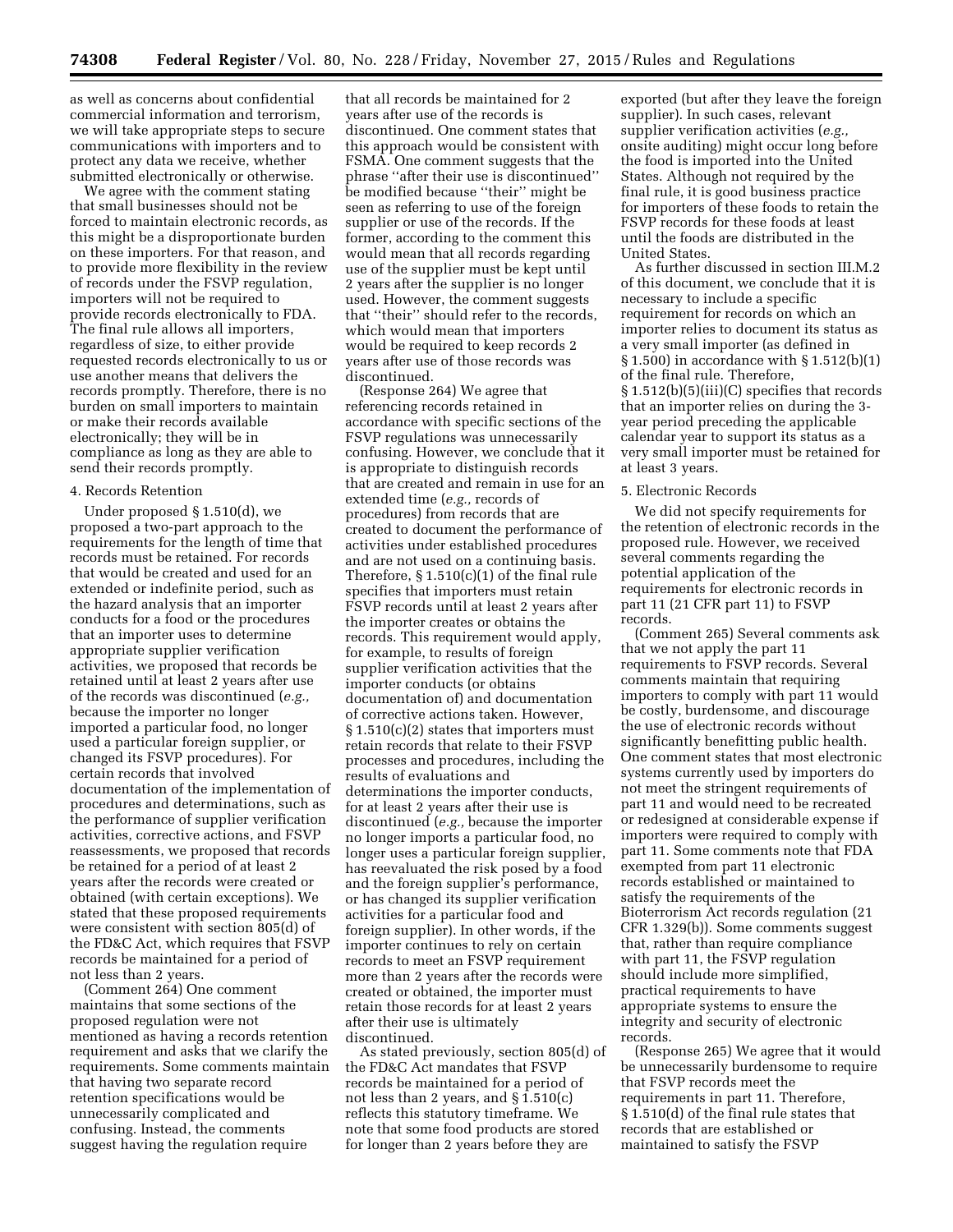requirements and that meet the definition of electronic records in § 11.3(b)(6) are exempt from the requirements of part 11. Section 1.510(d) further specifies that records that satisfy the FSVP requirements, but that also are required under other applicable statutory provisions or regulations, remain subject to part 11. Consistent with these provisions, we are making a conforming change in part 11 to specify in § 11.1(l) that part 11 does not apply to records required to be established or maintained under the FSVP regulation, and that records that satisfy the requirements of the FSVP regulation, but that also are required under other statutory provisions or regulations, remain subject to part 11.

Although FSVP records are not subject to part 11, we will expect importers to maintain a system for their electronic records to ensure that the records are trustworthy, reliable, and generally equivalent to paper records and handwritten signatures executed on paper.

### 6. Public Disclosure

In the proposed rule, we did not specify requirements regarding the public disclosure of records created and retained to meet FSVP requirements.

(Comment 266) Several comments request that the regulations include provisions to protect FSVP records from public disclosure. The comments maintain that FSVP records will contain much commercially sensitive information and information that terrorists could use to overcome an importer's or foreign supplier's food defense measures. Some comments assert that the regulation should regard all information about foreign suppliers as confidential commercial information by default. Some comments assert that viewing and redacting FSVP records would overburden FDA FOIA staff and result in inadvertent disclosure of trade secrets and confidential information. Several comments ask that the regulation specify that FSVP records have the same level of protection from public disclosure under FOIA as juice and seafood HACCP records (which, under §§ 120.12(f) and 123.9(d), are exempt from disclosure unless previously disclosed or the records relate to a product or ingredient that has been abandoned and the records no longer represent a trade secret or confidential commercial or financial information). One comment states that it prefers the HACCP disclosure language to the provision included in the proposed regulation on preventive controls for human food, which

specifies that records are subject to the disclosure requirements in part 20.

(Response 266) We agree that many FSVP records retained by importers will contain confidential commercial information and trade secrets that will be exempt from public disclosure under current law. Therefore, § 1.510(f) of the final rule specifies that records obtained by FDA pursuant to the FSVP regulation are subject to the disclosure requirements under part 20. This means, for example, that certain information in records such as evaluations of foreign supplier performance and the results of onsite audits of suppliers likely would be exempt from disclosure under FOIA because, under § 20.61(b), such information is likely to be regarded as commercial or financial information that is privileged or confidential that is submitted or divulged to FDA and therefore not available for public disclosure under § 20.61(b) and (c).

We conclude that it is not necessary to use the disclosure provision contained in the HACCP regulations. The regulations in part 20 regarding public information apply to all Agency records, regardless of whether a particular recordkeeping requirement says so. In the case of the recordkeeping requirements for our HACCP regulations for juice and seafood, we framed the public disclosure provisions by providing specific details about how particular provisions in part 20 (*i.e.,*  § 20.61 (concerning trade secrets and commercial or financial information which is privileged or confidential) and § 20.81 (concerning data and information previously disclosed to the public)) would apply to the applicable records because we recognized that such details were of particular interest to the regulated industries. In the case of the recordkeeping requirements for this rule, we framed the provisions regarding public disclosure by more broadly referring to all the requirements of part 20, consistent with our approach in the recently issued preventive controls regulations. For example, provisions such as § 20.20 (concerning the policy on disclosure of FDA records) apply to all records that we have in our system, including HACCP records, even though the HACCP regulations do not specify that this is the case.

(Comment 267) Several comments request that we train our investigators and staff regarding FSVP information that is confidential commercial information or trade secrets and therefore should be protected from disclosure under the FOIA.

(Response 267) We agree. We intend to include disclosure issues in the FSVP training that we will provide to Agency

investigators. We will evaluate the training currently provided to our FOIA personnel and, if necessary, make modifications to address FSVP records.

7. Relationship to Records Required Under Customs Regulations

(Comment 268) One comment asks whether any FSVP documents are considered ''A1A'' documents that must be maintained under CBP regulations, specifically 19 CFR 163.5(b)(2).

(Response 268) We encourage the commenter to contact CBP about whether and under what circumstances CBP regulations apply to FSVP documents.

(Comment 269) One comment asks whether FSVP documents will need to be accessible by entry number.

(Response 269) Documents that importers create and maintain to meet FSVP requirements, such as hazard analyses, evaluations of the risk posed by food and of foreign supplier performance, and documentation of supplier verification activities, will not have to be linked to a particular entry number for an imported food. However, FDA investigators might refer to entry documents for particular food products when requesting records concerning such products during an inspection to assess an importer's compliance with the FSVP requirements. (Comment 270) One comment recommends that FDA collaborate with CBP on the portion of the FSVP guidance that addresses importer identification at entry.

(Response 270) We intend to work with CBP on implementing the importer identification at entry provisions. We also intend to consult with CBP as appropriate in drafting FSVP guidance on compliance with these requirements.

### *L. Dietary Supplements and Dietary Supplement Components (§ 1.511)*

We proposed to adopt modified FSVP requirements for dietary supplements and dietary supplement components in § 1.511 of the proposed rule. We noted that facilities making these foods are exempt from the preventive controls requirements in section 418 of the FD&C Act when the facilities are in compliance with statutory provisions concerning dietary supplement CGMP requirements (section 402(g)(2) of the FD&C Act) and adverse event reporting (section 761 of the FD&C Act (21 U.S.C. 379aa-1)). We stated that the proposed FSVP requirements for dietary supplements and dietary supplement components reflected the food safety regulations applicable to those products (*i.e.,* the dietary supplement CGMP regulation in part 111 (21 CFR part 111)), rather than focusing on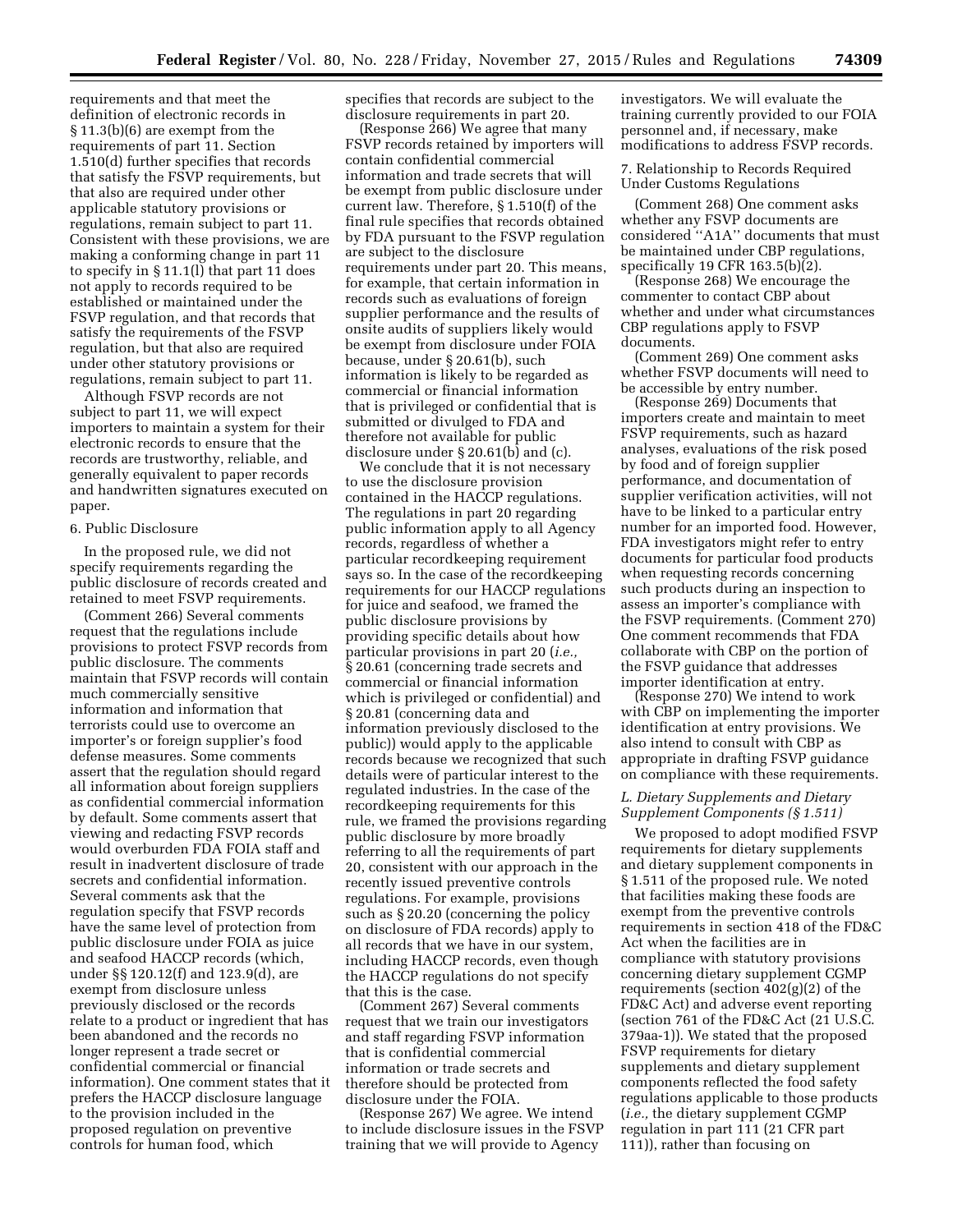verification of hazard control, as we had proposed under the ''standard'' FSVP requirements.

# 1. Dietary Supplements for Further Processing

We proposed certain limited FSVP requirements for dietary supplements and dietary supplement components that will undergo further processing by the importer or its customer in accordance with certain dietary supplement CGMP regulations. We did this because we believe that the dietary supplement CGMP regulation, through its specification requirements, contains provisions that already require supplier ''verification'' tailored to dietary supplements. Specifically, these provisions require a dietary supplement manufacturer to verify that the ingredients they are using are identified properly, have the appropriate purity, strength, and composition, and do not contain contaminants that adulterate or can lead to adulteration of the dietary supplement. Therefore, imposing additional verification requirements under the FSVP regulation would be redundant and unnecessary.

Under proposed § 1.511(a), if an importer was required to establish specifications under § 111.70(b), (d), or (f) of the dietary supplement CGMP regulation with respect to a food and the importer was in compliance with the regulations for determining whether the specifications had been met, the only FSVP requirements that the importer would have to meet would be those concerning identification of the importer at entry and recordkeeping. Section 111.70(b), (d), and (f) concern specification requirements for (1) dietary supplement components, (2) dietary supplement labels and packaging that may come into contact with dietary supplements, and (3) products received for packaging or labeling as a dietary supplement and subsequent distribution, respectively.

We proposed (in § 1.511(b)) similar requirements for importers whose customer was required to establish such specifications and was in compliance with the regulations for determining whether the specifications were met, except that the importer also would be required to annually obtain written assurance that the customer was in compliance with those requirements. We tentatively concluded that these specification and verification provisions in the dietary supplement CGMP regulation would provide adequate assurances that the foreign supplier of the dietary supplement or dietary supplement component produced the food in compliance with the FD&C Act.

We also proposed that importers of dietary supplements and dietary supplement components acting in accordance with § 1.511(a) or (b) would not be subject to the proposed requirement to use a qualified individual to perform FSVP activities. As discussed in section III.D of this document, we conclude that it is appropriate to require these importers to use a qualified individual to perform the tasks required under these provisions.

Several comment express support for the proposed modified approach for dietary supplements and dietary supplement components under proposed § 1.511(a) and (b). However, as discussed in the following paragraphs, some comments suggest changes to the proposed requirements and some request that the FSVP regulation not include these requirements. In the final rule, we have removed the reference to § 111.70(f), as discussed in response to those comments in the following paragraphs.

(Comment 271) One comment suggests that, instead of referring to a ''food'' that is imported, § 1.511(a) and (b) should refer to a ''food that is a dietary supplement or dietary supplement component . . . import[ed] for further manufacturing, processing, packaging, and/or labeling as a dietary supplement.''

(Response 271) We agree and have revised § 1.511(a) and (b) of the final rule accordingly, except that we have not included the suggested reference to labeling, consistent with our deletion of the reference to § 111.70(f) from those provisions.

(Comment 272) One comment objects to exempting from most FSVP requirements importers of dietary supplement components that are determined to meet specifications established by the importer in accordance with § 111.70(b). The comment maintains that conformance to specifications under § 111.70(b) would not provide adequate assurance that the component was in compliance with part 111 and not adulterated. The comment requests that importation of such dietary supplement components be subject to the standard FSVP requirements for conventional food.

(Response 272) We do not agree. Section 111.70(b) of the dietary supplement CGMP regulation and the requirements in §§ 111.73 and 111.75 applicable to determining whether those specifications are met are intended to ensure that:

• A component used in the manufacture of a dietary supplement has the proper identity;

• A dietary supplement manufactured using the component has the appropriate purity, strength, and composition; and

• The limits on the types of contamination that may adulterate or lead to adulteration of a finished batch of a dietary supplement are not exceeded.

To import a dietary supplement component in accordance with § 1.511(a) of the final rule, the manufacturer of a dietary supplement using an imported component will be required to determine whether the specifications for the component that the manufacturer has established under § 111.70(b) are met in accordance with §§ 111.73 and 111.75. We conclude that compliance by the importer/ manufacturer with these CGMP specification provisions would provide adequate verification that the imported dietary supplement component was produced in accordance with the relevant CGMP requirements. We also note that, in addition to determining whether specifications for the dietary supplement component are met in accordance with §§ 111.73 and 111.75, the manufacturer of the dietary supplement using the imported component must comply with all other applicable CGMP requirements in producing the dietary supplement.

On our own initiative, to provide clarity we have added to the regulation references to the specific CGMP provisions (*i.e.,* §§ 111.73 and 111.75) concerning determination of whether established specifications are met for an imported dietary supplement or dietary supplement component.

(Comment 273) One comment objects to exempting from most FSVP requirements importers of dietary supplements for whose labels or packaging the importer has established specifications in accordance with § 111.70(d) and determines whether the specifications are met. The comment finds the reference to § 111.70(d) confusing. The comment maintains that the reference might suggest that FDA regards labels and packaging as food; if this is the case, the comment does not believe that confirming that those materials meet specifications would provide adequate assurance of their safe manufacture. On the other hand, the comment asserts that if the Agency does not regard labels and packaging as food, the reference to § 111.70(d) is misplaced because confirming that labels or packaging met specifications would not provide adequate assurance that the imported food was produced in compliance with U.S. law. The comment states that we should not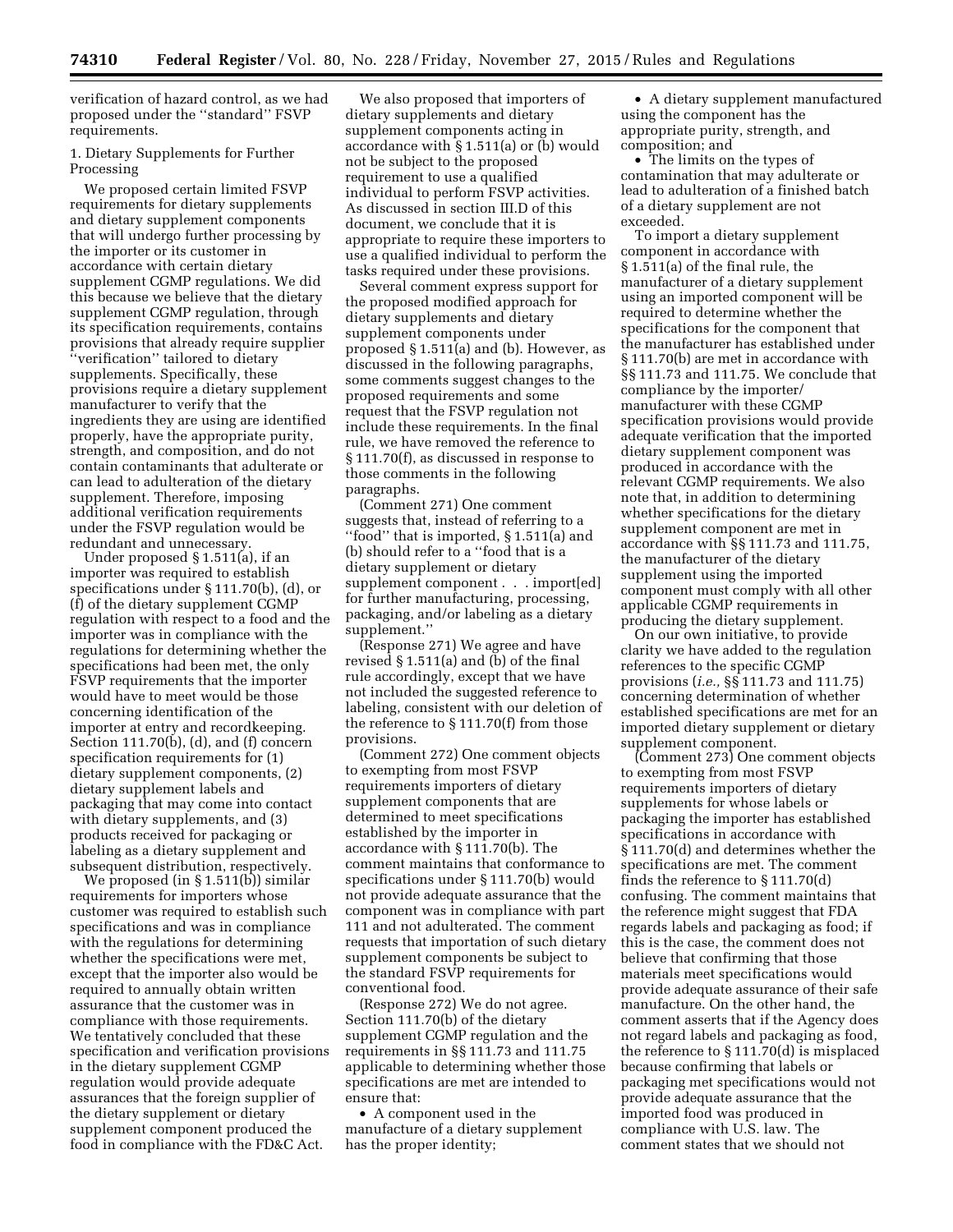consider labels and packaging to be food and asks that we delete the reference to § 111.70(d) from proposed § 1.511(a) and (b).

(Response 273) We do not agree with the comment that the reference to § 111.70(d) in § 1.511(a) and (b) is inappropriate. Section 111.70(d) is relevant to the extent that it covers packaging that may come in contact with dietary supplements. The definition of food under the FSVP regulation includes food contact substances and § 111.70(d) refers to establishing specifications for packaging that may come in contact with dietary supplements. Section 111.70(d) specifies that packaging that may come into contact with dietary supplements must be safe and suitable for its intended use and must not be reactive or absorptive or otherwise affect the safety or quality of the dietary supplement. This requirement makes the verification of specifications for these materials relevant for a dietary supplement manufacturer under § 1.511(a) and (b). The domestic manufacturer is responsible for appropriate labeling of the dietary supplement made from the imported component in accordance with its own obligations under part 111.

(Comment 274) Some comments oppose the proposed exemption from the standard FSVP requirements for importers of dietary supplements who, in accordance with § 111.70(f), establish specifications to provide assurance that the product they receive for packaging or labeling (such as bulk capsules or tablets) is adequately identified and is consistent with the purchase order, and who determine whether these specifications are met. The comments maintain that this provision would be inconsistent with FDA's statement, in the preamble to the final rule on dietary supplement CGMP (see 72 FR 34752 at 34851, June 25, 2007), that a firm that only packages and labels a product may rely on information about the content of the product that it receives from the manufacturer. The comments assert that under proposed § 1.511(a), an importer that packages or labels an imported dietary supplement would have no obligation to verify that the imported dietary supplement was produced in compliance with part 111. One of the comments contends that retaining the reference to § 111.70(f) in proposed § 1.511(a) and (b) would incentivize dietary supplement manufacturers to use foreign manufacturing followed by domestic labeling or packaging instead of having the complete manufacturing occur either inside or outside the United States.

(Response 274) We do not agree with the assertion in the comment that an importer that receives a dietary supplement from a supplier for packaging and labeling would not be obligated to verify that the imported dietary supplement was produced in compliance with part 111. We believe that this statement mischaracterizes the obligations that apply to a firm that packages and/or labels a finished dietary supplement to which § 111.70(f) applies. Section 111.70(f) applies when the product received by the packager or labeler has left the control of the person who manufactured the product. Although the packager/labeler does not manufacture the product, it is responsible for ensuring that the product it places into interstate commerce is not adulterated (see sections 402(g) and 301(a) of the FD&C Act). The specifications that a packager/ labeler would establish under § 111.70(f) must provide sufficient assurance that the received finished dietary supplement product is adequately identified and is consistent with the purchase order (see 72 FR 34752 at 34844 to 34845). The level and nature of information a packager/labeler requires as ''sufficient assurance'' under § 111.70(f) may vary based, for example, on the finished dietary supplement and the supplier from which it is received.

The verification activities that a packager/labeler might conduct in accordance with § 111.70(f) may not need to include, for a given supplier, verification that the manufacturer of the dietary supplement complied with all applicable requirements related to the manufacture of a finished dietary supplement. However, the verification requirements contemplated by section 805 of the FD&C Act would require that level of verification of the manufacturer. Specifically, section 805(a)(1) of the FD&C Act requires importers of dietary supplements, like importers of all foods, to perform risk-based foreign supplier verification activities for the purpose of verifying that the food they import is not adulterated under section 402. For importers of dietary supplements, this means that they are required to perform supplier verification activities for the purpose of verifying that the dietary supplements they import are in compliance with section 402(g), which deems dietary supplements adulterated if they fail to meet the CGMP requirements established in part 111.

Given this potential difference in required verification activities, we conclude that it is not appropriate to apply the modified requirements in § 1.511(a) and (b) of the final rule to importers of dietary supplements who

establish (or whose customers establish) specifications under § 111.70(f) and ensure they are met. Instead, firms who import dietary supplements for packaging and labeling in the United States (by themselves or their customers) will need to comply with § 1.511(c) and verify that the imported product was produced in compliance with the applicable requirements of part 111 for the manufacture of the dietary supplement. These importers may be able to use documentation provided under § 111.70(f) (as well as §§ 111.73 and 111.75 regarding determination that specifications are met) to fulfill some of the requirements under § 1.511(c) (*e.g.,*  regarding the performance of supplier verification activities).

(Comment 275) Two comments request that we broaden proposed § 1.511(a) and (b) to include not just importers that are subject to, and in compliance with, the specified dietary supplement CGMP requirements, but also importers that are not required to comply with those requirements in manufacturing certain products but voluntarily do so. The comments maintain that some facilities that are not subject to part 111 choose to comply with the requirements in that part for various reasons (*e.g.,* a facility that manufactures only dietary ingredients but does so in compliance with part 111 at the request of their customer or at FDA's recommendation). Therefore, the comments ask that we revise proposed § 1.511(a) and (b) to include importers who voluntarily comply with § 111.70(b), (d), or (f).

(Response 275) We decline this request. Attempting to enforce compliance with the dietary supplement CGMP regulation by firms that are not legally required to comply with the regulation could present problems for the Agency if we sought to take an enforcement action against an importer for failure to comply with § 1.511(a) of the final rule because we determined that the importer was not in compliance with § 111.70(b) or (d).

(Comment 276) One comment objects to the requirement in proposed § 1.511(b) that an importer of a dietary supplement or dietary supplement ingredient obtain written assurance of compliance when the importer's customer is required to establish specifications under § 111.70(b), (d), or (f) and the customer is in compliance with the requirements for determining whether the specifications are met. The comment maintains that the written assurance requirement would impose a significant burden on importers (because importers might have hundreds or even thousands of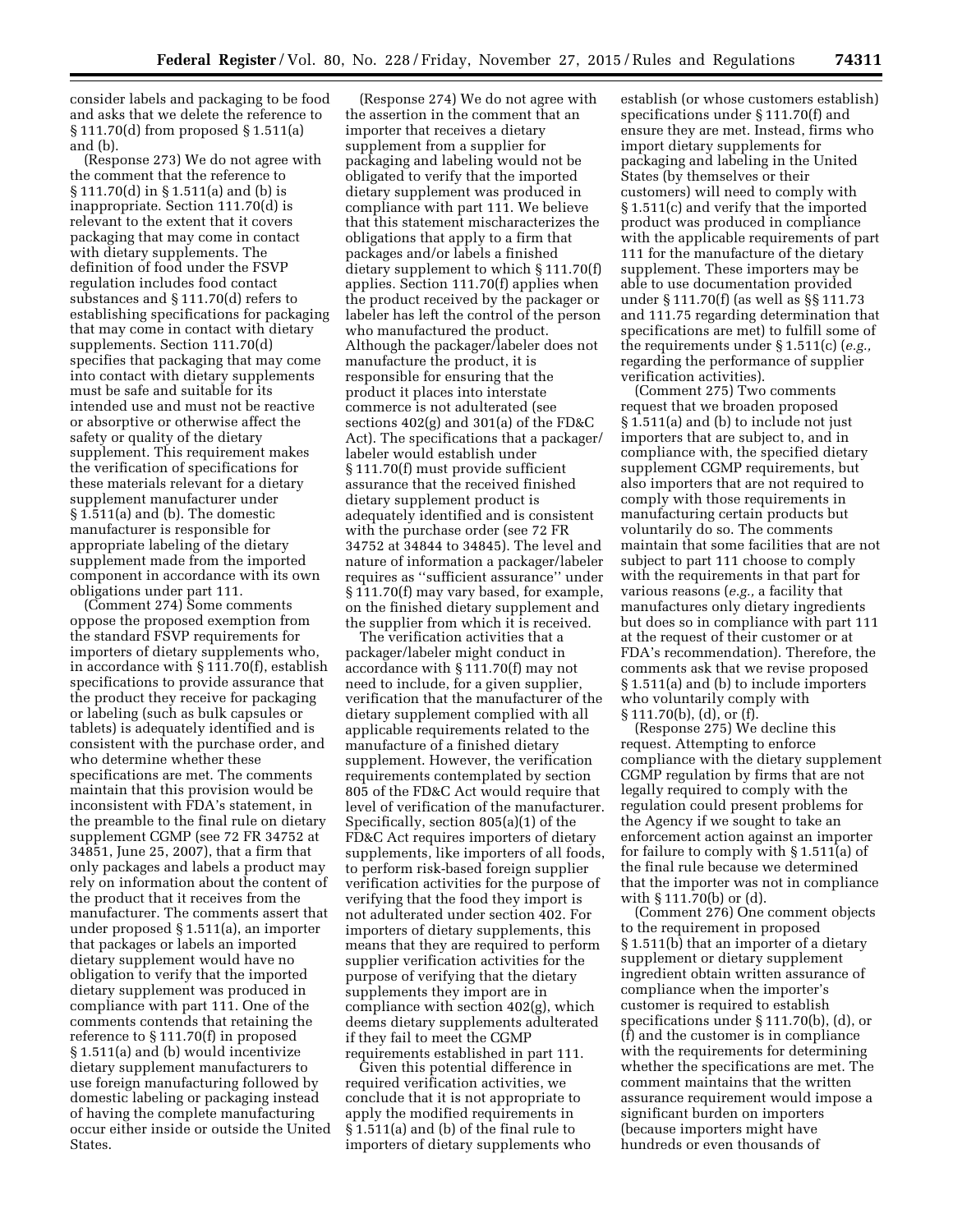customers) without protecting public health because importers would not be in a position to audit their customers or otherwise confirm their compliance with part 111. The comment suggests that the exemption from most of the FSVP requirements under proposed § 1.511(b) should apply if either of the following occurs:

• The importer annually obtains written assurance of its customer's compliance with  $\S 111.70(b)$ , (d), or (f) (as applicable); or

• The importer verifies (such as through publicly available information) that its customer manufacturers, packages, and/or labels dietary supplements and the importer provides a disclosure in labels or commercial documentation accompanying the dietary supplement or dietary supplement component stating that the food was not imported under the standard FSVP requirements and is intended only for use in the manufacture, processing, packaging, or labeling of dietary supplements in compliance with part 111 (except as may be allowed under the customer's food safety plan).

(Response 276) We decline to make the suggested change. We acknowledge that obtaining written assurance from the customer of compliance with the applicable specification requirements would provide less definitive assurance of the customer's compliance than some other measures (such on onsite auditing or review of records); however, annually obtaining the assurance would necessitate the importer's ongoing consideration of its customer's compliance status. On the other hand, the disclosure to the customer suggested by the comment likely would not communicate any additional information to the customer that the customer would not already have learned through providing the required assurance.

# 2. Other Importers of Dietary Supplements

For finished dietary supplements (packaged and labeled dietary supplements that will not be subject to further processing) and other dietary supplements not subject to proposed § 1.511(a) and (b), we proposed to establish FSVP requirements that were similar to the proposed ''standard'' FSVP requirements applicable to most imported foods. Under proposed § 1.511(c), if a dietary supplement was imported other than in accordance with proposed § 1.511(a) or (b), the importer would not be required to comply with the standard FSVP requirements concerning hazard analysis but it would be required to comply with requirements concerning the following: • Use of a qualified individual

(proposed § 1.503);

• Evaluation of risks (except hazard analysis) (proposed § 1.505(a)(2) through (6) and (b));

• Certain supplier verification activities, including use of approved foreign suppliers, establishment of written procedures, and determination and performance of appropriate verification activities to provide adequate assurances that the foreign supplier produced the dietary supplement in compliance with part 111 (proposed § 1.511(c)(2) through (8));

• Complaint review, investigations,

corrective actions (proposed § 1.507); • FSVP reassessment (proposed § 1.508);

• Identification of importer at entry (proposed § 1.509); and

• Recordkeeping (proposed § 1.510). The comments generally support the proposed FSVP requirements for finished dietary supplements and other dietary supplements not imported in accordance with proposed § 1.511(a) or (b). We respond to comments on these requirements in the following paragraphs. We also discuss the changes that we have made to these requirements in accordance with several changes to the standard FSVP requirements discussed previously in this document and the updated references to these other sections (and, as previously discussed, this provision now includes dietary supplements imported for packaging and labeling in the United States). Section 1.511(c)(1) of the final rule states that if the food imported is a dietary supplement and neither § 1.511(a) or (b) is applicable, the importer must comply with § 1.511(c) and the requirements in §§ 1.503, 1.505(a)(1)(ii) through (iv), (a)(2), and (b) through (d), and 1.508 through 1.510, but is not required to comply with the requirements in §§ 1.504, 1.505(a)(1)(i), 1.506, and 1.507. In addition to the changes discussed in the following paragraphs, we have made minor wording changes to several subsections.

a. Evaluation for Supplier Approval and Verification

Proposed § 1.511(c)(1) specified that importers of finished dietary supplements would be required to comply with the requirements in proposed § 1.505 related to consideration of the entity that will control the hazards in a food and evaluation of the foreign supplier's performance (but not evaluation of the risk posed by a food, *i.e.,* the hazard

analysis). The applicable provisions of § 1.505 are now § 1.505(a)(1)(ii) through  $(iv)$ ,  $(a)(2)$ , and  $(b)$  through  $(d)$  rather than § 1.505(a)(2) through (6) and (b). The changes that we have made to § 1.505(a) concerning the factors for the entity controlling the hazards and foreign supplier performance, discussed in section III.F.1 of this document, are also applicable to importers of finished dietary supplements under § 1.511(c)(1) of the final rule.

#### b. Corrective Actions

Proposed  $\S 1.511(c)(1)$  specified that importers of finished dietary supplements would be required to comply with the requirements in proposed § 1.507, including those concerning review of complaints, investigations, corrective actions, and modification of the FSVP (when necessary). As discussed in section III.I of this document, the section of the regulation regarding corrective actions, § 1.508 of the final rule, does not require importers to review complaints or conduct investigations into possible adulteration, and includes certain changes to the corrective action requirements. Finished dietary supplement importers will need to comply with these final provisions of § 1.508.

c. Identification of Importer at Entry

As discussed in section III.J of this document, we have revised the requirements related to importer identification at entry in § 1.509 of the final rule; these changes apply to the importation of finished dietary supplements under § 1.511(c)(1).

#### d. Recordkeeping

As discussed in section III.K of this document, we have revised several recordkeeping requirements in § 1.510 of the final rule; these changes apply to the importation of finished dietary supplements under § 1.511(c)(1) of the final rule.

# e. Use of Approved Foreign Suppliers

Section 1.511(c)(2) of the final rule finalizes the proposed requirement to establish and follow written procedures to ensure the importation of dietary supplements from approved foreign suppliers (and in limited circumstances from unapproved suppliers) and codifies the requirements taken from revised § 1.506 that allow an entity other than the finished dietary supplement importer's foreign supplier to establish and follow such procedures, provided the importer reviews and assesses the other entity's procedures and activities (see the discussion of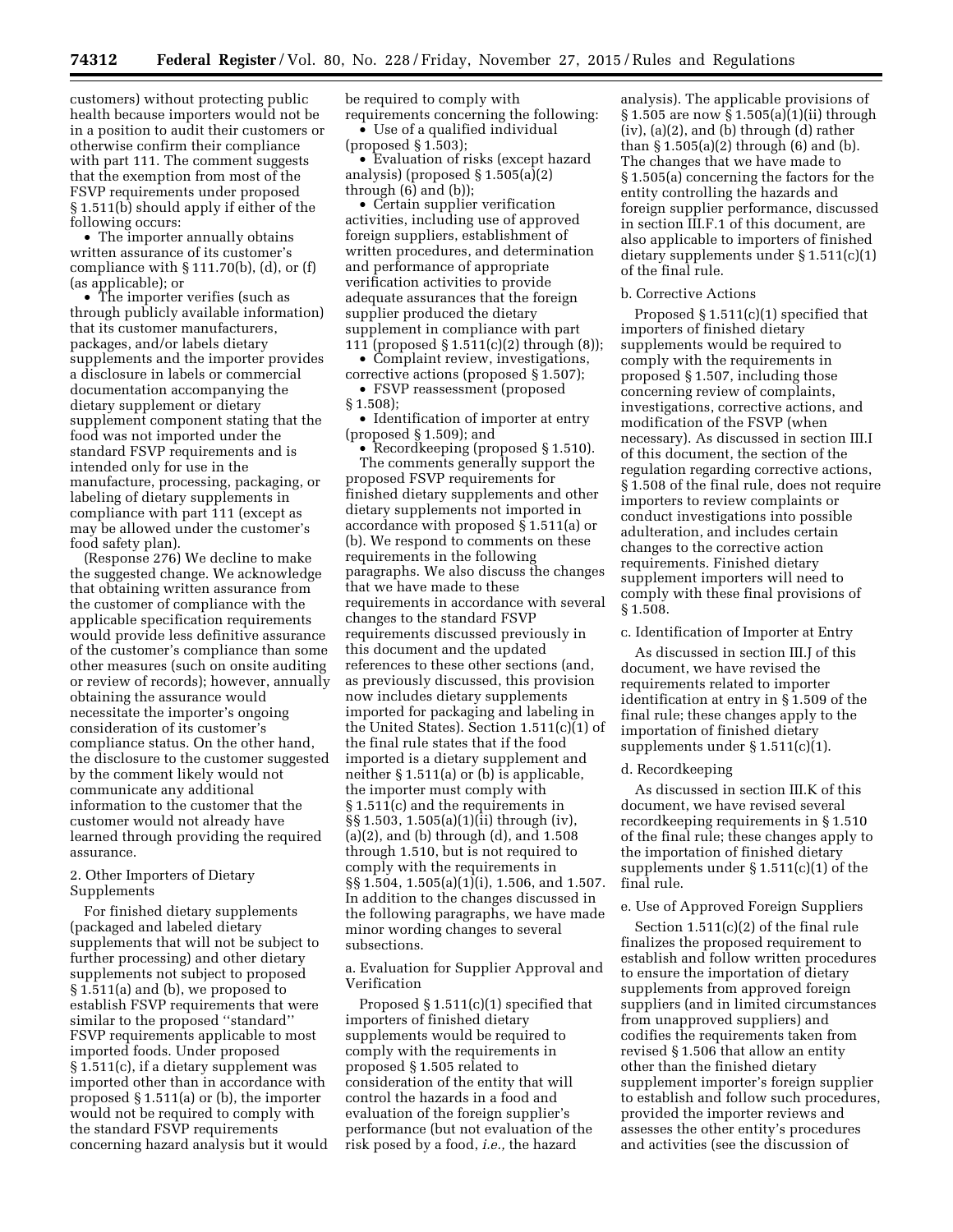these matters with respect to foods other than dietary supplements in section III.G.1 of this document).

# f. Determination of Appropriate Foreign Supplier Verification Activities

Section 1.511(c)(4) of the final rule finalizes the requirement (in proposed § 1.511(c)(5)) to determine appropriate foreign supplier verification activities before importing a dietary supplement from a foreign supplier, as well as the frequency with these activities must be conducted. (We deleted the separate reference to the ''purpose'' of supplier verification activities stated in proposed § 1.511(c)(4)—*i.e.,* to provide adequate assurances that the foreign supplier is producing the dietary supplement in accordance with processes and procedures that provide the same level of public health protection as those required under part 111—and added it to the provision requiring determination of appropriate supplier verification activities  $(\S 1.511(c)(4)$  of the final rule).) Section 1.511(c)(4) specifies that this determination must be based on the evaluation conducted under § 1.505, lists the possible appropriate verification activities, and permits the importer to rely on a determination of appropriate verification activities made by an entity other than the foreign supplier, provided the importer reviews and assesses the entity's determination (see the discussion of these matters with respect to foods other than dietary supplements in section III.G.4 of this document).

## g. Performance of Foreign Supplier Verification Activities

Section 1.511(c)(5) of the final rule finalizes the proposed requirement to conduct verification activities for foreign suppliers of finished dietary supplements. Among the changes to the verification activity provisions that match changes to proposed § 1.506 are the following:

• Section 1.511(c)(5)(i)(A)(*2*) specifies that when the foreign supplier of a dietary supplement is in a country whose food safety system FDA has officially recognized as comparable or determined to be equivalent to that of the United States, an onsite audit of the supplier may consider the relevant laws and regulations of that country instead of the requirements of part 111.

• Section 1.511(c)(5)(i)(A)(*3*) specifies that if an onsite audit of a foreign supplier of a dietary supplement is conducted solely to meet the FSVP supplier verification requirements by an audit agent of a certification body accredited in accordance with FDA's regulations on the accreditation of thirdparty certification bodies, the audit itself is not subject to the requirements for audits conducted under those regulations.

• Section  $1.511(c)(5)(i)(A)(5)$ broadens the scope of inspections on which an importer of a dietary supplement may rely instead of an onsite audit of the foreign supplier to include appropriate inspections for compliance with applicable FDA food safety regulations conducted by FDA, representatives of other Federal agencies (such as the USDA), and representatives of State, local, tribal, or territorial agencies, in addition to inspections conducted by the food safety authority of a country whose food safety system FDA has officially recognized as comparable or determined to be equivalent to that of the United States, provided that the inspection was conducted within 1 year of the date that the onsite audit would have been required to be conducted (see the discussion of these provisions with respect to foods other than dietary supplements in section III.N of this document).

(Comment 277) One comment suggests that, instead of allowing an importer to rely on the results of an inspection of a foreign supplier conducted by FDA or the food safety authority of a country whose food safety system FDA has officially recognized as comparable or determined to be equivalent to that of the United States, provided that the inspection was conducted within 1 year of the date that the onsite audit would have been required to be conducted, the importer should be allowed to rely on the results of such an inspection conducted within ''approximately'' 1 year of when the audit would have been required. The comment maintains that it is not always possible to obtain audit documentation within an annual timeframe (asserting that it might take several weeks or more to obtain an updated certificate of compliance following completion of an audit).

(Response 277) We decline to make this change. We are concerned that extending beyond 1 year the time period for which an importer could rely on inspection results would substantially weaken the likelihood that those results would accurately reflect the foreign supplier's current state of compliance with applicable regulations and therefore diminish the assurance of food safety that such inspection results might provide.

• Section 1.511(c)(5)(i) includes other relatively minor changes to the requirements for documentation of foreign supplier verification activities.

• Under  $\S 1.511(c)(5)(ii)$  and (iii) of the final rule, an importer of a dietary supplement may rely on supplier verification activities conducted by an entity in its supply chain provided that it reviews and assesses the results of those activities. However, the importer may not rely on the foreign supplier to conduct these activities except with respect to sampling and testing of a dietary supplement.

## h. Verification of Customers and Other Subsequent Entities

Section 1.507 of the final rule contains provisions regarding verification when an importer imports a food that cannot be consumed without the hazards being controlled or for which the hazards are controlled after importation. Section 1.511(c)(1) states that this section does not apply to dietary supplements. This is because § 1.507 is based on the hazard analysis performed by importers. Specifically, importers can only avail themselves of the distribution chain provisions in § 1.507 if they identify the specific hazards that require control, thus enabling them to ensure either that the food could not be consumed without the application of an appropriate control or that the hazard will be appropriately controlled after importation. Because the FSVP regulation does not require hazard analysis by importers of dietary supplements, the provisions of § 1.507 are not suitable for dietary supplements.

(Comment 278) One comment suggests that if we do not delete the proposed requirement to obtain written assurance from customers subject to certain dietary supplement CGMP requirements under proposed § 1.511(b), then proposed § 1.511(c) should specify that the requirements under that paragraph, rather than the standard FSVP requirements, will apply when an importer is ''unable to obtain the required written assurance'' from the customer.

(Response 278) Although we agree with the comment that an importer of a dietary supplement or dietary supplement component that fails to obtain written assurance from its customer in accordance with § 1.511(b) of the final rule would be subject to the requirements in § 1.511(c), we conclude that it is not necessary to change § 1.511(c) as requested. The FSVP draft guidance will reiterate that when a dietary supplement is imported and neither § 1.511(a) nor (b) is applicable (including because the importer elects not to annually obtain the appropriate written assurance from its customer), the importer must comply with  $§ 1.511(c).$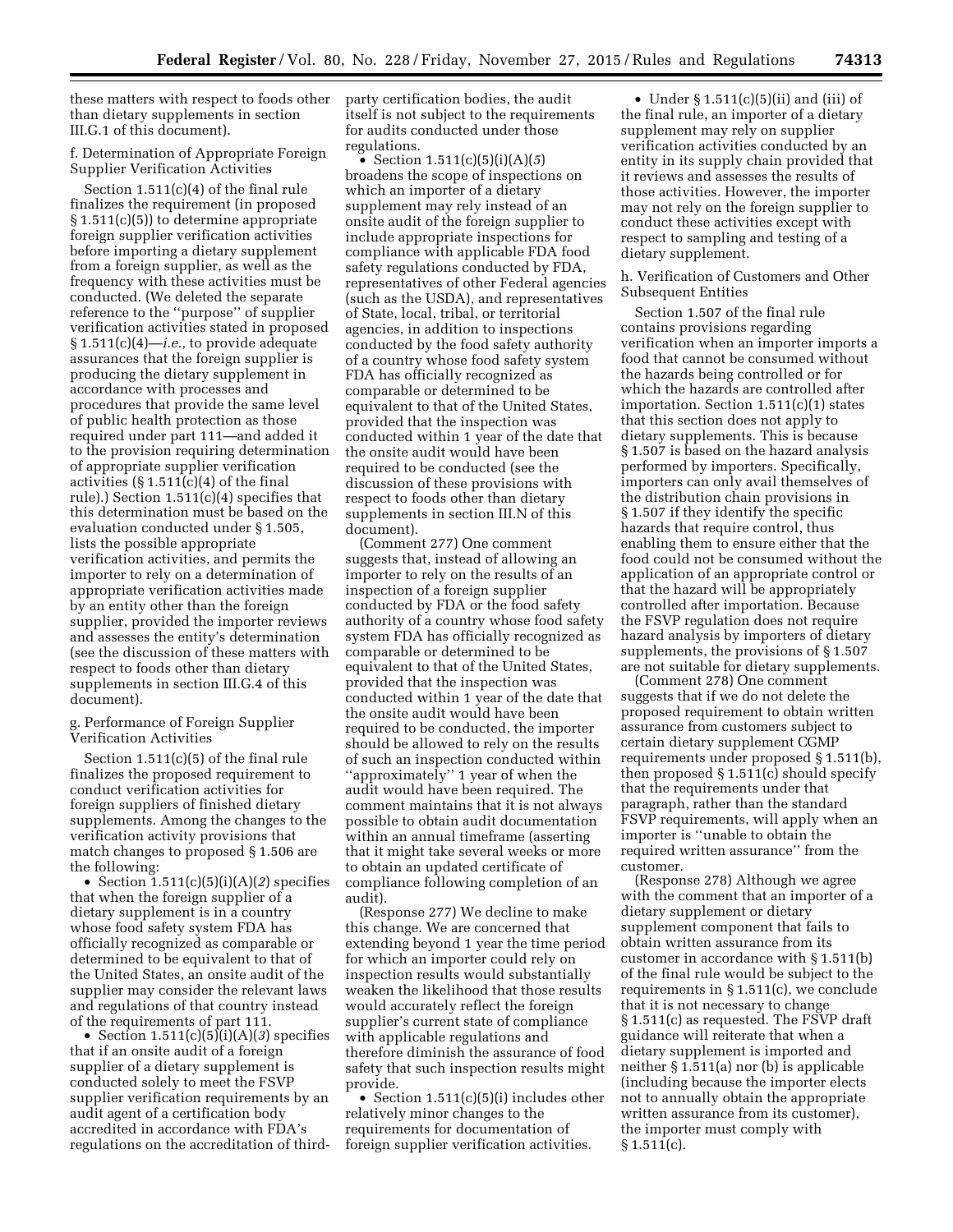### 3. Mixed-Use Food/Drug Ingredients

(Comment 279) One comment asks that we exempt from the preventive controls regulations certain ingredients that are used in the manufacture of both food and drugs, and also asks that we establish separate modified FSVP requirements for these ingredients. The comment states that there are many ingredients that are used in the United States as conventional foods, dietary supplements, and drugs, and many ingredients that can be used as drugs in foreign countries but only as foods in the United States. The comment maintains that if an ingredient is made in compliance with the United States Pharmacopeia (USP)/National Formulary (NF) or other official monographs and internationally recognized drug CGMP standards, it would be superfluous for the facility to be required to comply with proposed subparts B and C of the regulation on preventive controls for human food (proposed part 117). (The comment suggests that we include in the preventive controls regulation a definition of ''monograph ingredient,'' defined as an ingredient that is allowed for food use in the United States, meets certain criteria related to compliance with certain official monographs, and is manufactured in accordance with certain pharmaceutical CGMP standards or guidelines.) The comment asserts that because the construction, equipment, recordkeeping, training, and quality control operations of an establishment making a ''monograph ingredient'' will already be conducted in a manner that meets or exceeds the standards for CGMP in subpart B of part 117, it would be unnecessary to require the establishment to comply with that subpart. The comment also asserts that hazard analysis and preventive controls requirements in subpart C of part 117 also should not apply to monograph ingredients because official monographs and pharmaceutical CGMPs already provide preventive controls for harmful contaminants in these ingredients.

The comment also requests that we establish separate modified FSVP requirements for monograph ingredients. These modified requirements, which would be mandatory for monograph ingredients used as a conventional food and optional for monograph ingredients used as a dietary supplement or dietary supplement component, would be tailored toward providing adequate assurances that the food is in compliance with the applicable monograph and/or that the monograph ingredient was produced in accordance with the requirements of the applicable pharmaceutical CGMP standards.

The comment asserts that requiring manufacturers of ''monograph ingredients'' to comply with the preventive controls regulation and failing to adopt the comment's suggested modified FSVP requirements for these ingredients would be inconsistent with U.S. obligations under WTO agreements. The comment also maintains that the suggested modified FSVP provisions would be consistent with the intent of Congress because they would help ensure that imported food is as safe as food produced in the United States and they take into account differences among types of imported food and their level of risk.

(Response 279) We are not responding to the comments suggesting revision of the proposed regulation on preventive controls for human food as those comments are beyond the scope of this rulemaking. We decline to establish separate FSVP requirements for ''monograph ingredients'' as defined by the comment. We do not believe that the proposed definition of ''monograph ingredient'' is feasible given its references to multiple and in some cases unspecified official monographs and CGMP standards and guidelines. In addition, because the FSVP regulation applies to importers of food, we conclude that it would not be appropriate to establish FSVP provisions that would require importers of certain products to conduct activities to provide assurances that the food is specifically in compliance with a pharmaceutical monograph and/or that the foreign supplier was in compliance with certain pharmaceutical CGMP requirements.

Importers of ingredients that are dietary supplements will be required to comply with § 1.511(c) of the final rule; importers of such ingredients that are dietary ingredients will be required to comply with the ''standard'' FSVP requirements. However, in either case, importers might be able to rely on records regarding conformance to a foreign country's drug standards or compliance with a foreign country's drug regulations if such records also contain the information required under § 1.511(c) or the standard FSVP provisions (as applicable). Those requirements are for verification of the same level of public health protection as required under part 111, not strict compliance with the regulation. In our records provision in § 1.510(e), we state that an importer does not need to duplicate existing records it has (*e.g.,*  records retained to comply with other Federal, State, or local regulations) if

they contain all of the information required by the FSVP regulation, and that an importer may supplement any such existing records as necessary to include all of the required information. If, as the comment states, these products are produced at higher standards than the relevant FDA requirements, then it should not pose a significant burden to demonstrate that the relevant FDA standards are met using existing records.

With respect to the comment's WTOrelated assertion, we do not agree that our WTO obligations compel us to establish special FSVP requirements for producers of ''monograph ingredients.'' As we stated in the preceding paragraph, the FSVP requirements are to obtain assurances that the foreign supplier is producing food in compliance with processes and procedures that provide the same level of public health protection as required by the relevant FDA regulations. To the extent that the information regarding the production of foods in compliance with foreign pharmaceutical monograph specifications is relevant, importers may be able to use that information.

4. Dietary Supplements Regulated in Foreign Countries as Drugs

(Comment 280) One comment requests that we exempt from the dietary supplement CGMP regulation and subparts B and C of the preventive controls for human food regulation certain finished food products that are imported as dietary supplements but regulated as drug products in the countries in which they are manufactured. The comment also requests that we adopt separate modified FSVP requirements for these products. The comment proposes to call such products ''foreign registered products,'' which it proposes to define as products that are allowed for sale in the United States as dietary supplements and that meet the following criteria:

• The product is manufactured in a foreign jurisdiction and is registered as a drug product, medicine, therapeutic good, or natural health product by the government of that jurisdiction.

• The product complies with a standard setting forth required physical, chemical, and/or biological characteristics, including limits on any harmful contaminants likely to occur, such as a product registration, market authorization, or official monograph in a national pharmacopeia, codex, or formulary.

• The product is manufactured at a facility that is registered with FDA as a food facility and registered with the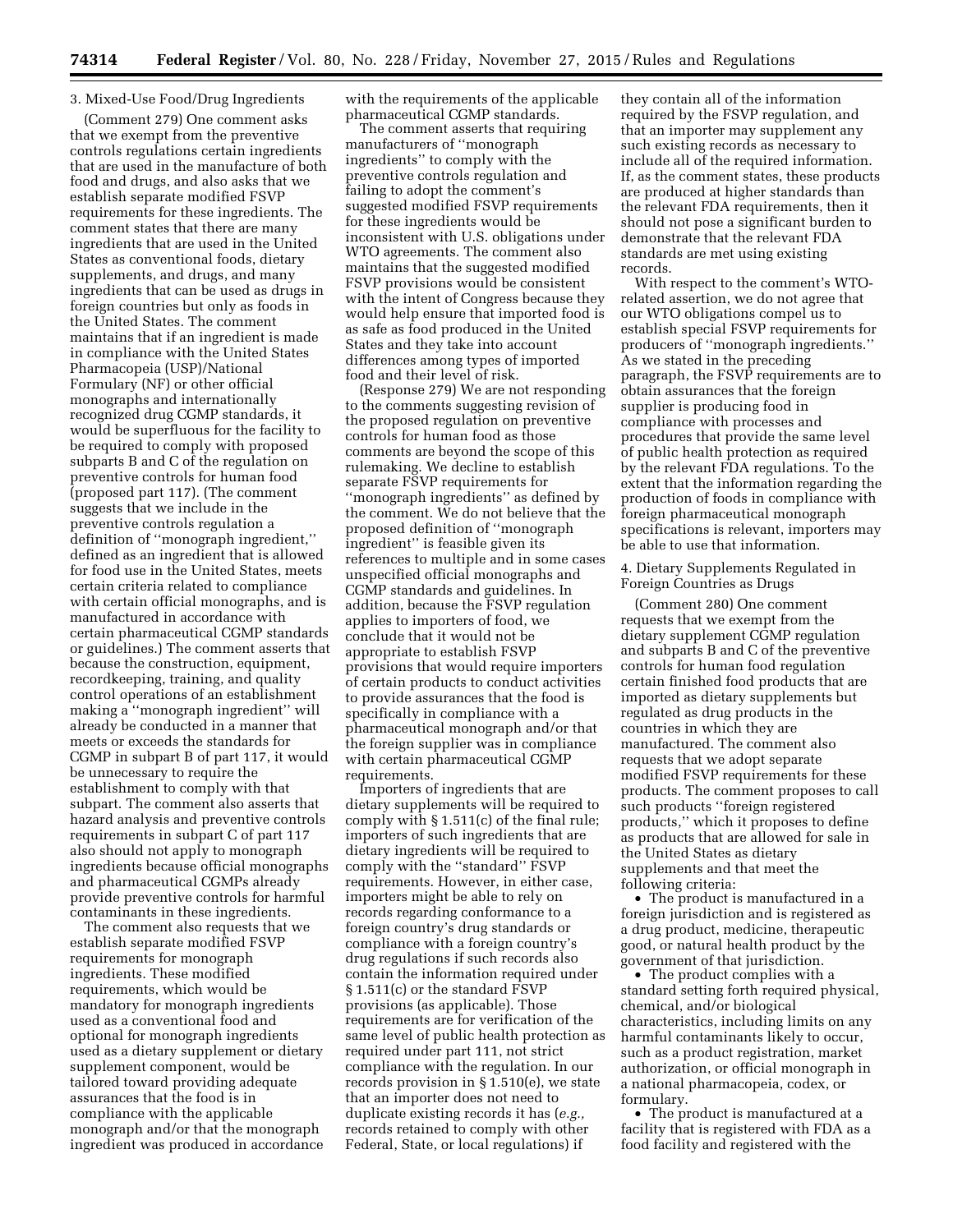government of the jurisdiction in which it is located, and the facility is regularly inspected for compliance with applicable CGMP requirements.

• The product is manufactured in accordance with one or more of several specified drug CGMP regulations or guidelines.

The comment states that many finished products imported into the United States as dietary supplements are regulated as drugs in their country of manufacture and generally must comply with an official monograph, product registration, or market authorization that sets forth required attributes, and must be manufactured under CGMP requirements. The comment contends that application of parts 111 and 117 (or equivalent foreign regulations) to suppliers of foreign registered products would pose a burden without any benefit because the standards and CGMPs applicable to these suppliers exceed the U.S. requirements for dietary supplements. The comment therefore maintains that importers of such products should have the option to verify the product against any applicable monograph, product registration, or market authorization and/or to verify the supplier's compliance with the applicable CGMP requirements, rather that its compliance with part 111 or 117 (or equivalent foreign regulations). The comment also asks that importers of foreign registered products be provided the option of complying with the FSVP requirements in proposed § 1.511 or complying with separate modified FSVP requirements tailored toward providing adequate assurances that the food is in compliance with the requirements of the applicable monograph, product registration, or market authorization and/or that the supplier is producing the product in accordance with the applicable CGMP requirements of the foreign jurisdiction.

The comment asserts that requiring manufacturers of ''foreign registered products'' to comply with the dietary supplement CGMP or preventive controls regulations, and failing to adopt the comment's suggested modified FSVP requirements for these products, would be inconsistent with U.S. obligations under WTO agreements. The comment also maintains that the suggested modified FSVP provisions for foreign registered products would be consistent with the intent of Congress because the provisions would help ensure that imported food is as safe as food produced in the United States and they take into account differences among types of imported food and their level of risk.

(Response 280) We decline to establish separate FSVP requirements for ''foreign registered products'' as defined by the comment for the reasons we stated in declining to adopt separate FSVP requirements for monograph ingredients. In particular, because the FSVP regulation applies to importers of food, we conclude that it would not be appropriate to establish FSVP provisions requiring importers of certain products to conduct activities to provide assurances that the food is in compliance with the requirements of an applicable pharmaceutical monograph, product registration, or market authorization and/or that the supplier is producing the product in accordance with the applicable drug CGMP requirements or guidelines. Importers of finished dietary supplements that are used as drugs in foreign countries will be required to comply with § 1.511(c) of the final rule. However, importers of such products might be able to rely on records of conformance to drug standards or compliance with other drug regulations if such records contain the information required under § 1.511(c) or the standard FSVP provisions (as applicable). In the FSVP draft guidance, we intend to address how importers of such products might use information related to foreign supplier compliance with drug monographs, product registrations, market authorizations, and drug CGMP regulations and guidelines to meet their FSVP requirements.

For the reasons stated in our response to the comment regarding ''monograph ingredients,'' we do not agree that the failure to adopt the suggested modified FSVP requirements for so-called ''foreign registered products'' would be inconsistent with U.S. obligations under WTO agreements.

5. Location of FSVP Regulations Applicable to Dietary Supplements

In the proposed rule, we sought comment on whether we should add the proposed foreign supplier verification requirements applicable to dietary supplements to the regulation on dietary supplement CGMP in part 111, rather than include them in the FSVP regulation in subpart L of part 1.

(Comment 281) Two comments support including the FSVP requirements for importers of dietary supplements in the FSVP regulation because they believe that the FSVP regulation should be comprehensive, but they suggest that the dietary supplement CGMP regulation include a reference to the FSVP requirements applicable to dietary supplement importers. Two comments suggest that

taking the opposite approach would facilitate clarity and compliance with the requirements for verification of foreign suppliers of dietary supplements.

(Response 281) We conclude that it is appropriate to locate the FSVP requirements applicable to importers of dietary supplements and dietary supplement components in the FSVP regulation in part 1, subpart L, in part because the requirements for the importation of finished dietary supplements in § 1.511(c) are very similar to the ''standard'' FSVP requirements and include crossreferences to some of those requirements. However, we are adding, to § 111.5 in the dietary supplement CGMP regulation, a statement that importers of dietary supplements and dietary supplement components can find the FSVP requirements in part 1, subpart L.

# *M. Very Small Importers and Importers of Food From Certain Small Foreign Suppliers (§ 1.512)*

In the proposed rule, we proposed modified FSVP requirements for importers that are very small importers and for importers of food from very small foreign suppliers. We proposed some changes to these modified requirements in the Supplemental Notice. An importer following the proposed modified requirements would still be subject to the requirements in §§ 1.502 (concerning the scope of an FSVP), 1.503 (concerning the use of qualified individuals), and 1.509 (concerning identification of the importer at entry), but it would not be required to comply with the proposed requirements in §§ 1.504 through 1.508 or § 1.510. This means that very small importers and importers obtaining food from very small foreign suppliers would not have to meet many of the standard FSVP requirements, including those for hazard analysis and supplier verification.

Under the proposed modified requirements, an importer would need to obtain written assurance, before importing the food and at least every 2 years thereafter, that its foreign suppliers are producing food in compliance with the processes and procedures that provide the same level of public health protection as those required under section 418 or 419 of the FD&C Act, if either is applicable, and is producing the food in compliance with sections 402 and 403(w) of the FD&C Act. The written assurance would be required to include a brief description of the processes and procedures that the foreign supplier is following to ensure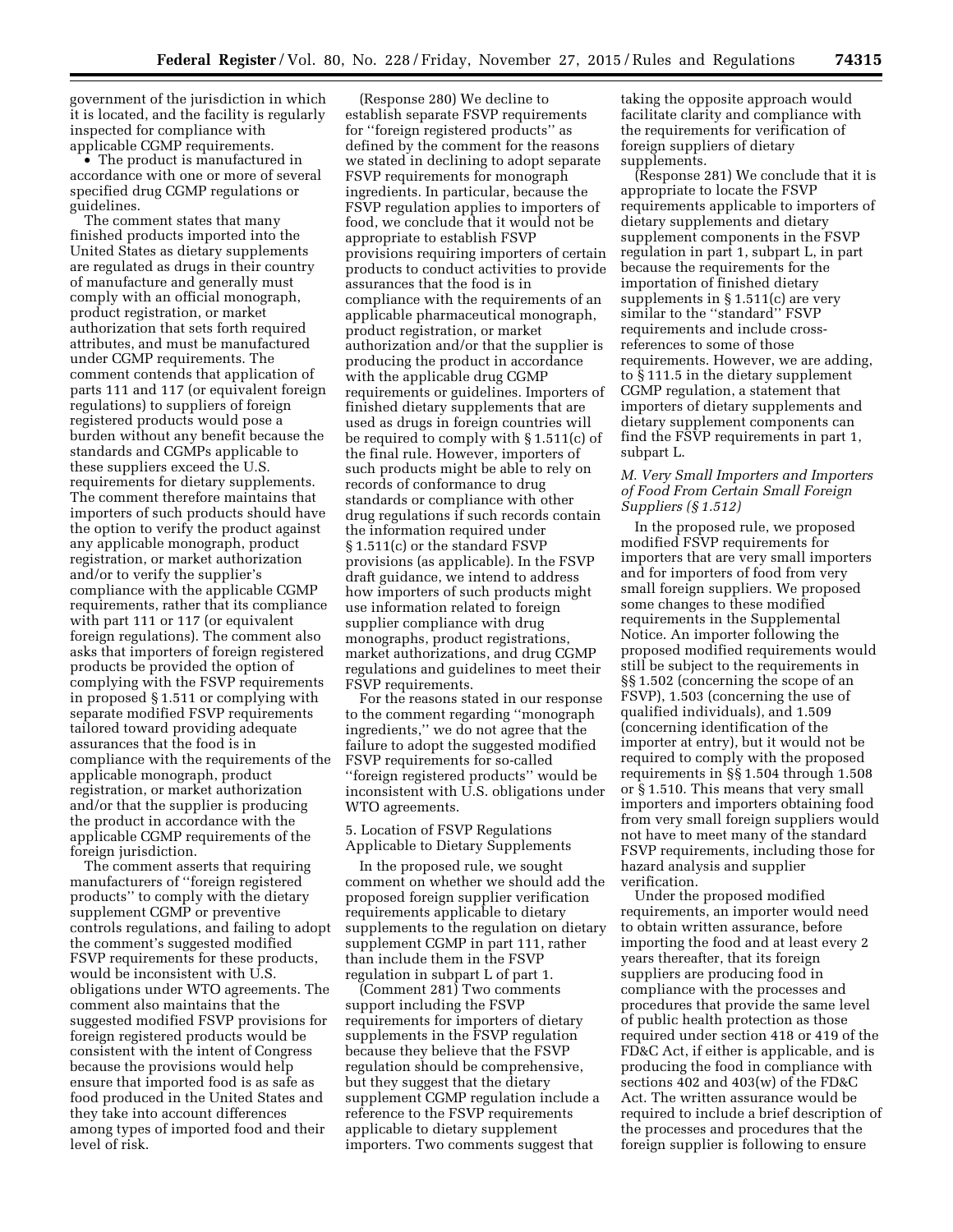the safety of the food. An importer would be required to promptly take appropriate corrective actions, as necessary, maintain relevant records, and make those records available to FDA upon request.

1. Modified Requirements for Very Small Importers and Importers of Food From Certain Small Foreign Suppliers

We received many comments both for and against the proposed modified FSVP requirements for very small importers and importers of food from very small foreign suppliers. As discussed in the following paragraphs, we conclude that it is appropriate to include in the final rule modified requirements for very small importers as well as for importers of food from certain small foreign suppliers. We are making changes to the proposed requirements in response to comments and to align with requirements applicable to the verification of certain suppliers of raw materials and other ingredients under the supply-chain program provisions of the preventive controls regulations.

(Comment 282) Some comments agree with the proposal to have modified requirements for very small importers and importers of food from very small foreign suppliers. The comments assert that applying special and fewer requirements to these entities would assist small businesses that create jobs and innovate without creating public health concerns. These comments argue that application of the detailed and technical requirements of the FSVP regulation would be overly burdensome for very small businesses given the administrative and related costs. Some comments state that FDA should recognize that the vast majority of recent foodborne illness-related public health incidents were caused by large U.S. companies, not small businesses or foreign suppliers of processed food.

Other comments object to the proposed modified requirements, asserting that food safety risks are not limited to any particular business size and that food produced by very small foreign suppliers or imported by very small importers could still be high risk. Some comments argue that no producer of food, whether foreign or domestic, should be exempt from good food safety practices. Some comments assert that inherent risk factors associated with smaller farms due to economic challenges increase the likelihood of food safety compliance problems. Some comments maintain that foods imported from very small operations have been the source of significant illness outbreaks in the past. One comment

points to spices in particular, arguing that a single very small supplier can have a huge negative effect on the food supply. Another comment argues that certain microbial contamination issues in imported food most likely would involve a very small importer or very small supplier. Some comments contend that the costs of outbreaks, including the costs associated with a loss of consumer confidence that are borne by firms not responsible for the outbreak, would be greater than the costs to very small foreign suppliers and very small importers of complying with the full FSVP requirements. Some comments assert that adopting FSVP requirements based on the size of the importer or foreign supplier, rather than the hazards in the imported food, might be inconsistent with international trade agreements.

Some comments express concern that a significant percentage of imported food would be eligible for the modified requirements under our proposed definitions of very small importer and very small foreign supplier. These comments cite the PRIA of the original proposal, which estimated that 59 percent of processed food suppliers and 93 percent of raw produce suppliers would fall under the very small foreign supplier category.

Some comments maintain that the modified requirements should only be adopted if very small producers in the United States are treated in the same way. Other comments state that the definitions of very small importer and very small foreign supplier should correspond with the definitions of similar terms in the preventive controls regulations to align the requirements, comply with WTO obligations, and avoid confusion.

(Response 282) We agree with three main concerns expressed by the comments on very small importers and importers of food from very small suppliers. First, we recognize that some very small entities might have great financial difficulty complying with this rule. Second, while we recognize that small entities are not immune from food safety problems, their operations typically involve a relatively low volume of food, which, in most cases, should reduce consumers' exposure to, and thus potential risk from, such food. We are not aware of data conclusively demonstrating that small or large firms are more likely to be responsible for foodborne illness outbreaks. Third, we agree that the scope of any modified FSVP requirements for very small entities should align with the scope of modified requirements under the supply-chain program provisions of the

preventive controls regulations, to the extent appropriate and feasible.

With respect to the comments concerning the consistency of the modified requirements with U.S. international obligations, we believe that the requirements are proportionate to the risk posed by food imported by or from these smaller entities but will still provide adequate assurances of the safety of the food, and therefore are consistent with our international trade obligations. We also conclude that aligning the FSVP and preventive controls regulations to the extent feasible and appropriate regarding food from small suppliers helps provide parity in supplier verification requirements for domestic and foreign food producers and is therefore consistent with the national treatment provisions in international trade agreements to which the United States is a party.

In response to comments, we are finalizing modified requirements for certain very small entities, but we are changing the scope of the entities to which the modified requirements will apply. As discussed in section III.A.23 of this document, we have changed the definition of very small importer to better align with the definitions of very small business under the regulations on preventive controls for human food and for animal food.

In addition, we are convinced by the comments to reconsider whether all food from ''very small foreign suppliers'' as we defined the term in the Supplemental Notice (*i.e.,* suppliers with less than \$1 million in annual food sales) should be eligible for modified requirements. We agree that making a large percentage of imported produce not subject to the full FSVP requirements by adopting such a definition would be concerning. We also recognize that the produce safety regulation excludes from coverage farms with \$25,000 or less in annual produce sales (while also providing for qualified exemptions in certain other circumstances), which is clearly a lower monetary ceiling than the proposed \$1 million ceiling for very small foreign suppliers.

In addition, we note that there is no analogous ''very small supplier'' category in the supply-chain program provisions of the preventive controls regulations. However, those regulations include modified supplier verification requirements (in §§ 117.430(c), (d), and (e) (for human food) and 507.130(c), (d), and (e) (for animal food)) applicable to raw materials or other ingredients from the following suppliers (both domestic and foreign):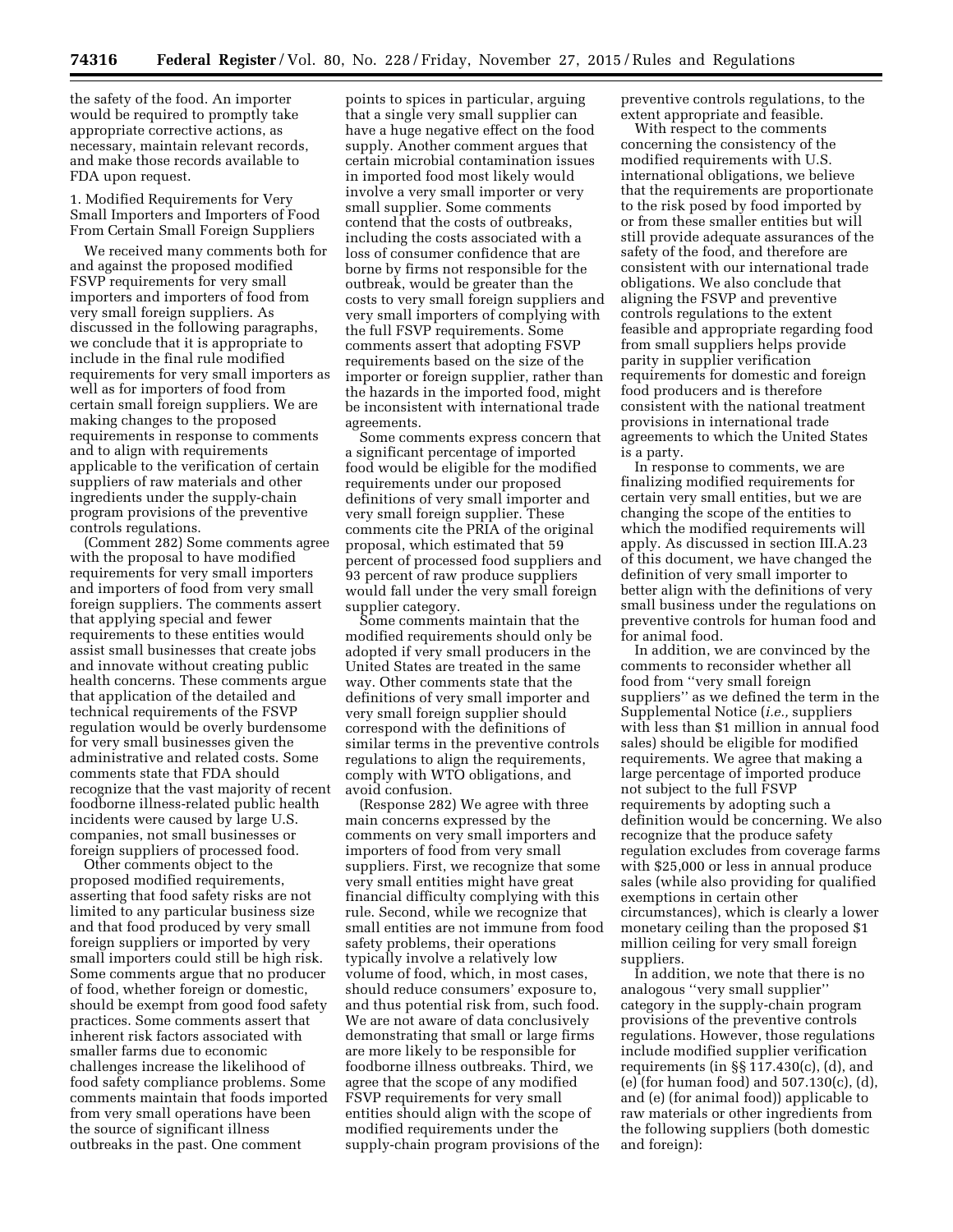• Qualified facilities;

• Farms that grow produce and are not covered farms under the produce safety regulation in accordance with § 112.4(a) (the farm has 3-year average annual produce sales of \$25,000 or less) or in accordance with §§ 112.4(b) and 112.5 (the farm satisfies the requirements for a qualified exemption under the produce safety regulation and associated modified requirements in § 112.6); and

• Shell egg producers not subject to part 118 because the supplier has fewer than 3,000 laying hens.

In each case, the underlying food safety regulations (*i.e.,* the regulations on preventive controls, produce safety, and the production, storage, and transportation of shell eggs) exclude or provide modified requirements for entities based at least in part on their size. To verify such suppliers, the receiving facility must obtain written assurance, at least every 2 years, of the supplier's compliance (or acknowledgement that it is subject to the adulteration provisions of the FD&C Act). The verification requirement varies depending on the type of small supplier as follows:

• Written assurance from a qualified facility must attest to the facility's compliance with applicable FDA food safety regulations (or, when applicable, relevant laws and regulations of a country whose food safety system FDA has officially recognized as comparable or determined to be equivalent to that of the United States), and the assurance must include either a brief description of the supplier's preventive controls for a hazard or a statement that the facility is in compliance with State, local, county, tribal, or other applicable non-Federal food safety law, including relevant laws and regulations of foreign countries.

• Written assurance from a farm that grows produce and is not a covered farm in accordance with § 112.4(a) or in accordance with §§ 112.4(b) and 112.5, or a shell egg producer with fewer than 3,000 laying hens, must attest that the farm or shell egg producer acknowledges that its food is subject to section 402 of the FD&C Act (or, when applicable, relevant laws and regulations of a country whose food safety system FDA has officially recognized as comparable or determined to be equivalent to that of the United States).

In addition to these modified requirements for supplier verification activities, receiving facilities obtaining raw materials or other ingredients from these small suppliers are subject to other modified supply-chain program

requirements. Rather than having to conduct a full review of a supplier's performance in accordance with § 117.410(d)(1)(iii) or  $§ 507.110(d)(1)(iii)$ , these receiving facilities need only consider the small supplier's compliance history under § 117.410(d)(1)(iii)(B) or § 507.110(d)(1)(iii)(B). However, these receiving facilities still must approve these suppliers and include them in the procedures the receiving facilities establish and follow to ensure that they obtain raw materials and other ingredients from approved suppliers (see §§ 117.420 and 507.120).

We conclude that the FSVP regulation should include analogous modified requirements for food imported from these same types of small suppliers. (In § 1.506(d)(4) of the proposed rule as revised by the Supplemental Notice, we had already proposed parallel provisions for food from certain small farms; we respond to comments on proposed § 1.506(d)(4) later in this section of the document.) Therefore, under § 1.512(a)(2) of the final rule, the FSVP regulation includes modified requirements for importers of food from the following small foreign suppliers:

• Qualified facilities under the regulations on preventive controls for human food or for animal food (§ 117.3 or § 507.3, respectively);

• Farms that grow produce and are not covered farms under the produce safety regulation in accordance with § 112.4(a) (the farm has 3-year average annual sales of \$25,000 or less), or in accordance with §§ 112.4(b) and 112.5 (the farm satisfies the requirements for a qualified exemption under the produce safety regulation and associated modified requirements in § 112.6); and

• Shell egg producers that are not subject to part 118 because they have fewer than 3,000 laying hens.

For both human food (under § 117.3) and animal food (under § 507.3), a qualified facility is (when including the sales by any subsidiary; affiliate; or subsidiaries or affiliates, collectively, of any entity of which the facility is a subsidiary or affiliate) a facility that is a ''very small business,'' or a facility to which both of the following apply:

1. During the 3-year period preceding the applicable calendar year, the average annual monetary value of the food manufactured, processed, packed, or held at such facility that is sold directly to qualified end-users during such period exceeded the average annual monetary value of the food sold by such facility to all other purchasers; and

2. The average annual monetary value of all food sold during the 3-year period preceding the applicable calendar year

was less than \$500,000, adjusted for inflation.

For human food, under § 117.3, a very small business is a business (including any subsidiaries and affiliates) averaging less than \$1,000,000, adjusted for inflation, per year, during the 3-year period preceding the applicable calendar year in sales of human food plus the market value of human food manufactured, processed, packed, or held without sale (*e.g.,* held for a fee). For animal food, under § 507.3, a very small business is a business (including any subsidiaries and affiliates) averaging less than \$2,500,000, adjusted for inflation, per year, during the 3-year period preceding the applicable calendar year in sales of animal food plus the market value of animal food manufactured, processed, packed, or held without sale (*e.g.,* held for a fee or supplied to a farm without sale). More information about qualified facilities and very small businesses appears in the preventive controls final rules.

For produce, produce farms that are not ''covered farms'' under § 112.4 of the forthcoming produce safety rule have less than \$25,000 in annual sales averaged over the previous 3-year period, or satisfy the requirements for a qualified exemption in § 112.5 and associated modified requirements in § 112.6, based on average monetary value of all food sold (less than \$500,000) and direct farm marketing (during the previous 3-year period, the average annual monetary value of food sold directly to qualified end users exceeded the average annual monetary value of the food sold to all other buyers). In the Supplemental Notice, we erroneously referred to these farms as farms ''not subject to the requirements in part 112.'' While produce farms that make less than \$25,000 annually are not subject to the requirements in part 112, produce farms that satisfy the requirements for a qualified exemption are not subject to the full requirements of part 112, but they do have certain modified requirements that they must meet, as described in § 112.6. In the Supplemental Notice we further erroneously described the types of farms that are not subject to the requirements in part 112 under § 112.4 as including farms that do not grow and harvest ''produce'' and certain farms that grow and harvest produce that is not covered under the proposed produce safety regulation (*i.e.,* produce that is rarely consumed raw and produce for personal consumption or consumption on the farm). Although the produce rule does not apply to food from such farms, § 112.4 does not establish this. Rather, §§ 112.3 and 112.2 of the produce safety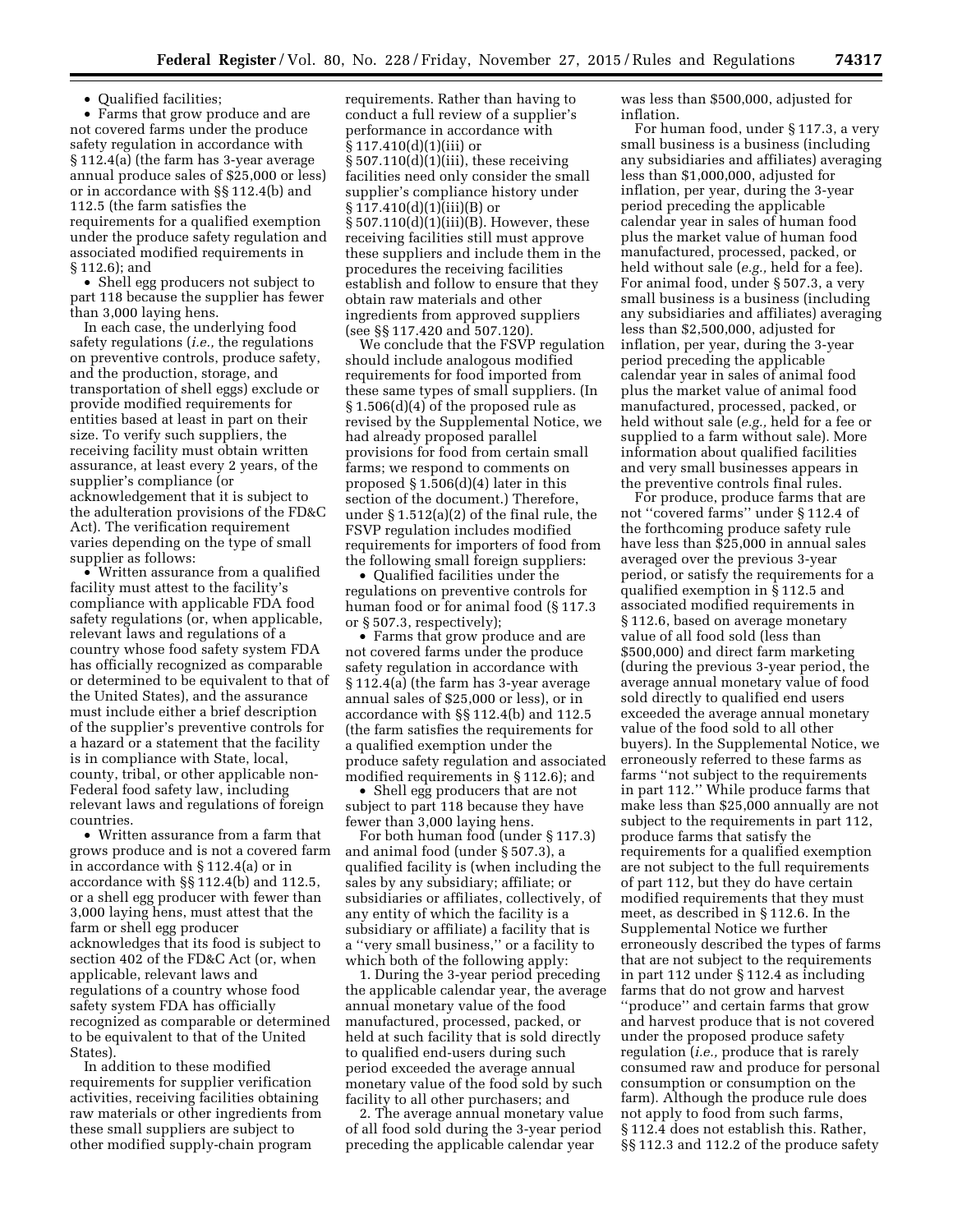final rule define what constitutes produce and specify what produce is not covered by part 112, respectively.

For shell eggs, we considered the regulations on production, storage, and transportation of shell eggs in part 118. Section 118.1(a) states that the regulations in part 118 apply only to shell egg producers with 3,000 or more laying hens at a particular farm that do not sell all of their eggs directly to consumers and that produce shell eggs for the table market. Therefore, any shell egg producer with fewer than 3,000 laying hens is not subject to the requirements in part 118. The reasoning behind this cutoff, that producers with fewer than 3,000 layers do not contribute significantly to the table egg market (see the final rule on the production, storage, and transportation of shell eggs, 74 FR 33030 at 33036, July 9, 2009), is consistent with our basis for establishing modified requirements when suppliers are farms that are not covered farms under the produce safety regulation or qualified facilities under the preventive controls regulations. As a result, we are including shell egg producers with fewer than 3,000 laying hens among the small foreign suppliers from which an importer could import food subject to the modified requirements in § 1.512.

As with the importation of food by very small importers, we conclude that modified FSVP requirements are appropriate for the importation of food from these small foreign suppliers because they provide a relatively low volume of food imported into the United States, resulting in less consumer exposure and potential risk. To align the FSVP regulation with the supply-chain program provisions of the preventive controls regulations, the modified requirements in § 1.512 include certain different requirements for importers of food from the specified small foreign suppliers compared to the requirements for very small importers.

One such difference concerns the applicable standard of compliance for written assurance from the foreign supplier. Under § 1.512(b)(3)(i) of the final rule, a very small importer must obtain written assurance, before importing a food and at least every 2 years thereafter, that its foreign supplier is producing the food in compliance with processes and procedures that provide the same level of public health protection as those required under section 418 or 419 of the FD&C Act, if either is applicable, and implementing regulations, and is producing the food in compliance with sections 402 and 403(w) (if applicable) of the FD&C Act. However, consistent with the analogous

requirements in the supply-chain program provisions of the preventive controls regulations, importers of food from small foreign suppliers must obtain written assurances as follows:

• If the foreign supplier is a qualified facility as defined by § 117.3 or § 503, the written assurance must attest that the foreign supplier is producing the food in compliance with applicable FDA food safety regulations (or, when applicable, relevant laws and regulations of a country whose food safety system FDA has officially recognized as comparable or determined to be equivalent to that of the United States). The written assurance must include either (1) a brief description of the preventive controls that the supplier is implementing to control the applicable hazard in the food or (2) a statement that the supplier is in compliance with State, local, county, tribal or other applicable non-Federal food safety law, including relevant laws and regulations of foreign countries  $(S 1.512(b)(3)(ii)).$ 

• If the foreign supplier is a farm that grows produce and is not a covered farm under part 112 in accordance with § 112.4(a), or in accordance with §§ 112.4(b) and 112.5, the written assurance must attest that the farm acknowledges that its food is subject to section 402 of the FD&C Act (or, when applicable, that its food is subject to relevant laws and regulations of a country whose food safety system FDA has officially recognized as comparable or determined to be equivalent to that of the United States) (§ 1.512(b)(3)(iii)).

• If the foreign supplier is a shell egg producer that is not subject to the requirements of part 118 because it has fewer than 3,000 laying hens, the written assurance must attest that the shell egg producer acknowledges that its food is subject to section 402 of the FD&C Act (or, when applicable, that its food is subject to relevant laws and regulations of a country whose food safety system FDA has officially recognized as comparable or determined to be equivalent to that of the United States) (§ 1.512(b)(3)(iv)).

We believe that these requirements for supplier verification appropriately reflect the laws and regulations applicable to the relevant type of foreign supplier in the different circumstances, such that the specified foreign suppliers need only provide assurances that their food is in compliance with, or is subject to, applicable food safety requirements. With respect to the written assurances from certain farms that are not covered farms (as specified in  $\S 1.512(b)(3(iii))$ and shell egg producers with fewer than 3,000 laying hens, we believe that the

acknowledgement that the producer's food is subject to the adulteration provisions of the FD&C Act (or, when applicable, that its food is subject to relevant laws and regulations of a country whose food safety system FDA has officially recognized as comparable or determined to be equivalent to that of the United States) provides adequate and proportional assurance of safety given the lower risk to U.S. consumers posed by the lesser volume of food from such suppliers. Any business that introduces food into interstate commerce, including these small suppliers, is subject to the prohibited acts provisions in section 301 of the FD&C Act and is accountable if it produces food that is adulterated under section 402. We therefore conclude that the written assurances required from such suppliers provide adequate assurance of safety while minimizing the burden that providing the assurances to importers may indirectly impose on these suppliers.

Consistent with these requirements, we have correspondingly revised the requirement  $(\S 1.512(b)(4)$  of the final rule) for a very small importer or importer of food from one of the specified types of small foreign suppliers to take corrective actions if the foreign supplier does not produce the food in accordance with the applicable standards just discussed to make clear that corrective action is only required if an importer determines that the foreign supplier of the imported food does not produce the food consistent with the assurance provided under § 1.512(b)(3)(i) through (iv).

Paragraph (c) of § 1.512 of the final rule sets forth certain requirements that apply to importers of food from the specified small foreign suppliers but not to very small importers. We believe that these provisions provide an additional level of food safety assurance that should be part of the standard operations for most food importers, except for very small importers. This approach to FSVP requirements for importers of food from certain small suppliers is consistent with the supplychain requirements applicable to receiving facilities that obtain raw materials or other ingredients from these types of suppliers under the preventive controls regulations.

Section 1.512(c)(1)(i) requires that in approving foreign suppliers, importers of food from the specified small foreign suppliers must conduct (and document) a limited evaluation of a potential foreign supplier by considering the applicable FDA food safety regulations and information relevant to the foreign supplier's compliance with those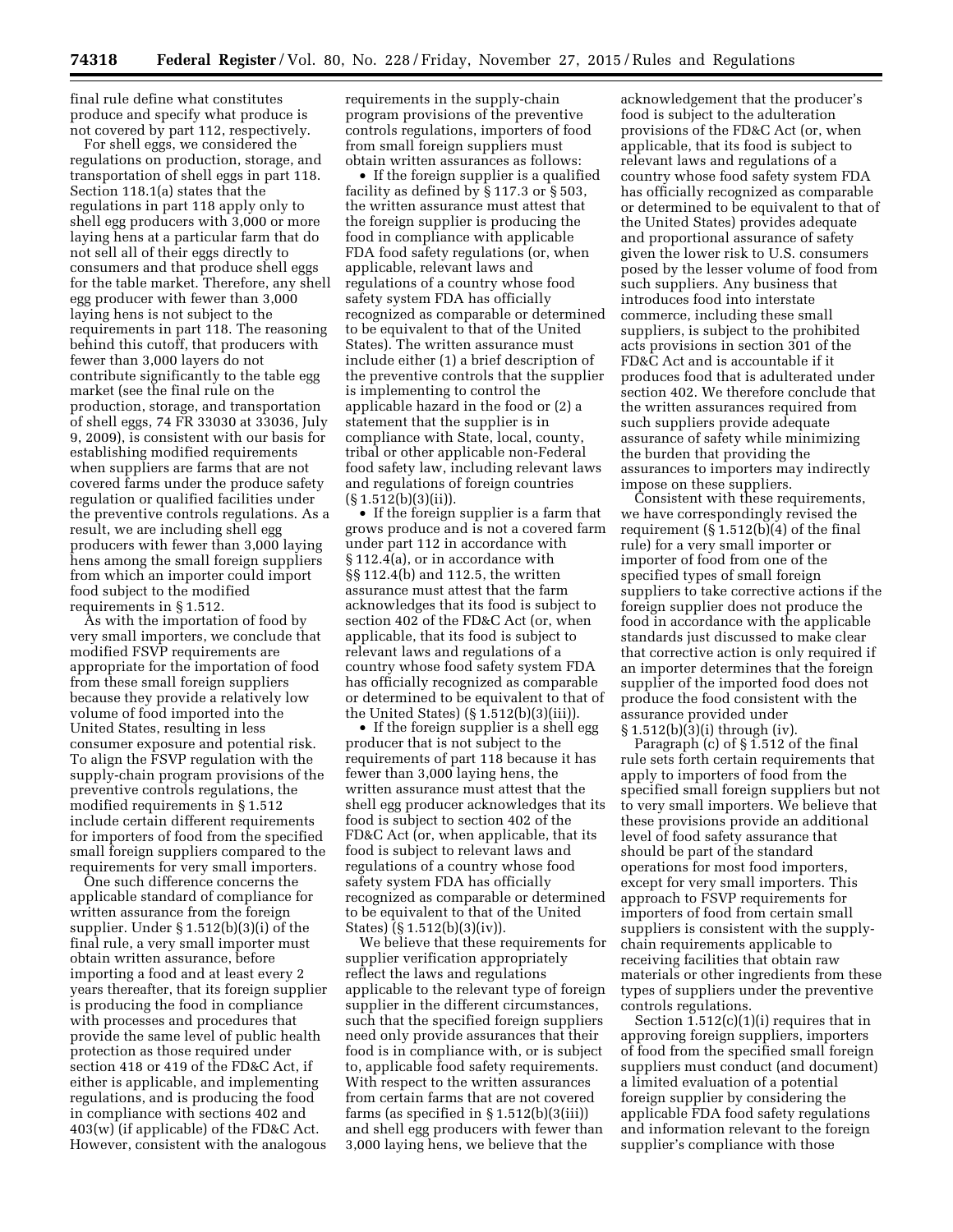regulations, including whether the foreign supplier is the subject of an FDA warning letter, import alert, or other FDA compliance action related to food safety. Section 1.512(c)(1)(i) also states that the importer may also consider other factors relevant to a foreign supplier's performance, including those specified in  $\S 1.505(a)(1)(iii)(A)$  and (a)(1)(iii)(C) (*i.e.,* a foreign supplier's food safety processes, procedures, and practices and its food safety history).

Section  $1.512(c)(1)(ii)(A)$  requires the importer to promptly reevaluate the concerns associated with the foreign supplier's compliance history when the importer becomes aware of new information about the supplier's compliance history and to document the reevaluation. If the importer determines as a result of the reevaluation that the concerns associated with importing a food from a foreign supplier have changed, the importer must promptly determine (and document) whether it is appropriate to continue to import the food from the foreign supplier. However,  $§ 1.512(c)(1)(ii)(B)$  requires that if, at the end of any 3-year period, an importer has not reevaluated the concerns associated with the foreign supplier's compliance history, the importer must reevaluate those concerns and take other appropriate actions, if necessary, and document the reevaluation and any subsequent actions taken.

The potential burden of reviewing a small foreign supplier's compliance history may be reduced because the regulation permits the importer to review another entity's evaluation or reevaluation of a foreign supplier's compliance history. Under  $\S 1.512(c)(1)(iii)$  of the final rule, if another entity (other than the foreign supplier) has, using a qualified individual, performed the supplier compliance evaluation or the reevaluation, the importer may meet its requirements by reviewing and assessing the evaluation or reevaluation conducted by that entity. If an importer chooses to do this, it must document its review and assessment, including documenting that the evaluation or reevaluation was conducted by a qualified individual.

Under § 1.512(c)(2) of the final rule, importers of food from certain small foreign suppliers must approve these suppliers on the basis of the compliance history evaluation the importer either conducts or reviews and assesses, and the importer must document the approval.

Finally,  $\S 1.512(c)(3)(i)$  requires these importers of food from certain small foreign suppliers to establish and follow

written procedures to ensure that they import foods only from foreign suppliers approved based on the compliance history evaluation (or, when necessary and appropriate, on a temporary basis from unapproved foreign suppliers whose foods the importer subjects to adequate verification activities before importing the food). The importer must document its use of these procedures. However, under  $\S 1.512(c)(3)(ii)$ , the importer may rely on another entity (other than its foreign supplier) to establish these procedures and perform and document the required activities, provided that the importer reviews and assesses that entity's documentation of the procedures and activities, and the importer documents its review and assessment.

Having discussed the principal changes the final rule makes to the proposed modified requirements for very small importers and importers of food from very small foreign suppliers, in the following paragraphs we respond to comments on various aspects of the proposed requirements and, in doing so, note other changes included in the final rule.

a. Comments Regarding the Proposed Modified Verification Requirements for Certain Farms

(Comment 283) Some comments state that the produce safety regulation excludes farms with annual sales of \$25,000 or less but the FSVP regulation does not include an analogous exclusion. The comments ask that we delete the exclusion from the produce safety regulation because they believe that mandating importers to hold foreign operations to standards that domestic operations are not required to meet would invite a WTO challenge.

(Response 283) As previously stated, importers obtaining produce from farms with annual sales of \$25,000 or less are subject to modified requirements under the FSVP regulation. While these requirements do not constitute an exclusion from FSVP, they significantly decrease the burden of the regulation for these importers. Because farms with \$25,000 or less in annual sales are not subject to the produce safety regulation, the modified requirements do not mandate that an importer of produce from such a farm obtain assurance that the farm is in compliance with section 419 of the FD&C Act, as the produce safety regulation would not apply.

In addition, we have aligned the supplier verification provisions in the FSVP regulation with the supply-chain program provisions of the preventive controls regulations, to the extent

appropriate and feasible, including the eligibility criteria for the modified requirements for produce imported from suppliers that are farms that are not covered farms under the produce safety regulation in accordance with § 112.4(a) or in accordance with §§ 112.4(b) and 112.5. Therefore, receiving facilities subject to the preventive controls regulations that obtain produce from domestic farms are not subject to less burdensome supplier verification requirements for that produce than importers importing produce from foreign farms.

(Comment 284) One comment suggests that we not provide modified requirements for certain farm suppliers and delete proposed § 1.506(d)(4) because modified requirements would not give importers the tools they need to assure that they are addressing safety issues with food from such farms. On the other hand, one comment asks that we apply the proposed modified requirements to all farms that are not subject to the produce safety regulations.

(Response 284) We stated in the preamble to the Supplemental Notice that proposed § 1.506(d)(4) would have provided modified verification requirements with respect to food from the following:

• Farms that grow or harvest crops such as grains that are not ''produce,'' as defined in § 112.3(c) of the proposed produce safety regulation.

• Farms that grow and harvest produce that is not covered by the proposed produce safety regulation in accordance with proposed § 112.1. Such ''non-covered produce'' includes produce that is rarely consumed raw, produce that is produced for personal consumption or for consumption on the farm or another farm under the same ownership.

• Farms that are not ''covered farms'' because they produce an average annual monetary value of produce of no more than \$25,000.

• Farms that are not covered farms because they satisfy the requirements for a qualified exemption from the proposed produce safety regulation under proposed § 112.5 and the exemption has not been withdrawn.

Although § 1.512 of the final rule provides modified verification requirements for the latter two types of farms, it does not provide modified verification requirements for the former two types of farms. That is, final § 1.512 does not provide modified verification requirements for farms that grow and harvest crops such as grains that are not ''produce'' as defined in proposed § 112.3(c), and does not provide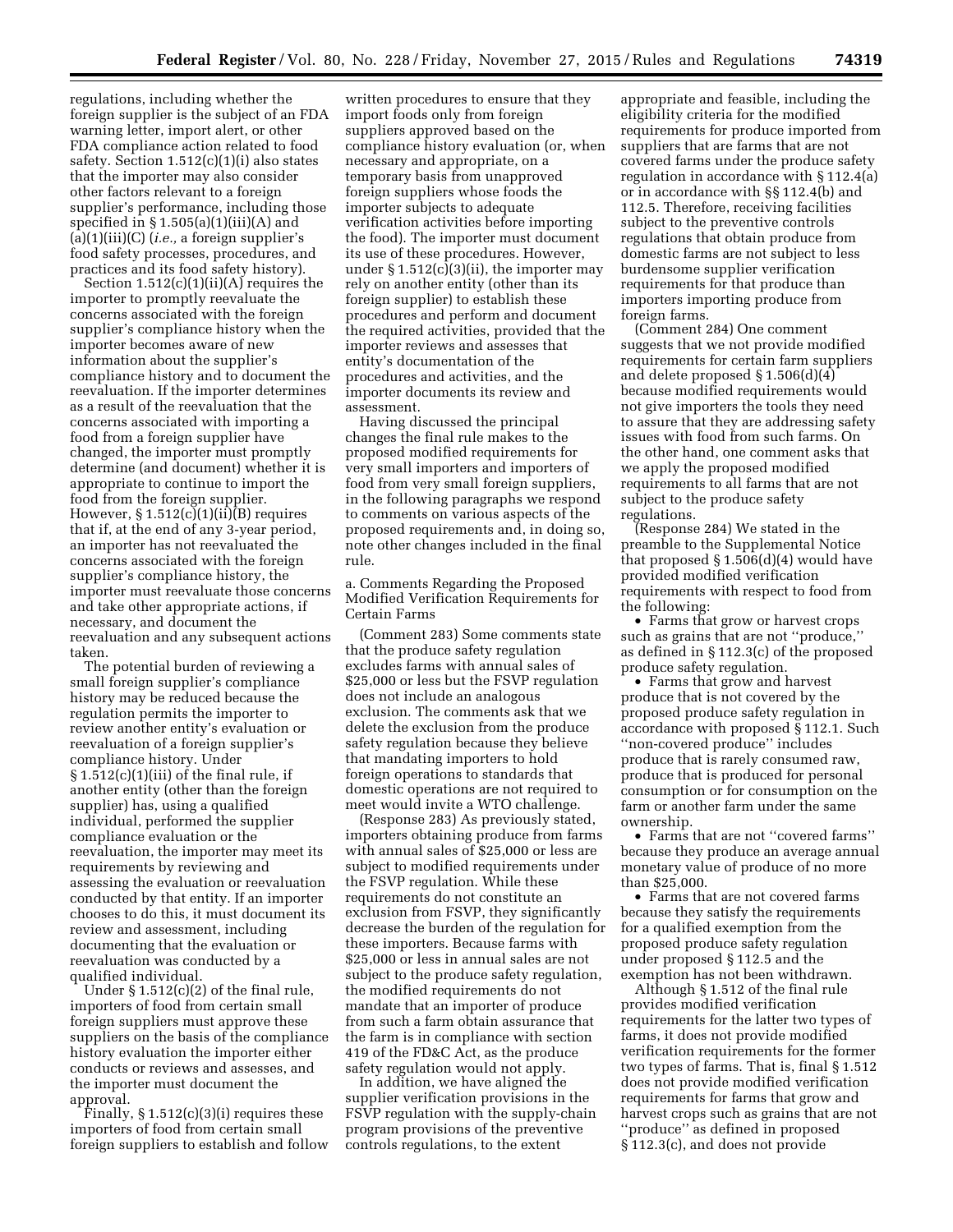modified requirements for farms that grow or harvest produce that is not covered by the proposed produce safety regulation in accordance with proposed § 112.1 (*e.g.,* because such produce is rarely consumed raw or is produced for personal or on-farm consumption). We believe that this approach is appropriate.

With respect to crops such as grains that are not ''produce'' as defined in the produce safety regulation (and thus are not subject to the regulation), much of this imported food likely will not be consumed without processing that provides for the application of an appropriate kill step or control. Rather than provide for modified verification requirements for such food under § 1.512, we think it is more appropriate to allow importers to rely on the provisions of § 1.507 discussed in section III.H of this document, as applicable. Under those provisions, if the hazards have not been significantly minimized or prevented before importation, an importer may determine and document that the food could not be consumed without application of an appropriate control (*e.g.,* cooking or other treatment of the food for grains for human consumption) or could obtain assurances from its customer that the customer or a subsequent entity in the distribution chain will process the food for food safety. This approach allows the hazard control to be applied after importation while also providing the importer with flexibility as to which entity will apply the appropriate control. In addition, importers of some grains may appropriately determine through their hazard analysis that there are no hazards requiring control. In such cases, the importer would document that determination in its written hazard analysis but would not be required to conduct an evaluation for foreign supplier approval and verification under § 1.505 and would not be required to conduct foreign supplier verification activities under § 1.506. Importers of other grains might determine that the only way to ensure that identified hazards are significantly minimized or prevented would be to conduct verification activities in accordance with § 1.506.

For similar reasons, the final rule requires importers of produce rarely consumed raw to comply with the provisions in §§ 1.505, 1.506, and 1.507, as applicable, instead of providing modified provisions for such produce. For some produce rarely consumed raw, an importer might determine it is appropriate to conduct supplier verification activities to ensure that hazards in the food have been

significantly minimized or prevented before importation. For other produce in this category, we believe that the requirements in § 1.507 are suitable to ensuring the safety of such produce because the food will be subject to the application of a control after importation, and § 1.507 provides flexibility as to which entity will apply the control. With respect to produce for personal or on-farm consumption, this produce would either never be exported to the United States (because it is consumed on the farm) or could be eligible for the personal consumption exemption from the FSVP regulation under § 1.501(d). We therefore do not see any need to establish modified requirements applicable to this category.

We are not certain whether the comment requesting that the modified requirements apply to all farms not subject to the produce safety regulation contemplates any other food or farms being subject to the modified verification requirements in § 1.512. To the extent that the comment requests that food produced by such operations as dairy farms be covered by the modified requirements in § 1.512, we do not agree. Safety problems may arise in food produced by such operations. Providing modified requirements for such operations would increase the volume of imported food subject to modified requirements, and would therefore also increase consumers' risk of exposure to such food. Consistent with Congress' intent that we implement the FSVP requirements based on the level of risk posed by the imported food (see section 805(c)(3) of the FD&C Act), we believe it is appropriate that importers of food from such farms be subject to the standard supplier verification requirements. Indeed, we have designed the modified verification requirements in § 1.512 so they apply only to operations that expose consumers to less risk because the operations export a relatively small volume of food to the United States. We also believe that our treatment of produce and food from other farms not subject to the produce safety regulation is consistent with the coverage of the supply-chain program provisions in the preventive controls regulations.

In the context of the nature of the imports for which we are providing modified verification requirements in § 1.512, we continue to believe that the modified requirements would be adequate to provide assurances from these particular suppliers that the food is produced in compliance with the applicable standards in this rule. In addition, the foods covered by the modified requirements in § 1.512 are

and will continue to be covered under the adulteration provisions of the FD&C Act and applicable implementing regulations, irrespective of the modified verification requirements under the FSVP regulation.

(Comment 285) Several comments request that importers not be required to obtain written assurance of compliance with the FD&C Act from the farms specified in proposed § 1.506(d)(4). The comments assert that obtaining written assurance would be unnecessary or inappropriate because FDA has already determined that these foods are of minimal or no risk. The comments also state that, with respect to a RAC that is not subject to the produce safety regulations, the importer might not know the identity of the farmer who grows the RAC (*e.g.,* RACs that are consolidated before export to the United States).

(Response 285) As stated previously, the fact that we are allowing importers to obtain written assurance, instead of requiring importers to determine and conduct what might be more burdensome supplier verification activities, reflects our view of the risk to public health attributable to produce from these farms. To the extent that the comments believe that requiring assurances is inconsistent with the risk to public health posed by these suppliers, we disagree. Obtaining assurances is an appropriate verification activity because it requires importers to obtain from suppliers information about the safety of the imported food. For produce RACs consolidated before export to the United States from farms described in § 1.512(a)(2)(ii) of the final rule, the regulation does not prohibit an importer from enlisting the consolidator to help obtain the necessary written assurances.

(Comment 286) One comment contends that obtaining written assurances from grain farmers is not feasible because FDA has not established safety standards for grain.

(Response 286) As finalized and as previously discussed, § 1.512 does not establish any modified requirements specific to the importation of grain. However, we expect that the risk-based framework of this rule will still generally result in a relatively low verification burden for the importation of grain. As described in the previous paragraphs, importers may be able to take advantage of the flexibility in § 1.507 for imported grains for which hazards will be controlled after importation.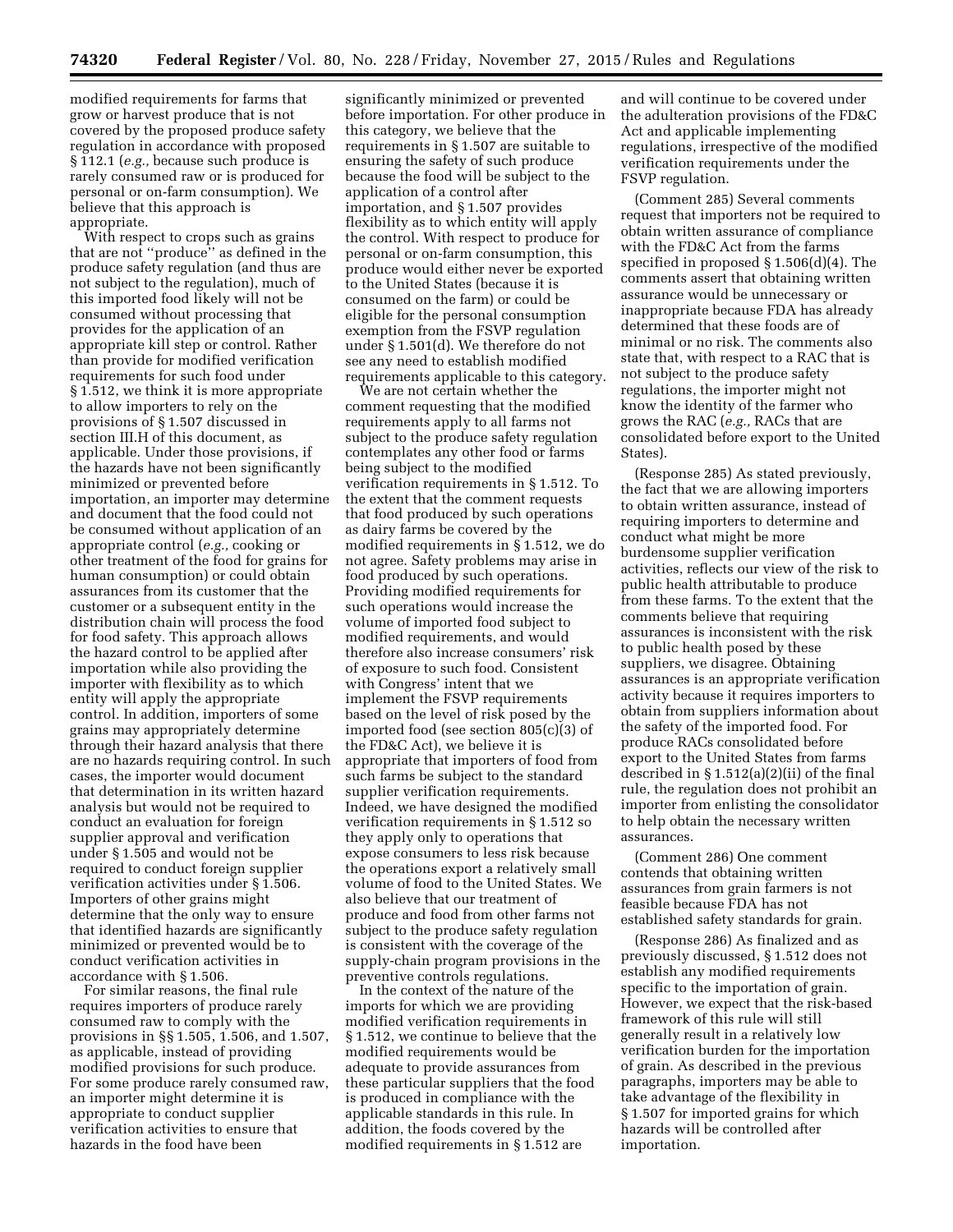b. Other Comments Related to the Appropriateness or Implementation of Modified Provisions for Small Entities

(Comment 287) Some comments assert that Congress did not provide an exemption for very small importers and food from very small foreign suppliers and FDA should not create one.

(Response 287) As discussed in the proposed rule, section 805(c)(3) of the FD&C Act directed FDA to, as appropriate, take into account differences among importers and types of imported food, including based on the level of risk posed by the imported food. We have not created an exemption from the FSVP regulation for very small importers or very small foreign suppliers. Instead, as discussed previously, we are adopting modified requirements that generally apply to situations that involve a relatively low volume of imported food, which should reduce consumers' exposure to, and thus potential risk from, the food (see 78 FR 45730 at 45765). We think this approach is commensurate with the risk to public health posed by these importers and suppliers, consistent with section 805(c)(3), because the food affected by these provisions constitutes a relatively low volume of imported food, which should reduce the risk to consumers posed by this food.

(Comment 288) Some comments agree with the idea of having modified requirements for very small importers and very small foreign suppliers, but state that the modified requirements should be different from what we proposed. Some comments maintain that we should require a third-party audit by a qualified individual for very small importers and importers of food from very small foreign suppliers. Some comments argue that these importers should be subject to the full requirements of the FSVP regulation, but that we should address the challenges for these entities in complying by giving them additional time to comply.

(Response 288) Although an importer may determine that a third-party audit is the most appropriate verification activity for a given food and foreign supplier, the FSVP regulation does not mandate a third-party audit of a foreign supplier for any imported food. We do not see the logic in creating more stringent requirements for very small importers and importers of food from small suppliers than for all other importers subject to the FSVP regulations.

(Comment 289) Some comments support modified requirements for very small foreign suppliers but state that

importers' requirements should be the same regardless of the size of the importer or its supplier.

(Response 289) The FSVP regulations apply to importers; they do not impose direct requirements on foreign suppliers. The size of the importer is relevant to its ability to comply with the FSVP requirements and to the volume of food imported by the importer (and thus consumers' exposure to the food). We therefore believe it is appropriate to adopt modified requirements for very small importers.

(Comment 290) Some comments state that very small foreign suppliers may already be exempt from the preventive controls or produce safety regulations and do not need a duplicative exemption from importers' verification requirements.

(Response 290) We did not propose and are not finalizing an exemption for food from qualified facilities or certain small farms. We are establishing modified, risk-based verification requirements for importers of such food.

(Comment 291) Some comments express concern that these provisions will allow businesses to alter their structures to ensure that the imported food is exempt from the regulation. Some comments assert that businesses would assign the FSVP importer responsibility to the entity most likely to be exempt. Comments also maintain that large exporters of food to the United States might break shipments into smaller units to avoid application of the full FSVP requirements.

(Response 291) While this rule does not prevent various business arrangements from developing, we do not believe that it would be costeffective for an importer to alter its entire supply chain to only import food from many small facilities or farms to meet its needs instead of from its usual large suppliers. We understand that many large importers that import food from large suppliers are already performing supplier verification activities of some kind. We believe they are much more likely to simply modify their current practices, if such modification is needed, rather than adopt entirely new supply structures to evade application of the full requirements of the rule.

We do not agree that large exporters of food to the United States are likely to break shipments into smaller units to avoid the full FSVP requirements. An importer of food from a large exporter would not be eligible for modified requirements just because the particular shipment the importer received happened to be small. To make its products eligible for application of the

modified requirements, an exporter would have to divide itself into smaller, distinct businesses, which could create significant costs for the underlying business.

(Comment 292) Some comments assert that if FDA believes the modified requirements are sufficient, those requirements should apply to all importers regardless of size.

(Response 292) As previously stated, FSMA directed FDA to, as appropriate, take into account differences among importers and types of imported food, including based on the level of risk posed by the imported food. The modified requirements are designed to specify verification activities that take into account the risk to overall public health posed by the low volume of food from these entities imported into the United States. The modified requirements would not be appropriate for all importers regardless of risk.

(Comment 293) Some comments express concern that eligibility reporting and verification activities will create additional work for FDA. They assert that verification of sales data might be possible for importers through interagency cooperation with the Internal Revenue Service but not for foreign suppliers. The comments maintain that without verification, importers might fraudulently document that an entity meets the very small foreign supplier definition as well as assurances of compliance.

(Response 293) When we review records of importers who are following modified requirements in accordance with  $\S 1.512$ , we will expect to review documentation supporting their determination that the food they import is eligible for the modified requirements. Importers should expect that we will use information available to us to verify the truthfulness and accuracy of this information. Falsely reporting eligibility criteria to FDA could subject importers to penalties under 18 U.S.C. 1001.

(Comment 294) Some comments ask what course of action FDA would have in the event of a foodborne illness outbreak if an outbreak is traced back to a very small foreign supplier or food imported by a very small importer.

(Response 294) If a foodborne illness outbreak is traced back to food subject to modified requirements under the FSVP regulation, we will be able to use our enforcement tools to address the issue in the same manner as we would with importers subject to the ''standard'' FSVP requirements, including, if appropriate, placing the foreign supplier or importer on import alert.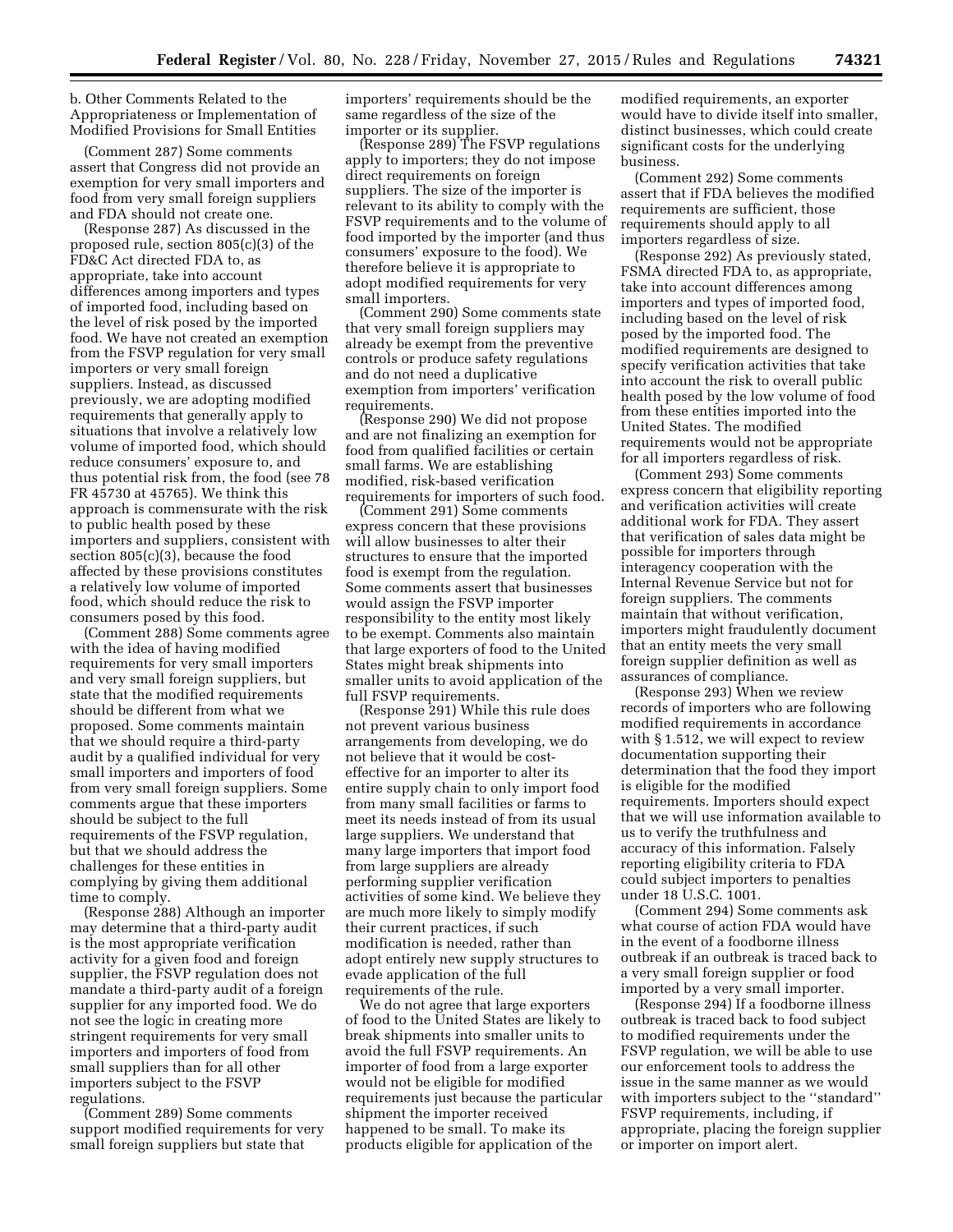(Comment 295) Some comments state that the modified requirements do not solve the problems associated with having to verify thousands of farms, including maintaining a list of approved suppliers, conducting compliance status reviews, and documenting the entities' eligibility for the modified requirements. Some comments question whether compliance status review for thousands of small farms that do not directly sell food to the United States is a good use of resources.

(Response 295) The final modified requirements do not include maintaining a list of approved suppliers; they do include documenting eligibility for the modified requirements and, for importers of food from the specified small foreign suppliers, evaluating their potential suppliers' compliance history. If an importer wants to follow the modified requirements, it must make a determination about its eligibility through reviewing its own annual sales information or obtaining written assurance from a foreign supplier. Maintaining the record of that determination allows the importer to show that it meets the eligibility criteria and enables us to verify the importer's eligibility.

Regarding the comments on compliance status review, § 1.512 of the final rule does not require very small importers to conduct a compliance status review of potential foreign suppliers, as we had originally proposed. As previously discussed, § 1.512(c)(1) does require importers of food from certain small foreign suppliers to evaluate their foreign suppliers' compliance history. With respect to produce imported from a farm that grows produce and is not a covered farm in accordance with § 112.4(a) or in accordance with §§ 112.4(b) and 112.5, under § 1.512(c)(1)(iii), an importer of such produce could rely on another entity (other than the foreign supplier) to evaluate the compliance history of a potential foreign supplier.

2. Provisions of the Modified Requirements for Very Small Importers and Importers of Food From Certain Small Suppliers

Some comments address particular aspects of the proposed modified requirements for very small importers and importers of food from very small foreign suppliers. We respond to these concerns in the following paragraphs.

### a. Calculating Eligibility

Under proposed § 1.512(b)(1), an importer seeking to import food under the modified requirements would have to document, at the end of each calendar

year, that it meets the definition of ''very small importer'' in § 1.500 or that the foreign supplier meets the definition of ''very small foreign supplier'' in § 1.500. For the purpose of determining whether the definitions were satisfied, the baseline year for calculating the adjustment for inflation would be 2012. Proposed § 1.512(b)(1) further states that if the importer or foreign supplier conducts food sales in currency other than U.S. dollars, the importer would have to use the relevant currency exchange rate in effect on December 31 of the year in which sales occurred to calculate the value of these sales.

The final rule includes changes to § 1.512(b)(1) to clarify how importers must determine their eligibility for the modified provisions for very small importers and importers of food from certain small foreign suppliers. To import food as a very small importer, an importer must document its eligibility as a ''very small importer'' (as defined in § 1.500) with respect to human food and/or animal food before initially importing food and thereafter on an annual basis by December 31 of each calendar year  $(\S 1.512(b)(1)(i)(A))$ . For the purpose of determining whether the importer satisfies the definition of very small importer with respect to human food and/or animal food for a given calendar year, the relevant 3-year period of sales (and U.S. market value of human or animal food, as appropriate) is the period ending 1 year before the calendar year for which the importer intends to import food as a very small importer (§ 1.512(b)(1)(i)(B)). To align the very small importer requirements with the requirements for qualified facilities in the preventive controls regulations, the baseline year for calculating the adjustment for inflation is 2011 rather than 2012 as proposed. If the importer conducts any food sales in currency other than U.S. dollars, it must use the relevant currency exchange rate in effect on December 31 of the year in which sales occurred to calculate the value of these sales.

To import food under the modified provisions for food from small foreign suppliers, an importer must obtain written assurance that its foreign supplier meets the criteria for one of the types of small suppliers in § 1.512(a)(2)(i), (ii), or (iii) before first approving the supplier for an applicable calendar year and thereafter on an annual basis by December 31 of each calendar year, for the following calendar year.

(Comment 296) One comment seeks clarification as to who will determine the monetary value of an importer and how such criteria will be enforceable.

(Response 296) Under § 1.512(b)(1)(i) of the final rule, the importer itself must determine the dollar amount of its sales of human or animal food and the market value of any human or animal food imported, manufactured, processed, packed, or held without sale. Importers must retain documentation of eligibility for the modified requirements and make it available for FDA review.

#### b. Written Assurances

We proposed (in  $\S 1.512(b)(3)$ ) that an importer seeking to import food under the modified requirements be required to obtain written assurance, before importing a food and at least every 2 years thereafter, that the foreign supplier is producing food in compliance with processes and procedures that provide the same level of public health protection as those required under section 418 or 419 of the FD&C Act, if either is applicable, and is producing the food in compliance with sections 402 and 403(w) of the FD&C Act. The written assurance would have to include a brief description of the processes and procedures that the foreign supplier is following to ensure the safety of the food.

As previously discussed, the final rule contains revised written assurance requirements for very small importers and importers of food from certain small foreign suppliers.

(Comment 297) Some comments agree with the proposed requirement to obtain written assurances from foreign suppliers. Other comments argue that we should allow greater flexibility by allowing a very small supplier to provide records, like a commercial invoice, a certification of safety by the supplier's regulatory authority, a HACCP plan/certification, or a private certification, to meet the verification requirements. These comments also state that if a food is specifically named as high risk by FDA, or food from the foreign supplier was rejected twice at the border for its food safety performance, then additional proof of safety could be demanded according to FDA guidance developed in consultation with small food companies.

(Response 297) We believe that the requirement to obtain written assurances from foreign suppliers will not be more burdensome than obtaining records from those suppliers. Recognizing the variety of business practices that currently produce safe food, the final rule provides a significant amount of flexibility concerning the form of written assurances. The modified requirements do not specify the particular form of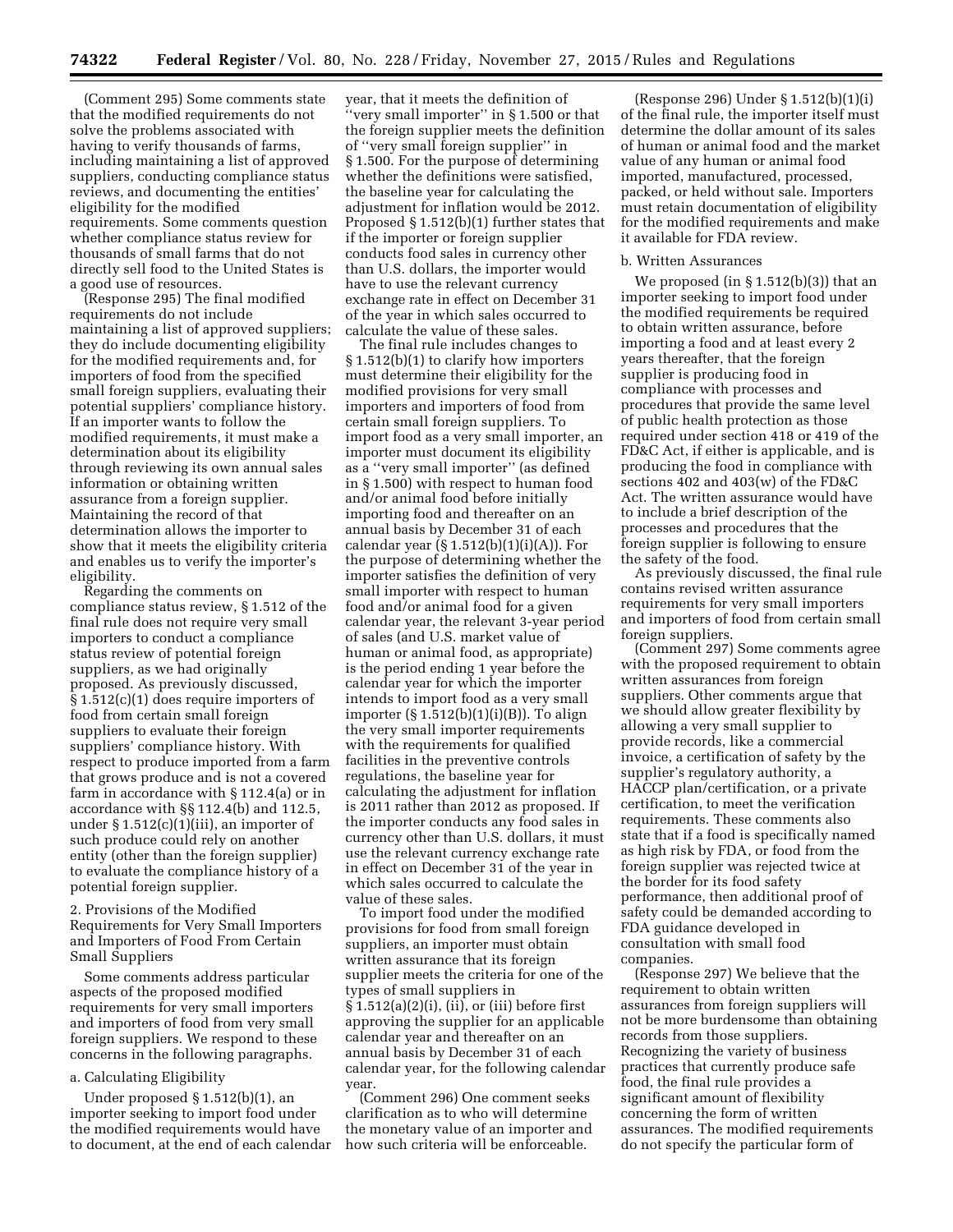documentation that must be used as written assurance for FSVP purposes. Some records suggested by the comments, such as a certification of safety by a supplier's regulatory authority or a private certification, might be sufficient for written assurance purposes if they satisfy the applicable requirements for written assurance in § 1.512(b)(3). However, for food from qualified facilities, the written assurance must include the information required by § 1.512(b)(3)(ii).

We believe that basing supplier verification requirements for a particular food on whether it had been refused admission, as suggested by some comments, would be too administratively burdensome for both importers and the Agency. As to the issue of basing the level of supplier verification on whether a food is high risk, we generally agree that supplier verification should be risk-based and this rule applies a risk-based framework. In general, the rule allows importers to tailor the supplier verification activities they conduct based on the hazards applicable to the food and the characteristics of the supplier. For very small importers, however, we believe that the modified requirements, including the requirement to obtain supplier assurances, are appropriate given the reduced risk to consumers posed by the relatively low volume of food imported by these firms.

#### c. Corrective Actions

We proposed (in § 1.512(b)(4)) that very small importers be required to promptly take corrective actions if they determine that a foreign supplier of food they import does not produce the food in compliance with processes and procedures that provide the same level of public health protection as those required under section 418 or 419 of the FD&C Act, if either is applicable, or produces food that is adulterated under section 402 or misbranded under section 403(w) of the FD&C Act. The appropriate corrective actions would depend on the circumstances but could include discontinuing use of the foreign supplier until the cause or causes of non-compliance, adulteration, or misbranding have been adequately addressed. We further proposed that importers be required to document any corrective actions they take to meet this requirement.

We have revised the corrective action requirements in § 1.512(b)(4) to reflect the revised requirements for written assurances for very small importers and importers of food from certain small foreign suppliers by specifying that appropriate corrective actions would be required if the importer determines that its foreign supplier does not produce food consistent with the assurance provided in accordance with § 1.512(b)(3).

(Comment 298) Some comments ask that the provision be revised to specify that corrective actions are only necessary when non-compliance causes a risk to public health. The comments assert that this would be consistent with FDA's statement in the preamble to the proposed rule that regulations should focus on foreseeable food safety risks identified through a hazard assessment process, rather than all risks covered by the adulteration provisions in section 402 of the FD&C Act.

(Response 298) For the reasons stated with respect to the corrective action provisions in § 1.508 of the final rule (see section III.I.4 of this document), we disagree that corrective actions are only necessary when non-compliance causes a risk to public health.

#### d. Records

We proposed certain requirements (in § 1.512(b)(5)) related to the availability, quality, and retention of records of activities under the modified requirements for very small importers and importers of food from very small foreign suppliers. We proposed to require importers to maintain records, in English, and to make them available promptly to an authorized FDA representative, upon request, for inspection and copying. We also proposed that importers be required to maintain records at their places of business or at a reasonably accessible location; records would be considered to be at a reasonably accessible location if they could be immediately retrieved from another location by computer or other electronic means.

The final rule includes several changes to the proposed requirements to align the recordkeeping requirements in § 1.512(b)(5) of the final rule with the changed recordkeeping requirements in § 1.510 (discussed in section III.K of this document) as well as for consistency with the supply-chain program provisions in the preventive controls regulations. Section 1.512(b)(5)(ii)(A) of the final rule does not require that records be maintained in English. Instead, upon FDA request, importers must provide within a reasonable time an English translation of records maintained in a language other than English.

The record retention provisions in § 1.512(b)(5)(iii) require importers to retain records for at least 2 years after records are created or obtained. However, records of importers who

obtain food from certain small foreign suppliers that relate to the importers' processes and procedures (*e.g.,*  evaluations of supplier compliance history under § 1.512(c)(1), approvals of suppliers under § 1.512(c)(2)) must be retained for at least 2 years after their use is discontinued. Also, records relied on to support an importer's status as a very small importer must be retained for at least 3 years.

Section 1.512(b)(5)(iv) specifies that records of very small importers and importers of food from certain small foreign suppliers obtained by FDA in accordance with the FSVP regulations are subject to the disclosure requirements under part 20. In addition, under  $\S 1.512(b)(5)(v)(A)$ , these importers do not need to duplicate their existing records if they contain all of the information required under the FSVP regulation, and importers may supplement any existing records as necessary to include all required information. Under  $\S 1.512(b)(5)(v)(B)$ , importers are not required to keep required information in one set of records; if existing records contain some of the required information, any new information required by the FSVP regulation may be kept separately or combined with existing records.

(Comment 299) Some comments suggest that records should be considered to be at a reasonably accessible location if they can be retrieved within 5 business days from another location, rather than immediately retrieved by computer or other means. The comments state that ''immediately'' is subject to misinterpretation, and FDA should replace the term with a specific, reasonable time interval. The comments suggest that 5 days is adequate, but in no case should FDA impose an interval of less than 1 business day. Some comments object to the requirement that only computer or other electronic means are suitable for record retrieval because some locations of offsite records might not have adequate resources, and a requirement to use electronic means might inadvertently require expensive computer system validation.

(Response 299) Consistent with changes to proposed § 1.510 discussed in section III.K.3.b of this document, we have changed  $\S 1.512(b)(5)(ii)(B)$  to specify that offsite storage of records is permitted if such records can be retrieved and provided onsite within 24 hours of request for official review. Under the final rule, electronic records are considered to be onsite if they are accessible from an onsite location. We believe that the 24-hour deadline is important because records must be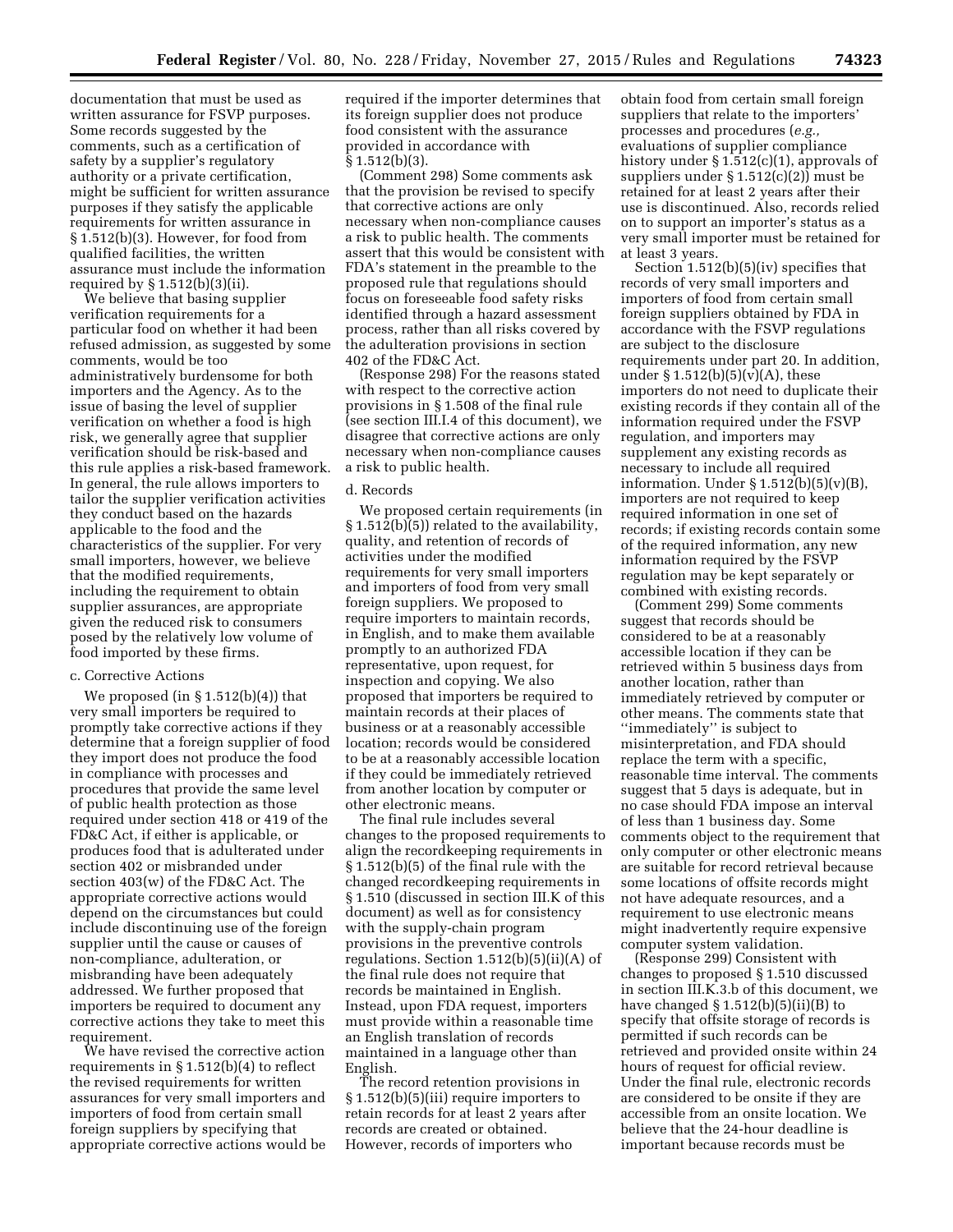available to FDA investigators during inspections. We do not believe it is reasonable for an inspection to be put on hold for 5 business days so that an importer can acquire the necessary records. However, the provision no longer specifies retrieval by computer or other electronic means; an importer could use a non-electronic means (*e.g.,*  courier service) to retrieve and provide records onsite.

(Comment 300) Some comments request that the regulations specify that there is no requirement for compliance with any part of part 11.

(Response 300) The final rule includes a provision (§ 1.512(b)(5)(iv)) specifying that electronic records that are established or maintained to satisfy the requirements of § 1.512 are exempt from the requirements of part 11.

## 3. Other Concerns Regarding the Modified Requirements

### a. Withdrawal of Eligibility

(Comment 301) One comment expresses concern that the modified requirements for very small importers do not include a provision on withdrawal of eligibility for the exemption, as there is in the preventive controls regulations. The comment asks that we consider adding the ability to withdraw eligibility from an importer that imports food that causes an illness outbreak.

(Response 301) We do not believe such a provision is necessary, given the risk-based nature of the eligibility criteria for these modified requirements and our existing enforcement tools in the imports arena. For example, if an importer imports food that causes an illness outbreak, we can place the importer on import alert, as appropriate, among other options to ensure the safety of the food.

## b. Identifying Very Small Importer Eligibility at the Time of Entry

(Comment 302) Some comments say that exemptions and exceptions to the FSVP requirements, including the proposed modified requirements for very small importers and importers of food from very small foreign suppliers, should be identified at the time of entry by using an exemption/exception code, similar to the structure in place under the prior notice regulations.

(Response 302) We are planning to establish data elements that can be submitted at the time of entry to identify shipments that are exempt from the FSVP regulation or, as with very small importers and importers of food from certain small foreign suppliers, subject to modified FSVP requirements.

# c. Compliance Period

(Comment 303) Some comments ask that we consider giving very small importers and importers of food from very small foreign suppliers more time, beyond the 3 years proposed, to comply with the requirements. Some comments suggest 5 years.

(Response 303) We do not believe that the modified requirements are sufficiently onerous to justify a longer compliance period for very small importers or importers of food from small suppliers. With respect to the compliance period for all importers, we are aligning the FSVP regulation with the compliance dates of the supplychain program provisions in the preventive controls regulations, to the extent feasible. For more discussion about the applicable compliance dates, see section IV of this document.

## d. Outreach

(Comment 304) Some comments ask that we commit to engaging in capacity building and education to help improve the knowledge and performance of very small entities, particularly for very small importers.

(Response 304) We are committed to stakeholder engagement throughout the implementation of FSMA. We plan to issue several guidance documents to assist entities in complying with the new FSMA regulations, including a general guidance document on FSVPs. We intend for this guidance to include recommendations on compliance with the modified requirements for very small importers and importers of food from small foreign suppliers. We will develop and issue these guidances in accordance with our good guidance practice regulation, which establishes criteria for when we issue a guidance document as an initial draft, invite public comment, and prepare a final version of the guidance document that incorporates suggested changes, when appropriate (21 CFR 10.115(g)). In addition, we plan to develop training materials to assist importers in complying with the requirements of this rule.

With respect to capacity building, we issued a comprehensive plan to expand the technical, scientific, and regulatory food safety capacity of foreign governments and their respective food industries in countries from which foods are exported to the United States in accordance with section 305 of FSMA in 2013 (Ref. 15). We anticipate that this plan will provide a strategic framework for our capacity-building efforts over the next several years.

# *N. Importing a Food From a Foreign Supplier in a Country With an Officially Recognized or Equivalent Food Safety System (§ 1.513)*

We proposed to establish alternative FSVP requirements for food from foreign suppliers in countries whose food safety systems FDA has officially recognized as comparable or determined to be equivalent to that of the United States, when certain conditions are met. These provisions would allow the importation of such food without being subject to most of the standard FSVP requirements.

Proposed § 1.513(a) specified that the importation of food from a foreign supplier in, and under the regulatory oversight of, a country whose food safety system FDA has officially recognized as comparable to that of the United States, or that FDA has determined to be equivalent to that of the United States, would be subject to modified FSVP requirements when certain conditions are met and documented. The proposed conditions (stated in proposed  $\S 1.513(b)(1)$ ) were the following:

• The foreign supplier must be in, and under the regulatory oversight of, a country whose food safety system FDA has officially recognized as comparable or determined to be equivalent to that of the United States; and

• The food must be within the scope of the relevant official recognition or equivalency determination.

Proposed § 1.513(b)(1) also specified that these conditions be documented before importing a food from the foreign supplier and annually thereafter.

Under proposed § 1.513(b)(2), when those conditions were met, the importer would have the option of complying with modified FSVP requirements. Under such modified requirements, the importer would be required to determine and document whether the foreign supplier of the food was in good compliance standing with the food safety authority of the country in which the foreign supplier is located. Importers would be required to continue to monitor whether the foreign supplier is in good compliance standing and promptly review any information obtained. If the information indicated that food safety hazards associated with the food are not being adequately controlled, we proposed that the importer would be required to take prompt corrective action, which would depend on the circumstances but could include discontinuing use of the foreign supplier. We also proposed to require that these importers document any corrective actions. If an importer met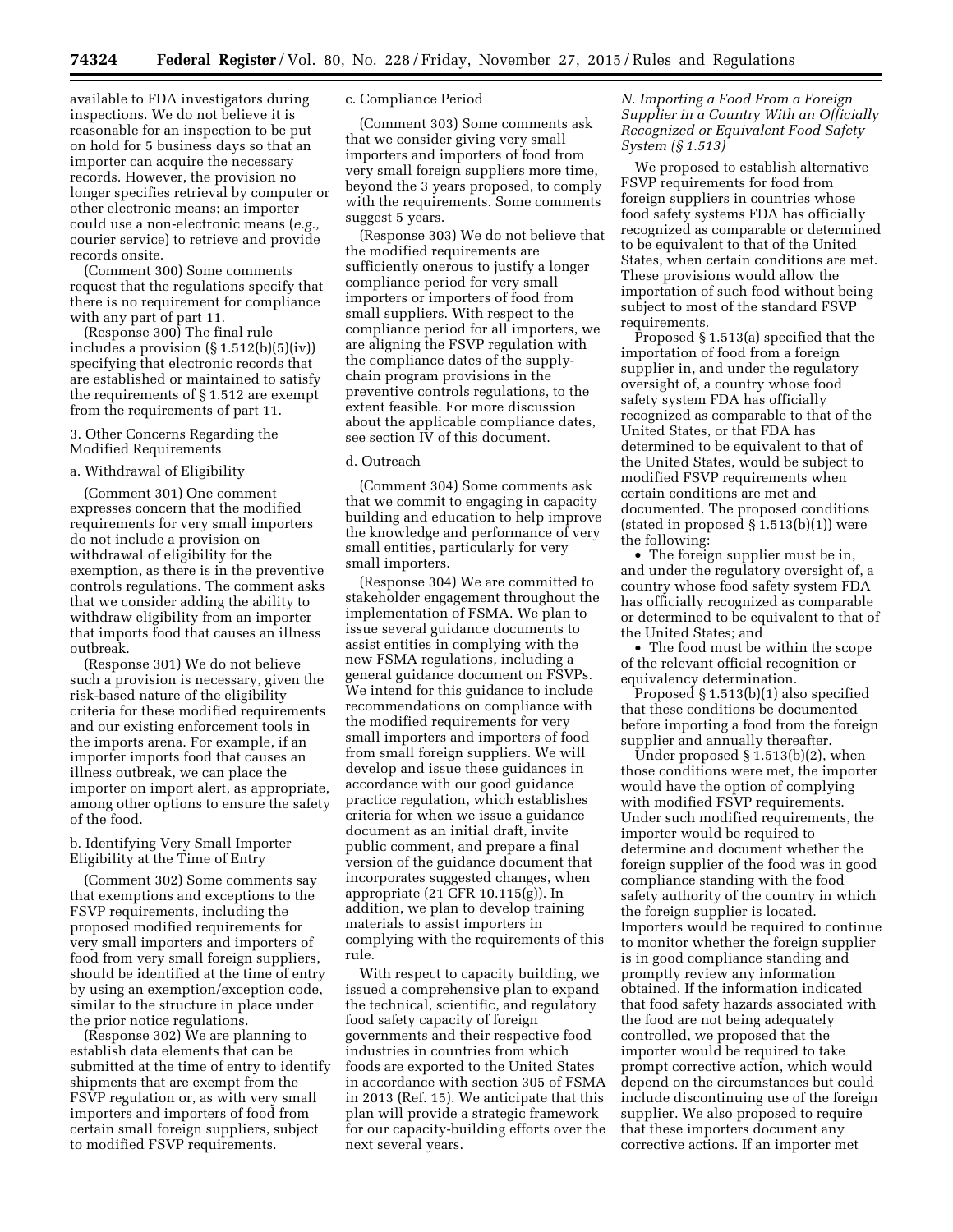those conditions and requirements for a food, the importer would not be required to comply with most of the proposed FSVP requirements (*e.g.,* for hazard analysis, compliance status review, supplier verification activities). (However, for the reasons stated in section III.D of this document, we conclude that it is appropriate to require these importers to use a qualified individual to perform the tasks required under § 1.513 of the final rule.) But we proposed that these importers would be required to comply with the requirements concerning identification of the importer at entry and recordkeeping.

In the preamble to the proposed rule, we discussed how these proposed modified requirements were consistent with a risk-based approach to food safety, which includes leveraging the regulatory efforts of food safety authorities in foreign countries. We discussed our systems recognition initiative, under which we are conducting assessments of foreign food safety systems to determine whether they provide similar protections to those offered under the U.S. system and a similar level of oversight and monitoring. The systems recognition process, which is described on our Web site at *[http://www.fda.gov/food/](http://www.fda.gov/food/internationalinteragencycoordination/ucm367400.htm) [internationalinteragencycoordination/](http://www.fda.gov/food/internationalinteragencycoordination/ucm367400.htm) [ucm367400.htm](http://www.fda.gov/food/internationalinteragencycoordination/ucm367400.htm)* (Ref. 16), involves a comprehensive review of a country's food safety system by FDA scientists, auditors, and investigators, along with use of a food safety authority selfassessment tool (currently in draft form) called the International Comparability Assessment Tool (ICAT), to determine whether a country has a food safety system that is comparable to that of the United States.

As stated in the preamble to the proposed rule, the systems recognition review process consists of two principal stages. After satisfactory completion of a review of a country's ICAT submission, audit teams from FDA, including persons specializing in particular highrisk commodities, will perform an incountry assessment to verify the implementation of programs and measures as outlined in the ICAT submission. The assessment provides an objective and comprehensive means of assessing the foreign food safety system. FDA will only enter into a systems recognition arrangement with a foreign government if we are confident that the oversight of the foreign food safety authority is sufficiently rigorous and reliable that it can ensure that food produced in that country is as safe as food produced in the United States.

After FDA enters into a systems recognition arrangement with another food safety authority, we will maintain an ongoing dialogue and hold annual consultations to determine whether any substantial changes in the country's food safety system have developed to ensure that the country's food safety system continues to be comparable. Although we are still developing the systems recognition process, we plan to reevaluate the operation and status of each arrangement every 5 years, including reviewing changes in a country's food safety system and conducting system audits as needed.

We requested comment on the appropriateness of our proposed modified FSVP requirements for food imported from a country with a comparable or equivalent food safety system, including the proposed conditions and modified FSVP requirements that would be applicable to such imported food. In addition, in light of the possible inclusion of supplier verification provisions for raw materials and other ingredients in the preventive controls regulations, we requested comment on whether the modified requirements should apply to the importation of raw materials and other ingredients.

# 1. Appropriateness of the Modified Requirements

We received comments supporting and opposing the proposed modified FSVP requirements for food from foreign suppliers in countries with comparable or equivalent food safety systems. As discussed in the following paragraphs, we conclude that the modified provisions are an appropriate component of risk-based foreign supplier verification requirements. However, for the reasons described in the following paragraphs, we conclude that it is appropriate to limit the scope of the modified provisions to imported food that will not be further manufactured/processed in the United States, including packaged food products and fresh produce intended for consumption without further commercial manufacturing/processing. This change will ensure that food from foreign suppliers in countries whose food safety systems we have officially recognized as comparable or determined to be equivalent to that of the United States will be subject to supplier verification under the FSVP regulation in the same circumstances that food from domestic suppliers will be subject to supplier verification under the preventive controls regulations.

(Comment 305) Several comments express support for the application of

modified FSVP requirements for importing a food from a country with a comparable or equivalent food safety system. These comments maintain that the requirements are consistent with a risk-based approach to food safety that avoids unnecessary expenditure of verification resources by incorporating the regulatory efforts of foreign food safety authorities. With respect to the importation of raw materials and other ingredients, some comments support applying the modified requirements to these products.

On the other hand, some comments oppose the modified provisions, asserting that supplier verification is needed to provide adequate assurance of safety regardless of the regulatory environment in the country in which a food is produced. The comments assert that just because a country's food safety system has been deemed comparable does not mean that the system operates perfectly all the time. The comments express concern that under the modified provisions not all foreign suppliers would be held to the same standards that apply to domestic producers.

(Response 305) We conclude that the application of the modified FSVP requirements for imports of food from foreign suppliers in countries with a food safety system officially recognized as comparable or determined to be equivalent is consistent with a modern, risk-based approach to food safety. As previously stated, the systems recognition process provides for a thorough and rigorous assessment of whether the food safety system in a foreign country provides similar protection to that provided to consumers under the U.S. system. We believe that the production of food by a foreign supplier in good compliance standing with a food safety authority implementing a system that FDA has deemed comparable or equivalent to the U.S. system will provide adequate assurance of safety and make supplier verification by importers unnecessary. Thus, importation of food under these modified provisions should reduce the regulatory burden on importers while still providing assurance that the food will be produced consistent with U.S. standards.

However, we conclude that the scope of the modified requirements for food from countries with comparable or equivalent food safety systems must be revised with respect to raw materials and other ingredients. Supplier verification for raw materials and other ingredients is an important part of a preventive approach to food safety. Through supplier verification, the entity receiving raw materials or other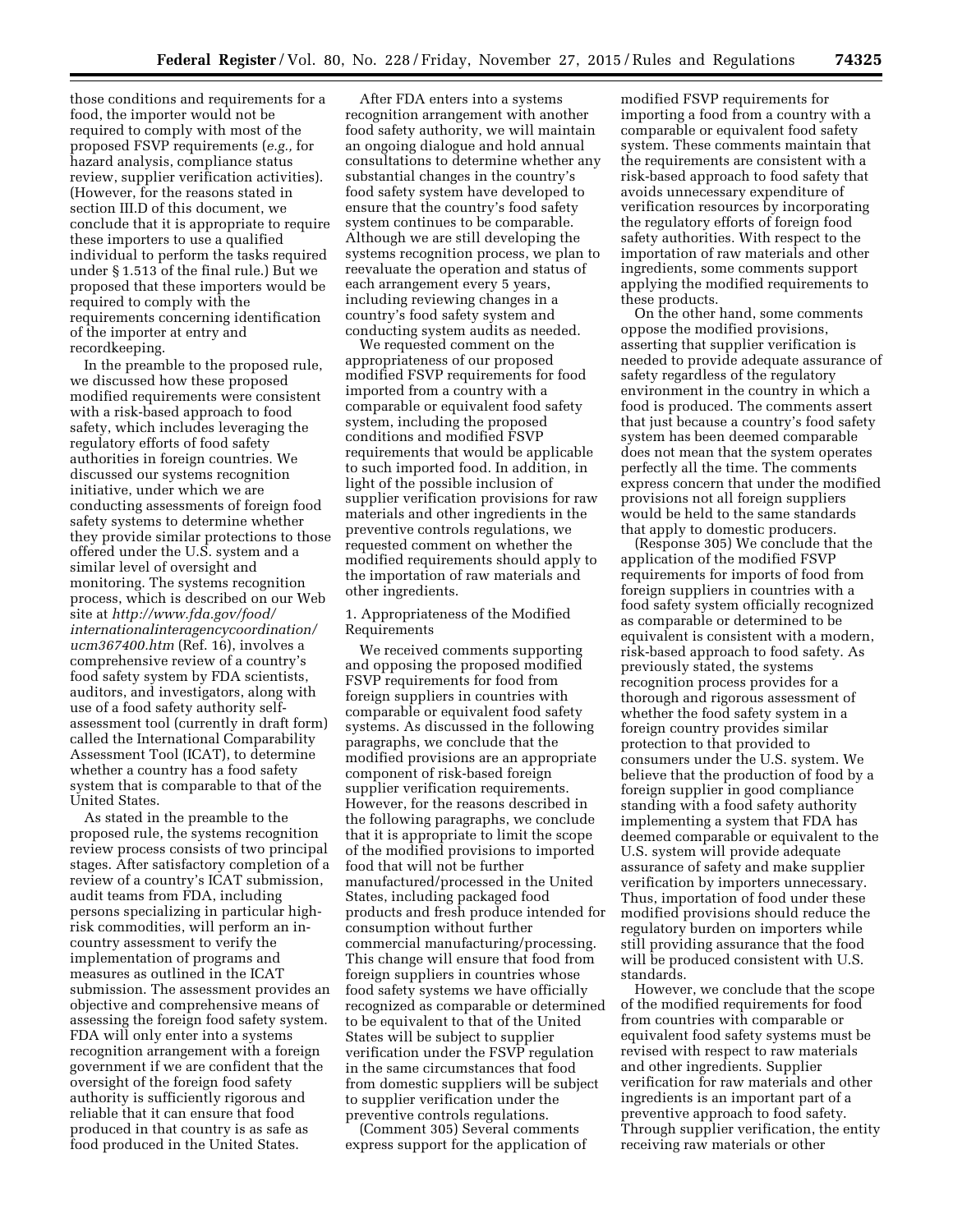ingredients from a supplier can help ensure that the supplier (or a supplier to the supplier) has implemented controls to significantly minimize or prevent known or reasonably foreseeably hazards in the raw material or other ingredients. As a result of these considerations, we have finalized requirements for supplier verification in the preventive controls regulations even for suppliers that operate under the U.S. food safety system. Under the preventive controls regulations, receiving facilities that obtain raw materials or other ingredients from either domestic or foreign suppliers will, under certain circumstances, need to have a supply-chain program that includes the performance of supplier verification activities.

We believe that verifying foreign suppliers of raw materials and other ingredients is as important to food safety as verifying domestic suppliers, and that where the supplier operates and the nature of government oversight does not change the need for supplier verification requirements. In other words, supplier requirements are important when food is produced in the United States, when it is produced in foreign countries whose food safety systems FDA has not officially recognized as comparable or determined to be equivalent, and when it is produced under food safety systems that FDA has found to be comparable or equivalent. When a supplier has not controlled a hazard requiring a control, the entity receiving that food can help ensure that the hazard is controlled before there is a finished product to be distributed to consumers—regardless of whether the supplier is located domestically or in a foreign country.

The U.S. food safety system requires that hazards be significantly minimized or prevented in finished food products, and the same will be the case for the food safety system in any country that FDA officially recognizes as comparable or determines to be equivalent. When food that does not require further manufacturing/processing is imported from foreign suppliers in good compliance standing in those countries, we do not believe that there will be significant public health benefit in an importer conducting verification that the supplier's hazards have been significantly minimized or prevented. In those circumstances, we will have confidence that the food safety system of the foreign supplier's country adequately requires the control of hazards for which controls are needed. Furthermore, we do not see a reason for the FSVP regulation to permit imports of raw materials and other ingredients

under the modified requirements for food from countries with comparable or equivalent food safety systems while raw materials and other ingredients would be subject to supplier verification under the preventive controls regulations. Therefore, § 1.513(a)(2) of the final rule specifies that the modified provisions apply only to food that is not intended for further manufacturing/ processing, including packaged finished food products and RACs that will not be commercially processed further before consumption.

(Comment 306) Several comments maintain that we should exempt U.S. producers that are in good compliance standing with FDA from the supplier verification requirements in the preventive controls regulations. These comments assert that if domestic manufacturers are subject to supplier verification requirements under the preventive controls regulations while importers of food from countries with comparable or equivalent food safety systems are exempt from most FSVP requirements, this would result in imported food being subject to less oversight than domestic food.

(Response 306) As discussed previously, § 1.513(a)(2) of the final rule provides that supplier verification of raw materials and other ingredients is treated the same under the FSVP and preventive controls regulations by limiting the applicability of the modified provisions on food from countries with comparable or equivalent food safety systems to food that will not be subject to further manufacturing/ processing. Further, we believe, as stated previously, that supplier verification of raw materials or other ingredients is important regardless of whether the food is produced by domestic or foreign suppliers. Such verification allows the facility receiving the raw material or other ingredient to take steps, when necessary, to control hazards requiring a control that have not been controlled by the supplier.

(Comment 307) Some comments suggest that there is an inconsistency with the provisions of proposed §§ 1.513 and 1.506(d)(5). As discussed in section III.G.4 of this document, proposed § 1.506(d)(5) would permit an importer to rely on an inspection of a foreign supplier that is conducted by the food safety authority of a country whose food safety system we had officially recognized as comparable or determined to be equivalent, as a substitute for conducting a required onsite audit of the foreign supplier. The comments assert that this provision is superfluous because proposed § 1.513 would relieve

the importer of the obligation to conduct an onsite audit of the foreign supplier.

(Response 307) We do not agree. As stated previously, the modified provisions in § 1.513 of the final rule apply only to food that will not be commercially processed further in the United States. However, under § 1.506(e)(1)(i)(E)(*2*) of the final rule, an importer of a raw material or other ingredient from a country with a comparable or equivalent food safety system may substitute an inspection by the food safety authority for an onsite audit of the foreign supplier of the raw material or other ingredient provided that certain conditions are met. In addition, the provisions allowing substitution of an inspection for an onsite audit do not require documentation that the foreign supplier is in good compliance standing with the food safety authority in a country with a comparable or equivalent food safety system, which is required for importing food under the modified provisions in § 1.513. Consequently, we conclude that there are circumstances under which an importer of food from a country with a comparable or equivalent food safety system might wish to rely on the results of an inspection conducted by the food safety authority of that country in accordance with § 1.506(e)(1)(i)(E)(*2*).

## 2. Systems Recognition Process

Several comments request changes to, or clarification of, our systems recognition process, while some comments request a change to proposed § 1.513 to address a concern about the systems recognition process.

(Comment 308) Some comments request that we clarify and simplify the process of making systems recognition determinations. Some comments, noting their understanding that the systems recognition approach will allow FDA to prioritize its inspection and surveillance activities according to risk, ask that we more clearly show the benefits for exporting countries under the approach to increase the incentive for participation in systems recognition.

(Response 308) The systems recognition initiative is a food safety regulatory cooperation program and it is not intended to be a program for the promotion of trade or market access. Systems recognition is a regulator-toregulator program that allows FDA to take into account the role of food safety systems of exporting countries in our risk-based decision making regarding inspections, monitoring, admissibility, and follow-up when food safety incidents occur. As a regulatory coordination program, systems recognition embraces cooperation in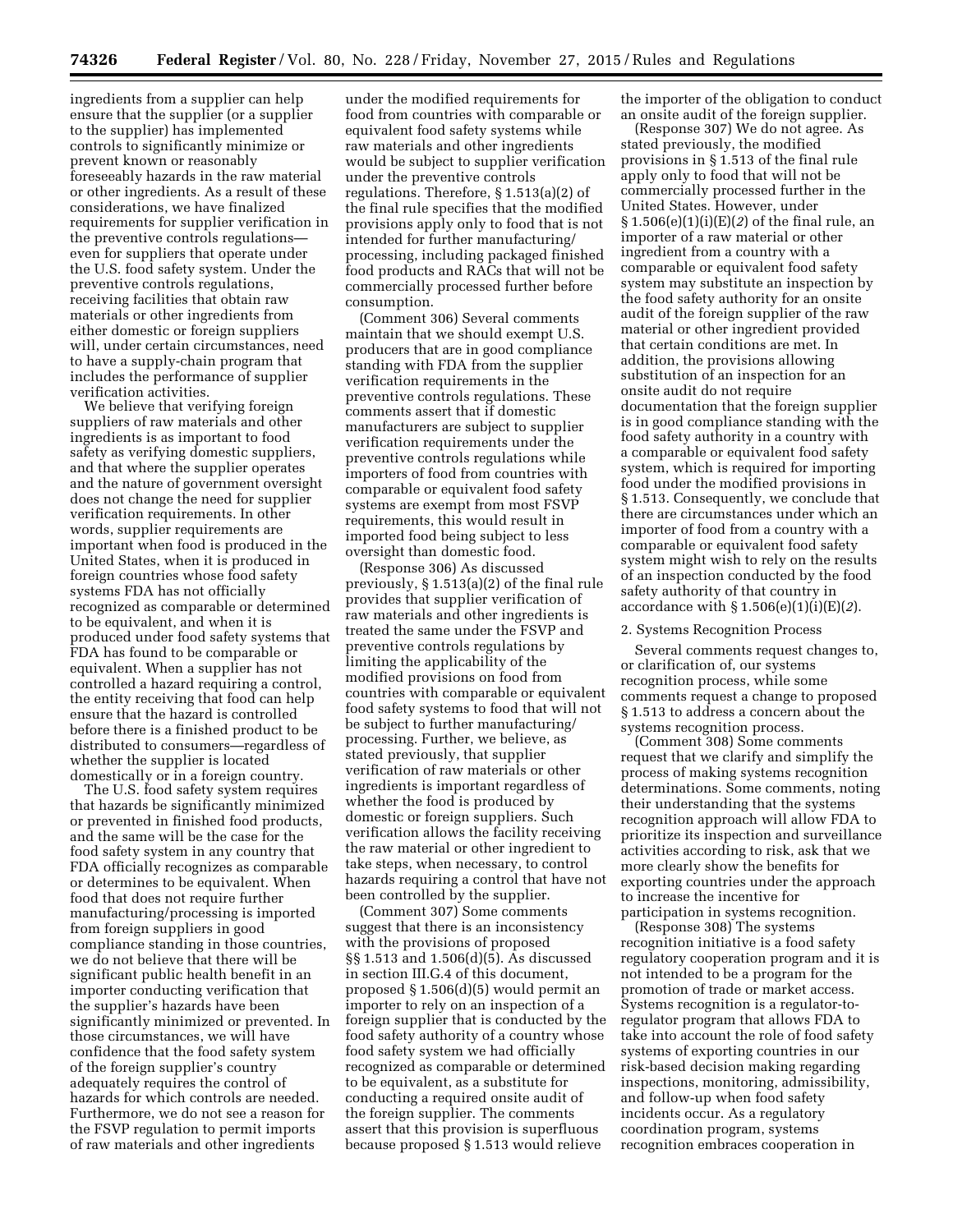many areas such as research, capacity building with third countries, and outbreak response.

We are using systems recognition as a tool to determine when we can rely on the implementation of science-based food safety programs by foreign regulatory authorities and take action based on information provided by such authorities. However, we note that the systems recognition program is based on the principle that foreign food producers can meet U.S. food safety requirements by providing assurances that these foods are produced according to the food safety standards of a country whose food safety system we have found to be comparable or equivalent. Therefore, it is appropriate, under § 1.513 of the final rule, to exempt from the application of most FSVP requirements certain food from foreign suppliers that are in good compliance standing with the food safety authority of a country whose food safety system we have found to be comparable to ours as a result of a systems recognition assessment.

(Comment 309) One comment requests that we revise proposed § 1.513(b) to replace ''country'' with ''country or entity'' in the phrase ''country with an officially recognized or equivalent food safety system'' to recognize that, in addition to individual countries, entities such as the EU might also be the subject of a food safety systems recognition agreement. This comment also asks that we establish a transition program or grace period for countries that are undergoing systems recognition evaluation so that exports from those countries are not subject to the full range of FSVP requirements while FDA conducts its evaluation.

(Response 309) We appreciate that the EU plays an important role in coordinating the food safety policy of its Member States. However, within the EU the food safety agencies of the national governments of the Member States are responsible for enforcing the feed and food safety laws and implementing official controls for food safety through all stages of production, processing, and distribution (Ref. 17). In that context, we are continuing to evaluate and consider how to best address the functions and processes of both the EU and its Member States. We do not believe that it is necessary to revise § 1.513(b)(1) as requested to address this aspect of our systems recognition review.

We also decline to apply modified FSVP requirements to importers of food from countries that are undergoing, but have not completed, a systems recognition assessment. Applying such requirements to systems recognition

candidates before we have completed the evaluation process would prejudge the outcome of the process.

(Comment 310) Some comments request that we rapidly expand the list of countries participating in the systems recognition program so that it includes the major trading partners of the United States. These comments assert that a systems recognition program covering the United States' largest trading partners would significantly reduce burdens on food importers.

(Response 310) We are transitioning the systems recognition program from the pilot phase to the implementation phase. During this transition we will be addressing modifications of our internal procedures and training of FDA personnel involved in systems recognition determinations. As a result, we will be applying more resources to the program in response to requests for recognition from additional countries. As we gain more experience with the systems recognition program, we expect to improve the efficiency of the review process. However, because there is variation in the level of maturity of food safety systems in countries around the world, not all countries are likely to qualify to participate in the systems recognition program.

(Comment 311) One comment asserts that in selecting countries to review under the systems recognition process, FDA will be biased towards countries with legal systems and official languages that are similar to those of the United States, making it difficult for other countries to obtain systems recognition status.

(Response 311) We do not agree. We are administering the systems recognition pilot program through a transparent and objective science-based evaluation of the food safety systems of the candidate countries. We will continue to provide information and opportunities for stakeholder input as the program transitions from the pilot stage to the full implementation stage.

(Comment 312) Some comments assert that FDA should only make equivalency determinations and not systems recognition determinations. One of these comments maintains that equivalency determination is a more robust approach than systems recognition for determining whether the United States can rely on another country's food safety system.

(Response 312) We do not agree. Both equivalence and systems recognition have unique aspects, but both can be considered robust enough to satisfy the objectives of the FSVP regulations, which include several methods for an importer to achieve compliance.

Systems recognition, in particular, involves a sufficiently rigorous analysis of the food safety system of the foreign country so that it is appropriate to include it as an alternative.

3. Commodity-Specific Arrangements With FDA

In the proposed rule, we requested comment on what FSVP requirements might be appropriate for food imported from countries whose food safety authorities have entered into commodity-specific arrangements or agreements with FDA.

(Comment 313) Several comments support the idea of having commodityspecific systems recognition arrangements. These comments assert that there are certain countries with excellent food safety systems for specific products. The comments suggest that limiting compliance assurance to these specific products rather than requesting equivalence for all food products should be sufficient and appropriate in certain cases. The comments ask that we publish a listing of all commodity/country arrangements for specific food sectors within countries that can demonstrate equivalent public health protection with respect to the listed commodities. Some comments ask that we consider products that are already covered under bilateral memoranda of understanding (MOUs), such as FDA's agreement with Mexico regarding cantaloupe, as subjects for future commodity-specific systems recognition agreements.

(Response 313) We are considering whether and how best to develop commodity-specific recognition programs. In considering the best path forward, we are aware that, although a country's overall food safety system may not be comparable to that of the United States for FDA-regulated products, the country might be able to successfully demonstrate that a specific production practice or set of practices for a particular food or foods provides the same level of public health protection for a specific measure or a set of measures as described in FDA regulations. At the same time, we know that an evaluation of an overall food control system allows for intensive and extensive review of many components of that safety system. We will provide opportunities for stakeholder input as we continue to consider whether and how to recognize programs for specific commodities when a country demonstrates that their programs provide the same level of public health protection as those being applied to food production in the United States. If we establish commodity-specific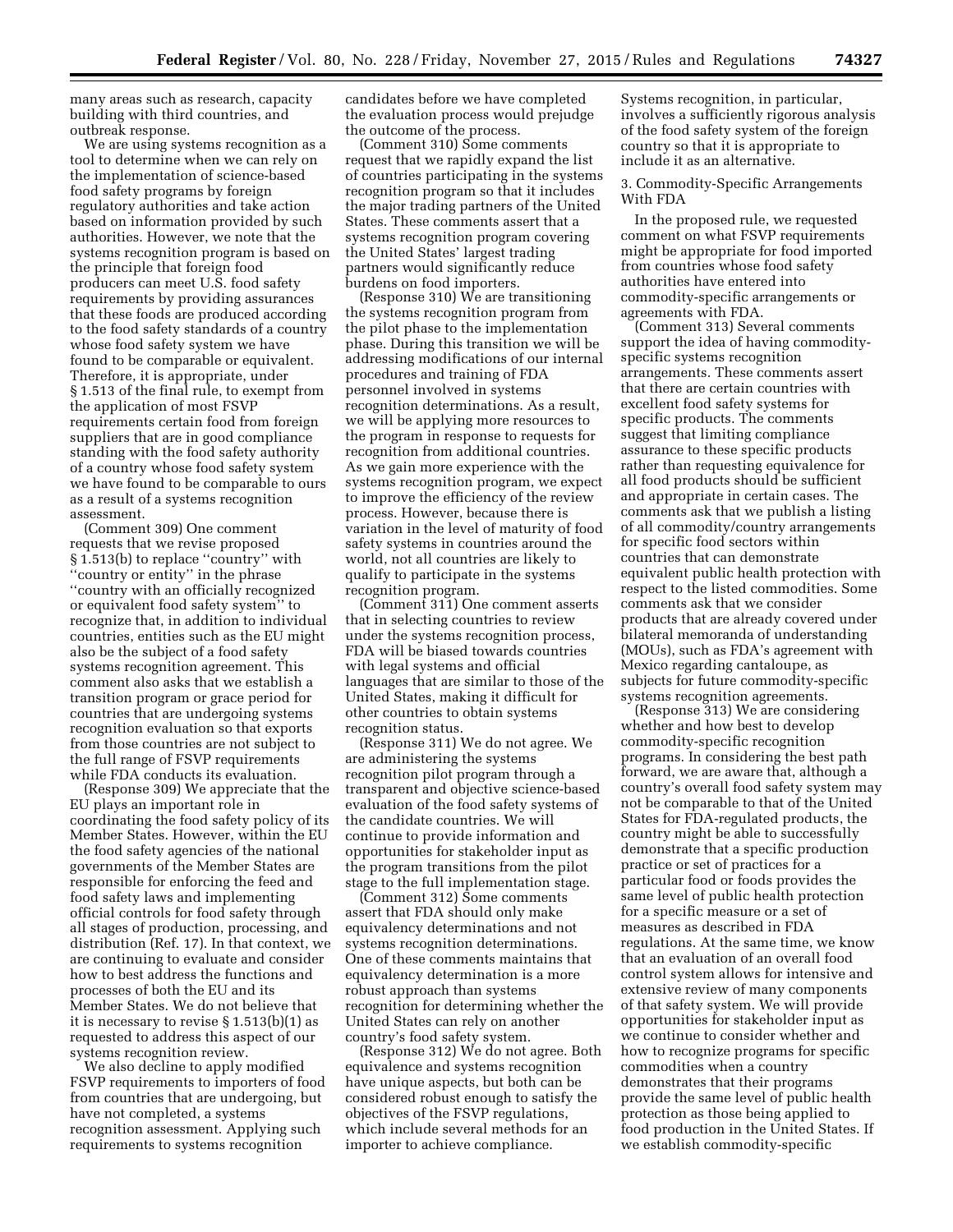arrangements in the future, we will provide information about such arrangements on our Web site.

(Comment 314) One comment suggests that FDA base an equivalence determination on an evaluation of the official food safety control system of the exporting country by investigating the food safety control systems of a specific number of suppliers in the exporting country.

(Response 314) We agree that consideration of the food safety control systems of exporting suppliers might be a relevant factor in an equivalence determination. However, more important to this determination would be the quality and strength of the foreign authority's food safety operations.

## *O. Consequences of Failure To Comply With FSVP Requirements (§ 1.514)*

We proposed to codify in the FSVP regulation certain FSMA provisions related to the consequences of failing to comply with the FSVP requirements. In accordance with section 801(a) of the FD&C Act, we proposed to specify, in § 1.514(a), that an article of food is subject to refusal of admission under section 801(a)(3) of the FD&C Act if it appears that the importer of the food fails to comply with the FSVP regulations with respect to that food. Proposed § 1.514(a) further states that if an article of food has not been sold or consigned to a person in the United States at the time the food is offered for entry into the United States, the article of food may not be imported into the United States unless the foreign owner or consignee has designated a U.S. agent or representative as the importer for the purposes of the definition of ''importer'' in § 1.500. In accordance with section 301(b) of FSMA, we proposed to specify, in § 1.514(b), that the importation or offering for importation into the United States of an article of food by an importer without having an FSVP that meets the requirements of section 805 of the FD&C Act, including the FSVP regulation, is prohibited under section  $301$ ( $zz$ ) of the FD&C Act.

In the final rule, we are making certain changes to the regulatory text for these provisions. Specifically, in § 1.514(a) we are changing the phrase ''has not been sold . . . to'' to ''is not owned by'' in accordance with the changes we made to the definition of ''importer'' in § 1.500. Another change we are making to § 1.500 also is relevant to these provisions. As discussed in section III.A.11 of this document, we are adding a clarification to the definition of importer in § 1.500 stating that a designation of a U.S. agent or representative by a foreign owner or

consignee of a food (when there is no U.S. owner or consignee at the time of entry) must be confirmed in a signed statement of consent that the U.S. agent or representative agrees to serve as the importer under the FSVP regulation. In cases where there is no such signed statement of consent, there would not be a valid designation of a U.S. agent or representative for purposes of the definition of importer in § 1.500. In those circumstances, food offered for entry into the United States may be refused admission under § 1.514(a). We might ask the foreign owner or consignee that is exporting the food to provide us with the signed statement if any questions arise about whether the person designated as the U.S. agent or representative in fact agreed to serve in that role.

(Comment 315) One comment states that FDA should share with port officials from relevant agencies information on refusals of admission due to an importer's failure to comply with the FSVP regulation. The comment also suggests that we take steps to ensure that importers do not ''port shop'' to gain entry after previously being denied.

(Response 315) We currently post information related to all admission refusals on our Web site. In addition, we share information on refusals with CBP, relevant partner government agencies (PGAs), and State officials as appropriate. Once compliance with the FSVP regulation is required, this information might include refusals related to non-compliance with the regulation.

In addition, we believe that the FSVP regulation will provide us with tools to respond to any inappropriate ''port shopping.'' Under § 1.509(a) of the final rule, the name, electronic mail address, and unique facility identifier identifying the importer must be provided electronically when filing entry with CBP for each line entry of food product offered for importation into the United States. Because we will have information about individual importers, we will be able to identify shipments linked to those importers. We plan to use this information to respond to any inappropriate ''port shopping'' that importers might attempt. In addition, in appropriate situations, when we identify violations with respect to products, shippers, and/or importers, we may place the products, shippers, and/or importers on import alert. Import alerts provide guidance to FDA field staff that future shipments appear violative within the meaning of applicable FD&C Act provisions. Based on information in an import alert, field

staff might detain products in shipments without physical examination. Detention without physical examination places the burden on the importer to demonstrate that each shipment is in compliance. When products, shippers, and/or importers are included on an import alert, this prompts the FDA district office to flag relevant shipments involving these products and entities. Flagging such shipments makes ''port shopping'' less likely to be successful.

(Comment 316) One comment asks that we provide importers with a means to pose questions or request secondary consideration of shipment refusal due to FSVP non-compliance. One comment suggests that we develop procedures for informing foreign suppliers (and presumably importers) how they can obtain entry for future shipments following an admission refusal.

(Response 316) Importers will be able to use existing procedures to resolve matters related to non-compliance with the FSVP regulation. Under § 1.514(a), an article of food is subject to refusal of admission under section 801(a)(3) of the FD&C Act if it appears that the importer of that food fails to comply with the FSVP regulation with respect to that food. If there appears to be a violation, we might issue a Notice of Detention and Hearing specifying a place and period of time in which testimony may be introduced either verbally or in writing concerning the detention to prove compliance with the regulatory requirements. Throughout this process, the importer may contact the local District compliance office to ask questions.

To the extent that the second comment is asking about procedures for removal of food from detention without physical examination under an import alert due to FSVP non-compliance, existing procedures are likely to be applicable. An importer is placed on detention without physical examination because information indicates the appearance of a violation of an applicable provision of the FD&C Act. Our decisions to remove an importer from an import alert are based on evidence establishing that the conditions that gave rise to the appearance of a violation have been resolved and we have confidence that future entries will be in compliance with the relevant FD&C Act requirements. FDA import alerts often provide guidance about removal from the import alert, in particular how to remove the appearance of a violation. If we place any importers on import alert for FSVP violations, we plan to provide information in the import alert about achieving removal from the alert.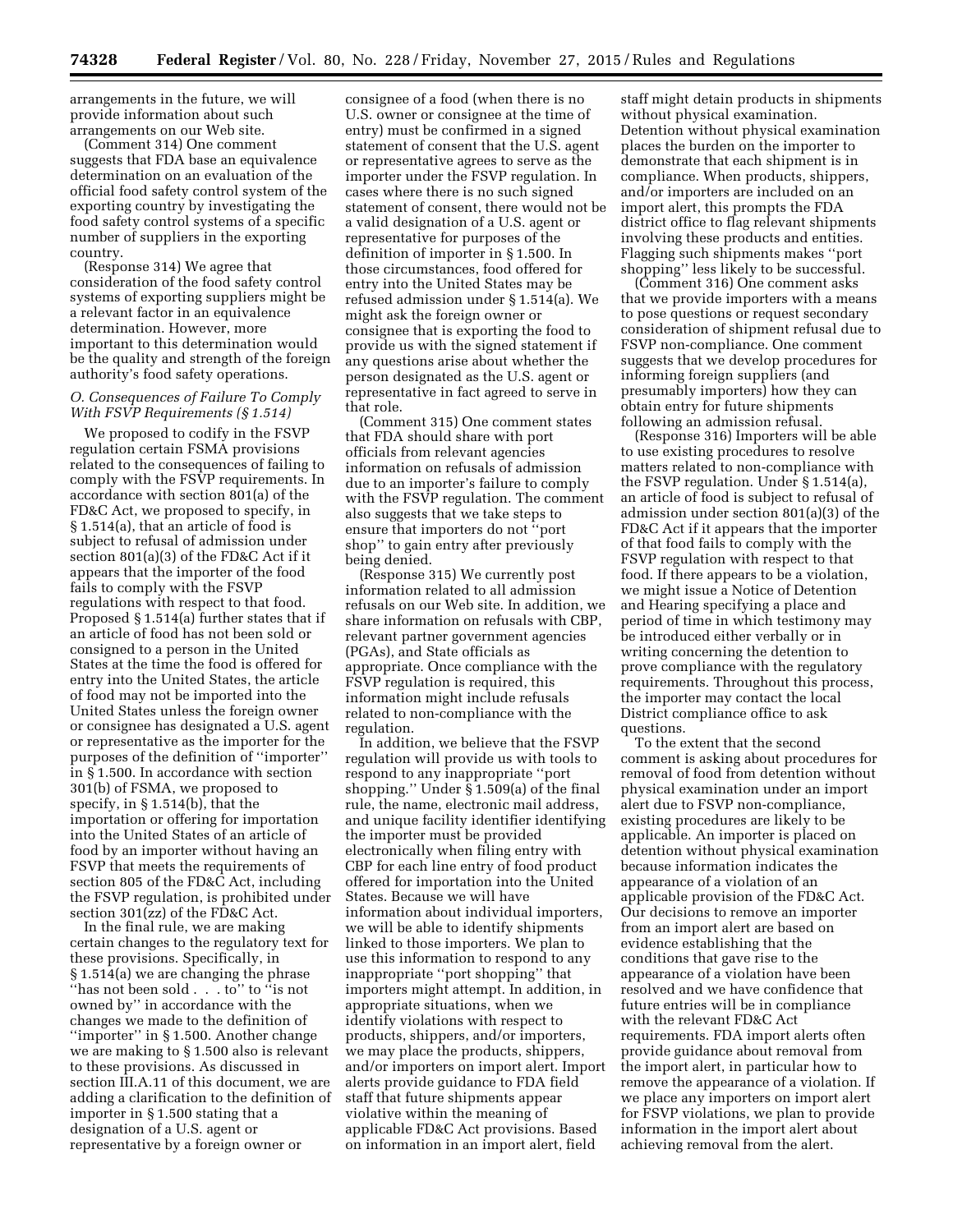Depending on the nature of the violations at issue, that guidance may specify that we might require reviewing the records of the importer before granting removal. However, this review might not always be necessary.

(Comment 317) One comment states that FDA might sample an imported food and determine that it is adulterated or misbranded even though the importer is meeting all FSVP requirements. The comment states that although the food itself would be subject to detention or refusal, it is not clear what action the Agency would pursue regarding the importer's FSVP. The comment suggests that we explain what action we might take, such as conducting a follow-up inspection of the importer or directing the importer to revise its FSVP as needed to address inadequacies.

(Response 317) We agree that it is possible that we might find, based on an examination of samples or otherwise, that an importer's food appears to be adulterated, even in circumstances in which we had found the importer to be in compliance with the FSVP requirements during our most recent review of the importer's records. In such circumstances, we may take appropriate action in response to any such finding of an appearance of a violation, including, where appropriate, detention and subsequent refusal of admission of the food. Any finding that imported food appears to be adulterated may require the importer to take appropriate corrective action under § 1.508 to ensure that its foreign supplier produces food consistent with the applicable requirements of the FD&C Act. The importer also might need to modify its FSVP for the food to provide adequate assurance of the food's safety. Depending on the circumstances, we might determine that we should inspect the importer to assess its compliance with the FSVP regulation and, potentially, place the importer, the food, and/or its foreign supplier on import alert. However, we realize that there are circumstances in which the finding of adulteration in any particular shipment might not necessarily mean that the importer is in violation of the FSVP regulation.

To the extent that the comment is addressing circumstances in which the hazards in a food are controlled after importation, those circumstances are addressed, in part, in section III.H.2 of this document. As explained in that section, under § 1.507 in the final rule, importers are not required to conduct an evaluation under § 1.505 or supplier verification activities under § 1.506 under specified circumstances. For instance, importers are not required to

conduct § 1.505 evaluations or § 1.506 activities if they demonstrate and document that they rely on their customer to ensure that the identified hazard will be significantly minimized or prevented, or that they rely on a customer to provide assurance that the food will be processed to control the identified hazard by an entity in the distribution chain subsequent to the customer, and that other specified requirements are satisfied (§ 1.507(a)(2) through  $(4)$ ). In addition,  $\S 1.502(c)(1)$ deems in compliance with most of the FSVP requirements an importer that is a facility subject to the preventive controls regulations that is implementing preventive controls for the hazards in the food in accordance with those regulations.

(Comment 318) One comment suggests that food from a foreign supplier for which FDA has refused admission under § 1.514(a) should be located and placed under embargo or ''stop sale,'' adding that FDA should work with State and local government authorities in this effort whenever possible.

(Response 318) Under section 801(a)(3) of the FD&C Act, food that is refused admission under section 801(a) must be exported or destroyed within 90 days after its refusal. If, after a reasonable time, FDA has not received notification of exportation or destruction of articles refused admission, FDA guidance for import operations recommends that FDA district offices investigate the status of the disposition. Because of the requirement to either export or destroy such food, we do not agree that there is any general need to embargo the food or place it on ''stop sale.'' However, if the need arises, we may work with State counterparts in connection with use of their ''embargo'' authority under State and/or local law. Our ability to work with States in this manner is one of the reasons we agree with the suggestion that we work with State and local government authorities when appropriate.

(Comment 319) Some comments state that, although it will be very easy for FDA to find technical infractions of the FSVP regulation, the Agency should focus more on infractions that may be linked to food safety problems rather than violations related to paperwork or recordkeeping procedures.

(Response 319) As with all of our FSMA-related enforcement efforts, we intend to apply our FSVP enforcement resources in a risk-based manner, placing greater emphasis on violations of the regulation that are more likely to result in harm to the public health. In

considering what enforcement actions, if any, are appropriate, we expect to consider factors including the severity of the violation, the risk to public health, and the willingness of the importer to cooperate and take corrective actions. In addition, we plan to provide guidance and technical assistance to assist importers in achieving compliance.

(Comment 320) Some comments request that we establish an appeals process for disputes regarding compliance with the FSVP regulation.

(Response 320) Importers will be able to use existing procedures to challenge FDA findings regarding non-compliance with the FSVP regulation. If we cite violations of the FSVP regulation upon inspection of an importer, the importer will have the opportunity to respond to the inspectional observations, and any such inspectional observations will not represent a final Agency determination regarding compliance. In addition, if we issue a warning letter to an importer, the importer will likewise have the opportunity to respond. Generally, FDA warning letters request corrective actions and a written response within a specified period of time after the date of receipt of the letter, usually 15 working days. At our discretion, the recipient of a warning letter may be offered an opportunity to discuss the letter with FDA district officials or, when appropriate, with other FDA officials.

(Comment 321) Some comments request that we provide information on the measures we will use to assess an importer's compliance with the FSVP regulation.

(Response 321) FDA investigators may conduct inspections of importers and review importers' records. In conducting such inspections and reviews, we might consult any information and/or Agency guidance that is relevant and appropriate.

# *P. Other Issues*

We received comments on several matters related to FDA implementation and enforcement of the FSVP regulation as well as Agency outreach and training. We respond to the comments in the following paragraphs.

### 1. Implementation and Enforcement

As discussed in the following paragraphs, we received comments concerning FDA inspections of importers, the role of States in enforcing the FSVP regulation, and other implementation and enforcement issues.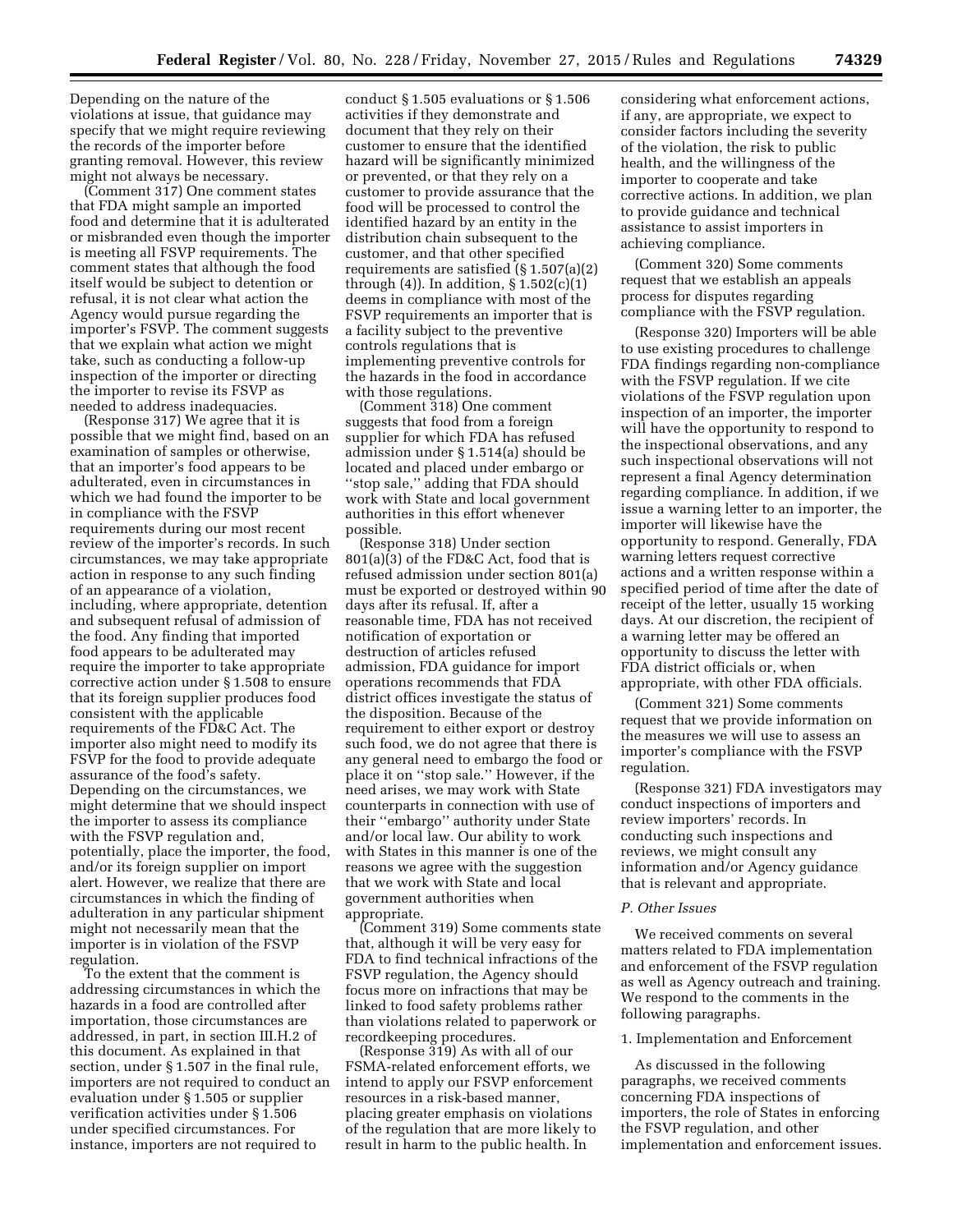a. How should FDA conduct FSVP inspections?

(Comment 322) We received many comments addressing how we should conduct FSVP inspections. Several comments ask that we provide companies with flexibility to develop their supplier verification programs. Some comments assert that FDA inspections of supplier verification programs should focus on ensuring that importers establish strong, risk-based programs that are consistently implemented and documented.

Some comments assert that FDA inspectors should focus on whether the qualified individuals responsible for developing the FSVPs have the necessary education and experience.

Some comments recommend that we assess the evaluation of hazards and suppliers, consider whether the importer properly used the evaluation to determine the appropriate supplier verification activities, and verify that the importer conducted the appropriate activities. Some comments assert that unless there is cause, we should not routinely question an importer's determinations about individual suppliers or review the food and supplier evaluations and determinations of appropriate verification activities. One comment suggests that we defer to importers in our inspection and enforcement relating to supplier verification activities.

(Response 322) We understand the need for both flexibility and accountability when conducting records reviews for compliance with the FSVP regulation. The regulation is written to provide importers with flexibility in meeting the requirements, including by determining appropriate supplier verification activities based on the risk posed by a food and the foreign supplier's performance. However, the regulation requires importers to document their procedures, determinations, and activities to allow us to assess importers' compliance.

We disagree that we should not review any particular aspect of an importer's FSVP. Because the final rule allows importers flexibility in meeting the requirements, we must assess the choices the importer makes to ensure that its FSVP adequately protects U.S. consumers from unsafe imported products. It is not our practice to defer to regulated entities in our implementation and enforcement of regulations.

However, we realize that no method of supplier verification can provide complete assurance against the emergence of foodborne illness, and

there might be circumstances in which the failure to detect or control a hazard might not necessarily mean that the importer has incorrectly analyzed the hazards, selected a ''wrong'' method of verification, or has otherwise violated the FSVP regulation. In such circumstances, however, an importer might be required to revise its procedures to be in compliance with the requirements.

(Comment 323) Some comments recommend that we conduct our inspections of FSVP activities at the central locations where such activities are carried out. Some comments suggest that we conduct targeted inspections at corporate headquarters that focus only on the importer's FSVP, because most supplier verification programs are managed at the corporate level.

(Response 323) Because the FSVP regulation requires documentation of an importer's implementation of its FSVP, our inspections will be records-based. Therefore, in the event of an in-person inspection, the inspection generally will take place where the majority of FSVP records are kept. That might be at the importer's corporate headquarters or another central location. Although § 1.509(b)(2) permits offsite storage of records, those records must be retrieved and provided onsite within 24 hours of FDA's request for review.

### b. Role of States in Enforcement

(Comment 324) Some comments ask how we will coordinate our FSVP enforcement activities with State and local agencies. Some comments assert that State and local authorities can play an important role in ensuring the effectiveness of this verification system through the inspection and surveillance of imported food products marketed to establishments routinely inspected by State and local agencies. Some comments ask that we communicate early and often with States and local authorities regarding anticipated roles, options, and resources that will be available for the implementation of this rule. Other comments suggest that we establish cooperative agreements with States explaining what type of enforcement actions we will support, how States should respond to discovered food hazards, and how we will use information reported by States. Some comments ask whether we will provide funding to State agencies to assist them in meeting inspection mandates.

(Response 324) We agree that State and local food safety regulatory authorities play an important role in helping to protect consumers from unsafe food. As previously stated, we are working through the Partnership for Food Protection to develop and implement the IFSS consistent with FSMA's emphasis on establishing partnerships for achieving compliance (see section 209(b) of FSMA). We are currently developing our compliance strategy for the FSVP regulation and are considering the role that State and local authorities can play in helping to achieve compliance.

(Comment 325) Many comments ask us to be more open and transparent with records of imported foods distributed within the States. Some comments assert that State agencies must have access to all relevant import records when a State agency discovers an adulterated product. Some comments ask that we develop a formal mechanism through which States can supply surveillance information to us so that we can better target import inspections and review problem products, companies, and countries. Other comments ask us to develop a method to allow States to efficiently access FDA records.

(Response 325) In general, we work with our State partners in enforcement actions, including coordinating actions or deferring to each other when one department has authority to act swiftly to protect the consumer. As previously stated, we are still determining the appropriate role of our State partners in FSVP implementation and enforcement.

c. Decreased Border Sampling for Food Subject to FSVP

(Comment 326) Some comments ask that we consider decreasing the sampling frequency of regular border inspections for chemical, physical, and radiological contamination of imported foods if the importer is in compliance with the FSVP regulation. These comments assert that chemical, physical, and radiological hazards are not increased during transport, unlike biological hazards.

(Response 326) We agree that the results of FSVP inspections should factor into our operations at ports of entry. We plan on incorporating data from the inspections into our PREDICT system to help better target food imports based on risk, which could include risks associated with different types of hazards.

### 2. Outreach and Training

(Comment 327) Some comments support the efforts of the FSPCA and encourage supplier verification-specific training as part of Alliance programs. Some comments offer recommendations for the content, delivery, and timing of education and training for FDA and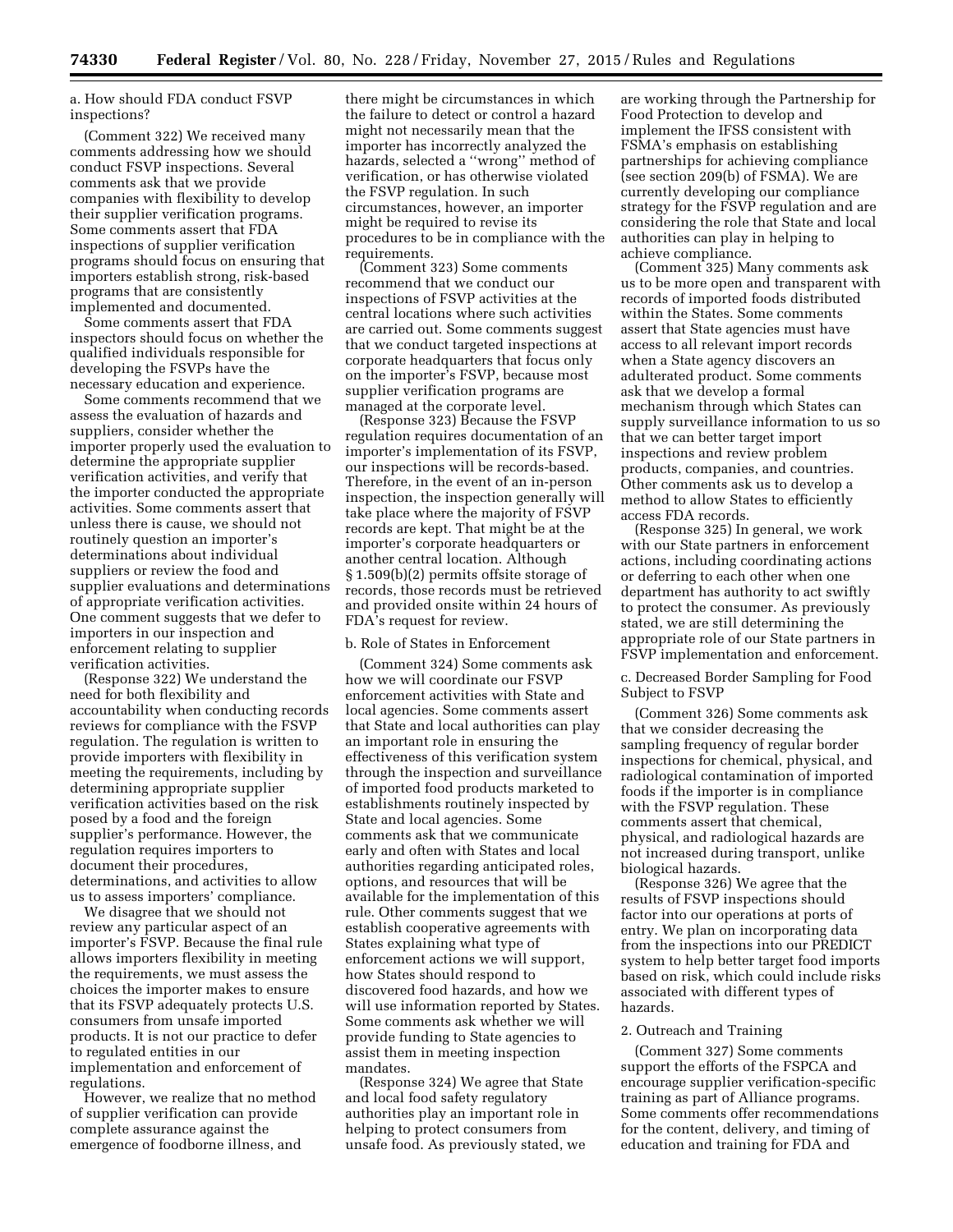industry. These comments suggest that materials be designed for simplicity of understanding but also completely address all requirements, that FDA take advantage of the wide range of methods available for distribution and dissemination of educational and instructional materials (*e.g.*, workshops, webinars, publications/media, and onsite trainings/consultations), and that we begin training efforts as soon as the final rule is published.

(Response 327) We agree that the FSVP materials we develop for industry need to be comprehensive and understandable to importers and other stakeholders. We also agree that our outreach methods for distribution and dissemination of educational and instructional materials should vary and be easily accessible. We have solicited input on how to best reach all affected stakeholders and will continue to do so. We intend to begin external outreach soon after we issue the final rule.

(Comment 328) Some comments request that we provide ''special and differential treatment'' along with technical assistance to help exporters from developing countries meet the requirements of the FSVP regulation. One comment also states that providing training will be particularly useful for addressing how implementation of FSMA will impact developing countries.

(Response 328) The concept of special and differential treatment is incorporated in the WTO agreements. Article 10.2 of the SPS Agreement states: ''Where the appropriate level of sanitary or phytosanitary protection allows scope for the phased introduction . . . longer time-frames for compliance should be accorded on products of interest to developing country Members so as to maintain opportunities for their exports'' (Ref. 4). At the 2001 WTO Ministerial Conference in Doha, WTO Members issued a Ministerial Decision that interpreted the special and differential obligations of the SPS Agreement (Ref. 18). The Ministerial Decision defined ''longer time-frame for compliance'' with regulatory measures to normally mean a period of not less than 6 months.

As discussed in section VI.B of this document, we proposed that importers generally would be required to come into compliance with the FSVP regulation 18 months after the publication date of the final rule. For importation of foods subject to the preventive controls or produce safety regulations, importers would be required to comply with the FSVP regulation 6 months after their foreign

suppliers were required to comply with the applicable regulations.

However, recognizing that smaller businesses may need more time to comply with the requirements, the preventive controls and produce safety regulations contain extended compliance deadlines for very small businesses and small businesses. For example, in the final rule on preventive controls for human food, we are allowing 2 years for small businesses and 3 years for very small businesses to comply with that regulation. We anticipate that these extended implementation periods for small businesses and very small businesses will apply to many firms that would be foreign suppliers for FSVP purposes, including suppliers in developing countries. We believe these implementation periods are sufficient to address the needs of producers in developing countries, particularly for small and very small producers in such countries.

In addition to the extended time periods for compliance for small and very small businesses, we have also established modified supplier verification requirements for importers of food from three types of small foreign suppliers. These foreign suppliers are: (1) Qualified facilities under the preventive controls regulations for human food or animal food, (2) certain smaller farms that grow produce and are not covered farms under the produce safety regulation in accordance with § 112.4(a) or in accordance with §§ 112.4(b) and 112.5, and (3) shell egg producers not subject to the shell egg production regulation because they have fewer than 3,000 laying hens. Each of these types of suppliers is either exempt from their underlying FDA food safety regulations or subject to modified requirements, mostly if not wholly because of the size of the entity.

In addition to the 18-month time periods for compliance for all firms, extended compliance dates for small and very small businesses subject to the preventive controls and produce safety regulations, and modified requirements for very small businesses, we intend to work with the food industry, educational organizations, the USDA, the United States Agency for International Development, and foreign governments to develop the tools and training programs needed to facilitate compliance with these new food safety regulations by exporters, including those from developing countries. In addition, as previously stated, we have issued a comprehensive plan to expand the technical, scientific and regulatory food safety capacity of foreign

governments and their respective food industries in countries from which foods are exported to the United States.

(Comment 329) Some comments assert that effective implementation of the FSVP regulation will require comprehensive FDA inspector training, and they recommend that we begin developing such a training program. Some comments ask us to establish a dedicated cadre of supplier verification inspectors who are specially trained to efficiently and effectively ensure that importers' FSVPs are subject to careful and thoughtful inspections. These comments assert that inspectors who are only familiar with food facility operations will lack the necessary insight and understanding to effectively inspect supplier verification programs unless they are given considerable training. Some comments maintain that inspectors should be trained to understand what is required of the FSVP regulation, how inspections should be conducted, and what types of observations are appropriate to include on FDA-Form 483s issued to importers.

Some comments assert that inspector calibration will be essential to ensure that the regulations are enforced consistently from one region to another by both Federal and State officials. These comments suggest that internal guidance and measures as well as extensive training and education will help ensure that Federal and State inspection and enforcement programs are applied consistently.

(Response 329) We agree that training is an important component of implementation of the FSVP regulation. We are currently developing a comprehensive training program for our inspectional and compliance staff with the goal of ensuring that our FSVP inspections are effective, efficient, and consistent. Our goal is to provide realtime communication between our field investigators and our subject matter experts at Agency headquarters so that questions can be resolved quickly and consistently. This will be important not only for the FSVP regulation but also for the supplier verification components of the preventive controls regulations.

While we agree that our FSVP inspections, which will be records based, will be different from our food facility inspections, we believe that many of the skills needed to conduct these inspections will overlap. For example, an investigator looking at an importer's FSVP will have to understand the hazard analysis and food and supplier evaluation on which the importer relies to assess the effectiveness of the importer's FSVP. We are currently exploring ways to leverage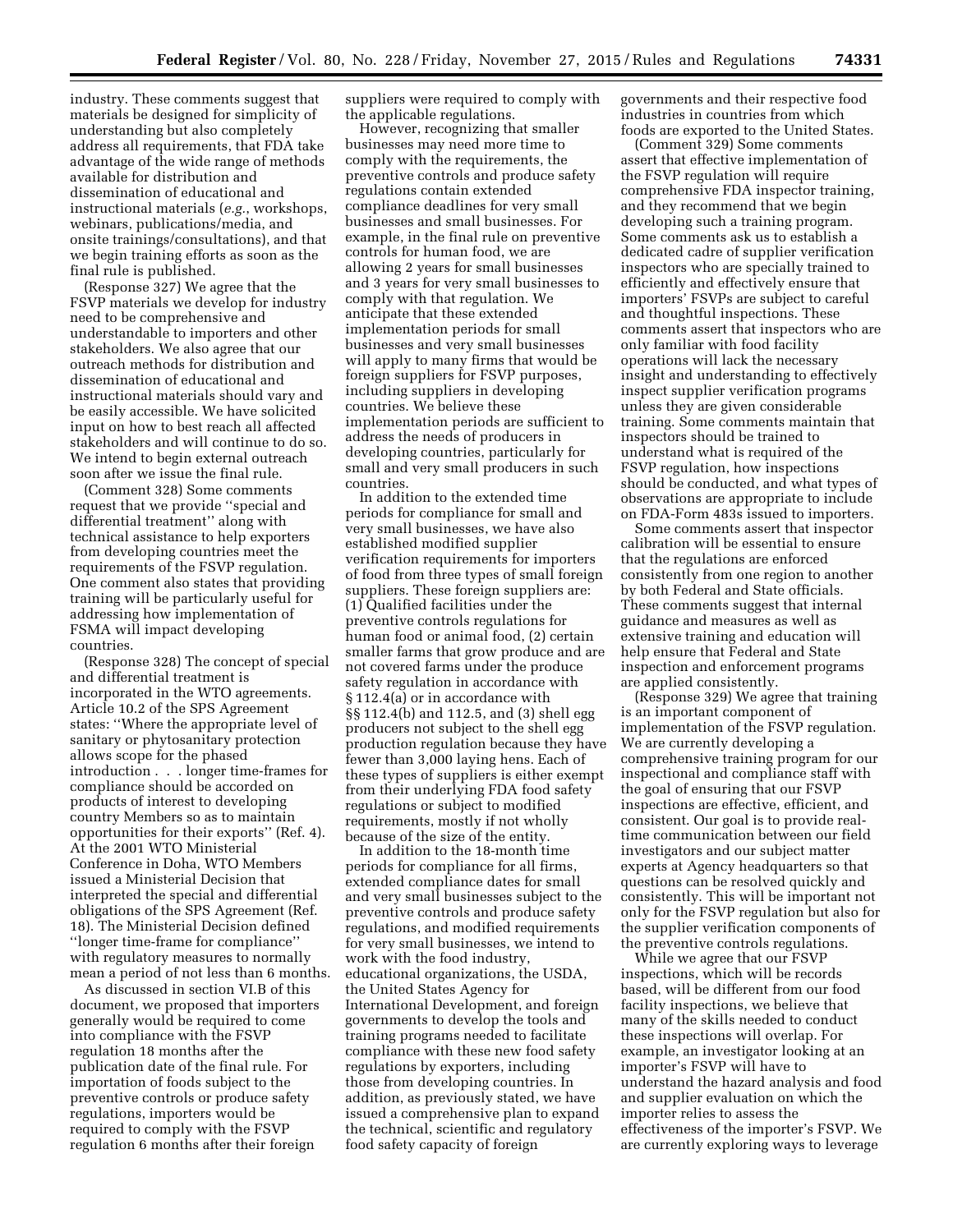the work done by the FSPCA to aid FSVP compliance efforts.

(Comment 330) Some comments assert that border agents should be appropriately trained in applying FSVP requirements to avoid delays in entry of imported food.

(Response 330) We intend to provide education and training on the FSVP regulation to all FDA staff. We note, however, that FSVP inspections will not occur at entry. These inspections will more likely occur at the offices of importers, their corporate headquarters, or other places where FSVP records are kept. Entry decisions will only be affected if we find problems with an importer's FSVP that remain uncorrected or pose a risk to public health.

(Comment 331) One comment expresses concern that we may not have adequate knowledge and appreciation of foreign food safety practices and asks that we train our inspectors to take these differences into account and adopt a flexible approach to inspections. The comment asserts that this concern is heightened by the FSMA mandate to increase inspections of foreign food facilities.

(Response 331) Because the FSVP regulation applies to importers, we generally will not be inspecting foreign facilities as part of our implementation and enforcement of this regulation. However, we appreciate the differences in food safety practices among different countries and will take them into account when implementing the FSVP regulation. FSMA mandates that importers provide adequate assurances that their foreign suppliers produce food using processes and procedures that provide the same level of public health protection as those required under applicable regulations in the United States. We will need to train our investigators and compliance staff to properly apply this standard when inspecting importers. Ensuring real-time communication between our field staff and subject matter experts at FDA headquarters will help provide consistency in interpretation and judgment.

(Comment 332) Some comments assert that we should design and develop a functional scheme to ensure that States receive needed funds and training to assist in implementing the FSVP regulation if they decide to do so. Some comments assert that we should pursue funding to invest in State agencies that can assist in meeting inspection mandates.

(Response 332) As stated previously, we are currently developing our compliance strategy for FSVP and are

considering the role that State and local authorities can play in helping to achieve compliance.

## **IV. Effective and Compliance Dates**

#### *A. Effective Date*

We proposed that any final rule on FSVPs would become effective 60 days after the date on which it is published in the **Federal Register**.

(Comment 333) Some comments support the proposed effective date while others assert that the effective date should be a minimum of 6 months to 1 year after the publication of the final FSVP guidance.

(Response 333) We decline the request to extend the effective date for this rule beyond 60 days after publication. Sixty days is a customary effective date period for significant rules. To the extent that the comments would like importers to have additional time to comply with the final rule, compliance dates are more relevant than the rule's effective date. As discussed in section IV.B of this document, we are providing more time for importers to comply with the FSVP regulation. We intend to issue guidance in a timely manner to facilitate compliance with the new requirements.

#### *B. Compliance Dates*

We proposed that generally importers would be required to come into compliance with the FSVP regulation 18 months after the publication date of the final rule. We believed that this would give importers enough time to make changes to their business practices that would be needed to come into compliance with the various requirements we proposed. We proposed exceptions to this approach to take into account the different compliance dates suggested in the proposed rules on preventive controls for human food, preventive controls for animal food, and produce safety.

We proposed that with respect to foods subject to the preventive controls regulations, the importer would be required to comply with the FSVP regulation 6 months after the foreign supplier of the food is required to comply with the preventive controls regulations.

With regard to foreign suppliers that are farms, we proposed to stagger the compliance dates for FSVP activities for RACs from farms as follows:

• The compliance date for an importer to comply with the FSVP regulation with respect to a RAC from a farm would be 18 months after the publication date of the final rule or 6 months after the date on which the

supplier must be in compliance with the produce safety regulation, whichever is later.

• If the foreign supplier is not subject to the produce safety regulation, the compliance date for the importer to comply with the FSVP regulation with respect to a RAC received from a farm would be 18 months after the publication date of the final rule or 6 months after the effective date of the produce safety final rule, whichever is later. This approach would ensure that the receiving facility would be able to know whether the farm supplier was subject to the produce safety regulation before choosing any appropriate verification activities.

(Comment 334) Some comments support the proposed general compliance date of 18 months after publication of the final rule. Some comments assert that the proposed compliance period is too short and ask that the compliance date be extended to 30 months, 3 years, or 5 years after the publication of the final rule. Some comments ask us to coordinate uniform compliance dates for all the FSMA implementing rules to provide certainty and allow businesses to plan for the extensive changes that will be mandated.

(Response 334) We agree that we should coordinate compliance dates for the FSMA implementing rules that are interrelated. We continue to believe that 18 months is a reasonable timeframe for certain importers to begin complying with the requirements. In addition, we continue to strive to minimize the likelihood that an importer will be required to comply with the FSVP regulation before its supplier is required to comply with other FSMA food safety regulations. Finally, we see value in having the compliance dates of this rulemaking align with the compliance dates of the supply-chain program provisions in the preventive controls regulations, to the extent feasible. Therefore, we conclude that the date that importers must comply with the FSVP regulation is the latest of the following dates:

• 18 months after the publication of this final rule;

• For the importation of food from a supplier that is subject to the preventive controls regulations for human food or animal food or the produce safety regulation, 6 months after the foreign supplier of the food is required to comply with the relevant regulations; or

• For an importer that is also subject to the supply-chain program provisions in the preventive controls regulations for human food or animal food, the date the importer, as a receiving facility, is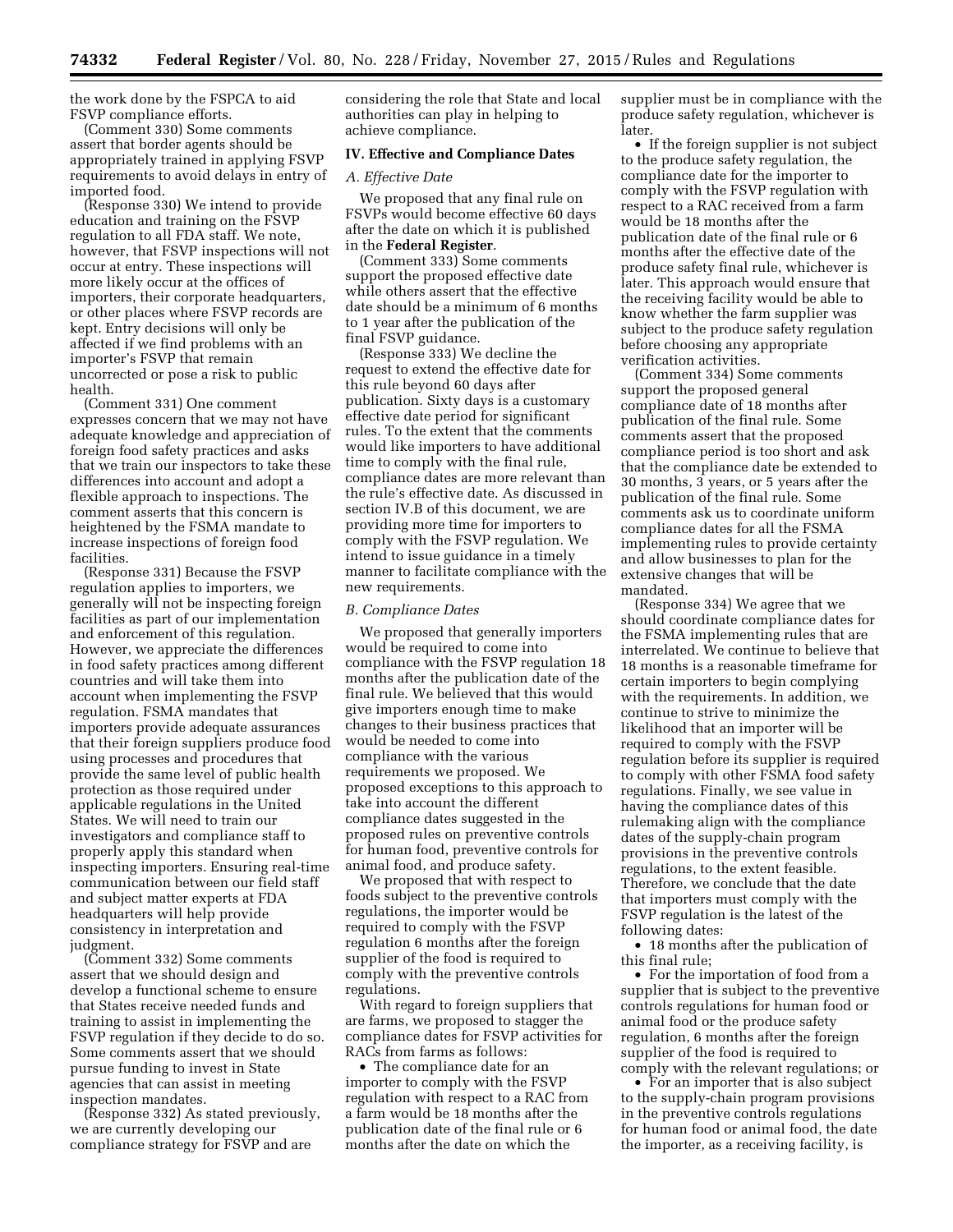required to comply with the supplychain program provisions of the relevant regulation.

(Comment 335) Some comments assert that there should be an informed compliance or transition period after the end of the pre-compliance period during which importers would be expected to comply gradually with the FSVP regulation without the threat of full enforcement and associated penalties. Some comments specify 12 months as the appropriate time for such an informed compliance or transition period. Some comments ask that we give developing countries longer transition periods.

(Response 335) We decline these requests for an informed compliance period because we conclude that we are providing importers with adequate time in which to come into compliance with the FSVP regulation. However, we intend to conduct outreach, training, and engagement activities to help importers understand the new requirements and enable them to comply with the requirements by the applicable compliance dates.

### **V. Executive Order 13175**

In accordance with Executive Order 13175, FDA has consulted with tribal governmental officials regarding this rulemaking. We have prepared a Tribal Summary Impact Statement that includes a summary of tribal officials' concerns and how we have addressed them (Ref. 19). Persons with access to the Internet may obtain the Tribal Summary Impact Statement at *[http://](http://www.fda.gov/fsvprule) [www.fda.gov/fsvprule](http://www.fda.gov/fsvprule)* or at *[http://](http://www.regulations.gov) [www.regulations.gov](http://www.regulations.gov)*. Copies of the Tribal Summary Impact Statement also may be obtained by contacting the person listed under **FOR FURTHER INFORMATION CONTACT**.

### **VI. Economic Analysis of Impacts**

FDA has examined the impacts of the final rule under Executive Order 12866, Executive Order 13563, the Regulatory Flexibility Act (5 U.S.C. 601–612), and the Unfunded Mandates Reform Act of 1995 (Pub. L. 104–4). Executive Orders 12866 and 13563 direct agencies to assess all costs and benefits of available regulatory alternatives and, when regulation is necessary, to select regulatory approaches that maximize net benefits (including potential economic, environmental, public health and safety, and other advantages; distributive impacts; and equity). We believe that this final rule is a significant regulatory action under Executive Order 12866.

The Regulatory Flexibility Act requires agencies to analyze regulatory

options that would minimize any significant impact of a rule on small entities. Because many small businesses will need to adopt FSVPs or conduct additional verification activities, we conclude that the final rule will have a significant economic impact on a substantial number of small entities.

Section 202(a) of the Unfunded Mandates Reform Act of 1995 requires that agencies prepare a written statement, which includes an assessment of anticipated costs and benefits, before proposing ''any rule that includes any Federal mandate that may result in the expenditure by State, local, and tribal governments, in the aggregate, or by the private sector, of \$100,000,000 or more (adjusted annually for inflation) in any one year.'' The current threshold after adjustment for inflation is \$144 million, using the most current (2014) Implicit Price Deflator for the Gross Domestic Product. We expect this final rule to result in a 1-year expenditure that would meet or exceed this amount.

The final analyses conducted in accordance with these Executive Orders and statutes will be made available in the docket for this rulemaking and at *[http://www.fda.gov/AboutFDA/](http://www.fda.gov/AboutFDA/ReportsManualsForms/Reports/EconomicAnalyses/) [ReportsManualsForms/Reports/](http://www.fda.gov/AboutFDA/ReportsManualsForms/Reports/EconomicAnalyses/) [EconomicAnalyses/](http://www.fda.gov/AboutFDA/ReportsManualsForms/Reports/EconomicAnalyses/)* (Ref. 20).

# **VII. Analysis of Environmental Impact**

We have determined under 21 CFR 25.30(j) that this action is of a type that does not individually or cumulatively have a significant effect on the human environment. Therefore, neither an environmental assessment nor an environmental impact statement is required.

# **VIII. Paperwork Reduction Act of 1995**

This final rule contains information collection provisions that are subject to review by the Office of Management and Budget (OMB) under the Paperwork Reduction Act of 1995 (44 U.S.C. 3501– 3520). The title, description, and respondent description of the information collection provisions are shown in the paragraphs that follow with an estimate of the annual reporting and recordkeeping burden. Included in the estimate is the time for reviewing instructions, searching existing data sources, gathering and maintaining the data needed, and completing and reviewing each collection of information.

*Title:* Foreign Supplier Verification Programs for Importers of Food for Humans and Animals.

*Description:* FDA is finalizing its regulation on FSVPs for food for humans and animals. The regulation is intended to help ensure that food

imported into the United States is produced in compliance with processes and procedures, including reasonably appropriate risk-based preventive controls, that provide the same level of public health protection as the processes and procedures required for production of food in compliance with section 418 or 419 of the Federal Food, Drug, and Cosmetic Act (FD&C Act) (21 U.S.C. 350g or 350h), if either is applicable, and in compliance with sections 402 and 403(w) (if applicable) of the FD&C Act (21 U.S.C. 342 and 343(w)).

*Description of Respondents:* We estimate that currently there are approximately 56,800 persons who meet the definition of importer set forth in this final rule (and are not exempt from the rule) and are therefore subject to its information collection requirements. The rule exempts from these requirements the importation of certain foods, including the following: Certain juice and seafood products and ingredients; food for research or evaluation; food for personal consumption; certain alcoholic beverages and ingredients imported for use in alcoholic beverages; food that is transshipped through the United States; food that is imported for processing and future export; food that is produced in the United States, exported, and returned to the United States without further manufacturing/processing in a foreign country; and meat, poultry, and egg products that at the time of importation are subject to the requirements of the U.S. Department of Agriculture under the Federal Meat Inspection Act (21 U.S.C. 601 *et seq.*), the Poultry Products Inspection Act (21 U.S.C. 451 *et seq.*), or the Egg Products Inspection Act (21 U.S.C. 1031 *et seq.*). The final rule also specifies that importers who are in compliance with the supply-chain program provisions in the preventive controls regulations, who implement preventive controls for the hazards in the food they import, or who are not required to implement a preventive control under certain provisions of the preventive controls regulations, are deemed in compliance with most of the FSVP requirements. Certain exceptions to the standard FSVP requirements would apply to importers of food for which the importer's customer or a subsequent entity in the distribution chain controls a hazard. In addition, the final rule establishes modified FSVP requirements for importers of dietary supplements, very small importers, importers of food from certain small foreign manufacturers/ processors and farms, and importers of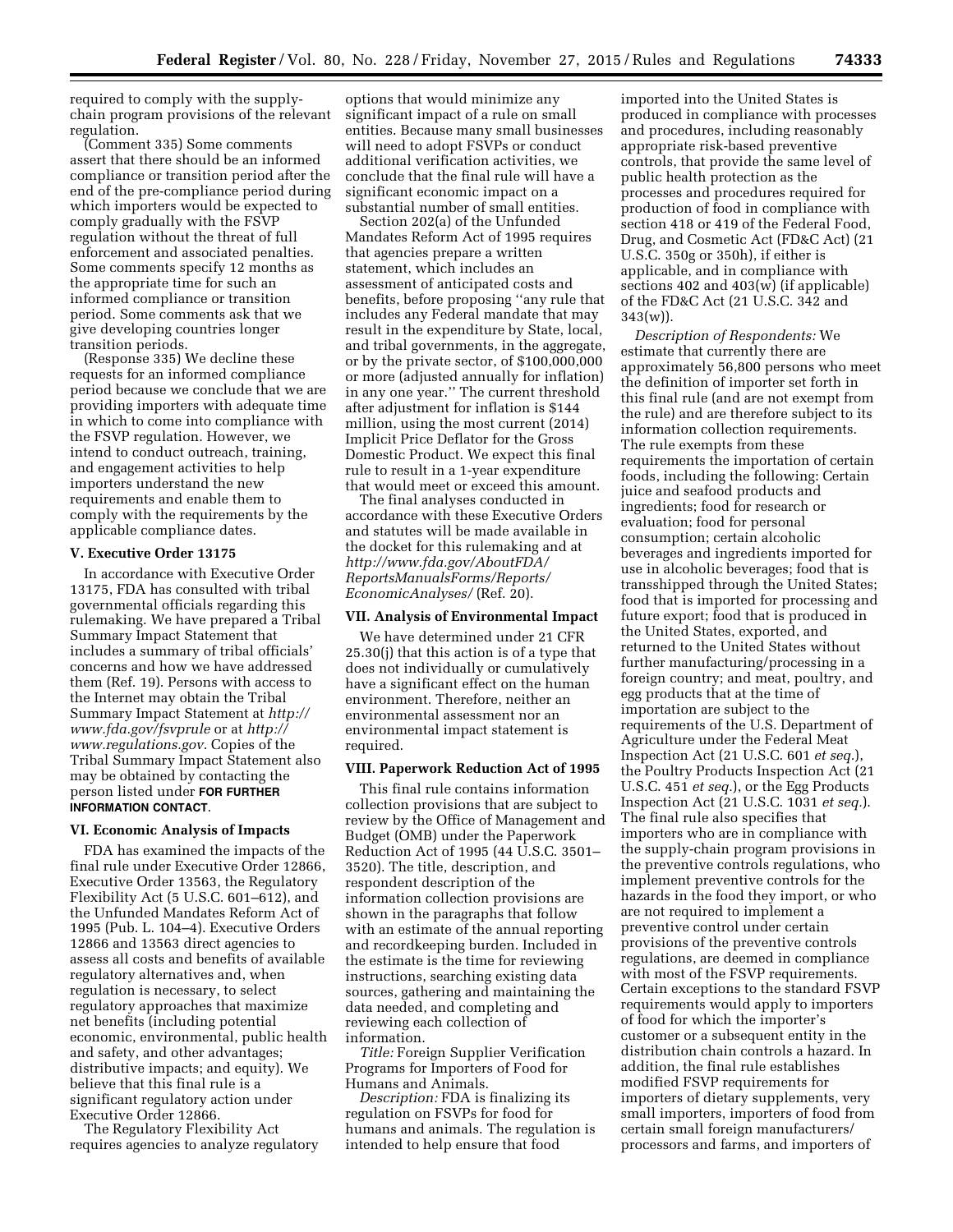certain food from suppliers in countries whose food safety systems FDA has officially recognized as comparable or determined to be equivalent to that of the United States.

In the **Federal Register** of July 29, 2013 (78 FR 45729), we published a notice of proposed rulemaking including a Paperwork Reduction Act (PRA) analysis of the information collection provisions found in the proposed regulation. In the **Federal Register** of September 29, 2014 (79 FR 58573), we published a supplemental notice of proposed rulemaking also including a PRA analysis. While we received some comments regarding

recordkeeping requirements generally, which are discussed in section III.K of this document, we did not receive specific comments addressing the four information collection topics solicited in both the original and supplemental proposed rules. We are, therefore, retaining the estimates provided in our supplemental notice of proposed rulemaking, except to the extent that revisions are necessary to address changes to the proposed regulation included in the final rule, as discussed in the following paragraphs. For more information on our original calculations of the information collection burden associated with this rulemaking, you

may refer to the PRA analyses found under Docket No. FDA–2011–N–0143 at *[www.regulations.gov](http://www.regulations.gov)*.

We estimate the burden for this information collection as follows:

### *Reporting Burden*

Table 4 shows the total estimated annual reporting burden associated with this final rule. This estimate is consistent with the reporting estimates found in the supplemental notice of proposed rulemaking published on September 29, 2014 (79 FR 58573 at 58590), except where revisions are necessary to reflect new requirements included in the final rule.

### TABLE 4—ESTIMATED ANNUAL REPORTING BURDEN 1

| 21 CFR section; activity                                                                                                                       | Number of<br>respondents | Number of<br>responses per<br>respondent | Total annual<br>responses | Average burden per<br>response                           | Total<br>hours     |
|------------------------------------------------------------------------------------------------------------------------------------------------|--------------------------|------------------------------------------|---------------------------|----------------------------------------------------------|--------------------|
| $1.501(c)$ ; exemption for food for research<br>1.509(a), 1.511(c), 1.512(b)(2); importer identifica-<br>tion information for filing with CBP. | 36.360<br>56.800         | 40<br>157                                | 1.454.400                 | 0.083 (5 minutes)<br>$8.917.600 \mid 0.02$ (1.2 minutes) | 120.715<br>178.352 |
| Total                                                                                                                                          |                          |                                          |                           |                                                          | 299.067            |

1There are no capital costs or operating and maintenance costs associated with this collection of information.

# *A. Exemption for Food for Research or Evaluation*

Section 1.501(c) of the FSVP regulation exempts food that is imported for research or evaluation purposes, provided that:

• The food is not intended for retail sale and is not sold or distributed to the public.

• The food is labeled with the statement ''Food for research or evaluation use.''

• The food is imported in a small quantity that is consistent with a research, analysis, or quality assurance purpose, the food is used only for this purpose, and any unused quantity is properly disposed of.

• When filing entry for the food with CBP, the customs broker or filer for the food provides an electronic declaration that the food will be used for research

or evaluation purposes and will not be sold or distributed to the public.

As shown in Table 4, we estimate that annually there will be 36,360 persons for whom a declaration that a food will be used for research or evaluation purposes will be submitted, and that about 40 declarations will be submitted for each such person annually. We further estimate that submission of this declaration should take approximately 0.083 hours, resulting in a total annual burden of 120,715 hours.

### *B. Importer Identification at Entry*

Section 1.509(a) requires importers to ensure that, for each line entry of food product offered for importation into the United States, its name, electronic mail address, and unique facility identifier recognized as acceptable by FDA is provided electronically when filing

entry with CBP. As shown in Table 4, we estimate that each of the estimated 56,800 importers would need to ensure that this information is provided for an average of 157 line entries each year. We further estimate that each such submission would require 0.02 hours, resulting in a total annual burden of 178,352 hours.

#### Recordkeeping Burden

Table 5 shows the total estimated annual recordkeeping burden associated with this final rule. While this estimate is consistent with many of the recordkeeping estimates found in our previous analyses, we have revised certain estimates to reflect changes to the proposed requirements included in the final rule and adopted additional requirements under § 1.507(a) and have revised our calculations accordingly.

### TABLE 5—ESTIMATED ANNUAL RECORDKEEPING BURDEN

| 21 CFR section                                           | Number of<br>recordkeepers | Number of<br>records per<br>recordkeeper | Total annual<br>records | Average<br>burden per<br>recordkeeping<br>(hours) | Total hours |
|----------------------------------------------------------|----------------------------|------------------------------------------|-------------------------|---------------------------------------------------|-------------|
|                                                          | 2.443                      |                                          | 9,772                   |                                                   | 9,772       |
|                                                          | 11.701                     |                                          | 11,701                  | 3.5                                               | 40,954      |
|                                                          | 11.701                     |                                          | 81.907                  | 0.33                                              | 27.029      |
| Evaluation of food and foreign supplier- $1.505(a)(2)$ , |                            |                                          |                         |                                                   |             |
|                                                          | 11.701                     |                                          | 11,701                  |                                                   | 46,804      |
| Approval of suppliers-1.505(b), 1.512(c)(1)(iii)         | 8.191                      |                                          | 8.191                   | 12                                                | 98.292      |
| Reevaluation of food and foreign supplier-1.505(c),      |                            |                                          |                         |                                                   |             |
|                                                          | 11.701                     | 365                                      | 4.270.865               | 0.25                                              | 1,067,716   |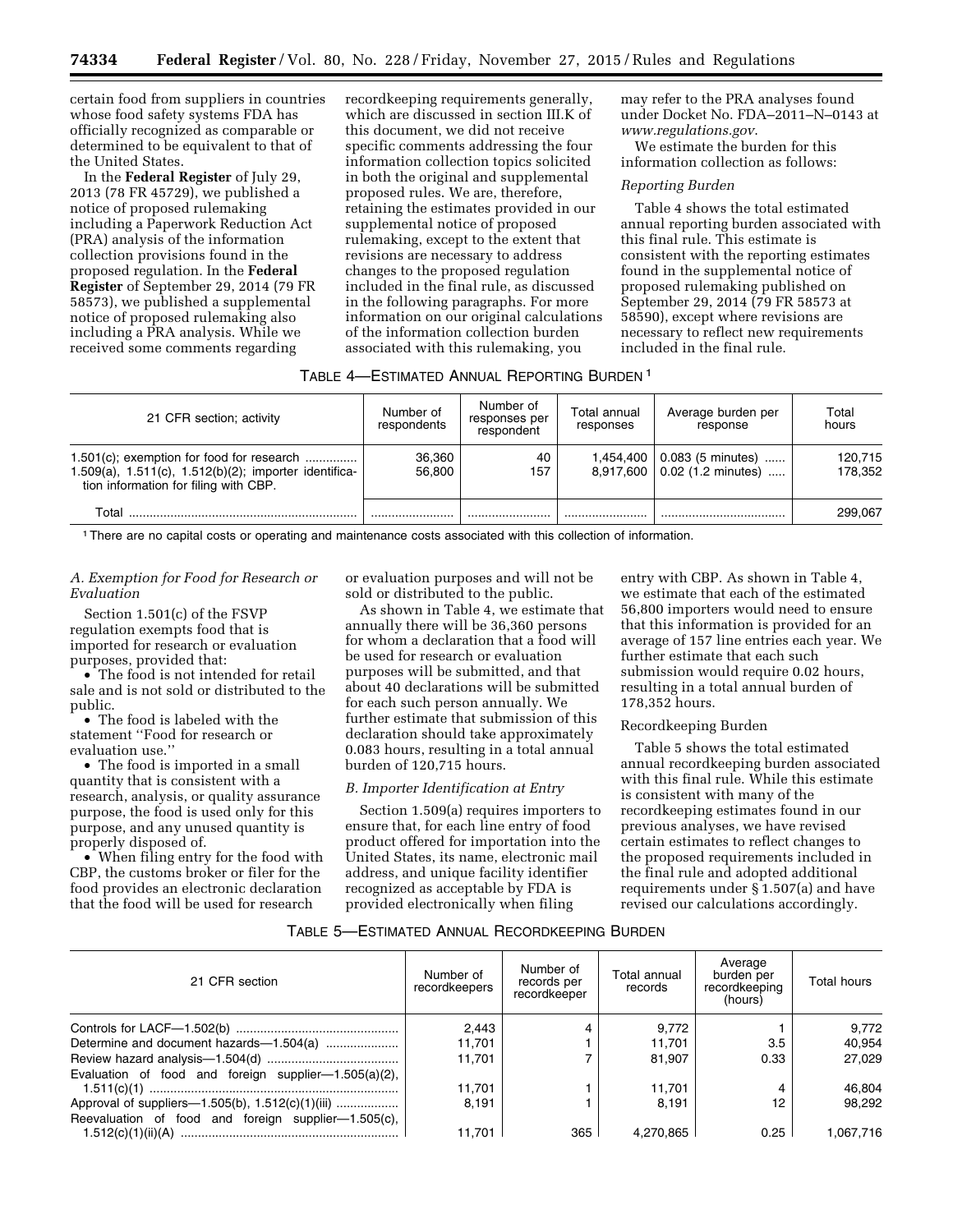| 21 CFR section                                                                                                                                                   | Number of<br>recordkeepers | Number of<br>records per<br>recordkeeper | <b>Total annual</b><br>records | Average<br>burden per<br>recordkeeping<br>(hours) | <b>Total hours</b> |
|------------------------------------------------------------------------------------------------------------------------------------------------------------------|----------------------------|------------------------------------------|--------------------------------|---------------------------------------------------|--------------------|
| Confirm or change requirements of foreign supplier<br>verification activity-1.505(c), 1.512(c)(1)(ii)(A)<br>other entities assessments-1.505(d),<br>Review<br>of | 2,340                      | 1.                                       | 2,340                          | $\overline{2}$                                    | 4.680              |
|                                                                                                                                                                  | 3.510                      | 1.                                       | 3,510                          | 1.2                                               | 4.212              |
| Written procedures for use of approved foreign suppliers-<br>Review of written procedures-1.506(a)(2), 1.511(c)(2)(ii),                                          | 11,701                     | 1.                                       | 11,701                         | 8                                                 | 93,608             |
| Written procedures for conducting verification activities-                                                                                                       | 11,701                     | 1.                                       | 11,701                         | 1                                                 | 11,701             |
| Determination and documentation of appropriate supplier                                                                                                          | 11,701                     | 1.                                       | 11,701                         | $\overline{2}$                                    | 23,402             |
| verification activities—1.506(d)(1)-(2) $1.511(c)(4)(i)$<br>Review of appropriate supplier verification activities deter-                                        | 11.701                     | 4                                        | 46,804                         | 3.25                                              | 152,113            |
| mination by another entity-1.506(d)(3) $1.511(c)(4)(iii)$                                                                                                        | 11,701                     | 2                                        | 23,402                         | 0.33                                              | 7,723              |
| Conduct/review audits-1.506(e)(1)(i), $1.511(c)(5)(i)(A)$<br>Conduct<br>periodic sampling/testing-1.506(e)(1)(ii),                                               | 11,701                     | $\overline{c}$                           | 23,402                         | 3                                                 | 70,206             |
|                                                                                                                                                                  | 11,701                     | 2                                        | 23,402                         | 1                                                 | 23,402             |
| Review records-1.506(e)(1)(iii), 1.511(c)(5)(i)(C)                                                                                                               | 11,701                     | $\overline{c}$                           | 23,402                         | 1.6                                               | 37,443             |
| Document your review of supplier verification activity                                                                                                           |                            |                                          |                                |                                                   |                    |
|                                                                                                                                                                  | 11.701                     | 6                                        | 70.206                         | 0.25                                              | 17.552             |
|                                                                                                                                                                  | 11,701                     | 3.17                                     | 37,082                         | 1.25                                              | 46,353             |
| assurances- $-1.507(a)(2)$ , 1.507(a)(3), and<br>Written                                                                                                         | 11.701                     | 8.72                                     | 102,038                        | 0.50                                              | 51,019             |
| Disclosures that accompany assurances-1.507(a)(2),                                                                                                               |                            |                                          |                                |                                                   |                    |
|                                                                                                                                                                  | 102,038                    | $\mathbf{1}$                             | 102,038                        | 0.50                                              | 51,019             |
| Document assurances from customers-1.507(c)                                                                                                                      | 36.522                     | 2.8                                      | 102.262                        | 0.25                                              | 25,566             |
| Document corrective actions- $-1.508(a)$ and $1.512(b)(4)$<br>Investigate and determine FSVP adequacy-1.508(b),                                                  | 2,340                      |                                          | 2,340                          | 2                                                 | 4,680              |
|                                                                                                                                                                  | 2,340                      | 1.                                       | 2,340                          | 5                                                 | 11,700             |
| Written assurances for food produced under dietary sup-                                                                                                          | 11.701                     | 2.88                                     | 33,664                         | 2.25                                              | 75,744             |
| Document very small importer/certain small foreign sup-                                                                                                          | 50,450                     | 1.                                       | 50,450                         | 1                                                 | 50,450             |
| Written assurances associated with very small importer/                                                                                                          | 50,450                     | 2.8                                      | 141,084                        | 2.25                                              | 317,439            |
| Total                                                                                                                                                            |                            |                                          |                                |                                                   |                    |

### TABLE 5—ESTIMATED ANNUAL RECORDKEEPING BURDEN—Continued

1There are no capital costs or operating and maintenance costs associated with this collection of information.

# *A. Documentation of Production of LACF in Accordance With Part 113*

Section 1.502(b)(1) requires importers of LACF to verify and document that, with respect to microbiological hazards that are controlled under part 113, the food was produced in accordance with those regulations, and for all matters not controlled under part 113, to have an FSVP as specified in § 1.502(a). As shown in Table 5, we estimate that there are 2,443 importers of LACF importing an estimated 4 LACF products annually. We further estimate that it would take each LACF importer 1 hour to document that a food was produced in accordance with part 113. This results in a total annual burden of 9,772 hours.

# *B. Hazard Analysis*

Section 1.504(a) requires importers, for each food they import or offer for import, to have a written hazard analysis. We have updated our estimates. We estimate that 11,701

importers would need to spend an average of 3.5 hours each determining and documenting hazard analyses for imported foods, resulting in an estimated burden of 40,954 hours (13,651 hours annualized).

Section 1.504(d) permits importers to identify the hazards that are reasonably likely to occur with a food by reviewing and evaluating the hazard analysis conducted by another entity (including the foreign supplier). If the importer selects this approach to hazard analysis it must document the determination it makes based on its review and evaluation of the foreign supplier's hazard analysis. As shown in table 5, we estimate that 11,701 importers would take this approach to hazard analysis for about 7 products each, and that evaluating the supplier's hazard analysis and documenting each evaluation would require about 1 hour on average. This results in a total

burden of 27,029 hours (9,010 hours annualized).

### *C. Evaluation for Supplier Approval and Verification*

Section 1.505(a)(2) requires importers to document their evaluation of the risk posed by a food and the foreign supplier's performance. As shown in table 5, we estimate that it will take 12 hours for each of an estimated 11,701 importers to conduct and document their evaluation under §§ 1.505(a) and 1.511(c), resulting in a total burden of 46,804 hours (15,601 hours annualized).

Section 1.505(b) requires importers to document the approval of their foreign suppliers on the basis of the food and supplier evaluation the importer conducts under § 1.505(a). As shown in table 5, we estimate that it will take 12 hours for each of an estimated 8,191 importers to approve their foreign suppliers and document their approval of the suppliers, resulting in a total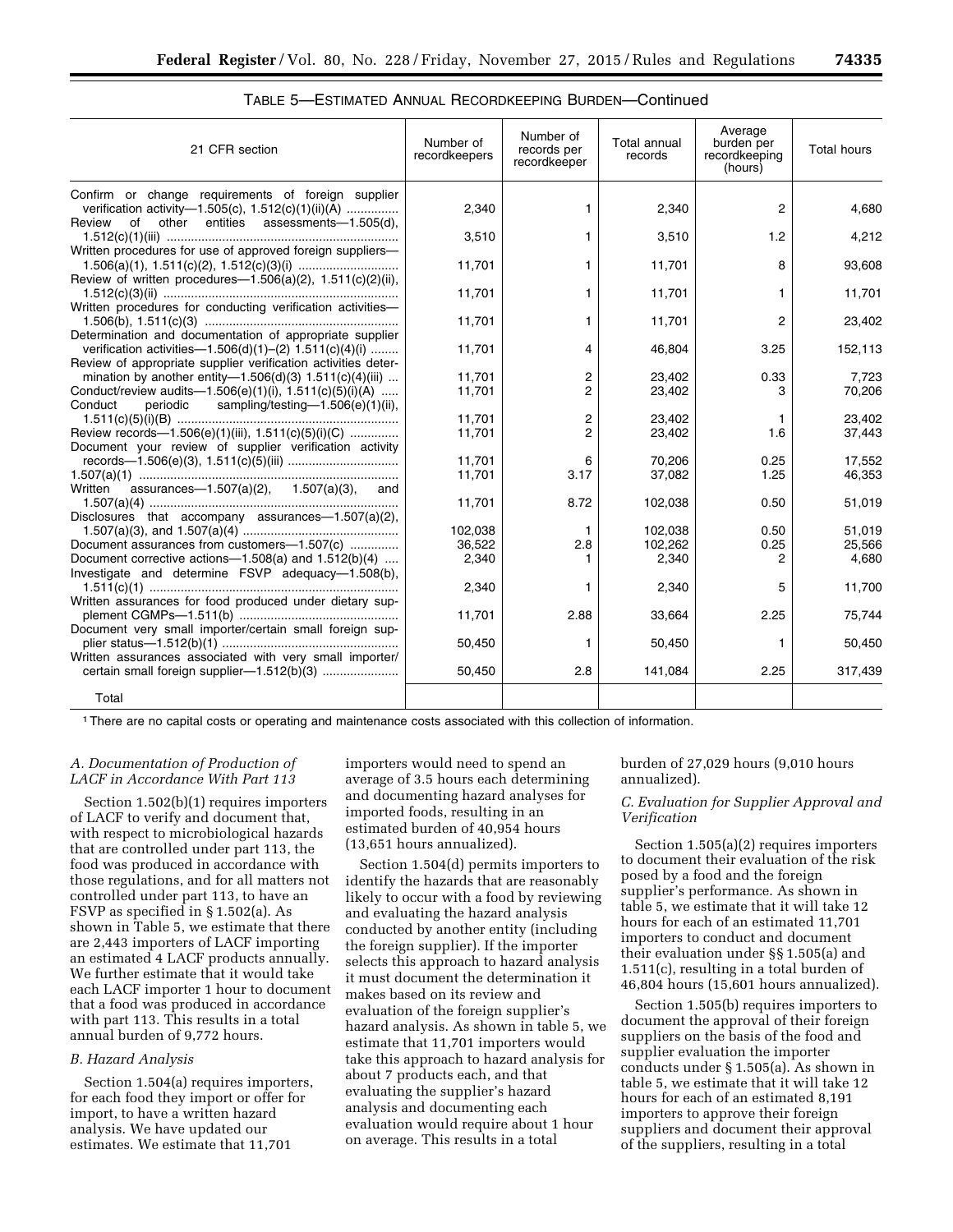burden of 98,292 hours (32,764 hours annualized).

Section 1.505(c) requires that the importer reevaluate factors associated with the food and foreign suppliers when the importer becomes aware of new information. Recognizing that some importers may choose to spend more time less often, we estimate it would take about 15 minutes per day to maintain and follow these procedures by reviewing information regarding hazards and suppliers. This results in a burden of 1,067,716 hours annually.

Section 1.505(c) also requires that if an importer determines that the concerns associated with importing a food from a foreign supplier have changed, the importer must promptly determine (and document) whether it is appropriate to continue to import the food from the foreign supplier and whether the supplier verification activities conducted need to be changed. We estimate that 2,340 importers will need to determine and document whether they need to change their supplier verification activities 1 time per year, resulting in a total burden of 4,680 hours.

Section 1.505(d) allows importers to review another entity's evaluation or reevaluation of the risk posed by a food and the foreign supplier's performance and requires the importer document the review and assessment or reassessment. As shown in table 5, we estimate that it will take 1.2 hours for each of an estimated 3,510 importers to review and assess or reassess documentation provided by another entity, resulting in a total burden of 4,212 hours (1,404 hours annualized).

# *D. Foreign Supplier Verification and Related Activities*

Under § 1.506(a)(1), importers must establish and follow adequate written procedures to ensure that they import foods only from foreign suppliers that they have approved based on the evaluation conducted under § 1.505 (or, when necessary and appropriate, on a temporary basis from unapproved foreign suppliers whose foods importers subject to adequate verification activities before using or distributing), and document the use of those procedures. As shown in table 5, we estimate that it would take each of 11,701 importers 8 hours to establish procedures resulting in a burden of 107,112 hours (35,749 hours annualized) and 4 hours annually to document the use of such procedures resulting in an annual burden of 93,608 hours, for a grand total of 31,203 hours annualized.

Under § 1.506(a)(2), an importer may rely on an entity other than the foreign supplier to establish the procedures and perform and document the activities required under § 1.506(a)(1) provided that the importer reviews and assesses that entity's documentation of the procedures and activities, and the importer document its review and assessment. As shown in table 5, we estimate that it would take each of 11,701 importers 1 hour to review and assess another entity's procedures, resulting in a burden of 11,701 hours (3,900 hours annualized).

Under §§ 1.506(b) and 1.511(c)(3), importers must establish and follow adequate written procedures for ensuring that appropriate foreign supplier verification activities are conducted. As shown in table 5, we estimate that it would take each of 11,701 importers 2 hours to establish procedures resulting in a total burden of 23,402 hours (7,801 hours annualized).

Section 1.506(d) requires importers to determine and document which supplier verification activities are appropriate in order to provide adequate assurances that the hazards requiring a control in the food the importer bring into the United States have been significantly minimized or prevented. Under  $\S 1.506(d)(2)$ , when a hazard in a food will be controlled by the foreign supplier and is one for which there is a reasonable probability that exposure to the hazard will result in serious adverse health consequences or death to humans or animals, the importer must conduct or obtain documentation of an onsite audit of the foreign supplier before initially importing the food and at least annually thereafter, unless the importer makes an adequate written determination that, instead of such initial and annual onsite auditing, other supplier verification activities and/or less frequent onsite auditing are appropriate to provide adequate assurances that the hazards requiring a control in the food are significantly minimized or prevented. As shown in table 5, we estimate that it would take an estimated 11,701 importers 3.25 hours to determine and document appropriate supplier verification activities under either § 1.506(d)(1) or (2) or  $\S 1.511(c)(4)(i)$  for 4 food and foreign supplier combinations per importer, resulting in a total burden of 152,113 hours (50,704 hours annualized).

Under §§ 1.506(d)(3) and 1.511(c)(4)(iii), instead of determining the verification activities themselves, importers can review and document that they have reviewed and assessed the supplier activities determinations made

by another entity. As shown in table 5, we estimate that it would take an estimated 11,701 importers 0.33 hours to review and document review of another entity's determination of the appropriate supplier verification activities 2 food and foreign supplier combinations per importer, resulting in a total burden of 7,723 hours (2,574 hours annualized).

Under § 1.506(e)(1)(i) or  $§ 1.511(c)(5)(i)(A)$ , an importer may conduct (and document) or obtain documentation of an onsite audit of the foreign supplier. As shown in table 5, we estimate that 32,402 such audits would be conducted (or documentation obtained for) annually, with each audit requiring an average of 3 hours each, resulting in a total annual burden of 70,206 hours.

Under § 1.506(e)(1)(ii) or  $§ 1.511(c)(5)(i)(B)$ , an importer may conduct (and document) or obtain documentation of sampling and testing of a food for a hazard. As shown in table 5, we estimate that 11,701 importers each year would determine that this approach to verification is appropriate for an average of two products they import. We further estimate that each incidence of sampling and testing and corresponding documentation will require 1 hour. This results in an estimated annual burden of 23,402 hours.

Under § 1.506(e)(1)(iii) or  $§ 1.511(c)(5)(i)(C)$ , an importer may conduct (and document) or obtain documentation of a review of its foreign supplier's food safety records to verify control of a hazard. As shown in table 5, we estimate that 11,701 importers each year would determine that this approach to verification is appropriate for an average of two products they import. We further estimate that documentation of food safety record review would require 1.6 hours, resulting in a total annual burden of 37,443 hours.

Under § 1.506(e)(1)(iv) or  $\S 1.511(c)(5)(i)(D)$ , an importer may use a different verification procedure that it has established as being appropriate based on an evaluation of the risk posed by a food and the foreign supplier's performance; the importer must document such use. We have not identified any alternative verification procedure nor included an estimated cost, nor have we estimated any associated burden for revised § 1.506(e)(1)(iv).

Section 1.506(e)(3) requires importers to promptly review and assess the results of the verification activities that they conduct or obtain documentation of under  $\S 1.506(e)(1)$ , or that are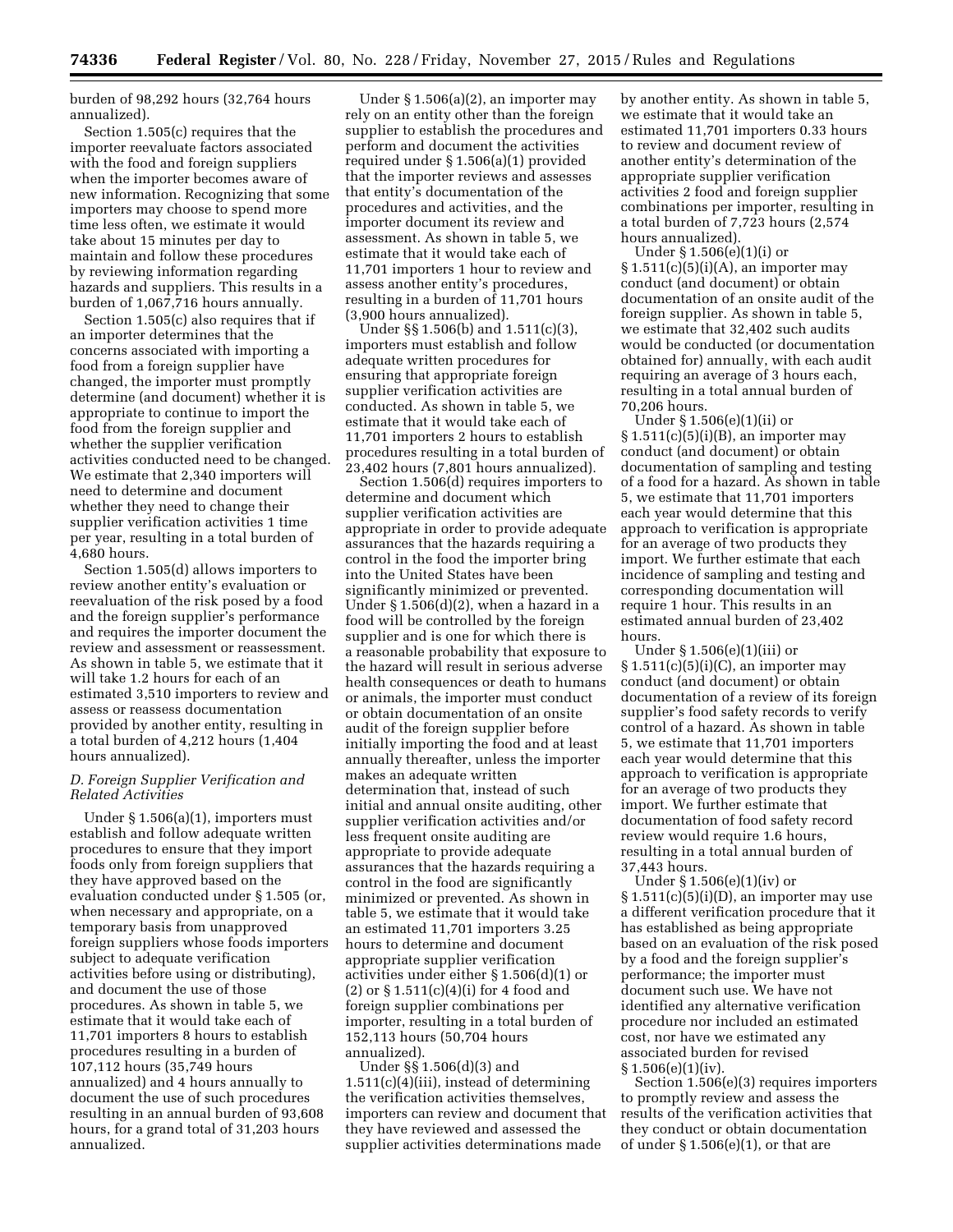conducted by other entities in accordance with § 1.506(e)(2), and to document the review and assessment of the results. However, importers are not required to retain documentation of supplier verification activities conducted by other entities, provided that the importer can obtain the documentation and make it available to FDA in accordance with § 1.510(b). As shown in table 5, we estimate that 11,701 importers will review and assess the results of 70,206 supplier verification activities annually, and that each review and assessment will take 0.25 hours. This results in a total annual burden of 17,552 hours.

# *E. Requirements for Food That Cannot Be Consumed Without Hazards Being Controlled or for Which Hazards Are Controlled After Importation*

Section 1.507 of the final rule includes provisions for activities that were partially addressed under the proposed rule and the supplemental notice of proposed rulemaking. Under  $§ 1.507(a)(1)$  of the final rule, an importer is not required to conduct a food and foreign supplier evaluation under § 1.505 or conduct supplier verification activities under § 1.506 if it determines and documents that the type of food it is importing could not be consumed without application of an appropriate control. As shown in table 5, we estimate that each year 11,701 importers will determine that 37,082 foods cannot be consumed without application of a control and that it will take 1.25 hours, on average, to make the determination, resulting in a total annual burden of 46,353 hours.

Under § 1.507(a)(2), an importer is not required to conduct an evaluation under § 1.505 or verification activities under § 1.506 if it relies on its customer who is subject to subpart C of part 117 or part 507 (the regulations on hazard analysis and risk-based preventive controls) to ensure that the identified hazard will be significantly minimized or prevented, and the importer:

• Discloses in documents accompanying the food that the food is ''not processed to control [identified hazard]''; and

• Annually obtains from its customer written assurance that the customer has established and is following procedures (identified in the written assurance) that will significantly minimize or prevent the hazard.

Under § 1.507(a)(3), an importer is not required to conduct an evaluation under § 1.505 or verification activities under § 1.506 if it relies on its customer who is not required to implement preventive controls under part 117 or part 507 to

provide assurance it is manufacturing, processing, or preparing the food in accordance with applicable food safety requirements and the importer:

• Discloses in documents accompanying the food that the food is ''not processed to control [identified hazard]''; and

• Annually obtains from its customer written assurance that the customer is manufacturing, processing, or preparing the food in accordance with applicable food safety requirements.

Under  $\frac{5}{9}$  1.507(a)(4), an importer is not required to conduct an evaluation under § 1.505 or verification activities under § 1.506 if it relies on its customer to provide assurance that the food will be processed to control the identified hazard by an entity in the distribution chain subsequent to the customer and the importer:

• Discloses in documents accompanying the food that the food is ''not processed to control [identified hazard]'' and

• Annually obtains from its customer written assurance that the customer will disclose in documents accompanying the food that the food is ''not processed to control [identified hazard]'' and will only sell to another entity that agrees, in writing, it will: (*1*) Follow procedures (identified in a written assurance) that will significantly minimize or prevent the identified hazard (if the entity is subject to subpart C of part 117 or part 507) or manufacture, process, or prepare the food in accordance with applicable food safety requirements (if the entity is not required to implement preventive controls under part 117 or part 507); or (*2*) obtain a similar written assurance from the entity's customer as required under  $\S 1.507(a)(4)(ii)(A)$  or  $(B)$ .

As shown in table 5, we estimate that 11,701 importers will obtain such a written assurance from 102,038 customers annually in accordance with  $§ 1.507(a)(2), (3), and (4), collectively,$ and that it will take 0.50 hours to document the written assurance. This results in an estimated annual burden of 51,019 hours. We estimate that the disclosure burdens under these provisions will also take 0.50 hours each and will be done for each of the 102,038 assurances identified resulting in an annual burden of 51,019 hours.

Under § 1.507(a)(5), an importer is not required to conduct an evaluation under § 1.505 or verification activities under § 1.506 if it establishes, documents, and implements a system that ensures control, at a subsequent distribution step, of the hazards in a food and the importer documents its implementation of that system. We did not include an estimate for compliance with this

provision because we do not know any examples of such a system for hazard control.

Under § 1.507(c), the customer of an importer or some other subsequent entity in the distribution chain for a food that provides a written assurance under § 1.507(a)(2), or (3), or (4) must document its actions taken to satisfy the written assurance. As shown in table 5, we estimate that 36,522 customers of importers or other subsequent entities in the distribution chain will need to document its actions in accordance with § 1.507(c) 2.8 times annually and that this documentation will require 0.25 hours, resulting in a total annual burden of 25,566 hours.

# *F. Investigations, Corrective Actions, and Investigations Into FSVP Adequacy*

Proposed § 1.507(b) would have required an importer, if it became aware that an article of food that it imported was adulterated or misbranded, to promptly investigate the cause or causes of such adulteration or misbranding and to document any such investigation. As previously discussed, this requirement was not included in the final rule and we have therefore removed the burden previously calculated for its implementation and revised our estimate accordingly.

Section 1.508(a) of the final rule requires an importer to take corrective actions if it determines that one of its foreign suppliers of a food does not produce the food in compliance with processes and procedures that provide the same level of public health protection as those required under section 418 or 419 of the FD&C Act, if either is applicable, and the implementing regulations, or produces food that is adulterated under section 402 or misbranded under section 403(w) (if applicable) of the FD&C Act. Such corrective actions will depend on the circumstances but could include discontinuing use of the foreign supplier until the cause or causes of noncompliance, adulteration, or misbranding have been adequately addressed. As shown in table 5, we estimate that 2,340 importers will need to take a corrective action 1 time annually, and that the corrective action will require 2 hours to complete, resulting in a total annual burden of 4,680 hours.

Section 1.508(b) requires an importer, if it determines by means other than its verification activities conducted under § 1.506 or § 1.511(c) or a reevaluation conducted under § 1.505(c) or (d), that one of its foreign suppliers does not produce food using processes and procedures that provide the same level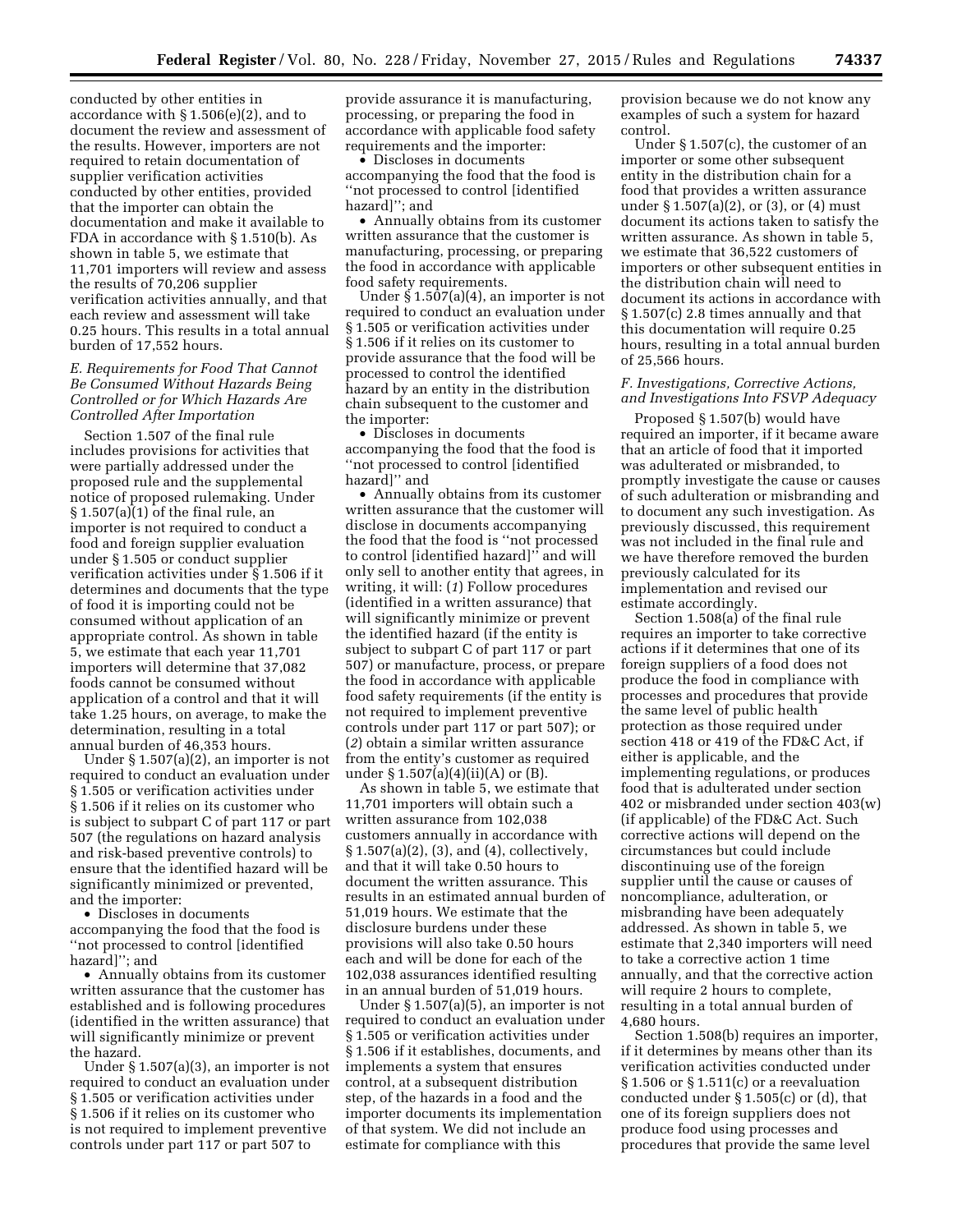of public health protection as those required under section 418 or 419 of the FD&C Act, if either is applicable, and the implementing regulations, or produces food that is adulterated under section 402 or misbranded under section 403(w) (if applicable) of the FD&C Act, to promptly investigate to determine whether the importer's FSVP is adequate and, when appropriate, to modify the FSVP. This provision also requires importers to document any such investigations and FSVP changes. As shown in table 5, we estimate that, on average, 2,340 importers will need to conduct an investigation once a year to determine the adequacy of their FSVP in accordance with § 1.508(b) and that conducting and documenting the investigation will require 5 hours. This results in an estimated annual burden of 11,700 hours.

### *G. Food Subject to Certain Dietary Supplement CGMP Requirements*

Section 1.511 sets forth modified FSVP requirements for food that is subject to certain dietary supplement CGMP requirements. Under § 1.511(a), importers who are required to establish specifications under § 111.70(b) or (d) with respect to a food that is a dietary supplement or dietary supplement component it imports for further manufacturing or processing as a dietary supplement, and are in compliance with the requirements in §§ 111.73 and 111.75 applicable to determining whether those specifications are met, must comply with the requirements under §§ 1.503 and 1.509, but are not required to comply with the requirements in §§ 1.502, §§ 1.504 through 1.508, or § 1.510. These importers are included in the estimated reporting burden for § 1.509(a).

Under § 1.511(b), if an importer's customer is required to establish specifications under § 111.70(b) or (d) with respect to a food that is a dietary supplement or dietary supplement component it imports for further manufacturing or processing as a dietary supplement, the customer is in compliance with the requirements in §§ 111.73 and 111.75 applicable to determining whether those specifications are met, and the importer annually obtains from its customer written assurance that the customer is in compliance with those requirements, then for that food the importer must comply with the requirements in §§ 1.503, 1.509, and 1.510, but is not required to comply with the requirements in §§ 1.502 and §§ 1.504 through 1.508. As shown in table 5, we estimate that 5,574 importers would need to obtain written assurance from

an average of 6 customers in accordance with § 1.511(b) and that documentation of each assurance would take 2.25 hours, resulting in a total annual burden of 75,249 hours. In addition, these importers are included in the estimated annual reporting burden for § 1.509(a).

Under § 1.511(c), importers of other dietary supplements, including ''finished'' dietary supplements (*i.e.,*  packaged and labeled dietary supplements that are not subject to further processing) and dietary supplements imported only for packaging and labeling are subject to different FSVP requirements.

Section  $1.511(c)(2)(i)$  requires importers of finished dietary supplements to establish and follow written procedures to ensure that food is imported only from foreign suppliers that have been approved for use based on the evaluation conducted under § 1.505 (or, when necessary and appropriate, on a temporary basis from unapproved foreign suppliers whose foods the importer subjects to adequate verification activities). This burden to importers of ''finished'' dietary supplements and dietary supplements imported only for packaging and labeling is captured in the burden calculated for  $\S 1.506(a)(1)$ .

Under  $\S 1.511(c)(2)(ii)$ , an importer of a dietary supplement may rely on an entity other than the foreign supplier to establish the procedures and perform and document the activities required under § 1.511(c)(2)(i) provided that the importer reviews and assesses that entity's documentation of the procedures and activities, and the importer document its review and assessment. This burden is captured in the burden calculated for § 1.506(a)(2).

Section 1.511(c)(3) requires importers of finished dietary supplements to establish and follow procedures for conducting foreign supplier verification activities. This burden is included in the burden calculated for § 1.506(b).

Section 1.511(c)(4)(i) requires importers of finished dietary supplements to determine and document which appropriate verification activities should be conducted, and the frequency with which they should be conducted. The estimated burden for this provision is included in the burden calculated for § 1.506(d)(1) and (2).

Under § 1.511(c)(4)(iii), a dietary supplement importer may rely on a determination of appropriate foreign supplier verification activities made by an entity other than the foreign supplier if the importer reviews and assesses whether the entity's determination regarding appropriate activities is

appropriate and documents the review and assessment. This burden is included in the burden calculated for  $§ 1.506(d)(3).$ 

For each dietary supplement imported in accordance with § 1.511(c), the importer would need to conduct one or more of the verification activities listed in  $\S 1.511(c)(5)(i)(A)$  through (D) before using or distributing the dietary supplement and periodically thereafter. Estimates associated with these activities are included in the burdens presented in table 5 for § 1.506(e)(1)(i) through (e)(1)(iv), respectively.

Section  $1.511(c)(5)(iii)$  requires importers to promptly review and assess the results of the verification activities that they conduct or obtain documentation of under § 1.511(c)(5)(i), or that are conducted by other entities in accordance with § 1.511(c)(5)(ii), and to document the review and assessment of the results. However, importers are not required to retain documentation of supplier verification activities conducted by other entities, provided that the importer can obtain the documentation and make it available to FDA in accordance with § 1.510(b). This burden is included in the burden calculated for  $\S 1.506(e)(3)$ .

Section 1.511(c) also requires importers of finished dietary supplements to conduct evaluations of the foreign supplier, conduct investigations (in certain circumstances) to determine the adequacy of their FSVPs, and ensure that information identifying them as the importer is provided at entry. These importers have been included in the estimated record keeping and reporting burdens for these activities under §§ 1.505, 1.508, and 1.509(a), respectively.

### *H. Food Imported by Very Small Importers and From Certain Small Foreign Suppliers*

Section 1.512 sets forth modified proposed FSVP requirements for very small importers as defined in § 1.500; food from a foreign supplier that is a qualified facility as defined by § 117.3 or § 507.3; produce from a farm that is not a covered farm under the produce safety regulation in accordance with § 112.4(a), or in accordance with §§ 112.4(b) and 112.5; or shell eggs from an egg producer with fewer than 3000 laying hens. Under § 1.512(b)(1), if a very small importer or an importer of food from such a foreign supplier chooses to comply with the requirements in § 1.512, the importer would be required to document, at the end of each calendar year, that it meets the definition of very small importer in § 1.500 or that the foreign supplier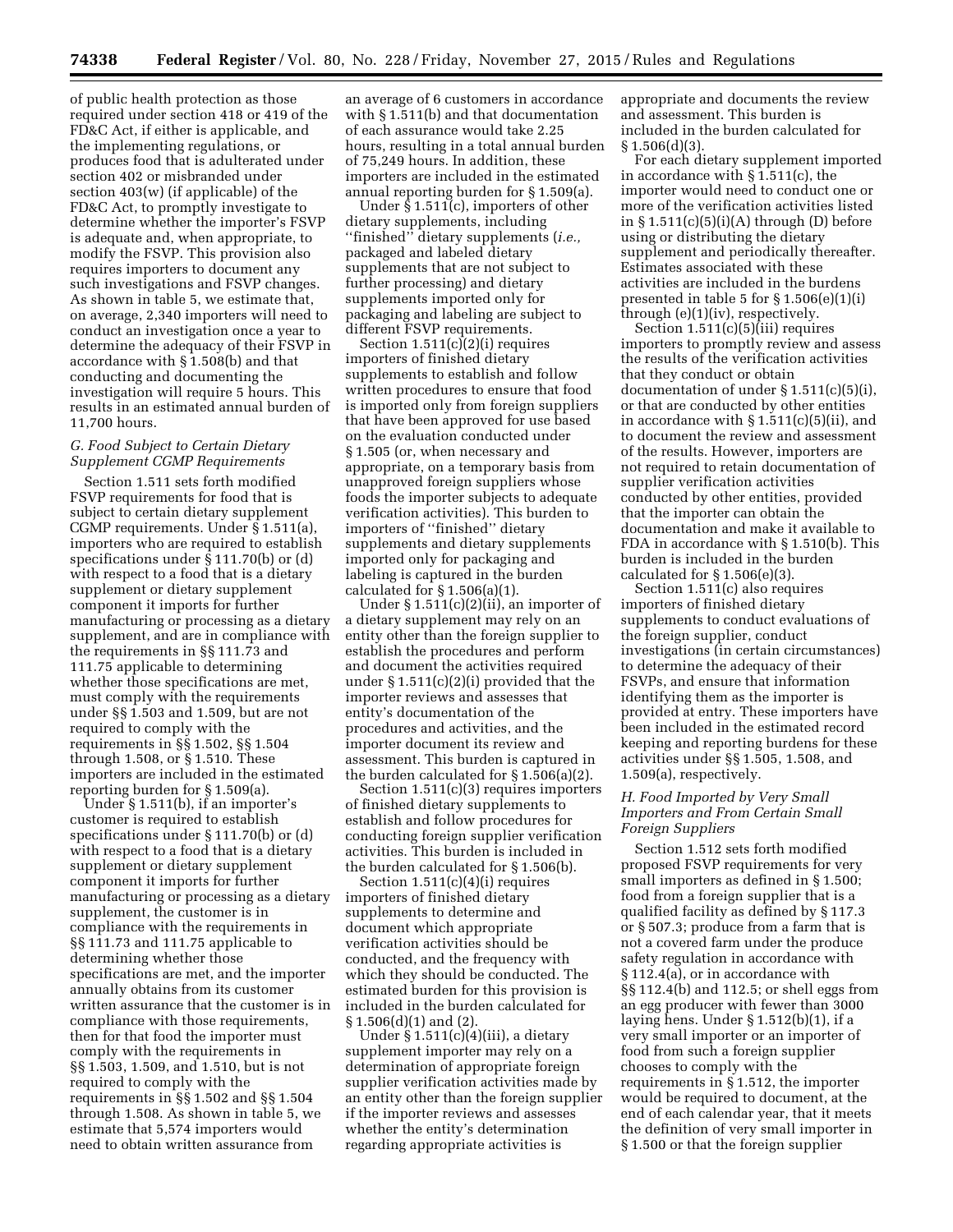meets the criteria in  $\S 1.512(a)(2)(i)$ , (ii), or (iii), as applicable. As shown in table 5, we estimate that 37,206 very small importers and importers and importers involved with 13,244 certain small suppliers would need to document eligibility each year for themselves and their small suppliers and that such documentation would require 1 hour. The resulting annual burden is 50,450 hours.

Under § 1.512(b)(3), each very small importer or importer of food from foreign suppliers that meet the criteria in § 1.512(a)(2)(i), (ii), or (iii) needs to obtain written assurance, before importing the food and at least every 2 years thereafter, that its foreign supplier is producing the food in accordance with applicable statutory and regulatory standards. Importers of food from the specified foreign suppliers must obtain written assurance that the supplier is producing food in compliance with applicable requirements or acknowledges that it is subject to applicable standards (as specified in § 1.512(b)(3)(ii) through (iv)). As shown in table 5, we estimate that 50,450 very small importers and importers of food from certain small suppliers would need to obtain an average of 2.8 such written assurances each year and that documentation of each assurance would require 2.25 hours, resulting in a total annual burden of 317,439 hours.

Section 1.512(b)(4) requires very small importers and importers of food from certain small foreign suppliers to take corrective actions. This burden is included in the burden calculated for § 1.508(a).

Section 1.512(c) sets forth requirements that apply to importers of food from the specified types of small foreign suppliers, but not to very small importers. Under § 1.512(c)(1)(i), in approving their foreign suppliers, these importers must consider the applicable FDA food safety regulations and evaluate information relevant to the foreign supplier's compliance with those regulations, including whether the foreign supplier is the subject of an FDA warning letter, import alert, or other FDA compliance action related to food safety, and document the evaluation. We include this burden in our calculation of the burden associated with § 1.505(a)(2) in table 5.

Under  $\S 1.512(c)(1)(ii)(A)$ , these importers must promptly reevaluate the concerns associated with the foreign supplier's compliance history when the importer becomes aware of new information about supplier compliance history, and the reevaluation must be documented. Section  $1.512(c)(1)(ii)(A)$ further requires that if the importer

determines that the concerns associated with importing a food from a foreign supplier have changed, the importer must promptly determine (and document) whether it is appropriate to continue to import the food from the foreign supplier. We include these burdens in our calculation of the burdens associated with § 1.505(c) in table 5.

Section  $1.512(c)(1)(ii)(A)$  further requires that if the importer determines that the concerns associated with importing a food from a foreign supplier have changed, the importer must promptly determine (and document) whether it is appropriate to continue to import the food from the foreign supplier. This burden is included in the estimate for § 1.505(c) in table 5.

Under  $\S 1.512(c)(1)(iii)$ , if an entity other than the foreign supplier has, using a qualified individual, performed the evaluation or reevaluation of foreign supplier compliance history, the importer may review and assess the evaluation or reevaluation conducted by that entity, and document its review and assessment. We include this burden in our calculation of the burden associated with § 1.505(d) in table 5.

Under  $\S 1.512(c)(2)$ , the importer of a food from certain small foreign suppliers must approve the foreign suppliers on the basis of the evaluation the importer conducts (or reviews and assesses) and document its approval. We include this burden in our calculation of the burden associated with § 1.505(b).

Under  $\S 1.512(c)(3)(i)$ , importers of food from certain small foreign suppliers must establish and follow written procedures to ensure that they import foods only from approved foreign suppliers (or, when necessary and appropriate, on a temporary basis from unapproved foreign suppliers whose foods are subjected to adequate verification activities before using or distributing). Importers must document their use of these procedures. We include this burden in our calculation of the burden associated with § 1.506(a)(1).

Under § 1.512(c)(3)(ii), an importer may rely on an entity other than the foreign supplier to establish the procedures and perform and document the activities required under § 1.512(c)(3)(i) provided that the importer reviews and assesses that entity's documentation of the procedures and activities, and the importer documents its review and assessment. We include this burden in our calculation of the burden associated with § 1.506(a)(2).

### *I. Food Imported From a Country With an Officially Recognized or Equivalent Food Safety System*

Section 1.513 establishes modified FSVP requirements for importers of certain food from foreign suppliers in countries whose food safety systems FDA has officially recognized as comparable or determined to be equivalent to that of the United States. If such importers meet certain conditions or requirements, they will not be required to comply with the requirements in §§ 1.504 through 1.508, but they will be required to comply with §§ 1.503, 1.509, and 1.510.

Section 1.513(b)(1) requires an importer, before importing a food from the foreign supplier and annually thereafter, to document that the foreign supplier is in, and under the regulatory oversight of, a country whose food safety system FDA has officially recognized as comparable or determined to be equivalent and that the food is within the scope of FDA's official recognition or equivalency determination regarding the food safety authority of the country in which the foreign supplier is located.

Section 1.513(b)(2) requires an importer, before importing a food from the foreign supplier, to determine and document whether the foreign supplier of the food is in good compliance standing, as defined in § 1.500, with the food safety authority of the country in which the foreign supplier is located. The importer must continue to monitor whether the foreign supplier is in good compliance standing and promptly review any information obtained. If the information indicates that food safety hazards associated with the food are not being significantly minimized or prevented, the importer is then required to take prompt corrective action and to document any such action.

FDA has officially recognized New Zealand as having a food safety system that is comparable to that of the United States; however, we have not recognized any other food safety systems as comparable or determined them to be equivalent. Because we have only recently entered into a systems recognition arrangement with New Zealand recognizing that country's food safety system as being comparable to that of the United States, we are not able to assess the effect of the arrangement on the importation of food from that country. Therefore, we are not including estimates for the recordkeeping burdens associated with § 1.513.

The information collection provisions of this final rule have been submitted to OMB for review. Prior to the effective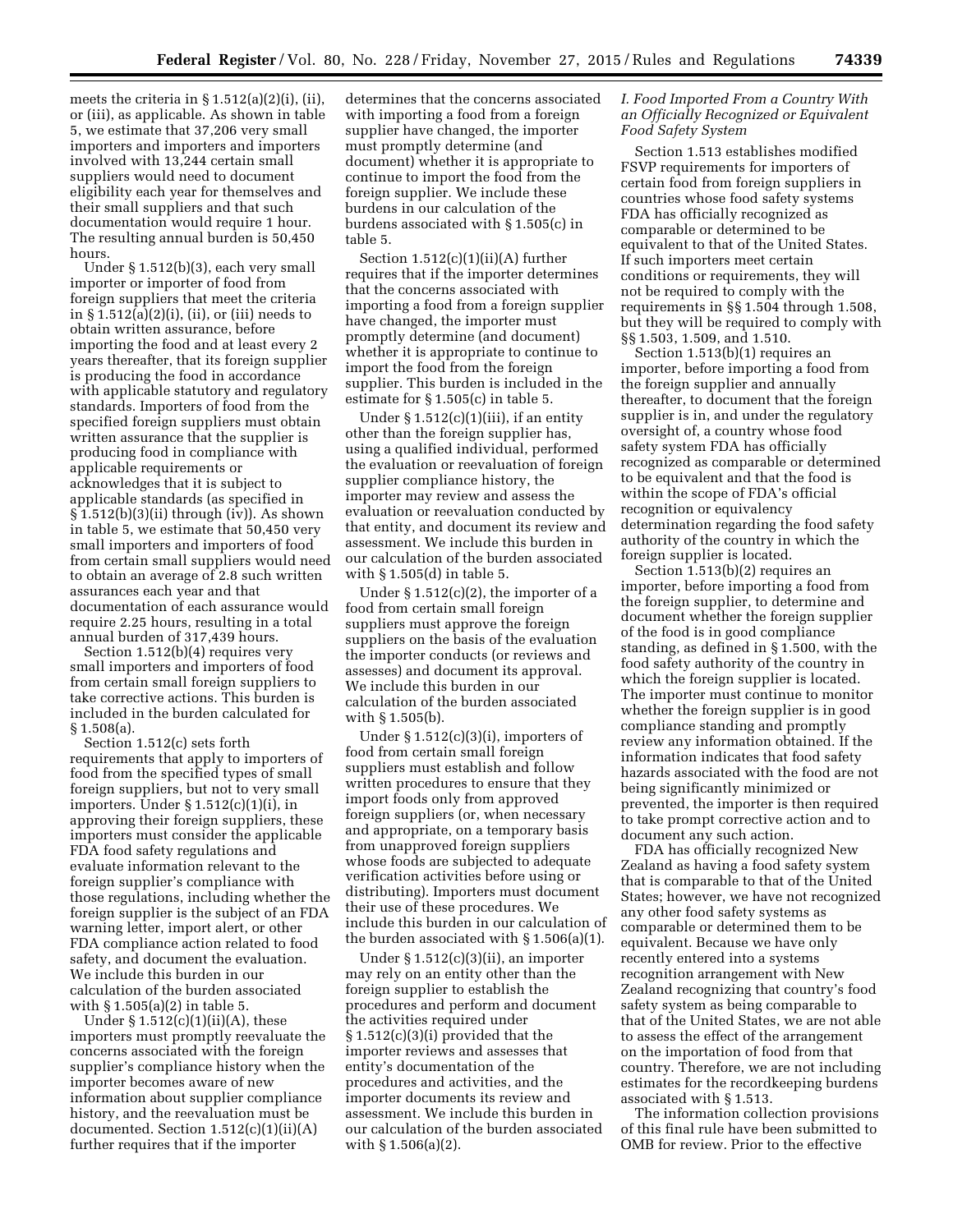date of this final rule, FDA will publish a notice in the **Federal Register**  announcing OMB's decision to approve, modify, or disapprove the information collection provisions in this final rule. An agency may not conduct or sponsor, and a person is not required to respond to, a collection of information unless it displays a currently valid OMB control number.

### **IX. Federalism**

We have analyzed the final rule in accordance with the principles set forth in Executive Order 13132. We have determined that the rule does not contain policies that have substantial direct effects on the States, on the relationship between the National Government and the States, or on the distribution of power and responsibilities among the various levels of government. Accordingly, we conclude that the rule does not contain policies that have federalism implications as defined in the Executive order and, consequently, a federalism summary impact statement is not required.

### **X. References**

The following references have been placed on display in the Division of Dockets Management (see **ADDRESSES**) and may be seen by interested persons between 9 a.m. and 4 p.m., Monday through Friday, and are available electronically at *[http://](http://www.regulations.gov) [www.regulations.gov](http://www.regulations.gov)*. We have verified the Web site addresses provided for certain documents, but we are not responsible for any subsequent changes to the Web sites after this document publishes in the **Federal Register**.

- 1. FDA, ''Transcript: FSMA Proposed Rules on Foreign Supplier Verification Programs and the Accreditation of Third-Party Auditors/Certification Bodies, Public Meeting, Day One,'' September 19, 2013, available in Docket No. FDA– 2011–N–0143.
- 2. FDA, ''Transcript: FSMA Proposed Rules on Foreign Supplier Verification Programs and the Accreditation of Third-Party Auditors/Certification Bodies, Public Meeting, Day Two,'' September 20, 2013, available in Docket No. FDA– 2011–N–0143.
- 3. FDA, ''Record of Outreach Sessions on FDA Proposed Rules,'' 2013, available in Docket No. FDA–2011–N–0143.
- 4. World Trade Organization, ''The WTO Agreement on the Application of Sanitary and Phytosanitary Measures'' (*[http://www.wto.org/english/tratop](http://www.wto.org/english/tratop_e/sps_e/spsagr_e.htm)*\_*e/ sps*\_*[e/spsagr](http://www.wto.org/english/tratop_e/sps_e/spsagr_e.htm)*\_*e.htm*), 1994.
- 5. Partnership for Food Protection National Workplan Workgroup, ''Model for Local Federal/State Planning and Coordination of Field Operations and Training: A Partnership for Food Protection 'Best

Practice' '' (*[http://www.fda.gov/](http://www.fda.gov/downloads/ForFederalStateandLocalOfficials/FoodSafetySystem/UCM373333.pdf) [downloads/](http://www.fda.gov/downloads/ForFederalStateandLocalOfficials/FoodSafetySystem/UCM373333.pdf) [ForFederalStateandLocalOfficials/](http://www.fda.gov/downloads/ForFederalStateandLocalOfficials/FoodSafetySystem/UCM373333.pdf) [FoodSafetySystem/UCM373333.pdf](http://www.fda.gov/downloads/ForFederalStateandLocalOfficials/FoodSafetySystem/UCM373333.pdf)*), October 2013.

- 6. Codex Committee on Food Import and Export Inspection and Certification Systems: Guidelines for Food Import Control Systems (CAC/GL 47–2003) (Rev. 1—2006) (*[http://](http://www.codexalimentarius.net/download/standards/10075/CXG_047e.pdf) [www.codexalimentarius.net/download/](http://www.codexalimentarius.net/download/standards/10075/CXG_047e.pdf) [standards/10075/CXG](http://www.codexalimentarius.net/download/standards/10075/CXG_047e.pdf)*\_*047e.pdf*), 2003.
- 7. Codex Alimentarius Commission, ''Hazard Analysis and Critical Control Point (HACCP) System and Guidelines for Its Application,'' Annex to CAC/RCP 1– 1969 (Rev. 4—2003) (*[http://](http://www.codexalimentarius.org/download/standards/23/CXP_001e.pdf) [www.codexalimentarius.org/download/](http://www.codexalimentarius.org/download/standards/23/CXP_001e.pdf) [standards/23/CXP](http://www.codexalimentarius.org/download/standards/23/CXP_001e.pdf)*\_*001e.pdf*), 2003.
- 8. Codex Alimentarius Commission, ''General Principles of Food Hygiene,'' CAC/RCP 1–1969 (Rev. 4—2003) (*[http://](http://www.codexalimentarius.org/download/standards/23/CXP_001e.pdf) [www.codexalimentarius.org/download/](http://www.codexalimentarius.org/download/standards/23/CXP_001e.pdf) [standards/23/CXP](http://www.codexalimentarius.org/download/standards/23/CXP_001e.pdf)*\_*001e.pdf*), 2003.
- 9. Codex Alimentarius Commission, ''General Standard for the Labelling of Prepackaged Food,'' CODEX STAN 1– 1985 (Rev. 7—2010) (*[http://](http://codexalimentarius.org/download/standards/32/CXS_001e.pdf) [codexalimentarius.org/download/](http://codexalimentarius.org/download/standards/32/CXS_001e.pdf) [standards/32/CXS](http://codexalimentarius.org/download/standards/32/CXS_001e.pdf)*\_*001e.pdf*), 2010.
- 10. U.S. Pharmacopeial Convention, ''U.S. Pharmacopeial Convention (USP) Food Fraud Database'' (*[http://www.usp.org/](http://www.usp.org/food-ingredients/food-fraud-database) [food-ingredients/food-fraud-database](http://www.usp.org/food-ingredients/food-fraud-database)*), March 6, 2014.
- 11. Congressional Research Service, ''Food Fraud and 'Economically Motivated Adulteration' of Food and Food Ingredients,'' (*[http://www.fas.org.sgp/](http://www.fas.org.sgp/crs/misc/R43358.pdf) [crs/misc/R43358.pdf](http://www.fas.org.sgp/crs/misc/R43358.pdf)*), January 10, 2014.
- 12. Everstine, K., J. Spink, and S. Kennedy, ''Economically Motivated Adulteration (EMA) of Food: Common Characteristics of EMA Incidents,'' *Journal of Food Protection,* 76:723–735, 2013.
- 13. Beru, N., and FDA s.v., ''Memo on Chemical, Physical and Radiological Hazards Associated with Produce,'' Memorandum to the Record in Docket No. FDA–2011–N–0921, May 29, 2012.
- 14. FDA, ''Guidance for Industry: Questions and Answers Regarding the Reportable Food Registry as Established by the Food and Drug Administration Amendments Act of 2007'' (*[http://www.fda.gov/Food/](http://www.fda.gov/Food/GuidanceRegulation/GuidanceDocumentsRegulatoryInformation/RFR/ucm180761.htm) [GuidanceRegulation/Guidance](http://www.fda.gov/Food/GuidanceRegulation/GuidanceDocumentsRegulatoryInformation/RFR/ucm180761.htm) [DocumentsRegulatoryInformation/RFR/](http://www.fda.gov/Food/GuidanceRegulation/GuidanceDocumentsRegulatoryInformation/RFR/ucm180761.htm) [ucm180761.htm](http://www.fda.gov/Food/GuidanceRegulation/GuidanceDocumentsRegulatoryInformation/RFR/ucm180761.htm)*), September 2009.
- 15. FDA, ''FDA's International Food Safety Capacity-Building Plan'' (*[http://](http://www.fda.gov/downloads/Food/GuidanceRegulation/UCM341440.pdf) [www.fda.gov/downloads/Food/Guidance](http://www.fda.gov/downloads/Food/GuidanceRegulation/UCM341440.pdf) [Regulation/UCM341440.pdf](http://www.fda.gov/downloads/Food/GuidanceRegulation/UCM341440.pdf)*), February 2013.
- 16. FDA, ''Information for Foreign Governments: Frequently Asked Questions on Systems Recognition'' (*[http://fda.gov/food/international](http://fda.gov/food/internationalinteragencycoordination/ucm367400.htm) [interagencycoordination/ucm367400.](http://fda.gov/food/internationalinteragencycoordination/ucm367400.htm) [htm](http://fda.gov/food/internationalinteragencycoordination/ucm367400.htm)*), September 5, 2013.
- 17. Regulation (EC) No 882/2004 of the European Parliament and of the Council, Official Journal of the European Union (*http://eur-lex.europa.eu/LexUriServ/ [LexUriServ.do?uri=OJ:L:2004:165:0001:](http://eur-lex.europa.eu/LexUriServ/LexUriServ.do?uri=OJ:L:2004:165:0001:0141:EN:PDF) [0141:EN:PDF](http://eur-lex.europa.eu/LexUriServ/LexUriServ.do?uri=OJ:L:2004:165:0001:0141:EN:PDF)*), April 30, 2004.
- 18. World Trade Organization, ''WTO Ministerial Conference: Implementation-

Related Issues and Concerns,'' WT/ MIN(01)/17 (*[http://www.wto.org/english/](http://www.wto.org/english/thewto_e/minist_e/min01_e/mindecl_implementation_e.htm) thewto*\_*e/minist*\_*e/min01*\_*[e/mindecl](http://www.wto.org/english/thewto_e/minist_e/min01_e/mindecl_implementation_e.htm)*\_ *[implementation](http://www.wto.org/english/thewto_e/minist_e/min01_e/mindecl_implementation_e.htm)*\_*e.htm*), November 20, 2001.

- 19. FDA, ''Tribal Summary Impact Statement: Final Rule on Foreign Supplier Verification Programs for Importers of Food for Humans and Animals,'' Docket No. FDA–2011–N–0143.
- 20. FDA, ''Regulatory Impact Analysis For Final Rule On Foreign Supplier Verification Programs (Docket No. FDA– 2011–N–0143) Under Executive Order 12866, Executive Order 13563, the Regulatory Flexibility Act (5 U.S.C. 601– 612), the Unfunded Mandates Reform Act of 1995 (Pub. L. 104–4), and the Paperwork Reduction Act of 1995 (44 U.S.C. 3501–3520),'' Docket No. FDA– 2011–N–0143.

### **List of Subjects**

### *21 CFR Part 1*

Cosmetics, Drugs, Exports, Food labeling, Imports, Labeling, Reporting and recordkeeping requirements.

### *21 CFR Part 11*

Administrative practice and procedure, Computer technology, Reporting and recordkeeping requirements.

#### *21 CFR Part 111*

Dietary foods, Drugs, Foods, Packaging and containers.

Therefore, under the Federal Food, Drug, and Cosmetic Act and under authority delegated to the Commissioner of Food and Drugs, 21 CFR parts 1, 11, and 111 are amended as follows:

### **PART 1—GENERAL ENFORCEMENT REGULATIONS**

■ 1. The authority citation for 21 CFR part 1 is revised to read as follows:

**Authority:** 15 U.S.C. 1333, 1453, 1454, 1455, 4402; 19 U.S.C. 1490, 1491; 21 U.S.C. 321, 331, 332, 333, 334, 335a, 343, 350c, 350d, 350j, 352, 355, 360b, 360ccc, 360ccc– 1, 360ccc–2, 362, 371, 374, 381, 382, 384a, 387, 387a, 387c, 393; 42 U.S.C. 216, 241, 243, 262, 264, 271.

■ 2. Add subpart L, consisting of §§ 1.500 through 1.514, to read as follows:

# **Subpart L—Foreign Supplier Verification Programs for Food Importers**

Sec.

1.500 What definitions apply to this subpart?

- 1.501 To what foods do the regulations in this subpart apply?
- 1.502 What foreign supplier verification program (FSVP) must I have?
- 1.503 Who must develop my FSVP and perform FSVP activities?
- 1.504 What hazard analysis must I conduct?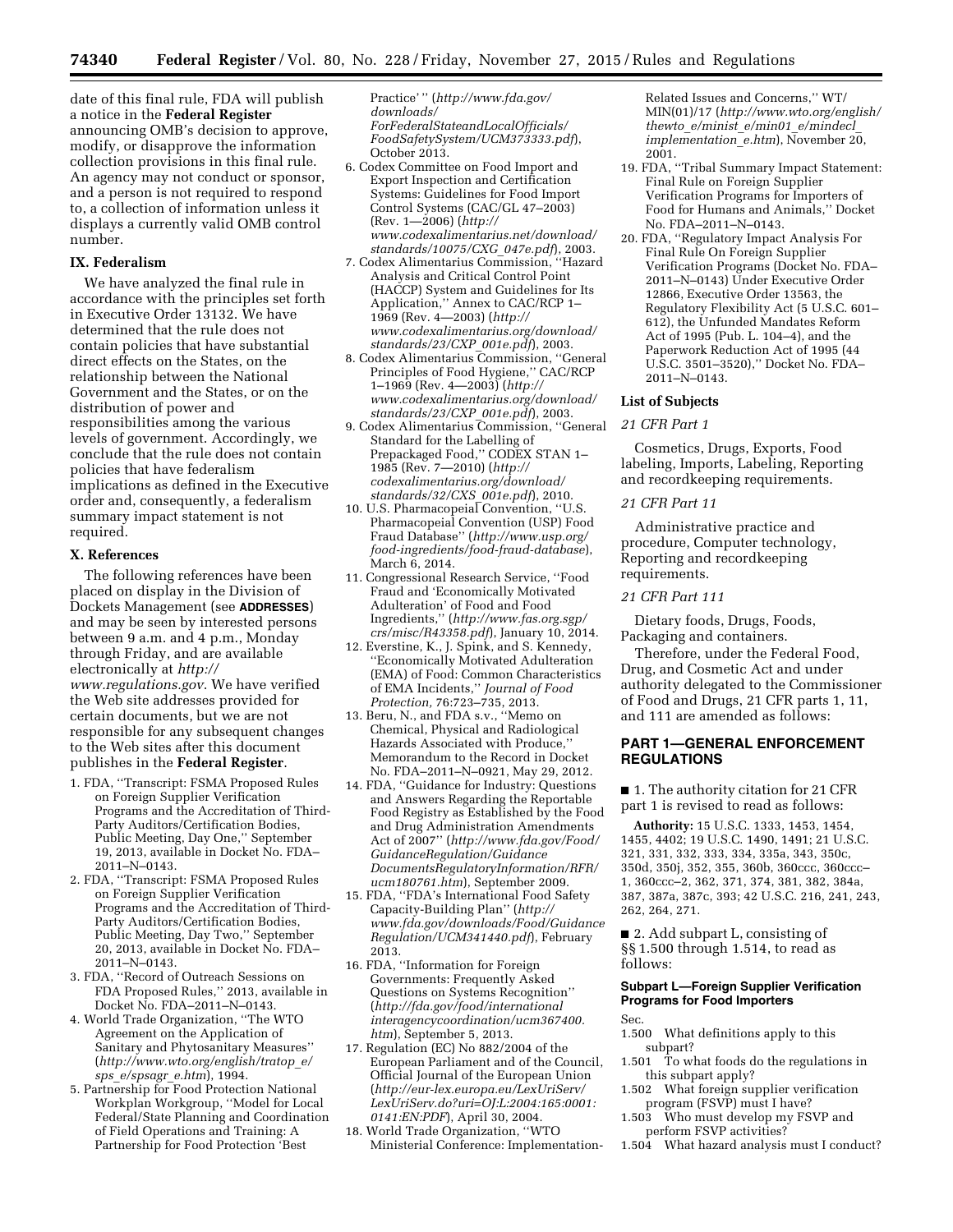- 1.505 What evaluation for foreign supplier approval and verification must I conduct?
- 1.506 What foreign supplier verification and related activities must I conduct?
- 1.507 What requirements apply when I import a food that cannot be consumed without the hazards being controlled or for which the hazards are controlled after importation?
- 1.508 What corrective actions must I take under my FSVP?
- 1.509 How must the importer be identified at entry?
- 1.510 How must I maintain records of my FSVP?
- 1.511 What FSVP must I have if I am importing a food subject to certain dietary supplement current good manufacturing practice regulations?
- 1.512 What FSVP may I have if I am a very small importer or if I am importing certain food from certain small foreign suppliers?
- 1.513 What FSVP may I have if I am importing certain food from a country with an officially recognized or equivalent food safety system?
- 1.514 What are some consequences of failing to comply with the requirements of this subpart?

# **Subpart L—Foreign Supplier Verification Programs for Food Importers**

#### **§ 1.500 What definitions apply to this subpart?**

The following definitions apply to words and phrases as they are used in this subpart. Other definitions of these terms may apply when they are used in other subparts of this part.

*Adequate* means that which is needed to accomplish the intended purpose in keeping with good public health practice.

*Audit* means the systematic, independent, and documented examination (through observation, investigation, discussions with employees of the audited entity, records review, and, as appropriate, sampling and laboratory analysis) to assess an audited entity's food safety processes and procedures.

*Dietary supplement* has the meaning given in section 201(ff) of the Federal Food, Drug, and Cosmetic Act.

*Dietary supplement component*  means any substance intended for use in the manufacture of a dietary supplement, including those that may not appear in the finished batch of the dietary supplement. Dietary supplement components include dietary ingredients (as described in section 201(ff) of the Federal Food, Drug, and Cosmetic Act) and other ingredients.

*Environmental pathogen* means a pathogen that is capable of surviving and persisting within the

manufacturing, processing, packing, or holding environment such that food may be contaminated and may result in foodborne illness if that food is consumed without treatment to significantly minimize or prevent the environmental pathogen. Examples of environmental pathogens for the purposes of this subpart include *Listeria monocytogenes* and *Salmonella* spp. but do not include the spores of pathogenic sporeformers.

*Facility* means a domestic facility or a foreign facility that is required to register under section 415 of the Federal Food, Drug, and Cosmetic Act, in accordance with the requirements of subpart H of this part.

*Farm* means farm as defined in § 1.227.

*Farm mixed-type facility* means an establishment that is a farm but that also conducts activities outside the farm definition that require the establishment to be registered under section 415 of the Federal Food, Drug, and Cosmetic Act.

*Food* has the meaning given in section 201(f) of the Federal Food, Drug, and Cosmetic Act, except that food does not include pesticides (as defined in 7 U.S.C. 136(u)).

*Food allergen* means a major food allergen as defined in section 201(qq) of the Federal Food, Drug, and Cosmetic Act.

*Foreign supplier* means, for an article of food, the establishment that manufactures/processes the food, raises the animal, or grows the food that is exported to the United States without further manufacturing/processing by another establishment, except for further manufacturing/processing that consists solely of the addition of labeling or any similar activity of a de minimis nature.

*Good compliance standing with a foreign food safety authority* means that the foreign supplier—

(1) Appears on the current version of a list, issued by the food safety authority of the country in which the foreign supplier is located and which has regulatory oversight of the supplier, of food producers that are in good compliance standing with the food safety authority; or

(2) Has otherwise been designated by such food safety authority as being in good compliance standing.

*Harvesting* applies to farms and farm mixed-type facilities and means activities that are traditionally performed on farms for the purpose of removing raw agricultural commodities from the place they were grown or raised and preparing them for use as food. Harvesting is limited to activities performed on raw agricultural

commodities on a farm. Harvesting does not include activities that transform a raw agricultural commodity into a processed food as defined in section 201(gg) of the Federal Food, Drug, and Cosmetic Act. Examples of harvesting include cutting (or otherwise separating) the edible portion of the raw agricultural commodity from the crop plant and removing or trimming part of the raw agricultural commodity (*e.g.,*  foliage, husks, roots or stems). Examples of harvesting also include cooling, field coring, filtering, gathering, hulling, removing stems and husks from, shelling, sifting, threshing, trimming of outer leaves of, and washing raw agricultural commodities grown on a farm.

*Hazard* means any biological, chemical (including radiological), or physical agent that is reasonably likely to cause illness or injury.

*Hazard requiring a control* means a known or reasonably foreseeable hazard for which a person knowledgeable about the safe manufacturing, processing, packing, or holding of food would, based on the outcome of a hazard analysis (which includes an assessment of the probability that the hazard will occur in the absence of controls or measures and the severity of the illness or injury if the hazard were to occur), establish one or more controls or measures to significantly minimize or prevent the hazard in a food and components to manage those controls or measures (such as monitoring, corrections or corrective actions, verification, and records) as appropriate to the food, the facility, and the nature of the control or measure and its role in the facility's food safety system.

*Holding* means storage of food and also includes activities performed incidental to storage of a food (*e.g.,*  activities performed for the safe or effective storage of that food, such as fumigating food during storage, and drying/dehydrating raw agricultural commodities when the drying/ dehydrating does not create a distinct commodity (such as drying/dehydrating hay or alfalfa)). Holding also includes activities performed as a practical necessity for the distribution of that food (such as blending of the same raw agricultural commodity and breaking down pallets), but does not include activities that transform a raw agricultural commodity into a processed food as defined in section 201(gg) of the Federal Food, Drug, and Cosmetic Act. Holding facilities could include warehouses, cold storage facilities, storage silos, grain elevators, and liquid storage tanks.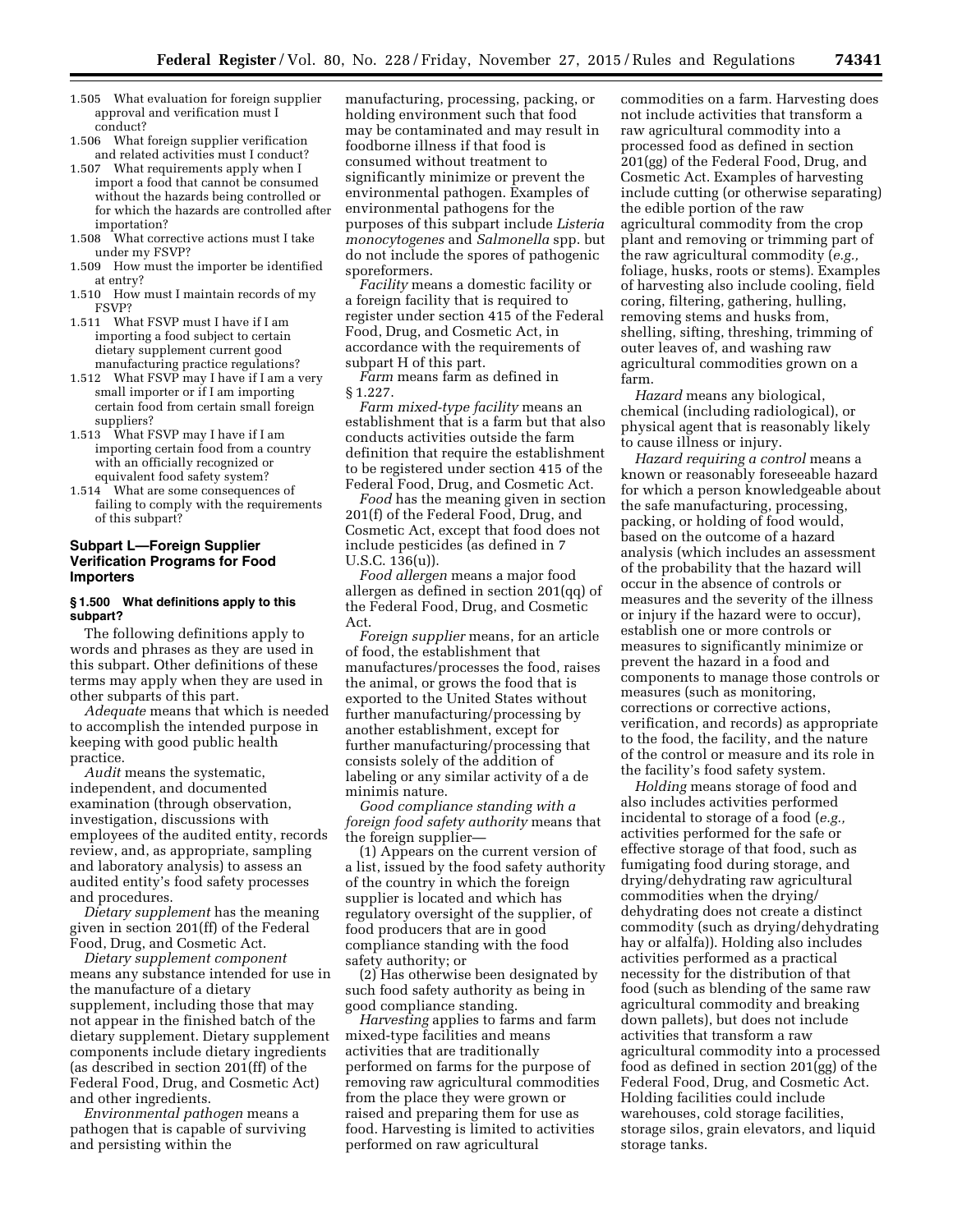*Importer* means the U.S. owner or consignee of an article of food that is being offered for import into the United States. If there is no U.S. owner or consignee of an article of food at the time of U.S. entry, the importer is the U.S. agent or representative of the foreign owner or consignee at the time of entry, as confirmed in a signed statement of consent to serve as the importer under this subpart.

*Known or reasonably foreseeable hazard* means a biological, chemical (including radiological), or physical hazard that is known to be, or has the potential to be, associated with a food or the facility in which it is manufactured/processed.

Lot means the food produced during a period of time and identified by an establishment's specific code.

*Manufacturing/processing* means making food from one or more ingredients, or synthesizing, preparing, treating, modifying, or manipulating food, including food crops or ingredients. Examples of manufacturing/processing activities include: Baking, boiling, bottling, canning, cooking, cooling, cutting, distilling, drying/dehydrating raw agricultural commodities to create a distinct commodity (such as drying/ dehydrating grapes to produce raisins), evaporating, eviscerating, extracting juice, extruding (of animal food), formulating, freezing, grinding, homogenizing, labeling, milling, mixing, packaging, pasteurizing, peeling, pelleting (of animal food), rendering, treating to manipulate ripening, trimming, washing, or waxing. For farms and farm mixed-type facilities, manufacturing/processing does not include activities that are part of harvesting, packing, or holding.

*Microorganisms* means yeasts, molds, bacteria, viruses, protozoa, and microscopic parasites and includes species that are pathogens.

*Packing* means placing food into a container other than packaging the food and also includes re-packing and activities performed incidental to packing or re-packing a food (*e.g.,*  activities performed for the safe or effective packing or re-packing of that food (such as sorting, culling, grading, and weighing or conveying incidental to packing or re-packing)), but does not include activities that transform a raw agricultural commodity into a processed food as defined in section 201(gg) of the Federal Food, Drug, and Cosmetic Act.

*Pathogen* means a microorganism of public health significance.

*Qualified auditor* means a person who is a qualified individual as defined in this section and has technical expertise

obtained through education, training, or experience (or a combination thereof) necessary to perform the auditing function as required by  $\S 1.506(e)(1)(i)$ or  $\S 1.511(c)(5)(i)(A)$ . Examples of potential qualified auditors include:

(1) A government employee, including a foreign government employee; and

(2) An audit agent of a certification body that is accredited in accordance with subpart M of this part.

*Qualified individual* means a person who has the education, training, or experience (or a combination thereof) necessary to perform an activity required under this subpart, and can read and understand the language of any records that the person must review in performing this activity. A qualified individual may be, but is not required to be, an employee of the importer. A government employee, including a foreign government employee, may be a qualified individual.

*Raw agricultural commodity* has the meaning given in section 201(r) of the Federal Food, Drug, and Cosmetic Act.

*Ready-to-eat food (RTE food)* means any food that is normally eaten in its raw state or any food, including a processed food, for which it is reasonably foreseeable that the food will be eaten without further processing that would significantly minimize biological hazards.

*Receiving facility* means a facility that is subject to subparts C and G of part 117 of this chapter, or subparts C and E of part 507 of this chapter, and that manufactures/processes a raw material or other ingredient that it receives from a supplier.

*U.S. owner or consignee* means the person in the United States who, at the time of U.S. entry, either owns the food, has purchased the food, or has agreed in writing to purchase the food.

*Very small importer* means: (1) With respect to the importation of human food, an importer (including any subsidiaries and affiliates) averaging less than \$1 million per year, adjusted for inflation, during the 3-year period preceding the applicable calendar year, in sales of human food combined with the U.S. market value of human food imported, manufactured, processed, packed, or held without sale (*e.g.,*  imported for a fee); and

(2) With respect to the importation of animal food, an importer (including any subsidiaries and affiliates) averaging less than \$2.5 million per year, adjusted for inflation, during the 3-year period preceding the applicable calendar year, in sales of animal food combined with the U.S. market value of animal food imported, manufactured, processed,

packed, or held without sale (*e.g.,*  imported for a fee).

*You* means a person who is subject to some or all of the requirements in this subpart.

### **§ 1.501 To what foods do the regulations in this subpart apply?**

(a) *General.* Except as specified otherwise in this section, the requirements in this subpart apply to all food imported or offered for import into the United States and to the importers of such food.

(b) *Exemptions for juice and seafood*—(1) *Importers of certain juice and seafood products.* This subpart does not apply with respect to juice, fish, and fishery products that are imported from a foreign supplier that is required to comply with, and is in compliance with, the requirements in part 120 or part 123 of this chapter. If you import juice or fish and fishery products that are subject to part 120 or part 123, respectively, you must comply with the requirements applicable to importers of those products under § 120.14 or § 123.12 of this chapter, respectively.

(2) *Certain importers of juice or seafood raw materials or other ingredients subject to part 120 or part 123 of this chapter.* This subpart does not apply with respect to any raw materials or other ingredients that you import and use in manufacturing or processing juice subject to part 120 or fish and fishery products subject to part 123, provided that you are in compliance with the requirements in part 120 or part 123 with respect to the juice or fish or fishery product that you manufacture or process from the imported raw materials or other ingredients.

(c) *Exemption for food imported for research or evaluation.* This subpart does not apply to food that is imported for research or evaluation use, provided that such food:

(1) Is not intended for retail sale and is not sold or distributed to the public;

(2) Is labeled with the statement ''Food for research or evaluation use'';

(3) Is imported in a small quantity that is consistent with a research, analysis, or quality assurance purpose, the food is used only for this purpose, and any unused quantity is properly disposed of; and

(4) Is accompanied, when filing entry with U.S. Customs and Border Protection, by an electronic declaration that the food will be used for research or evaluation purposes and will not be sold or distributed to the public.

(d) *Exemption for food imported for personal consumption.* This subpart does not apply to food that is imported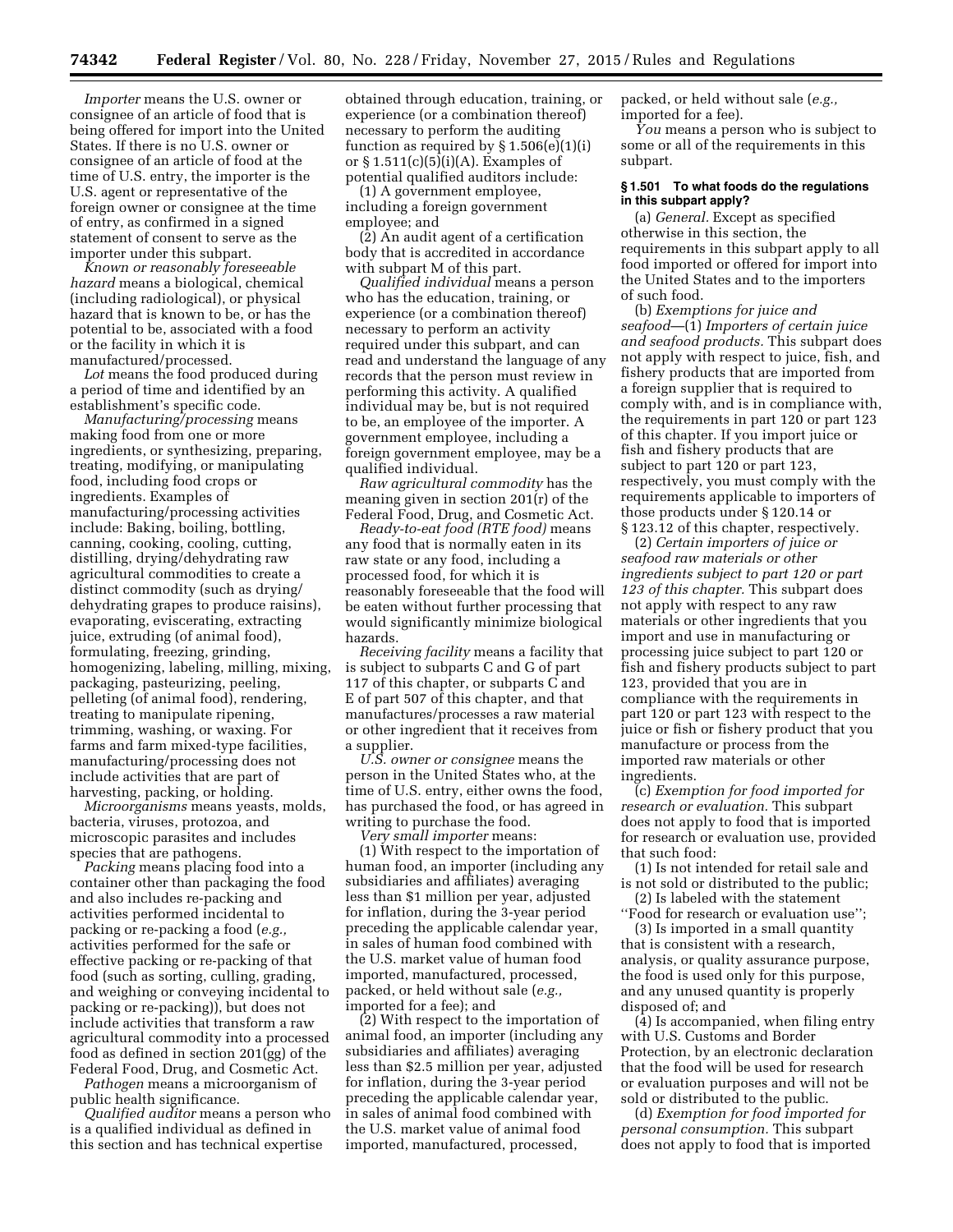for personal consumption, provided that such food is not intended for retail sale and is not sold or distributed to the public. Food is imported for personal consumption only if it is purchased or otherwise acquired by a person in a small quantity that is consistent with a non-commercial purpose and is not sold or distributed to the public.

(e) *Exemption for alcoholic beverages.*  (1) This subpart does not apply with respect to alcoholic beverages that are imported from a foreign supplier that is a facility that meets the following two conditions:

(i) Under the Federal Alcohol Administration Act (27 U.S.C. 201 *et seq.*) or chapter 51 of subtitle E of the Internal Revenue Code of 1986 (26 U.S.C. 5001 *et seq.*), the facility is a foreign facility of a type that, if it were a domestic facility, would require obtaining a permit from, registering with, or obtaining approval of a notice or application from the Secretary of the Treasury as a condition of doing business in the United States; and

(ii) Under section 415 of the Federal Food, Drug, and Cosmetic Act, the facility is required to register as a facility because it is engaged in manufacturing/processing one or more alcoholic beverages.

(2) This subpart does not apply with respect to food that is not an alcoholic beverage that is imported from a foreign supplier described in paragraph (e)(1) of this section, provided such food:

(i) Is in prepackaged form that prevents any direct human contact with such food; and

(ii) Constitutes not more than 5 percent of the overall sales of the facility, as determined by the Secretary of the Treasury.

(3) This subpart does not apply with respect to raw materials and other ingredients that are imported for use in alcoholic beverages provided that:

(i) The imported raw materials and other ingredients are used in the manufacturing/processing, packing, or holding of alcoholic beverages;

(ii) Such manufacturing/processing, packing, or holding is performed by the importer;

(iii) The importer is required to register under section 415 of the Federal Food, Drug, and Cosmetic Act; and

(iv) The importer is exempt from the regulations in part 117 of this chapter in accordance with § 117.5(i) of this chapter.

(f) *Inapplicability to food that is transshipped or imported for processing and export.* This subpart does not apply to food:

(1) That is transshipped through the United States to another country and is not sold or distributed to the public in the United States; or

(2) That is imported for processing and future export and that is not sold or distributed to the public in the United States.

(g) *Inapplicability to U.S. food returned.* This subpart does not apply to food that is manufactured/processed, raised, or grown in the United States, exported, and returned to the United States without further manufacturing/ processing in a foreign country.

(h) *Inapplicability to certain meat, poultry, and egg products.* This subpart does not apply with respect to:

(1) Meat food products that at the time of importation are subject to the requirements of the U.S. Department of Agriculture (USDA) under the Federal Meat Inspection Act (21 U.S.C. 601 *et seq.*);

(2) Poultry products that at the time of importation are subject to the requirements of the USDA under the Poultry Products Inspection Act (21 U.S.C. 451 *et seq.*); and

(3) Egg products that at the time of importation are subject to the requirements of the USDA under the Egg Products Inspection Act (21 U.S.C. 1031 *et seq.*).

#### **§ 1.502 What foreign supplier verification program (FSVP) must I have?**

(a) *General.* Except as specified in paragraph (b) of this section, for each food you import, you must develop, maintain, and follow an FSVP that provides adequate assurances that your foreign supplier is producing the food in compliance with processes and procedures that provide at least the same level of public health protection as those required under section 418 (regarding hazard analysis and riskbased preventive controls for certain foods) or 419 (regarding standards for produce safety), if either is applicable, and the implementing regulations, and is producing the food in compliance with sections 402 (regarding adulteration) and 403(w) (if applicable) (regarding misbranding with respect to labeling for the presence of major food allergens) of the Federal Food, Drug, and Cosmetic Act.

(b) *Low-acid canned foods*—(1) *Importers of low-acid canned foods not subject to further manufacturing or processing.* With respect to those microbiological hazards that are controlled by part 113 of this chapter, if you import a thermally processed lowacid food packaged in a hermetically sealed container (low-acid canned food), you must verify and document that the food was produced in accordance with part 113. With respect to all matters that

are not controlled by part 113, you must have an FSVP as specified in paragraph (a) of this section.

(2) *Certain importers of raw materials or other ingredients subject to part 113 of this chapter.* With respect to microbiological hazards that are controlled by part 113, you are not required to comply with the requirements of this subpart for raw materials or other ingredients that you import and use in the manufacturing or processing of low-acid canned food provided that you are in compliance with part 113 with respect to the lowacid canned food that you manufacture or process from the imported raw materials or other ingredients. With respect to all hazards other than microbiological hazards that are controlled by part 113, you must have an FSVP as specified in paragraph (a) of this section for the imported raw materials and other ingredients that you use in the manufacture or processing of low-acid canned foods.

(c) *Importers subject to section 418 of the Federal Food, Drug, and Cosmetic Act.* You are deemed to be in compliance with the requirements of this subpart for a food you import, except for the requirements in § 1.509, if you are a receiving facility as defined in § 117.3 or § 507.3 of this chapter and you are in compliance with the following requirements of part 117 or part 507 of this chapter, as applicable:

(1) You implement preventive controls for the hazards in the food in accordance with § 117.135 or § 507.34 of this chapter;

(2) You are not required to implement a preventive control under § 117.136 or § 507.36 of this chapter with respect to the food; or

(3) You have established and implemented a risk-based supply-chain program in compliance with subpart G of part 117 or subpart E of part 507 of this chapter with respect to the food.

### **§ 1.503 Who must develop my FSVP and perform FSVP activities?**

(a) *Qualified individual.* A qualified individual must develop your FSVP and perform each of the activities required under this subpart. A qualified individual must have the education, training, or experience (or a combination thereof) necessary to perform their assigned activities and must be able to read and understand the language of any records that must be reviewed in performing an activity.

(b) *Qualified auditor.* A qualified auditor must conduct any audit conducted in accordance with  $\S 1.506(e)(1)(i)$  or  $\S 1.511(c)(5)(i)(A)$ . A qualified auditor must have technical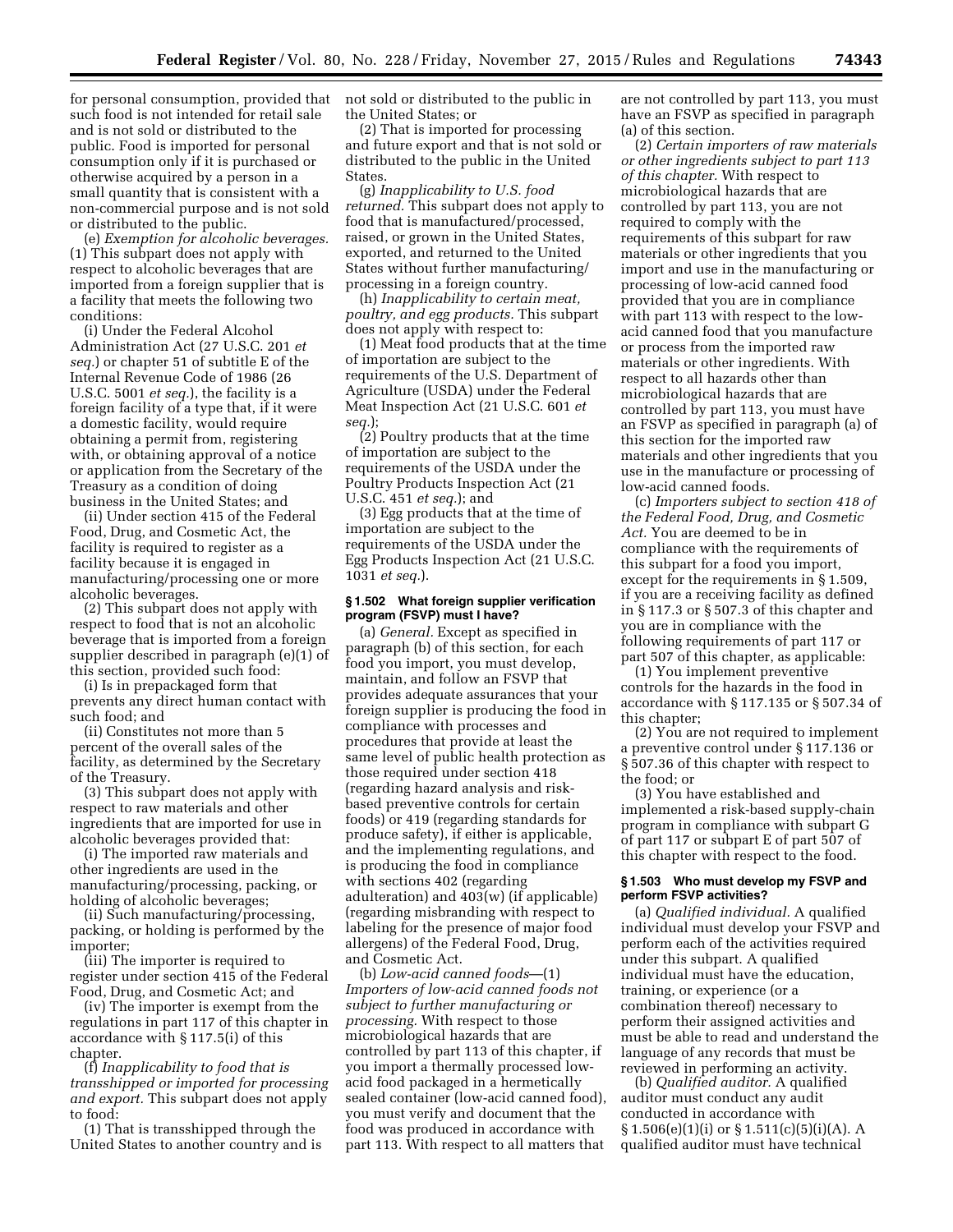expertise obtained through education, training, or experience (or a combination thereof) necessary to perform the auditing function.

### **§ 1.504 What hazard analysis must I conduct?**

(a) *Requirement for a hazard analysis.*  Except as specified in paragraph (d) of this section, you must conduct a hazard analysis to identify and evaluate, based on experience, illness data, scientific reports, and other information, known or reasonably foreseeable hazards for each type of food you import to determine whether there are any hazards requiring a control. Your hazard analysis must be written regardless of its outcome.

(b) *Hazard identification.* (1) Your analysis of the known or reasonably foreseeable hazards in each food must include the following types of hazards:

(i) Biological hazards, including microbiological hazards such as parasites, environmental pathogens, and other pathogens;

(ii) Chemical hazards, including radiological hazards, pesticide and drug residues, natural toxins, decomposition, unapproved food or color additives, food allergens, and (in animal food) nutrient deficiencies or toxicities; and

(iii) Physical hazards (such as stones, glass, and metal fragments).

(2) Your analysis must include known or reasonably foreseeable hazards that may be present in a food for any of the following reasons:

(i) The hazard occurs naturally;

(ii) The hazard may be unintentionally introduced; or

(iii) The hazard may be intentionally introduced for purposes of economic gain.

(c) *Hazard evaluation.* (1) Your hazard analysis must include an evaluation of the hazards identified in paragraph (b) of this section to assess the probability that the hazard will occur in the absence of controls and the severity of the illness or injury if the hazard were to occur.

(2) The hazard evaluation required by paragraph (c)(1) of this section must include an evaluation of environmental pathogens whenever a ready-to-eat food is exposed to the environment before packaging and the packaged food does not receive a treatment or otherwise include a control or measure (such as a formulation lethal to the pathogen) that would significantly minimize the pathogen.

(3) Your hazard evaluation must consider the effect of the following on the safety of the finished food for the intended consumer:

(i) The formulation of the food;

(ii) The condition, function, and design of the establishment and equipment of a typical entity that manufactures/processes, grows, harvests, or raises this type of food;

(iii) Raw materials and other ingredients;

(iv) Transportation practices;

(v) Harvesting, raising, manufacturing, processing, and packing procedures;

(vi) Packaging and labeling activities;

(vii) Storage and distribution;

(viii) Intended or reasonably

foreseeable use;

(ix) Sanitation, including employee hygiene; and

(x) Any other relevant factors, such as the temporal (*e.g.,* weather-related) nature of some hazards (*e.g.,* levels of natural toxins).

(d) *Review of another entity's hazard analysis.* If another entity (including your foreign supplier) has, using a qualified individual, analyzed the known or reasonably foreseeable hazards for the food to determine whether there are any hazards requiring a control, you may meet your requirement to determine whether there are any hazards requiring a control in a food by reviewing and assessing the hazard analysis conducted by that entity. You must document your review and assessment of that hazard analysis, including documenting that the hazard analysis was conducted by a qualified individual.

(e) *Hazards in raw agricultural commodities that are fruits or vegetables.* If you are importing a raw agricultural commodity that is a fruit or vegetable that is ''covered produce'' as defined in § 112.3 of this chapter, you are not required to determine whether there are any biological hazards requiring a control in such food because the biological hazards in such fruits or vegetables require a control and compliance with the requirements in part 112 of this chapter significantly minimizes or prevents the biological hazards. However, you must determine whether there are any other types of hazards requiring a control in such food.

(f) *No hazards requiring a control.* If you evaluate the known and reasonably foreseeable hazards in a food and determine that there are no hazards requiring a control, you are not required to conduct an evaluation for foreign supplier approval and verification under § 1.505 and you are not required to conduct foreign supplier verification activities under § 1.506. This paragraph (f) does not apply if the food is a raw agricultural commodity that is a fruit or vegetable that is ''covered produce'' as defined in § 112.3 of this chapter.

#### **§ 1.505 What evaluation for foreign supplier approval and verification must I conduct?**

(a) *Evaluation of a foreign supplier's performance and the risk posed by a food.* (1) Except as specified in paragraphs (d) and (e) of this section, in approving your foreign suppliers and determining the appropriate supplier verification activities that must be conducted for a foreign supplier of a type of food you import, you must consider the following:

(i) The hazard analysis of the food conducted in accordance with § 1.504, including the nature of the hazard requiring a control.

(ii) The entity or entities that will be significantly minimizing or preventing the hazards requiring a control or verifying that such hazards have been significantly minimized or prevented, such as the foreign supplier, the foreign supplier's raw material or other ingredient supplier, or another entity in your supply chain.

(iii) Foreign supplier performance, including:

(A) The foreign supplier's procedures, processes, and practices related to the safety of the food;

(B) Applicable FDA food safety regulations and information relevant to the foreign supplier's compliance with those regulations, including whether the foreign supplier is the subject of an FDA warning letter, import alert, or other FDA compliance action related to food safety (or, when applicable, the relevant laws and regulations of a country whose food safety system FDA has officially recognized as comparable or determined to be equivalent to that of the United States, and information relevant to the supplier's compliance with those laws and regulations); and

(C) The foreign supplier's food safety history, including available information about results from testing foods for hazards, audit results relating to the safety of the food, and responsiveness of the foreign supplier in correcting problems.

(iv) Any other factors as appropriate and necessary, such as storage and transportation practices.

(2) You must document the evaluation you conduct under paragraph (a)(1) of this section.

(b) *Approval of foreign suppliers.* You must approve your foreign suppliers on the basis of the evaluation that you conducted under paragraph (a) of this section or that you review and assess under paragraph (d) of this section, and document your approval.

(c) *Reevaluation of a foreign supplier's performance and the risk posed by a food.* (1) Except as specified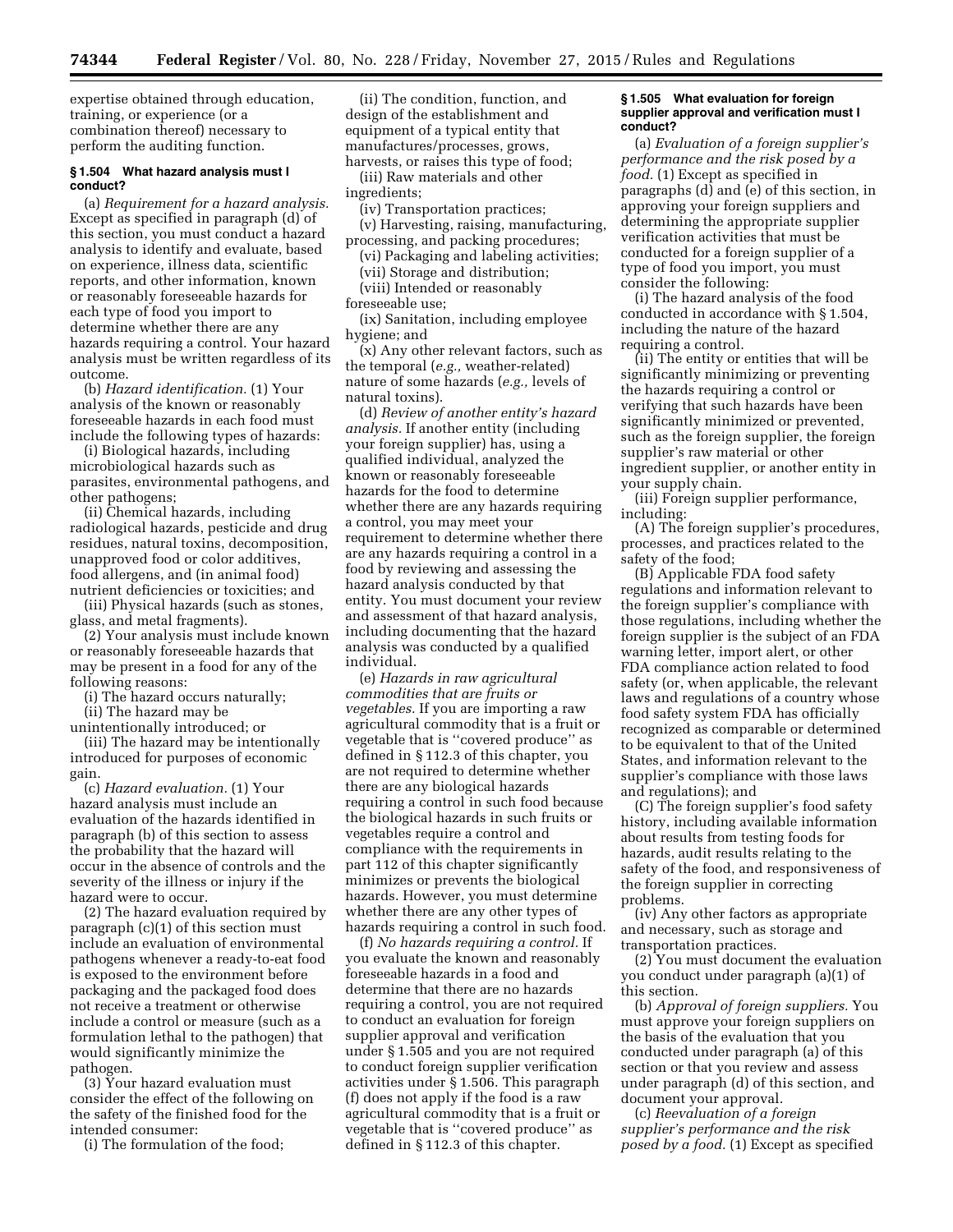in paragraph (d) of this section, you must promptly reevaluate the concerns associated with the factors in paragraph (a)(1) of this section when you become aware of new information about these factors, and the reevaluation must be documented. If you determine that the concerns associated with importing a food from a foreign supplier have changed, you must promptly determine (and document) whether it is appropriate to continue to import the food from the foreign supplier and whether the supplier verification activities conducted under § 1.506 or § 1.511(c) need to be changed.

(2) If at the end of any 3-year period you have not reevaluated the concerns associated with the factors in paragraph (a)(1) of this section in accordance with paragraph (c)(1) of this section, you must reevaluate those concerns and take other appropriate actions, if necessary, in accordance with paragraph (c)(1). You must document your reevaluation and any subsequent actions you take in accordance with paragraph (c)(1).

(d) *Review of another entity's evaluation or reevaluation of a foreign supplier's performance and the risk posed by a food.* If an entity other than the foreign supplier has, using a qualified individual, performed the evaluation described in paragraph (a) of this section or the reevaluation described in paragraph (c) of this section, you may meet the requirements of the applicable paragraph by reviewing and assessing the evaluation or reevaluation conducted by that entity. You must document your review and assessment, including documenting that the evaluation or reevaluation was conducted by a qualified individual.

(e) *Inapplicability to certain circumstances.* You are not required to conduct an evaluation under this section or to conduct foreign supplier verification activities under § 1.506 if one of the circumstances described in § 1.507 applies to your importation of a food and you are in compliance with that section.

### **§ 1.506 What foreign supplier verification and related activities must I conduct?**

(a) *Use of approved foreign suppliers.*  (1) You must establish and follow written procedures to ensure that you import foods only from foreign suppliers you have approved based on the evaluation conducted under § 1.505 (or, when necessary and appropriate, on a temporary basis from unapproved foreign suppliers whose foods you subject to adequate verification activities before importing the food). You must document your use of these procedures.

(2) You may rely on an entity other than your foreign supplier to establish the procedures and perform and document the activities required under paragraph (a)(1) of this section provided that you review and assess that entity's documentation of the procedures and activities, and you document your review and assessment.

(b) *Foreign supplier verification procedures.* You must establish and follow adequate written procedures for ensuring that appropriate foreign supplier verification activities are conducted with respect to the foods you import.

(c) *Requirement of supplier verification.* The foreign supplier verification activities must provide assurance that the hazards requiring a control in the food you import have been significantly minimized or prevented.

(d) *Determination of appropriate foreign supplier verification activities*— (1)(i) *General.* Except as provided in paragraphs (d)(2) and (3) of this section, before importing a food from a foreign supplier, you must determine and document which verification activity or activities listed in paragraphs  $(d)(1)(ii)(A)$  through  $(D)$  of this section, as well as the frequency with which the activity or activities must be conducted, are needed to provide adequate assurances that the food you obtain from the foreign supplier is produced in accordance with paragraph (c) of this section. Verification activities must address the entity or entities that are significantly minimizing or preventing the hazards or verifying that the hazards have been significantly minimized or prevented (*e.g.,* when an entity other than the grower of produce subject to part 112 of this chapter harvests or packs the produce and significantly minimizes or prevents the hazard or verifies that the hazard has been significantly minimized or prevented, or when the foreign supplier's raw material supplier significantly minimizes or prevents a hazard). The determination of appropriate supplier verification activities must be based on the evaluation of the food and foreign supplier conducted under § 1.505.

(ii) *Appropriate verification activities.*  The following are appropriate supplier verification activities:

(A) Onsite audits as specified in paragraph (e)(1)(i) of this section;

(B) Sampling and testing of a food as specified in paragraph (e)(1)(ii) of this section;

(C) Review of the foreign supplier's relevant food safety records as specified in paragraph (e)(1)(iii) of this section; and

(D) Other appropriate supplier verification activities as specified in paragraph (e)(1)(iv) of this section.

(2) *Verification activities for certain serious hazards.* When a hazard in a food will be controlled by the foreign supplier and is one for which there is a reasonable probability that exposure to the hazard will result in serious adverse health consequences or death to humans or animals, you must conduct or obtain documentation of an onsite audit of the foreign supplier before initially importing the food and at least annually thereafter, unless you make an adequate written determination that, instead of such initial and annual onsite auditing, other supplier verification activities listed in paragraph (d)(1)(ii) of this section and/or less frequent onsite auditing are appropriate to provide adequate assurances that the foreign supplier is producing the food in accordance with paragraph (c) of this section, based on the determination made under § 1.505.

(3) *Reliance on a determination by another entity.* You may rely on a determination of appropriate foreign supplier verification activities in accordance with paragraph (d)(1) or (2) of this section made by an entity other than the foreign supplier if you review and assess whether the entity's determination regarding appropriate activities (including the frequency with which such activities must be conducted) is appropriate. You must document your review and assessment, including documenting that the determination of appropriate verification activities was made by a qualified individual.

(e) *Performance of foreign supplier verification activities*—(1) *Verification activities.* Except as provided in paragraph (e)(2) of this section, based on the determination made in accordance with paragraph (d) of this section, you must conduct (and document) or obtain documentation of one or more of the supplier verification activities listed in paragraphs (e)(1)(i) through (iv) of this section for each foreign supplier before importing the food and periodically thereafter.

(i) *Onsite audit of the foreign supplier.*  (A) An onsite audit of a foreign supplier must be performed by a qualified auditor.

(B) If the food is subject to one or more FDA food safety regulations, an onsite audit of the foreign supplier must consider such regulations and include a review of the supplier's written food safety plan, if any, and its implementation, for the hazard being controlled (or, when applicable, an onsite audit may consider relevant laws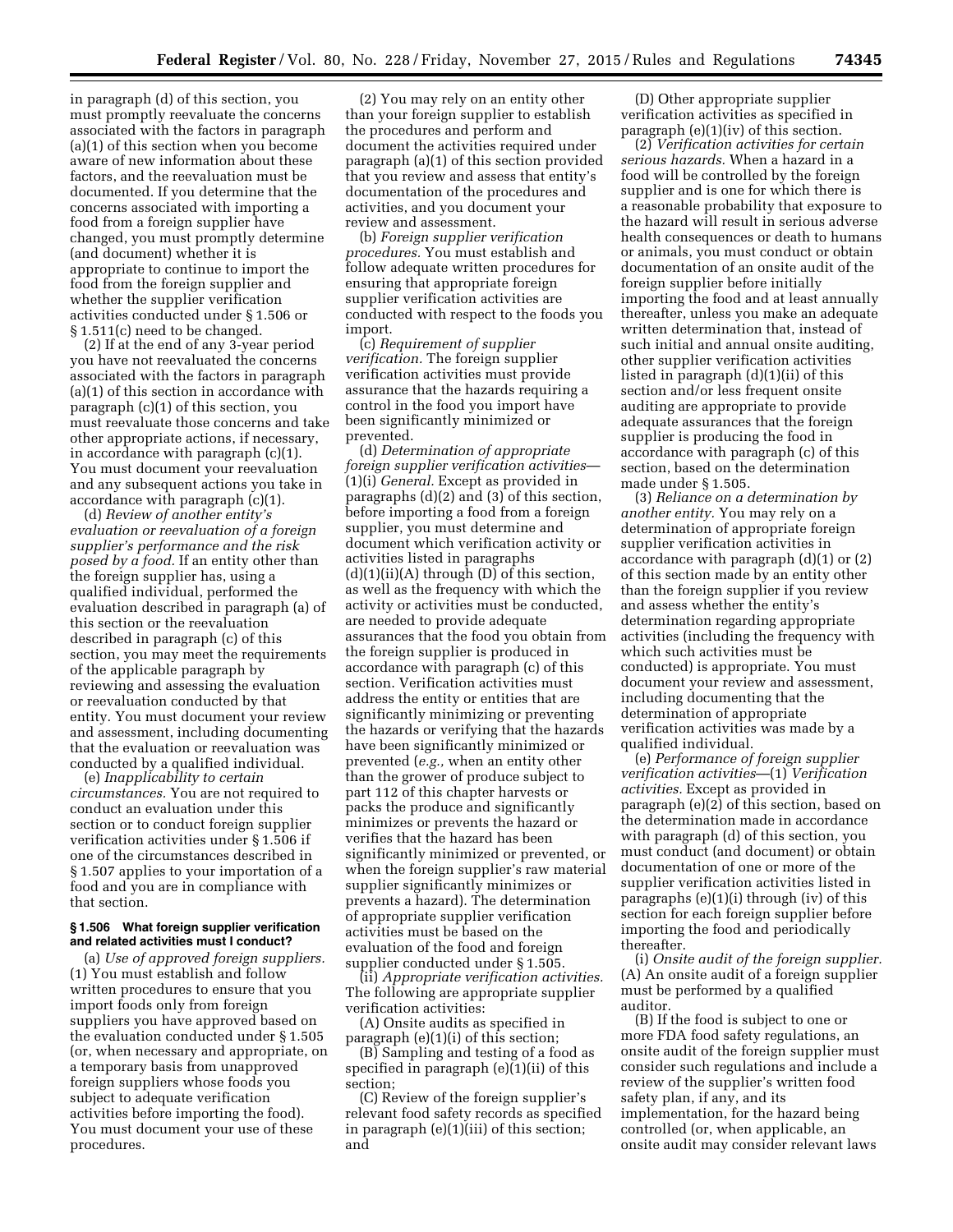and regulations of a country whose food safety system FDA has officially recognized as comparable or determined to be equivalent to that of the United States).

(C) If the onsite audit is conducted solely to meet the requirements of paragraph (e) of this section by an audit agent of a certification body that is accredited in accordance with subpart M of this part, the audit is not subject to the requirements in that subpart.

(D) You must retain documentation of each onsite audit, including the audit procedures, the dates the audit was conducted, the conclusions of the audit, any corrective actions taken in response to significant deficiencies identified during the audit, and documentation that the audit was conducted by a qualified auditor.

(E) The following inspection results may be substituted for an onsite audit, provided that the inspection was conducted within 1 year of the date by which the onsite audit would have been required to be conducted:

(*1*) The written results of an appropriate inspection of the foreign supplier for compliance with applicable FDA food safety regulations conducted by FDA, representatives of other Federal Agencies (such as the USDA), or representatives of State, local, tribal, or territorial agencies; or

(*2*) The written results of an inspection of the foreign supplier by the food safety authority of a country whose food safety system FDA has officially recognized as comparable or determined to be equivalent to that of the United States, provided that the food that is the subject of the onsite audit is within the scope of the official recognition or equivalence determination, and the foreign supplier is in, and under the regulatory oversight of, such country.

(ii) *Sampling and testing of the food.*  You must retain documentation of each sampling and testing of a food, including identification of the food tested (including lot number, as appropriate), the number of samples tested, the test(s) conducted (including the analytical method(s) used), the date(s) on which the test(s) were conducted and the date of the report of the testing, the results of the testing, any corrective actions taken in response to detection of hazards, information identifying the laboratory conducting the testing, and documentation that the testing was conducted by a qualified individual.

(iii) *Review of the foreign supplier's relevant food safety records.* You must retain documentation of each record review, including the date(s) of review, the general nature of the records

reviewed, the conclusions of the review, any corrective actions taken in response to significant deficiencies identified during the review, and documentation that the review was conducted by a qualified individual.

(iv) *Other appropriate activity.* (A) You may conduct (and document) or obtain documentation of other supplier verification activities that are appropriate based on foreign supplier performance and the risk associated with the food.

(B) You must retain documentation of each activity conducted in accordance with paragraph (e)(1)(iv) of this section, including a description of the activity, the date on which it was conducted, the findings or results of the activity, any corrective actions taken in response to significant deficiencies identified, and documentation that the activity was conducted by a qualified individual.

(2) *Reliance upon performance of activities by other entities.* (i) Except as specified in paragraph (e)(2)(ii) of this section, you may rely on supplier verification activities conducted in accordance with paragraph (e)(1) of this section by another entity provided that you review and assess the results of these activities in accordance with paragraph (e)(3) of this section.

(ii) You may not rely on the foreign supplier itself or employees of the foreign supplier to perform supplier verification activities, except with respect to sampling and testing of food in accordance with paragraph (e)(1)(ii) of this section.

(3) *Review of results of verification activities.* You must promptly review and assess the results of the verification activities that you conduct or obtain documentation of under paragraph (e)(1) of this section, or that are conducted by other entities in accordance with paragraph (e)(2) of this section. You must document your review and assessment of the results of verification activities. If the results do not provide adequate assurances that the hazards requiring a control in the food you obtain from the foreign supplier have been significantly minimized or prevented, you must take appropriate action in accordance with § 1.508(a). You are not required to retain documentation of supplier verification activities conducted by other entities, provided that you can obtain the documentation and make it available to FDA in accordance with § 1.510(b).

(4) *Independence of qualified individuals conducting verification activities.* There must not be any financial conflicts of interests that influence the results of the verification activities set forth in paragraph (e)(1) of this section, and payment must not be related to the results of the activity.

#### **§ 1.507 What requirements apply when I import a food that cannot be consumed without the hazards being controlled or for which the hazards are controlled after importation?**

(a) *Circumstances.* You are not required to conduct an evaluation of a food and foreign supplier under § 1.505 or supplier verification activities under § 1.506 when you identify a hazard requiring a control (identified hazard) in a food and any of the following circumstances apply:

(1) You determine and document that the type of food (*e.g.,* raw agricultural commodities such as cocoa beans and coffee beans) could not be consumed without application of an appropriate control;

(2) You rely on your customer who is subject to the requirements for hazard analysis and risk-based preventive controls in subpart C of part 117 or subpart C of part 507 of this chapter to ensure that the identified hazard will be significantly minimized or prevented and you:

(i) Disclose in documents accompanying the food, in accordance with the practice of the trade, that the food is ''not processed to control [identified hazard]''; and

(ii) Annually obtain from your customer written assurance, subject to the requirements of paragraph (c) of this section, that the customer has established and is following procedures (identified in the written assurance) that will significantly minimize or prevent the identified hazard;

(3) You rely on your customer who is not subject to the requirements for hazard analysis and risk-based preventive controls in subpart C of part 117 or subpart C of part 507 of this chapter to provide assurance it is manufacturing, processing, or preparing the food in accordance with the applicable food safety requirements and you:

(i) Disclose in documents accompanying the food, in accordance with the practice of the trade, that the food is ''not processed to control [identified hazard]''; and

(ii) Annually obtain from your customer written assurance that it is manufacturing, processing, or preparing the food in accordance with applicable food safety requirements;

(4) You rely on your customer to provide assurance that the food will be processed to control the identified hazard by an entity in the distribution chain subsequent to the customer and you: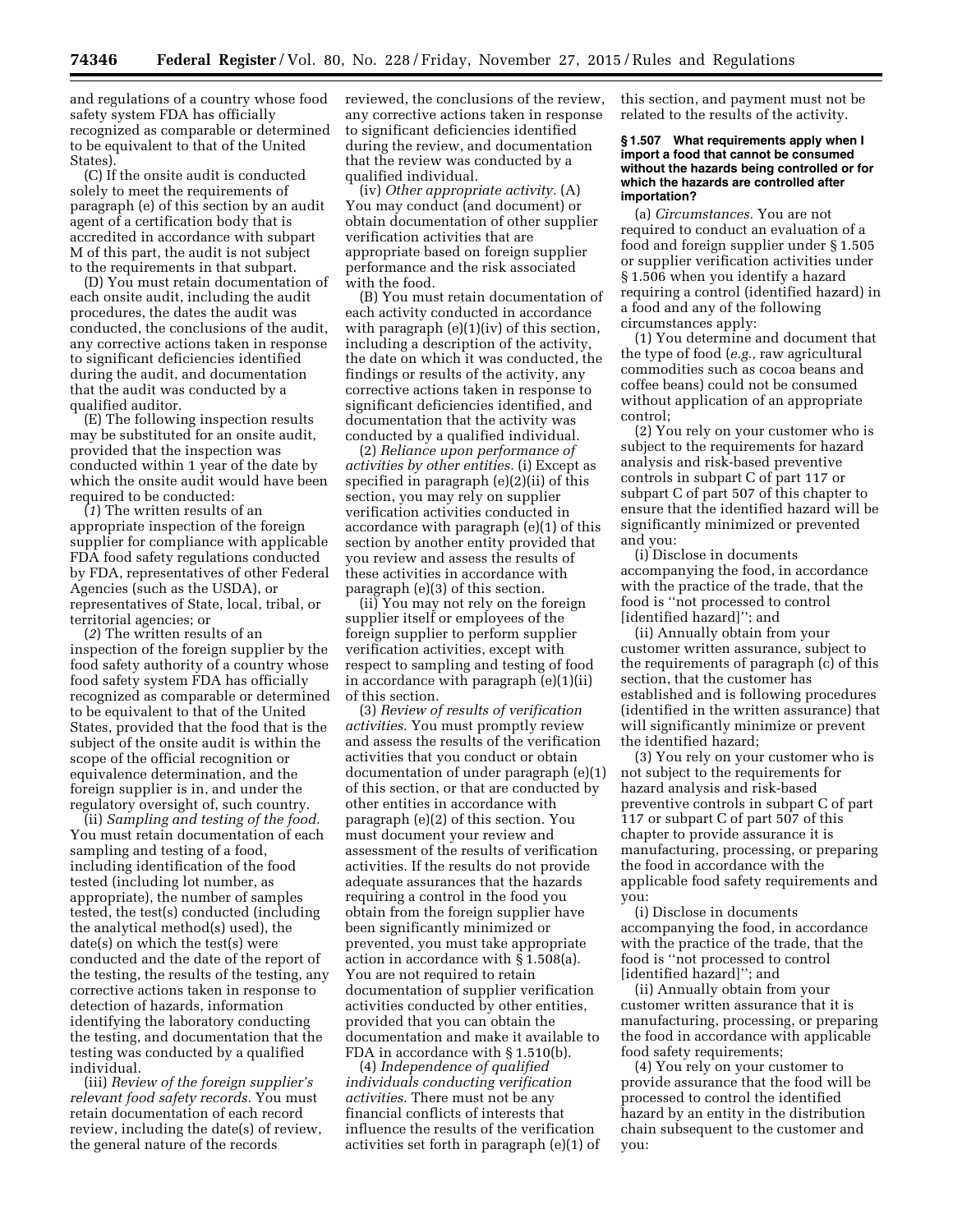(i) Disclose in documents accompanying the food, in accordance with the practice of the trade, that the food is ''not processed to control [identified hazard]''; and

(ii) Annually obtain from your customer written assurance, subject to the requirements of paragraph (c) of this section, that your customer:

(A) Will disclose in documents accompanying the food, in accordance with the practice of the trade, that the food is ''not processed to control [identified hazard]''; and

(B) Will only sell the food to another entity that agrees, in writing, it will:

(*1*) Follow procedures (identified in a written assurance) that will significantly minimize or prevent the identified hazard (if the entity is subject to the requirements for hazard analysis and risk-based preventive controls in subpart C of part 117 or subpart C of part 507 of this chapter) or manufacture, process, or prepare the food in accordance with applicable food safety requirements (if the entity is not subject to the requirements for hazard analysis and risk-based preventive controls in subpart C of part 117 or subpart C of part 507); or

(*2*) Obtain a similar written assurance from the entity's customer, subject to the requirements of paragraph (c) of this section, as in paragraphs (a)(4)(ii)(A) and (B) of this section, as appropriate; or

(5) You have established, documented, and implemented a system that ensures control, at a subsequent distribution step, of the hazards in the food you distribute and you document your implementation of that system.

(b) *Written assurances.* Any written assurances required under this section must contain the following:

(1) Effective date;

(2) Printed names and signatures of authorized officials; and

(3) The assurance specified in the applicable paragraph.

(c) *Provision of assurances.* The customer or other subsequent entity in the distribution chain for a food that provides a written assurance under paragraph  $(a)(2)$ ,  $(3)$ , or  $(4)$  of this section must act consistently with the assurance and document its actions taken to satisfy the written assurance.

### **§ 1.508 What corrective actions must I take under my FSVP?**

(a) You must promptly take appropriate corrective actions if you determine that a foreign supplier of food you import does not produce the food in compliance with processes and procedures that provide at least the same level of public health protection as

those required under section 418 or 419 of the Federal Food, Drug, and Cosmetic Act, if either is applicable, and the implementing regulations, or produces food that is adulterated under section 402 or misbranded under section 403(w) (if applicable) of the Federal Food, Drug, and Cosmetic Act. This determination could be based on a review of consumer, customer, or other complaints related to food safety, the verification activities conducted under § 1.506 or § 1.511(c), a reevaluation of the risks posed by the food and the foreign supplier's performance conducted under § 1.505(c) or (d), or any other relevant information you obtain. The appropriate corrective actions will depend on the circumstances but could include discontinuing use of the foreign supplier until the cause or causes of noncompliance, adulteration, or misbranding have been adequately addressed. You must document any corrective actions you take in accordance with this paragraph.

(b) If you determine, by means other than the verification activities conducted under § 1.506 or § 1.511(c) or a reevaluation conducted under § 1.505(c) or (d), that a foreign supplier of food that you import does not produce food in compliance with processes and procedures that provide at least the same level of public health protection as those required under section 418 or 419 of the Federal Food, Drug, and Cosmetic Act, if either is applicable, and the implementing regulations, or produces food that is adulterated under section 402 or misbranded under section 403(w) (if applicable) of the Federal Food, Drug, and Cosmetic Act, you must promptly investigate to determine whether your FSVP is adequate and, when appropriate, modify your FSVP. You must document any investigations, corrective actions, and changes to your FSVP that you undertake in accordance with this paragraph.

(c) This section does not limit your obligations with respect to other laws enforced by FDA, such as those relating to product recalls.

#### **§ 1.509 How must the importer be identified at entry?**

(a) You must ensure that, for each line entry of food product offered for importation into the United States, your name, electronic mail address, and unique facility identifier recognized as acceptable by FDA, identifying you as the importer of the food, are provided electronically when filing entry with U.S. Customs and Border Protection.

(b) Before an article of food is imported or offered for import into the United States, the foreign owner or consignee of the food (if there is no U.S. owner or consignee) must designate a U.S. agent or representative as the importer of the food for the purposes of the definition of ''importer'' in § 1.500.

### **§ 1.510 How must I maintain records of my FSVP?**

(a) *General requirements for records.*  (1) You must keep records as original records, true copies (such as photocopies, pictures, scanned copies, microfilm, microfiche, or other accurate reproductions of the original records), or electronic records.

(2) You must sign and date records concerning your FSVP upon initial completion and upon any modification of the FSVP.

(3) All records must be legible and stored to prevent deterioration or loss.

(b) *Record availability.* (1) You must make all records required under this subpart available promptly to an authorized FDA representative, upon request, for inspection and copying. Upon FDA request, you must provide within a reasonable time an English translation of records maintained in a language other than English.

(2) Offsite storage of records, including records maintained by other entities in accordance with § 1.504, § 1.505, or § 1.506, is permitted if such records can be retrieved and provided onsite within 24 hours of request for official review. Electronic records are considered to be onsite if they are accessible from an onsite location.

(3) If requested in writing by FDA, you must send records to the Agency electronically, or through another means that delivers the records promptly, rather than making the records available for review at your place of business.

(c) *Record retention.* (1) Except as specified in paragraph (c)(2) of this section, you must retain records referenced in this subpart until at least 2 years after you created or obtained the records.

(2) You must retain records that relate to your processes and procedures, including the results of evaluations and determinations you conduct, for at least 2 years after their use is discontinued (*e.g.,* because you no longer import a particular food, you no longer use a particular foreign supplier, you have reevaluated the risks associated with a food and the foreign supplier, or you have changed your supplier verification activities for a particular food and foreign supplier).

(d) *Electronic records.* Records that are established or maintained to satisfy the requirements of this subpart and that meet the definition of electronic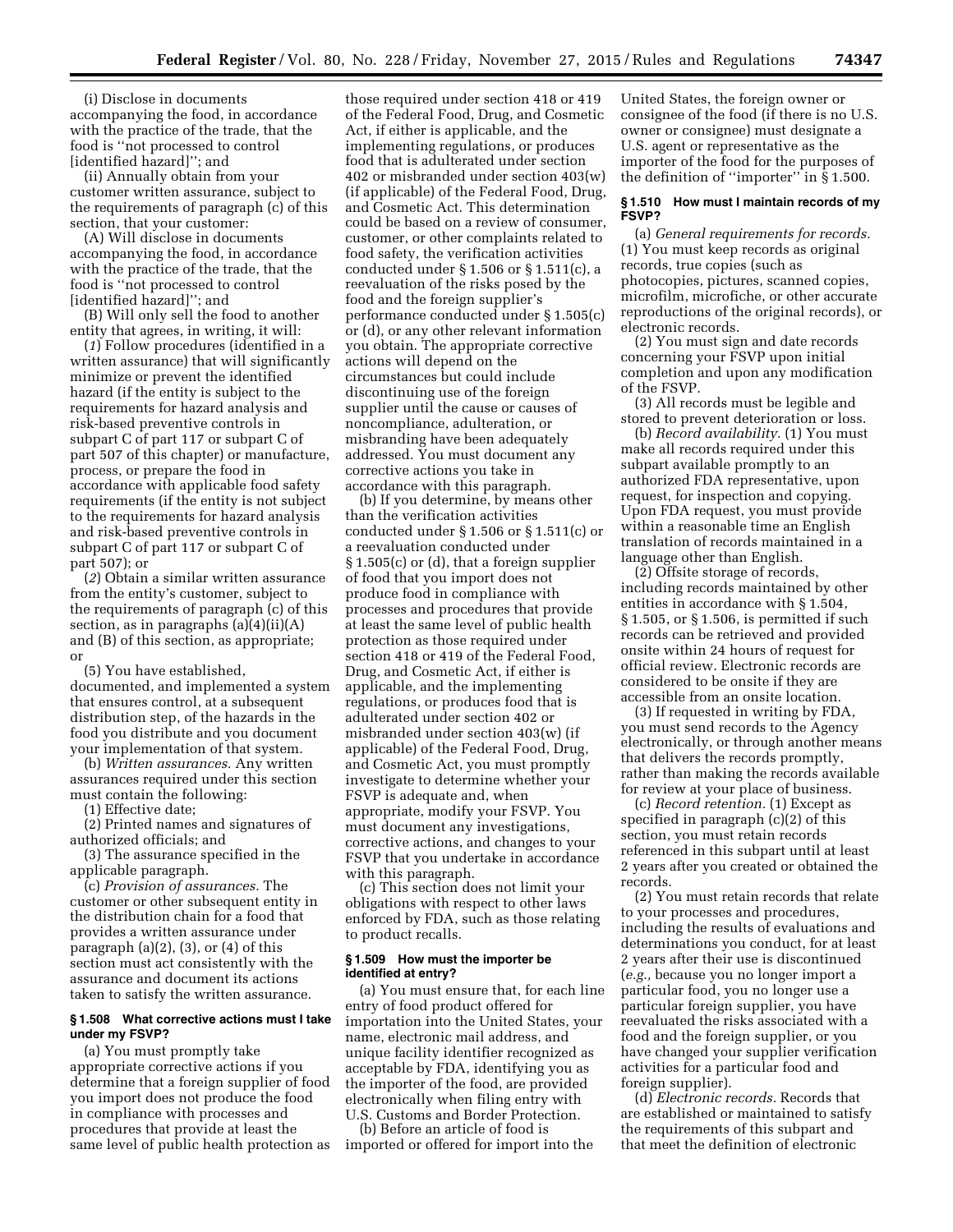records in § 11.3(b)(6) of this chapter are exempt from the requirements of part 11 of this chapter. Records that satisfy the requirements of this subpart, but that also are required under other applicable statutory provisions or regulations, remain subject to part 11.

(e) *Use of existing records.* (1) You do not need to duplicate existing records you have (*e.g.,* records that you maintain to comply with other Federal, State, or local regulations) if they contain all of the information required by this subpart. You may supplement any such existing records as necessary to include all of the information required by this subpart.

(2) You do not need to maintain the information required by this subpart in one set of records. If existing records you have contain some of the required information, you may maintain any new information required by this subpart either separately or combined with the existing records.

(f) *Public disclosure.* Records obtained by FDA in accordance with this subpart are subject to the disclosure requirements under part 20 of this chapter.

#### **§ 1.511 What FSVP must I have if I am importing a food subject to certain dietary supplement current good manufacturing practice regulations?**

(a) *Importers subject to certain dietary supplement current good manufacturing regulations.* If you are required to establish specifications under § 111.70(b) or (d) of this chapter with respect to a food that is a dietary supplement or dietary supplement component you import for further manufacturing, processing, or packaging as a dietary supplement, and you are in compliance with the requirements in §§ 111.73 and 111.75 of this chapter applicable to determining whether the specifications you established are met for such food, then for that food you must comply with the requirements in §§ 1.503 and 1.509, but you are not required to comply with the requirements in § 1.502, §§ 1.504 through 1.508, or § 1.510. This requirement does not limit your obligations with respect to part 111 of this chapter or any other laws enforced by FDA.

(b) *Importers whose customer is subject to certain dietary supplement current good manufacturing practice regulations.* If your customer is required to establish specifications under § 111.70(b) or (d) of this chapter with respect to a food that is a dietary supplement or dietary supplement component you import for further manufacturing, processing, or packaging as a dietary supplement, your customer is in compliance with the requirements of §§ 111.73 and 111.75 of this chapter applicable to determining whether the specifications it established are met for such food, and you annually obtain from your customer written assurance that it is in compliance with those requirements, then for that food you must comply with the requirements in §§ 1.503, 1.509, and 1.510, but you are not required to comply with the requirements in § 1.502 or §§ 1.504 through 1.508.

(c) *Other importers of dietary supplements*—(1) *General.* If the food you import is a dietary supplement and neither paragraph (a) or (b) of this section is applicable, you must comply with paragraph (c) of this section and the requirements in §§ 1.503, 1.505(a)(1)(ii) through (iv), (a)(2), and (b) through (d), and 1.508 through 1.510, but you are not required to comply with the requirements in §§ 1.504, 1.505(a)(1)(i), 1.506, and 1.507. This requirement does not limit your obligations with respect to part 111 of this chapter or any other laws enforced by FDA.

(2) *Use of approved foreign suppliers.*  (i) You must establish and follow written procedures to ensure that you import foods only from foreign suppliers that you have approved based on the evaluation conducted under § 1.505 (or, when necessary and appropriate, on a temporary basis from unapproved foreign suppliers whose foods you subject to adequate verification activities before importing the food). You must document your use of these procedures.

(ii) You may rely on an entity other than the foreign supplier to establish the procedures and perform and document the activities required under paragraph (c)(2)(i) of this section provided that you review and assess that entity's documentation of the procedures and activities, and you document your review and assessment.

(3) *Foreign supplier verification procedures.* You must establish and follow adequate written procedures for ensuring that appropriate foreign supplier verification activities are conducted with respect to the foods you import.

(4) *Determination of appropriate foreign supplier verification activities*— (i) *General.* Except as provided in paragraph (c)(4)(iii) of this section, before importing a dietary supplement from a foreign supplier, you must determine and document which verification activity or activities listed in paragraphs (c)(4)(ii)(A) through (D) of this section, as well as the frequency

with which the activity or activities must be conducted, are needed to provide adequate assurances that the foreign supplier is producing the dietary supplement in accordance with processes and procedures that provide the same level of public health protection as those required under part 111 of this chapter. This determination must be based on the evaluation conducted under § 1.505.

(ii) *Appropriate verification activities.*  The following are appropriate supplier verification activities:

(A) Onsite audits as specified in paragraph  $(c)(5)(i)(A)$  of this section;

(B) Sampling and testing of a food as specified in paragraph (c)(5)(i)(B) of this section;

(C) Review of the foreign supplier's relevant food safety records as specified in paragraph (c)(5)(i)(C) of this section; and

(D) Other appropriate supplier verification activities as specified in paragraph  $(c)(5)(i)(D)$  of this section.

(iii) *Reliance upon determination by other entity.* You may rely on a determination of appropriate foreign supplier verification activities in accordance with paragraph (c)(4)(i) of this section made by an entity other than the foreign supplier if you review and assess whether the entity's determination regarding appropriate activities (including the frequency with which such activities must be conducted) is appropriate based on the evaluation conducted in accordance with § 1.505. You must document your review and assessment, including documenting that the determination of appropriate verification activities was made by a qualified individual.

(5) *Performance of foreign supplier verification activities.* (i) Except as provided in paragraph (c)(5)(ii) of this section, for each dietary supplement you import under paragraph (c) of this section, you must conduct (and document) or obtain documentation of one or more of the verification activities listed in paragraphs (c)(5)(i)(A) through (D) of this section before importing the dietary supplement and periodically thereafter.

(A) *Onsite auditing.* You conduct (and document) or obtain documentation of a periodic onsite audit of your foreign supplier.

(*1*) An onsite audit of a foreign supplier must be performed by a qualified auditor.

(*2*) The onsite audit must consider the applicable requirements of part 111 of this chapter and include a review of the foreign supplier's written food safety plan, if any, and its implementation (or, when applicable, an onsite audit may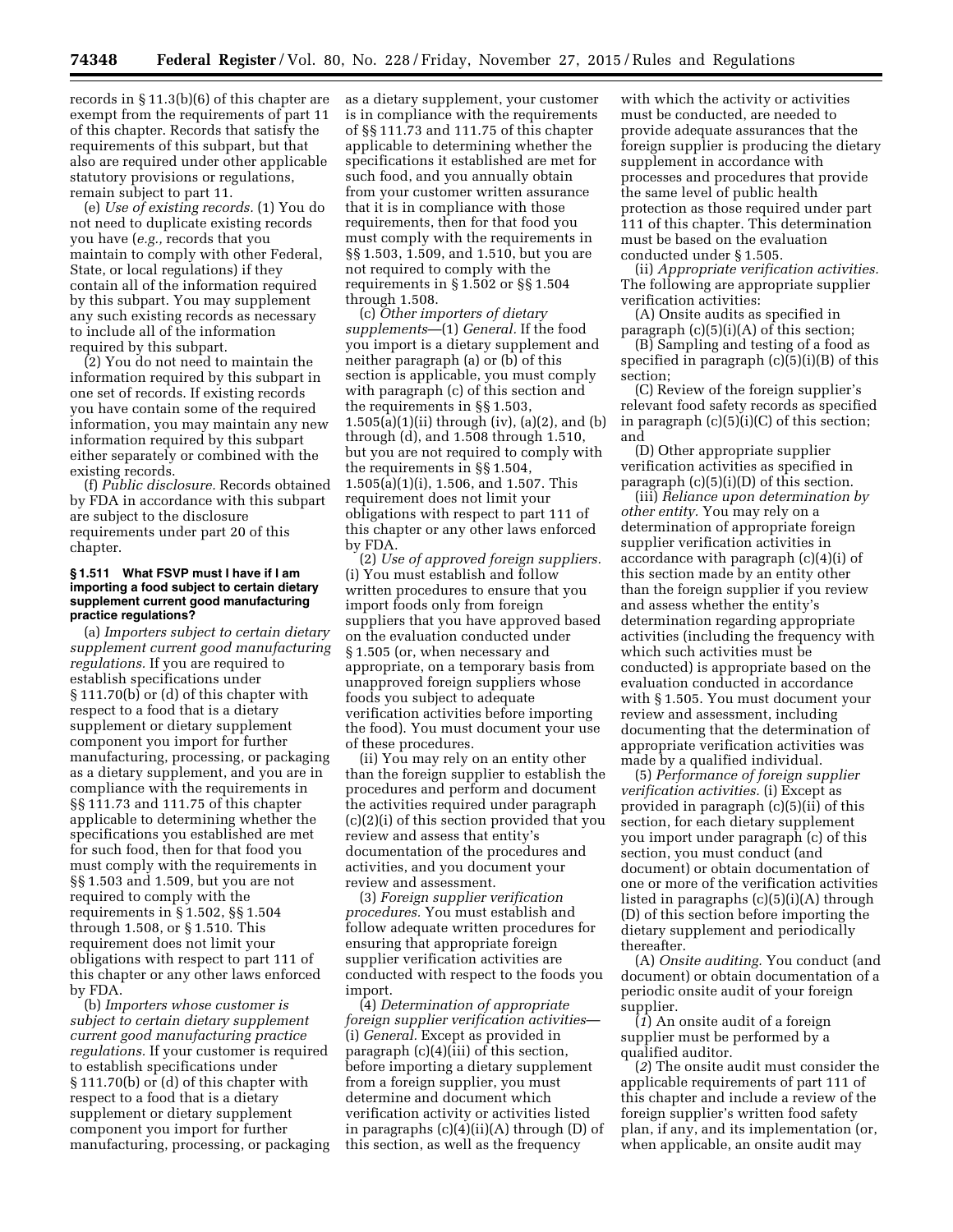consider relevant laws and regulations of a country whose food safety system FDA has officially recognized as comparable or determined to be equivalent to that of the United States).

(*3*) If the onsite audit is conducted solely to meet the requirements of paragraph (c)(5) of this section by an audit agent of a certification body that is accredited in accordance with subpart M of this part, the audit is not subject to the requirements in that subpart.

(*4*) You must retain documentation of each onsite audit, including the audit procedures, the dates the audit was conducted, the conclusions of the audit, any corrective actions taken in response to significant deficiencies identified during the audit, and documentation that the audit was conducted by a qualified auditor.

(*5*) The following inspection results may be substituted for an onsite audit, provided that the inspection was conducted within 1 year of the date by which the onsite audit would have been required to be conducted:

(*i*) The written results of appropriate inspection of the foreign supplier for compliance with the applicable requirements in part 111 of this chapter conducted by FDA, representatives of other Federal Agencies (such as the USDA), or representatives of State, local, tribal, or territorial agencies; or

(*ii*) The written results of an inspection by the food safety authority of a country whose food safety system FDA has officially recognized as comparable or determined to be equivalent to that of the United States, provided that the food that is the subject of the onsite audit is within the scope of the official recognition or equivalence determination, and the foreign supplier is in, and under the regulatory oversight of, such country.

(B) *Sampling and testing of the food.*  You must retain documentation of each sampling and testing of a dietary supplement, including identification of the food tested (including lot number, as appropriate), the number of samples tested, the test(s) conducted (including the analytical method(s) used), the date(s) on which the test(s) were conducted and the date of the report of the testing, the results of the testing, any corrective actions taken in response to detection of hazards, information identifying the laboratory conducting the testing, and documentation that the testing was conducted by a qualified individual.

(C) *Review of the foreign supplier's food safety records.* You must retain documentation of each record review, including the date(s) of review, the general nature of the records reviewed, the conclusions of the review, any corrective actions taken in response to significant deficiencies identified during the review, and documentation that the review was conducted by a qualified individual.

(D) *Other appropriate activity.* (*1*) You may conduct (and document) or obtain documentation of other supplier verification activities that are appropriate based on foreign supplier performance and the risk associated with the food.

(*2*) You must retain documentation of each activity conducted in accordance with paragraph (c)(5)(i)(D)(*1*) of this section, including a description of the activity, the date on which it was conducted, the findings or results of the activity, any corrective actions taken in response to significant deficiencies identified, and documentation that the activity was conducted by a qualified individual.

(ii) *Reliance upon performance of activities by other entities.* (A) Except as specified in paragraph (c)(5)(ii)(B) of this section, you may rely on supplier verification activities conducted in accordance with paragraph (c)(5)(i) by another entity provided that you review and assess the results of these activities in accordance with paragraph (c)(5)(iii) of this section.

(B) You may not rely on the foreign supplier or employees of the foreign supplier to perform supplier verification activities, except with respect to sampling and testing of food in accordance with paragraph (c)(5)(i)(B) of this section.

(iii) *Review of results of verification activities.* You must promptly review and assess the results of the verification activities that you conduct or obtain documentation of under paragraph (c)(5)(i) of this section, or that are conducted by other entities in accordance with paragraph (c)(5)(ii) of this section. You must document your review and assessment of the results of verification activities. If the results show that the foreign supplier is not producing the dietary supplement in accordance with processes and procedures that provide the same level of public health protection as those required under part 111 of this chapter, you must take appropriate action in accordance with § 1.508(a). You are not required to retain documentation of supplier verification activities conducted by other entities, provided that you can obtain the documentation and make it available to FDA in accordance with § 1.510(b).

(iv) *Independence of qualified individuals conducting verification activities.* There must not be any

financial conflicts of interest that influence the results of the verification activities set forth in paragraph (c)(5)(i) of this section, and payment must not be related to the results of the activity.

#### **§ 1.512 What FSVP may I have if I am a very small importer or I am importing certain food from certain small foreign suppliers?**

(a) *Eligibility.* This section applies only if:

(1) You are a very small importer; or (2) You are importing certain food from certain small foreign suppliers as follows:

(i) The foreign supplier is a qualified facility as defined by § 117.3 or § 507.3 of this chapter;

(ii) You are importing produce from a foreign supplier that is a farm that grows produce and is not a covered farm under part 112 of this chapter in accordance with § 112.4(a) of this chapter, or in accordance with §§ 112.4(b) and 112.5 of this chapter; or

(iii) You are importing shell eggs from a foreign supplier that is not subject to the requirements of part 118 of this chapter because it has fewer than 3,000 laying hens.

(b) *Applicable requirements*—(1) *Documentation of eligibility*—(i) *Very small importer status.* (A) If you are a very small importer and you choose to comply with the requirements in this section, you must document that you meet the definition of very small importer in § 1.500 with respect to human food and/or animal food before initially importing food as a very small importer and thereafter on an annual basis by December 31 of each calendar year.

(B) For the purpose of determining whether you satisfy the definition of very small importer with respect to human food and/or animal food for a given calendar year, the relevant 3-year period of sales (and U.S. market value of human or animal food, as appropriate) is the period ending 1 year before the calendar year for which you intend to import food as a very small importer. The baseline year for calculating the adjustment for inflation is 2011. If you conduct any food sales in currency other than U.S. dollars, you must use the relevant currency exchange rate in effect on December 31 of the year in which sales occurred to calculate the value of these sales.

(ii) *Small foreign supplier status.* If you are a importing food from a small foreign supplier as specified in paragraph (a)(2) of this section and you choose to comply with the requirements in this section, you must obtain written assurance that your foreign supplier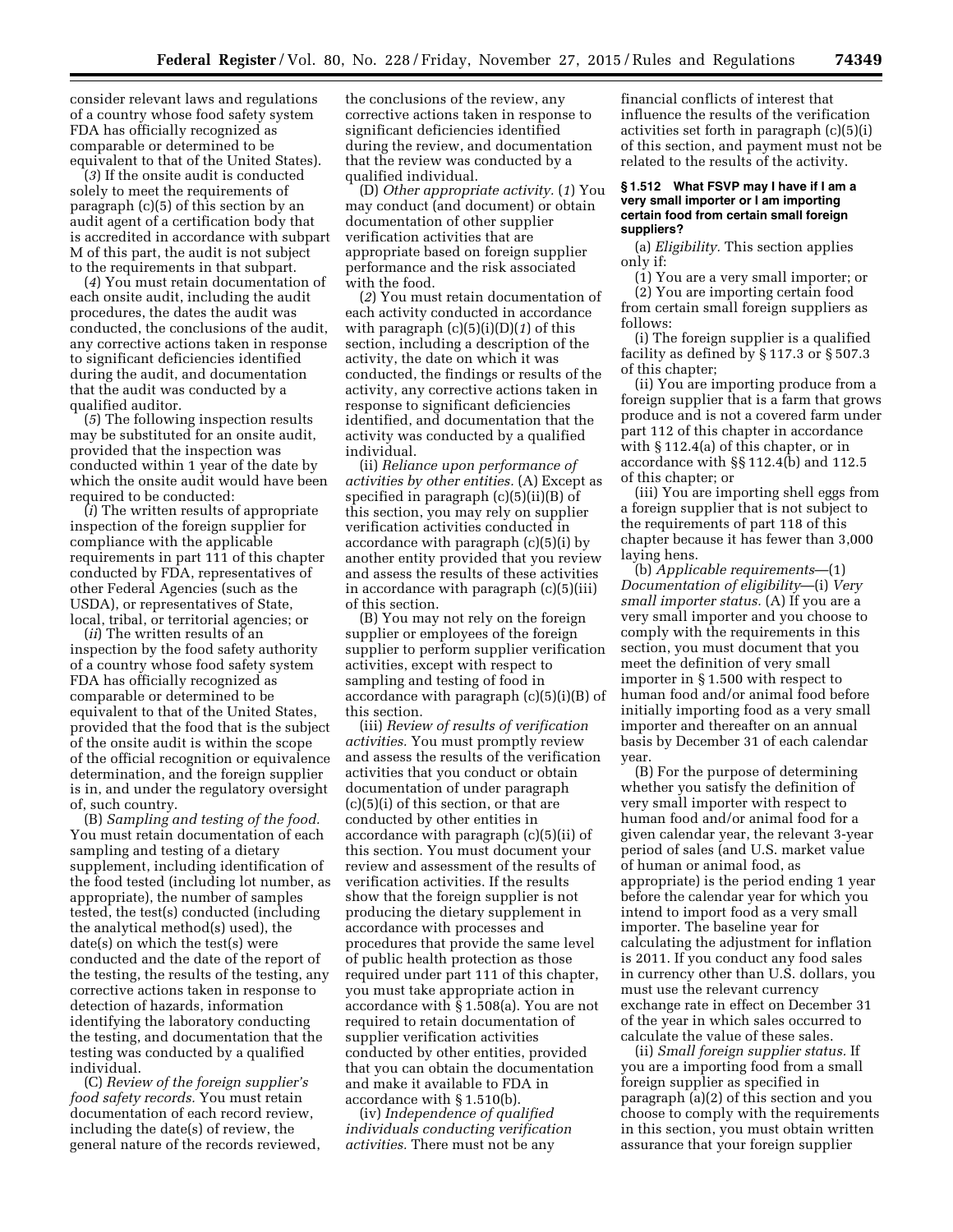meets the criteria in paragraph (a)(2)(i), (ii), or (iii) of this section before first approving the supplier for an applicable calendar year and thereafter on an annual basis by December 31 of each calendar year, for the following calendar year.

(2) *Additional requirements.* If this section applies and you choose to comply with the requirements in paragraph (b) of this section, you also are required to comply with the requirements in §§ 1.502, 1.503, and 1.509, but you are not required to comply with the requirements in §§ 1.504 through 1.508 or § 1.510.

(3) *Foreign supplier verification activities.* (i) If you are a very small importer, for each food you import, you must obtain written assurance, before importing the food and at least every 2 years thereafter, that your foreign supplier is producing the food in compliance with processes and procedures that provide at least the same level of public health protection as those required under section 418 or 419 of the Federal Food, Drug, and Cosmetic Act, if either is applicable, and the implementing regulations, and is producing the food in compliance with sections 402 and 403(w) (if applicable) of the Federal Food, Drug, and Cosmetic Act.

(ii) If your foreign supplier is a qualified facility as defined by § 117.3 or § 507.3 of this chapter and you choose to comply with the requirements in this section, you must obtain written assurance before importing the food and at least every 2 years thereafter that the foreign supplier is producing the food in compliance with applicable FDA food safety regulations (or, when applicable, the relevant laws and regulations of a country whose food safety system FDA has officially recognized as comparable or determined to be equivalent to that of the United States). The written assurance must include either:

(A) A brief description of the preventive controls that the supplier is implementing to control the applicable hazard in the food; or

(B) A statement that the supplier is in compliance with State, local, county, tribal, or other applicable non-Federal food safety law, including relevant laws and regulations of foreign countries.

(iii) If your foreign supplier is a farm that grows produce and is not a covered farm under part 112 of this chapter in accordance with § 112.4(a) of this chapter, or in accordance with §§ 112.4(b) and 112.5 of this chapter, and you choose to comply with the requirements in this section, you must obtain written assurance before importing the produce and at least every

2 years thereafter that the farm acknowledges that its food is subject to section 402 of the Federal Food, Drug, and Cosmetic Act (or, when applicable, that its food is subject to relevant laws and regulations of a country whose food safety system FDA has officially recognized as comparable or determined to be equivalent to that of the United States).

(iv) If your foreign supplier is a shell egg producer that is not subject to the requirements of part 118 of this chapter because it has fewer than 3,000 laying hens and you choose to comply with the requirements in this section, you must obtain written assurance before importing the shell eggs and at least every 2 years thereafter that the shell egg producer acknowledges that its food is subject to section 402 of the Federal Food, Drug, and Cosmetic Act (or, when applicable, that its food is subject to relevant laws and regulations of a country whose food safety system FDA has officially recognized as comparable or determined to be equivalent to that of the United States) .

(4) *Corrective actions.* You must promptly take appropriate corrective actions if you determine that a foreign supplier of food you import does not produce the food consistent with the assurance provided in accordance with § 1.512(b)(3)(i) through (iv). The appropriate corrective actions will depend on the circumstances but could include discontinuing use of the foreign supplier until the cause or causes of noncompliance, adulteration, or misbranding have been adequately addressed. You must document any corrective actions you take in accordance with this paragraph (b)(4). This paragraph (b)(4) does not limit your obligations with respect to other laws enforced by FDA, such as those relating to product recalls.

(5) *Records*—(i) *General requirements for records.* (A) You must keep records as original records, true copies (such as photocopies, pictures, scanned copies, microfilm, microfiche, or other accurate reproductions of the original records), or electronic records.

(B) You must sign and date records concerning your FSVP upon initial completion and upon any modification of the FSVP.

(C) All records must be legible and stored to prevent deterioration or loss.

(ii) *Availability.* (A) You must make all records required under this subpart available promptly to an authorized FDA representative, upon request, for inspection and copying. Upon FDA request, you must provide within a reasonable time an English translation

of records maintained in a language other than English.

(B) Offsite storage of records, including records retained by other entities in accordance with paragraph (c) of this section, is permitted if such records can be retrieved and provided onsite within 24 hours of request for official review. Electronic records are considered to be onsite if they are accessible from an onsite location.

(C) If requested in writing by FDA, you must send records to the Agency electronically or through another means that delivers the records promptly, rather than making the records available for review at your place of business.

(iii) *Record retention.* (A) Except as specified in paragraph (b)(5)(iii)(B) or (C) of this section, you must retain records required under this subpart for a period of at least 2 years after you created or obtained the records.

(B) If you are subject to paragraph (c) of this section, you must retain records that relate to your processes and procedures, including the results of evaluations of foreign suppliers and procedures to ensure the use of approved suppliers, for at least 2 years after their use is discontinued (*e.g.,*  because you have reevaluated a foreign supplier's compliance history or changed your procedures to ensure the use of approved suppliers).

(C) You must retain for at least 3 years records that you rely on during the 3 year period preceding the applicable calendar year to support your status as a very small importer.

(iv) *Electronic records.* Records that are established or maintained to satisfy the requirements of this subpart and that meet the definition of electronic records in § 11.3(b)(6) of this chapter are exempt from the requirements of part 11 of this chapter. Records that satisfy the requirements of this part, but that also are required under other applicable statutory provisions or regulations, remain subject to part 11.

(v) *Use of existing records.* (A) You do not need to duplicate existing records you have (*e.g.,* records that you maintain to comply with other Federal, State, or local regulations) if they contain all of the information required by this subpart. You may supplement any such existing records as necessary to include all of the information required by this subpart.

(B) You do not need to maintain the information required by this subpart in one set of records. If existing records you have contain some of the required information, you may maintain any new information required by this subpart either separately or combined with the existing records.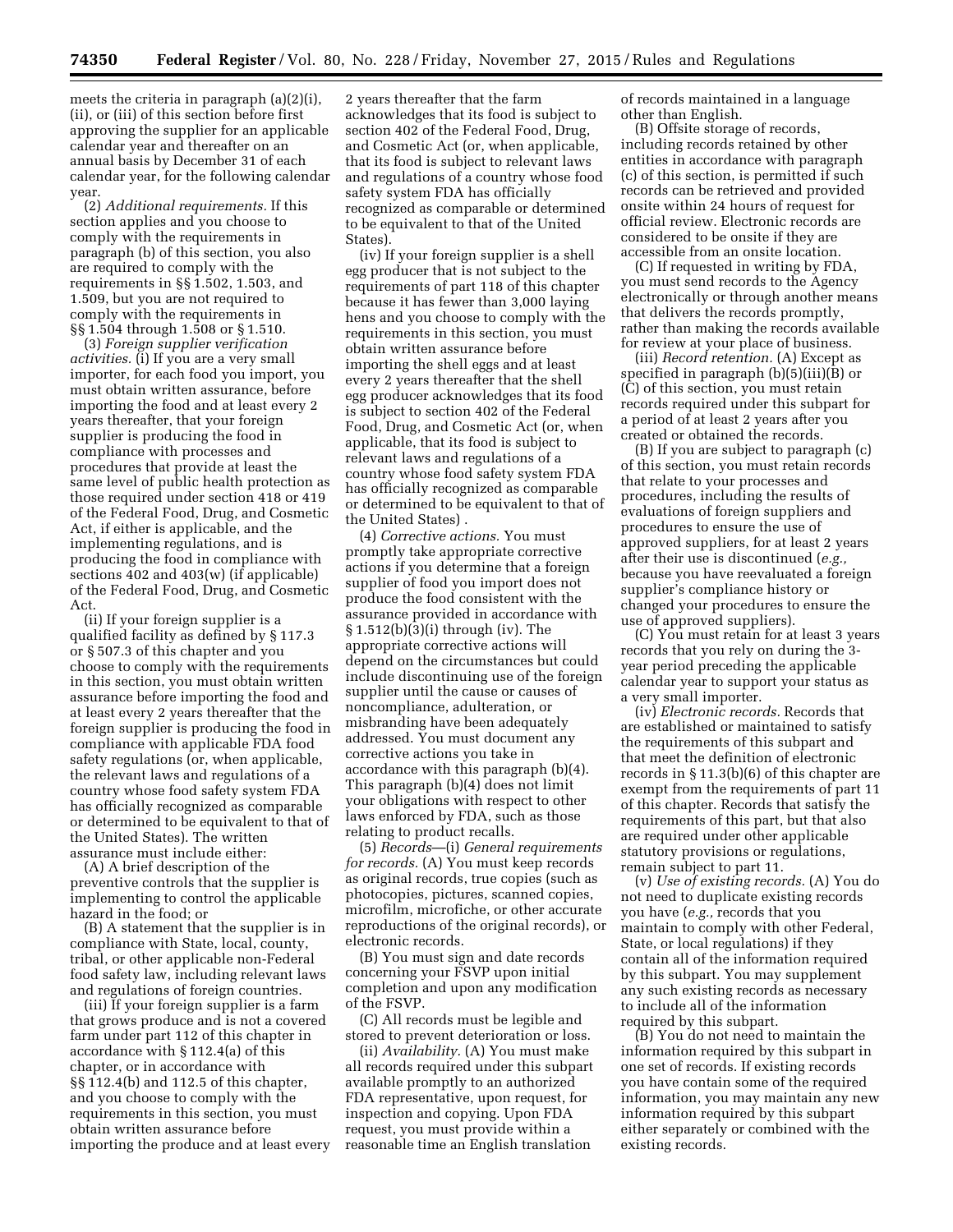(vi) *Public disclosure.* Records obtained by FDA in accordance with this subpart are subject to the disclosure requirements under part 20 of this chapter.

(c) *Requirements for importers of food from certain small foreign suppliers.*  The following additional requirements apply if you are importing food from certain small foreign suppliers as specified in paragraph (a)(2) of this section and you are not a very small importer:

(1) *Evaluation of foreign supplier compliance history*—(i) *Initial evaluation.* In approving your foreign suppliers, you must evaluate the applicable FDA food safety regulations and information relevant to the foreign supplier's compliance with those regulations, including whether the foreign supplier is the subject of an FDA warning letter, import alert, or other FDA compliance action related to food safety, and document the evaluation. You may also consider other factors relevant to a foreign supplier's performance, including those specified in  $\S 1.505(a)(1)(iii)(A)$  and (C).

(ii) *Reevaluation of foreign supplier compliance history.* (A) Except as specified in paragraph (c)(1)(iii) of this section, you must promptly reevaluate the concerns associated with the foreign supplier's compliance history when you become aware of new information about the matters in paragraph (c)(1)(i) of this section, and the reevaluation must be documented. If you determine that the concerns associated with importing a food from a foreign supplier have changed, you must promptly determine (and document) whether it is appropriate to continue to import the food from the foreign supplier.

(B) If at the end of any 3-year period you have not reevaluated the concerns associated with the foreign supplier's compliance history in accordance with paragraph  $(c)(1)(ii)(A)$  of this section, you must reevaluate those concerns and take other appropriate actions, if necessary, in accordance with paragraph (c)(1)(ii)(A). You must document your reevaluation and any subsequent actions you take in accordance with paragraph  $(c)(1)(ii)(A).$ 

(iii) *Review of another entity's evaluation or reevaluation of foreign supplier compliance history.* If an entity other than the foreign supplier has, using a qualified individual, performed the evaluation described in paragraph (c)(1)(i) of this section or the reevaluation described in paragraph (c)(1)(ii), you may meet the

requirements of the applicable paragraph by reviewing and assessing the evaluation or reevaluation conducted by that entity. You must document your review and assessment, including documenting that the evaluation or reevaluation was conducted by a qualified individual.

(2) *Approval of foreign supplier.* You must approve your foreign suppliers on the basis of the evaluation you conducted under paragraph (c)(1)(i) of this section or that you review and assess under paragraph (c)(1)(iii) of this section, and document your approval.

(3) *Use of approved foreign suppliers.*  (i) You must establish and follow written procedures to ensure that you import foods only from foreign suppliers you have approved based on the evaluation conducted under paragraph (c)(1)(i) of this section (or, when necessary and appropriate, on a temporary basis from unapproved foreign suppliers whose foods you subject to adequate verification activities before importing the food). You must document your use of these procedures.

(ii) You may rely on an entity other than the foreign supplier to establish the procedures and perform and document the activities required under paragraph (c)(3)(i) of this section provided that you review and assess that entity's documentation of the procedures and activities, and you document your review and assessment.

### **§ 1.513 What FSVP may I have if I am importing certain food from a country with an officially recognized or equivalent food safety system?**

(a) *General.* (1) If you meet the conditions and requirements of paragraph (b) of this section for a food of the type specified in paragraph (a)(2) of this section that you are importing, then you are not required to comply with the requirements in §§ 1.504 through 1.508. You would still be required to comply with the requirements in §§ 1.503, 1.509, and 1.510.

(2) This section applies to food that is not intended for further manufacturing/ processing, including packaged food products and raw agricultural commodities that will not be commercially processed further before consumption.

(b) *Conditions and requirements.* (1) Before importing a food from the foreign supplier and annually thereafter, you must document that the foreign supplier is in, and under the regulatory oversight

of, a country whose food safety system FDA has officially recognized as comparable or determined to be equivalent to that of the United States, and that the food is within the scope of that official recognition or equivalency determination.

(2) Before importing a food from the foreign supplier, you must determine and document whether the foreign supplier of the food is in good compliance standing with the food safety authority of the country in which the foreign supplier is located. You must continue to monitor whether the foreign supplier is in good compliance standing and promptly review any information obtained. If the information indicates that food safety hazards associated with the food are not being significantly minimized or prevented, you must take prompt corrective action. The appropriate corrective action will depend on the circumstances but could include discontinuing use of the foreign supplier. You must document any corrective actions that you undertake in accordance with this paragraph (b)(2).

#### **§ 1.514 What are some consequences of failing to comply with the requirements of this subpart?**

(a) *Refusal of admission.* An article of food is subject to refusal of admission under section 801(a)(3) of the Federal Food, Drug, and Cosmetic Act if it appears that the importer of that food fails to comply with this subpart with respect to that food. If there is no U.S. owner or consignee of an article of food at the time the food is offered for entry into the United States, the article of food may not be imported into the United States unless the foreign owner or consignee has appropriately designated a U.S. agent or representative as the importer in accordance with § 1.500.

(b) *Prohibited act.* The importation or offering for importation into the United States of an article of food without the importer having an FSVP that meets the requirements of section 805 of the Federal Food, Drug, and Cosmetic Act, including the requirements of this subpart, is prohibited under section 301(zz) of the Federal Food, Drug, and Cosmetic Act.

# **PART 11—ELECTRONIC RECORDS; ELECTRONIC SIGNATURES**

■ 3. The authority citation for 21 CFR part 11 continues to read as follows:

**Authority:** 21 U.S.C. 321–393; 42 U.S.C. 262.